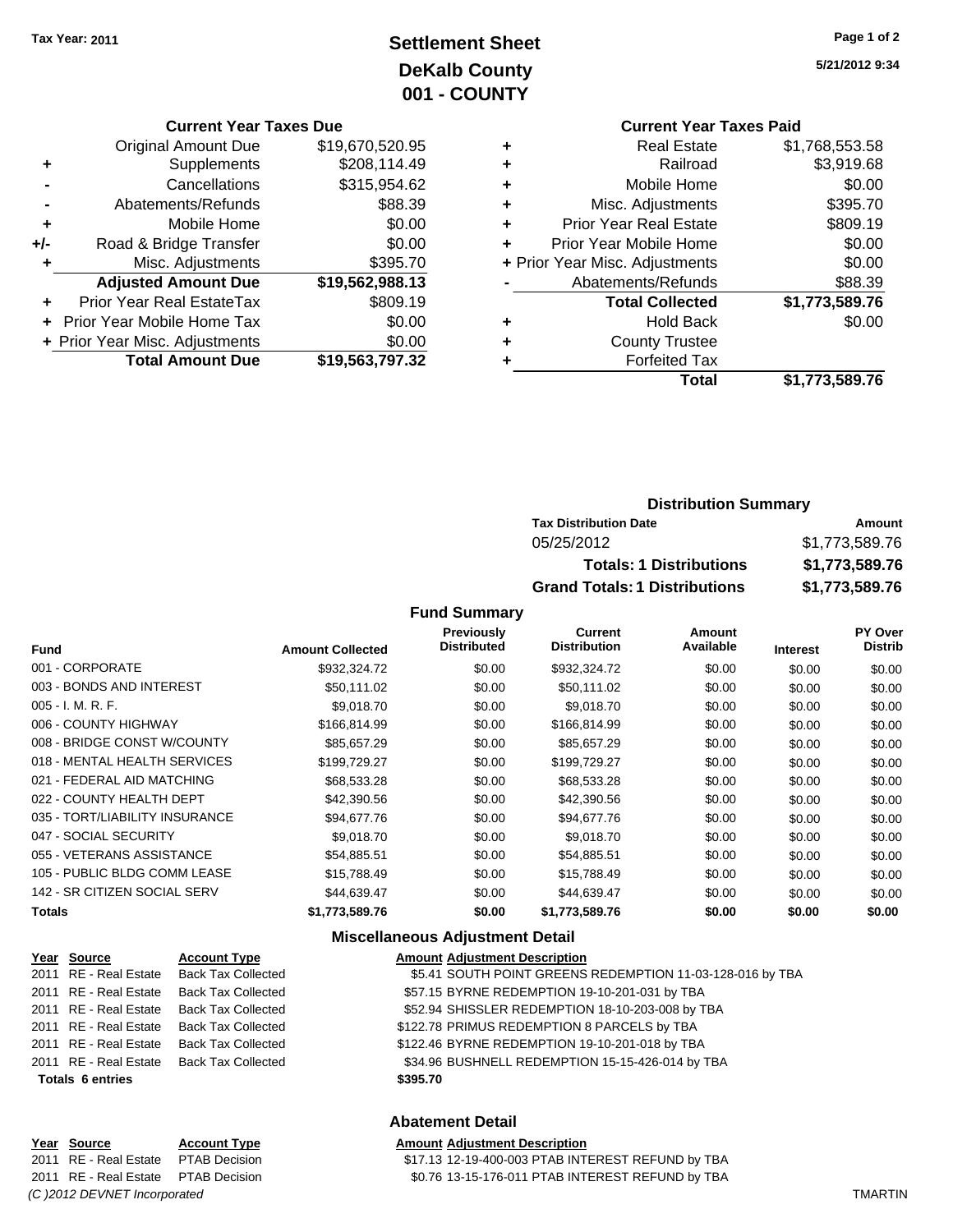# **Year Source Account Type Amount Adjustment Description Totals \$88.41 10 entries**

## **Settlement Sheet Tax Year: 2011 Page 2 of 2 DeKalb County Abatement Detail**

2011 RE - Real Estate PTAB Decision 59.04 19-27-427-012 PTAB INTEREST REFUND by TBA 2011 RE - Real Estate \$5.09 09-34-100-004 PTAB INTEREST REFUND by TBA PTAB Decision 2011 RE - Real Estate \$6.61 14-15-376-004 PTAB INTEREST REFUND by TBA PTAB Decision 2011 RE - Real Estate PTAB Decision S4.11 19-26-432-011 PTAB INTEREST REFUND by TBA 2011 RE - Real Estate \$5.83 01-26-475-004 PTAB INTEREST REFUND by TBA PTAB Decision 2011 RE - Real Estate \$15.09 09-05-105-007 PTAB INTEREST REFUND by TBA PTAB Decision 2011 RE - Real Estate \$13.93 09-05-105-006 PTAB INTEREST REFUND by TBA PTAB Decision 2011 RE - Real Estate \$10.82 14-15-102-005 PTAB INTEREST REFUND by TBA PTAB Decision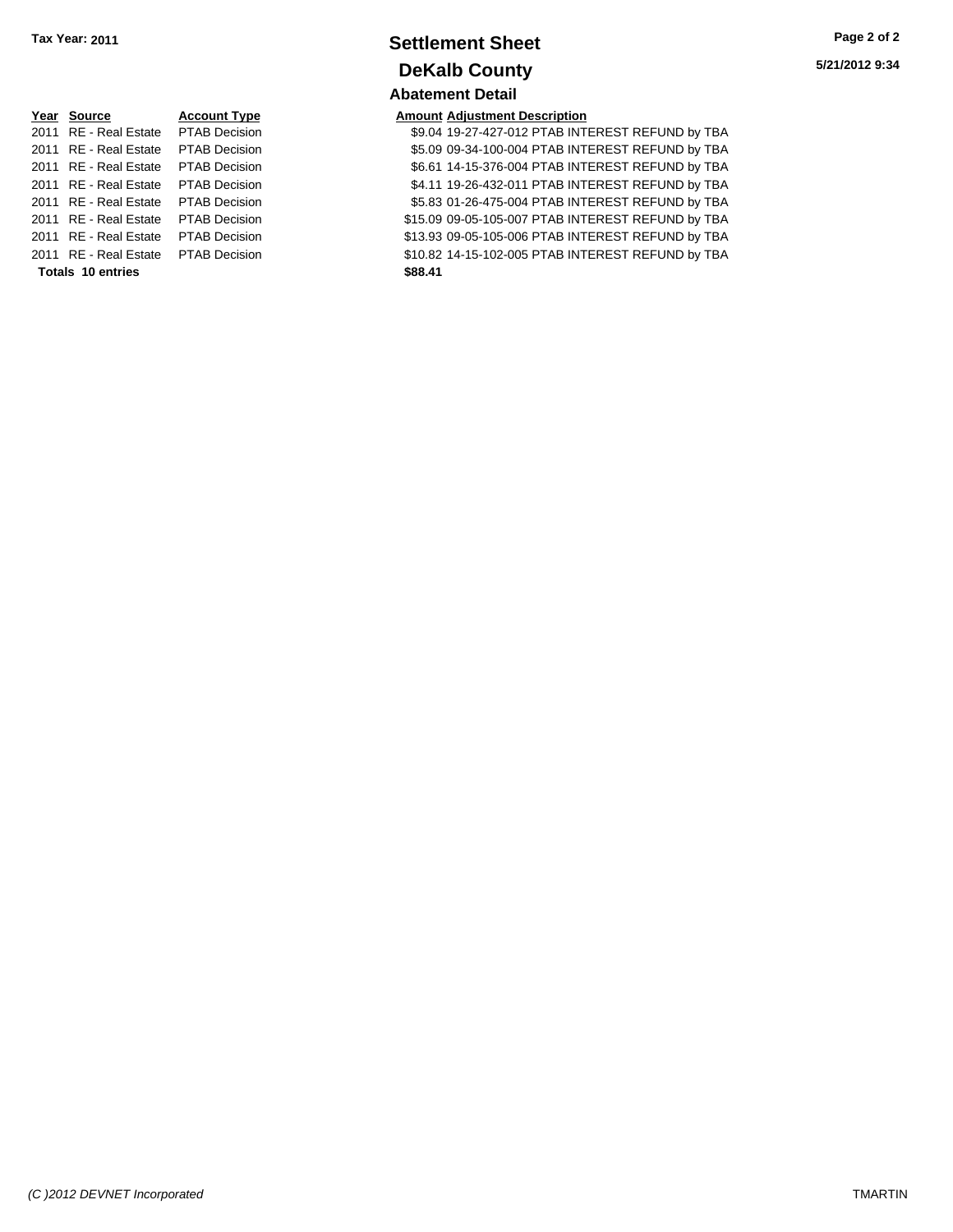## **Settlement Sheet Tax Year: 2011 Page 1 of 2 DeKalb County 002 - FOREST PRESERVE**

**5/21/2012 9:34**

#### **Current Year Taxes Paid**

|     | <b>Current Year Taxes Due</b>  |                |
|-----|--------------------------------|----------------|
|     | <b>Original Amount Due</b>     | \$1,502,319.14 |
| ٠   | Supplements                    | \$23,766.87    |
|     | Cancellations                  | \$24,130.88    |
|     | Abatements/Refunds             | \$6.76         |
| ٠   | Mobile Home                    | \$0.00         |
| +/- | Road & Bridge Transfer         | \$0.00         |
| ٠   | Misc. Adjustments              | \$30.21        |
|     | <b>Adjusted Amount Due</b>     | \$1,501,978.58 |
|     | Prior Year Real EstateTax      | \$59.94        |
|     | Prior Year Mobile Home Tax     | \$0.00         |
|     | + Prior Year Misc. Adjustments | \$0.00         |
|     | <b>Total Amount Due</b>        | \$1,502,038.52 |
|     |                                |                |

| ٠ | <b>Real Estate</b>             | \$135,071.27 |
|---|--------------------------------|--------------|
| ٠ | Railroad                       | \$299.37     |
| ٠ | Mobile Home                    | \$0.00       |
| ٠ | Misc. Adjustments              | \$30.21      |
| ٠ | <b>Prior Year Real Estate</b>  | \$59.94      |
| ٠ | Prior Year Mobile Home         | \$0.00       |
|   | + Prior Year Misc. Adjustments | \$0.00       |
|   | Abatements/Refunds             | \$6.76       |
|   | <b>Total Collected</b>         | \$135,454.03 |
| ٠ | <b>Hold Back</b>               | \$0.00       |
|   | <b>County Trustee</b>          |              |
|   | <b>Forfeited Tax</b>           |              |
|   | Total                          | \$135,454.03 |
|   |                                |              |

|                                 |                         |                                         |                                      | <b>Distribution Summary</b>    |                 |                           |
|---------------------------------|-------------------------|-----------------------------------------|--------------------------------------|--------------------------------|-----------------|---------------------------|
|                                 |                         |                                         | <b>Tax Distribution Date</b>         |                                |                 | Amount                    |
|                                 |                         |                                         | 05/25/2012                           |                                |                 | \$135,454.03              |
|                                 |                         |                                         |                                      | <b>Totals: 1 Distributions</b> |                 | \$135,454.03              |
|                                 |                         |                                         | <b>Grand Totals: 1 Distributions</b> |                                |                 | \$135,454.03              |
|                                 |                         | <b>Fund Summary</b>                     |                                      |                                |                 |                           |
| <b>Fund</b>                     | <b>Amount Collected</b> | <b>Previously</b><br><b>Distributed</b> | Current<br><b>Distribution</b>       | Amount<br>Available            | <b>Interest</b> | PY Over<br><b>Distrib</b> |
| 001 - CORPORATE                 | \$109,548.71            | \$0.00                                  | \$109,548.71                         | \$0.00                         | \$0.00          | \$0.00                    |
| $005 - I. M. R. F.$             | \$12,623,37             | \$0.00                                  | \$12,623.37                          | \$0.00                         | \$0.00          | \$0.00                    |
| 035 - TORT JUDGEMENTS/LIABILITY | \$11.196.37             | \$0.00                                  | \$11.196.37                          | \$0.00                         | \$0.00          | \$0.00                    |

#### **Miscellaneous Adjustment Detail**

047 - SOCIAL SECURITY 62,085.58 \$2,085.58 \$0.00 \$2,085.58 \$0.00 \$0.00 \$0.00 \$0.00 **Totals \$135,454.03 \$0.00 \$135,454.03 \$0.00 \$0.00 \$0.00**

| Year Source             | <b>Account Type</b>                      | <b>Amount Adjustment Description</b>                      |
|-------------------------|------------------------------------------|-----------------------------------------------------------|
| 2011 RE - Real Estate   | <b>Back Tax Collected</b>                | \$0.41 SOUTH POINT GREENS REDEMPTION 11-03-128-016 by TBA |
| 2011 RE - Real Estate   | <b>Back Tax Collected</b>                | \$4.36 BYRNE REDEMPTION 19-10-201-031 by TBA              |
|                         | 2011 RE - Real Estate Back Tax Collected | \$4.04 SHISSLER REDEMPTION 18-10-203-008 by TBA           |
|                         | 2011 RE - Real Estate Back Tax Collected | \$9.38 PRIMUS REDEMPTION 8 PARCELS by TBA                 |
| 2011 RE - Real Estate   | <b>Back Tax Collected</b>                | \$9.35 BYRNE REDEMPTION 19-10-201-018 by TBA              |
|                         | 2011 RE - Real Estate Back Tax Collected | \$2.67 BUSHNELL REDEMPTION 15-15-426-014 by TBA           |
| <b>Totals 6 entries</b> |                                          | \$30.21                                                   |
|                         |                                          |                                                           |

### **Abatement Detail**

#### **Year Source Account Type Amount Adjustment Description**

| Anivant Aujustinent Description                  |
|--------------------------------------------------|
| \$1.31 12-19-400-003 PTAB INTEREST REFUND by TBA |
| \$0.06 13-15-176-011 PTAB INTEREST REFUND by TBA |
| \$0.69 19-27-427-012 PTAB INTEREST REFUND by TBA |
| \$0.39 09-34-100-004 PTAB INTEREST REFUND by TBA |
| \$0.50 14-15-376-004 PTAB INTEREST REFUND by TBA |
| \$0.32 19-26-432-011 PTAB INTEREST REFUND by TBA |
| \$0.44 01-26-475-004 PTAB INTEREST REFUND by TBA |
| \$1.15 09-05-105-007 PTAB INTEREST REFUND by TBA |
| \$1.06 09-05-105-006 PTAB INTEREST REFUND by TBA |

2011 RE - Real Estate PTAB Decision 2011 RE - Real Estate PTAB Decision 2011 RE - Real Estate PTAB Decision 2011 RE - Real Estate PTAB Decision 2011 RE - Real Estate PTAB Decision 2011 RE - Real Estate PTAB Decision 2011 RE - Real Estate PTAB Decision 2011 RE - Real Estate PTAB Decision 2011 RE - Real Estate PTAB Decision

INSURANCE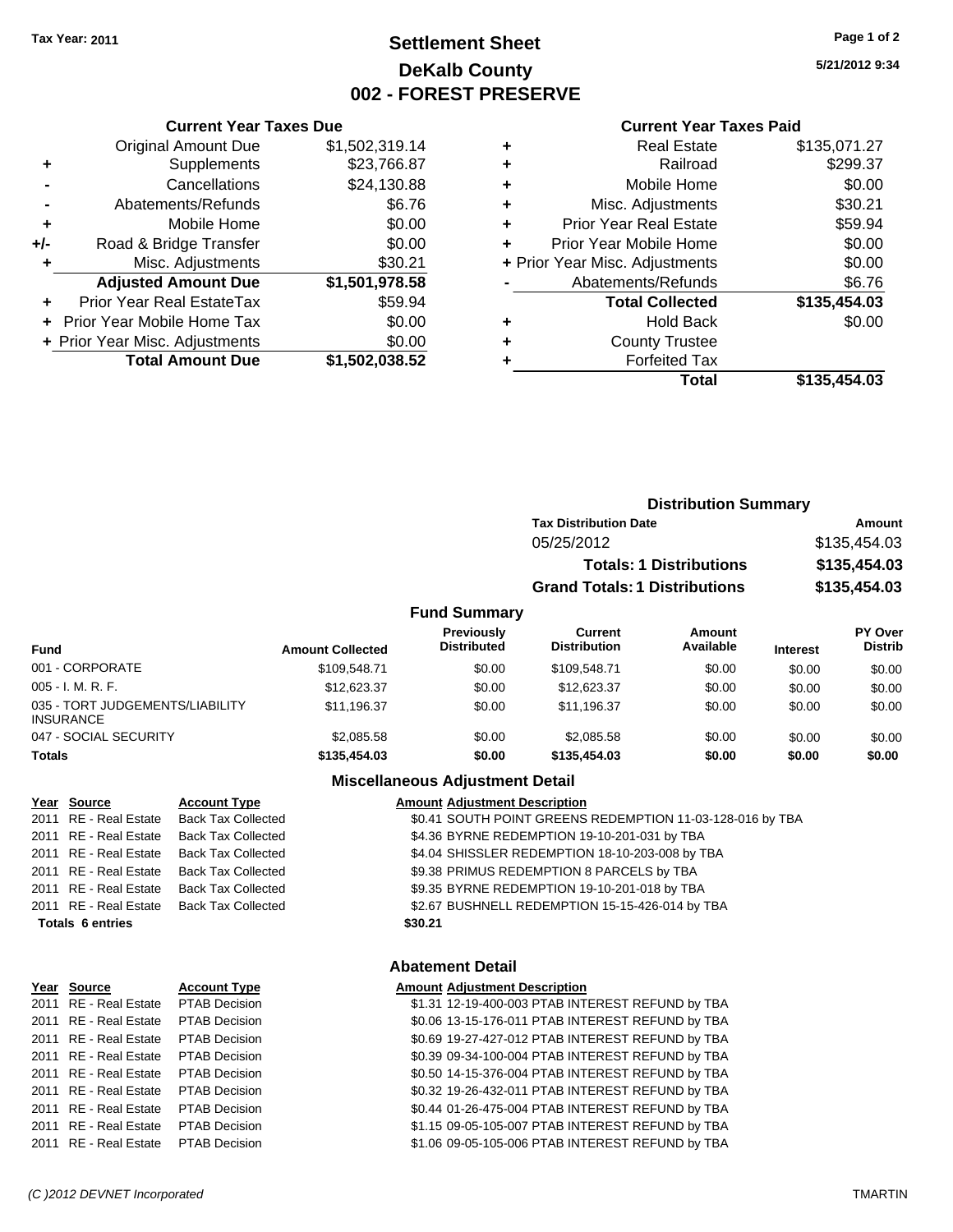## **Settlement Sheet Tax Year: 2011 Page 2 of 2 DeKalb County Abatement Detail**

**5/21/2012 9:34**

**Totals \$6.75 10 entries**

**Year Source Account Type Amount Adjustment Description**<br>2011 RE - Real Estate PTAB Decision **Amount \$0.83 14-15-102-005 PTAB INTI** 

\$0.83 14-15-102-005 PTAB INTEREST REFUND by TBA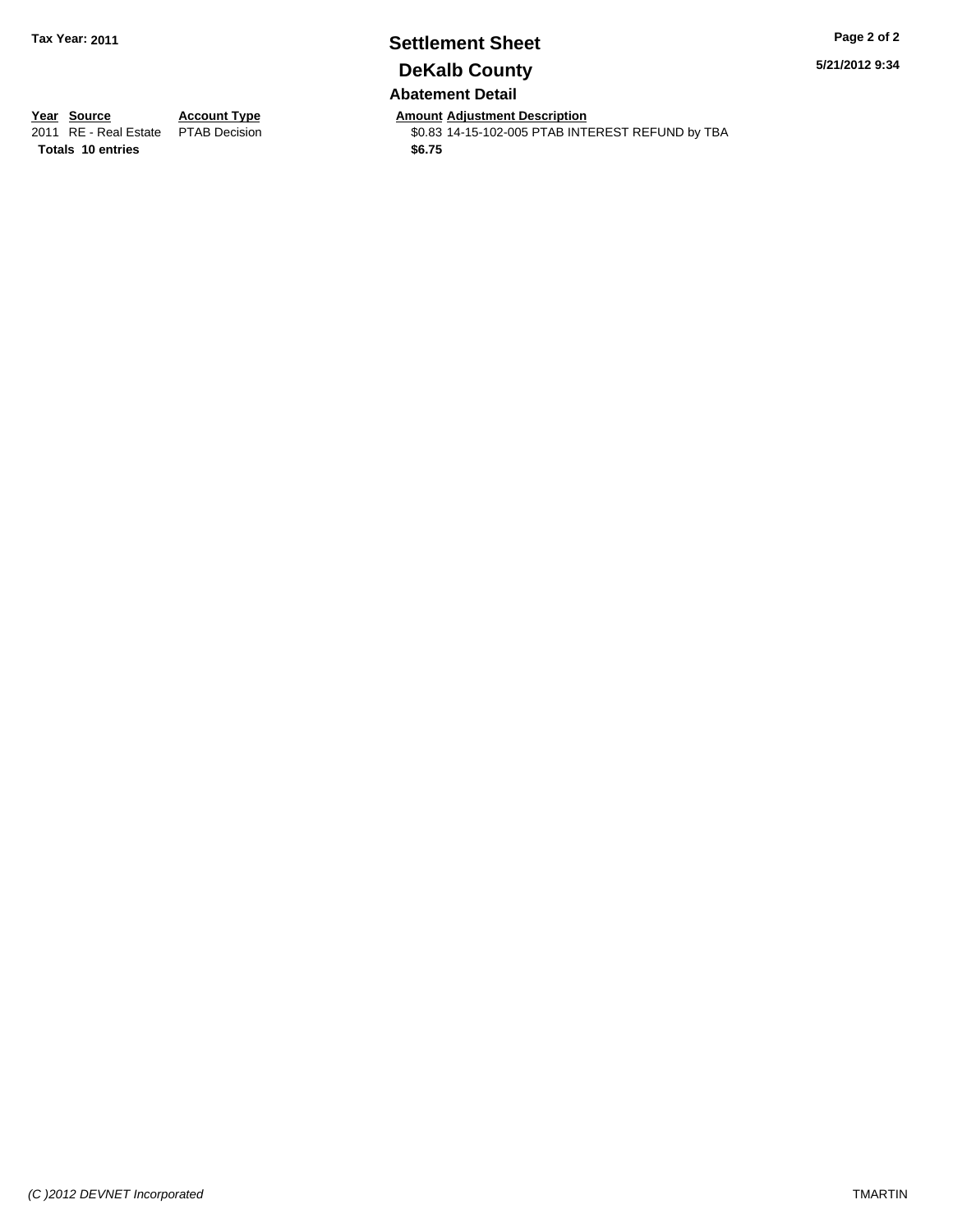## **Settlement Sheet Tax Year: 2011 Page 1 of 1 DeKalb County 003 - AFTON TOWNSHIP**

**5/21/2012 9:34**

#### **Current Year Taxes Paid**

|     | <b>Current Year Taxes Due</b>     |             |
|-----|-----------------------------------|-------------|
|     | <b>Original Amount Due</b>        | \$73,992.68 |
| ÷   | Supplements                       | \$0.00      |
|     | Cancellations                     | \$0.00      |
|     | Abatements/Refunds                | \$0.00      |
| ٠   | Mobile Home                       | \$0.00      |
| +/- | Road & Bridge Transfer            | \$0.00      |
|     | Misc. Adjustments                 | \$1.09      |
|     | <b>Adjusted Amount Due</b>        | \$73,993.77 |
| ÷   | Prior Year Real EstateTax         | \$0.00      |
|     | <b>Prior Year Mobile Home Tax</b> | \$0.00      |
|     | + Prior Year Misc. Adjustments    | \$0.00      |
|     | <b>Total Amount Due</b>           | \$73.993.77 |
|     |                                   |             |

| ٠ | <b>Real Estate</b>             | \$3,718.79 |
|---|--------------------------------|------------|
| ٠ | Railroad                       | \$0.00     |
| ٠ | Mobile Home                    | \$0.00     |
| ٠ | Misc. Adjustments              | \$1.09     |
| ٠ | <b>Prior Year Real Estate</b>  | \$0.00     |
| ٠ | Prior Year Mobile Home         | \$0.00     |
|   | + Prior Year Misc. Adjustments | \$0.00     |
|   | Abatements/Refunds             | \$0.00     |
|   | <b>Total Collected</b>         | \$3,719.88 |
| ٠ | <b>Hold Back</b>               | \$0.00     |
| ٠ | <b>County Trustee</b>          |            |
| ٠ | <b>Forfeited Tax</b>           |            |
|   | Total                          | \$3,719.88 |

|                     | <b>Distribution Summary</b>          |                                |            |  |  |
|---------------------|--------------------------------------|--------------------------------|------------|--|--|
|                     | <b>Tax Distribution Date</b>         |                                | Amount     |  |  |
|                     | 05/25/2012                           |                                | \$3,719.88 |  |  |
|                     |                                      | <b>Totals: 1 Distributions</b> | \$3,719.88 |  |  |
|                     | <b>Grand Totals: 1 Distributions</b> |                                | \$3,719.88 |  |  |
| <b>Fund Summary</b> |                                      |                                |            |  |  |
| Previously          | Current                              | Amount                         | PY Over    |  |  |

| <b>Fund</b>                                         | <b>Amount Collected</b> | Previously<br><b>Distributed</b> | Current<br><b>Distribution</b> | Amount<br>Available | <b>Interest</b> | <b>PY Over</b><br><b>Distrib</b> |
|-----------------------------------------------------|-------------------------|----------------------------------|--------------------------------|---------------------|-----------------|----------------------------------|
| 001 - CORPORATE                                     | \$2,867.28              | \$0.00                           | \$2,867.28                     | \$0.00              | \$0.00          | \$0.00                           |
| $005 - I. M. R. F.$                                 | \$326.92                | \$0.00                           | \$326.92                       | \$0.00              | \$0.00          | \$0.00                           |
| 027 - AUDIT                                         | \$37.88                 | \$0.00                           | \$37.88                        | \$0.00              | \$0.00          | \$0.00                           |
| 035 - TORT JUDGEMENTS/LIABILITY<br><b>INSURANCE</b> | \$150.93                | \$0.00                           | \$150.93                       | \$0.00              | \$0.00          | \$0.00                           |
| 047 - SOCIAL SECURITY                               | \$301.67                | \$0.00                           | \$301.67                       | \$0.00              | \$0.00          | \$0.00                           |
| 054 - GENERAL ASSISTANCE                            | \$35.20                 | \$0.00                           | \$35.20                        | \$0.00              | \$0.00          | \$0.00                           |
| <b>Totals</b>                                       | \$3,719.88              | \$0.00                           | \$3,719.88                     | \$0.00              | \$0.00          | \$0.00                           |

## **Miscellaneous Adjustment Detail**

**Year Source Account Type Amount Adjustment Description**<br>
2011 RE - Real Estate Back Tax Collected \$1.09 SOUTH POINT GREENS

**Totals 1 entries** \$1.09

\$1.09 SOUTH POINT GREENS REDEMPTION 11-03-128-016 by TBA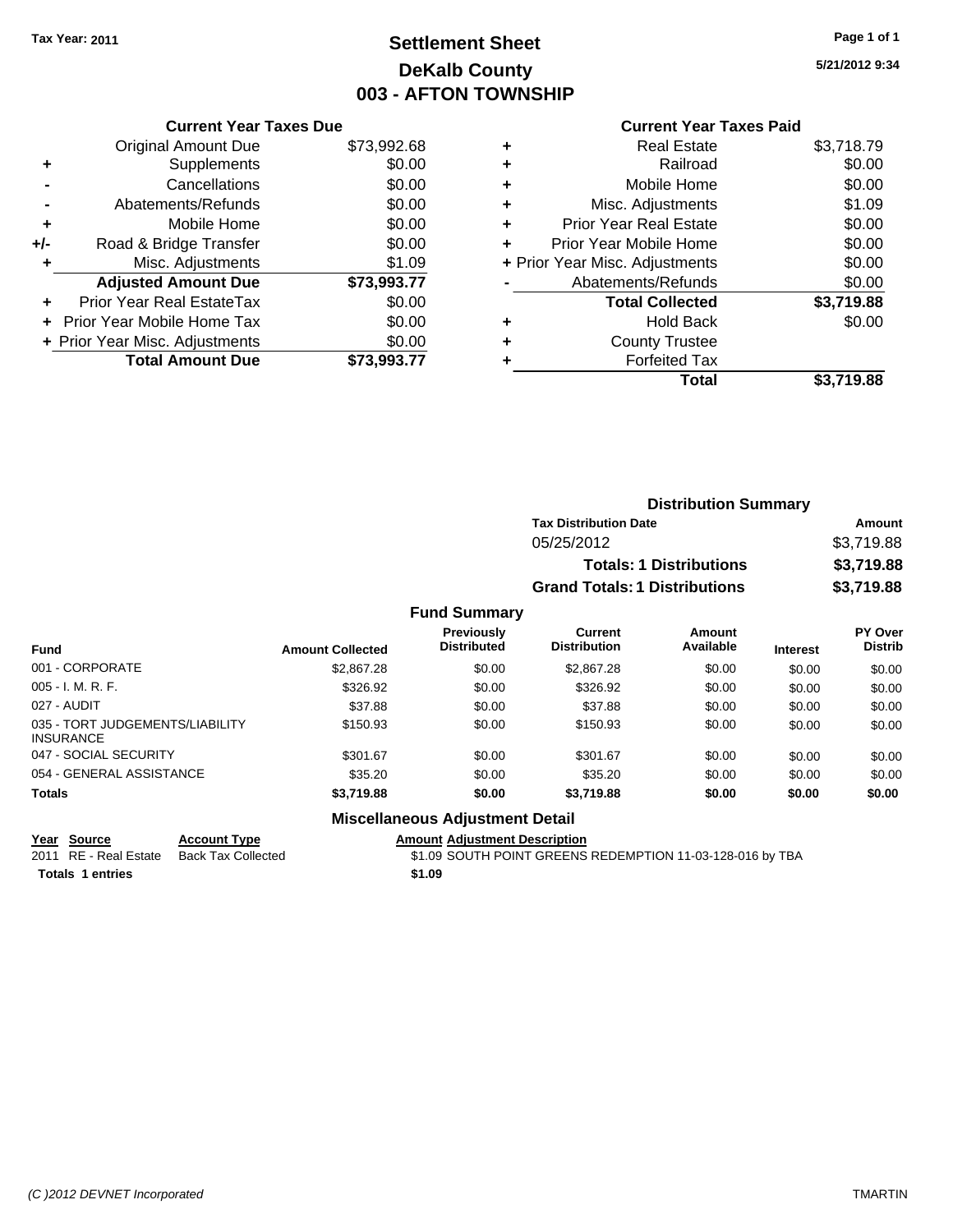## **Settlement Sheet Tax Year: 2011 Page 1 of 1 DeKalb County 004 - AFTON ROAD & BRIDGE**

**5/21/2012 9:34**

|  | <b>Current Year Taxes Paid</b> |  |  |  |
|--|--------------------------------|--|--|--|
|--|--------------------------------|--|--|--|

|     | <b>Current Year Taxes Due</b>  |              |
|-----|--------------------------------|--------------|
|     | <b>Original Amount Due</b>     | \$306,336.76 |
| ٠   | Supplements                    | (\$0.26)     |
|     | Cancellations                  | \$0.00       |
|     | Abatements/Refunds             | \$0.00       |
| ٠   | Mobile Home                    | \$0.00       |
| +/- | Road & Bridge Transfer         | (\$919.17)   |
|     | Misc. Adjustments              | \$4.49       |
|     | <b>Adjusted Amount Due</b>     | \$305,421.82 |
|     | Prior Year Real EstateTax      | \$0.00       |
|     | Prior Year Mobile Home Tax     | \$0.00       |
|     | + Prior Year Misc. Adjustments | \$0.00       |
|     | <b>Total Amount Due</b>        | \$305,421.82 |
|     |                                |              |

|   | <b>Real Estate</b>             | \$14,476.76 |
|---|--------------------------------|-------------|
| ٠ | Railroad                       | \$0.00      |
| ٠ | Mobile Home                    | \$0.00      |
| ٠ | Misc. Adjustments              | \$4.49      |
| ٠ | <b>Prior Year Real Estate</b>  | \$0.00      |
|   | Prior Year Mobile Home         | \$0.00      |
|   | + Prior Year Misc. Adjustments | \$0.00      |
|   | Abatements/Refunds             | \$0.00      |
|   | <b>Total Collected</b>         | \$14,481.25 |
| ٠ | Hold Back                      | \$0.00      |
| ٠ | <b>County Trustee</b>          |             |
| ٠ | <b>Forfeited Tax</b>           |             |
|   | Total                          | \$14,481.25 |
|   |                                |             |

| <b>Road and Bridge Summary</b> |             |               | <b>Distribution Summary</b>          |             |  |
|--------------------------------|-------------|---------------|--------------------------------------|-------------|--|
| Municipality                   | Amt. Due    | Amt. Distrib. | <b>Tax Distribution Date</b>         | Amount      |  |
| CITY OF DEKALB                 | \$18,043.15 | \$919.17      | 05/25/2012                           | \$14,481.25 |  |
| <b>Totals</b>                  | \$18,043.15 | \$919.17      | <b>Totals: 1 Distributions</b>       | \$14,481.25 |  |
|                                |             |               | <b>Grand Totals: 1 Distributions</b> | \$14,481.25 |  |

|                              |                         | <b>Fund Summary</b>                     |                                |                            |                 |                           |
|------------------------------|-------------------------|-----------------------------------------|--------------------------------|----------------------------|-----------------|---------------------------|
| <b>Fund</b>                  | <b>Amount Collected</b> | <b>Previously</b><br><b>Distributed</b> | Current<br><b>Distribution</b> | <b>Amount</b><br>Available | <b>Interest</b> | PY Over<br><b>Distrib</b> |
| 007 - ROAD AND BRIDGE        | \$8,431,30              | \$0.00                                  | \$8,431,30                     | \$0.00                     | \$0.00          | \$0.00                    |
| 008 - BRIDGE CONST W/COUNTY  | \$753.68                | \$0.00                                  | \$753.68                       | \$0.00                     | \$0.00          | \$0.00                    |
| 009 - PERMANENT ROAD         | \$4,039.30              | \$0.00                                  | \$4,039.30                     | \$0.00                     | \$0.00          | \$0.00                    |
| 010 - EQUIPMENT AND BUILDING | \$1.256.97              | \$0.00                                  | \$1.256.97                     | \$0.00                     | \$0.00          | \$0.00                    |
| Totals                       | \$14,481.25             | \$0.00                                  | \$14,481.25                    | \$0.00                     | \$0.00          | \$0.00                    |
|                              | ---<br>--               |                                         |                                |                            |                 |                           |

**Year Source Account Type Amount Adjustment Description**<br>2011 RE - Real Estate Back Tax Collected **1989 \$4.49 SOUTH POINT GREENS Totals 1 entries** \$4.49

**Miscellaneous Adjustment Detail**

\$4.49 SOUTH POINT GREENS REDEMPTION 11-03-128-016 by TBA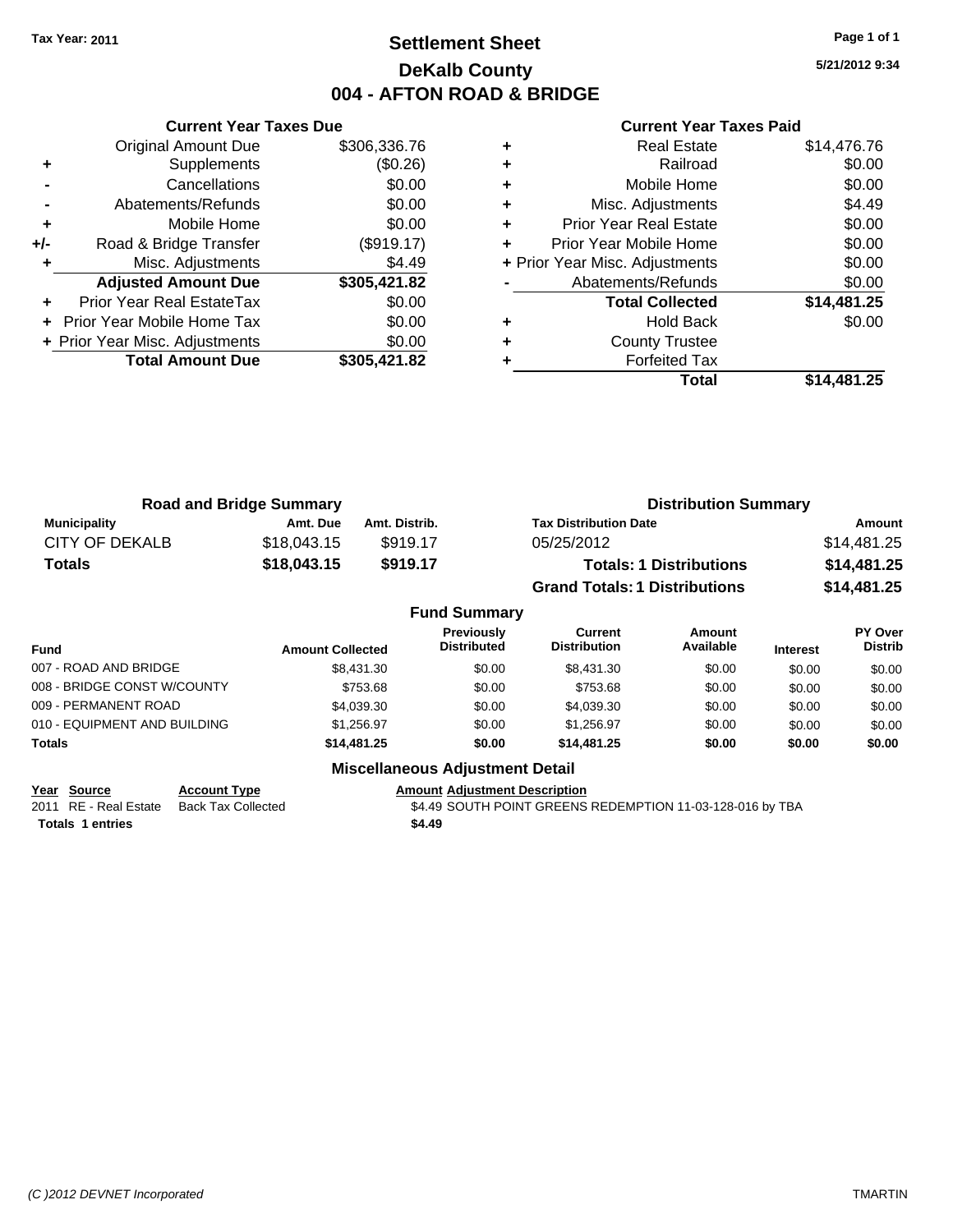## **Settlement Sheet Tax Year: 2011 Page 1 of 1 DeKalb County 005 - CLINTON TOWNSHIP**

**5/21/2012 9:34**

#### **Current Year Taxes Paid**

|     | <b>Current Year Taxes Due</b>     |             |
|-----|-----------------------------------|-------------|
|     | <b>Original Amount Due</b>        | \$90,128.87 |
| ÷   | Supplements                       | \$87.59     |
|     | Cancellations                     | \$135.59    |
|     | Abatements/Refunds                | \$3.25      |
| ٠   | Mobile Home                       | \$0.00      |
| +/- | Road & Bridge Transfer            | \$0.00      |
|     | Misc. Adjustments                 | \$0.00      |
|     | <b>Adjusted Amount Due</b>        | \$90,077.62 |
| ÷   | Prior Year Real EstateTax         | (\$47.46)   |
|     | <b>Prior Year Mobile Home Tax</b> | \$0.00      |
|     | + Prior Year Misc. Adjustments    | \$0.00      |
|     | <b>Total Amount Due</b>           | \$90,030.16 |

| ٠ | <b>Real Estate</b>             | \$6,937.27  |
|---|--------------------------------|-------------|
| ٠ | Railroad                       | \$0.00      |
| ٠ | Mobile Home                    | \$0.00      |
| ٠ | Misc. Adjustments              | \$0.00      |
| ٠ | <b>Prior Year Real Estate</b>  | $(\$47.46)$ |
|   | Prior Year Mobile Home         | \$0.00      |
|   | + Prior Year Misc. Adjustments | \$0.00      |
|   | Abatements/Refunds             | \$3.25      |
|   | <b>Total Collected</b>         | \$6,886.56  |
| ٠ | <b>Hold Back</b>               | \$0.00      |
| ٠ | <b>County Trustee</b>          |             |
| ٠ | <b>Forfeited Tax</b>           |             |
|   | Total                          | \$6,886.56  |
|   |                                |             |

|                     | <b>Distribution Summary</b>          |            |
|---------------------|--------------------------------------|------------|
|                     | <b>Tax Distribution Date</b>         | Amount     |
|                     | 05/25/2012                           | \$6,886.56 |
|                     | <b>Totals: 1 Distributions</b>       | \$6,886.56 |
|                     | <b>Grand Totals: 1 Distributions</b> | \$6,886.56 |
| <b>Fund Summary</b> |                                      |            |

| <b>Fund</b>                                         | <b>Amount Collected</b> | <b>Previously</b><br><b>Distributed</b> | Current<br><b>Distribution</b> | Amount<br>Available | <b>Interest</b> | <b>PY Over</b><br><b>Distrib</b> |
|-----------------------------------------------------|-------------------------|-----------------------------------------|--------------------------------|---------------------|-----------------|----------------------------------|
| 001 - CORPORATE                                     | \$5.411.21              | \$0.00                                  | \$5.411.21                     | \$0.00              | \$0.00          | \$0.00                           |
| $005 - I. M. R. F.$                                 | \$61.22                 | \$0.00                                  | \$61.22                        | \$0.00              | \$0.00          | \$0.00                           |
| 027 - AUDIT                                         | \$38.41                 | \$0.00                                  | \$38.41                        | \$0.00              | \$0.00          | \$0.00                           |
| 035 - TORT JUDGEMENTS/LIABILITY<br><b>INSURANCE</b> | \$305.72                | \$0.00                                  | \$305.72                       | \$0.00              | \$0.00          | \$0.00                           |
| 047 - SOCIAL SECURITY                               | \$305.72                | \$0.00                                  | \$305.72                       | \$0.00              | \$0.00          | \$0.00                           |
| 054 - GENERAL ASSISTANCE                            | \$764.28                | \$0.00                                  | \$764.28                       | \$0.00              | \$0.00          | \$0.00                           |
| <b>Totals</b>                                       | \$6,886.56              | \$0.00                                  | \$6,886.56                     | \$0.00              | \$0.00          | \$0.00                           |

**Totals \$3.25 2 entries**

# **Abatement Detail**

**Year Source Account Type Amount Adjustment Description**<br>2011 RE - Real Estate PTAB Decision **Amount** \$1.23 14-15-376-004 PTAB INTI \$1.23 14-15-376-004 PTAB INTEREST REFUND by TBA 2011 RE - Real Estate \$2.02 14-15-102-005 PTAB INTEREST REFUND by TBA PTAB Decision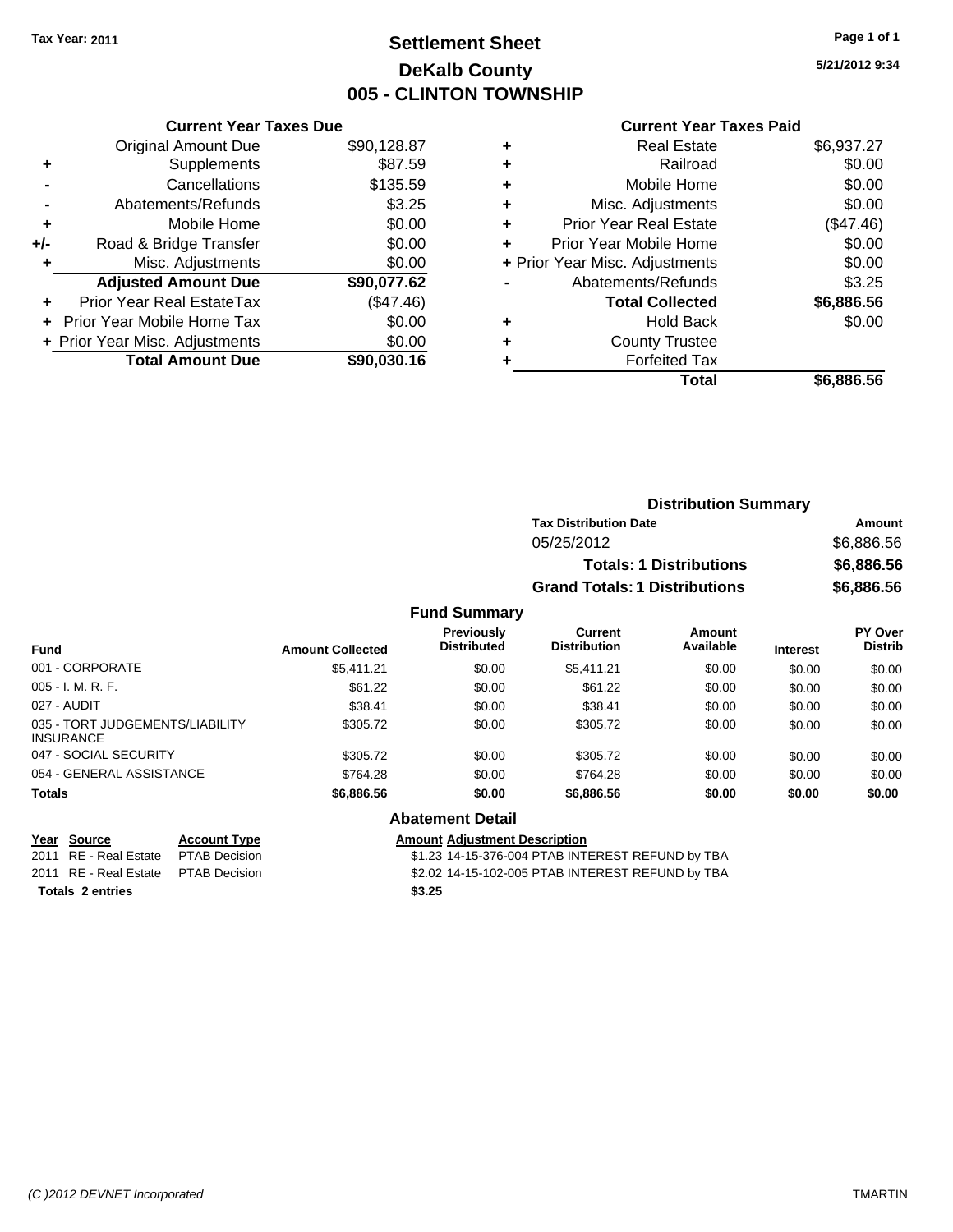## **Settlement Sheet Tax Year: 2011 Page 1 of 1 DeKalb County 006 - CLINTON TWP LIBRARY**

**5/21/2012 9:34**

#### **Current Year Taxes Paid**

| <b>Current Year Taxes Due</b>     |             |
|-----------------------------------|-------------|
| <b>Original Amount Due</b>        | \$82,216.29 |
| Supplements                       | \$79.90     |
| Cancellations                     | \$123.66    |
| Abatements/Refunds                | \$2.97      |
| Mobile Home                       | \$0.00      |
| Road & Bridge Transfer            | \$0.00      |
| Misc. Adjustments                 | \$0.00      |
| <b>Adjusted Amount Due</b>        | \$82,169.56 |
| Prior Year Real EstateTax         | (\$41.92)   |
| <b>Prior Year Mobile Home Tax</b> | \$0.00      |
| + Prior Year Misc. Adjustments    | \$0.00      |
| <b>Total Amount Due</b>           | \$82,127,64 |
|                                   |             |

| ٠ | <b>Real Estate</b>             | \$6,328.24 |
|---|--------------------------------|------------|
| ٠ | Railroad                       | \$0.00     |
| ٠ | Mobile Home                    | \$0.00     |
| ٠ | Misc. Adjustments              | \$0.00     |
| ÷ | <b>Prior Year Real Estate</b>  | (\$41.92)  |
| ÷ | Prior Year Mobile Home         | \$0.00     |
|   | + Prior Year Misc. Adjustments | \$0.00     |
|   | Abatements/Refunds             | \$2.97     |
|   | <b>Total Collected</b>         | \$6,283.35 |
| ٠ | <b>Hold Back</b>               | \$0.00     |
|   | <b>County Trustee</b>          |            |
| ٠ | <b>Forfeited Tax</b>           |            |
|   | Total                          | \$6,283.35 |
|   |                                |            |

|                                 |                      |                         |                                                  | <b>Distribution Summary</b>                      |                            |                          |                           |
|---------------------------------|----------------------|-------------------------|--------------------------------------------------|--------------------------------------------------|----------------------------|--------------------------|---------------------------|
|                                 |                      |                         |                                                  | <b>Tax Distribution Date</b>                     |                            |                          | Amount                    |
|                                 |                      |                         |                                                  | 05/25/2012                                       |                            | \$6,283.35<br>\$6,283.35 |                           |
|                                 |                      |                         |                                                  | <b>Totals: 1 Distributions</b>                   |                            |                          |                           |
|                                 |                      |                         |                                                  | <b>Grand Totals: 1 Distributions</b>             |                            |                          | \$6,283.35                |
|                                 |                      |                         | <b>Fund Summary</b>                              |                                                  |                            |                          |                           |
| <b>Fund</b>                     |                      | <b>Amount Collected</b> | Previously<br><b>Distributed</b>                 | Current<br><b>Distribution</b>                   | <b>Amount</b><br>Available | <b>Interest</b>          | PY Over<br><b>Distrib</b> |
| 016 - LIBRARY                   |                      | \$6,283.35              | \$0.00                                           | \$6,283.35                                       | \$0.00                     | \$0.00                   | \$0.00                    |
| <b>Totals</b>                   |                      | \$6,283.35              | \$0.00                                           | \$6,283.35                                       | \$0.00                     | \$0.00                   | \$0.00                    |
|                                 |                      |                         | <b>Abatement Detail</b>                          |                                                  |                            |                          |                           |
| Year Source                     | <b>Account Type</b>  |                         | <b>Amount Adjustment Description</b>             |                                                  |                            |                          |                           |
| <b>RE</b> - Real Estate<br>2011 | <b>PTAB Decision</b> |                         | \$1.13 14-15-376-004 PTAB INTEREST REFUND by TBA |                                                  |                            |                          |                           |
| 2011 RE - Real Estate           | <b>PTAB Decision</b> |                         |                                                  | \$1.84 14-15-102-005 PTAB INTEREST REFUND by TBA |                            |                          |                           |

**Totals \$2.97 2 entries**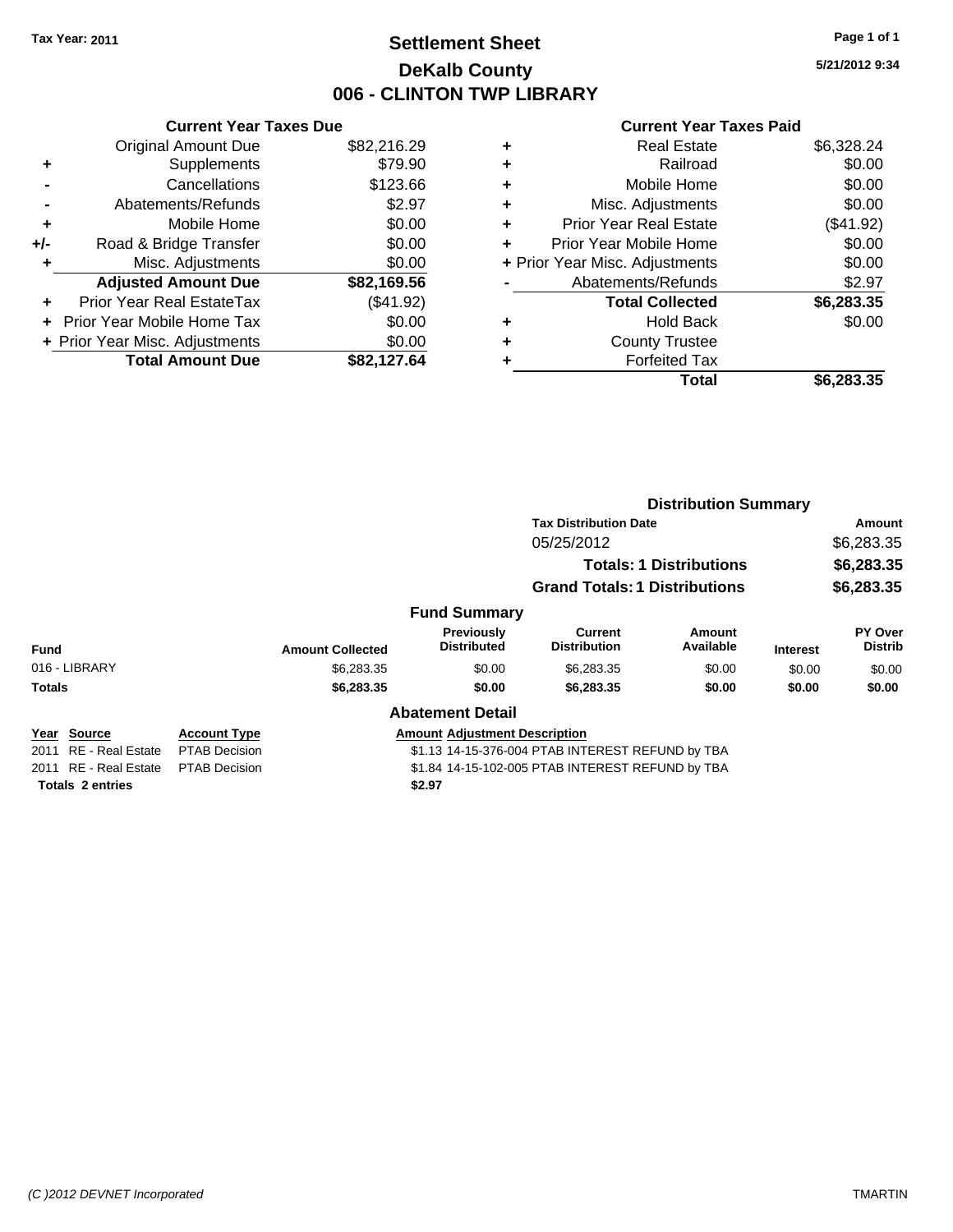## **Settlement Sheet Tax Year: 2011 Page 1 of 1 DeKalb County 007 - CLINTON TWP CEMETERY**

**5/21/2012 9:34**

## **Current Year Taxes Paid**

| \$21,478.40 |
|-------------|
| \$20.87     |
| \$32.31     |
| \$0.78      |
| \$0.00      |
| \$0.00      |
| \$0.00      |
| \$21,466.18 |
| (\$11.17)   |
| \$0.00      |
| \$0.00      |
| \$21,455.01 |
|             |

| ٠ | <b>Real Estate</b>             | \$1,653.21 |
|---|--------------------------------|------------|
| ٠ | Railroad                       | \$0.00     |
| ٠ | Mobile Home                    | \$0.00     |
| ٠ | Misc. Adjustments              | \$0.00     |
| ÷ | <b>Prior Year Real Estate</b>  | (\$11.17)  |
| ٠ | Prior Year Mobile Home         | \$0.00     |
|   | + Prior Year Misc. Adjustments | \$0.00     |
|   | Abatements/Refunds             | \$0.78     |
|   | <b>Total Collected</b>         | \$1,641.26 |
| ٠ | Hold Back                      | \$0.00     |
| ٠ | <b>County Trustee</b>          |            |
| ٠ | <b>Forfeited Tax</b>           |            |
|   | Total                          | \$1.641.26 |
|   |                                |            |

|                       |                      |                         |                                                  | <b>Distribution Summary</b>                                            |                            |                 |                           |  |
|-----------------------|----------------------|-------------------------|--------------------------------------------------|------------------------------------------------------------------------|----------------------------|-----------------|---------------------------|--|
|                       |                      |                         |                                                  | <b>Tax Distribution Date</b><br>05/25/2012                             |                            |                 | Amount                    |  |
|                       |                      |                         |                                                  |                                                                        |                            |                 | \$1,641.26                |  |
|                       |                      |                         |                                                  | <b>Totals: 1 Distributions</b><br><b>Grand Totals: 1 Distributions</b> |                            |                 | \$1,641.26                |  |
|                       |                      |                         |                                                  |                                                                        |                            |                 | \$1,641.26                |  |
|                       |                      |                         | <b>Fund Summary</b>                              |                                                                        |                            |                 |                           |  |
| <b>Fund</b>           |                      | <b>Amount Collected</b> | Previously<br><b>Distributed</b>                 | <b>Current</b><br><b>Distribution</b>                                  | <b>Amount</b><br>Available | <b>Interest</b> | PY Over<br><b>Distrib</b> |  |
| 017 - CEMETERY        |                      | \$1,641.26              | \$0.00                                           | \$1,641.26                                                             | \$0.00                     | \$0.00          | \$0.00                    |  |
| <b>Totals</b>         |                      | \$1,641.26              | \$0.00                                           | \$1,641.26                                                             | \$0.00                     | \$0.00          | \$0.00                    |  |
|                       |                      |                         | <b>Abatement Detail</b>                          |                                                                        |                            |                 |                           |  |
| Year Source           | <b>Account Type</b>  |                         | <b>Amount Adiustment Description</b>             |                                                                        |                            |                 |                           |  |
| 2011 RE - Real Estate | <b>PTAB Decision</b> |                         | \$0.29 14-15-376-004 PTAB INTEREST REFUND by TBA |                                                                        |                            |                 |                           |  |
|                       |                      |                         |                                                  |                                                                        |                            |                 |                           |  |

Totals 2 entries **2008 2008** 

2011 RE - Real Estate PTAB Decision S0.48 14-15-102-005 PTAB INTEREST REFUND by TBA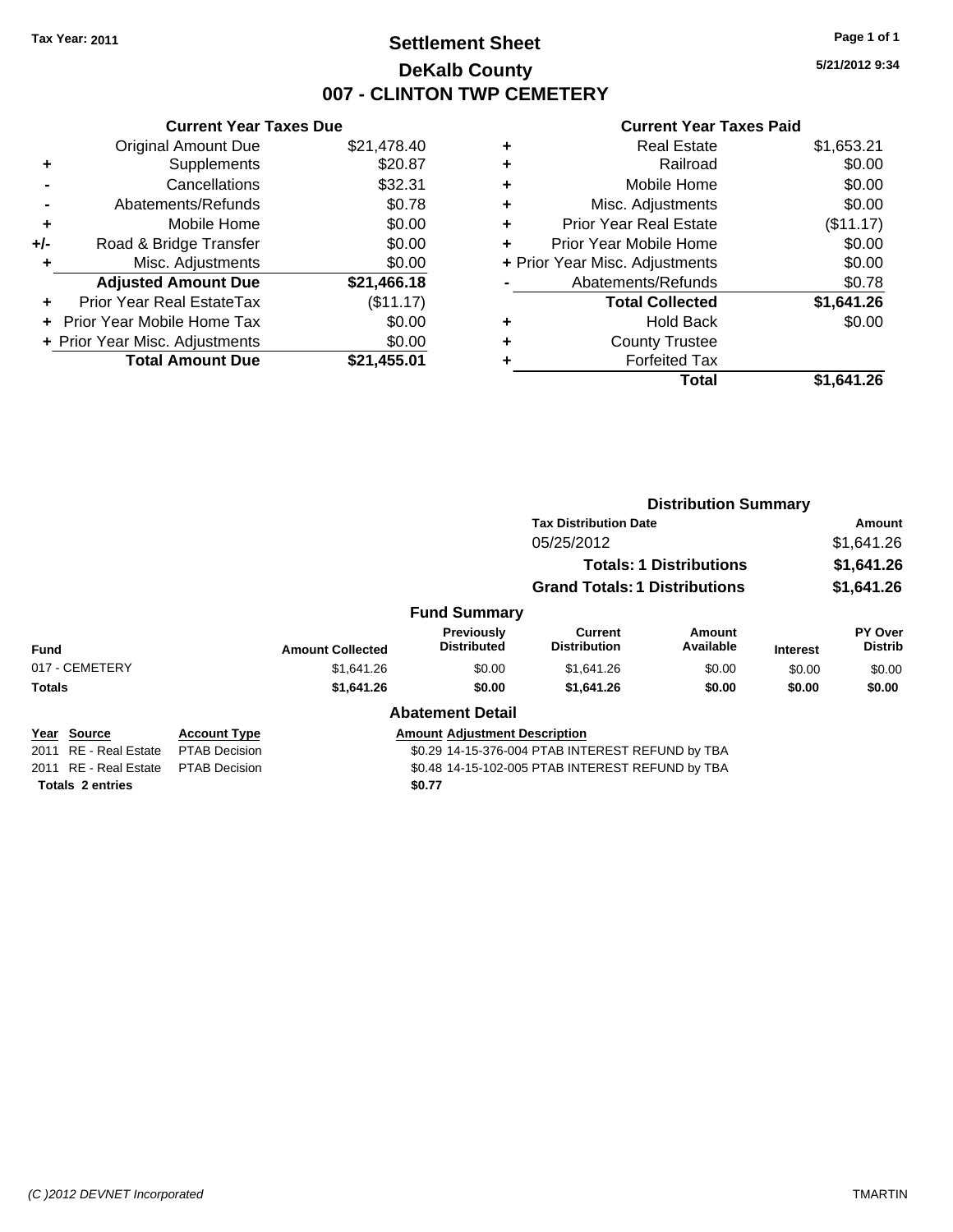## **Settlement Sheet Tax Year: 2011 Page 1 of 1 DeKalb County 008 - CLINTON COMM BLDG**

**5/21/2012 9:34**

#### **Current Year Taxes Paid**

| <b>Current Year Taxes Due</b>     |                                |  |  |  |  |  |
|-----------------------------------|--------------------------------|--|--|--|--|--|
| <b>Original Amount Due</b>        | \$14,003.71                    |  |  |  |  |  |
| Supplements                       | \$13.61                        |  |  |  |  |  |
| Cancellations                     | \$21.06                        |  |  |  |  |  |
| Abatements/Refunds                | \$0.51                         |  |  |  |  |  |
| Mobile Home                       | \$0.00                         |  |  |  |  |  |
| Road & Bridge Transfer            | \$0.00                         |  |  |  |  |  |
| Misc. Adjustments                 | \$0.00                         |  |  |  |  |  |
| <b>Adjusted Amount Due</b>        | \$13,995.75                    |  |  |  |  |  |
| Prior Year Real EstateTax         | (\$7.64)                       |  |  |  |  |  |
| <b>Prior Year Mobile Home Tax</b> | \$0.00                         |  |  |  |  |  |
|                                   | \$0.00                         |  |  |  |  |  |
| <b>Total Amount Due</b>           | \$13.988.11                    |  |  |  |  |  |
|                                   | + Prior Year Misc. Adjustments |  |  |  |  |  |

|   | <b>Real Estate</b>             | \$1,077.94 |
|---|--------------------------------|------------|
| ٠ | Railroad                       | \$0.00     |
| ٠ | Mobile Home                    | \$0.00     |
| ٠ | Misc. Adjustments              | \$0.00     |
| ٠ | Prior Year Real Estate         | (\$7.64)   |
|   | Prior Year Mobile Home         | \$0.00     |
|   | + Prior Year Misc. Adjustments | \$0.00     |
|   | Abatements/Refunds             | \$0.51     |
|   | <b>Total Collected</b>         | \$1,069.79 |
| ٠ | <b>Hold Back</b>               | \$0.00     |
| ٠ | <b>County Trustee</b>          |            |
| ٠ | <b>Forfeited Tax</b>           |            |
|   | Total                          | \$1.069.79 |
|   |                                |            |

|                                                   |                                             |                         |                                                                                          | <b>Distribution Summary</b>                                                  |                            |                 |                           |  |
|---------------------------------------------------|---------------------------------------------|-------------------------|------------------------------------------------------------------------------------------|------------------------------------------------------------------------------|----------------------------|-----------------|---------------------------|--|
|                                                   |                                             |                         |                                                                                          | <b>Tax Distribution Date</b><br>05/25/2012<br><b>Totals: 1 Distributions</b> |                            |                 | Amount                    |  |
|                                                   |                                             |                         |                                                                                          |                                                                              |                            |                 | \$1,069.79<br>\$1,069.79  |  |
|                                                   |                                             |                         |                                                                                          |                                                                              |                            |                 |                           |  |
|                                                   |                                             |                         |                                                                                          | <b>Grand Totals: 1 Distributions</b>                                         |                            |                 | \$1,069.79                |  |
|                                                   |                                             |                         | <b>Fund Summary</b>                                                                      |                                                                              |                            |                 |                           |  |
| Fund                                              |                                             | <b>Amount Collected</b> | Previously<br><b>Distributed</b>                                                         | Current<br><b>Distribution</b>                                               | <b>Amount</b><br>Available | <b>Interest</b> | PY Over<br><b>Distrib</b> |  |
| 001 - CORPORATE                                   |                                             | \$1,069.79              | \$0.00                                                                                   | \$1,069.79                                                                   | \$0.00                     | \$0.00          | \$0.00                    |  |
| <b>Totals</b>                                     |                                             | \$1,069.79              | \$0.00                                                                                   | \$1,069.79                                                                   | \$0.00                     | \$0.00          | \$0.00                    |  |
|                                                   |                                             |                         | <b>Abatement Detail</b>                                                                  |                                                                              |                            |                 |                           |  |
| <b>Source</b><br>Year<br>RE - Real Estate<br>2011 | <b>Account Type</b><br><b>PTAB Decision</b> |                         | <b>Amount Adjustment Description</b><br>\$0.19 14-15-376-004 PTAB INTEREST REFUND by TBA |                                                                              |                            |                 |                           |  |

**Totals \$0.50 2 entries**

2011 RE - Real Estate \$0.31 14-15-102-005 PTAB INTEREST REFUND by TBA PTAB Decision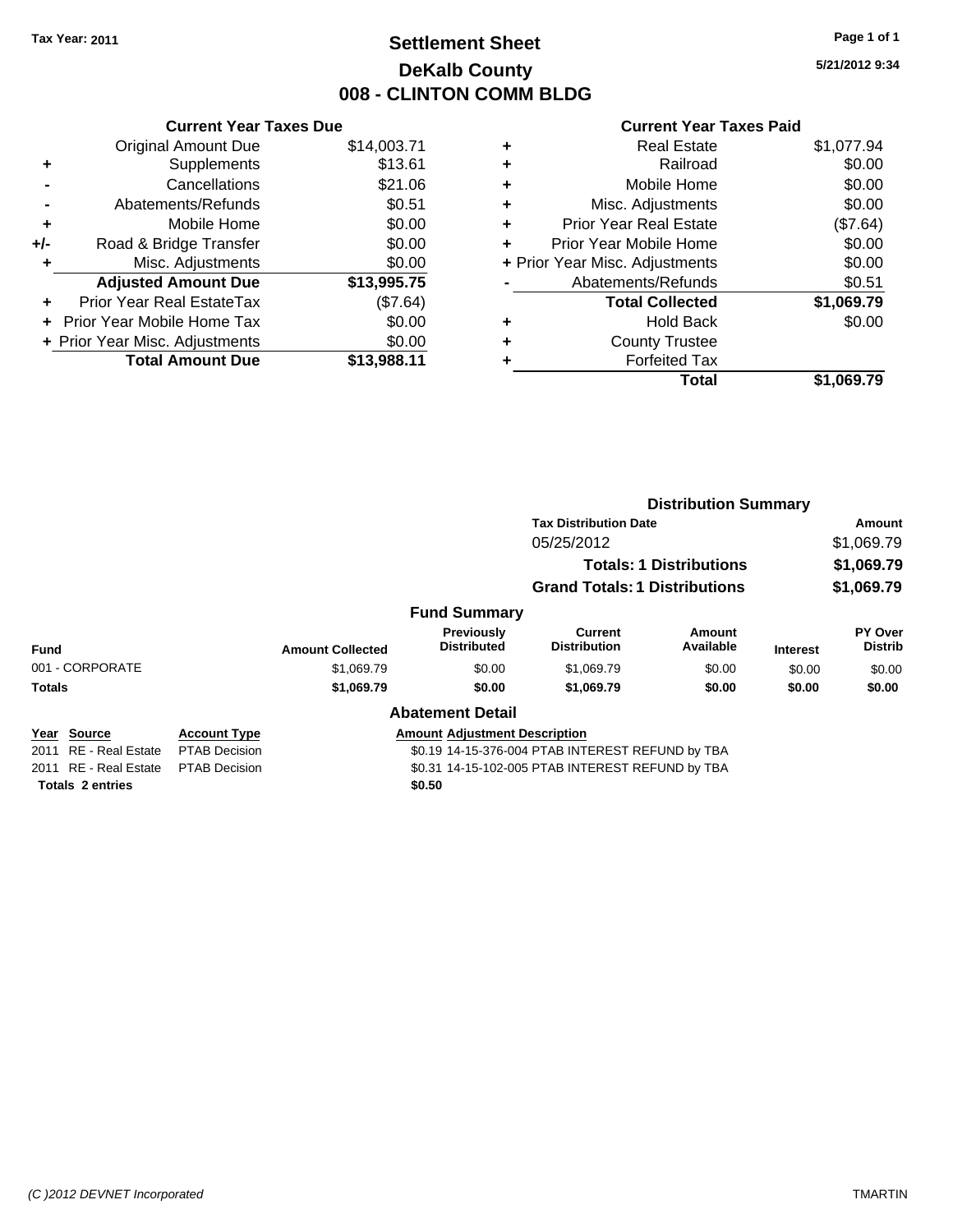## **Settlement Sheet Tax Year: 2011 Page 1 of 1 DeKalb County 009 - CLINTON ROAD & BRIDGE**

**5/21/2012 9:34**

#### **Current Year Taxes Paid**

|     | <b>Current Year Taxes Due</b>  |              |
|-----|--------------------------------|--------------|
|     | <b>Original Amount Due</b>     | \$238,009.39 |
| ٠   | Supplements                    | \$196.30     |
|     | Cancellations                  | \$303.83     |
|     | Abatements/Refunds             | \$7.29       |
| ٠   | Mobile Home                    | \$0.00       |
| +/- | Road & Bridge Transfer         | (\$2,750.01) |
|     | Misc. Adjustments              | \$0.00       |
|     | <b>Adjusted Amount Due</b>     | \$235,144.56 |
|     | Prior Year Real EstateTax      | (\$107.03)   |
|     | Prior Year Mobile Home Tax     | \$0.00       |
|     | + Prior Year Misc. Adjustments | \$0.00       |
|     | <b>Total Amount Due</b>        | \$235,037.53 |
|     |                                |              |

|   | <b>Real Estate</b>             | \$15,547.63 |
|---|--------------------------------|-------------|
| ٠ | Railroad                       | \$0.00      |
| ٠ | Mobile Home                    | \$0.00      |
| ٠ | Misc. Adjustments              | \$0.00      |
| ٠ | <b>Prior Year Real Estate</b>  | (\$107.03)  |
|   | Prior Year Mobile Home         | \$0.00      |
|   | + Prior Year Misc. Adjustments | \$0.00      |
|   | Abatements/Refunds             | \$7.29      |
|   | <b>Total Collected</b>         | \$15,433.31 |
| ٠ | <b>Hold Back</b>               | \$0.00      |
|   |                                |             |
|   | <b>County Trustee</b>          |             |
|   | <b>Forfeited Tax</b>           |             |

| <b>Road and Bridge Summary</b> |             |               | <b>Distribution Summary</b>          |             |  |  |
|--------------------------------|-------------|---------------|--------------------------------------|-------------|--|--|
| <b>Municipality</b>            | Amt. Due    | Amt. Distrib. | <b>Tax Distribution Date</b>         | Amount      |  |  |
| <b>VILLAGE OF WATERMAN</b>     | \$35,612.74 | \$2.750.01    | 05/25/2012                           | \$15,433.31 |  |  |
| <b>Totals</b>                  | \$35,612.74 | \$2,750.01    | <b>Totals: 1 Distributions</b>       | \$15,433.31 |  |  |
|                                |             |               | <b>Grand Totals: 1 Distributions</b> | \$15,433.31 |  |  |
| <b>Fund Summary</b>            |             |               |                                      |             |  |  |

| Fund                                    | <b>Amount Collected</b> | <b>Previously</b><br><b>Distributed</b> | Current<br><b>Distribution</b> | Amount<br>Available | <b>Interest</b> | <b>PY Over</b><br><b>Distrib</b> |
|-----------------------------------------|-------------------------|-----------------------------------------|--------------------------------|---------------------|-----------------|----------------------------------|
| 007 - ROAD AND BRIDGE                   | \$6,188.64              | \$0.00                                  | \$6,188.64                     | \$0.00              | \$0.00          | \$0.00                           |
| 009 - PERMANENT ROAD                    | \$6.341.17              | \$0.00                                  | \$6.341.17                     | \$0.00              | \$0.00          | \$0.00                           |
| 010 - EQUIPMENT AND BUILDING            | \$2,559.43              | \$0.00                                  | \$2,559.43                     | \$0.00              | \$0.00          | \$0.00                           |
| 035 - TORT JUDGEMENTS/LIABILITY<br>INS. | \$344.07                | \$0.00                                  | \$344.07                       | \$0.00              | \$0.00          | \$0.00                           |
| Totals                                  | \$15,433.31             | \$0.00                                  | \$15,433,31                    | \$0.00              | \$0.00          | \$0.00                           |
|                                         |                         | <b>Abatement Detail</b>                 |                                |                     |                 |                                  |

| Year Source                         | <b>Account Type</b> | <b>Amount Adjustment Description</b> |
|-------------------------------------|---------------------|--------------------------------------|
| 2011 RE - Real Estate PTAB Decision |                     | \$3.26 14-15-376-004 PTAB INTI       |
| 2011 RE - Real Estate PTAB Decision |                     | \$5.34 14-15-102-005 PTAB INTI       |
| <b>Totals 2 entries</b>             |                     | \$8.60                               |

24 PTAB INTEREST REFUND by TBA 5 PTAB INTEREST REFUND by TBA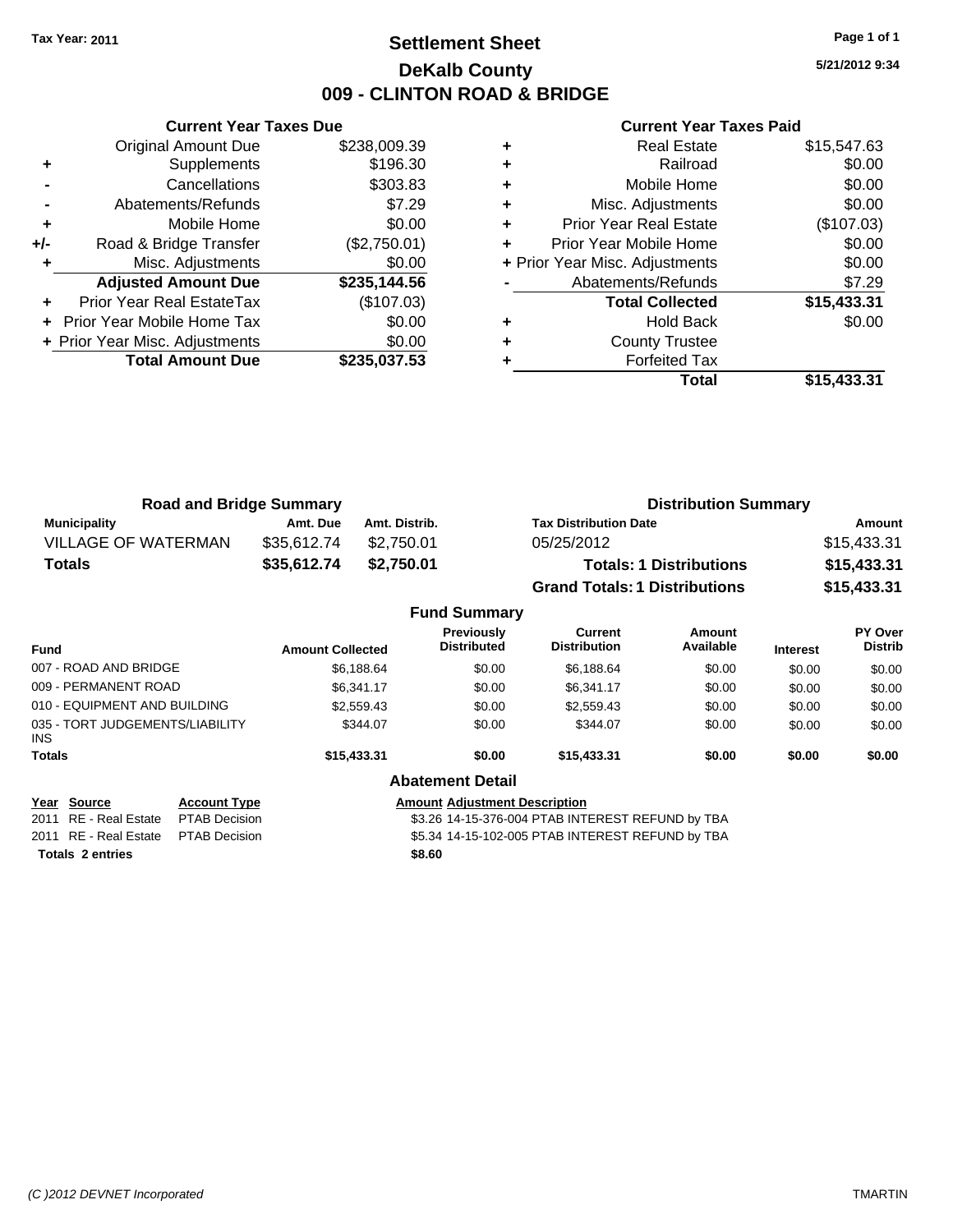## **Settlement Sheet Tax Year: 2011 Page 1 of 1 DeKalb County 010 - CORTLAND TOWNSHIP**

**5/21/2012 9:34**

#### **Current Year Taxes Paid**

|     | <b>Total Amount Due</b>           | \$231,976.55 |
|-----|-----------------------------------|--------------|
|     | + Prior Year Misc. Adjustments    | \$0.00       |
|     | <b>Prior Year Mobile Home Tax</b> | \$0.00       |
|     | Prior Year Real EstateTax         | (\$67.20)    |
|     | <b>Adjusted Amount Due</b>        | \$232,043.75 |
| ٠   | Misc. Adjustments                 | \$0.00       |
| +/- | Road & Bridge Transfer            | \$0.00       |
| ٠   | Mobile Home                       | \$0.00       |
|     | Abatements/Refunds                | \$3.29       |
|     | Cancellations                     | \$4,984.17   |
| ٠   | Supplements                       | \$2,824.53   |
|     | <b>Original Amount Due</b>        | \$234,206.68 |
|     |                                   |              |

**Current Year Taxes Due**

|   | <b>Real Estate</b>             | \$20,231.91 |
|---|--------------------------------|-------------|
|   | Railroad                       | \$0.00      |
| ٠ | Mobile Home                    | \$0.00      |
| ٠ | Misc. Adjustments              | \$0.00      |
| ٠ | <b>Prior Year Real Estate</b>  | (\$67.20)   |
| ٠ | Prior Year Mobile Home         | \$0.00      |
|   | + Prior Year Misc. Adjustments | \$0.00      |
|   | Abatements/Refunds             | \$3.29      |
|   | <b>Total Collected</b>         | \$20,161.42 |
| ٠ | <b>Hold Back</b>               | \$0.00      |
| ٠ | <b>County Trustee</b>          |             |
|   | <b>Forfeited Tax</b>           |             |
|   | Total                          | \$20,161.42 |
|   |                                |             |

|                     | <b>Distribution Summary</b>          |             |  |
|---------------------|--------------------------------------|-------------|--|
|                     | <b>Tax Distribution Date</b>         | Amount      |  |
|                     | 05/25/2012                           | \$20,161.42 |  |
|                     | <b>Totals: 1 Distributions</b>       | \$20,161.42 |  |
|                     | <b>Grand Totals: 1 Distributions</b> | \$20,161.42 |  |
| <b>Fund Summary</b> |                                      |             |  |

| Fund                                    | <b>Amount Collected</b> | Previously<br><b>Distributed</b> | Current<br><b>Distribution</b> | Amount<br>Available | <b>Interest</b> | PY Over<br><b>Distrib</b> |
|-----------------------------------------|-------------------------|----------------------------------|--------------------------------|---------------------|-----------------|---------------------------|
| 001 - CORPORATE                         | \$16,124.82             | \$0.00                           | \$16,124.82                    | \$0.00              | \$0.00          | \$0.00                    |
| $005 - I. M. R. F.$                     | \$977.85                | \$0.00                           | \$977.85                       | \$0.00              | \$0.00          | \$0.00                    |
| 027 - AUDIT                             | \$254.73                | \$0.00                           | \$254.73                       | \$0.00              | \$0.00          | \$0.00                    |
| 035 - TORT JUDGEMENTS/LIABILITY<br>INS. | \$1,152.69              | \$0.00                           | \$1.152.69                     | \$0.00              | \$0.00          | \$0.00                    |
| 047 - SOCIAL SECURITY                   | \$889.34                | \$0.00                           | \$889.34                       | \$0.00              | \$0.00          | \$0.00                    |
| 054 - GENERAL ASSISTANCE                | \$761.99                | \$0.00                           | \$761.99                       | \$0.00              | \$0.00          | \$0.00                    |
| <b>Totals</b>                           | \$20,161.42             | \$0.00                           | \$20.161.42                    | \$0.00              | \$0.00          | \$0.00                    |

## **Year Source Account Type Amount Adjustment Description**

**Totals \$3.28 3 entries**

# **Abatement Detail**

2011 RE - Real Estate \$0.49 09-34-100-004 PTAB INTEREST REFUND by TBA PTAB Decision 2011 RE - Real Estate \$1.45 09-05-105-007 PTAB INTEREST REFUND by TBA PTAB Decision 2011 RE - Real Estate \$1.34 09-05-105-006 PTAB INTEREST REFUND by TBA PTAB Decision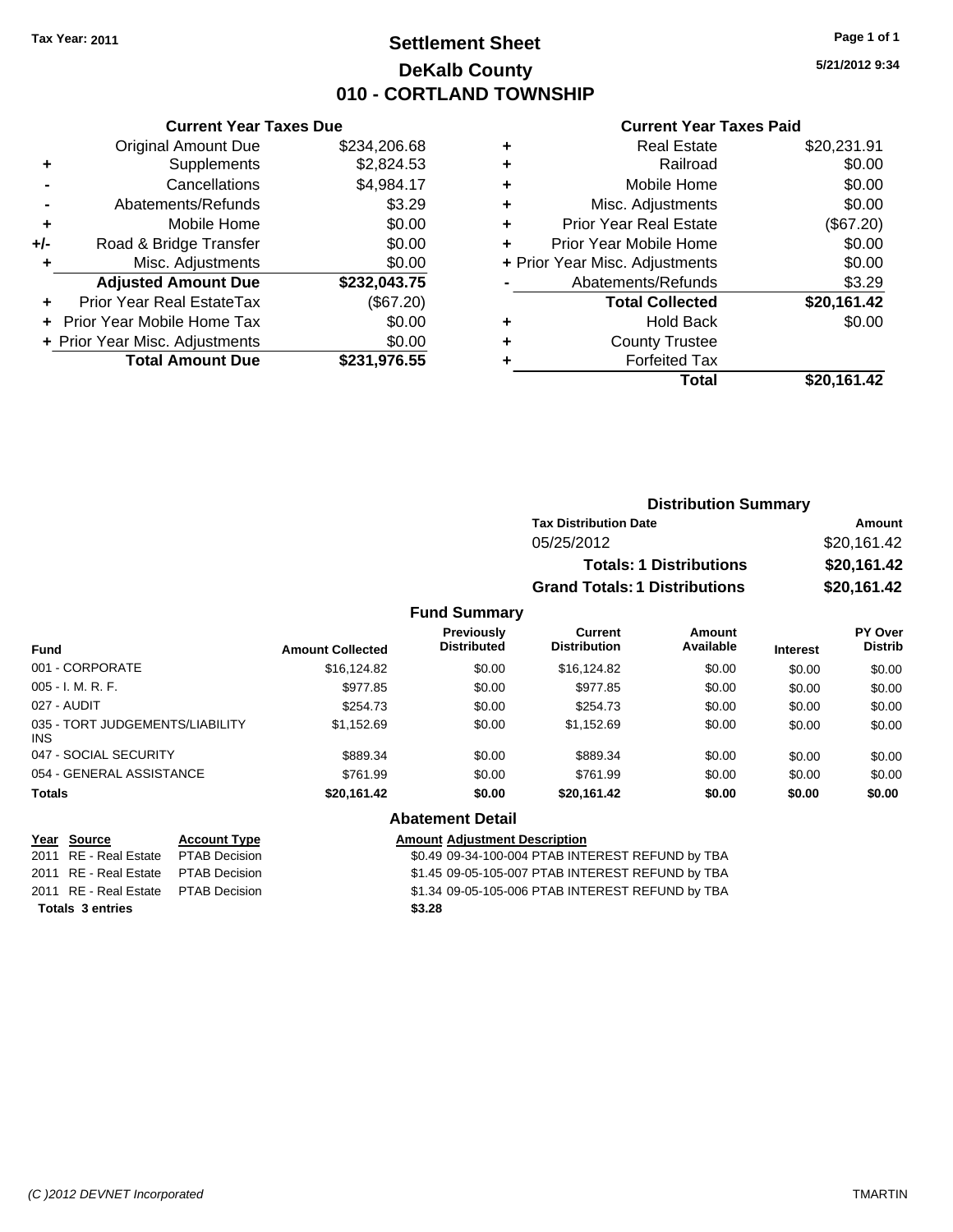## **Settlement Sheet Tax Year: 2011 Page 1 of 1 DeKalb County 011 - CORTLAND ROAD & BRIDGE**

**5/21/2012 9:34**

#### **Current Year Taxes Paid**

|     | <b>Current Year Taxes Due</b>  |              |
|-----|--------------------------------|--------------|
|     | <b>Original Amount Due</b>     | \$424,907.27 |
| ٠   | Supplements                    | \$8,255.13   |
|     | Cancellations                  | \$8,380.84   |
|     | Abatements/Refunds             | \$5.52       |
| ٠   | Mobile Home                    | \$0.00       |
| +/- | Road & Bridge Transfer         | (\$2,676.10) |
|     | Misc. Adjustments              | \$0.00       |
|     | <b>Adjusted Amount Due</b>     | \$422,099.94 |
|     | Prior Year Real EstateTax      | (\$115.05)   |
|     | Prior Year Mobile Home Tax     | \$0.00       |
|     | + Prior Year Misc. Adjustments | \$0.00       |
|     | <b>Total Amount Due</b>        | \$421.984.89 |
|     |                                |              |

|   | <b>Real Estate</b>             | \$34,019.58 |
|---|--------------------------------|-------------|
| ٠ | Railroad                       | \$0.00      |
| ٠ | Mobile Home                    | \$0.00      |
| ٠ | Misc. Adjustments              | \$0.00      |
| ÷ | <b>Prior Year Real Estate</b>  | (\$115.05)  |
| ٠ | Prior Year Mobile Home         | \$0.00      |
|   | + Prior Year Misc. Adjustments | \$0.00      |
|   | Abatements/Refunds             | \$5.52      |
|   | <b>Total Collected</b>         | \$33,899.01 |
| ٠ | <b>Hold Back</b>               | \$0.00      |
| ٠ | <b>County Trustee</b>          |             |
|   | <b>Forfeited Tax</b>           |             |
|   | Total                          | \$33.899.01 |

| <b>Road and Bridge Summary</b> |             |               | <b>Distribution Summary</b>          |             |  |
|--------------------------------|-------------|---------------|--------------------------------------|-------------|--|
| <b>Municipality</b>            | Amt. Due    | Amt. Distrib. | <b>Tax Distribution Date</b>         | Amount      |  |
| TOWN OF CORTLAND               | \$9,735.98  | \$840.46      | 05/25/2012                           | \$33,899.01 |  |
| CITY OF DEKALB                 | \$721.44    | \$62.38       | <b>Totals: 1 Distributions</b>       | \$33,899.01 |  |
| VILLAGE OF MAPLE PARK          | \$2,179.87  | \$188.42      | <b>Grand Totals: 1 Distributions</b> | \$33,899.01 |  |
| <b>CITY OF SYCAMORE</b>        | \$18,332.38 | \$1,584.84    |                                      |             |  |
| <b>Totals</b>                  | \$30,969.67 | \$2,676.10    |                                      |             |  |

|                                         |                         | <b>Fund Summary</b>                     |                                       |                     |                 |                           |
|-----------------------------------------|-------------------------|-----------------------------------------|---------------------------------------|---------------------|-----------------|---------------------------|
| <b>Fund</b>                             | <b>Amount Collected</b> | <b>Previously</b><br><b>Distributed</b> | <b>Current</b><br><b>Distribution</b> | Amount<br>Available | <b>Interest</b> | PY Over<br><b>Distrib</b> |
| 005 - I. M. R. F.                       | \$604.38                | \$0.00                                  | \$604.38                              | \$0.00              | \$0.00          | \$0.00                    |
| 007 - ROAD AND BRIDGE                   | \$3,246,73              | \$0.00                                  | \$3,246.73                            | \$0.00              | \$0.00          | \$0.00                    |
| 009 - PERMANENT ROAD                    | \$24,103.50             | \$0.00                                  | \$24,103.50                           | \$0.00              | \$0.00          | \$0.00                    |
| 010 - EQUIPMENT AND BUILDING            | \$3,874.43              | \$0.00                                  | \$3,874.43                            | \$0.00              | \$0.00          | \$0.00                    |
| 027 - AUDIT                             | \$259.03                | \$0.00                                  | \$259.03                              | \$0.00              | \$0.00          | \$0.00                    |
| 035 - TORT JUDGEMENTS/LIABILITY<br>INS. | \$1,379.25              | \$0.00                                  | \$1,379.25                            | \$0.00              | \$0.00          | \$0.00                    |
| 047 - SOCIAL SECURITY                   | \$431.69                | \$0.00                                  | \$431.69                              | \$0.00              | \$0.00          | \$0.00                    |
| Totals                                  | \$33,899.01             | \$0.00                                  | \$33,899.01                           | \$0.00              | \$0.00          | \$0.00                    |
|                                         |                         | <b>Abatement Detail</b>                 |                                       |                     |                 |                           |

|                         | Year Source                         | <b>Account Type</b> | Amount |
|-------------------------|-------------------------------------|---------------------|--------|
|                         | 2011 RE - Real Estate PTAB Decision |                     | \$0.89 |
|                         | 2011 RE - Real Estate PTAB Decision |                     | \$2.64 |
|                         | 2011 RE - Real Estate PTAB Decision |                     | \$2.43 |
| <b>Totals 3 entries</b> |                                     |                     | \$5.96 |

## **Amount Adjustment Description**

\$0.89 09-34-100-004 PTAB INTEREST REFUND by TBA \$2.64 09-05-105-007 PTAB INTEREST REFUND by TBA \$2.43 09-05-105-006 PTAB INTEREST REFUND by TBA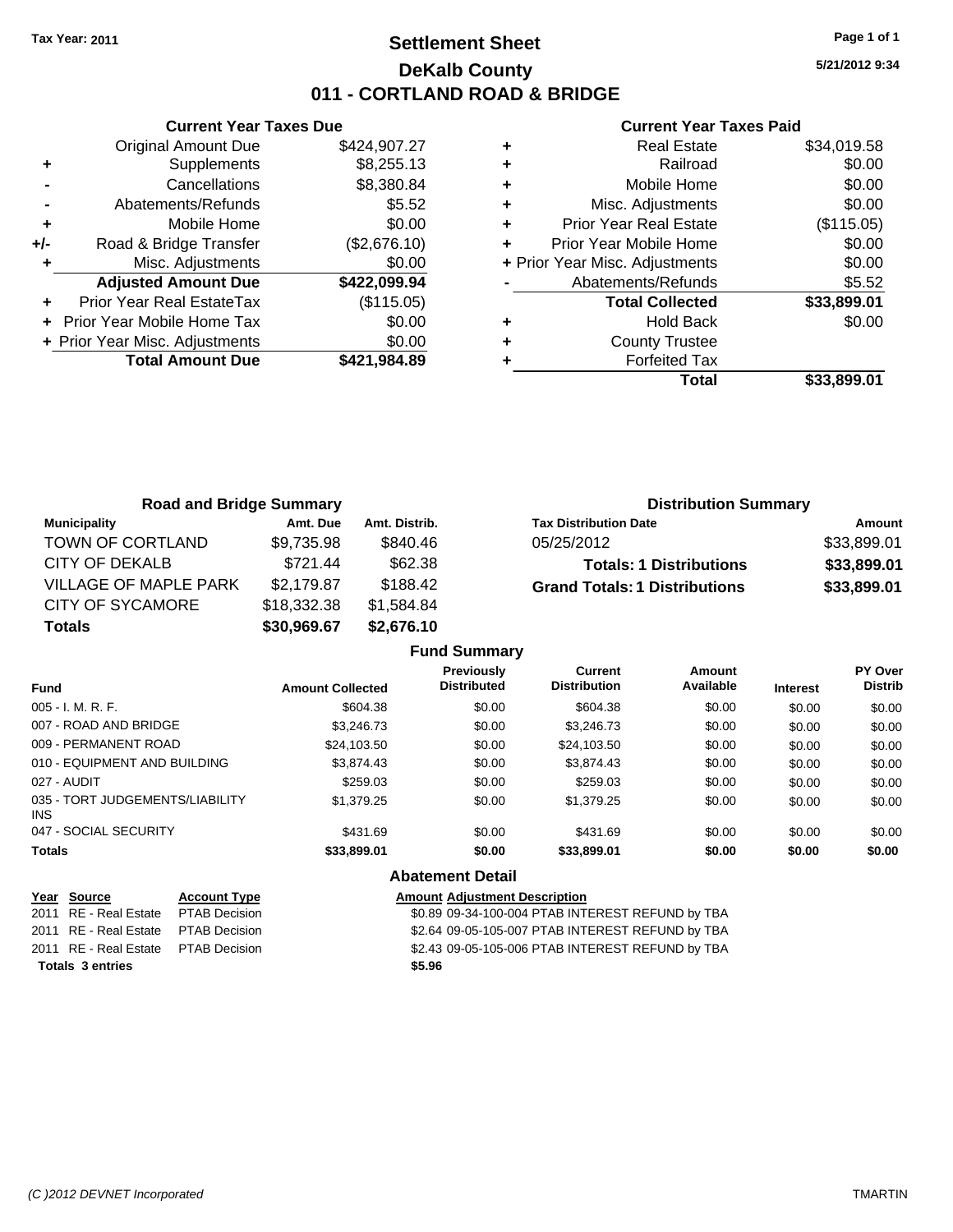## **Settlement Sheet Tax Year: 2011 Page 1 of 1 DeKalb County 012 - DEKALB TOWNSHIP**

**5/21/2012 9:34**

|     | <b>Current Year Taxes Due</b>  |              |
|-----|--------------------------------|--------------|
|     | <b>Original Amount Due</b>     | \$867,856.85 |
| ÷   | Supplements                    | \$16,343.38  |
|     | Cancellations                  | \$29,955.66  |
|     | Abatements/Refunds             | \$0.00       |
| ÷   | Mobile Home                    | \$0.00       |
| +/- | Road & Bridge Transfer         | \$0.00       |
|     | Misc. Adjustments              | \$0.00       |
|     | <b>Adjusted Amount Due</b>     | \$854,244.57 |
|     | Prior Year Real EstateTax      | \$203.47     |
|     | Prior Year Mobile Home Tax     | \$0.00       |
|     | + Prior Year Misc. Adjustments | \$0.00       |
|     | <b>Total Amount Due</b>        | \$854,448.04 |

| ٠ | <b>Real Estate</b>             | \$81,684.36 |
|---|--------------------------------|-------------|
| ٠ | Railroad                       | \$0.00      |
| ٠ | Mobile Home                    | \$0.00      |
| ٠ | Misc. Adjustments              | \$0.00      |
| ÷ | <b>Prior Year Real Estate</b>  | \$203.47    |
| ÷ | Prior Year Mobile Home         | \$0.00      |
|   | + Prior Year Misc. Adjustments | \$0.00      |
|   | Abatements/Refunds             | \$0.00      |
|   | <b>Total Collected</b>         | \$81,887.83 |
| ٠ | <b>Hold Back</b>               | \$0.00      |
| ٠ | <b>County Trustee</b>          |             |
| ٠ | <b>Forfeited Tax</b>           |             |
|   | Total                          | \$81,887.83 |
|   |                                |             |

|          |                     |                                      | <b>Distribution Summary</b>    |          |                |
|----------|---------------------|--------------------------------------|--------------------------------|----------|----------------|
|          |                     | <b>Tax Distribution Date</b>         |                                |          | Amount         |
|          |                     | 05/25/2012                           |                                |          | \$81,887.83    |
|          |                     |                                      | <b>Totals: 1 Distributions</b> |          | \$81,887.83    |
|          |                     | <b>Grand Totals: 1 Distributions</b> |                                |          | \$81,887.83    |
|          | <b>Fund Summary</b> |                                      |                                |          |                |
|          | <b>Previously</b>   | Current                              | <b>Amount</b>                  |          | <b>PY Over</b> |
| hetaallo | <b>Distributed</b>  | <b>Distribution</b>                  | Available                      | Interest | <b>Distrib</b> |

| <b>Fund</b>              | <b>Amount Collected</b> | <b>Previously</b><br><b>Distributed</b> | Current<br><b>Distribution</b> | Amount<br>Available | <b>Interest</b> | <b>PY Over</b><br><b>Distrib</b> |
|--------------------------|-------------------------|-----------------------------------------|--------------------------------|---------------------|-----------------|----------------------------------|
| 001 - CORPORATE          | \$63,807.81             | \$0.00                                  | \$63,807.81                    | \$0.00              | \$0.00          | \$0.00                           |
| 054 - GENERAL ASSISTANCE | \$18,080,02             | \$0.00                                  | \$18,080.02                    | \$0.00              | \$0.00          | \$0.00                           |
| Totals                   | \$81.887.83             | \$0.00                                  | \$81,887,83                    | \$0.00              | \$0.00          | \$0.00                           |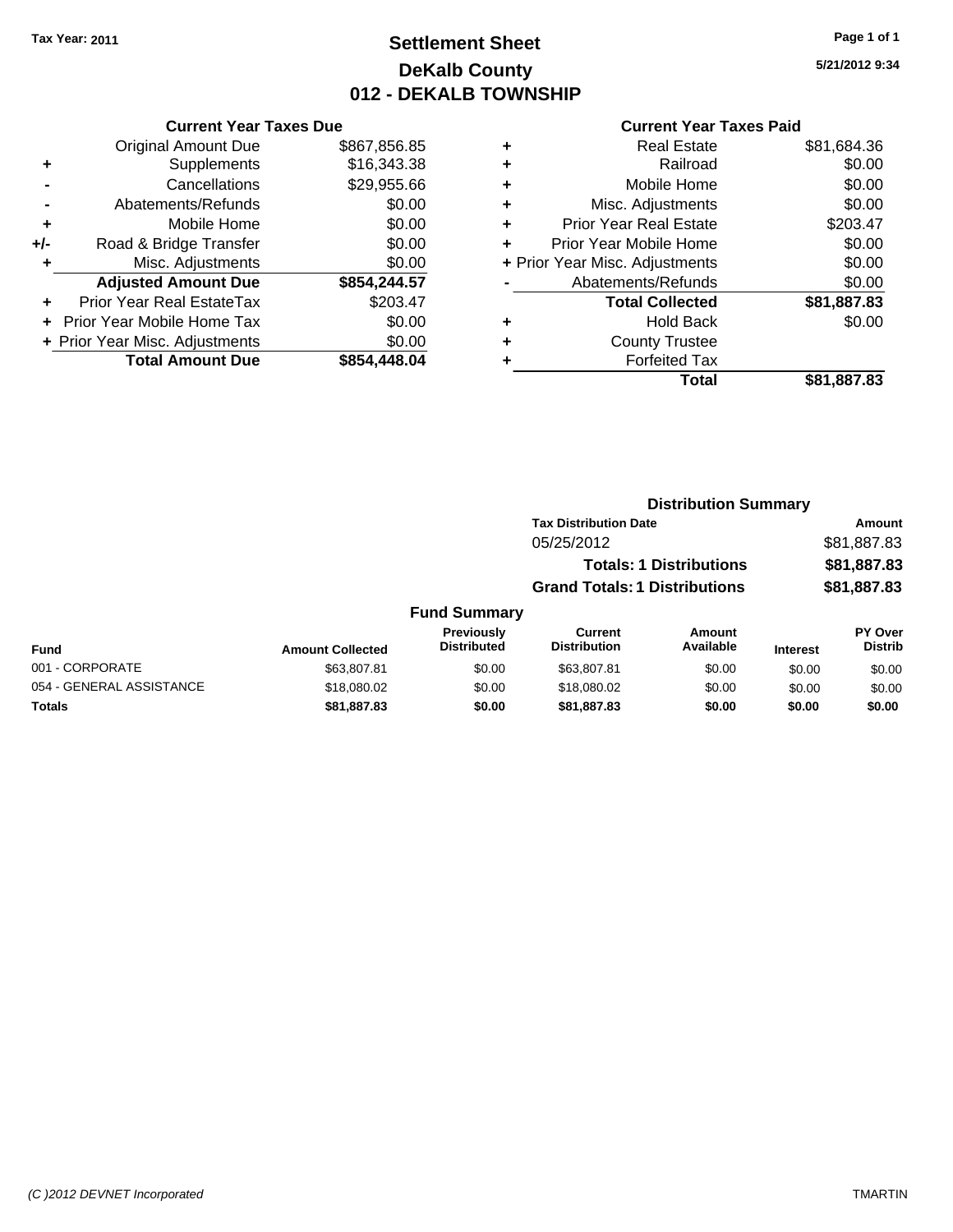## **Settlement Sheet Tax Year: 2011 Page 1 of 1 DeKalb County 013 - DEKALB ROAD & BRIDGE**

**5/21/2012 9:34**

|     | <b>Current Year Taxes Due</b>     |               |  |  |  |  |  |
|-----|-----------------------------------|---------------|--|--|--|--|--|
|     | <b>Original Amount Due</b>        | \$995,106.93  |  |  |  |  |  |
| ٠   | Supplements                       | \$26,477.38   |  |  |  |  |  |
|     | Cancellations                     | \$26,633.61   |  |  |  |  |  |
|     | Abatements/Refunds                | \$0.00        |  |  |  |  |  |
| ٠   | Mobile Home                       | \$0.00        |  |  |  |  |  |
| +/- | Road & Bridge Transfer            | (\$21,070.04) |  |  |  |  |  |
|     | Misc. Adjustments                 | \$0.00        |  |  |  |  |  |
|     | <b>Adjusted Amount Due</b>        | \$973,880.66  |  |  |  |  |  |
|     | Prior Year Real EstateTax         | \$119.27      |  |  |  |  |  |
|     | <b>Prior Year Mobile Home Tax</b> | \$0.00        |  |  |  |  |  |
|     | + Prior Year Misc. Adjustments    | \$0.00        |  |  |  |  |  |
|     | <b>Total Amount Due</b>           | \$973,999.93  |  |  |  |  |  |
|     |                                   |               |  |  |  |  |  |

|   | <b>Real Estate</b>             | \$72,625.16 |
|---|--------------------------------|-------------|
| ٠ | Railroad                       | \$0.00      |
| ٠ | Mobile Home                    | \$0.00      |
| ٠ | Misc. Adjustments              | \$0.00      |
| ٠ | <b>Prior Year Real Estate</b>  | \$119.27    |
| ٠ | Prior Year Mobile Home         | \$0.00      |
|   | + Prior Year Misc. Adjustments | \$0.00      |
|   | Abatements/Refunds             | \$0.00      |
|   | <b>Total Collected</b>         | \$72,744.43 |
| ٠ | <b>Hold Back</b>               | \$0.00      |
| ÷ | <b>County Trustee</b>          |             |
|   | <b>Forfeited Tax</b>           |             |
|   | Total                          | \$72.744.43 |

|                         | <b>Road and Bridge Summary</b> |               | <b>Distribution Summary</b>          |             |  |  |
|-------------------------|--------------------------------|---------------|--------------------------------------|-------------|--|--|
| <b>Municipality</b>     | Amt. Due                       | Amt. Distrib. | <b>Tax Distribution Date</b>         | Amount      |  |  |
| CITY OF DEKALB          | \$208,559.23 \$19,672.81       |               | 05/25/2012                           | \$72,744.43 |  |  |
| <b>CITY OF SYCAMORE</b> | \$14,784.13                    | \$1,397.23    | <b>Totals: 1 Distributions</b>       | \$72,744.43 |  |  |
| <b>Totals</b>           | \$223,343.36                   | \$21,070.04   | <b>Grand Totals: 1 Distributions</b> | \$72,744.43 |  |  |
| <b>Fund Summary</b>     |                                |               |                                      |             |  |  |

| Fund                         | <b>Amount Collected</b> | <b>Previously</b><br><b>Distributed</b> | <b>Current</b><br><b>Distribution</b> | Amount<br>Available | <b>Interest</b> | <b>PY Over</b><br><b>Distrib</b> |
|------------------------------|-------------------------|-----------------------------------------|---------------------------------------|---------------------|-----------------|----------------------------------|
| 007 - ROAD AND BRIDGE        | \$23,303,37             | \$0.00                                  | \$23.303.37                           | \$0.00              | \$0.00          | \$0.00                           |
| 009 - PERMANENT ROAD         | \$44.724.92             | \$0.00                                  | \$44.724.92                           | \$0.00              | \$0.00          | \$0.00                           |
| 010 - EQUIPMENT AND BUILDING | \$4.716.14              | \$0.00                                  | \$4.716.14                            | \$0.00              | \$0.00          | \$0.00                           |
| <b>Totals</b>                | \$72.744.43             | \$0.00                                  | \$72.744.43                           | \$0.00              | \$0.00          | \$0.00                           |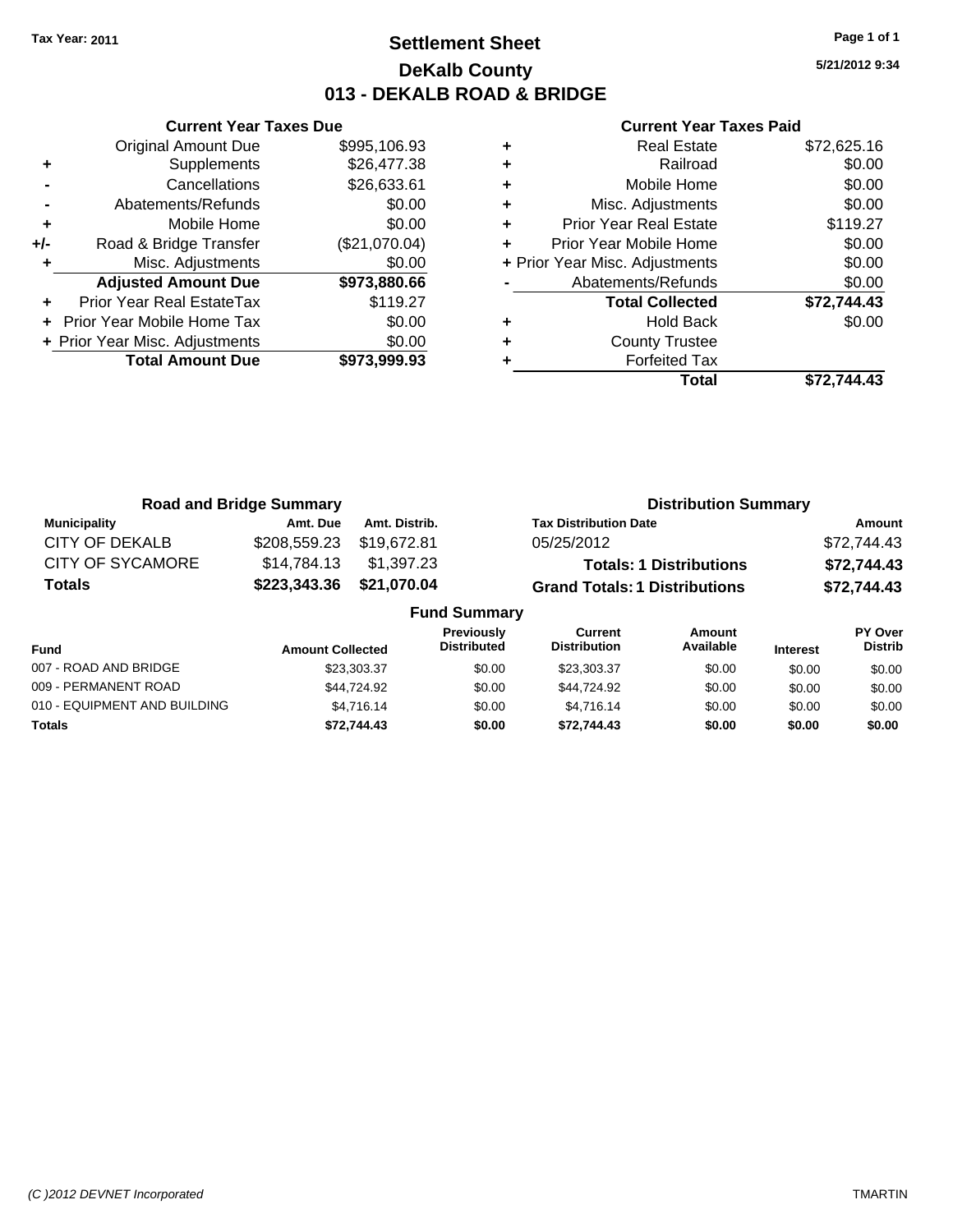## **Settlement Sheet Tax Year: 2011 Page 1 of 1 DeKalb County 014 - FRANKLIN TOWNSHIP**

**5/21/2012 9:34**

#### **Current Year Taxes Paid**

| <b>Current Year Taxes Due</b>  |              |
|--------------------------------|--------------|
| <b>Original Amount Due</b>     | \$104,846.17 |
| Supplements                    | \$155.69     |
| Cancellations                  | \$166.30     |
| Abatements/Refunds             | \$1.27       |
| Mobile Home                    | \$0.00       |
| Road & Bridge Transfer         | \$0.00       |
| Misc. Adjustments              | \$0.00       |
| <b>Adjusted Amount Due</b>     | \$104,834.29 |
| Prior Year Real EstateTax      | (\$18.35)    |
| Prior Year Mobile Home Tax     | \$0.00       |
|                                |              |
| + Prior Year Misc. Adjustments | \$0.00       |
|                                |              |

| ٠ | <b>Real Estate</b>             | \$10,798.96 |
|---|--------------------------------|-------------|
| ٠ | Railroad                       | \$45.79     |
| ٠ | Mobile Home                    | \$0.00      |
| ٠ | Misc. Adjustments              | \$0.00      |
| ٠ | <b>Prior Year Real Estate</b>  | (\$18.35)   |
| ٠ | Prior Year Mobile Home         | \$0.00      |
|   | + Prior Year Misc. Adjustments | \$0.00      |
|   | Abatements/Refunds             | \$1.27      |
|   | <b>Total Collected</b>         | \$10,825.13 |
| ٠ | <b>Hold Back</b>               | \$0.00      |
|   | <b>County Trustee</b>          |             |
| ٠ | <b>Forfeited Tax</b>           |             |
|   | Total                          | \$10,825.13 |
|   |                                |             |

|                          |                     |                         |                                      |                                       | <b>Distribution Summary</b>    |                 |                                  |
|--------------------------|---------------------|-------------------------|--------------------------------------|---------------------------------------|--------------------------------|-----------------|----------------------------------|
|                          |                     |                         |                                      | <b>Tax Distribution Date</b>          |                                |                 | <b>Amount</b>                    |
|                          |                     |                         |                                      | 05/25/2012                            |                                |                 | \$10,825.13                      |
|                          |                     |                         |                                      |                                       | <b>Totals: 1 Distributions</b> |                 | \$10,825.13                      |
|                          |                     |                         |                                      | <b>Grand Totals: 1 Distributions</b>  |                                |                 | \$10,825.13                      |
|                          |                     |                         | <b>Fund Summary</b>                  |                                       |                                |                 |                                  |
| Fund                     |                     | <b>Amount Collected</b> | Previously<br><b>Distributed</b>     | <b>Current</b><br><b>Distribution</b> | Amount<br>Available            | <b>Interest</b> | <b>PY Over</b><br><b>Distrib</b> |
| 001 - CORPORATE          |                     | \$8,768.22              | \$0.00                               | \$8,768.22                            | \$0.00                         | \$0.00          | \$0.00                           |
| 005 - I. M. R. F.        |                     | \$1,889.45              | \$0.00                               | \$1,889.45                            | \$0.00                         | \$0.00          | \$0.00                           |
| 054 - GENERAL ASSISTANCE |                     | \$167.46                | \$0.00                               | \$167.46                              | \$0.00                         | \$0.00          | \$0.00                           |
| Totals                   |                     | \$10,825.13             | \$0.00                               | \$10,825.13                           | \$0.00                         | \$0.00          | \$0.00                           |
|                          |                     |                         | <b>Abatement Detail</b>              |                                       |                                |                 |                                  |
| Year Source              | <b>Account Type</b> |                         | <b>Amount Adiustment Description</b> |                                       |                                |                 |                                  |

**<u>Year Source</u> Account Type**<br> **ALCOUNTE ADDED**<br> **ADDED**<br> **ALCOUNTE PLAB** Decision **Totals 1 entries** \$1.27

\$1.27 01-26-475-004 PTAB INTEREST REFUND by TBA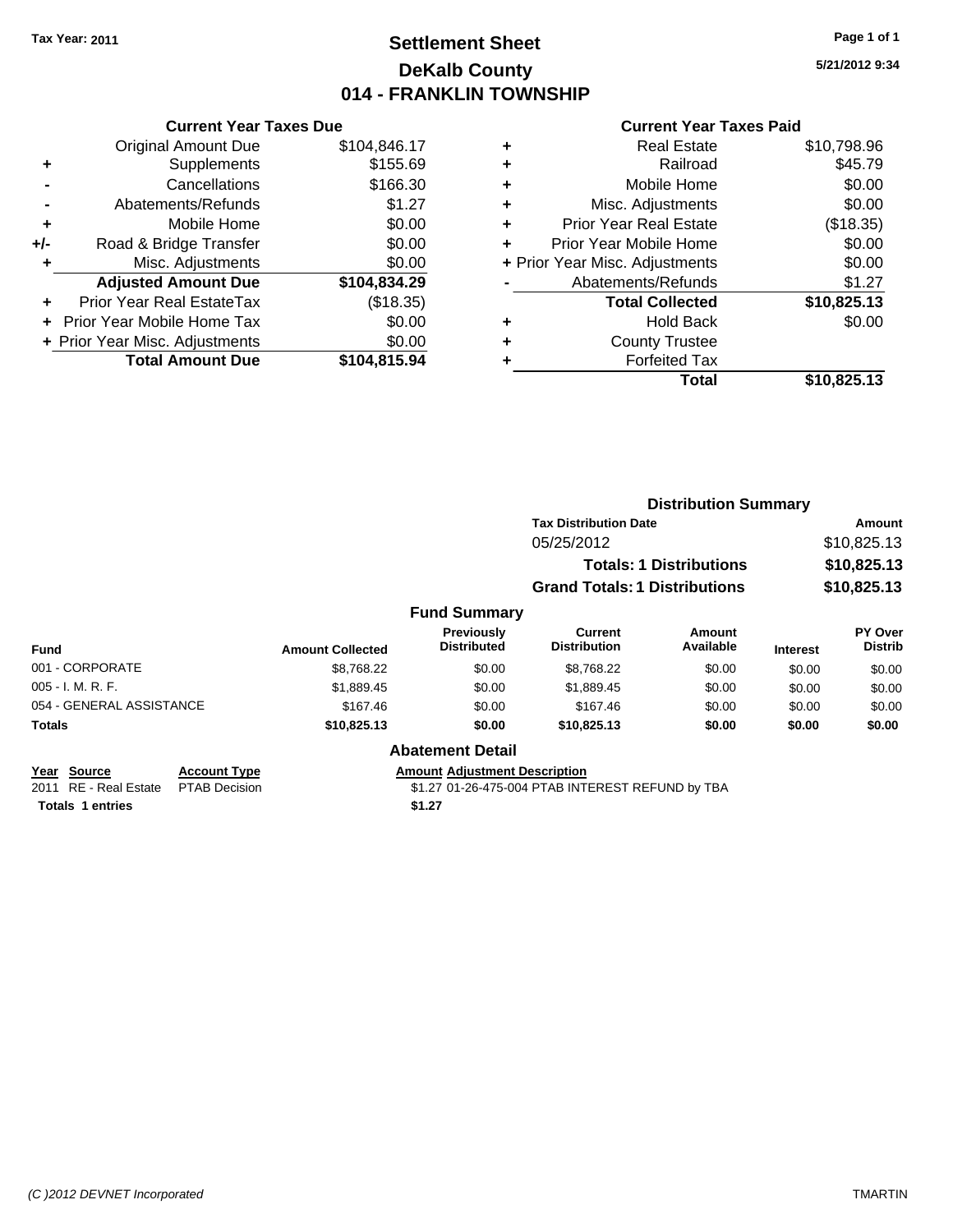## **Settlement Sheet Tax Year: 2011 Page 1 of 1 DeKalb County 015 - FRANKLIN TWP CEMETERY**

**5/21/2012 9:34**

#### **Current Year Taxes Paid**

|     | <b>Current Year Taxes Due</b>     |             |
|-----|-----------------------------------|-------------|
|     | <b>Original Amount Due</b>        | \$30,206.91 |
| ÷   | Supplements                       | \$44.86     |
|     | Cancellations                     | \$47.91     |
|     | Abatements/Refunds                | \$0.37      |
| ٠   | Mobile Home                       | \$0.00      |
| +/- | Road & Bridge Transfer            | \$0.00      |
|     | Misc. Adjustments                 | \$0.00      |
|     | <b>Adjusted Amount Due</b>        | \$30,203.49 |
| ÷   | Prior Year Real EstateTax         | (\$5.25)    |
|     | <b>Prior Year Mobile Home Tax</b> | \$0.00      |
|     | + Prior Year Misc. Adjustments    | \$0.00      |
|     | <b>Total Amount Due</b>           | \$30.198.24 |

| ٠ | <b>Real Estate</b>             | \$3,111.32 |
|---|--------------------------------|------------|
| ٠ | Railroad                       | \$13.19    |
| ٠ | Mobile Home                    | \$0.00     |
| ٠ | Misc. Adjustments              | \$0.00     |
| ٠ | <b>Prior Year Real Estate</b>  | (\$5.25)   |
| ٠ | Prior Year Mobile Home         | \$0.00     |
|   | + Prior Year Misc. Adjustments | \$0.00     |
|   | Abatements/Refunds             | \$0.37     |
|   | <b>Total Collected</b>         | \$3,118.89 |
| ٠ | <b>Hold Back</b>               | \$0.00     |
| ٠ | <b>County Trustee</b>          |            |
| ٠ | <b>Forfeited Tax</b>           |            |
|   | Total                          | \$3,118.89 |
|   |                                |            |

|                |                     |                         |                                      | <b>Distribution Summary</b>           |                                |                 |                           |  |
|----------------|---------------------|-------------------------|--------------------------------------|---------------------------------------|--------------------------------|-----------------|---------------------------|--|
|                |                     |                         |                                      | <b>Tax Distribution Date</b>          |                                |                 | Amount                    |  |
|                |                     |                         |                                      | 05/25/2012                            |                                |                 | \$3,118.89                |  |
|                |                     |                         |                                      |                                       | <b>Totals: 1 Distributions</b> |                 | \$3,118.89                |  |
|                |                     |                         |                                      | <b>Grand Totals: 1 Distributions</b>  |                                |                 | \$3,118.89                |  |
|                |                     |                         | <b>Fund Summary</b>                  |                                       |                                |                 |                           |  |
| <b>Fund</b>    |                     | <b>Amount Collected</b> | Previously<br><b>Distributed</b>     | <b>Current</b><br><b>Distribution</b> | Amount<br>Available            | <b>Interest</b> | PY Over<br><b>Distrib</b> |  |
| 017 - CEMETERY |                     | \$3.118.89              | \$0.00                               | \$3,118.89                            | \$0.00                         | \$0.00          | \$0.00                    |  |
| <b>Totals</b>  |                     | \$3,118.89              | \$0.00                               | \$3,118.89                            | \$0.00                         | \$0.00          | \$0.00                    |  |
|                |                     |                         | <b>Abatement Detail</b>              |                                       |                                |                 |                           |  |
| Year Source    | <b>Account Type</b> |                         | <b>Amount Adiustment Description</b> |                                       |                                |                 |                           |  |

**<u>Year</u> Source Additional Estate PTAB** Decision

**Totals \$0.37 1 entries**

\$0.37 01-26-475-004 PTAB INTEREST REFUND by TBA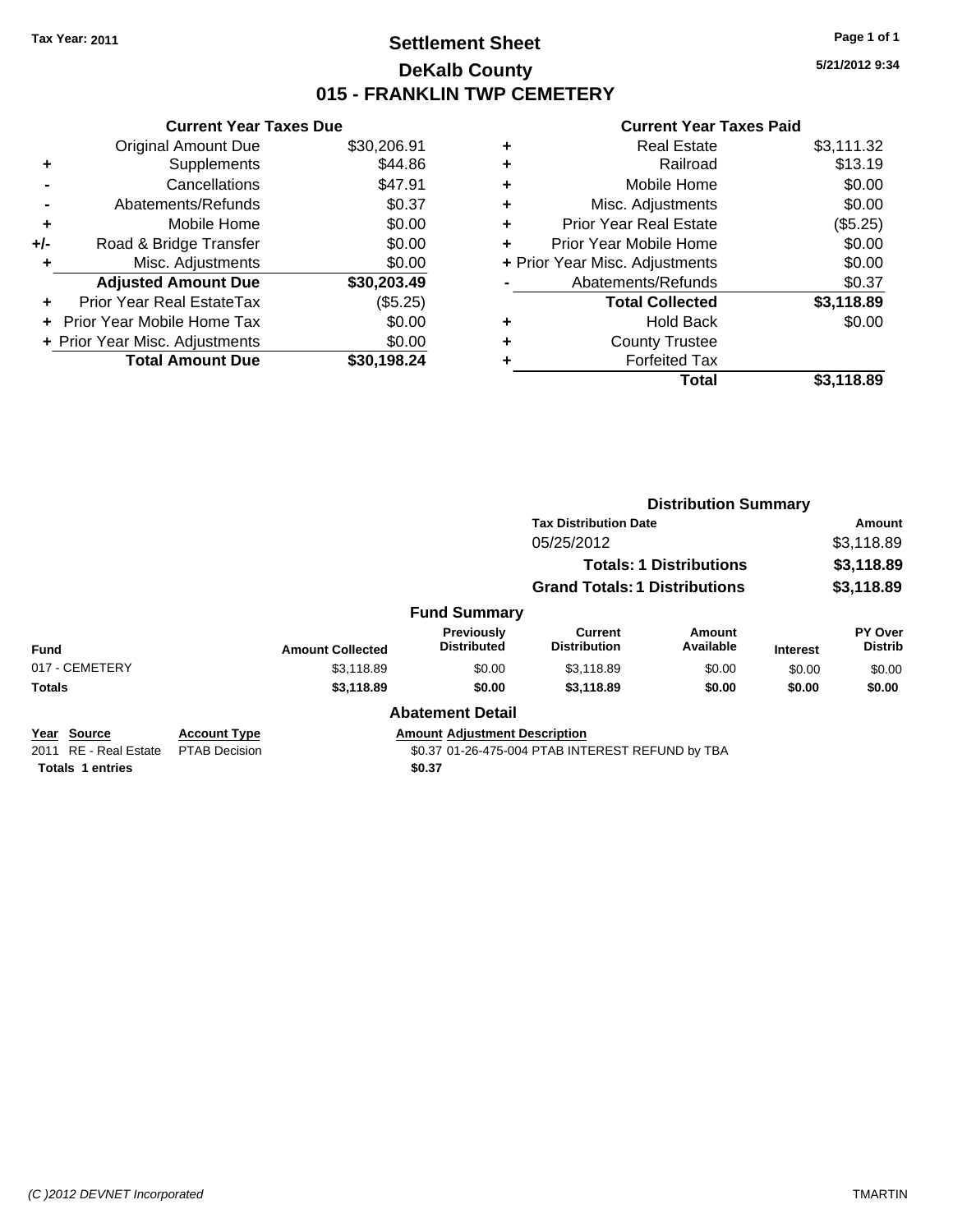## **Settlement Sheet Tax Year: 2011 Page 1 of 1 DeKalb County 016 - FRANKLIN ROAD & BRIDGE**

**5/21/2012 9:34**

#### **Current Year Taxes Paid**

|     | <b>Current Year Taxes Due</b>     |              |
|-----|-----------------------------------|--------------|
|     | <b>Original Amount Due</b>        | \$249,012.27 |
| ٠   | Supplements                       | \$329.53     |
|     | Cancellations                     | \$351.94     |
|     | Abatements/Refunds                | \$2.70       |
| ٠   | Mobile Home                       | \$0.00       |
| +/- | Road & Bridge Transfer            | (\$2,790.29) |
|     | Misc. Adjustments                 | \$0.00       |
|     | <b>Adjusted Amount Due</b>        | \$246,196.87 |
|     | Prior Year Real EstateTax         | (\$42.80)    |
|     | <b>Prior Year Mobile Home Tax</b> | \$0.00       |
|     | + Prior Year Misc. Adjustments    | \$0.00       |
|     | <b>Total Amount Due</b>           | \$246.154.07 |
|     |                                   |              |

|   | Real Estate                    | \$22,855.20 |
|---|--------------------------------|-------------|
| ٠ | Railroad                       | \$105.40    |
| ٠ | Mobile Home                    | \$0.00      |
| ٠ | Misc. Adjustments              | \$0.00      |
| ٠ | <b>Prior Year Real Estate</b>  | (\$42.80)   |
| ٠ | Prior Year Mobile Home         | \$0.00      |
|   | + Prior Year Misc. Adjustments | \$0.00      |
|   | Abatements/Refunds             | \$2.70      |
|   | <b>Total Collected</b>         | \$22,915.10 |
| ٠ | <b>Hold Back</b>               | \$0.00      |
| ٠ | <b>County Trustee</b>          |             |
|   | <b>Forfeited Tax</b>           |             |
|   | Total                          | \$22.915.10 |

| <b>Road and Bridge Summary</b> |             |               | <b>Distribution Summary</b>          |             |  |
|--------------------------------|-------------|---------------|--------------------------------------|-------------|--|
| Municipality                   | Amt. Due    | Amt. Distrib. | <b>Tax Distribution Date</b>         | Amount      |  |
| VILLAGE OF KIRKLAND            | \$26,925.42 | \$2.790.29    | 05/25/2012                           | \$22,915.10 |  |
| <b>Totals</b>                  | \$26,925.42 | \$2.790.29    | <b>Totals: 1 Distributions</b>       | \$22,915.10 |  |
|                                |             |               | <b>Grand Totals: 1 Distributions</b> | \$22,915.10 |  |

#### **Fund Summary**

| <b>Amount Collected</b> | Previously<br><b>Distributed</b> | Current<br><b>Distribution</b> | Amount<br>Available | <b>Interest</b> | <b>PY Over</b><br><b>Distrib</b> |
|-------------------------|----------------------------------|--------------------------------|---------------------|-----------------|----------------------------------|
| \$7.429.59              | \$0.00                           | \$7,429.59                     | \$0.00              | \$0.00          | \$0.00                           |
| \$1,238.82              | \$0.00                           | \$1,238.82                     | \$0.00              | \$0.00          | \$0.00                           |
| \$10.323.00             | \$0.00                           | \$10.323.00                    | \$0.00              | \$0.00          | \$0.00                           |
| \$3.097.28              | \$0.00                           | \$3,097.28                     | \$0.00              | \$0.00          | \$0.00                           |
| \$671.22                | \$0.00                           | \$671.22                       | \$0.00              | \$0.00          | \$0.00                           |
| \$155.19                | \$0.00                           | \$155.19                       | \$0.00              | \$0.00          | \$0.00                           |
| \$22,915.10             | \$0.00                           | \$22,915.10                    | \$0.00              | \$0.00          | \$0.00                           |
|                         |                                  |                                |                     |                 |                                  |

## **Abatement Detail**

**Totals \$3.03 1 entries**

**Year Source Account Type Amount Adjustment Description**<br>2011 RE - Real Estate PTAB Decision **Amount** \$3.03 01-26-475-004 PTAB INTI  $\overline{33.03}$  01-26-475-004 PTAB INTEREST REFUND by TBA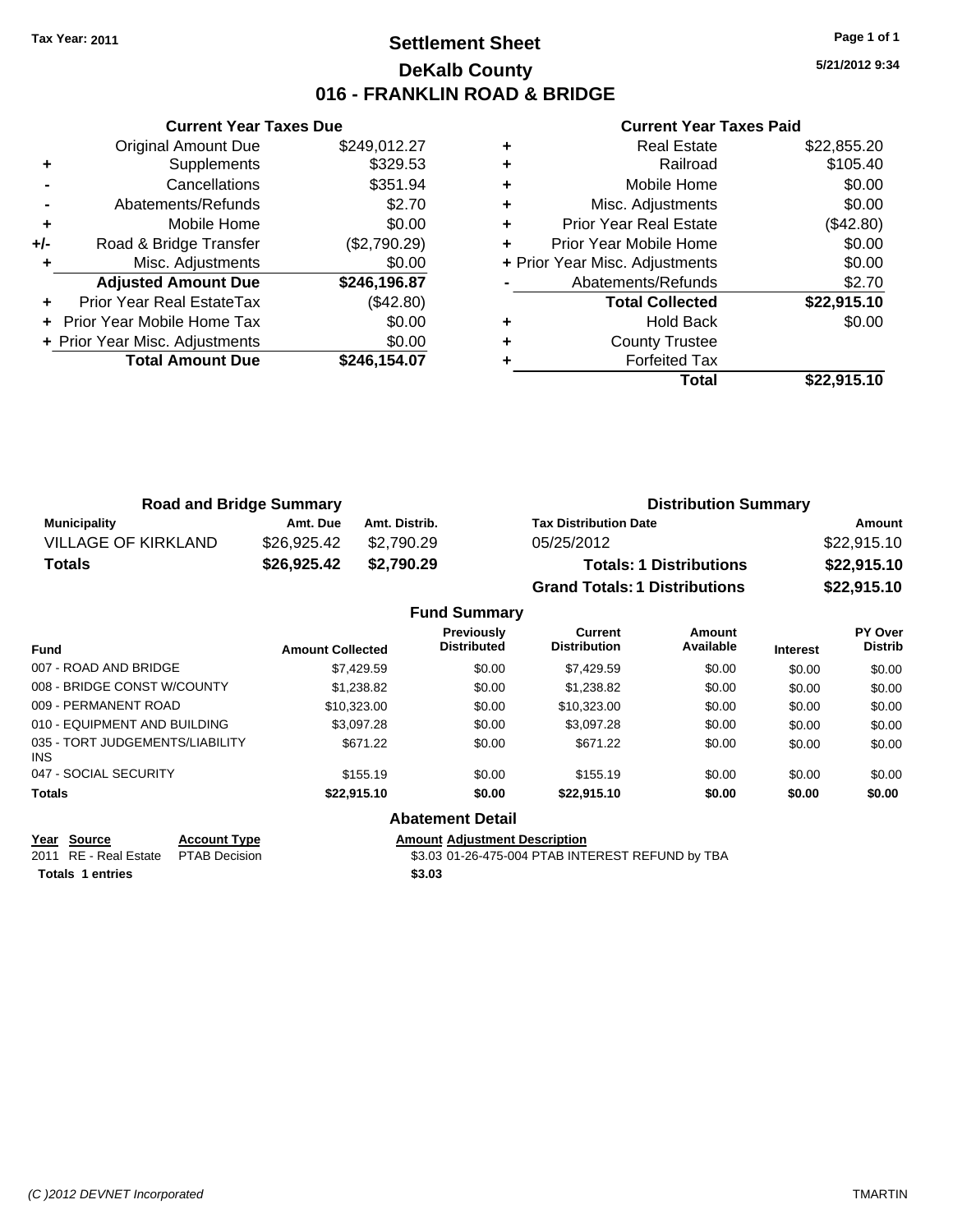# **Settlement Sheet Tax Year: 2011 Page 1 of 1 DeKalb County 017 - GENOA TOWNSHIP**

**5/21/2012 9:34**

#### **Current Year Taxes Paid**

|     | <b>Current Year Taxes Due</b>  |              |  |  |  |
|-----|--------------------------------|--------------|--|--|--|
|     | <b>Original Amount Due</b>     | \$219,995.63 |  |  |  |
| ٠   | Supplements                    | \$862.84     |  |  |  |
|     | Cancellations                  | \$1,194.59   |  |  |  |
|     | Abatements/Refunds             | \$0.00       |  |  |  |
| ٠   | Mobile Home                    | \$0.00       |  |  |  |
| +/- | Road & Bridge Transfer         | \$0.00       |  |  |  |
| ٠   | Misc. Adjustments              | \$0.00       |  |  |  |
|     | <b>Adjusted Amount Due</b>     | \$219,663.88 |  |  |  |
| ÷   | Prior Year Real EstateTax      | \$129.29     |  |  |  |
|     | Prior Year Mobile Home Tax     | \$0.00       |  |  |  |
|     | + Prior Year Misc. Adjustments | \$0.00       |  |  |  |
|     | <b>Total Amount Due</b>        | \$219,793.17 |  |  |  |

| \$197.67<br>\$0.00 |
|--------------------|
|                    |
|                    |
| \$0.00             |
| \$129.29           |
| \$0.00             |
| \$0.00             |
| \$0.00             |
| \$20,698.21        |
| \$0.00             |
|                    |
|                    |
| \$20,698.21        |
|                    |

| <b>Distribution Summary</b>          |             |
|--------------------------------------|-------------|
| <b>Tax Distribution Date</b>         | Amount      |
| 05/25/2012                           | \$20,698.21 |
| <b>Totals: 1 Distributions</b>       | \$20,698.21 |
| <b>Grand Totals: 1 Distributions</b> | \$20,698.21 |
|                                      |             |

#### **Fund Summary Current Previously**

| <b>Fund</b>                                   | <b>Amount Collected</b> | Previously<br><b>Distributed</b> | Current<br><b>Distribution</b> | <b>Amount</b><br>Available | <b>Interest</b> | PY Over<br><b>Distrib</b> |
|-----------------------------------------------|-------------------------|----------------------------------|--------------------------------|----------------------------|-----------------|---------------------------|
| 001 - CORPORATE                               | \$17.397.17             | \$0.00                           | \$17.397.17                    | \$0.00                     | \$0.00          | \$0.00                    |
| 035 - TORT JUDGEMENTS/LIABILITY<br><b>INS</b> | \$389.15                | \$0.00                           | \$389.15                       | \$0.00                     | \$0.00          | \$0.00                    |
| 047 - SOCIAL SECURITY                         | \$981.76                | \$0.00                           | \$981.76                       | \$0.00                     | \$0.00          | \$0.00                    |
| 054 - GENERAL ASSISTANCE                      | \$1,930.13              | \$0.00                           | \$1,930.13                     | \$0.00                     | \$0.00          | \$0.00                    |
| <b>Totals</b>                                 | \$20,698.21             | \$0.00                           | \$20,698.21                    | \$0.00                     | \$0.00          | \$0.00                    |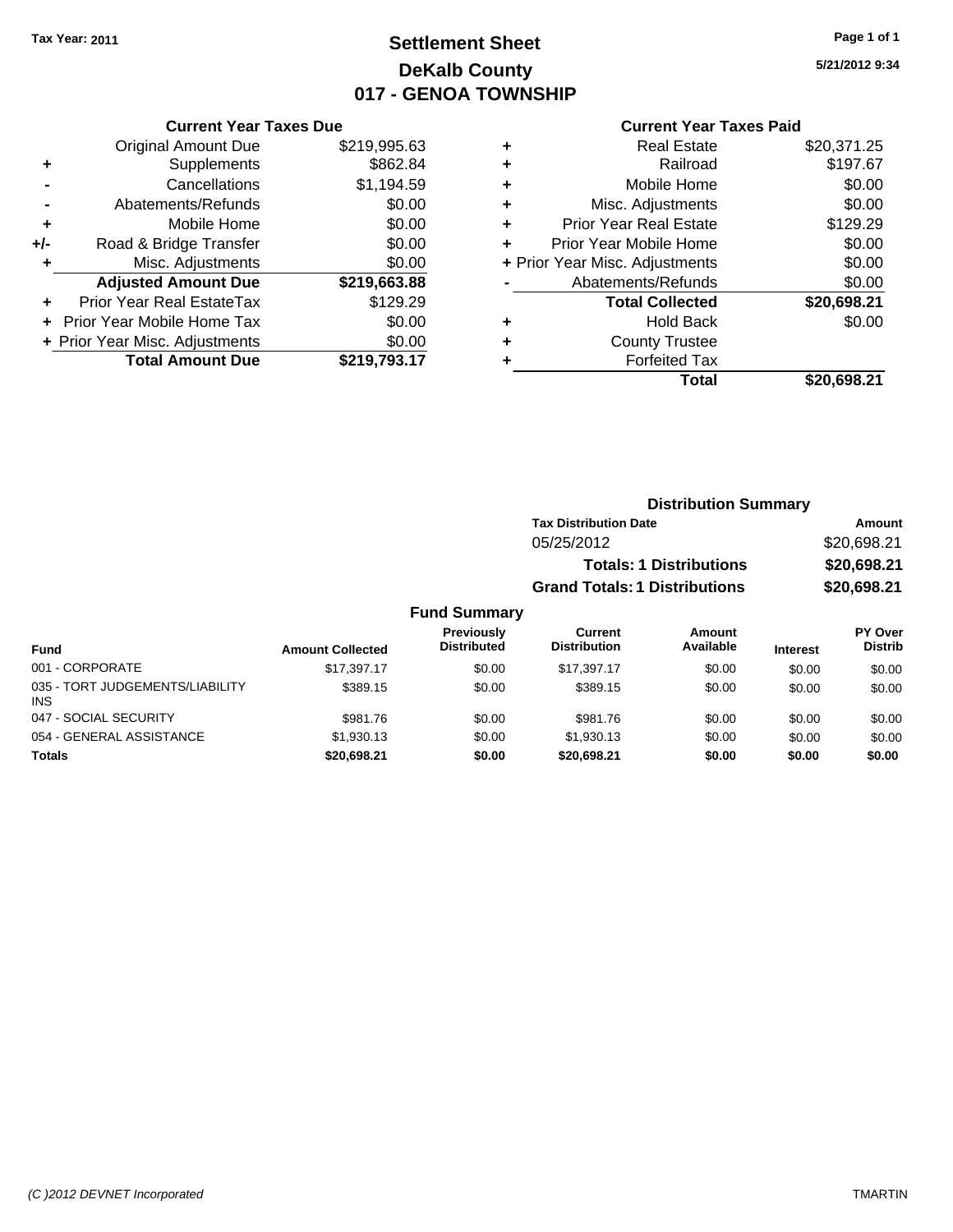## **Settlement Sheet Tax Year: 2011 Page 1 of 1 DeKalb County 018 - GENOA ROAD & BRIDGE**

**5/21/2012 9:34**

|     | <b>Current Year Taxes Due</b>  |              |  |  |  |
|-----|--------------------------------|--------------|--|--|--|
|     | <b>Original Amount Due</b>     | \$165,204.50 |  |  |  |
| ٠   | Supplements                    | \$714.71     |  |  |  |
|     | Cancellations                  | \$765.24     |  |  |  |
|     | Abatements/Refunds             | \$0.00       |  |  |  |
| ٠   | Mobile Home                    | \$0.00       |  |  |  |
| +/- | Road & Bridge Transfer         | (\$2,271.46) |  |  |  |
|     | Misc. Adjustments              | \$0.00       |  |  |  |
|     | <b>Adjusted Amount Due</b>     | \$162,882.51 |  |  |  |
|     | Prior Year Real EstateTax      | \$82.69      |  |  |  |
|     | Prior Year Mobile Home Tax     | \$0.00       |  |  |  |
|     | + Prior Year Misc. Adjustments | \$0.00       |  |  |  |
|     | <b>Total Amount Due</b>        | \$162,965.20 |  |  |  |
|     |                                |              |  |  |  |

| ٠ | <b>Real Estate</b>             | \$13,049.53 |
|---|--------------------------------|-------------|
| ٠ | Railroad                       | \$139.30    |
| ٠ | Mobile Home                    | \$0.00      |
| ٠ | Misc. Adjustments              | \$0.00      |
| ٠ | <b>Prior Year Real Estate</b>  | \$82.69     |
| ٠ | Prior Year Mobile Home         | \$0.00      |
|   | + Prior Year Misc. Adjustments | \$0.00      |
|   | Abatements/Refunds             | \$0.00      |
|   | <b>Total Collected</b>         | \$13,271.52 |
| ٠ | <b>Hold Back</b>               | \$0.00      |
| ٠ | <b>County Trustee</b>          |             |
|   | <b>Forfeited Tax</b>           |             |
|   | Total                          | \$13,271.52 |

| <b>Road and Bridge Summary</b> |             |               | <b>Distribution Summary</b>          |             |  |
|--------------------------------|-------------|---------------|--------------------------------------|-------------|--|
| <b>Municipality</b>            | Amt. Due    | Amt. Distrib. | <b>Tax Distribution Date</b>         | Amount      |  |
| <b>CITY OF GENOA</b>           | \$24.192.26 | \$2,271.46    | 05/25/2012                           | \$13,271.52 |  |
| <b>Totals</b>                  | \$24,192.26 | \$2,271.46    | <b>Totals: 1 Distributions</b>       | \$13,271.52 |  |
|                                |             |               | <b>Grand Totals: 1 Distributions</b> | \$13,271.52 |  |

| <b>Fund Summary</b>                     |                         |                                  |                                       |                     |                 |                           |  |
|-----------------------------------------|-------------------------|----------------------------------|---------------------------------------|---------------------|-----------------|---------------------------|--|
| <b>Fund</b>                             | <b>Amount Collected</b> | Previously<br><b>Distributed</b> | <b>Current</b><br><b>Distribution</b> | Amount<br>Available | <b>Interest</b> | PY Over<br><b>Distrib</b> |  |
| 007 - ROAD AND BRIDGE                   | \$4.631.99              | \$0.00                           | \$4,631.99                            | \$0.00              | \$0.00          | \$0.00                    |  |
| 008 - BRIDGE CONST W/COUNTY             | \$73.04                 | \$0.00                           | \$73.04                               | \$0.00              | \$0.00          | \$0.00                    |  |
| 009 - PERMANENT ROAD                    | \$6.792.88              | \$0.00                           | \$6,792.88                            | \$0.00              | \$0.00          | \$0.00                    |  |
| 010 - EQUIPMENT AND BUILDING            | \$751.17                | \$0.00                           | \$751.17                              | \$0.00              | \$0.00          | \$0.00                    |  |
| 035 - TORT JUDGEMENTS/LIABILITY<br>INS. | \$752.22                | \$0.00                           | \$752.22                              | \$0.00              | \$0.00          | \$0.00                    |  |
| 047 - SOCIAL SECURITY                   | \$270.22                | \$0.00                           | \$270.22                              | \$0.00              | \$0.00          | \$0.00                    |  |
| <b>Totals</b>                           | \$13,271.52             | \$0.00                           | \$13,271.52                           | \$0.00              | \$0.00          | \$0.00                    |  |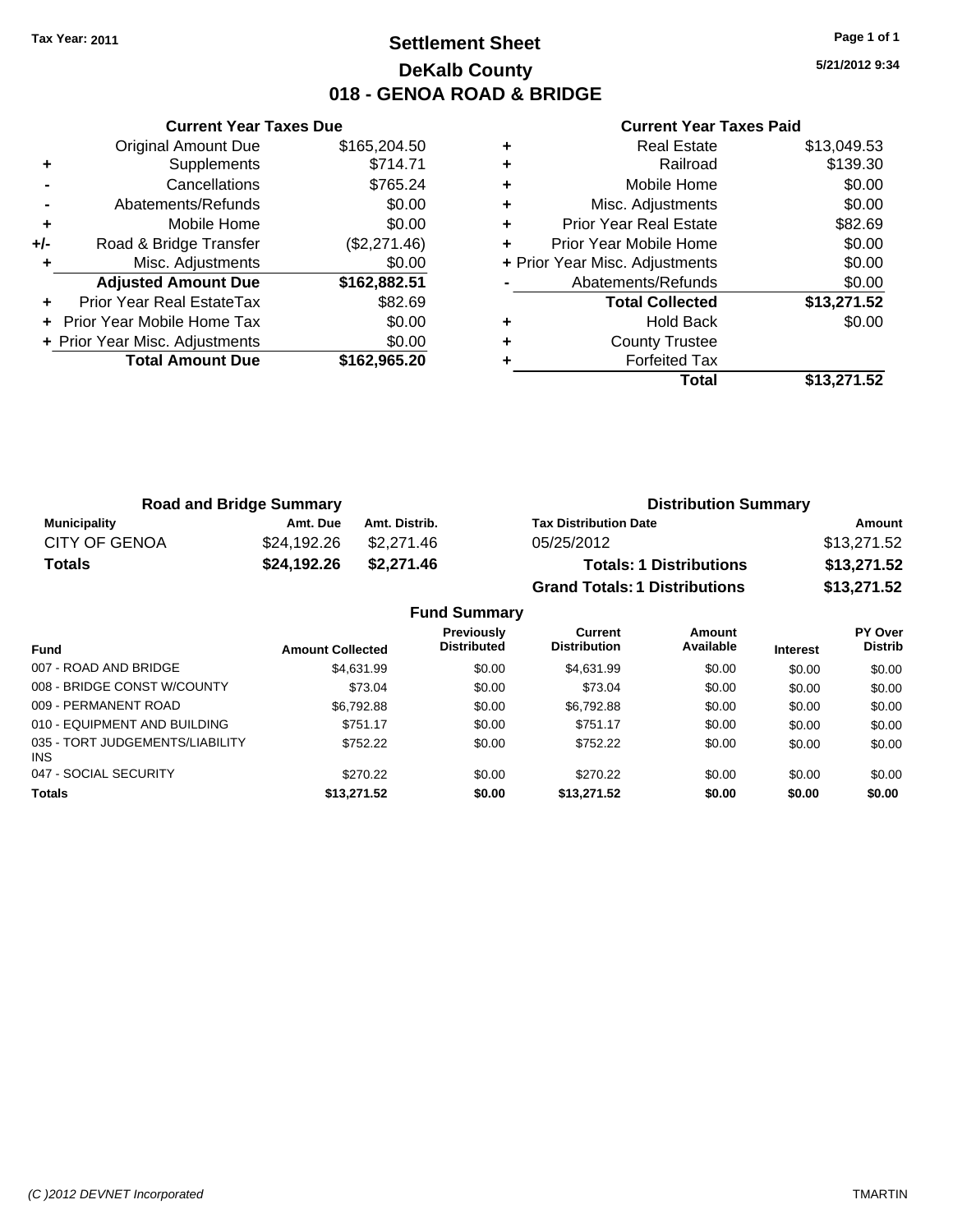## **Settlement Sheet Tax Year: 2011 Page 1 of 1 DeKalb County 019 - KINGSTON TOWNSHIP**

**5/21/2012 9:34**

|     | <b>Current Year Taxes Due</b>  |             |  |
|-----|--------------------------------|-------------|--|
|     | <b>Original Amount Due</b>     | \$82,435.63 |  |
| ٠   | Supplements                    | \$257.71    |  |
|     | Cancellations                  | \$271.49    |  |
|     | Abatements/Refunds             | \$0.00      |  |
| ٠   | Mobile Home                    | \$0.00      |  |
| +/- | Road & Bridge Transfer         | \$0.00      |  |
| ٠   | Misc. Adjustments              | \$0.00      |  |
|     | <b>Adjusted Amount Due</b>     | \$82,421.85 |  |
| ÷   | Prior Year Real EstateTax      | \$33.73     |  |
|     | Prior Year Mobile Home Tax     | \$0.00      |  |
|     | + Prior Year Misc. Adjustments | \$0.00      |  |
|     | <b>Total Amount Due</b>        | \$82,455.58 |  |

|   | Total                          | \$8.844.42 |
|---|--------------------------------|------------|
| ٠ | <b>Forfeited Tax</b>           |            |
| ٠ | <b>County Trustee</b>          |            |
| ٠ | <b>Hold Back</b>               | \$0.00     |
|   | <b>Total Collected</b>         | \$8,844.42 |
|   | Abatements/Refunds             | \$0.00     |
|   | + Prior Year Misc. Adjustments | \$0.00     |
| ٠ | Prior Year Mobile Home         | \$0.00     |
| ÷ | Prior Year Real Estate         | \$33.73    |
| ٠ | Misc. Adjustments              | \$0.00     |
| ٠ | Mobile Home                    | \$0.00     |
| ÷ | Railroad                       | \$217.03   |
| ٠ | <b>Real Estate</b>             | \$8,593.66 |
|   |                                |            |

|                          |                         |                                  |                                       | <b>Distribution Summary</b>    |                 |                                  |
|--------------------------|-------------------------|----------------------------------|---------------------------------------|--------------------------------|-----------------|----------------------------------|
|                          |                         |                                  | <b>Tax Distribution Date</b>          |                                |                 | Amount                           |
|                          |                         |                                  | 05/25/2012                            |                                |                 | \$8,844.42                       |
|                          |                         |                                  |                                       | <b>Totals: 1 Distributions</b> |                 | \$8,844.42                       |
|                          |                         |                                  | <b>Grand Totals: 1 Distributions</b>  |                                |                 | \$8,844.42                       |
|                          |                         | <b>Fund Summary</b>              |                                       |                                |                 |                                  |
| Fund                     | <b>Amount Collected</b> | Previously<br><b>Distributed</b> | <b>Current</b><br><b>Distribution</b> | Amount<br>Available            | <b>Interest</b> | <b>PY Over</b><br><b>Distrib</b> |
| 001 - CORPORATE          | \$8.784.17              | \$0.00                           | \$8.784.17                            | \$0.00                         | \$0.00          | \$0.00                           |
| 054 - GENERAL ASSISTANCE | \$60.25                 | \$0.00                           | \$60.25                               | \$0.00                         | \$0.00          | \$0.00                           |
| Totals                   | \$8,844.42              | \$0.00                           | \$8,844.42                            | \$0.00                         | \$0.00          | \$0.00                           |
|                          |                         |                                  |                                       |                                |                 |                                  |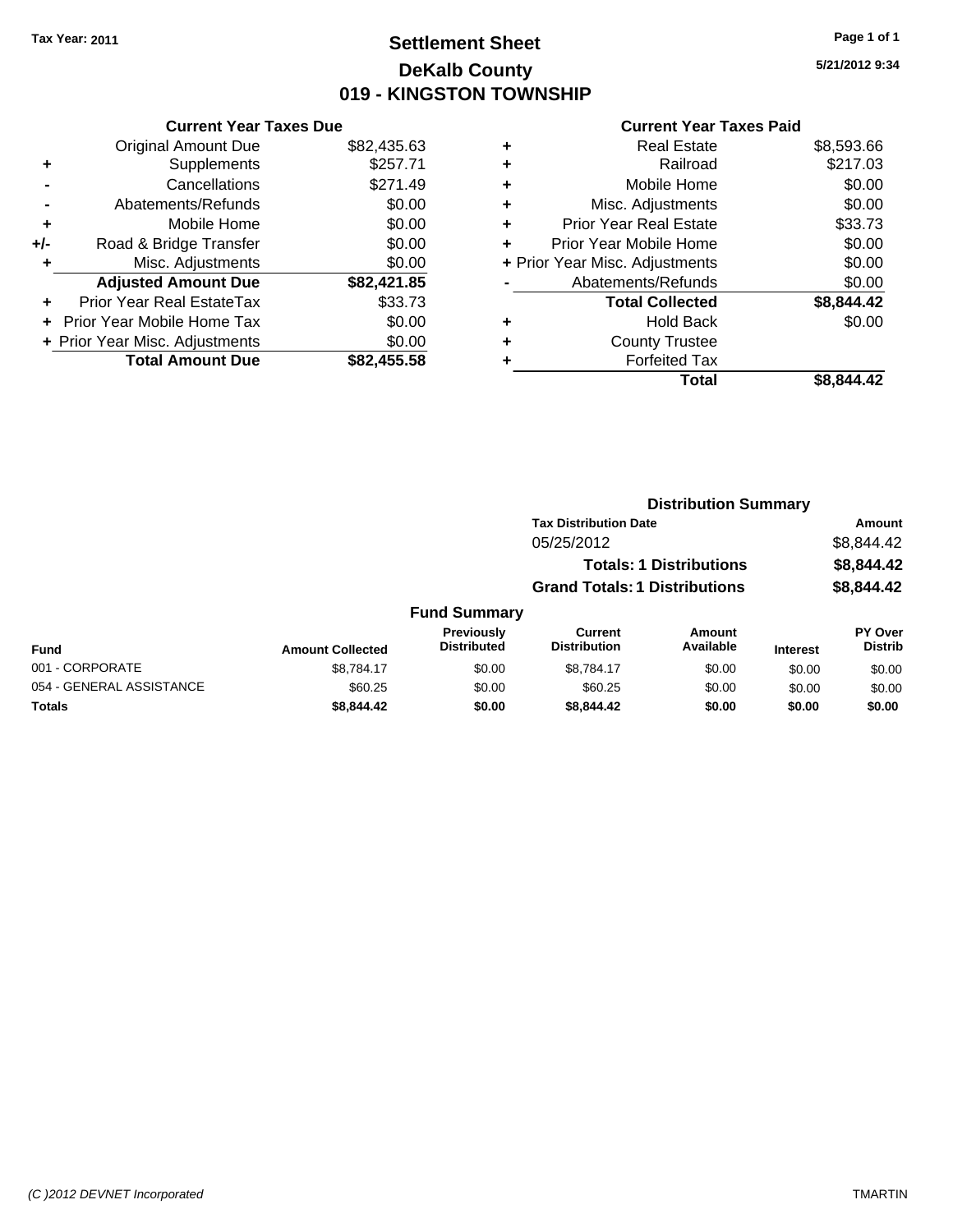## **Settlement Sheet Tax Year: 2011 Page 1 of 1 DeKalb County 020 - KINGSTON ROAD & BRIDGE**

**5/21/2012 9:34**

|       | <b>Current Year Taxes Due</b>  |              |
|-------|--------------------------------|--------------|
|       | <b>Original Amount Due</b>     | \$332,751.60 |
| ٠     | Supplements                    | \$952.58     |
|       | Cancellations                  | \$1,003.48   |
|       | Abatements/Refunds             | \$0.00       |
| ٠     | Mobile Home                    | \$0.00       |
| $+/-$ | Road & Bridge Transfer         | (\$2,950.17) |
|       | Misc. Adjustments              | \$0.00       |
|       | <b>Adjusted Amount Due</b>     | \$329,750.53 |
|       | Prior Year Real EstateTax      | \$124.48     |
|       | Prior Year Mobile Home Tax     | \$0.00       |
|       | + Prior Year Misc. Adjustments | \$0.00       |
|       | <b>Total Amount Due</b>        | \$329.875.01 |
|       |                                |              |

|   | <b>Real Estate</b>             | \$31,765.29 |
|---|--------------------------------|-------------|
| ٠ | Railroad                       | \$860.51    |
| ٠ | Mobile Home                    | \$0.00      |
| ٠ | Misc. Adjustments              | \$0.00      |
| ٠ | <b>Prior Year Real Estate</b>  | \$124.48    |
|   | Prior Year Mobile Home         | \$0.00      |
|   | + Prior Year Misc. Adjustments | \$0.00      |
|   | Abatements/Refunds             | \$0.00      |
|   | <b>Total Collected</b>         | \$32,750.28 |
|   | <b>Hold Back</b>               | \$0.00      |
| ٠ | <b>County Trustee</b>          |             |
|   | <b>Forfeited Tax</b>           |             |
|   | Total                          | \$32,750.28 |

| <b>Road and Bridge Summary</b> |             |                     | <b>Distribution Summary</b>          |             |
|--------------------------------|-------------|---------------------|--------------------------------------|-------------|
| <b>Municipality</b>            | Amt. Due    | Amt. Distrib.       | <b>Tax Distribution Date</b>         | Amount      |
| <b>CITY OF GENOA</b>           | \$11.137.11 | \$1.177.22          | 05/25/2012                           | \$32,750.28 |
| <b>VILLAGE OF KINGSTON</b>     | \$16,687.07 | \$1,772.95          | <b>Totals: 1 Distributions</b>       | \$32,750.28 |
| <b>Totals</b>                  | \$27,824.18 | \$2,950.17          | <b>Grand Totals: 1 Distributions</b> | \$32,750.28 |
|                                |             | <b>Fund Summary</b> |                                      |             |

| Fund                         | <b>Amount Collected</b> | <b>Previously</b><br><b>Distributed</b> | Current<br><b>Distribution</b> | Amount<br>Available | <b>Interest</b> | PY Over<br><b>Distrib</b> |
|------------------------------|-------------------------|-----------------------------------------|--------------------------------|---------------------|-----------------|---------------------------|
| 007 - ROAD AND BRIDGE        | \$10.869.94             | \$0.00                                  | \$10.869.94                    | \$0.00              | \$0.00          | \$0.00                    |
| 008 - BRIDGE CONST W/COUNTY  | \$799.48                | \$0.00                                  | \$799.48                       | \$0.00              | \$0.00          | \$0.00                    |
| 009 - PERMANENT ROAD         | \$18,417.21             | \$0.00                                  | \$18.417.21                    | \$0.00              | \$0.00          | \$0.00                    |
| 010 - EQUIPMENT AND BUILDING | \$2,663,65              | \$0.00                                  | \$2,663.65                     | \$0.00              | \$0.00          | \$0.00                    |
| <b>Totals</b>                | \$32,750.28             | \$0.00                                  | \$32.750.28                    | \$0.00              | \$0.00          | \$0.00                    |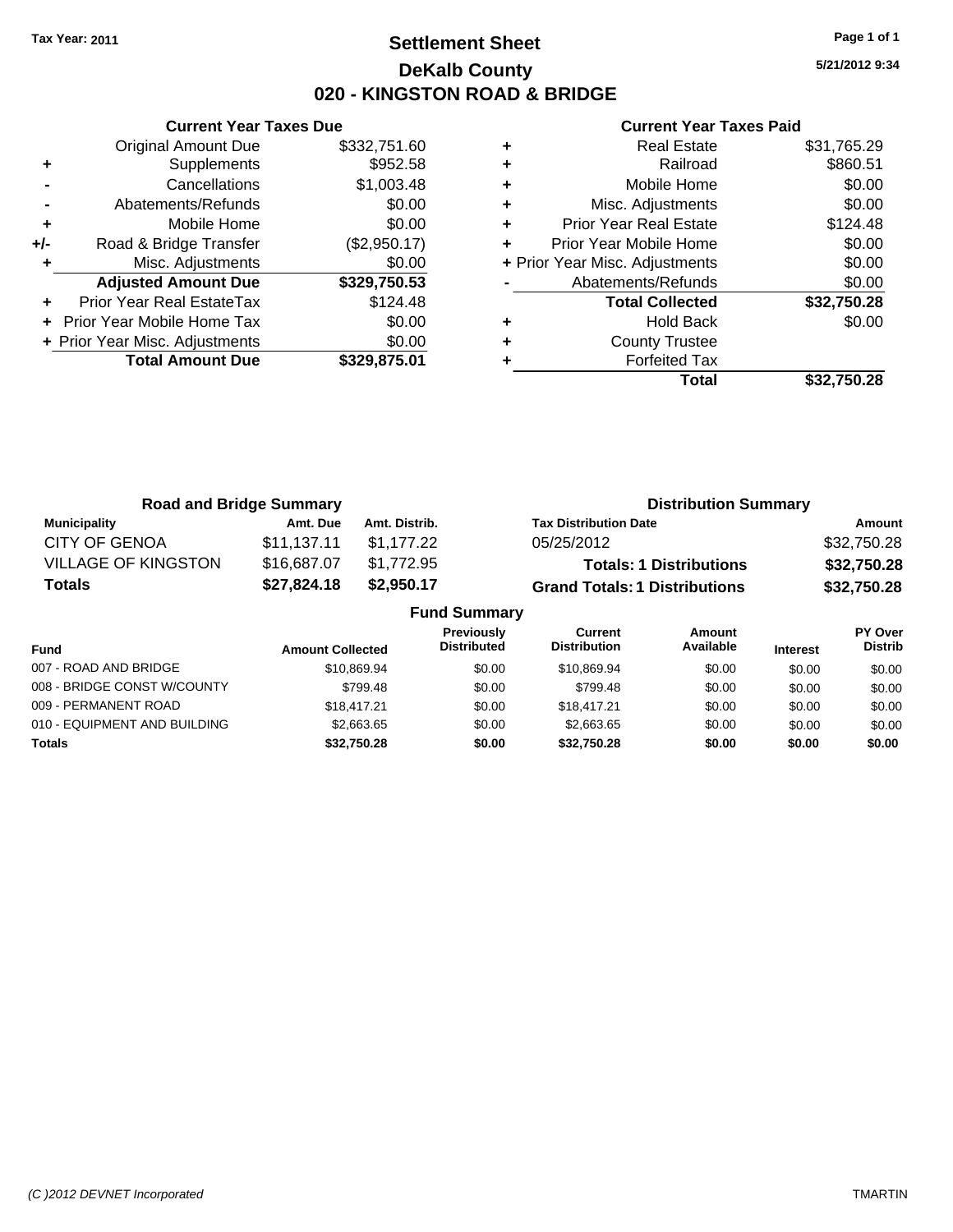## **Settlement Sheet Tax Year: 2011 Page 1 of 1 DeKalb County 021 - KINGSTON TWP CEMETERY**

**5/21/2012 9:34**

|     | <b>Current Year Taxes Due</b>  |             |
|-----|--------------------------------|-------------|
|     | <b>Original Amount Due</b>     | \$13,771.57 |
| ٠   | Supplements                    | \$43.05     |
|     | Cancellations                  | \$45.35     |
|     | Abatements/Refunds             | \$0.00      |
| ٠   | Mobile Home                    | \$0.00      |
| +/- | Road & Bridge Transfer         | \$0.00      |
|     | Misc. Adjustments              | \$0.00      |
|     | <b>Adjusted Amount Due</b>     | \$13,769.27 |
|     | Prior Year Real EstateTax      | \$5.64      |
|     | Prior Year Mobile Home Tax     | \$0.00      |
|     | + Prior Year Misc. Adjustments | \$0.00      |
|     | <b>Total Amount Due</b>        | \$13.774.91 |

| ٠ | <b>Real Estate</b>             | \$1,435.65 |
|---|--------------------------------|------------|
| ٠ | Railroad                       | \$36.26    |
| ٠ | Mobile Home                    | \$0.00     |
| ٠ | Misc. Adjustments              | \$0.00     |
| ÷ | <b>Prior Year Real Estate</b>  | \$5.64     |
| ٠ | Prior Year Mobile Home         | \$0.00     |
|   | + Prior Year Misc. Adjustments | \$0.00     |
|   | Abatements/Refunds             | \$0.00     |
|   | <b>Total Collected</b>         | \$1,477.55 |
| ٠ | <b>Hold Back</b>               | \$0.00     |
| ٠ | <b>County Trustee</b>          |            |
| ٠ | <b>Forfeited Tax</b>           |            |
|   | Total                          | \$1,477.55 |

|                |                         |                                  | <b>Distribution Summary</b>           |                                |                 |                                  |
|----------------|-------------------------|----------------------------------|---------------------------------------|--------------------------------|-----------------|----------------------------------|
|                |                         |                                  | <b>Tax Distribution Date</b>          |                                |                 | Amount                           |
|                |                         |                                  | 05/25/2012                            |                                |                 | \$1,477.55                       |
|                |                         |                                  |                                       | <b>Totals: 1 Distributions</b> |                 | \$1,477.55                       |
|                |                         |                                  | <b>Grand Totals: 1 Distributions</b>  |                                |                 | \$1,477.55                       |
|                |                         | <b>Fund Summary</b>              |                                       |                                |                 |                                  |
| Fund           | <b>Amount Collected</b> | Previously<br><b>Distributed</b> | <b>Current</b><br><b>Distribution</b> | Amount<br>Available            | <b>Interest</b> | <b>PY Over</b><br><b>Distrib</b> |
| 017 - CEMETERY | \$1,477.55              | \$0.00                           | \$1,477.55                            | \$0.00                         | \$0.00          | \$0.00                           |
| Totals         | \$1,477.55              | \$0.00                           | \$1,477.55                            | \$0.00                         | \$0.00          | \$0.00                           |
|                |                         |                                  |                                       |                                |                 |                                  |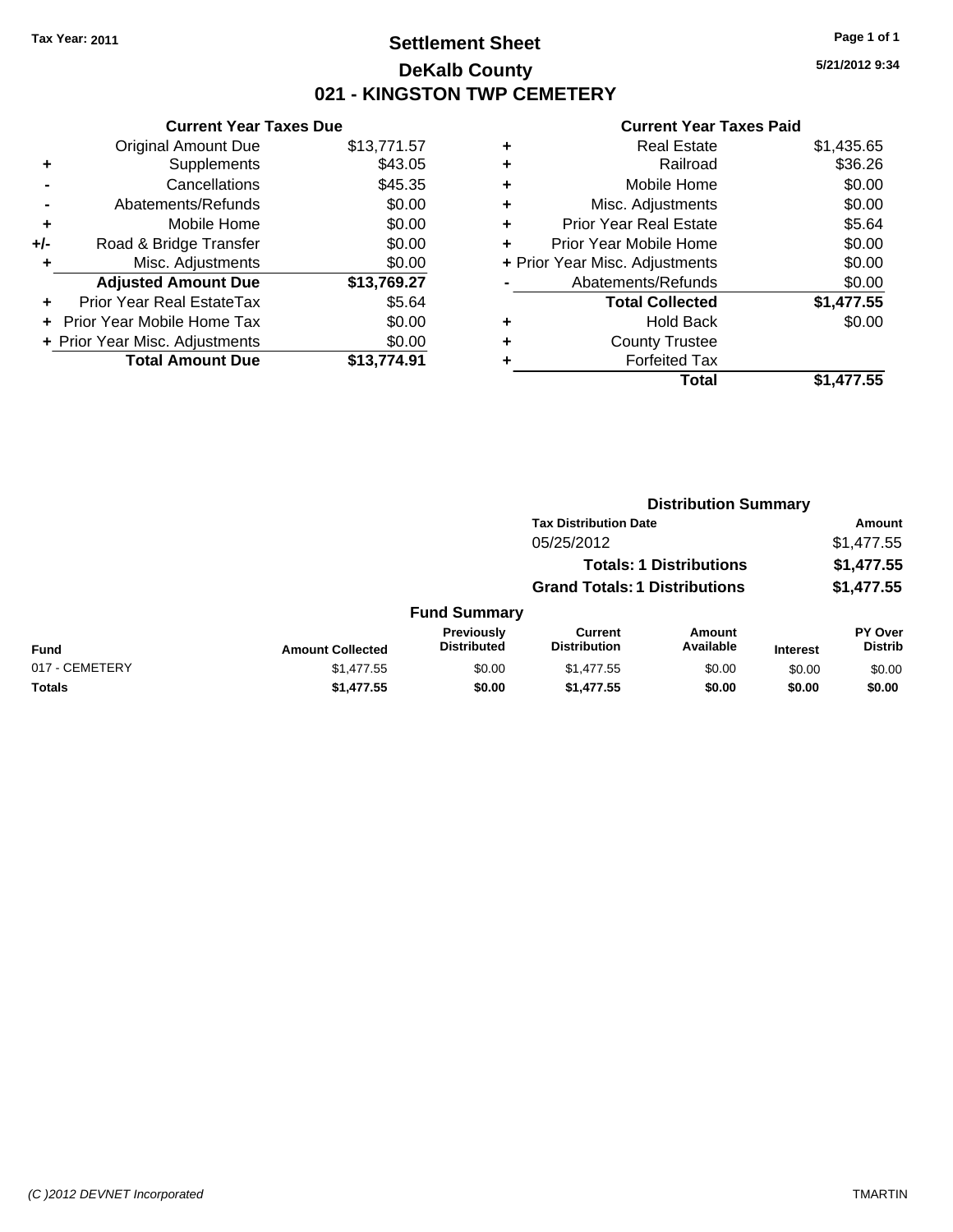# **Settlement Sheet Tax Year: 2011 Page 1 of 1 DeKalb County 022 - MALTA TOWNSHIP**

**5/21/2012 9:34**

| <b>Current Year Taxes Paid</b> |  |  |  |
|--------------------------------|--|--|--|
|--------------------------------|--|--|--|

| <b>Current Year Taxes Due</b>     |                                |
|-----------------------------------|--------------------------------|
| <b>Original Amount Due</b>        | \$60,288.36                    |
| Supplements                       | \$45.73                        |
| Cancellations                     | \$57.31                        |
| Abatements/Refunds                | \$0.00                         |
| Mobile Home                       | \$0.00                         |
| Road & Bridge Transfer            | \$0.00                         |
| Misc. Adjustments                 | \$0.00                         |
| <b>Adjusted Amount Due</b>        | \$60,276.78                    |
| Prior Year Real EstateTax         | \$0.00                         |
| <b>Prior Year Mobile Home Tax</b> | \$0.00                         |
|                                   | \$0.00                         |
| <b>Total Amount Due</b>           | \$60,276,78                    |
|                                   | + Prior Year Misc. Adjustments |

|   | <b>Real Estate</b>             | \$5,630.52 |
|---|--------------------------------|------------|
| ٠ | Railroad                       | \$0.00     |
| ٠ | Mobile Home                    | \$0.00     |
| ٠ | Misc. Adjustments              | \$0.00     |
| ٠ | <b>Prior Year Real Estate</b>  | \$0.00     |
| ٠ | Prior Year Mobile Home         | \$0.00     |
|   | + Prior Year Misc. Adjustments | \$0.00     |
|   | Abatements/Refunds             | \$0.00     |
|   | <b>Total Collected</b>         | \$5,630.52 |
| ٠ | <b>Hold Back</b>               | \$0.00     |
| ٠ | <b>County Trustee</b>          |            |
| ٠ | <b>Forfeited Tax</b>           |            |
|   | Total                          | \$5.630.52 |

|                          |                         |                                         |                                      | <b>Distribution Summary</b>    |                 |                                  |  |
|--------------------------|-------------------------|-----------------------------------------|--------------------------------------|--------------------------------|-----------------|----------------------------------|--|
|                          |                         |                                         | <b>Tax Distribution Date</b>         |                                |                 | Amount                           |  |
|                          |                         |                                         | 05/25/2012                           |                                |                 | \$5,630.52                       |  |
|                          |                         |                                         |                                      | <b>Totals: 1 Distributions</b> |                 | \$5,630.52                       |  |
|                          |                         |                                         | <b>Grand Totals: 1 Distributions</b> |                                |                 | \$5,630.52                       |  |
|                          |                         | <b>Fund Summary</b>                     |                                      |                                |                 |                                  |  |
| Fund                     | <b>Amount Collected</b> | <b>Previously</b><br><b>Distributed</b> | Current<br><b>Distribution</b>       | Amount<br>Available            | <b>Interest</b> | <b>PY Over</b><br><b>Distrib</b> |  |
| 001 - CORPORATE          | \$5,565.18              | \$0.00                                  | \$5,565.18                           | \$0.00                         | \$0.00          | \$0.00                           |  |
| 054 - GENERAL ASSISTANCE | \$65.34                 | \$0.00                                  | \$65.34                              | \$0.00                         | \$0.00          | \$0.00                           |  |
| Totals                   | \$5,630.52              | \$0.00                                  | \$5,630.52                           | \$0.00                         | \$0.00          | \$0.00                           |  |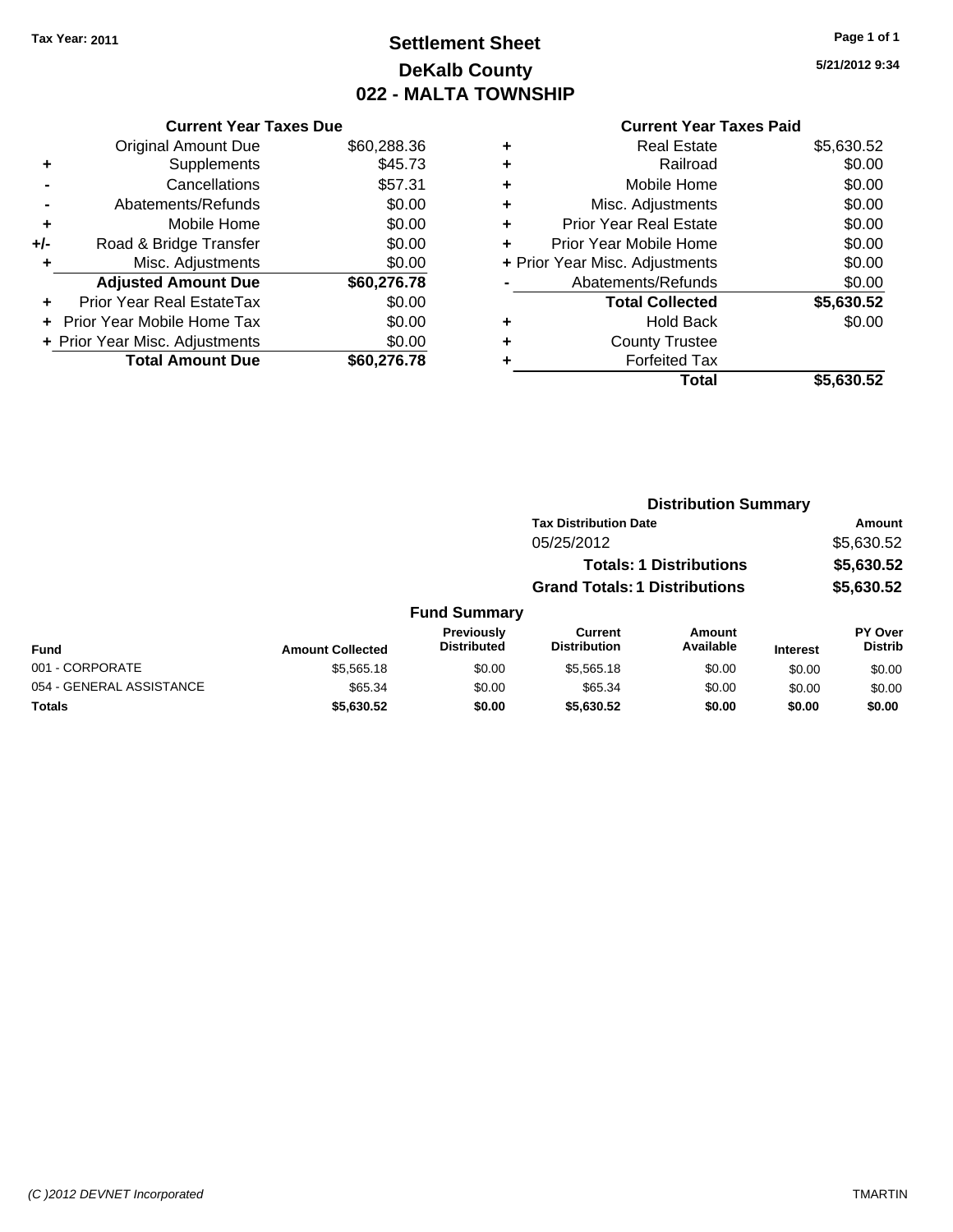## **Settlement Sheet Tax Year: 2011 Page 1 of 1 DeKalb County 023 - MALTA TWP LIBRARY**

**5/21/2012 9:34**

|     | <b>Current Year Taxes Due</b>  |              |
|-----|--------------------------------|--------------|
|     | <b>Original Amount Due</b>     | \$116,191.77 |
| ٠   | Supplements                    | \$88.14      |
|     | Cancellations                  | \$110.46     |
|     | Abatements/Refunds             | \$0.00       |
| ٠   | Mobile Home                    | \$0.00       |
| +/- | Road & Bridge Transfer         | \$0.00       |
| ÷   | Misc. Adjustments              | \$0.00       |
|     | <b>Adjusted Amount Due</b>     | \$116,169.45 |
|     | Prior Year Real EstateTax      | \$0.00       |
|     | Prior Year Mobile Home Tax     | \$0.00       |
|     | + Prior Year Misc. Adjustments | \$0.00       |
|     | <b>Total Amount Due</b>        | \$116,169.45 |
|     |                                |              |

| ٠ | <b>Real Estate</b>             | \$10,851.83 |
|---|--------------------------------|-------------|
| ٠ | Railroad                       | \$0.00      |
| ٠ | Mobile Home                    | \$0.00      |
| ٠ | Misc. Adjustments              | \$0.00      |
| ÷ | Prior Year Real Estate         | \$0.00      |
|   | Prior Year Mobile Home         | \$0.00      |
|   | + Prior Year Misc. Adjustments | \$0.00      |
|   | Abatements/Refunds             | \$0.00      |
|   | <b>Total Collected</b>         | \$10,851.83 |
| ٠ | <b>Hold Back</b>               | \$0.00      |
| ٠ | <b>County Trustee</b>          |             |
|   | <b>Forfeited Tax</b>           |             |
|   | Total                          | \$10,851.83 |
|   |                                |             |

|               |                         |                                  | <b>Distribution Summary</b>           |                                |                 |                                  |  |
|---------------|-------------------------|----------------------------------|---------------------------------------|--------------------------------|-----------------|----------------------------------|--|
|               |                         |                                  | <b>Tax Distribution Date</b>          |                                | Amount          |                                  |  |
|               |                         |                                  | 05/25/2012                            |                                |                 | \$10,851.83                      |  |
|               |                         |                                  |                                       | <b>Totals: 1 Distributions</b> |                 | \$10,851.83                      |  |
|               |                         |                                  | <b>Grand Totals: 1 Distributions</b>  |                                |                 | \$10,851.83                      |  |
|               |                         | <b>Fund Summary</b>              |                                       |                                |                 |                                  |  |
| Fund          | <b>Amount Collected</b> | Previously<br><b>Distributed</b> | <b>Current</b><br><b>Distribution</b> | Amount<br>Available            | <b>Interest</b> | <b>PY Over</b><br><b>Distrib</b> |  |
| 016 - LIBRARY | \$10.851.83             | \$0.00                           | \$10,851.83                           | \$0.00                         | \$0.00          | \$0.00                           |  |
| Totals        | \$10,851.83             | \$0.00                           | \$10,851.83                           | \$0.00                         | \$0.00          | \$0.00                           |  |
|               |                         |                                  |                                       |                                |                 |                                  |  |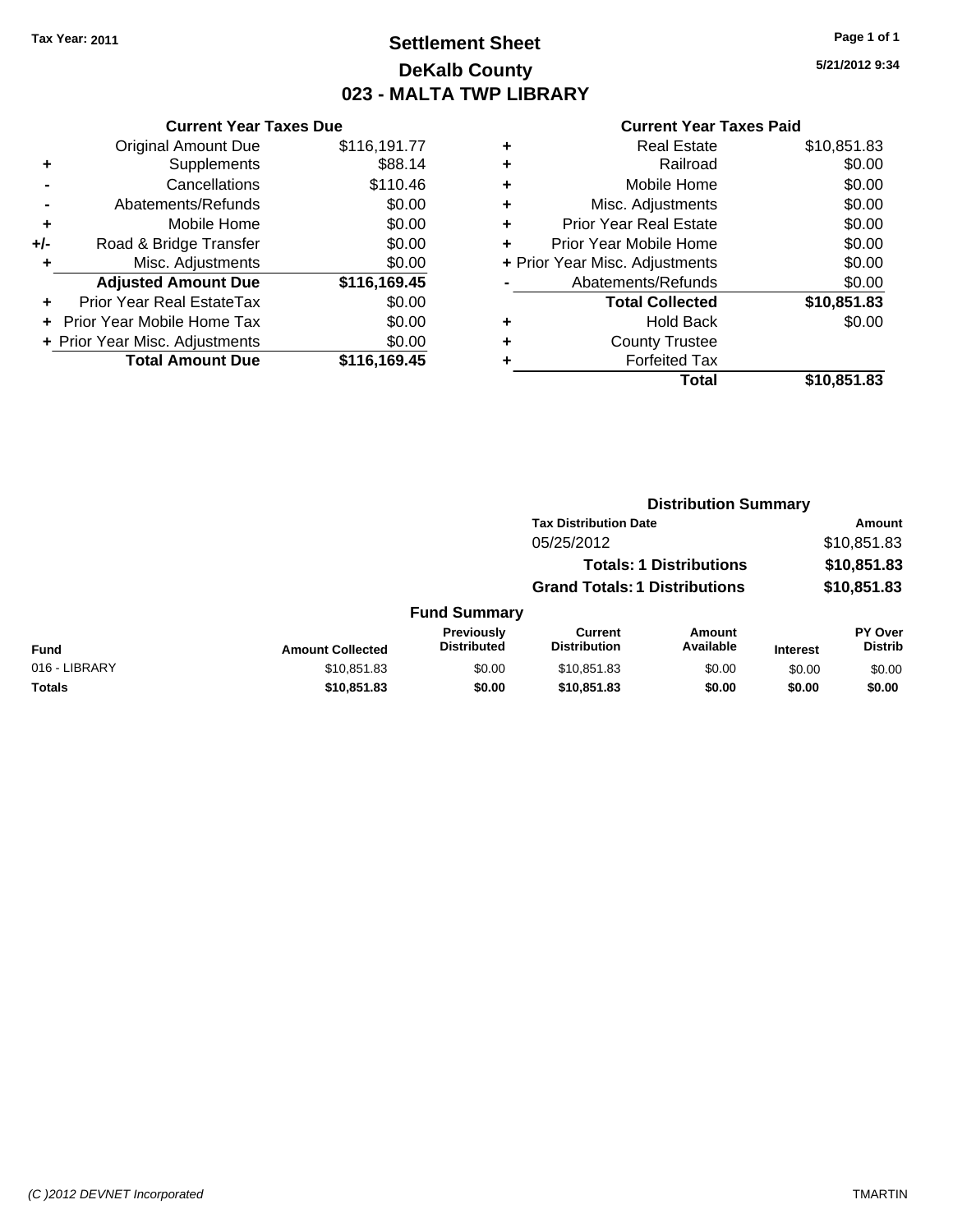## **Settlement Sheet Tax Year: 2011 Page 1 of 1 DeKalb County 024 - MALTA ROAD & BRIDGE**

**5/21/2012 9:34**

|     | <b>Current Year Taxes Due</b>     |              |  |  |  |
|-----|-----------------------------------|--------------|--|--|--|
|     | <b>Original Amount Due</b>        | \$151,667.37 |  |  |  |
| ٠   | Supplements                       | \$105.92     |  |  |  |
|     | Cancellations                     | \$132.72     |  |  |  |
|     | Abatements/Refunds                | \$0.00       |  |  |  |
| ٠   | Mobile Home                       | \$0.00       |  |  |  |
| +/- | Road & Bridge Transfer            | (\$1,125.48) |  |  |  |
|     | Misc. Adjustments                 | \$0.00       |  |  |  |
|     | <b>Adjusted Amount Due</b>        | \$150,515.09 |  |  |  |
|     | Prior Year Real EstateTax         | \$0.00       |  |  |  |
|     | <b>Prior Year Mobile Home Tax</b> | \$0.00       |  |  |  |
|     | + Prior Year Misc. Adjustments    | \$0.00       |  |  |  |
|     | <b>Total Amount Due</b>           | \$150,515.09 |  |  |  |
|     |                                   |              |  |  |  |

| ٠ | <b>Real Estate</b>             | \$13,039.36 |
|---|--------------------------------|-------------|
| ٠ | Railroad                       | \$0.00      |
| ٠ | Mobile Home                    | \$0.00      |
| ٠ | Misc. Adjustments              | \$0.00      |
| ÷ | <b>Prior Year Real Estate</b>  | \$0.00      |
| ٠ | Prior Year Mobile Home         | \$0.00      |
|   | + Prior Year Misc. Adjustments | \$0.00      |
|   | Abatements/Refunds             | \$0.00      |
|   | <b>Total Collected</b>         | \$13,039.36 |
| ٠ | <b>Hold Back</b>               | \$0.00      |
| ٠ | <b>County Trustee</b>          |             |
|   | <b>Forfeited Tax</b>           |             |
|   | Total                          | \$13,039.36 |

| <b>Road and Bridge Summary</b> |             |               | <b>Distribution Summary</b>          |             |  |
|--------------------------------|-------------|---------------|--------------------------------------|-------------|--|
| <b>Municipality</b>            | Amt. Due    | Amt. Distrib. | <b>Tax Distribution Date</b>         | Amount      |  |
| VILLAGE OF MALTA               | \$11.771.55 | \$1.125.48    | 05/25/2012                           | \$13,039.36 |  |
| <b>Totals</b>                  | \$11,771.55 | \$1,125.48    | <b>Totals: 1 Distributions</b>       | \$13,039.36 |  |
|                                |             |               | <b>Grand Totals: 1 Distributions</b> | \$13,039.36 |  |

|                              |                         | <b>Fund Summary</b>                     |                                |                     |                 |                           |
|------------------------------|-------------------------|-----------------------------------------|--------------------------------|---------------------|-----------------|---------------------------|
| <b>Fund</b>                  | <b>Amount Collected</b> | <b>Previously</b><br><b>Distributed</b> | Current<br><b>Distribution</b> | Amount<br>Available | <b>Interest</b> | PY Over<br><b>Distrib</b> |
| 007 - ROAD AND BRIDGE        | \$3,903,37              | \$0.00                                  | \$3.903.37                     | \$0.00              | \$0.00          | \$0.00                    |
| 008 - BRIDGE CONST W/COUNTY  | \$1.661.99              | \$0.00                                  | \$1.661.99                     | \$0.00              | \$0.00          | \$0.00                    |
| 009 - PERMANENT ROAD         | \$5,973,60              | \$0.00                                  | \$5,973,60                     | \$0.00              | \$0.00          | \$0.00                    |
| 010 - EQUIPMENT AND BUILDING | \$1,500.40              | \$0.00                                  | \$1,500.40                     | \$0.00              | \$0.00          | \$0.00                    |
| <b>Totals</b>                | \$13,039.36             | \$0.00                                  | \$13,039.36                    | \$0.00              | \$0.00          | \$0.00                    |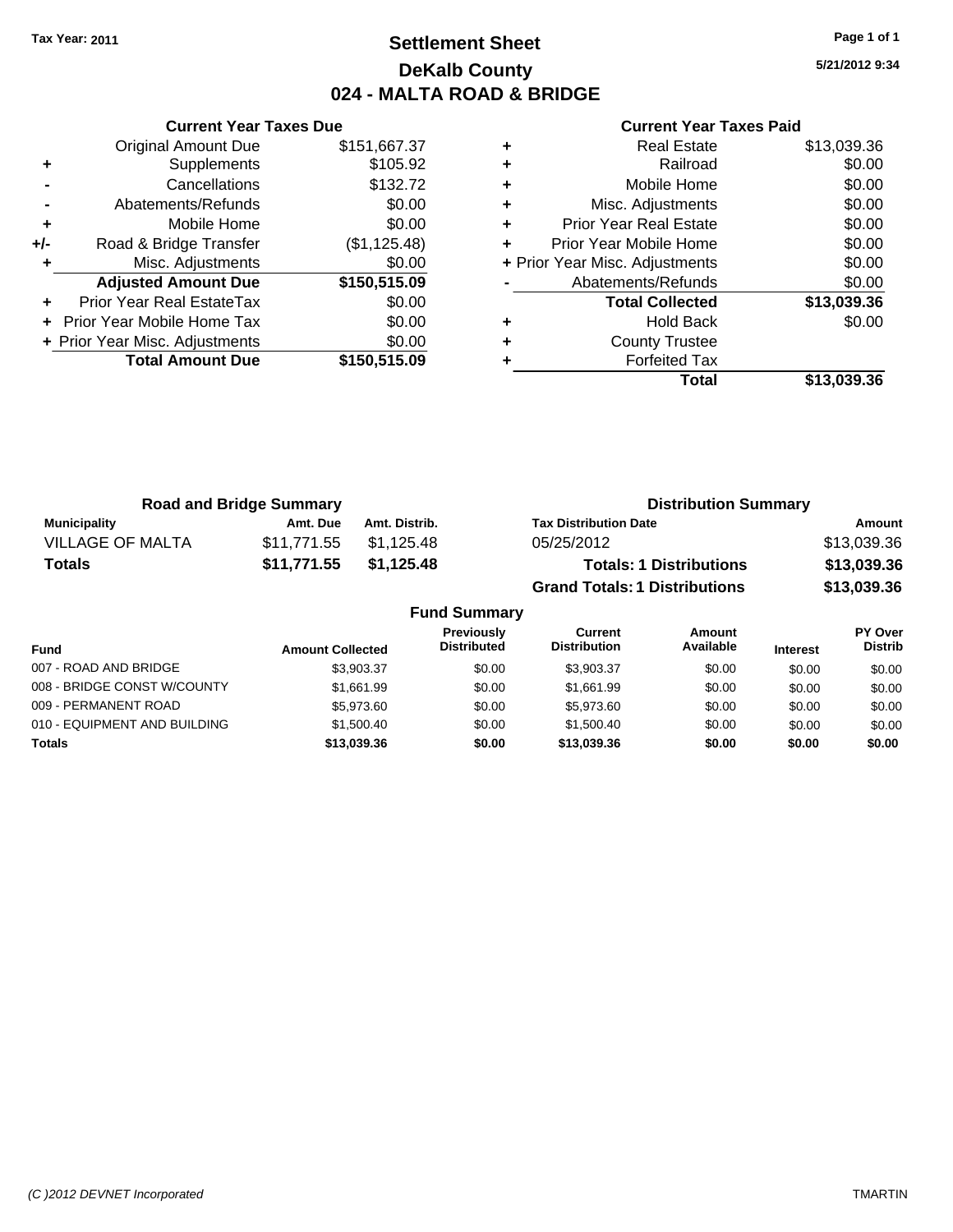## **Settlement Sheet Tax Year: 2011 Page 1 of 1 DeKalb County 025 - MAYFIELD TOWNSHIP**

**5/21/2012 9:34**

|     | <b>Current Year Taxes Due</b>  |             |  |  |  |
|-----|--------------------------------|-------------|--|--|--|
|     | <b>Original Amount Due</b>     | \$93,105.55 |  |  |  |
| ٠   | Supplements                    | \$259.62    |  |  |  |
|     | Cancellations                  | \$270.95    |  |  |  |
|     | Abatements/Refunds             | \$0.00      |  |  |  |
| ٠   | Mobile Home                    | \$0.00      |  |  |  |
| +/- | Road & Bridge Transfer         | \$0.00      |  |  |  |
|     | Misc. Adjustments              | \$0.00      |  |  |  |
|     | <b>Adjusted Amount Due</b>     | \$93,094.22 |  |  |  |
| ٠   | Prior Year Real EstateTax      | \$0.00      |  |  |  |
| ÷   | Prior Year Mobile Home Tax     | \$0.00      |  |  |  |
|     | + Prior Year Misc. Adjustments | \$0.00      |  |  |  |
|     | <b>Total Amount Due</b>        | \$93.094.22 |  |  |  |

| ٠ | <b>Real Estate</b>             | \$10,442.19 |
|---|--------------------------------|-------------|
| ٠ | Railroad                       | \$0.00      |
| ٠ | Mobile Home                    | \$0.00      |
| ٠ | Misc. Adjustments              | \$0.00      |
| ٠ | <b>Prior Year Real Estate</b>  | \$0.00      |
| ٠ | Prior Year Mobile Home         | \$0.00      |
|   | + Prior Year Misc. Adjustments | \$0.00      |
|   | Abatements/Refunds             | \$0.00      |
|   | <b>Total Collected</b>         | \$10,442.19 |
| ٠ | <b>Hold Back</b>               | \$0.00      |
| ٠ | <b>County Trustee</b>          |             |
| ٠ | <b>Forfeited Tax</b>           |             |
|   | Total                          | \$10,442.19 |
|   |                                |             |

|                     |                                      | <b>Distribution Summary</b>    |                |  |
|---------------------|--------------------------------------|--------------------------------|----------------|--|
|                     | <b>Tax Distribution Date</b>         |                                | <b>Amount</b>  |  |
|                     | 05/25/2012                           |                                | \$10,442.19    |  |
|                     |                                      | <b>Totals: 1 Distributions</b> |                |  |
|                     | <b>Grand Totals: 1 Distributions</b> |                                | \$10,442.19    |  |
| <b>Fund Summary</b> |                                      |                                |                |  |
| <b>Previously</b>   | <b>Current</b>                       | Amount                         | <b>PY Over</b> |  |
| <b>Distributed</b>  | Diateikutian                         | $A \cdot A$                    | <b>Distrib</b> |  |

| <b>Fund</b>              | <b>Amount Collected</b> | <b>Previously</b><br><b>Distributed</b> | Current<br><b>Distribution</b> | Amount<br>Available | <b>Interest</b> | PY Over<br><b>Distrib</b> |
|--------------------------|-------------------------|-----------------------------------------|--------------------------------|---------------------|-----------------|---------------------------|
| 001 - CORPORATE          | \$9.993.29              | \$0.00                                  | \$9.993.29                     | \$0.00              | \$0.00          | \$0.00                    |
| 054 - GENERAL ASSISTANCE | \$448.90                | \$0.00                                  | \$448.90                       | \$0.00              | \$0.00          | \$0.00                    |
| <b>Totals</b>            | \$10,442.19             | \$0.00                                  | \$10.442.19                    | \$0.00              | \$0.00          | \$0.00                    |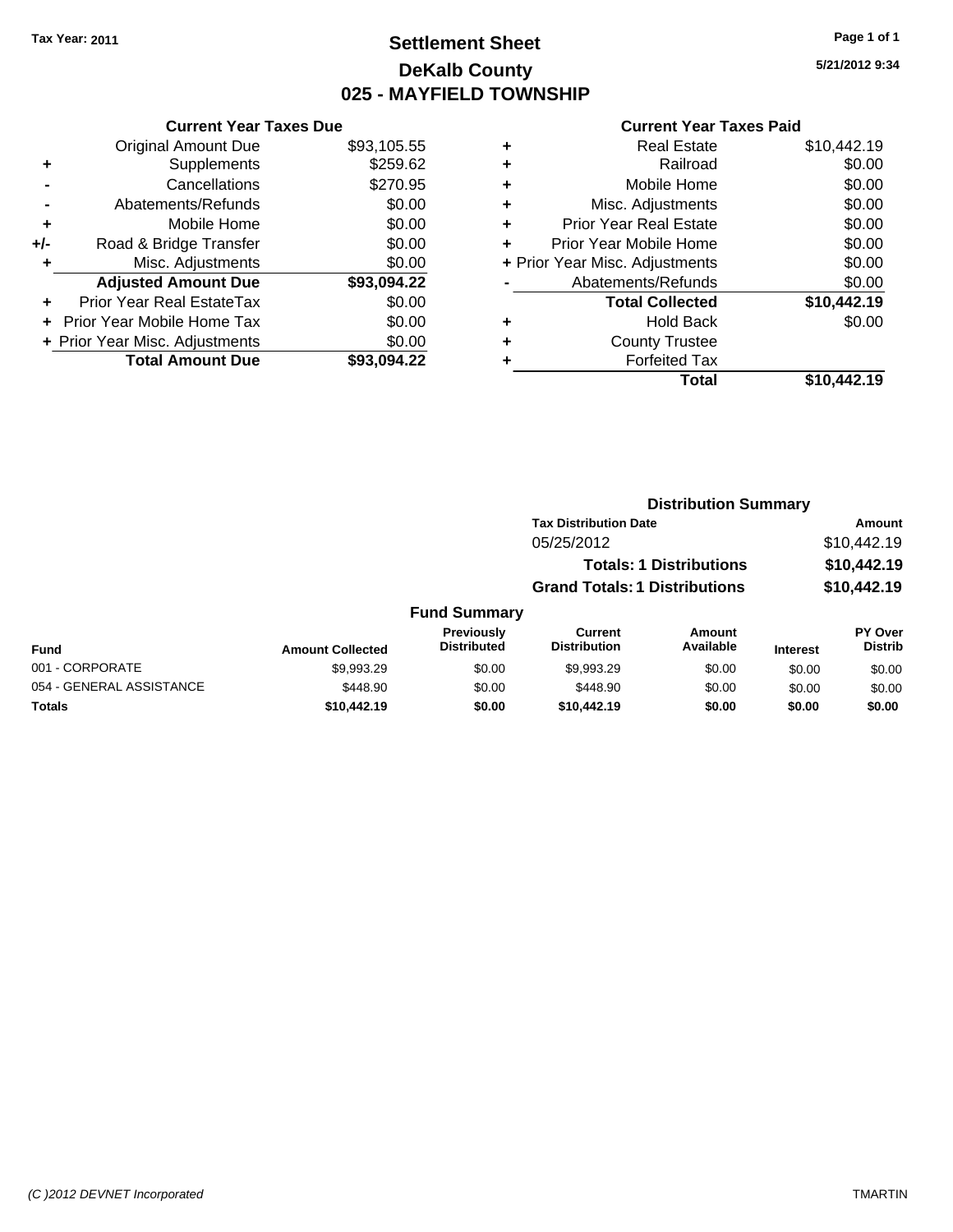**Current Year Taxes Due**

## **Settlement Sheet Tax Year: 2011 Page 1 of 1 DeKalb County 026 - MAYFIELD ROAD & BRIDGE**

**5/21/2012 9:34**

|     |                                |              |   | <b>Total</b>                   | \$25,140.53 |
|-----|--------------------------------|--------------|---|--------------------------------|-------------|
|     | <b>Total Amount Due</b>        | \$224,132.02 |   | <b>Forfeited Tax</b>           |             |
|     | + Prior Year Misc. Adjustments | \$0.00       | ٠ | <b>County Trustee</b>          |             |
|     | + Prior Year Mobile Home Tax   | \$0.00       | ٠ | <b>Hold Back</b>               | \$0.00      |
| ÷.  | Prior Year Real EstateTax      | \$0.00       |   | <b>Total Collected</b>         | \$25,140.53 |
|     | <b>Adjusted Amount Due</b>     | \$224,132.02 |   | Abatements/Refunds             | \$0.00      |
|     | Misc. Adjustments              | \$0.00       |   | + Prior Year Misc. Adjustments | \$0.00      |
| +/- | Road & Bridge Transfer         | \$0.00       |   | Prior Year Mobile Home         | \$0.00      |
| ٠   | Mobile Home                    | \$0.00       | ٠ | <b>Prior Year Real Estate</b>  | \$0.00      |
|     | Abatements/Refunds             | \$0.00       | ٠ | Misc. Adjustments              | \$0.00      |
|     | Cancellations                  | \$652.35     | ٠ | Mobile Home                    | \$0.00      |
| ٠   | Supplements                    | \$625.05     | ٠ | Railroad                       | \$0.00      |
|     | <b>Original Amount Due</b>     | \$224,159.32 | ٠ | <b>Real Estate</b>             | \$25,140.53 |
|     |                                |              |   |                                |             |

|                       |                         |                                  |                                       | <b>Distribution Summary</b>    |                 |                           |
|-----------------------|-------------------------|----------------------------------|---------------------------------------|--------------------------------|-----------------|---------------------------|
|                       |                         |                                  | <b>Tax Distribution Date</b>          |                                |                 | Amount                    |
|                       |                         |                                  | 05/25/2012                            |                                |                 | \$25,140.53               |
|                       |                         |                                  |                                       | <b>Totals: 1 Distributions</b> |                 | \$25,140.53               |
|                       |                         |                                  | <b>Grand Totals: 1 Distributions</b>  |                                |                 | \$25,140.53               |
|                       |                         | <b>Fund Summary</b>              |                                       |                                |                 |                           |
| <b>Fund</b>           | <b>Amount Collected</b> | Previously<br><b>Distributed</b> | <b>Current</b><br><b>Distribution</b> | Amount<br>Available            | <b>Interest</b> | PY Over<br><b>Distrib</b> |
| 007 - ROAD AND BRIDGE | \$16,122.01             | \$0.00                           | \$16,122.01                           | \$0.00                         | \$0.00          | \$0.00                    |
|                       |                         |                                  |                                       |                                |                 |                           |

|             |        |             | \$0.00                               | \$0.00 | \$0.00 |
|-------------|--------|-------------|--------------------------------------|--------|--------|
| \$345.71    | \$0.00 | \$345.71    | \$0.00                               | \$0.00 | \$0.00 |
| \$518.55    | \$0.00 | \$518.55    | \$0.00                               | \$0.00 | \$0.00 |
| \$1.080.24  | \$0.00 | \$1.080.24  | \$0.00                               | \$0.00 | \$0.00 |
| \$6.371.57  | \$0.00 | \$6.371.57  | \$0.00                               | \$0.00 | \$0.00 |
| \$702.45    | \$0.00 | \$702.45    | \$0.00                               | \$0.00 | \$0.00 |
| \$16,122,01 | \$0.00 | \$16.122.01 | \$0.00                               | \$0.00 | \$0.00 |
|             |        |             | \$25,140.53<br>\$0.00<br>\$25.140.53 |        |        |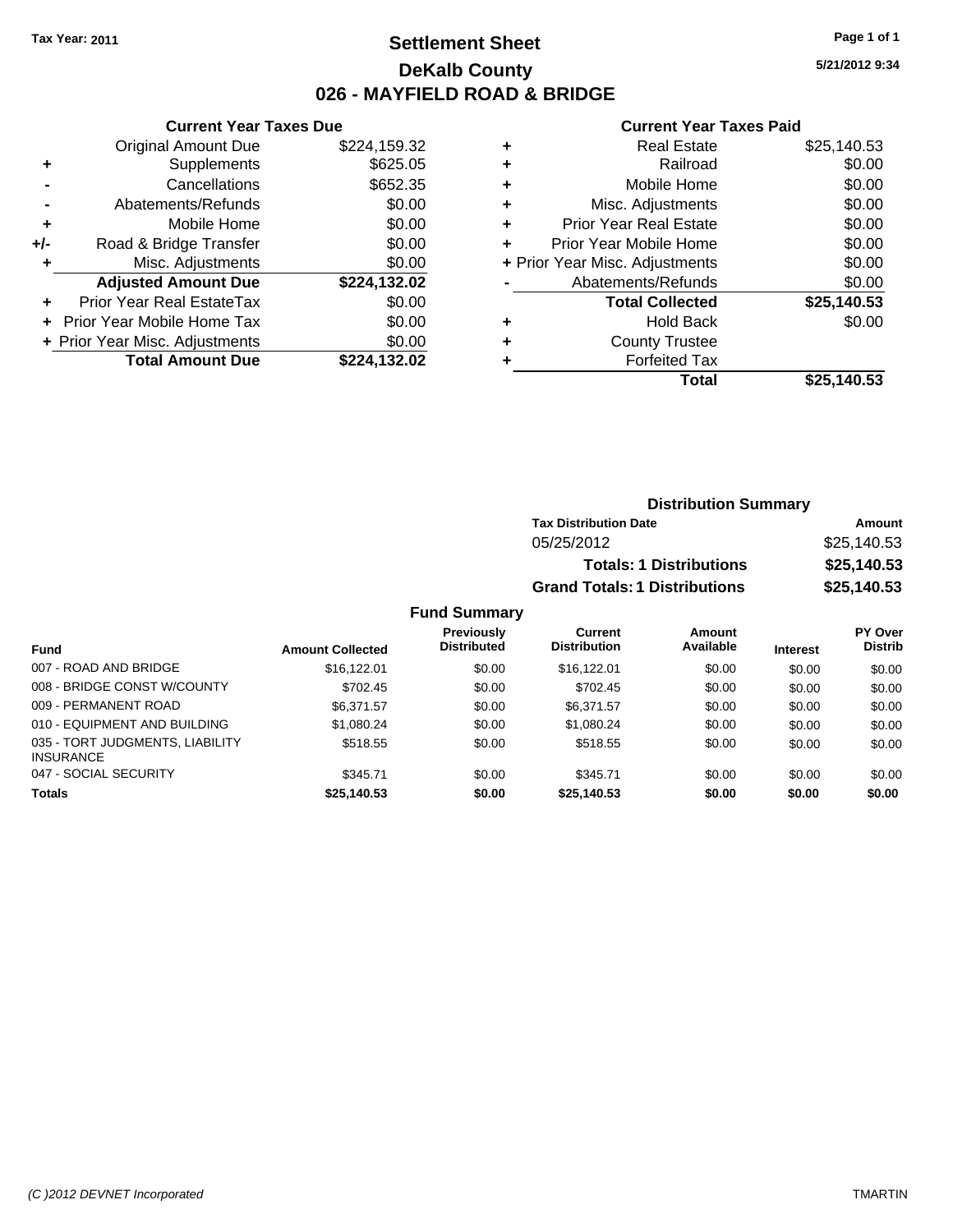# **Settlement Sheet Tax Year: 2011 Page 1 of 1 DeKalb County 027 - MILAN TOWNSHIP**

**5/21/2012 9:34**

|     | <b>Current Year Taxes Due</b>  |             |
|-----|--------------------------------|-------------|
|     | <b>Original Amount Due</b>     | \$40,000.79 |
| ٠   | Supplements                    | \$81.84     |
|     | Cancellations                  | \$90.71     |
|     | Abatements/Refunds             | \$0.00      |
| ٠   | Mobile Home                    | \$0.00      |
| +/- | Road & Bridge Transfer         | \$0.00      |
| ٠   | Misc. Adjustments              | \$0.00      |
|     | <b>Adjusted Amount Due</b>     | \$39,991.92 |
| ٠   | Prior Year Real EstateTax      | \$0.00      |
|     | Prior Year Mobile Home Tax     | \$0.00      |
|     | + Prior Year Misc. Adjustments | \$0.00      |
|     | <b>Total Amount Due</b>        | \$39,991.92 |

|   | <b>Real Estate</b>             | \$1,183.78 |
|---|--------------------------------|------------|
| ٠ | Railroad                       | \$0.00     |
| ٠ | Mobile Home                    | \$0.00     |
| ÷ | Misc. Adjustments              | \$0.00     |
| ÷ | <b>Prior Year Real Estate</b>  | \$0.00     |
| ÷ | Prior Year Mobile Home         | \$0.00     |
|   | + Prior Year Misc. Adjustments | \$0.00     |
|   | Abatements/Refunds             | \$0.00     |
|   | <b>Total Collected</b>         | \$1,183.78 |
| ٠ | <b>Hold Back</b>               | \$0.00     |
| ٠ | <b>County Trustee</b>          |            |
| ٠ | <b>Forfeited Tax</b>           |            |
|   | Total                          | \$1,183.78 |
|   |                                |            |

|                 |                         |                                  |                                       | <b>Distribution Summary</b>    |                 |                                  |
|-----------------|-------------------------|----------------------------------|---------------------------------------|--------------------------------|-----------------|----------------------------------|
|                 |                         |                                  | <b>Tax Distribution Date</b>          |                                |                 | Amount                           |
|                 |                         |                                  | 05/25/2012                            |                                |                 | \$1,183.78                       |
|                 |                         |                                  |                                       | <b>Totals: 1 Distributions</b> |                 | \$1,183.78                       |
|                 |                         |                                  | <b>Grand Totals: 1 Distributions</b>  |                                |                 | \$1,183.78                       |
|                 |                         | <b>Fund Summary</b>              |                                       |                                |                 |                                  |
| <b>Fund</b>     | <b>Amount Collected</b> | Previously<br><b>Distributed</b> | <b>Current</b><br><b>Distribution</b> | Amount<br>Available            | <b>Interest</b> | <b>PY Over</b><br><b>Distrib</b> |
| 001 - CORPORATE | \$1,183.78              | \$0.00                           | \$1,183.78                            | \$0.00                         | \$0.00          | \$0.00                           |
| Totals          | \$1,183.78              | \$0.00                           | \$1,183.78                            | \$0.00                         | \$0.00          | \$0.00                           |
|                 |                         |                                  |                                       |                                |                 |                                  |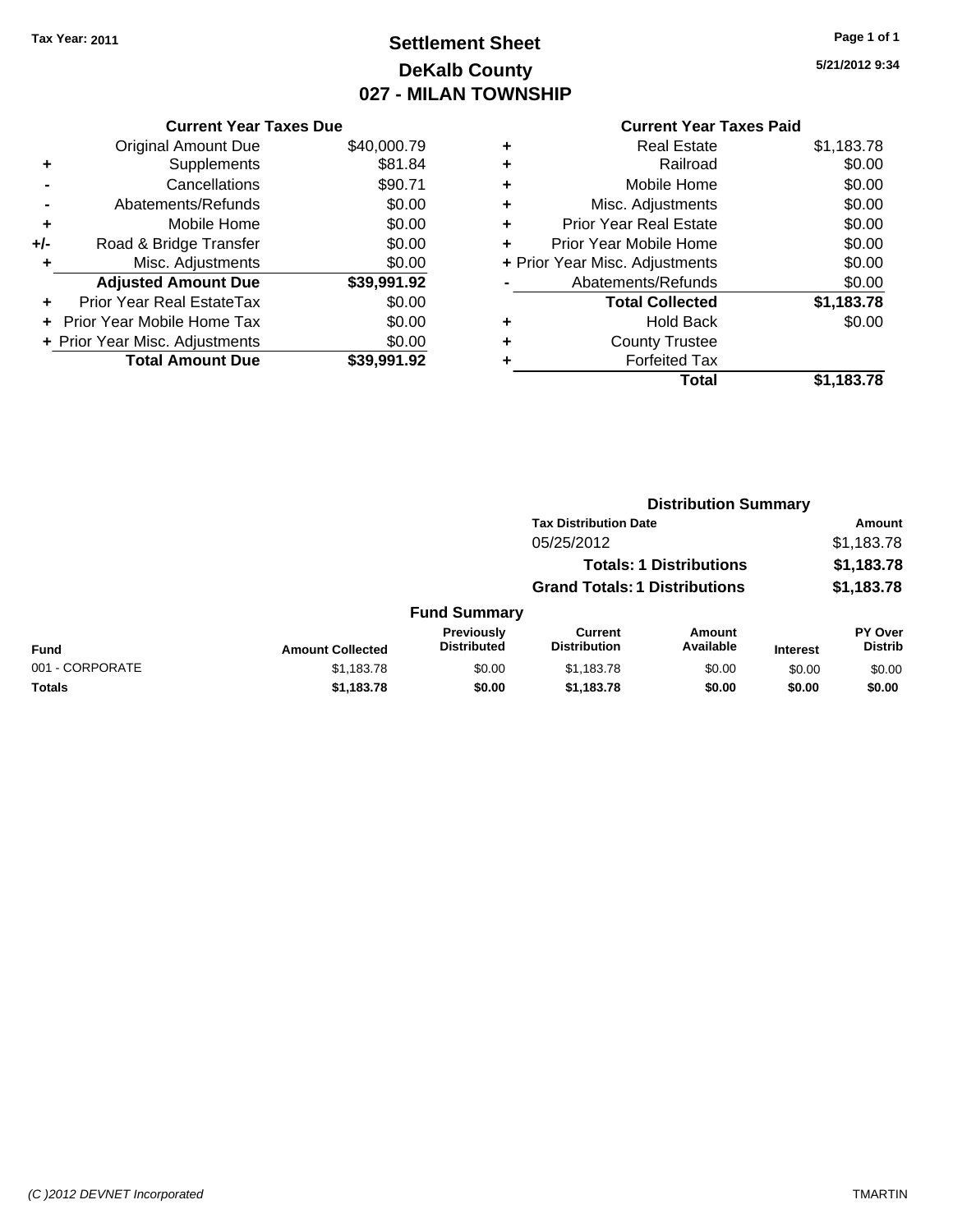## **Settlement Sheet Tax Year: 2011 Page 1 of 1 DeKalb County 028 - MILAN ROAD & BRIDGE**

009 - PERMANENT ROAD \$443.93 \$0.00 \$443.93 \$0.00 \$0.00 \$0.00 **Totals \$1,790.52 \$0.00 \$1,790.52 \$0.00 \$0.00 \$0.00**

**5/21/2012 9:34**

#### **Current Year Taxes Paid**

| <b>Current Year Taxes Due</b>     |             |
|-----------------------------------|-------------|
| <b>Original Amount Due</b>        | \$60,502.97 |
| Supplements<br>٠                  | \$123.79    |
| Cancellations                     | \$137.20    |
| Abatements/Refunds                | \$0.00      |
| Mobile Home<br>٠                  | \$0.00      |
| Road & Bridge Transfer<br>+/-     | \$0.00      |
| Misc. Adjustments                 | \$0.00      |
| <b>Adjusted Amount Due</b>        | \$60,489.56 |
| Prior Year Real EstateTax<br>÷    | \$0.00      |
| <b>Prior Year Mobile Home Tax</b> | \$0.00      |
| + Prior Year Misc. Adjustments    | \$0.00      |
| <b>Total Amount Due</b>           | \$60,489,56 |

| <b>Real Estate</b>            | \$1,790.52                     |
|-------------------------------|--------------------------------|
| Railroad                      | \$0.00                         |
| Mobile Home                   | \$0.00                         |
| Misc. Adjustments             | \$0.00                         |
| <b>Prior Year Real Estate</b> | \$0.00                         |
| Prior Year Mobile Home        | \$0.00                         |
|                               | \$0.00                         |
| Abatements/Refunds            | \$0.00                         |
| <b>Total Collected</b>        | \$1,790.52                     |
| <b>Hold Back</b>              | \$0.00                         |
| <b>County Trustee</b>         |                                |
| <b>Forfeited Tax</b>          |                                |
| Total                         | \$1,790.52                     |
|                               | + Prior Year Misc. Adjustments |

|                             |                         |                                  | <b>Distribution Summary</b>          |                                |                 |                                  |
|-----------------------------|-------------------------|----------------------------------|--------------------------------------|--------------------------------|-----------------|----------------------------------|
|                             |                         |                                  | <b>Tax Distribution Date</b>         |                                |                 | <b>Amount</b>                    |
|                             |                         |                                  | 05/25/2012                           |                                |                 | \$1,790.52                       |
|                             |                         |                                  |                                      | <b>Totals: 1 Distributions</b> |                 | \$1,790.52                       |
|                             |                         |                                  | <b>Grand Totals: 1 Distributions</b> |                                |                 | \$1,790.52                       |
|                             |                         | <b>Fund Summary</b>              |                                      |                                |                 |                                  |
| <b>Fund</b>                 | <b>Amount Collected</b> | Previously<br><b>Distributed</b> | Current<br><b>Distribution</b>       | Amount<br>Available            | <b>Interest</b> | <b>PY Over</b><br><b>Distrib</b> |
| 007 - ROAD AND BRIDGE       | \$1,217.73              | \$0.00                           | \$1,217.73                           | \$0.00                         | \$0.00          | \$0.00                           |
| 008 - BRIDGE CONST W/COUNTY | \$128.86                | \$0.00                           | \$128.86                             | \$0.00                         | \$0.00          | \$0.00                           |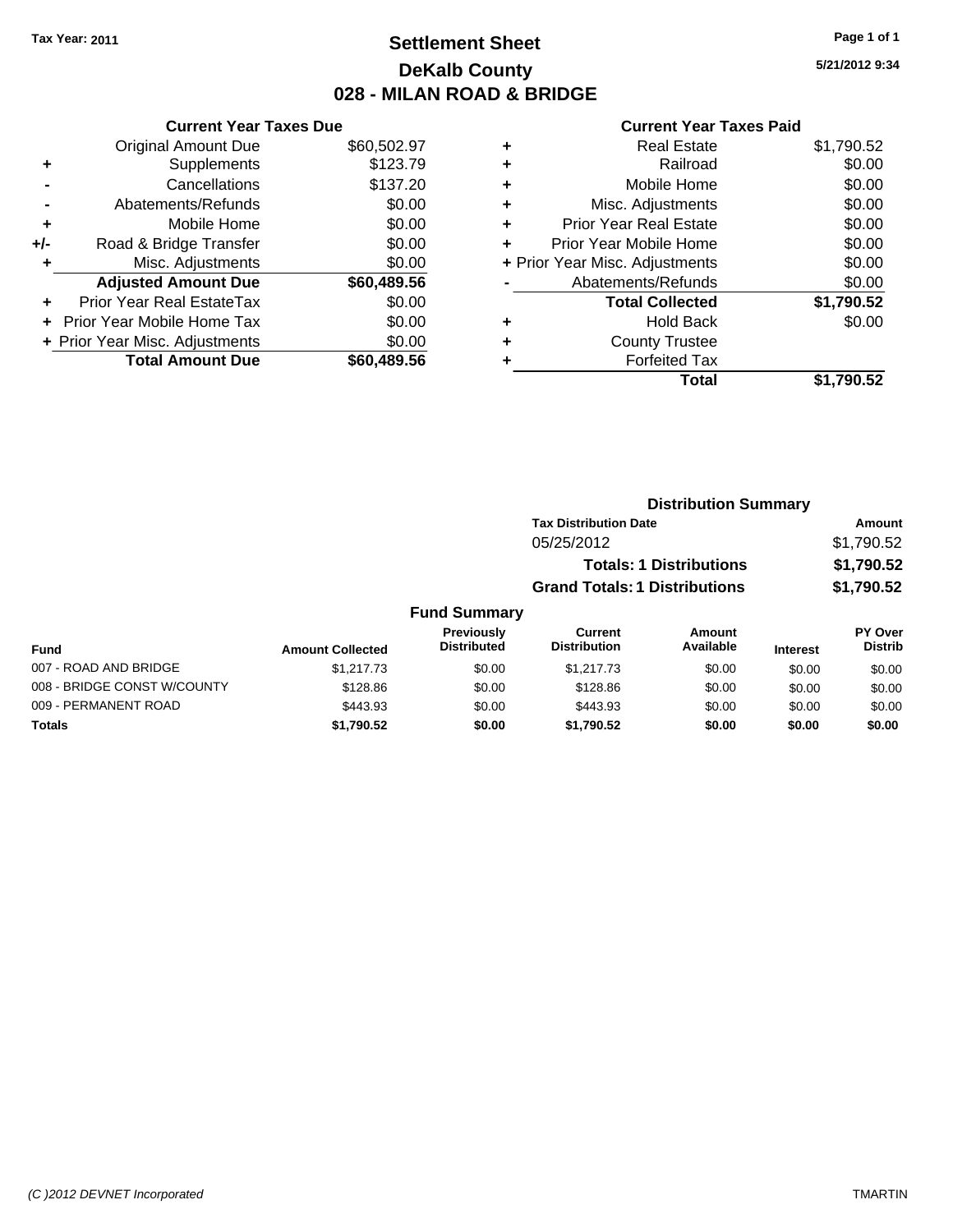## **Settlement Sheet Tax Year: 2011 Page 1 of 1 DeKalb County 029 - PAW PAW TOWNSHIP**

**5/21/2012 9:34**

| <b>Original Amount Due</b>        | \$63,197.98                   |
|-----------------------------------|-------------------------------|
| Supplements                       | \$6,586.42                    |
| Cancellations                     | \$6,586.42                    |
| Abatements/Refunds                | \$0.00                        |
| Mobile Home                       | \$0.00                        |
| Road & Bridge Transfer            | \$0.00                        |
| Misc. Adjustments                 | \$0.00                        |
| <b>Adjusted Amount Due</b>        | \$63,197.98                   |
| Prior Year Real EstateTax         | \$0.00                        |
| <b>Prior Year Mobile Home Tax</b> | \$0.00                        |
| + Prior Year Misc. Adjustments    | \$0.00                        |
| <b>Total Amount Due</b>           | \$63.197.98                   |
|                                   | <b>Current Year Taxes Due</b> |

| ٠ | <b>Real Estate</b>             | \$5,168.53 |
|---|--------------------------------|------------|
| ٠ | Railroad                       | \$0.00     |
| ٠ | Mobile Home                    | \$0.00     |
| ٠ | Misc. Adjustments              | \$0.00     |
| ÷ | <b>Prior Year Real Estate</b>  | \$0.00     |
| ÷ | Prior Year Mobile Home         | \$0.00     |
|   | + Prior Year Misc. Adjustments | \$0.00     |
|   | Abatements/Refunds             | \$0.00     |
|   | <b>Total Collected</b>         | \$5,168.53 |
| ٠ | Hold Back                      | \$0.00     |
| ٠ | <b>County Trustee</b>          |            |
| ٠ | <b>Forfeited Tax</b>           |            |
|   | Total                          | \$5,168.53 |
|   |                                |            |

|                     | <b>Distribution Summary</b>          |            |
|---------------------|--------------------------------------|------------|
|                     | <b>Tax Distribution Date</b>         | Amount     |
|                     | 05/25/2012                           | \$5,168.53 |
|                     | <b>Totals: 1 Distributions</b>       | \$5,168.53 |
|                     | <b>Grand Totals: 1 Distributions</b> | \$5,168.53 |
| <b>Fund Summary</b> |                                      |            |

| Fund                     | <b>Amount Collected</b> | Previously<br><b>Distributed</b> | Current<br><b>Distribution</b> | Amount<br>Available | <b>Interest</b> | <b>PY Over</b><br><b>Distrib</b> |
|--------------------------|-------------------------|----------------------------------|--------------------------------|---------------------|-----------------|----------------------------------|
| 001 - CORPORATE          | \$4.852.63              | \$0.00                           | \$4,852,63                     | \$0.00              | \$0.00          | \$0.00                           |
| 017 - CEMETERY           | \$197.79                | \$0.00                           | \$197.79                       | \$0.00              | \$0.00          | \$0.00                           |
| 034 - GENERAL ASSISTANCE | \$118.11                | \$0.00                           | \$118.11                       | \$0.00              | \$0.00          | \$0.00                           |
| <b>Totals</b>            | \$5,168.53              | \$0.00                           | \$5,168.53                     | \$0.00              | \$0.00          | \$0.00                           |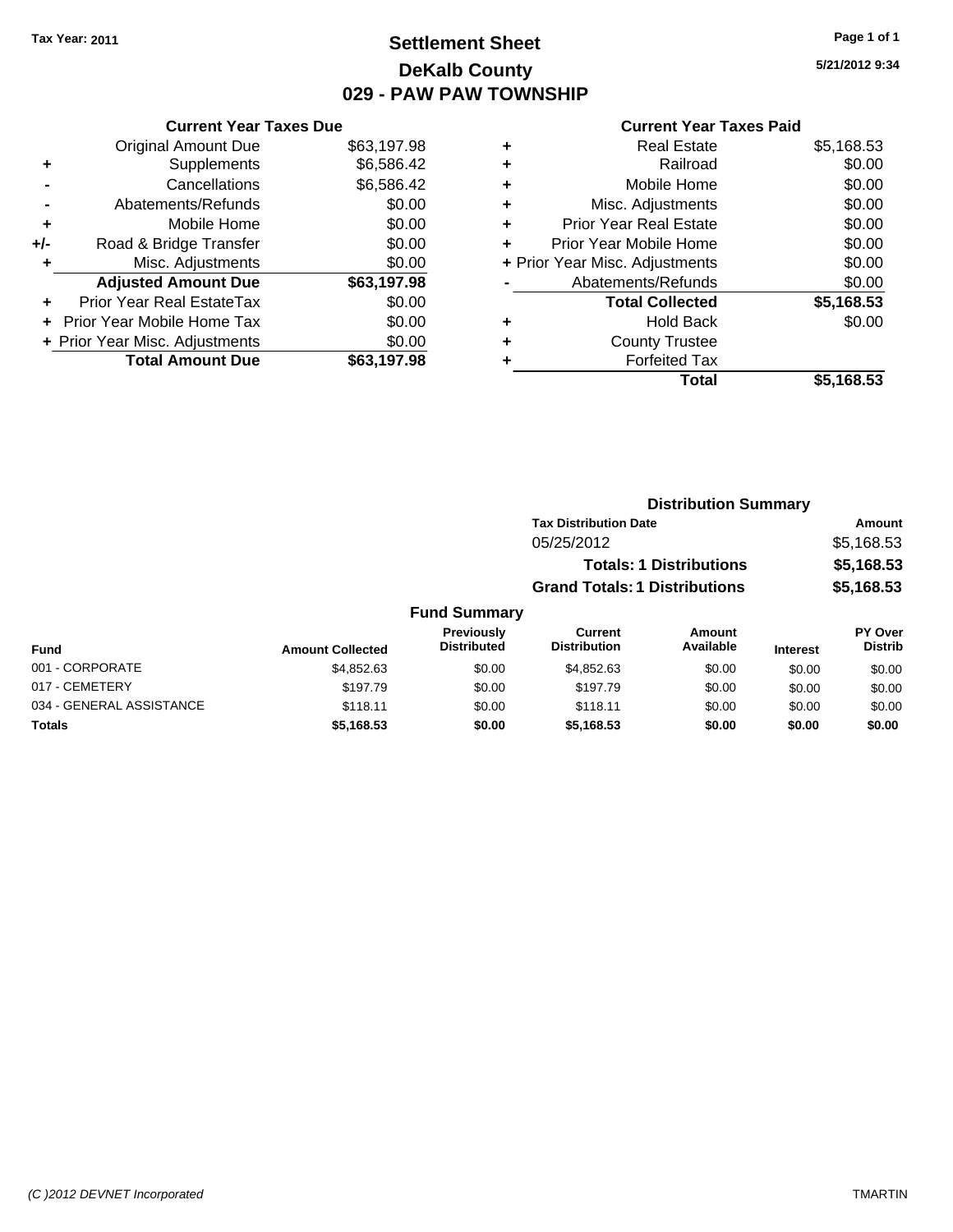## **Settlement Sheet Tax Year: 2011 Page 1 of 1 DeKalb County 030 - PAW PAW ROAD & BRIDGE**

**5/21/2012 9:34**

#### **Current Year Taxes Paid**

|     | OUITCHL TCUL TUACS DUC           |             |  |
|-----|----------------------------------|-------------|--|
|     | <b>Original Amount Due</b>       | \$87,165.35 |  |
| ٠   | Supplements                      | \$9,084.26  |  |
|     | Cancellations                    | \$9,084.26  |  |
|     | Abatements/Refunds               | \$0.00      |  |
| ٠   | Mobile Home                      | \$0.00      |  |
| +/- | Road & Bridge Transfer           | \$0.00      |  |
| ٠   | Misc. Adjustments                | \$0.00      |  |
|     | <b>Adjusted Amount Due</b>       | \$87,165.35 |  |
|     | <b>Prior Year Real EstateTax</b> | \$0.00      |  |
|     | Prior Year Mobile Home Tax       | \$0.00      |  |
|     | + Prior Year Misc. Adjustments   | \$0.00      |  |
|     | <b>Total Amount Due</b>          | \$87,165.35 |  |
|     |                                  |             |  |

**Current Year Taxes Due**

| ٠ | Real Estate                    | \$7,128.60 |
|---|--------------------------------|------------|
| ٠ | Railroad                       | \$0.00     |
| ٠ | Mobile Home                    | \$0.00     |
| ٠ | Misc. Adjustments              | \$0.00     |
| ٠ | <b>Prior Year Real Estate</b>  | \$0.00     |
| ÷ | Prior Year Mobile Home         | \$0.00     |
|   | + Prior Year Misc. Adjustments | \$0.00     |
|   | Abatements/Refunds             | \$0.00     |
|   | <b>Total Collected</b>         | \$7,128.60 |
| ٠ | Hold Back                      | \$0.00     |
| ٠ | <b>County Trustee</b>          |            |
|   | <b>Forfeited Tax</b>           |            |
|   | Total                          | \$7.128.60 |

|                     | <b>Distribution Summary</b>          |            |
|---------------------|--------------------------------------|------------|
|                     | <b>Tax Distribution Date</b>         | Amount     |
|                     | 05/25/2012                           | \$7,128.60 |
|                     | <b>Totals: 1 Distributions</b>       | \$7,128.60 |
|                     | <b>Grand Totals: 1 Distributions</b> | \$7,128.60 |
| <b>Fund Summary</b> |                                      |            |

#### **Fund Interest Amount Collected Distributed PY Over Distrib Amount Available Current Distribution Previously** 007 - ROAD AND BRIDGE  $$3,456.66$   $$0.00$   $$3,456.66$   $$0.00$   $$0.00$   $$0.00$   $$0.00$ 009 - PERMANENT ROAD \$2,767.75 \$2,767.75 \$0.00 \$2,767.75 \$0.00 \$0.00 \$0.00 \$0.00 010 - EQUIPMENT AND BUILDING \$380.74 \$0.00 \$380.74 \$0.00 \$0.00 \$0.00 \$0.00 \$0.00 027 - AUDIT \$57.86 \$0.00 \$57.86 \$0.00 \$0.00 \$0.00 035 - TORT JUDGEMENTS/LIABILITY INS \$367.36 \$0.00 \$367.36 \$0.00 \$0.00 \$0.00 047 - SOCIAL SECURITY \$98.23 \$0.00 \$98.23 \$0.00 \$0.00 \$0.00 **Totals \$7,128.60 \$0.00 \$7,128.60 \$0.00 \$0.00 \$0.00**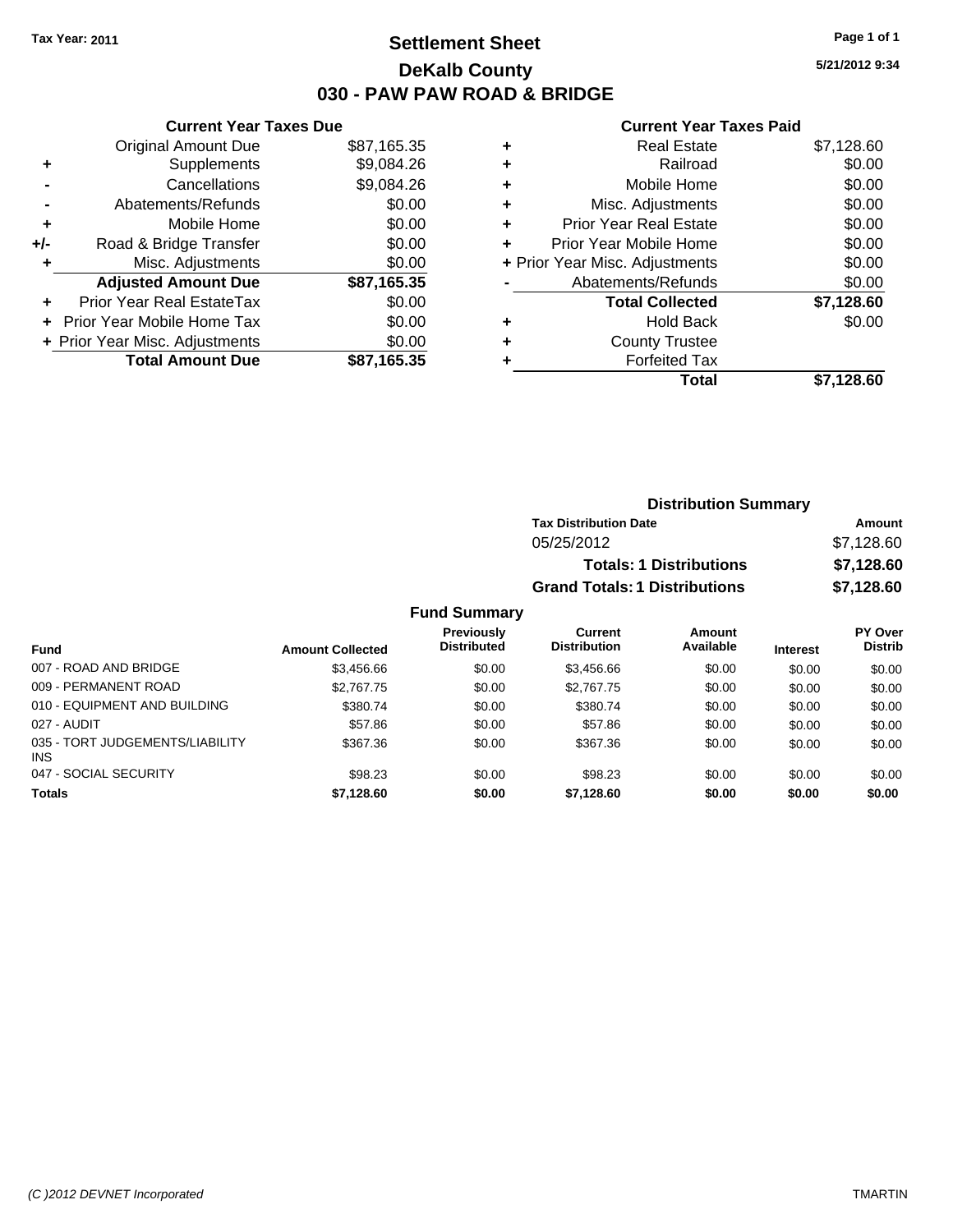## **Settlement Sheet Tax Year: 2011 Page 1 of 1 DeKalb County 031 - PIERCE TOWNSHIP**

**5/21/2012 9:34**

## **Current Year Taxes Paid**

| <b>Current Year Taxes Due</b>     |                                |
|-----------------------------------|--------------------------------|
| <b>Original Amount Due</b>        | \$53,416.36                    |
| Supplements                       | \$288.05                       |
| Cancellations                     | \$317.09                       |
| Abatements/Refunds                | \$5.14                         |
| Mobile Home                       | \$0.00                         |
| Road & Bridge Transfer            | \$0.00                         |
| Misc. Adjustments                 | \$0.00                         |
| <b>Adjusted Amount Due</b>        | \$53,382.18                    |
| Prior Year Real EstateTax         | (\$79.41)                      |
| <b>Prior Year Mobile Home Tax</b> | \$0.00                         |
|                                   | \$0.00                         |
| <b>Total Amount Due</b>           | \$53.302.77                    |
|                                   | + Prior Year Misc. Adjustments |

| ٠ | <b>Real Estate</b>             | \$5,670.91 |
|---|--------------------------------|------------|
| ٠ | Railroad                       | \$0.00     |
| ٠ | Mobile Home                    | \$0.00     |
| ٠ | Misc. Adjustments              | \$0.00     |
| ٠ | Prior Year Real Estate         | (\$79.41)  |
|   | Prior Year Mobile Home         | \$0.00     |
|   | + Prior Year Misc. Adjustments | \$0.00     |
|   | Abatements/Refunds             | \$5.14     |
|   | <b>Total Collected</b>         | \$5,586.36 |
| ٠ | <b>Hold Back</b>               | \$0.00     |
| ٠ | <b>County Trustee</b>          |            |
| ٠ | <b>Forfeited Tax</b>           |            |
|   | Total                          | \$5,586.36 |
|   |                                |            |

|                     | <b>Distribution Summary</b>          |            |
|---------------------|--------------------------------------|------------|
|                     | <b>Tax Distribution Date</b>         | Amount     |
|                     | 05/25/2012                           | \$5,586.36 |
|                     | <b>Totals: 1 Distributions</b>       | \$5,586.36 |
|                     | <b>Grand Totals: 1 Distributions</b> | \$5,586.36 |
| <b>Fund Summary</b> |                                      |            |

| <b>Fund</b>                                   | <b>Amount Collected</b> | <b>Previously</b><br><b>Distributed</b> | Current<br><b>Distribution</b> | Amount<br>Available | <b>Interest</b> | <b>PY Over</b><br><b>Distrib</b> |
|-----------------------------------------------|-------------------------|-----------------------------------------|--------------------------------|---------------------|-----------------|----------------------------------|
| 001 - CORPORATE                               | \$4.232.21              | \$0.00                                  | \$4.232.21                     | \$0.00              | \$0.00          | \$0.00                           |
| $005 - I. M. R. F.$                           | \$295.52                | \$0.00                                  | \$295.52                       | \$0.00              | \$0.00          | \$0.00                           |
| 027 - AUDIT                                   | \$96.13                 | \$0.00                                  | \$96.13                        | \$0.00              | \$0.00          | \$0.00                           |
| 035 - TORT JUDGEMENTS/LIABILITY<br><b>INS</b> | \$428.95                | \$0.00                                  | \$428.95                       | \$0.00              | \$0.00          | \$0.00                           |
| 047 - SOCIAL SECURITY                         | \$219.77                | \$0.00                                  | \$219.77                       | \$0.00              | \$0.00          | \$0.00                           |
| 054 - GENERAL ASSISTANCE                      | \$313.78                | \$0.00                                  | \$313.78                       | \$0.00              | \$0.00          | \$0.00                           |
| <b>Totals</b>                                 | \$5,586.36              | \$0.00                                  | \$5,586.36                     | \$0.00              | \$0.00          | \$0.00                           |

## **Abatement Detail**

**Year Source Account Type Amount Adjustment Description**<br>2011 RE - Real Estate PTAB Decision **Amount 412-19-400-003 PTAB INTI** 

\$5.14 12-19-400-003 PTAB INTEREST REFUND by TBA

**Totals \$5.14 1 entries**

*(C )2012 DEVNET Incorporated* TMARTIN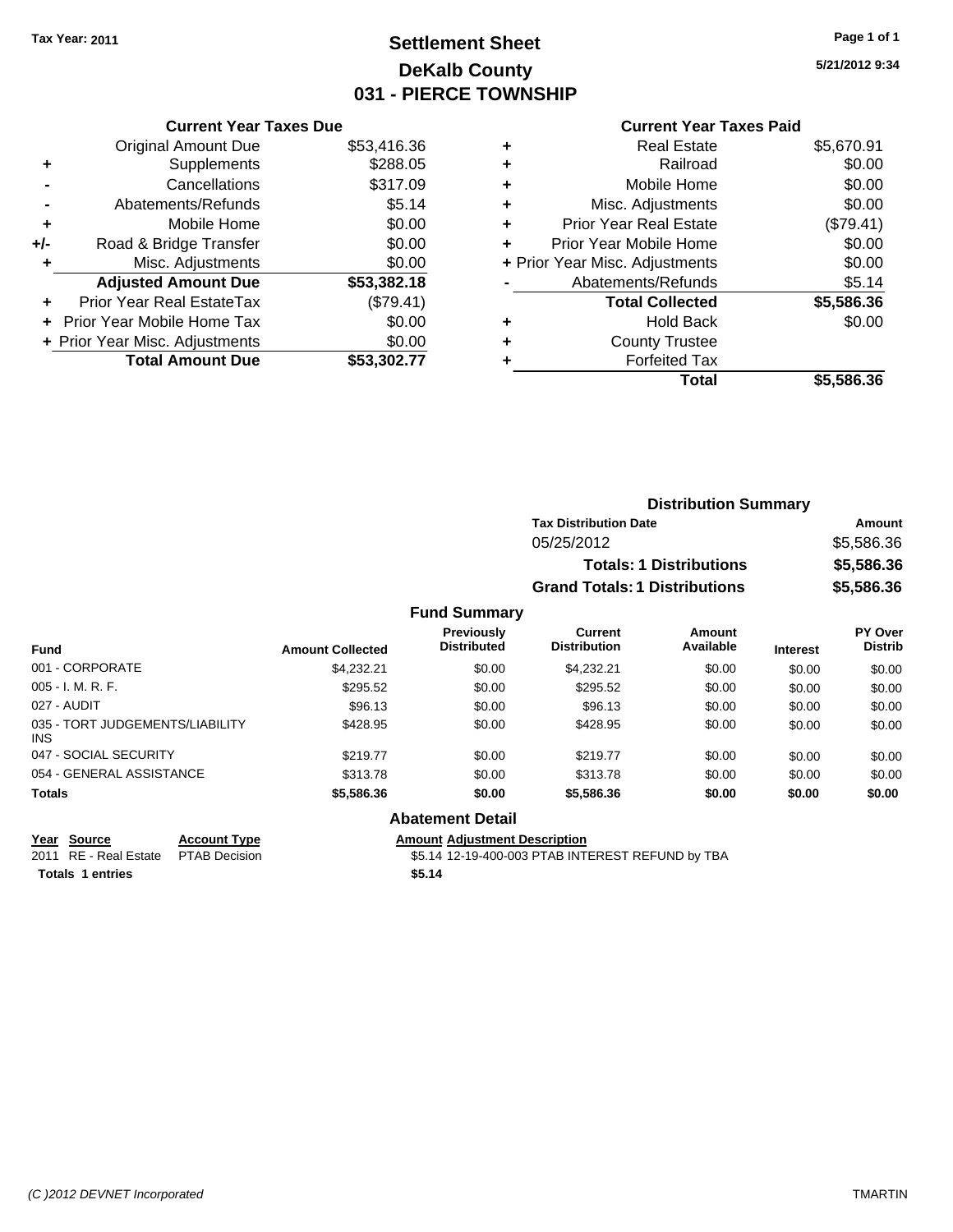## **Settlement Sheet Tax Year: 2011 Page 1 of 1 DeKalb County 032 - PIERCE ROAD & BRIDGE**

**5/21/2012 9:34**

#### **Current Year Taxes Paid**

|     | <b>Current Year Taxes Due</b>  |              |
|-----|--------------------------------|--------------|
|     | <b>Original Amount Due</b>     | \$158,958.38 |
| ٠   | Supplements                    | \$857.15     |
|     | Cancellations                  | \$943.59     |
|     | Abatements/Refunds             | \$15.28      |
| ٠   | Mobile Home                    | \$0.00       |
| +/- | Road & Bridge Transfer         | \$0.00       |
|     | Misc. Adjustments              | \$0.00       |
|     | <b>Adjusted Amount Due</b>     | \$158,856.66 |
| ÷   | Prior Year Real EstateTax      | (\$238.05)   |
|     | Prior Year Mobile Home Tax     | \$0.00       |
|     | + Prior Year Misc. Adjustments | \$0.00       |
|     | <b>Total Amount Due</b>        | \$158,618.61 |
|     |                                |              |

| ٠ | <b>Real Estate</b>             | \$16,875.58 |
|---|--------------------------------|-------------|
| ٠ | Railroad                       | \$0.00      |
| ٠ | Mobile Home                    | \$0.00      |
| ٠ | Misc. Adjustments              | \$0.00      |
| ٠ | <b>Prior Year Real Estate</b>  | (\$238.05)  |
| ÷ | Prior Year Mobile Home         | \$0.00      |
|   | + Prior Year Misc. Adjustments | \$0.00      |
|   | Abatements/Refunds             | \$15.28     |
|   | <b>Total Collected</b>         | \$16,622.25 |
| ٠ | <b>Hold Back</b>               | \$0.00      |
| ٠ | <b>County Trustee</b>          |             |
|   | <b>Forfeited Tax</b>           |             |
|   | Total                          | \$16,622.25 |
|   |                                |             |

|            | <b>Distribution Summary</b>          |             |
|------------|--------------------------------------|-------------|
|            | <b>Tax Distribution Date</b>         | Amount      |
|            | 05/25/2012                           | \$16,622.25 |
|            | <b>Totals: 1 Distributions</b>       | \$16,622.25 |
|            | <b>Grand Totals: 1 Distributions</b> | \$16,622.25 |
| nd Summary |                                      |             |

| <b>Fund Summary</b>          |                         |                                         |                                       |                     |                 |                           |
|------------------------------|-------------------------|-----------------------------------------|---------------------------------------|---------------------|-----------------|---------------------------|
| <b>Fund</b>                  | <b>Amount Collected</b> | <b>Previously</b><br><b>Distributed</b> | <b>Current</b><br><b>Distribution</b> | Amount<br>Available | <b>Interest</b> | PY Over<br><b>Distrib</b> |
| $005 - I. M. R. F.$          | \$11.35                 | \$0.00                                  | \$11.35                               | \$0.00              | \$0.00          | \$0.00                    |
| 007 - ROAD AND BRIDGE        | \$11,702.08             | \$0.00                                  | \$11,702.08                           | \$0.00              | \$0.00          | \$0.00                    |
| 008 - BRIDGE CONST W/COUNTY  | \$929.13                | \$0.00                                  | \$929.13                              | \$0.00              | \$0.00          | \$0.00                    |
| 009 - PERMANENT ROAD         | \$3.210.52              | \$0.00                                  | \$3,210.52                            | \$0.00              | \$0.00          | \$0.00                    |
| 010 - EQUIPMENT AND BUILDING | \$650.56                | \$0.00                                  | \$650.56                              | \$0.00              | \$0.00          | \$0.00                    |
| 047 - SOCIAL SECURITY        | \$118.61                | \$0.00                                  | \$118.61                              | \$0.00              | \$0.00          | \$0.00                    |
| <b>Totals</b>                | \$16,622.25             | \$0.00                                  | \$16,622.25                           | \$0.00              | \$0.00          | \$0.00                    |

#### **Abatement Detail**

**Year Source Account Type Amount Adjustment Description** 2011 RE - Real Estate \$15.28 12-19-400-003 PTAB INTEREST REFUND by TBA PTAB Decision **Totals \$15.28 1 entries**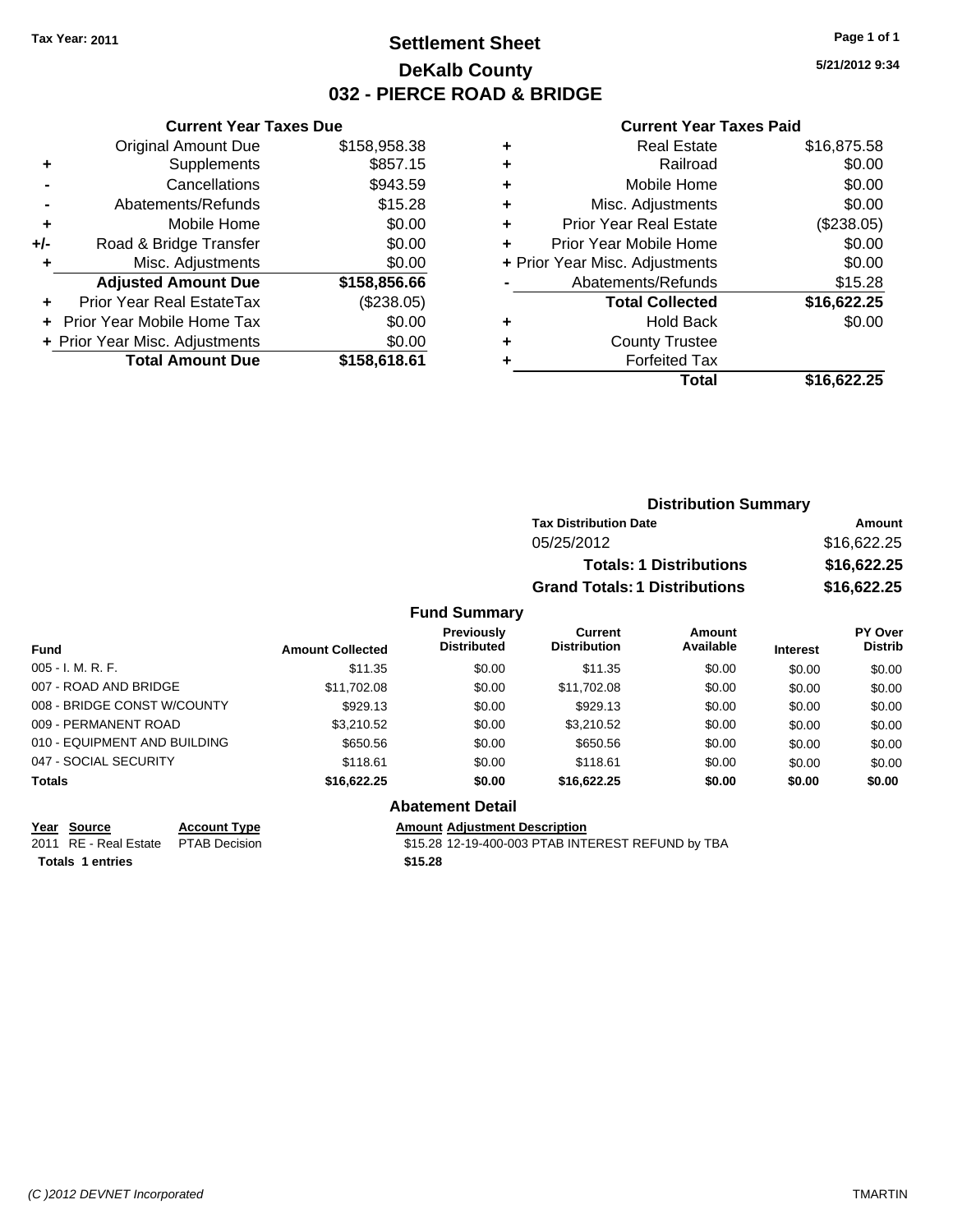## **Settlement Sheet Tax Year: 2011 Page 1 of 1 DeKalb County 033 - SANDWICH TOWNSHIP**

**5/21/2012 9:34**

#### **Current Year Taxes Paid**

| +/- | Road & Bridge Transfer           | \$0.00       |
|-----|----------------------------------|--------------|
|     | Misc. Adjustments                | \$43.78      |
|     |                                  |              |
|     | <b>Adjusted Amount Due</b>       | \$227,891.97 |
|     | <b>Prior Year Real EstateTax</b> | (\$36.76)    |
|     | Prior Year Mobile Home Tax       | \$0.00       |
|     | + Prior Year Misc. Adjustments   | \$0.00       |
|     | <b>Total Amount Due</b>          | \$227,855.21 |

**Current Year Taxes Due**

| ٠ | <b>Real Estate</b>             | \$22,491.60 |
|---|--------------------------------|-------------|
| ٠ | Railroad                       | \$0.00      |
| ٠ | Mobile Home                    | \$0.00      |
| ٠ | Misc. Adjustments              | \$43.78     |
| ÷ | <b>Prior Year Real Estate</b>  | (\$36.76)   |
| ٠ | Prior Year Mobile Home         | \$0.00      |
|   | + Prior Year Misc. Adjustments | \$0.00      |
|   | Abatements/Refunds             | \$1.91      |
|   | <b>Total Collected</b>         | \$22,496.71 |
| ٠ | <b>Hold Back</b>               | \$0.00      |
| ٠ | <b>County Trustee</b>          |             |
| ٠ | <b>Forfeited Tax</b>           |             |
|   | Total                          | \$22,496.71 |
|   |                                |             |

|                     | <b>Distribution Summary</b>          |             |  |
|---------------------|--------------------------------------|-------------|--|
|                     | <b>Tax Distribution Date</b>         | Amount      |  |
|                     | 05/25/2012                           | \$22,496.71 |  |
|                     | <b>Totals: 1 Distributions</b>       | \$22,496.71 |  |
|                     | <b>Grand Totals: 1 Distributions</b> | \$22,496.71 |  |
| <b>Fund Summary</b> |                                      |             |  |

| <b>Fund</b>              | <b>Amount Collected</b> | <b>Previously</b><br><b>Distributed</b> | Current<br><b>Distribution</b> | <b>Amount</b><br>Available | <b>Interest</b> | <b>PY Over</b><br><b>Distrib</b> |
|--------------------------|-------------------------|-----------------------------------------|--------------------------------|----------------------------|-----------------|----------------------------------|
| 001 - CORPORATE          | \$11,891.83             | \$0.00                                  | \$11,891.83                    | \$0.00                     | \$0.00          | \$0.00                           |
| $005 - I. M. R. F.$      | \$1,466.45              | \$0.00                                  | \$1.466.45                     | \$0.00                     | \$0.00          | \$0.00                           |
| 017 - CEMETERY           | \$6.695.97              | \$0.00                                  | \$6.695.97                     | \$0.00                     | \$0.00          | \$0.00                           |
| 047 - SOCIAL SECURITY    | \$488.81                | \$0.00                                  | \$488.81                       | \$0.00                     | \$0.00          | \$0.00                           |
| 054 - GENERAL ASSISTANCE | \$1.953.65              | \$0.00                                  | \$1.953.65                     | \$0.00                     | \$0.00          | \$0.00                           |
| <b>Totals</b>            | \$22,496.71             | \$0.00                                  | \$22,496.71                    | \$0.00                     | \$0.00          | \$0.00                           |

## **Miscellaneous Adjustment Detail**

**Abatement Detail**

|         | <b>Amount Adjustment Description</b>          |
|---------|-----------------------------------------------|
|         | \$8.27 BYRNE REDEMPTION 19-10-201-031 by TBA  |
|         | \$17.78 PRIMUS REDEMPTION 8 PARCELS by TBA    |
|         | \$17.73 BYRNE REDEMPTION 19-10-201-018 by TBA |
| \$43.78 |                                               |

# **Year Source Account Type Amount Adjustment Description**

2011 RE - Real Estate \$1.31 19-27-427-012 PTAB INTEREST REFUND by TBA PTAB Decision 2011 RE - Real Estate \$0.60 19-26-432-011 PTAB INTEREST REFUND by TBA PTAB Decision **Totals \$1.91 2 entries**

**Year Source Account Type** 2011 RE - Real Estate Back Tax Collected 2011 RE - Real Estate Back Tax Collected 2011 RE - Real Estate Back Tax Collected

**Totals 3 entries**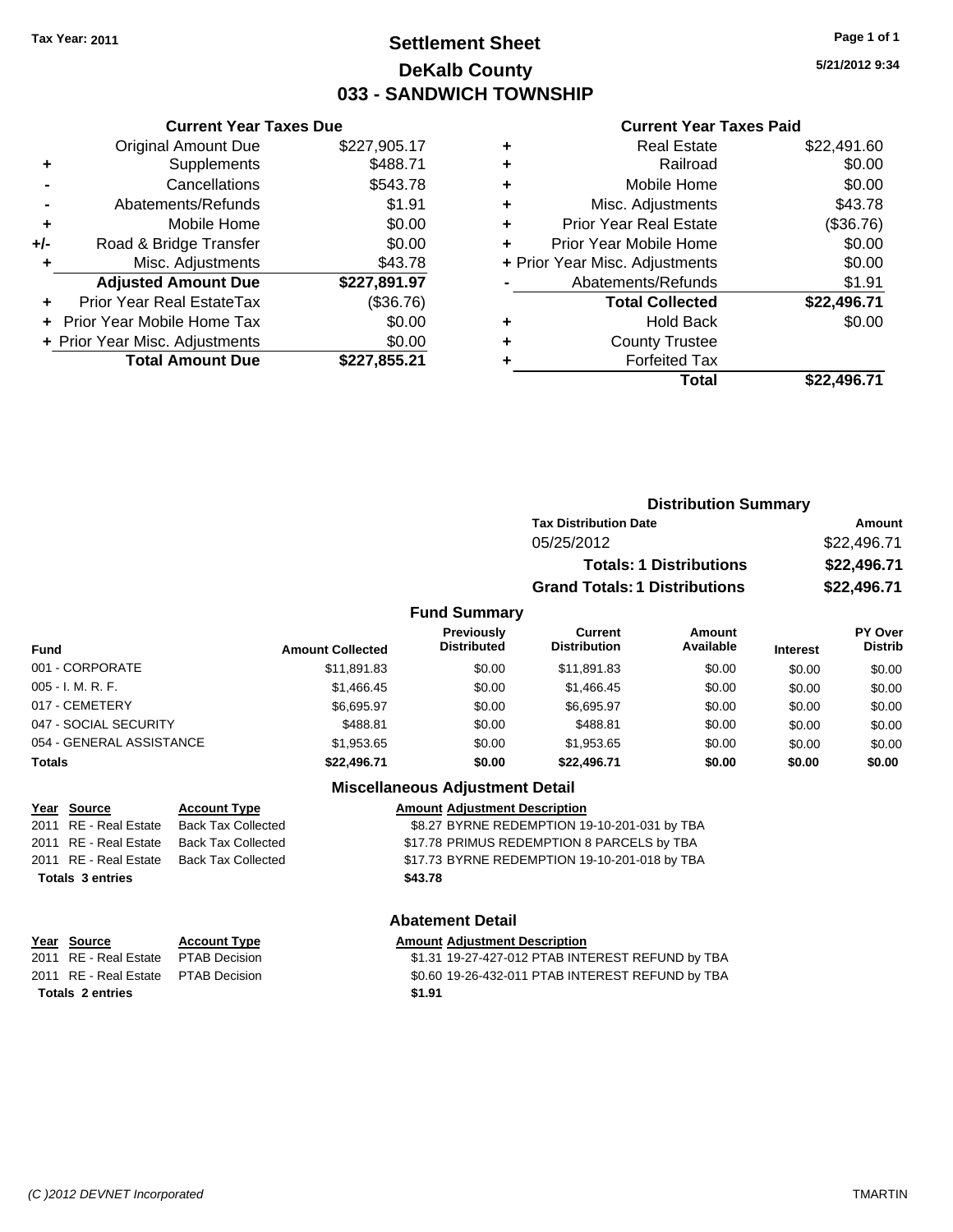## **Settlement Sheet Tax Year: 2011 Page 1 of 1 DeKalb County 034 - SANDWICH LIBRARY DISTRICT**

**5/21/2012 9:34**

#### **Current Year Taxes Paid**

|       | <b>Original Amount Due</b>       | \$323,438.08 |
|-------|----------------------------------|--------------|
| ÷     | Supplements                      | \$693.54     |
|       | Cancellations                    | \$771.72     |
|       | Abatements/Refunds               | \$2.71       |
| ٠     | Mobile Home                      | \$0.00       |
| $+/-$ | Road & Bridge Transfer           | \$0.00       |
|       | Misc. Adjustments                | \$62.13      |
|       | <b>Adjusted Amount Due</b>       | \$323,419.32 |
|       | <b>Prior Year Real EstateTax</b> | (\$52.53)    |
|       | Prior Year Mobile Home Tax       | \$0.00       |
|       | + Prior Year Misc. Adjustments   | \$0.00       |
|       | <b>Total Amount Due</b>          | \$323,366.79 |
|       |                                  |              |

**Current Year Taxes Due**

|   | Total                          | \$31,926.69 |
|---|--------------------------------|-------------|
|   | <b>Forfeited Tax</b>           |             |
| ٠ | <b>County Trustee</b>          |             |
| ٠ | <b>Hold Back</b>               | \$0.00      |
|   | <b>Total Collected</b>         | \$31,926.69 |
|   | Abatements/Refunds             | \$2.71      |
|   | + Prior Year Misc. Adjustments | \$0.00      |
| ٠ | Prior Year Mobile Home         | \$0.00      |
| ÷ | <b>Prior Year Real Estate</b>  | (\$52.53)   |
| ٠ | Misc. Adjustments              | \$62.13     |
| ٠ | Mobile Home                    | \$0.00      |
| ٠ | Railroad                       | \$0.00      |
| ٠ | <b>Real Estate</b>             | \$31,919.80 |
|   |                                |             |

| <b>Distribution Summary</b>          |             |
|--------------------------------------|-------------|
| <b>Tax Distribution Date</b>         | Amount      |
| 05/25/2012                           | \$31,926.69 |
| <b>Totals: 1 Distributions</b>       | \$31,926.69 |
| <b>Grand Totals: 1 Distributions</b> | \$31,926.69 |

### **Fund Summary**

| <b>Fund</b>                                   | <b>Amount Collected</b> | <b>Previously</b><br><b>Distributed</b> | Current<br><b>Distribution</b> | Amount<br>Available | <b>Interest</b> | PY Over<br><b>Distrib</b> |
|-----------------------------------------------|-------------------------|-----------------------------------------|--------------------------------|---------------------|-----------------|---------------------------|
| 001 - CORPORATE                               | \$25,796.50             | \$0.00                                  | \$25,796.50                    | \$0.00              | \$0.00          | \$0.00                    |
| 004 - OPERATIONS & MAINTENANCE                | \$2,902.43              | \$0.00                                  | \$2,902.43                     | \$0.00              | \$0.00          | \$0.00                    |
| $005 - I. M. R. F.$                           | \$718.00                | \$0.00                                  | \$718.00                       | \$0.00              | \$0.00          | \$0.00                    |
| 027 - AUDIT                                   | \$179.49                | \$0.00                                  | \$179.49                       | \$0.00              | \$0.00          | \$0.00                    |
| 035 - TORT JUDGEMENTS/LIABILITY<br><b>INS</b> | \$1,075.39              | \$0.00                                  | \$1,075.39                     | \$0.00              | \$0.00          | \$0.00                    |
| 047 - SOCIAL SECURITY                         | \$1,254.88              | \$0.00                                  | \$1,254.88                     | \$0.00              | \$0.00          | \$0.00                    |
| <b>Totals</b>                                 | \$31,926.69             | \$0.00                                  | \$31,926.69                    | \$0.00              | \$0.00          | \$0.00                    |

## **Miscellaneous Adjustment Detail**

**Year Source Account Type Amount Adjustment Description** 2011 RE - Real Estate Back Tax Collected \$11.74 BYRNE REDEMPTION 19-10-201-031 by TBA 2011 RE - Real Estate Back Tax Collected **\$25.23 PRIMUS REDEMPTION 8 PARCELS by TBA** 2011 RE - Real Estate Back Tax Collected \$25.16 BYRNE REDEMPTION 19-10-201-018 by TBA **Totals \$62.13 3 entries**

## **Abatement Detail**

# **<u>Account Type</u>**<br> **PTAB** Decision<br> **S**1.86 19-27-427-012 PTAB INT

\$1.86 19-27-427-012 PTAB INTEREST REFUND by TBA PTAB Decision  $$0.85$  19-26-432-011 PTAB INTEREST REFUND by TBA

| Year Source                         | <b>Account Type</b> | Amount |
|-------------------------------------|---------------------|--------|
| 2011 RE - Real Estate PTAB Decision |                     | \$1.86 |
| 2011 RE - Real Estate PTAB Decision |                     | \$0.85 |
| Totals 2 entries                    |                     | \$2.71 |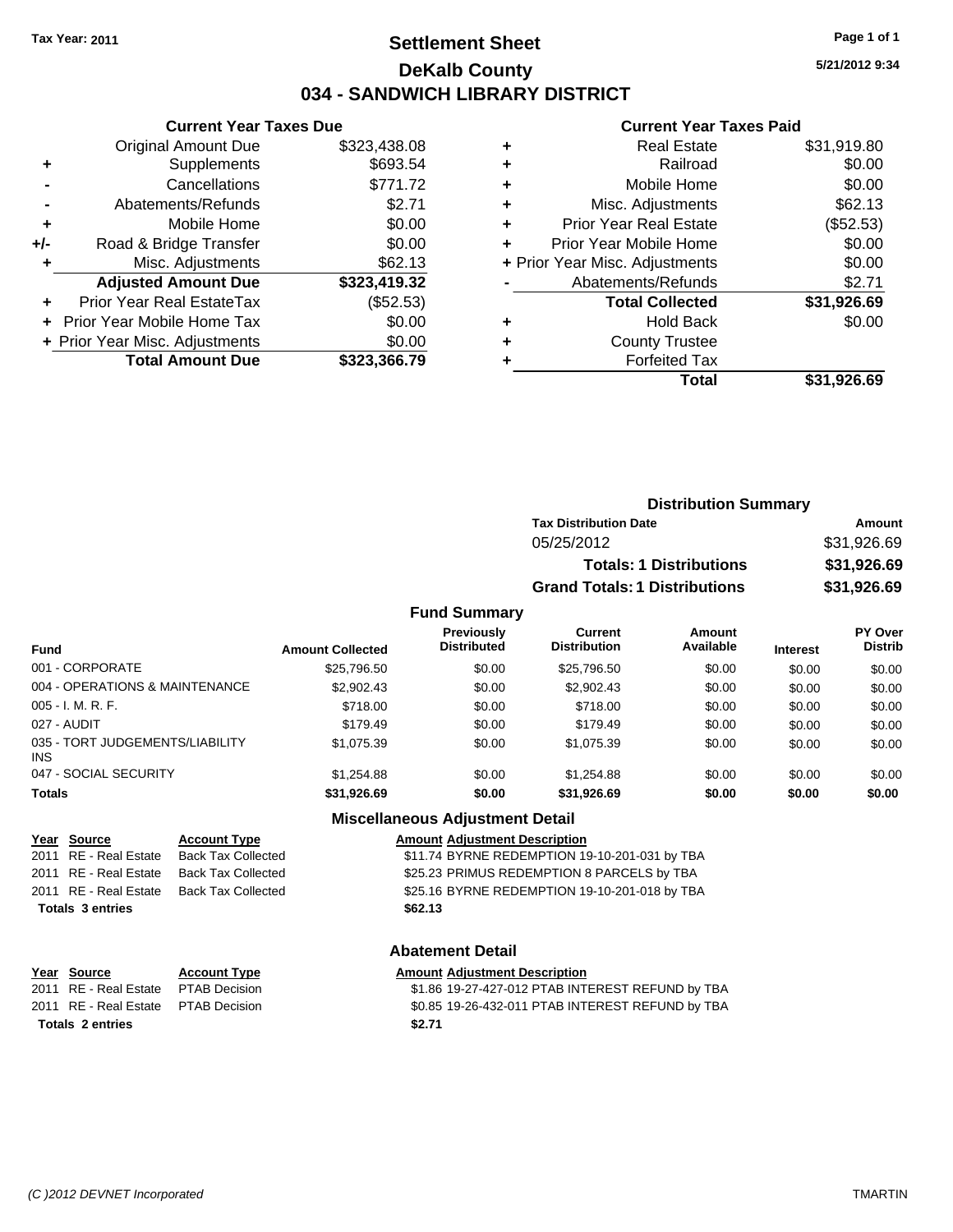# **Settlement Sheet Tax Year: 2011 Page 1 of 1 DeKalb County 035 - SANDWICH ROAD & BRIDGE**

**5/21/2012 9:34**

#### **Current Year Taxes Paid**

|       | <b>Current Year Taxes Due</b>  |              |
|-------|--------------------------------|--------------|
|       | <b>Original Amount Due</b>     | \$219,576.15 |
| ٠     | Supplements                    | \$368.63     |
|       | Cancellations                  | \$419.54     |
|       | Abatements/Refunds             | \$1.47       |
| ٠     | Mobile Home                    | \$0.00       |
| $+/-$ | Road & Bridge Transfer         | (\$4,318.39) |
|       | Misc. Adjustments              | \$42.18      |
|       | <b>Adjusted Amount Due</b>     | \$215,247.56 |
|       | Prior Year Real EstateTax      | (\$28.31)    |
|       | Prior Year Mobile Home Tax     | \$0.00       |
|       | + Prior Year Misc. Adjustments | \$0.00       |
|       | <b>Total Amount Due</b>        | \$215,219.25 |
|       |                                |              |

|   | Total                          | \$17,356.28 |
|---|--------------------------------|-------------|
|   | <b>Forfeited Tax</b>           |             |
| ٠ | <b>County Trustee</b>          |             |
| ٠ | <b>Hold Back</b>               | \$0.00      |
|   | <b>Total Collected</b>         | \$17,356.28 |
|   | Abatements/Refunds             | \$1.47      |
|   | + Prior Year Misc. Adjustments | \$0.00      |
| ٠ | Prior Year Mobile Home         | \$0.00      |
| ٠ | <b>Prior Year Real Estate</b>  | (\$28.31)   |
| ٠ | Misc. Adjustments              | \$42.18     |
| ٠ | Mobile Home                    | \$0.00      |
| ٠ | Railroad                       | \$0.00      |
|   | <b>Real Estate</b>             | \$17,343.88 |

| <b>Road and Bridge Summary</b> |             |               | <b>Distribution Summary</b>          |             |  |
|--------------------------------|-------------|---------------|--------------------------------------|-------------|--|
| Municipality                   | Amt. Due    | Amt. Distrib. | <b>Tax Distribution Date</b>         | Amount      |  |
| CITY OF SANDWICH               | \$43.690.32 | \$4.318.39    | 05/25/2012                           | \$17,356.28 |  |
| <b>Totals</b>                  | \$43,690.32 | \$4,318.39    | <b>Totals: 1 Distributions</b>       | \$17,356.28 |  |
|                                |             |               | <b>Grand Totals: 1 Distributions</b> | \$17,356.28 |  |

| <b>Amount Collected</b> | Previously<br><b>Distributed</b> | Current<br><b>Distribution</b> | <b>Amount</b><br>Available | <b>Interest</b> | PY Over<br><b>Distrib</b> |
|-------------------------|----------------------------------|--------------------------------|----------------------------|-----------------|---------------------------|
| \$5,445.15              | \$0.00                           | \$5,445.15                     | \$0.00                     | \$0.00          | \$0.00                    |
| \$7.811.47              | \$0.00                           | \$7.811.47                     | \$0.00                     | \$0.00          | \$0.00                    |
| \$4,049.98              | \$0.00                           | \$4,049.98                     | \$0.00                     | \$0.00          | \$0.00                    |
| \$49.68                 | \$0.00                           | \$49.68                        | \$0.00                     | \$0.00          | \$0.00                    |
| \$17,356.28             | \$0.00                           | \$17.356.28                    | \$0.00                     | \$0.00          | \$0.00                    |
|                         |                                  | <b>Fund Summary</b>            |                            |                 |                           |

**Abatement Detail**

|                         | <b>Miscellaneous Adjustment Detail</b> |                                               |  |  |
|-------------------------|----------------------------------------|-----------------------------------------------|--|--|
| Year Source             | <b>Account Type</b>                    | <b>Amount Adjustment Description</b>          |  |  |
| 2011 RE - Real Estate   | <b>Back Tax Collected</b>              | \$7.97 BYRNE REDEMPTION 19-10-201-031 by TBA  |  |  |
| 2011 RE - Real Estate   | <b>Back Tax Collected</b>              | \$17.13 PRIMUS REDEMPTION 8 PARCELS by TBA    |  |  |
| 2011 RE - Real Estate   | <b>Back Tax Collected</b>              | \$17.08 BYRNE REDEMPTION 19-10-201-018 by TBA |  |  |
| <b>Totals 3 entries</b> |                                        | \$42.18                                       |  |  |
|                         |                                        |                                               |  |  |

|                         | Year Source                         | <b>Account Type</b> | <b>Amount Adjustment Description</b>             |
|-------------------------|-------------------------------------|---------------------|--------------------------------------------------|
|                         | 2011 RE - Real Estate PTAB Decision |                     | \$1.26 19-27-427-012 PTAB INTEREST REFUND by TBA |
|                         | 2011 RE - Real Estate PTAB Decision |                     | \$0.58 19-26-432-011 PTAB INTEREST REFUND by TBA |
| <b>Totals 2 entries</b> |                                     |                     | \$1.84                                           |

#### *(C )2012 DEVNET Incorporated* TMARTIN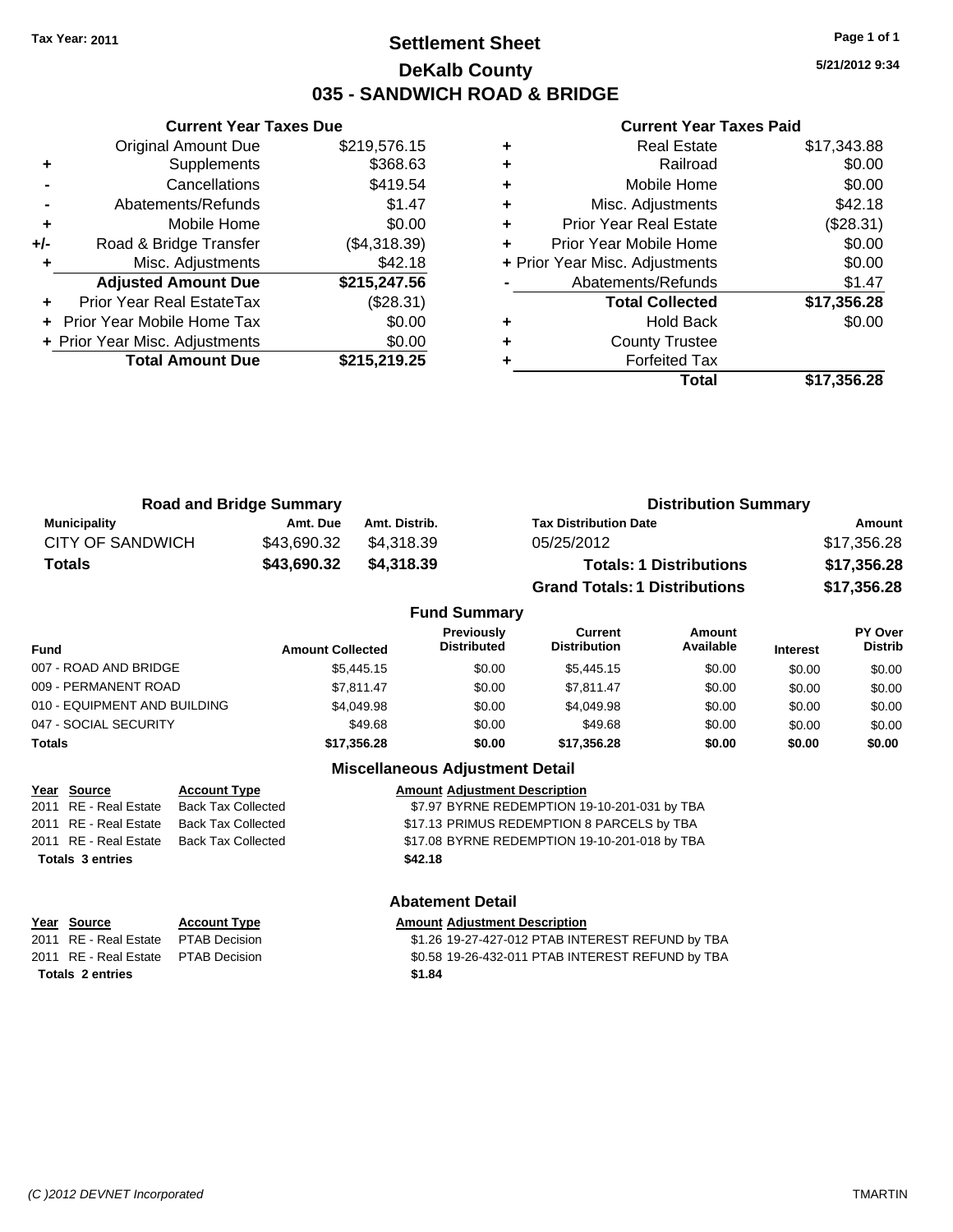# **Settlement Sheet Tax Year: 2011 Page 1 of 1 DeKalb County 036 - SHABBONA TOWNSHIP**

**5/21/2012 9:34**

#### **Current Year Taxes Paid**

|     | <b>Current Year Taxes Due</b>  |              |
|-----|--------------------------------|--------------|
|     | <b>Original Amount Due</b>     | \$102,772.40 |
| ٠   | Supplements                    | \$817.77     |
|     | Cancellations                  | \$863.05     |
|     | Abatements/Refunds             | \$0.20       |
| ٠   | Mobile Home                    | \$0.00       |
| +/- | Road & Bridge Transfer         | \$0.00       |
| ٠   | Misc. Adjustments              | \$0.00       |
|     | <b>Adjusted Amount Due</b>     | \$102,726.92 |
| ÷   | Prior Year Real EstateTax      | (\$2.74)     |
|     | Prior Year Mobile Home Tax     | \$0.00       |
|     | + Prior Year Misc. Adjustments | \$0.00       |
|     | <b>Total Amount Due</b>        | \$102.724.18 |

|   | <b>Real Estate</b>             | \$7,318.48 |
|---|--------------------------------|------------|
| ٠ | Railroad                       | \$0.00     |
| ٠ | Mobile Home                    | \$0.00     |
| ٠ | Misc. Adjustments              | \$0.00     |
| ٠ | <b>Prior Year Real Estate</b>  | (\$2.74)   |
|   | Prior Year Mobile Home         | \$0.00     |
|   | + Prior Year Misc. Adjustments | \$0.00     |
|   | Abatements/Refunds             | \$0.20     |
|   | <b>Total Collected</b>         | \$7,315.54 |
| ٠ | Hold Back                      | \$0.00     |
| ٠ | <b>County Trustee</b>          |            |
| ٠ | <b>Forfeited Tax</b>           |            |
|   | Total                          | \$7,315.54 |
|   |                                |            |

|                                                |                                             |                         |                                      | <b>Distribution Summary</b>                      |                                |                 |                    |
|------------------------------------------------|---------------------------------------------|-------------------------|--------------------------------------|--------------------------------------------------|--------------------------------|-----------------|--------------------|
|                                                |                                             |                         |                                      | <b>Tax Distribution Date</b>                     |                                |                 | Amount             |
|                                                |                                             |                         |                                      | 05/25/2012                                       |                                |                 | \$7,315.54         |
|                                                |                                             |                         |                                      |                                                  | <b>Totals: 1 Distributions</b> |                 | \$7,315.54         |
|                                                |                                             |                         |                                      | <b>Grand Totals: 1 Distributions</b>             |                                |                 | \$7,315.54         |
|                                                |                                             |                         | <b>Fund Summary</b>                  |                                                  |                                |                 |                    |
| <b>Fund</b>                                    |                                             | <b>Amount Collected</b> | Previously<br><b>Distributed</b>     | <b>Current</b><br><b>Distribution</b>            | Amount<br>Available            | <b>Interest</b> | PY Over<br>Distrib |
| 001 - CORPORATE                                |                                             | \$4,471.68              | \$0.00                               | \$4,471.68                                       | \$0.00                         | \$0.00          | \$0.00             |
| 017 - CEMETERY                                 |                                             | \$2,772.62              | \$0.00                               | \$2,772.62                                       | \$0.00                         | \$0.00          | \$0.00             |
| 054 - GENERAL ASSISTANCE                       |                                             | \$71.24                 | \$0.00                               | \$71.24                                          | \$0.00                         | \$0.00          | \$0.00             |
| <b>Totals</b>                                  |                                             | \$7,315.54              | \$0.00                               | \$7,315.54                                       | \$0.00                         | \$0.00          | \$0.00             |
|                                                |                                             |                         | <b>Abatement Detail</b>              |                                                  |                                |                 |                    |
| <b>Source</b><br>Year<br>2011 RE - Real Estate | <b>Account Type</b><br><b>PTAB Decision</b> |                         | <b>Amount Adjustment Description</b> | \$0.20 13-15-176-011 PTAB INTEREST REFUND by TBA |                                |                 |                    |

**Totals 1 entries** \$0.20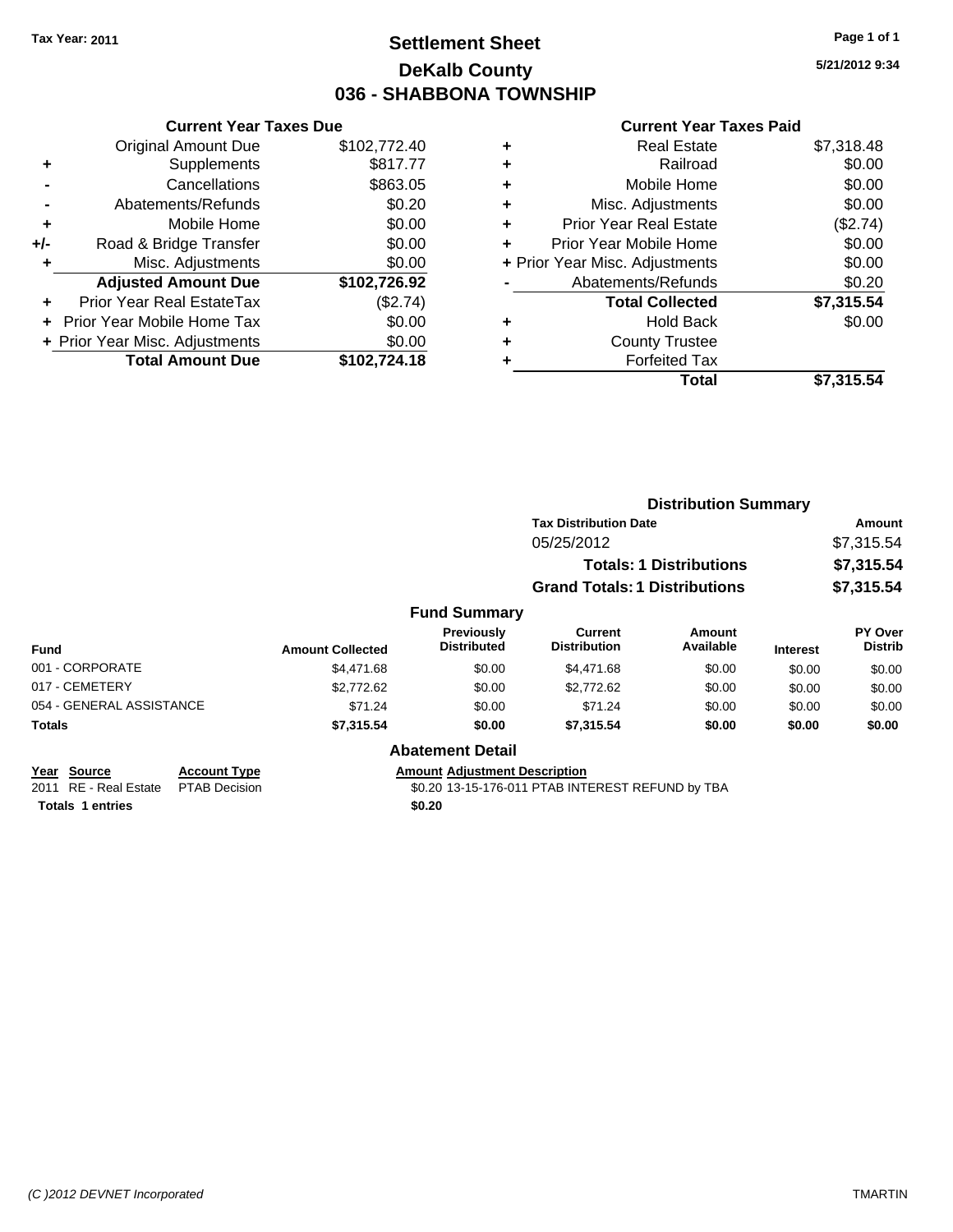# **Settlement Sheet Tax Year: 2011 Page 1 of 1 DeKalb County 037 - SHABBONA ROAD & BRIDGE**

**5/21/2012 9:34**

#### **Current Year Taxes Paid**

|       | <b>Current Year Taxes Due</b>  |              |
|-------|--------------------------------|--------------|
|       | <b>Original Amount Due</b>     | \$157,022.18 |
| ٠     | Supplements                    | \$1,139.55   |
|       | Cancellations                  | \$1,202.65   |
|       | Abatements/Refunds             | \$0.29       |
| ٠     | Mobile Home                    | \$0.00       |
| $+/-$ | Road & Bridge Transfer         | (\$983.07)   |
|       | Misc. Adjustments              | \$0.00       |
|       | <b>Adjusted Amount Due</b>     | \$155,975.72 |
|       | Prior Year Real EstateTax      | (\$3.72)     |
|       | Prior Year Mobile Home Tax     | \$0.00       |
|       | + Prior Year Misc. Adjustments | \$0.00       |
|       | <b>Total Amount Due</b>        | \$155.972.00 |
|       |                                |              |

|   | Total                          | \$10,194.06 |
|---|--------------------------------|-------------|
|   | <b>Forfeited Tax</b>           |             |
|   | <b>County Trustee</b>          |             |
| ٠ | <b>Hold Back</b>               | \$0.00      |
|   | <b>Total Collected</b>         | \$10,194.06 |
|   | Abatements/Refunds             | \$0.29      |
|   | + Prior Year Misc. Adjustments | \$0.00      |
|   | Prior Year Mobile Home         | \$0.00      |
| ٠ | <b>Prior Year Real Estate</b>  | (\$3.72)    |
| ٠ | Misc. Adjustments              | \$0.00      |
| ٠ | Mobile Home                    | \$0.00      |
| ٠ | Railroad                       | \$0.00      |
|   | Real Estate                    | \$10,198.07 |

| <b>Road and Bridge Summary</b> |             |               | <b>Distribution Summary</b>          |             |  |
|--------------------------------|-------------|---------------|--------------------------------------|-------------|--|
| <b>Municipality</b>            | Amt. Due    | Amt. Distrib. | <b>Tax Distribution Date</b>         | Amount      |  |
| <b>VILLAGE OF LEE</b>          | \$1,700.42  | \$121.62      | 05/25/2012                           | \$10,194.06 |  |
| <b>VILLAGE OF SHABBONA</b>     | \$11,936.03 | \$861.45      | <b>Totals: 1 Distributions</b>       | \$10,194.06 |  |
| <b>Totals</b>                  | \$13,636.45 | \$983.07      | <b>Grand Totals: 1 Distributions</b> | \$10,194.06 |  |
| <b>Fund Summary</b>            |             |               |                                      |             |  |

|                              |                         | unu vunnary                             |                                |                     |                 |                           |
|------------------------------|-------------------------|-----------------------------------------|--------------------------------|---------------------|-----------------|---------------------------|
| <b>Fund</b>                  | <b>Amount Collected</b> | <b>Previously</b><br><b>Distributed</b> | Current<br><b>Distribution</b> | Amount<br>Available | <b>Interest</b> | PY Over<br><b>Distrib</b> |
| 007 - ROAD AND BRIDGE        | \$3.069.29              | \$0.00                                  | \$3.069.29                     | \$0.00              | \$0.00          | \$0.00                    |
| 008 - BRIDGE CONST W/COUNTY  | \$1,777.56              | \$0.00                                  | \$1,777.56                     | \$0.00              | \$0.00          | \$0.00                    |
| 009 - PERMANENT ROAD         | \$5,048.29              | \$0.00                                  | \$5,048.29                     | \$0.00              | \$0.00          | \$0.00                    |
| 010 - EQUIPMENT AND BUILDING | \$298.92                | \$0.00                                  | \$298.92                       | \$0.00              | \$0.00          | \$0.00                    |
| Totals                       | \$10.194.06             | \$0.00                                  | \$10.194.06                    | \$0.00              | \$0.00          | \$0.00                    |
|                              |                         | <b>Abatement Detail</b>                 |                                |                     |                 |                           |

| Year Source             | <b>Account Type</b> |
|-------------------------|---------------------|
| 2011 RE - Real Estate   | <b>PTAB Decisio</b> |
| <b>Totals 1 entries</b> |                     |

**<u>Amount Adjustment Description</u>**<br>\$0.31 13-15-176-011 PTAB INTI \$0.31 13-15-176-011 PTAB INTEREST REFUND by TBA<br>\$0.31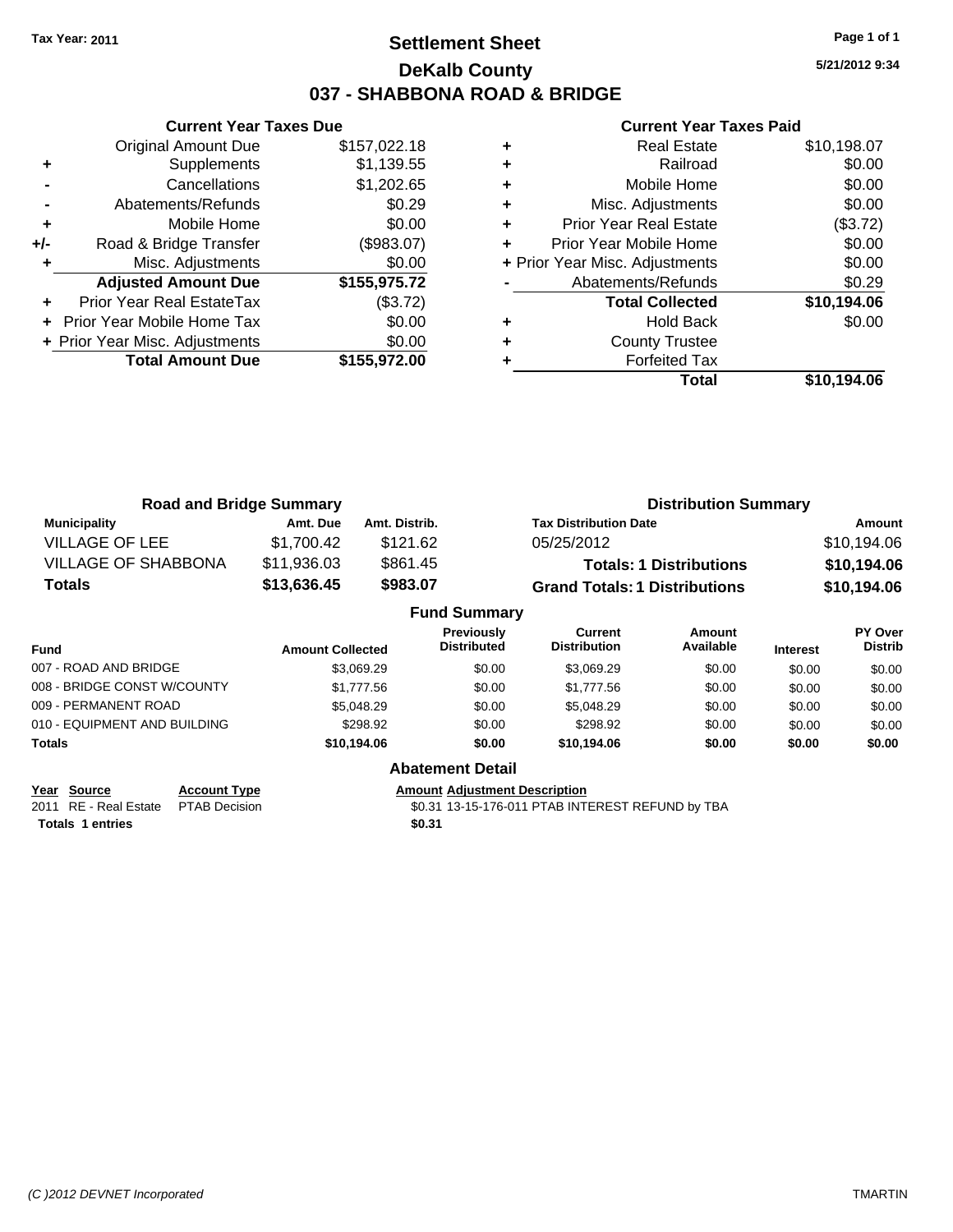# **Settlement Sheet Tax Year: 2011 Page 1 of 1 DeKalb County 038 - SOMONAUK TOWNSHIP**

**5/21/2012 9:34**

#### **Current Year Taxes Paid**

|     | <b>Current Year Taxes Due</b>  |             |
|-----|--------------------------------|-------------|
|     | <b>Original Amount Due</b>     | \$75,782.23 |
| ٠   | Supplements                    | \$78.81     |
|     | Cancellations                  | \$115.50    |
|     | Abatements/Refunds             | \$0.00      |
| ٠   | Mobile Home                    | \$0.00      |
| +/- | Road & Bridge Transfer         | \$0.00      |
| ٠   | Misc. Adjustments              | \$8.63      |
|     | <b>Adjusted Amount Due</b>     | \$75,754.17 |
| ÷   | Prior Year Real EstateTax      | \$0.00      |
|     | Prior Year Mobile Home Tax     | \$0.00      |
|     | + Prior Year Misc. Adjustments | \$0.00      |
|     | <b>Total Amount Due</b>        | \$75.754.17 |

| ٠ | <b>Real Estate</b>             | \$8,590.64 |
|---|--------------------------------|------------|
| ٠ | Railroad                       | \$0.00     |
| ٠ | Mobile Home                    | \$0.00     |
| ٠ | Misc. Adjustments              | \$8.63     |
| ٠ | <b>Prior Year Real Estate</b>  | \$0.00     |
| ÷ | Prior Year Mobile Home         | \$0.00     |
|   | + Prior Year Misc. Adjustments | \$0.00     |
|   | Abatements/Refunds             | \$0.00     |
|   | <b>Total Collected</b>         | \$8,599.27 |
| ٠ | <b>Hold Back</b>               | \$0.00     |
| ٠ | <b>County Trustee</b>          |            |
|   | <b>Forfeited Tax</b>           |            |
|   | Total                          | \$8,599.27 |
|   |                                |            |

|                          |                           |                         |                                                 | <b>Distribution Summary</b>          |                                |                 |                                  |
|--------------------------|---------------------------|-------------------------|-------------------------------------------------|--------------------------------------|--------------------------------|-----------------|----------------------------------|
|                          |                           |                         |                                                 | <b>Tax Distribution Date</b>         |                                |                 | <b>Amount</b>                    |
|                          |                           |                         |                                                 | 05/25/2012                           |                                |                 | \$8,599.27                       |
|                          |                           |                         |                                                 |                                      | <b>Totals: 1 Distributions</b> |                 | \$8,599.27                       |
|                          |                           |                         |                                                 | <b>Grand Totals: 1 Distributions</b> |                                |                 | \$8,599.27                       |
|                          |                           |                         | <b>Fund Summary</b>                             |                                      |                                |                 |                                  |
| <b>Fund</b>              |                           | <b>Amount Collected</b> | Previously<br><b>Distributed</b>                | Current<br><b>Distribution</b>       | <b>Amount</b><br>Available     | <b>Interest</b> | <b>PY Over</b><br><b>Distrib</b> |
| 001 - CORPORATE          |                           | \$8.571.54              | \$0.00                                          | \$8.571.54                           | \$0.00                         | \$0.00          | \$0.00                           |
| 054 - GENERAL ASSISTANCE |                           | \$27.73                 | \$0.00                                          | \$27.73                              | \$0.00                         | \$0.00          | \$0.00                           |
| <b>Totals</b>            |                           | \$8,599.27              | \$0.00                                          | \$8,599.27                           | \$0.00                         | \$0.00          | \$0.00                           |
|                          |                           |                         | <b>Miscellaneous Adjustment Detail</b>          |                                      |                                |                 |                                  |
| Year Source              | <b>Account Type</b>       |                         | <b>Amount Adjustment Description</b>            |                                      |                                |                 |                                  |
| RE - Real Estate<br>2011 | <b>Back Tax Collected</b> |                         | \$8.63 SHISSLER REDEMPTION 18-10-203-008 by TBA |                                      |                                |                 |                                  |

**Totals \$8.63 1 entries**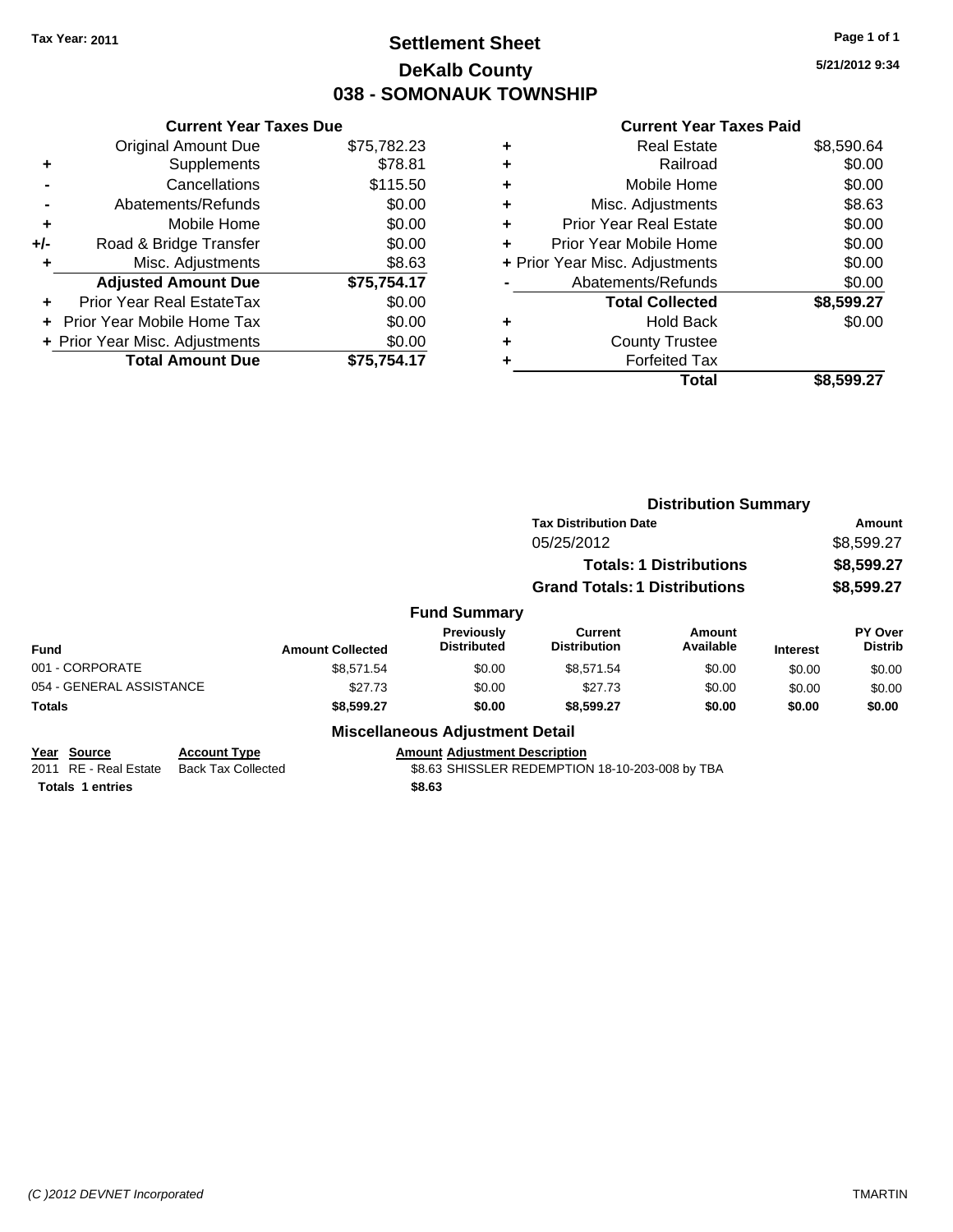# **Settlement Sheet Tax Year: 2011 Page 1 of 1 DeKalb County 039 - SOMONAUK ROAD & BRIDGE**

**5/21/2012 9:34**

#### **Current Year Taxes Paid**

|       | <b>Current Year Taxes Due</b>  |               |
|-------|--------------------------------|---------------|
|       | <b>Original Amount Due</b>     | \$235,321.87  |
| ٠     | Supplements                    | \$182.16      |
|       | Cancellations                  | \$276.05      |
|       | Abatements/Refunds             | \$0.00        |
| ٠     | Mobile Home                    | \$0.00        |
| $+/-$ | Road & Bridge Transfer         | (\$6, 151.82) |
| ٠     | Misc. Adjustments              | \$26.81       |
|       | <b>Adjusted Amount Due</b>     | \$229,102.97  |
| ٠     | Prior Year Real EstateTax      | \$0.00        |
|       | Prior Year Mobile Home Tax     | \$0.00        |
|       | + Prior Year Misc. Adjustments | \$0.00        |
|       | <b>Total Amount Due</b>        | \$229.102.97  |
|       |                                |               |

|   | <b>Real Estate</b>             | \$20,524.39 |
|---|--------------------------------|-------------|
| ٠ | Railroad                       | \$0.00      |
| ٠ | Mobile Home                    | \$0.00      |
| ٠ | Misc. Adjustments              | \$26.81     |
| ٠ | <b>Prior Year Real Estate</b>  | \$0.00      |
| ٠ | Prior Year Mobile Home         | \$0.00      |
|   | + Prior Year Misc. Adjustments | \$0.00      |
|   | Abatements/Refunds             | \$0.00      |
|   | <b>Total Collected</b>         | \$20,551.20 |
|   | <b>Hold Back</b>               | \$0.00      |
|   | <b>County Trustee</b>          |             |
|   | <b>Forfeited Tax</b>           |             |
|   | Total                          | \$20,551.20 |

| <b>Road and Bridge Summary</b> |             |               | <b>Distribution Summary</b>          |             |  |
|--------------------------------|-------------|---------------|--------------------------------------|-------------|--|
| Municipality                   | Amt. Due    | Amt. Distrib. | <b>Tax Distribution Date</b>         | Amount      |  |
| CITY OF SANDWICH               | \$1.067.75  | \$122.85      | 05/25/2012                           | \$20,551.20 |  |
| VILLAGE OF SOMONAUK            | \$52,747.72 | \$6.028.97    | <b>Totals: 1 Distributions</b>       | \$20,551.20 |  |
| Totals                         | \$53,815.47 | \$6.151.82    | <b>Grand Totals: 1 Distributions</b> | \$20,551.20 |  |

|                              |                         | <b>Fund Summary</b>              |                                |                     |                 |                           |
|------------------------------|-------------------------|----------------------------------|--------------------------------|---------------------|-----------------|---------------------------|
| <b>Fund</b>                  | <b>Amount Collected</b> | Previously<br><b>Distributed</b> | Current<br><b>Distribution</b> | Amount<br>Available | <b>Interest</b> | PY Over<br><b>Distrib</b> |
| 007 - ROAD AND BRIDGE        | \$11.843.61             | \$0.00                           | \$11,843.61                    | \$0.00              | \$0.00          | \$0.00                    |
| 008 - BRIDGE CONST W/COUNTY  | \$4.89                  | \$0.00                           | \$4.89                         | \$0.00              | \$0.00          | \$0.00                    |
| 009 - PERMANENT ROAD         | \$6,859.04              | \$0.00                           | \$6,859.04                     | \$0.00              | \$0.00          | \$0.00                    |
| 010 - EQUIPMENT AND BUILDING | \$1,843.66              | \$0.00                           | \$1,843,66                     | \$0.00              | \$0.00          | \$0.00                    |
| Totals                       | \$20,551.20             | \$0.00                           | \$20,551.20                    | \$0.00              | \$0.00          | \$0.00                    |

**Year Source Account Type Anneunt Adjustment Description**<br>2011 RE - Real Estate Back Tax Collected \$26.81 SHISSLER REDEMPTION **Totals \$26.81 1 entries**

**Miscellaneous Adjustment Detail**

\$26.81 SHISSLER REDEMPTION 18-10-203-008 by TBA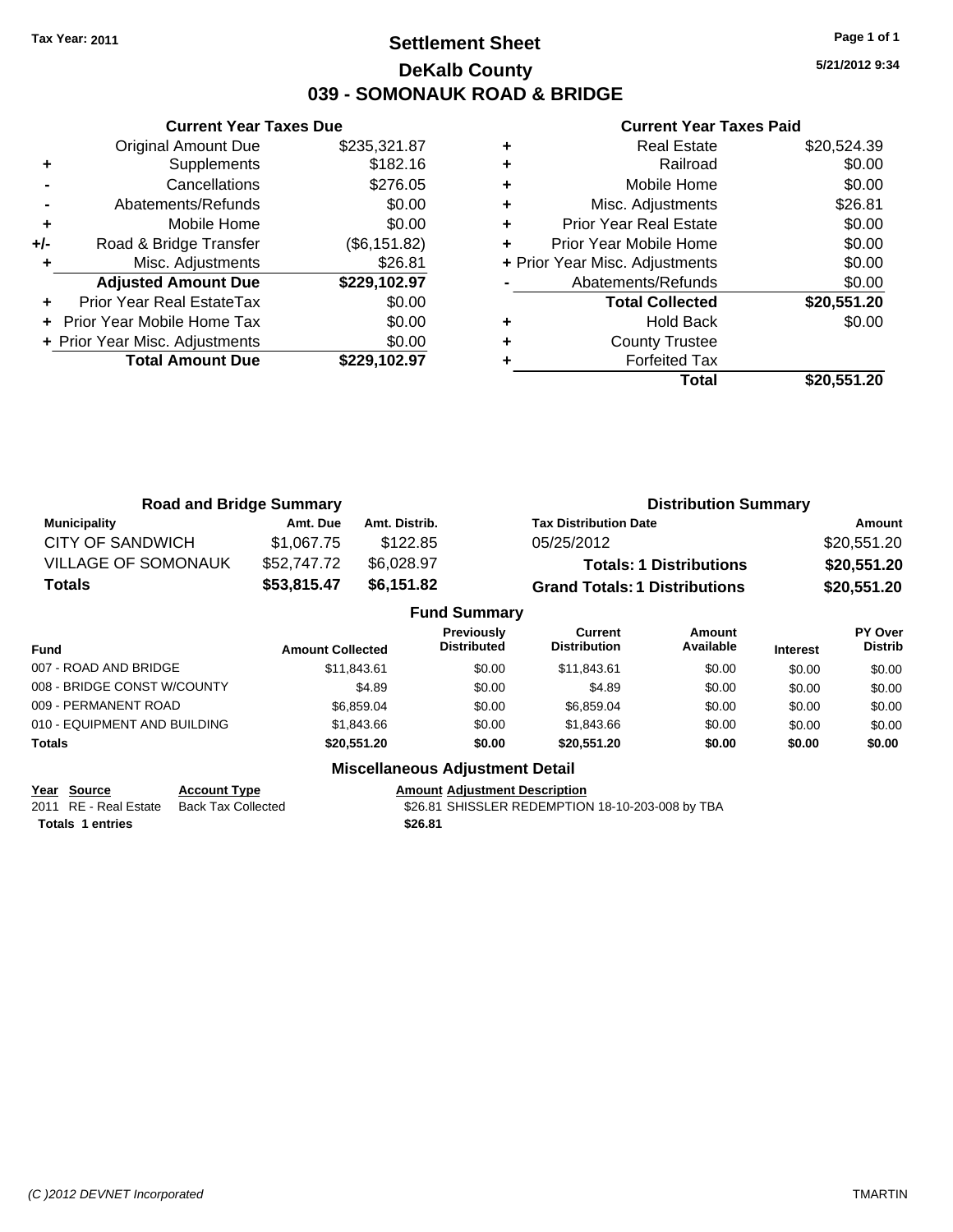# **Settlement Sheet Tax Year: 2011 Page 1 of 1 DeKalb County 040 - SOUTH GROVE TOWNSHIP**

**5/21/2012 9:34**

|     | <b>Current Year Taxes Due</b>  |             |
|-----|--------------------------------|-------------|
|     | <b>Original Amount Due</b>     | \$78,753.45 |
| ٠   | Supplements                    | \$0.00      |
|     | Cancellations                  | \$0.00      |
|     | Abatements/Refunds             | \$0.00      |
| ٠   | Mobile Home                    | \$0.00      |
| +/- | Road & Bridge Transfer         | \$0.00      |
| ٠   | Misc. Adjustments              | \$0.00      |
|     | <b>Adjusted Amount Due</b>     | \$78,753.45 |
| ÷   | Prior Year Real EstateTax      | \$0.00      |
|     | Prior Year Mobile Home Tax     | \$0.00      |
|     | + Prior Year Misc. Adjustments | \$0.00      |
|     | <b>Total Amount Due</b>        | \$78.753.45 |
|     |                                |             |

| ٠ | <b>Real Estate</b>             | \$4,091.60 |
|---|--------------------------------|------------|
| ٠ | Railroad                       | \$0.00     |
| ٠ | Mobile Home                    | \$0.00     |
| ٠ | Misc. Adjustments              | \$0.00     |
| ٠ | <b>Prior Year Real Estate</b>  | \$0.00     |
| ٠ | Prior Year Mobile Home         | \$0.00     |
|   | + Prior Year Misc. Adjustments | \$0.00     |
|   | Abatements/Refunds             | \$0.00     |
|   | <b>Total Collected</b>         | \$4,091.60 |
| ٠ | <b>Hold Back</b>               | \$0.00     |
| ٠ | <b>County Trustee</b>          |            |
|   | <b>Forfeited Tax</b>           |            |
|   | Total                          | \$4.091.60 |

|                     | <b>Distribution Summary</b>          |            |  |  |
|---------------------|--------------------------------------|------------|--|--|
|                     | <b>Tax Distribution Date</b>         | Amount     |  |  |
|                     | 05/25/2012                           | \$4,091.60 |  |  |
|                     | <b>Totals: 1 Distributions</b>       | \$4,091.60 |  |  |
|                     | <b>Grand Totals: 1 Distributions</b> | \$4,091.60 |  |  |
| <b>Fund Summary</b> |                                      |            |  |  |

| <b>Fund</b>                                   | <b>Amount Collected</b> | Previously<br><b>Distributed</b> | Current<br><b>Distribution</b> | <b>Amount</b><br>Available | <b>Interest</b> | PY Over<br><b>Distrib</b> |
|-----------------------------------------------|-------------------------|----------------------------------|--------------------------------|----------------------------|-----------------|---------------------------|
| 001 - CORPORATE                               | \$2,468.42              | \$0.00                           | \$2,468.42                     | \$0.00                     | \$0.00          | \$0.00                    |
| 027 - AUDIT                                   | \$26.01                 | \$0.00                           | \$26.01                        | \$0.00                     | \$0.00          | \$0.00                    |
| 034 - GENERAL ASSISTANCE                      | \$951.82                | \$0.00                           | \$951.82                       | \$0.00                     | \$0.00          | \$0.00                    |
| 035 - TORT JUDGEMENTS/LIABILITY<br><b>INS</b> | \$349.72                | \$0.00                           | \$349.72                       | \$0.00                     | \$0.00          | \$0.00                    |
| 047 - SOCIAL SECURITY                         | \$295.63                | \$0.00                           | \$295.63                       | \$0.00                     | \$0.00          | \$0.00                    |
| <b>Totals</b>                                 | \$4,091.60              | \$0.00                           | \$4,091.60                     | \$0.00                     | \$0.00          | \$0.00                    |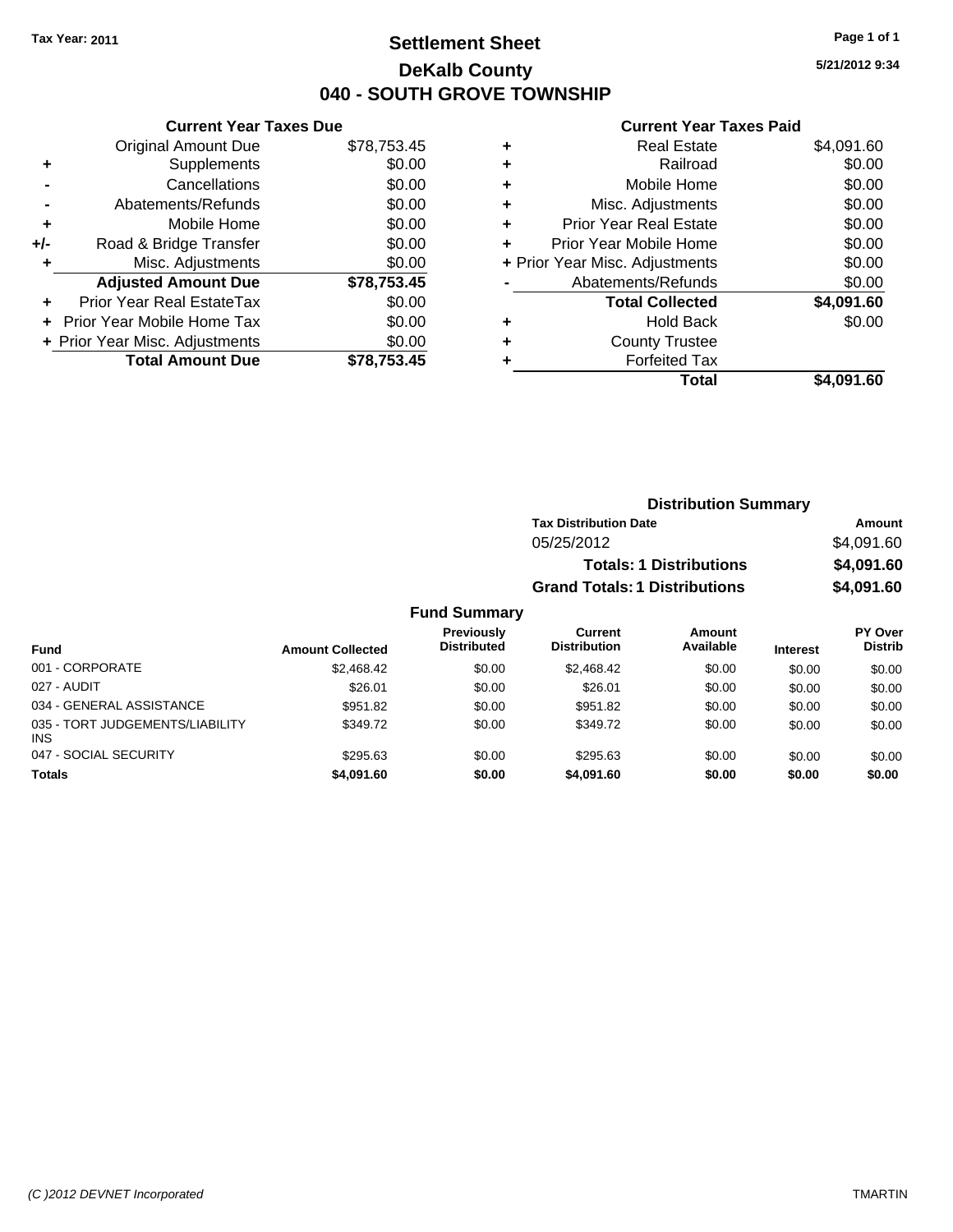### **Settlement Sheet Tax Year: 2011 Page 1 of 1 DeKalb County 041 - SOUTH GROVE ROAD & BRIDGE**

**5/21/2012 9:34**

#### **Current Year Taxes Paid**

|     | <b>Current Year Taxes Due</b>     |              |
|-----|-----------------------------------|--------------|
|     | <b>Original Amount Due</b>        | \$110,004.77 |
| ٠   | Supplements                       | \$0.00       |
|     | Cancellations                     | \$0.00       |
|     | Abatements/Refunds                | \$0.00       |
| ٠   | Mobile Home                       | \$0.00       |
| +/- | Road & Bridge Transfer            | \$0.00       |
|     | Misc. Adjustments                 | \$0.00       |
|     | <b>Adjusted Amount Due</b>        | \$110,004.77 |
| ÷   | Prior Year Real EstateTax         | \$0.00       |
|     | <b>Prior Year Mobile Home Tax</b> | \$0.00       |
|     | + Prior Year Misc. Adjustments    | \$0.00       |
|     | <b>Total Amount Due</b>           | \$110.004.77 |
|     |                                   |              |

| <b>Real Estate</b>             | \$5,715.21 |
|--------------------------------|------------|
| Railroad                       | \$0.00     |
| Mobile Home                    | \$0.00     |
| Misc. Adjustments              | \$0.00     |
| Prior Year Real Estate         | \$0.00     |
| Prior Year Mobile Home         | \$0.00     |
| + Prior Year Misc. Adjustments | \$0.00     |
| Abatements/Refunds             | \$0.00     |
| <b>Total Collected</b>         | \$5,715.21 |
| Hold Back                      | \$0.00     |
| <b>County Trustee</b>          |            |
| <b>Forfeited Tax</b>           |            |
| Total                          | \$5,715.21 |
|                                |            |

| <b>Distribution Summary</b>          |            |
|--------------------------------------|------------|
| <b>Tax Distribution Date</b>         | Amount     |
| 05/25/2012                           | \$5,715.21 |
| <b>Totals: 1 Distributions</b>       | \$5,715.21 |
| <b>Grand Totals: 1 Distributions</b> | \$5,715.21 |

### **Fund Summary**

|                              |                         | <b>Previously</b><br><b>Distributed</b> | Current<br><b>Distribution</b> | Amount<br>Available |                 | <b>PY Over</b><br><b>Distrib</b> |
|------------------------------|-------------------------|-----------------------------------------|--------------------------------|---------------------|-----------------|----------------------------------|
| Fund                         | <b>Amount Collected</b> |                                         |                                |                     | <b>Interest</b> |                                  |
| 007 - ROAD AND BRIDGE        | \$3,480.99              | \$0.00                                  | \$3,480.99                     | \$0.00              | \$0.00          | \$0.00                           |
| 008 - BRIDGE CONST W/COUNTY  | \$415.69                | \$0.00                                  | \$415.69                       | \$0.00              | \$0.00          | \$0.00                           |
| 009 - PERMANENT ROAD         | \$1,454.77              | \$0.00                                  | \$1.454.77                     | \$0.00              | \$0.00          | \$0.00                           |
| 010 - EQUIPMENT AND BUILDING | \$363.76                | \$0.00                                  | \$363.76                       | \$0.00              | \$0.00          | \$0.00                           |
| Totals                       | \$5,715.21              | \$0.00                                  | \$5.715.21                     | \$0.00              | \$0.00          | \$0.00                           |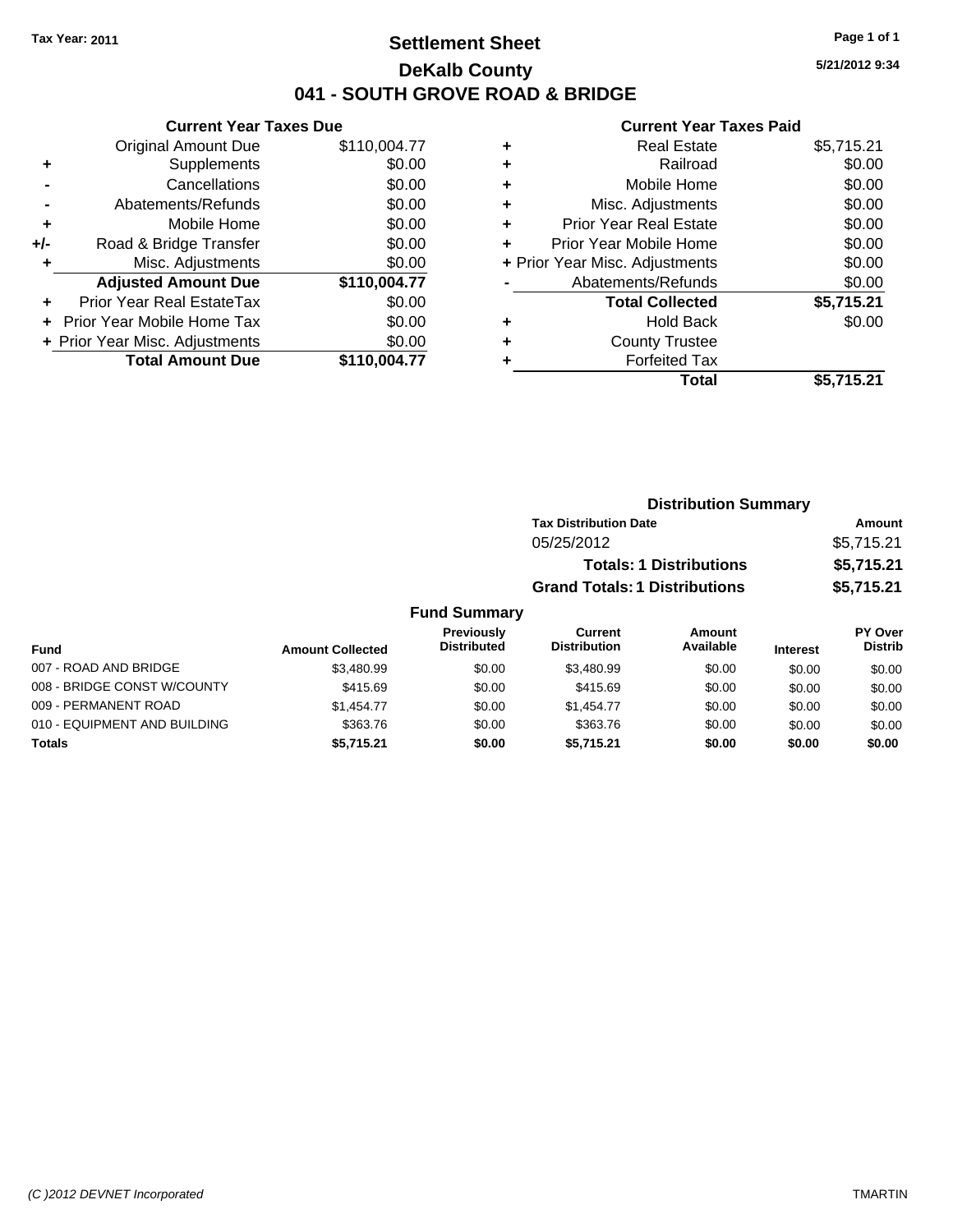# **Settlement Sheet Tax Year: 2011 Page 1 of 1 DeKalb County 042 - SQUAW GROVE TOWNSHIP**

**5/21/2012 9:34**

#### **Current Year Taxes Paid**

|     | <b>Current Year Taxes Due</b>     |              |
|-----|-----------------------------------|--------------|
|     | <b>Original Amount Due</b>        | \$121,005.27 |
| ٠   | Supplements                       | \$67.89      |
|     | Cancellations                     | \$83.73      |
|     | Abatements/Refunds                | \$0.00       |
| ٠   | Mobile Home                       | \$0.00       |
| +/- | Road & Bridge Transfer            | \$0.00       |
| ٠   | Misc. Adjustments                 | \$5.71       |
|     | <b>Adjusted Amount Due</b>        | \$120,995.14 |
| ٠   | Prior Year Real EstateTax         | \$0.00       |
|     | <b>Prior Year Mobile Home Tax</b> | \$0.00       |
|     | + Prior Year Misc. Adjustments    | \$0.00       |
|     | <b>Total Amount Due</b>           | \$120,995.14 |
|     |                                   |              |

|   | Real Estate                    | \$10,157.73 |
|---|--------------------------------|-------------|
|   | Railroad                       | \$0.00      |
| ÷ | Mobile Home                    | \$0.00      |
| ٠ | Misc. Adjustments              | \$5.71      |
| ٠ | <b>Prior Year Real Estate</b>  | \$0.00      |
|   | Prior Year Mobile Home         | \$0.00      |
|   | + Prior Year Misc. Adjustments | \$0.00      |
|   | Abatements/Refunds             | \$0.00      |
|   | <b>Total Collected</b>         | \$10,163.44 |
| ٠ | <b>Hold Back</b>               | \$0.00      |
| ٠ | <b>County Trustee</b>          |             |
|   | <b>Forfeited Tax</b>           |             |
|   | Total                          | \$10,163.44 |
|   |                                |             |

|                          |                         |                                  |                                      | <b>Distribution Summary</b>    |                 |                           |
|--------------------------|-------------------------|----------------------------------|--------------------------------------|--------------------------------|-----------------|---------------------------|
|                          |                         |                                  | <b>Tax Distribution Date</b>         |                                |                 | <b>Amount</b>             |
|                          |                         |                                  | 05/25/2012                           |                                |                 | \$10,163.44               |
|                          |                         |                                  |                                      | <b>Totals: 1 Distributions</b> |                 | \$10,163.44               |
|                          |                         |                                  | <b>Grand Totals: 1 Distributions</b> |                                |                 | \$10,163.44               |
|                          |                         | <b>Fund Summary</b>              |                                      |                                |                 |                           |
| <b>Fund</b>              | <b>Amount Collected</b> | Previously<br><b>Distributed</b> | Current<br><b>Distribution</b>       | Amount<br>Available            | <b>Interest</b> | PY Over<br><b>Distrib</b> |
| 001 - CORPORATE          | \$6,509.25              | \$0.00                           | \$6,509.25                           | \$0.00                         | \$0.00          | \$0.00                    |
| 017 - CEMETERY           | \$1,109.16              | \$0.00                           | \$1,109.16                           | \$0.00                         | \$0.00          | \$0.00                    |
| 019 - COMMUNITY BUILDING | \$2,251.05              | \$0.00                           | \$2,251.05                           | \$0.00                         | \$0.00          | \$0.00                    |
| 054 - GENERAL ASSISTANCE | \$293.98                | \$0.00                           | \$293.98                             | \$0.00                         | \$0.00          | \$0.00                    |
| Totals                   | \$10,163.44             | \$0.00                           | \$10,163.44                          | \$0.00                         | \$0.00          | \$0.00                    |
|                          |                         |                                  |                                      |                                |                 |                           |

**Miscellaneous Adjustment Detail**

**Year Source Account Type Amount Adjustment Description**<br>2011 RE - Real Estate Back Tax Collected **1991 1201** \$5.71 BUSHNELL REDEMPTIO **Totals \$5.71 1 entries**

\$5.71 BUSHNELL REDEMPTION 15-15-426-014 by TBA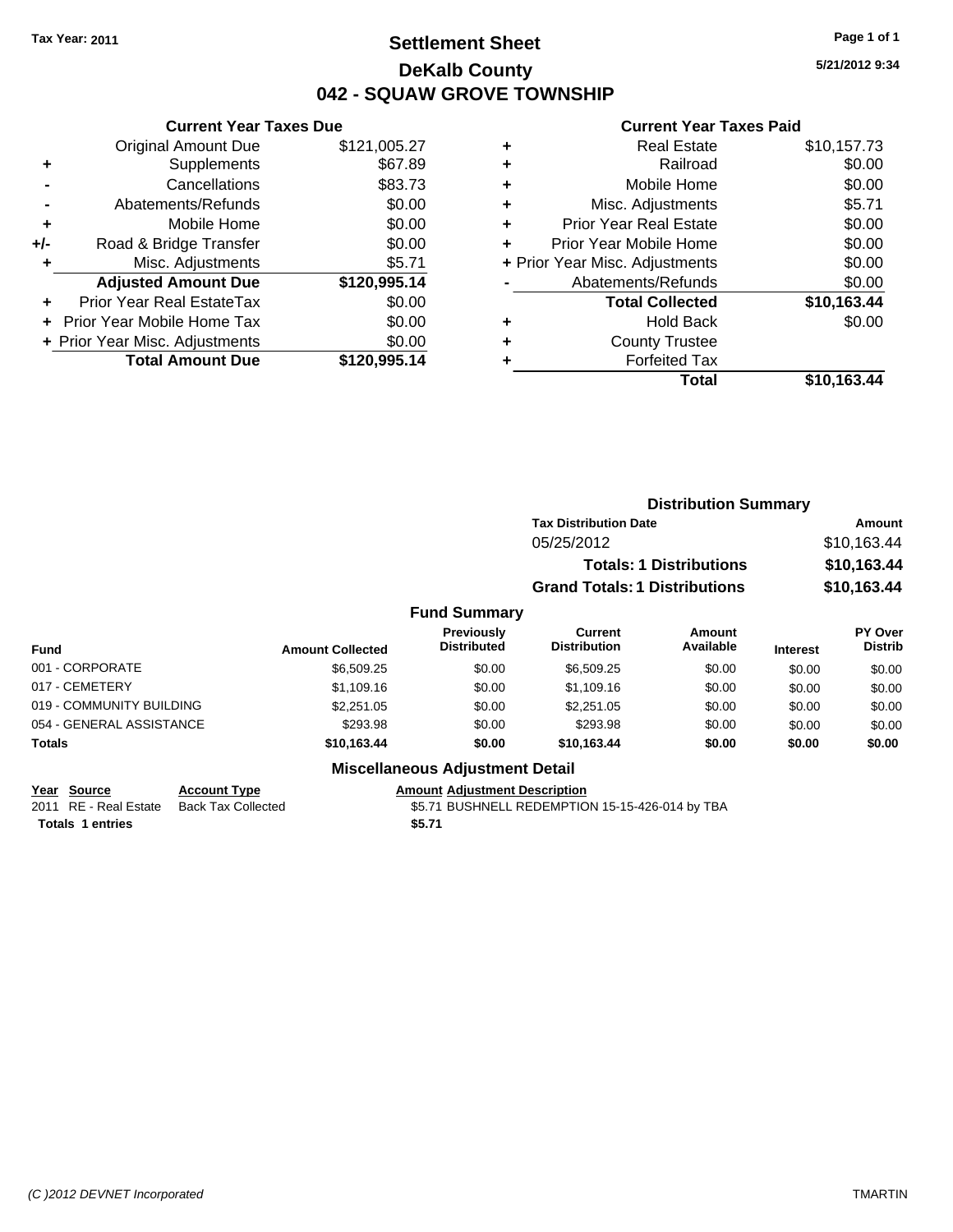### **Settlement Sheet Tax Year: 2011 Page 1 of 1 DeKalb County 043 - HINCKLEY PUBLIC LIBRARY DISTRICT**

**5/21/2012 9:34**

#### **Current Year Taxes Paid**

| <b>Current Year Taxes Due</b> |                                |
|-------------------------------|--------------------------------|
| <b>Original Amount Due</b>    | \$163,334.77                   |
| Supplements                   | \$91.64                        |
| Cancellations                 | \$113.01                       |
| Abatements/Refunds            | \$0.00                         |
| Mobile Home                   | \$0.00                         |
| Road & Bridge Transfer        | \$0.00                         |
| Misc. Adjustments             | \$7.71                         |
| <b>Adjusted Amount Due</b>    | \$163,321.11                   |
| Prior Year Real EstateTax     | \$0.00                         |
| Prior Year Mobile Home Tax    | \$0.00                         |
|                               | \$0.00                         |
| <b>Total Amount Due</b>       | \$163,321.11                   |
|                               | + Prior Year Misc. Adjustments |

| ٠ | <b>Real Estate</b>             | \$13,711.22 |
|---|--------------------------------|-------------|
| ٠ | Railroad                       | \$0.00      |
| ٠ | Mobile Home                    | \$0.00      |
| ٠ | Misc. Adjustments              | \$7.71      |
| ٠ | <b>Prior Year Real Estate</b>  | \$0.00      |
| ٠ | Prior Year Mobile Home         | \$0.00      |
|   | + Prior Year Misc. Adjustments | \$0.00      |
|   | Abatements/Refunds             | \$0.00      |
|   | <b>Total Collected</b>         | \$13,718.93 |
| ٠ | <b>Hold Back</b>               | \$0.00      |
| ٠ | <b>County Trustee</b>          |             |
| ٠ | <b>Forfeited Tax</b>           |             |
|   | Total                          | \$13,718.93 |
|   |                                |             |

|           | <b>Distribution Summary</b>          |             |
|-----------|--------------------------------------|-------------|
|           | <b>Tax Distribution Date</b>         | Amount      |
|           | 05/25/2012                           | \$13,718.93 |
|           | <b>Totals: 1 Distributions</b>       | \$13,718.93 |
|           | <b>Grand Totals: 1 Distributions</b> | \$13,718.93 |
| d Summary |                                      |             |

#### **Fun Fund Interest Amount Collected Distributed PY Over Distrib Amount Available Current Distribution Previously** 001 - CORPORATE \$11,553.87 \$0.00 \$11,553.87 \$0.00 \$0.00 \$0.00 004 - OPERATIONS & MAINTENANCE  $$420.43$  \$0.00  $$420.43$  \$0.00 \$0.00 \$0.00 \$0.00 005 - I. M. R. F. Channel Communication of the State of State State State State State State State State State S 027 - AUDIT \$3.21 \$0.00 \$3.21 \$0.00 \$0.00 \$0.00 035 - TORT JUDGEMENTS/LIABILITY INS \$547.52 \$0.00 \$547.52 \$0.00 \$0.00 \$0.00 047 - SOCIAL SECURITY \$521.21 \$521.21 \$0.00 \$0.00 \$0.00 \$0.00 \$0.00 **Totals \$13,718.93 \$0.00 \$13,718.93 \$0.00 \$0.00 \$0.00**

### **Miscellaneous Adjustment Detail**

**Year Source Account Type Amount Adjustment Description** 2011 RE - Real Estate Back Tax Collected \$7.71 BUSHNELL REDEMPTION 15-15-426-014 by TBA **Totals \$7.71 1 entries**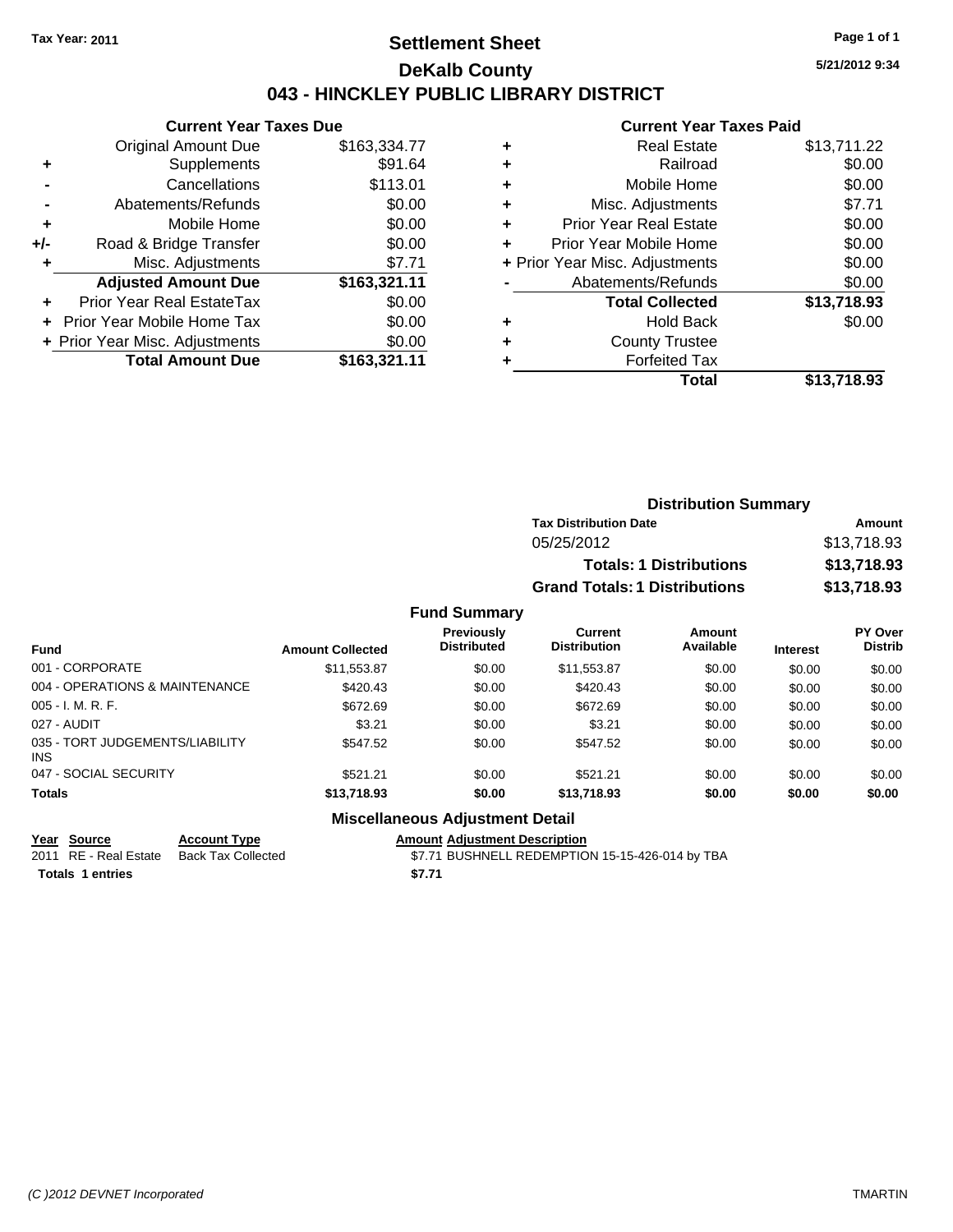### **Settlement Sheet Tax Year: 2011 Page 1 of 1 DeKalb County 044 - SQUAW GROVE ROAD & BRIDGE**

**5/21/2012 9:34**

#### **Current Year Taxes Paid**

|       | <b>Current Year Taxes Due</b>     |              |
|-------|-----------------------------------|--------------|
|       | <b>Original Amount Due</b>        | \$304.644.89 |
| ٠     | Supplements                       | \$146.99     |
|       | Cancellations                     | \$183.57     |
|       | Abatements/Refunds                | \$0.00       |
| ٠     | Mobile Home                       | \$0.00       |
| $+/-$ | Road & Bridge Transfer            | (\$3,306.16) |
|       | Misc. Adjustments                 | \$14.38      |
|       | <b>Adjusted Amount Due</b>        | \$301,316.53 |
|       | Prior Year Real EstateTax         | \$0.00       |
|       | <b>Prior Year Mobile Home Tax</b> | \$0.00       |
|       | + Prior Year Misc. Adjustments    | \$0.00       |
|       | <b>Total Amount Due</b>           | \$301,316.53 |
|       |                                   |              |

|   | <b>Real Estate</b>             | \$22,267.31 |
|---|--------------------------------|-------------|
| ٠ | Railroad                       | \$0.00      |
| ٠ | Mobile Home                    | \$0.00      |
| ٠ | Misc. Adjustments              | \$14.38     |
| ٠ | <b>Prior Year Real Estate</b>  | \$0.00      |
| ٠ | Prior Year Mobile Home         | \$0.00      |
|   | + Prior Year Misc. Adjustments | \$0.00      |
|   | Abatements/Refunds             | \$0.00      |
|   | <b>Total Collected</b>         | \$22,281.69 |
|   | <b>Hold Back</b>               | \$0.00      |
|   | <b>County Trustee</b>          |             |
|   | <b>Forfeited Tax</b>           |             |
|   | Total                          | \$22,281.69 |

| <b>Road and Bridge Summary</b> |             |               | <b>Distribution Summary</b>          |             |  |
|--------------------------------|-------------|---------------|--------------------------------------|-------------|--|
| <b>Municipality</b>            | Amt. Due    | Amt. Distrib. | <b>Tax Distribution Date</b>         | Amount      |  |
| <b>VILLAGE OF HINCKLEY</b>     | \$39.132.88 | \$3.306.16    | 05/25/2012                           | \$22,281.69 |  |
| <b>Totals</b>                  | \$39,132.88 | \$3,306.16    | <b>Totals: 1 Distributions</b>       | \$22,281.69 |  |
|                                |             |               | <b>Grand Totals: 1 Distributions</b> | \$22,281.69 |  |

|                                         |                         | <b>Fund Summary</b>                     |                                       |                     |                 |                                  |
|-----------------------------------------|-------------------------|-----------------------------------------|---------------------------------------|---------------------|-----------------|----------------------------------|
| Fund                                    | <b>Amount Collected</b> | <b>Previously</b><br><b>Distributed</b> | <b>Current</b><br><b>Distribution</b> | Amount<br>Available | <b>Interest</b> | <b>PY Over</b><br><b>Distrib</b> |
| 007 - ROAD AND BRIDGE                   | \$7,445.32              | \$0.00                                  | \$7,445.32                            | \$0.00              | \$0.00          | \$0.00                           |
| 008 - BRIDGE CONST W/COUNTY             | \$504.52                | \$0.00                                  | \$504.52                              | \$0.00              | \$0.00          | \$0.00                           |
| 009 - PERMANENT ROAD                    | \$10,719.36             | \$0.00                                  | \$10,719.36                           | \$0.00              | \$0.00          | \$0.00                           |
| 010 - EQUIPMENT AND BUILDING            | \$3,360.22              | \$0.00                                  | \$3,360.22                            | \$0.00              | \$0.00          | \$0.00                           |
| 035 - TORT JUDGEMENTS/LIABILITY<br>INS. | \$252.27                | \$0.00                                  | \$252.27                              | \$0.00              | \$0.00          | \$0.00                           |
| Totals                                  | \$22,281.69             | \$0.00                                  | \$22,281.69                           | \$0.00              | \$0.00          | \$0.00                           |
|                                         |                         | <b>Miscellaneous Adjustment Detail</b>  |                                       |                     |                 |                                  |

#### **Year Source Account Type Amount Adjustment Description**

2011 RE - Real Estate Back Tax Collected \$14.38 BUSHNELL REDEMPTION 15-15-426-014 by TBA **Totals \$14.38 1 entries**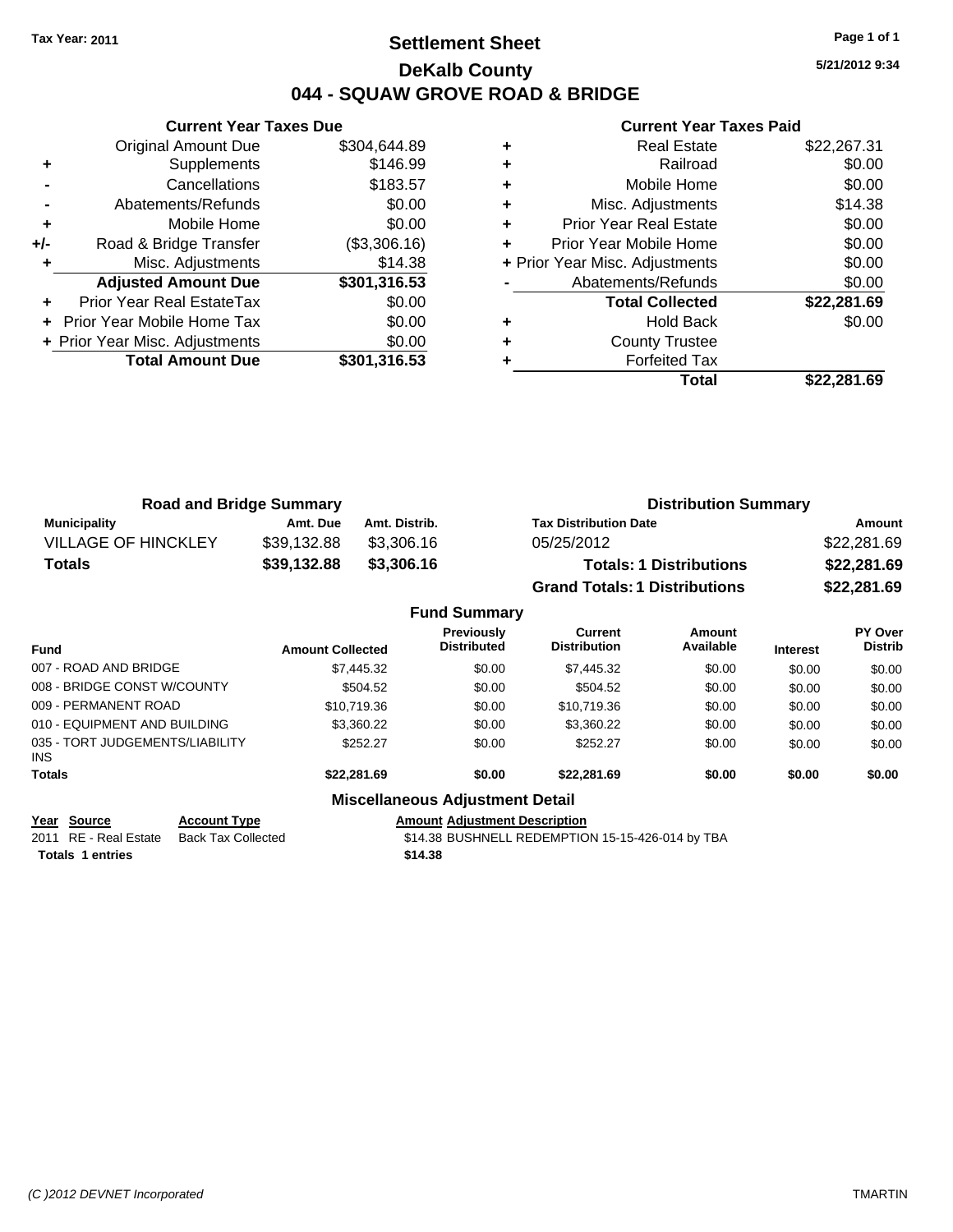# **Settlement Sheet Tax Year: 2011 Page 1 of 1 DeKalb County 045 - SYCAMORE TOWNSHIP**

**5/21/2012 9:34**

|       | <b>Current Year Taxes Due</b>     |              |
|-------|-----------------------------------|--------------|
|       | <b>Original Amount Due</b>        | \$374,061.31 |
| ٠     | Supplements                       | \$1,486.77   |
|       | Cancellations                     | \$1,580.72   |
|       | Abatements/Refunds                | \$0.00       |
| ٠     | Mobile Home                       | \$0.00       |
| $+/-$ | Road & Bridge Transfer            | \$0.00       |
| ٠     | Misc. Adjustments                 | \$0.00       |
|       | <b>Adjusted Amount Due</b>        | \$373,967.36 |
|       | Prior Year Real EstateTax         | \$0.00       |
|       | <b>Prior Year Mobile Home Tax</b> | \$0.00       |
|       | + Prior Year Misc. Adjustments    | \$0.00       |
|       | <b>Total Amount Due</b>           | \$373,967.36 |
|       |                                   |              |

|   | Total                          | \$31,693.55 |
|---|--------------------------------|-------------|
| ٠ | <b>Forfeited Tax</b>           |             |
| ٠ | <b>County Trustee</b>          |             |
| ٠ | Hold Back                      | \$0.00      |
|   | <b>Total Collected</b>         | \$31,693.55 |
|   | Abatements/Refunds             | \$0.00      |
|   | + Prior Year Misc. Adjustments | \$0.00      |
| ٠ | Prior Year Mobile Home         | \$0.00      |
| ÷ | <b>Prior Year Real Estate</b>  | \$0.00      |
| ٠ | Misc. Adjustments              | \$0.00      |
| ٠ | Mobile Home                    | \$0.00      |
| ÷ | Railroad                       | \$73.57     |
| ٠ | <b>Real Estate</b>             | \$31,619.98 |
|   |                                |             |

|                     | <b>Distribution Summary</b>          |             |
|---------------------|--------------------------------------|-------------|
|                     | <b>Tax Distribution Date</b>         | Amount      |
|                     | 05/25/2012                           | \$31,693.55 |
|                     | <b>Totals: 1 Distributions</b>       | \$31,693.55 |
|                     | <b>Grand Totals: 1 Distributions</b> | \$31,693.55 |
| <b>Fund Summary</b> |                                      |             |

| Fund                     | <b>Amount Collected</b> | Previously<br><b>Distributed</b> | Current<br><b>Distribution</b> | Amount<br>Available | <b>Interest</b> | <b>PY Over</b><br><b>Distrib</b> |
|--------------------------|-------------------------|----------------------------------|--------------------------------|---------------------|-----------------|----------------------------------|
| 001 - CORPORATE          | \$30,249.12             | \$0.00                           | \$30,249.12                    | \$0.00              | \$0.00          | \$0.00                           |
| $005 - I. M. R. F.$      | \$1,272.27              | \$0.00                           | \$1.272.27                     | \$0.00              | \$0.00          | \$0.00                           |
| 054 - GENERAL ASSISTANCE | \$172.16                | \$0.00                           | \$172.16                       | \$0.00              | \$0.00          | \$0.00                           |
| <b>Totals</b>            | \$31,693.55             | \$0.00                           | \$31,693.55                    | \$0.00              | \$0.00          | \$0.00                           |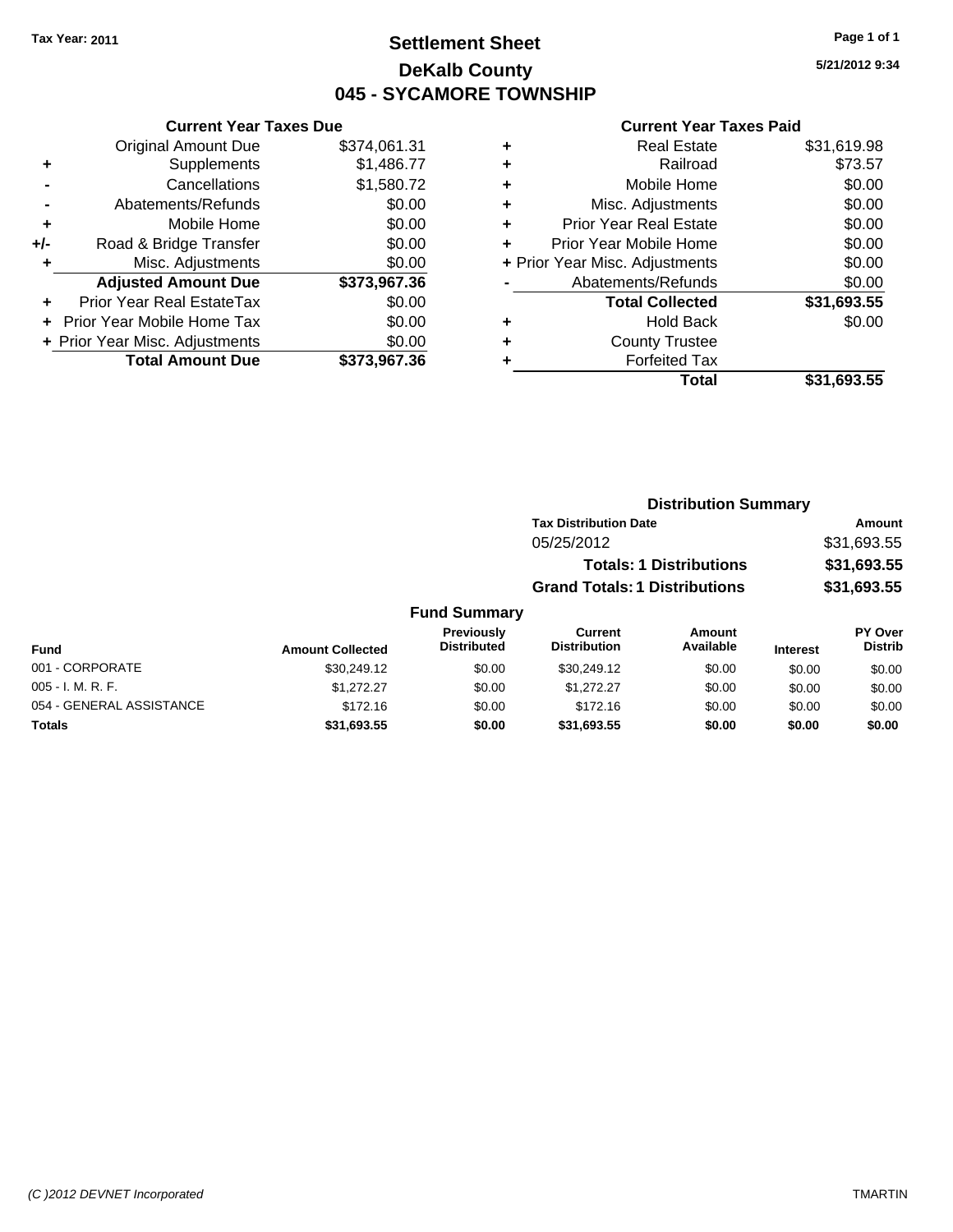# **Settlement Sheet Tax Year: 2011 Page 1 of 1 DeKalb County 046 - SYCAMORE ROAD & BRIDGE**

**5/21/2012 9:34**

|       | <b>Current Year Taxes Due</b>     |              |
|-------|-----------------------------------|--------------|
|       | <b>Original Amount Due</b>        | \$757,550.12 |
| ٠     | Supplements                       | \$2,966.56   |
|       | Cancellations                     | \$3,153.91   |
|       | Abatements/Refunds                | \$0.00       |
| ٠     | Mobile Home                       | \$0.00       |
| $+/-$ | Road & Bridge Transfer            | (\$946.32)   |
|       | Misc. Adjustments                 | \$0.00       |
|       | <b>Adjusted Amount Due</b>        | \$756,416.45 |
|       | Prior Year Real EstateTax         | \$0.00       |
|       | <b>Prior Year Mobile Home Tax</b> | \$0.00       |
|       | + Prior Year Misc. Adjustments    | \$0.00       |
|       | <b>Total Amount Due</b>           | \$756,416.45 |
|       |                                   |              |

|   | <b>Real Estate</b>             | \$63,090.32 |
|---|--------------------------------|-------------|
| ٠ | Railroad                       | \$148.99    |
| ٠ | Mobile Home                    | \$0.00      |
| ٠ | Misc. Adjustments              | \$0.00      |
| ٠ | <b>Prior Year Real Estate</b>  | \$0.00      |
|   | Prior Year Mobile Home         | \$0.00      |
|   | + Prior Year Misc. Adjustments | \$0.00      |
|   | Abatements/Refunds             | \$0.00      |
|   | <b>Total Collected</b>         | \$63,239.31 |
| ٠ | <b>Hold Back</b>               | \$0.00      |
| ٠ | <b>County Trustee</b>          |             |
|   | <b>Forfeited Tax</b>           |             |
|   | Total                          | \$63,239.31 |

| <b>Road and Bridge Summary</b> |             |               | <b>Distribution Summary</b>          |             |  |
|--------------------------------|-------------|---------------|--------------------------------------|-------------|--|
| <b>Municipality</b>            | Amt. Due    | Amt. Distrib. | <b>Tax Distribution Date</b>         | Amount      |  |
| <b>CITY OF SYCAMORE</b>        | \$11.187.73 | \$946.32      | 05/25/2012                           | \$63,239.31 |  |
| <b>Totals</b>                  | \$11,187.73 | \$946.32      | <b>Totals: 1 Distributions</b>       | \$63,239.31 |  |
|                                |             |               | <b>Grand Totals: 1 Distributions</b> | \$63,239.31 |  |

|                                         |                         | <b>Fund Summary</b>                     |                                       |                            |                 |                                  |
|-----------------------------------------|-------------------------|-----------------------------------------|---------------------------------------|----------------------------|-----------------|----------------------------------|
| <b>Fund</b>                             | <b>Amount Collected</b> | <b>Previously</b><br><b>Distributed</b> | <b>Current</b><br><b>Distribution</b> | <b>Amount</b><br>Available | <b>Interest</b> | <b>PY Over</b><br><b>Distrib</b> |
| $005 - I. M. R. F.$                     | \$1,272.28              | \$0.00                                  | \$1,272.28                            | \$0.00                     | \$0.00          | \$0.00                           |
| 007 - ROAD AND BRIDGE                   | \$1,598.19              | \$0.00                                  | \$1,598.19                            | \$0.00                     | \$0.00          | \$0.00                           |
| 008 - BRIDGE CONST W/COUNTY             | \$1,853.23              | \$0.00                                  | \$1,853.23                            | \$0.00                     | \$0.00          | \$0.00                           |
| 009 - PERMANENT ROAD                    | \$47,156.80             | \$0.00                                  | \$47,156.80                           | \$0.00                     | \$0.00          | \$0.00                           |
| 010 - EQUIPMENT AND BUILDING            | \$8,050.42              | \$0.00                                  | \$8.050.42                            | \$0.00                     | \$0.00          | \$0.00                           |
| 035 - TORT JUDGEMENTS/LIABILITY<br>INS. | \$2.119.54              | \$0.00                                  | \$2.119.54                            | \$0.00                     | \$0.00          | \$0.00                           |
| 047 - SOCIAL SECURITY                   | \$1.188.85              | \$0.00                                  | \$1.188.85                            | \$0.00                     | \$0.00          | \$0.00                           |
| <b>Totals</b>                           | \$63.239.31             | \$0.00                                  | \$63.239.31                           | \$0.00                     | \$0.00          | \$0.00                           |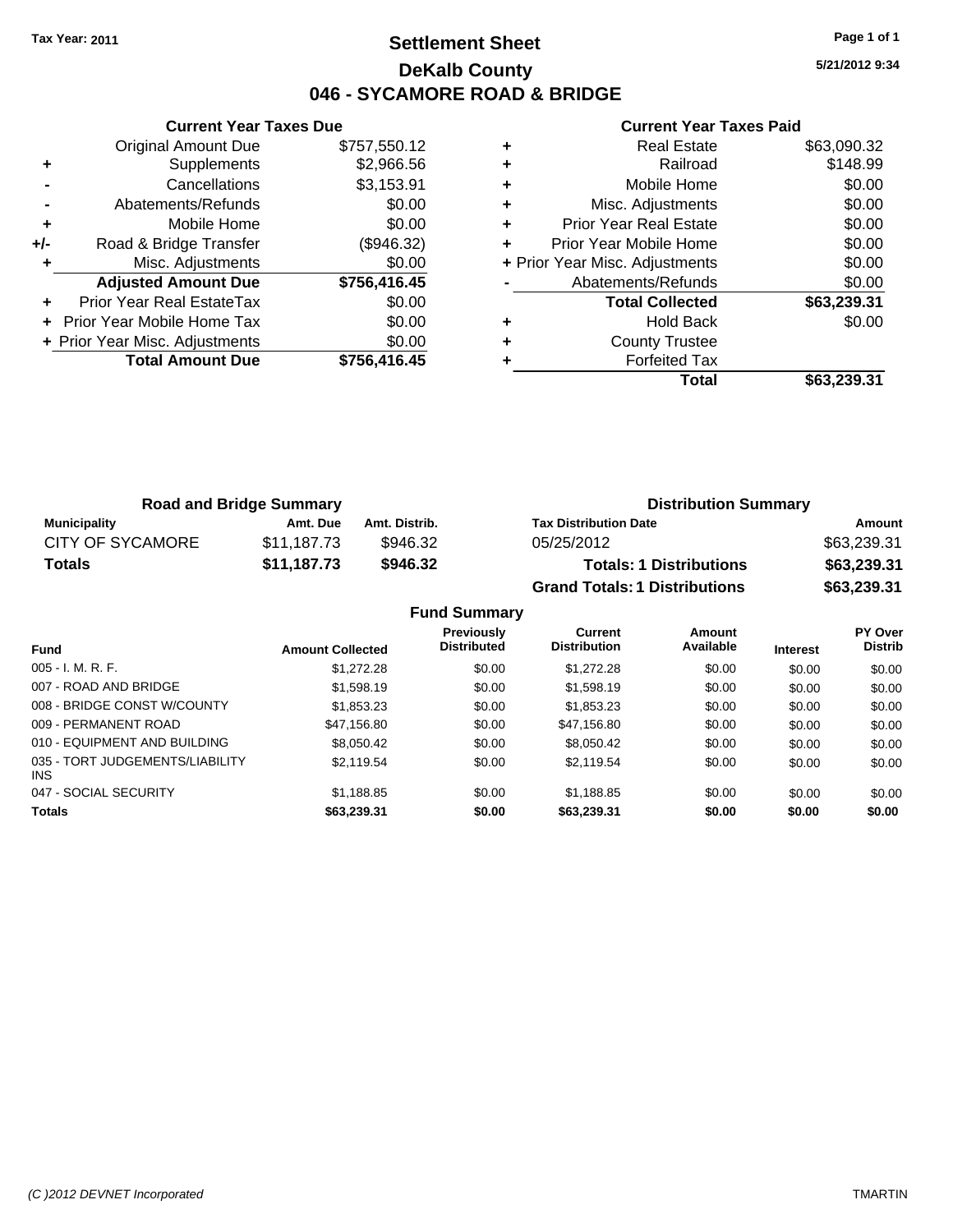# **Settlement Sheet Tax Year: 2011 Page 1 of 1 DeKalb County 047 - VICTOR TOWNSHIP**

**5/21/2012 9:34**

|     | <b>Current Year Taxes Due</b>  |             |
|-----|--------------------------------|-------------|
|     | <b>Original Amount Due</b>     | \$48,667.68 |
| ٠   | Supplements                    | \$0.00      |
|     | Cancellations                  | \$0.00      |
|     | Abatements/Refunds             | \$0.00      |
| ٠   | Mobile Home                    | \$0.00      |
| +/- | Road & Bridge Transfer         | \$0.00      |
|     | Misc. Adjustments              | \$0.00      |
|     | <b>Adjusted Amount Due</b>     | \$48,667.68 |
| ÷   | Prior Year Real EstateTax      | \$0.00      |
|     | Prior Year Mobile Home Tax     | \$0.00      |
|     | + Prior Year Misc. Adjustments | \$0.00      |
|     | <b>Total Amount Due</b>        | \$48,667,68 |
|     |                                |             |

|   | <b>Real Estate</b>             | \$3,940.84 |
|---|--------------------------------|------------|
| ٠ | Railroad                       | \$0.00     |
| ٠ | Mobile Home                    | \$0.00     |
| ٠ | Misc. Adjustments              | \$0.00     |
| ÷ | <b>Prior Year Real Estate</b>  | \$0.00     |
| ٠ | Prior Year Mobile Home         | \$0.00     |
|   | + Prior Year Misc. Adjustments | \$0.00     |
|   | Abatements/Refunds             | \$0.00     |
|   | <b>Total Collected</b>         | \$3,940.84 |
| ٠ | <b>Hold Back</b>               | \$0.00     |
|   | <b>County Trustee</b>          |            |
| ٠ | <b>Forfeited Tax</b>           |            |
|   | Total                          | \$3,940.84 |

|                     |                                      | <b>Distribution Summary</b> |                |
|---------------------|--------------------------------------|-----------------------------|----------------|
|                     | <b>Tax Distribution Date</b>         | Amount                      |                |
|                     | 05/25/2012                           | \$3,940.84                  |                |
|                     | <b>Totals: 1 Distributions</b>       | \$3,940.84                  |                |
|                     | <b>Grand Totals: 1 Distributions</b> |                             | \$3,940.84     |
| <b>Fund Summary</b> |                                      |                             |                |
| <b>Previously</b>   | <b>Current</b>                       | <b>Amount</b>               | <b>PY Over</b> |
|                     |                                      |                             |                |

| Fund                                          | <b>Amount Collected</b> | <b>Previously</b><br><b>Distributed</b> | Current<br><b>Distribution</b> | Amount<br>Available | <b>Interest</b> | PY Over<br><b>Distrib</b> |
|-----------------------------------------------|-------------------------|-----------------------------------------|--------------------------------|---------------------|-----------------|---------------------------|
| 001 - CORPORATE                               | \$3.615.64              | \$0.00                                  | \$3.615.64                     | \$0.00              | \$0.00          | \$0.00                    |
| 034 - GENERAL ASSISTANCE                      | \$166.40                | \$0.00                                  | \$166.40                       | \$0.00              | \$0.00          | \$0.00                    |
| 035 - TORT JUDGEMENTS/LIABILITY<br><b>INS</b> | \$158.80                | \$0.00                                  | \$158.80                       | \$0.00              | \$0.00          | \$0.00                    |
| <b>Totals</b>                                 | \$3.940.84              | \$0.00                                  | \$3.940.84                     | \$0.00              | \$0.00          | \$0.00                    |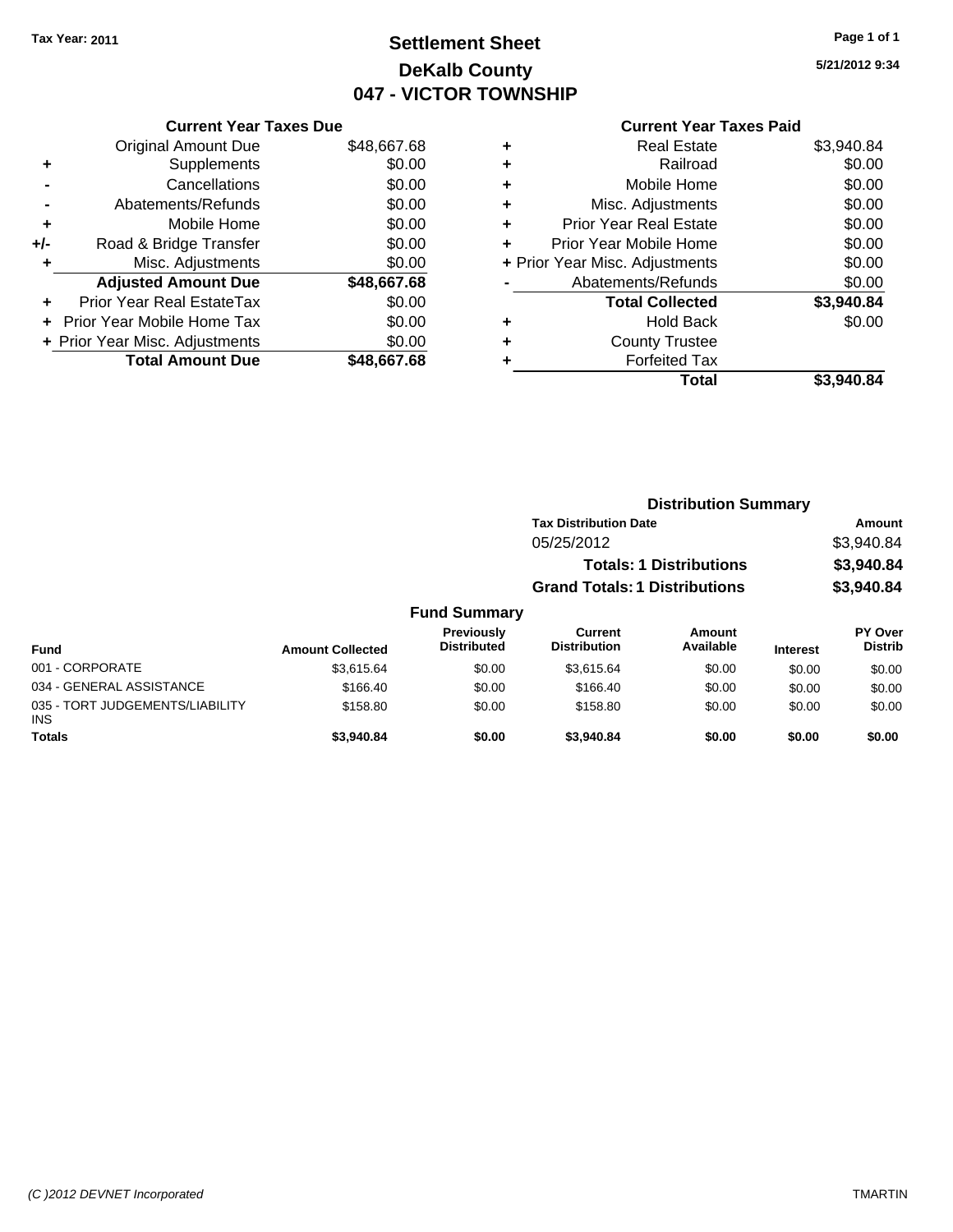# **Settlement Sheet Tax Year: 2011 Page 1 of 1 DeKalb County 048 - VICTOR ROAD & BRIDGE**

**5/21/2012 9:34**

|     | <b>Current Year Taxes Due</b>  |             |
|-----|--------------------------------|-------------|
|     | <b>Original Amount Due</b>     | \$92,377.95 |
| ٠   | Supplements                    | \$0.00      |
|     | Cancellations                  | \$0.00      |
|     | Abatements/Refunds             | \$0.00      |
| ٠   | Mobile Home                    | \$0.00      |
| +/- | Road & Bridge Transfer         | \$0.00      |
|     | Misc. Adjustments              | \$0.00      |
|     | <b>Adjusted Amount Due</b>     | \$92,377.95 |
|     | Prior Year Real EstateTax      | \$0.00      |
|     | Prior Year Mobile Home Tax     | \$0.00      |
|     | + Prior Year Misc. Adjustments | \$0.00      |
|     | <b>Total Amount Due</b>        | \$92,377,95 |
|     |                                |             |

| ٠ | <b>Real Estate</b>             | \$7,480.31 |
|---|--------------------------------|------------|
| ٠ | Railroad                       | \$0.00     |
| ٠ | Mobile Home                    | \$0.00     |
| ٠ | Misc. Adjustments              | \$0.00     |
| ÷ | <b>Prior Year Real Estate</b>  | \$0.00     |
| ÷ | Prior Year Mobile Home         | \$0.00     |
|   | + Prior Year Misc. Adjustments | \$0.00     |
|   | Abatements/Refunds             | \$0.00     |
|   | <b>Total Collected</b>         | \$7,480.31 |
| ٠ | <b>Hold Back</b>               | \$0.00     |
| ٠ | <b>County Trustee</b>          |            |
| ٠ | <b>Forfeited Tax</b>           |            |
|   | Total                          | \$7,480.31 |
|   |                                |            |

|                     | <b>Distribution Summary</b>          |                                |            |  |
|---------------------|--------------------------------------|--------------------------------|------------|--|
|                     | <b>Tax Distribution Date</b>         | Amount                         |            |  |
|                     | 05/25/2012                           |                                | \$7,480.31 |  |
|                     |                                      | <b>Totals: 1 Distributions</b> | \$7,480.31 |  |
|                     | <b>Grand Totals: 1 Distributions</b> |                                | \$7,480.31 |  |
| <b>Fund Summary</b> |                                      |                                |            |  |
| <b>Draviaught</b>   | $P_{\text{turbant}}$                 | $A$ messat                     | DV Ough    |  |

| Fund                                          | <b>Amount Collected</b> | Previously<br><b>Distributed</b> | Current<br><b>Distribution</b> | Amount<br>Available | <b>Interest</b> | PY Over<br><b>Distrib</b> |
|-----------------------------------------------|-------------------------|----------------------------------|--------------------------------|---------------------|-----------------|---------------------------|
| 007 - ROAD AND BRIDGE                         | \$4,464.28              | \$0.00                           | \$4.464.28                     | \$0.00              | \$0.00          | \$0.00                    |
| 008 - BRIDGE CONST W/COUNTY                   | \$36.96                 | \$0.00                           | \$36.96                        | \$0.00              | \$0.00          | \$0.00                    |
| 009 - PERMANENT ROAD                          | \$1.847.51              | \$0.00                           | \$1.847.51                     | \$0.00              | \$0.00          | \$0.00                    |
| 010 - EQUIPMENT AND BUILDING                  | \$969.54                | \$0.00                           | \$969.54                       | \$0.00              | \$0.00          | \$0.00                    |
| 035 - TORT JUDGEMENTS/LIABILITY<br><b>INS</b> | \$162.02                | \$0.00                           | \$162.02                       | \$0.00              | \$0.00          | \$0.00                    |
| <b>Totals</b>                                 | \$7,480.31              | \$0.00                           | \$7,480.31                     | \$0.00              | \$0.00          | \$0.00                    |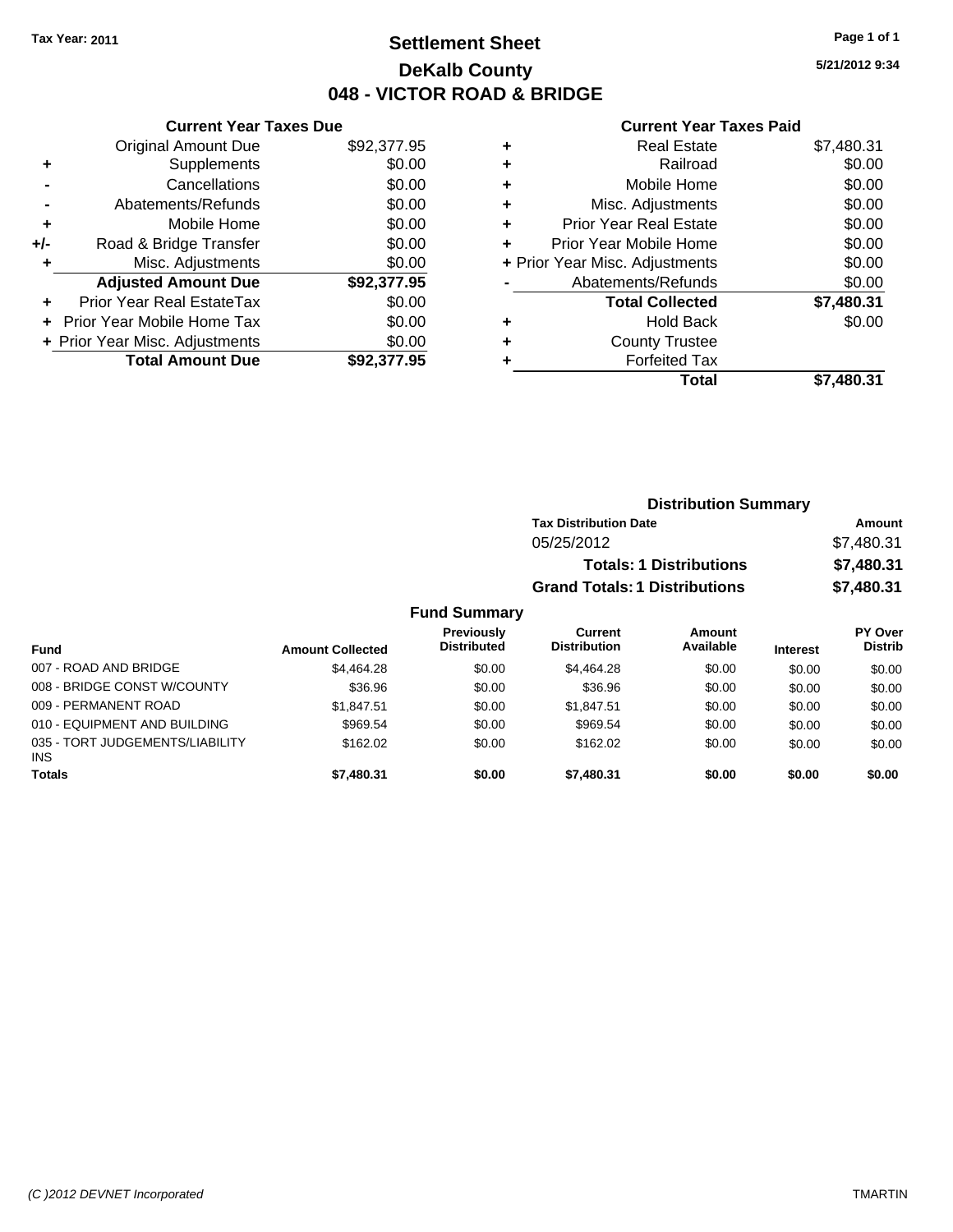**Current Year Taxes Due** Original Amount Due \$593,816.53

**Adjusted Amount Due \$594,536.66**

**Total Amount Due \$594,533.74**

**+** Supplements \$1,271.41 **-** Cancellations \$1,391.60 **-** Abatements/Refunds \$0.14 **+** Mobile Home \$0.00 **+/-** Road & Bridge Transfer \$840.46 **+** Misc. Adjustments \$0.00

**+** Prior Year Real EstateTax (\$2.92) **+** Prior Year Mobile Home Tax \$0.00 **+ Prior Year Misc. Adjustments**  $$0.00$ 

# **Settlement Sheet Tax Year: 2011 Page 1 of 1 DeKalb County 056 - TOWN OF CORTLAND**

**5/21/2012 9:34**

| ٠ | <b>Real Estate</b>             | \$54,096.32 |
|---|--------------------------------|-------------|
| ٠ | Railroad                       | \$0.00      |
| ٠ | Mobile Home                    | \$0.00      |
| ٠ | Misc. Adjustments              | \$0.00      |
| ٠ | <b>Prior Year Real Estate</b>  | (\$2.92)    |
| ÷ | Prior Year Mobile Home         | \$0.00      |
|   | + Prior Year Misc. Adjustments | \$0.00      |
|   | Abatements/Refunds             | \$0.14      |
|   | <b>Total Collected</b>         | \$54,093.26 |
| ٠ | <b>Hold Back</b>               | \$0.00      |
| ٠ | <b>County Trustee</b>          |             |
|   | <b>Forfeited Tax</b>           |             |
|   | Total                          | \$54.093.26 |

| <b>Road and Bridge Summary</b>   |            |                     | <b>Distribution Summary</b>          |             |
|----------------------------------|------------|---------------------|--------------------------------------|-------------|
| <b>Rd./Br. District</b>          | Amt. Due   | Amt. Distrib.       | <b>Tax Distribution Date</b>         | Amount      |
| <b>CORTLAND ROAD &amp; BRIDC</b> | \$9,735.98 | \$840.46            | 05/25/2012                           | \$54,093.26 |
| <b>Totals</b>                    | \$9,735.98 | \$840.46            | <b>Totals: 1 Distributions</b>       | \$54,093.26 |
|                                  |            |                     | <b>Grand Totals: 1 Distributions</b> | \$54,093.26 |
|                                  |            | <b>Fund Summary</b> |                                      |             |

| <b>Fund</b>             | <b>Amount Collected</b> | <b>Previously</b><br><b>Distributed</b> | <b>Current</b><br><b>Distribution</b> | Amount<br>Available | <b>Interest</b> | PY Over<br><b>Distrib</b> |
|-------------------------|-------------------------|-----------------------------------------|---------------------------------------|---------------------|-----------------|---------------------------|
| 001 - CORPORATE         | \$38,113.99             | \$0.00                                  | \$38,113.99                           | \$0.00              | \$0.00          | \$0.00                    |
| $005 - I. M. R. F.$     | \$4,784.76              | \$0.00                                  | \$4,784.76                            | \$0.00              | \$0.00          | \$0.00                    |
| 007 - ROAD AND BRIDGE   | \$840.46                | \$0.00                                  | \$840.46                              | \$0.00              | \$0.00          | \$0.00                    |
| 014 - POLICE PROTECTION | \$6.022.04              | \$0.00                                  | \$6.022.04                            | \$0.00              | \$0.00          | \$0.00                    |
| 047 - SOCIAL SECURITY   | \$4,332.01              | \$0.00                                  | \$4.332.01                            | \$0.00              | \$0.00          | \$0.00                    |
| <b>Totals</b>           | \$54,093.26             | \$0.00                                  | \$54,093.26                           | \$0.00              | \$0.00          | \$0.00                    |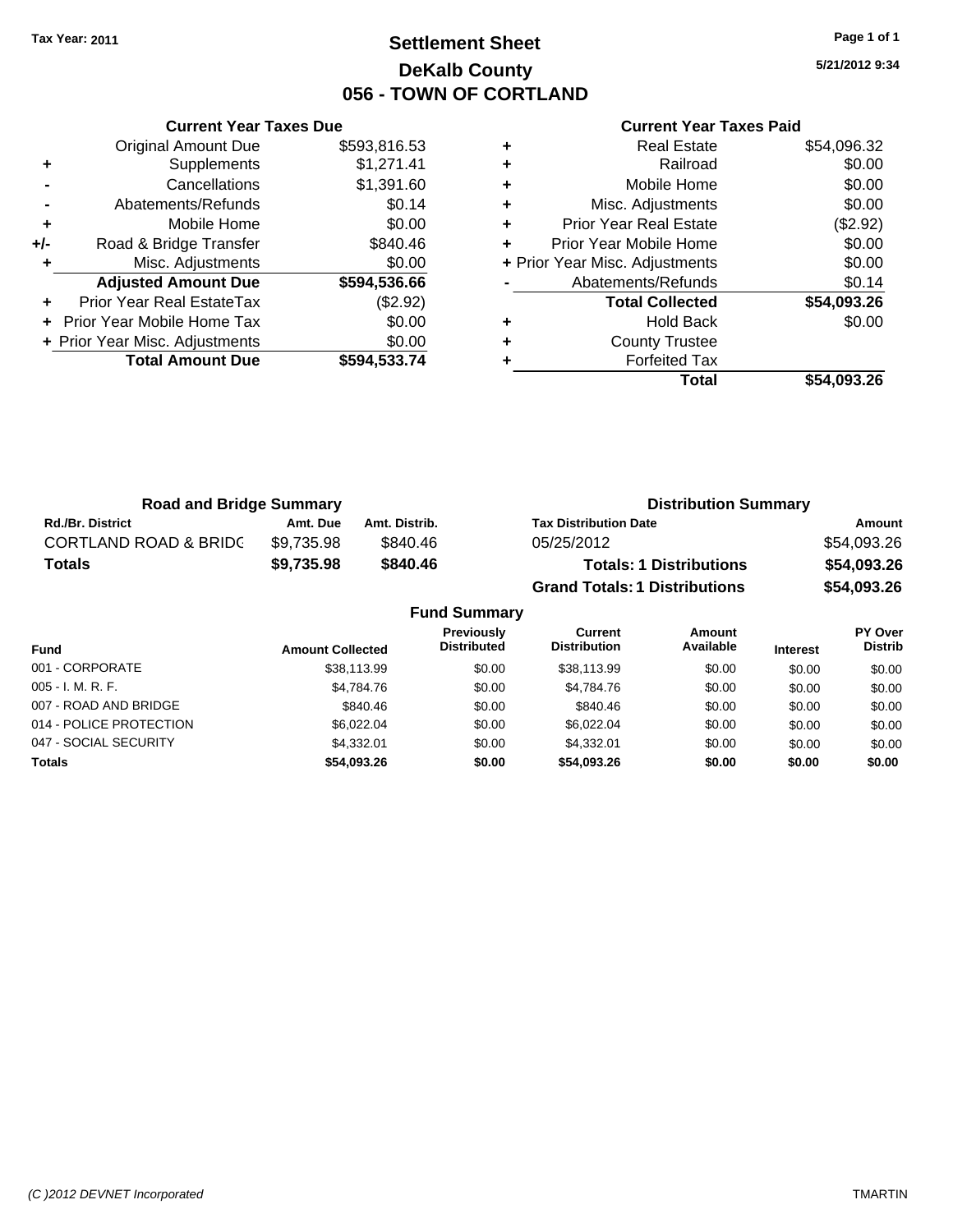# **Settlement Sheet Tax Year: 2011 Page 1 of 1 DeKalb County 057 - CORTLAND LIBRARY**

**5/21/2012 9:34**

#### **Current Year Taxes Paid**

| <b>Current Year Taxes Due</b>        |                                |  |  |  |  |  |
|--------------------------------------|--------------------------------|--|--|--|--|--|
| <b>Original Amount Due</b>           | \$261,234.64                   |  |  |  |  |  |
| Supplements                          | \$469.30                       |  |  |  |  |  |
| Cancellations                        | \$520.77                       |  |  |  |  |  |
| Abatements/Refunds                   | \$0.00                         |  |  |  |  |  |
| Mobile Home                          | \$0.00                         |  |  |  |  |  |
| Road & Bridge Transfer               | \$0.00                         |  |  |  |  |  |
| Misc. Adjustments                    | \$0.00                         |  |  |  |  |  |
| <b>Adjusted Amount Due</b>           | \$261,183.17                   |  |  |  |  |  |
| Prior Year Real EstateTax            | \$0.00                         |  |  |  |  |  |
| \$0.00<br>Prior Year Mobile Home Tax |                                |  |  |  |  |  |
|                                      | \$0.00                         |  |  |  |  |  |
| <b>Total Amount Due</b>              | \$261.183.17                   |  |  |  |  |  |
|                                      | + Prior Year Misc. Adjustments |  |  |  |  |  |

| <b>Real Estate</b>             | \$23,427.17 |
|--------------------------------|-------------|
| Railroad                       | \$0.00      |
| Mobile Home                    | \$0.00      |
| Misc. Adjustments              | \$0.00      |
| <b>Prior Year Real Estate</b>  | \$0.00      |
| Prior Year Mobile Home         | \$0.00      |
| + Prior Year Misc. Adjustments | \$0.00      |
| Abatements/Refunds             | \$0.00      |
| <b>Total Collected</b>         | \$23,427.17 |
| <b>Hold Back</b>               | \$0.00      |
| <b>County Trustee</b>          |             |
| <b>Forfeited Tax</b>           |             |
| Total                          | \$23.427.17 |
|                                |             |

| <b>Distribution Summary</b>          |             |  |  |  |
|--------------------------------------|-------------|--|--|--|
| <b>Tax Distribution Date</b>         | Amount      |  |  |  |
| 05/25/2012                           | \$23,427.17 |  |  |  |
| <b>Totals: 1 Distributions</b>       | \$23,427.17 |  |  |  |
| <b>Grand Totals: 1 Distributions</b> | \$23,427.17 |  |  |  |

### **Fund Summary**

|                                                     |                         | <b>Previously</b>  | Current             | Amount    |                 | PY Over        |
|-----------------------------------------------------|-------------------------|--------------------|---------------------|-----------|-----------------|----------------|
| <b>Fund</b>                                         | <b>Amount Collected</b> | <b>Distributed</b> | <b>Distribution</b> | Available | <b>Interest</b> | <b>Distrib</b> |
| 004 - OPERATIONS & MAINTENANCE                      | \$1,273.57              | \$0.00             | \$1,273.57          | \$0.00    | \$0.00          | \$0.00         |
| $005 - I. M. R. F.$                                 | \$1,076.15              | \$0.00             | \$1,076.15          | \$0.00    | \$0.00          | \$0.00         |
| 016 - LIBRARY (township, municipalities)            | \$19,103.43             | \$0.00             | \$19,103.43         | \$0.00    | \$0.00          | \$0.00         |
| 027 - AUDIT                                         | \$269.37                | \$0.00             | \$269.37            | \$0.00    | \$0.00          | \$0.00         |
| 035 - TORT JUDGMENTS, LIABILITY<br><b>INSURANCE</b> | \$717.64                | \$0.00             | \$717.64            | \$0.00    | \$0.00          | \$0.00         |
| 047 - SOCIAL SECURITY                               | \$987.01                | \$0.00             | \$987.01            | \$0.00    | \$0.00          | \$0.00         |
| <b>Totals</b>                                       | \$23,427.17             | \$0.00             | \$23,427.17         | \$0.00    | \$0.00          | \$0.00         |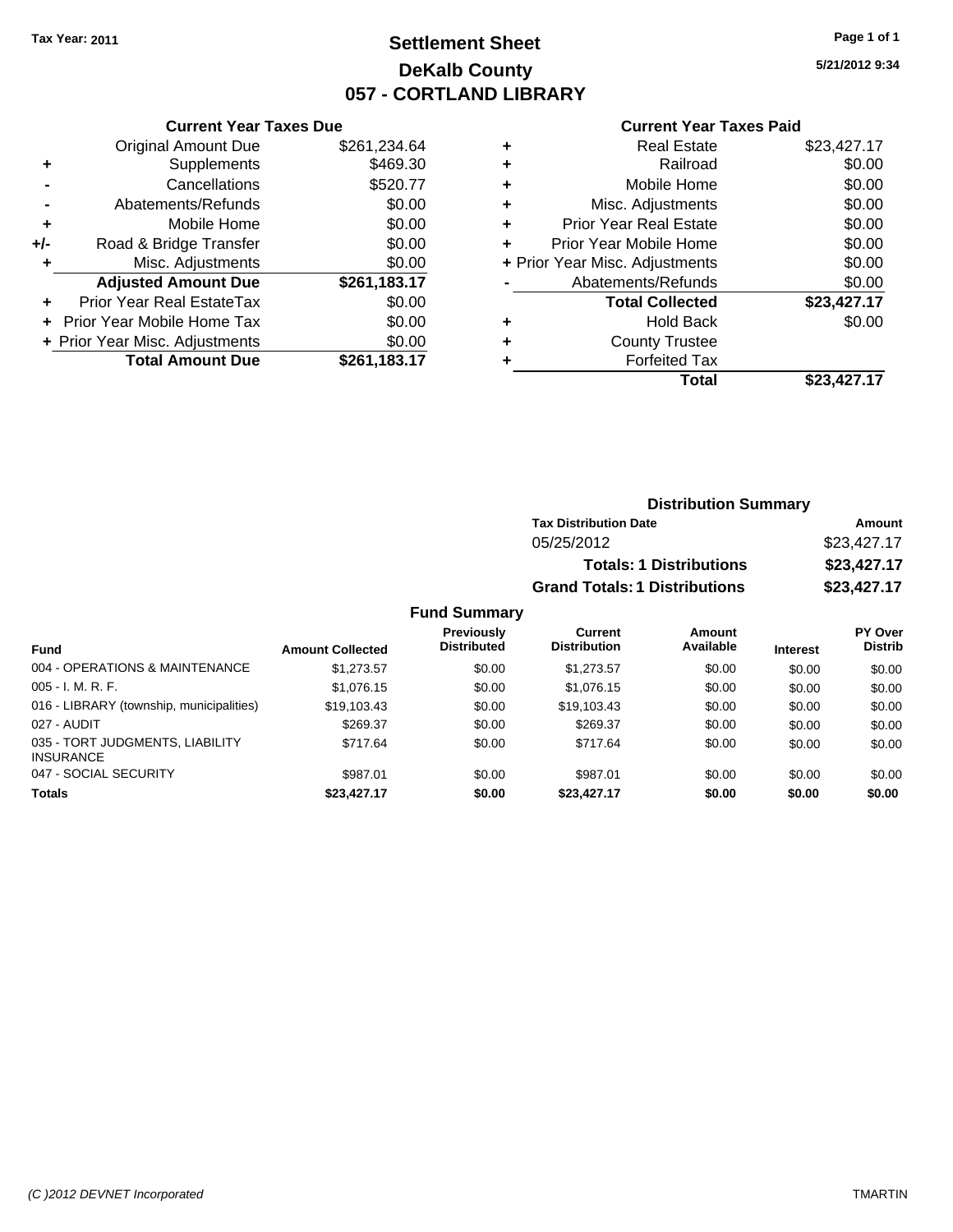Original Amount Due

**Adjusted Amount Due** 

**Total Amount Due** 

**+** Supplements **-** Cancellations **-** Abatements/Refunds **+** Mobile Home **+/-** Road & Bridge Transfer **+** Misc. Adjustments

**+** Prior Year Real EstateTax **+** Prior Year Mobile Home Tax **+ Prior Year Misc. Adjustments** 

# **Settlement Sheet Tax Year: 2011 Page 1 of 1 DeKalb County 058 - CITY OF DEKALB**

**5/21/2012 9:34**

**Total \$422,677.18**

| <b>Current Year Taxes Due</b> |                |   | <b>Current Year Taxes Paid</b> |              |
|-------------------------------|----------------|---|--------------------------------|--------------|
| ıl Amount Due                 | \$4,197,062.63 | ٠ | <b>Real Estate</b>             | \$421,681.21 |
| Supplements                   | \$118,200.78   | ٠ | Railroad                       | \$0.00       |
| Cancellations                 | \$190,688.94   | ٠ | Mobile Home                    | \$0.00       |
| าents/Refunds                 | \$0.01         | ٠ | Misc. Adjustments              | \$0.00       |
| Mobile Home                   | \$0.00         | ÷ | <b>Prior Year Real Estate</b>  | \$995.98     |
| ridge Transfer                | \$20,654.36    | ÷ | Prior Year Mobile Home         | \$0.00       |
| . Adjustments                 | \$0.00         |   | + Prior Year Misc. Adjustments | \$0.00       |
| <b>Amount Due</b>             | \$4,145,228.82 |   | Abatements/Refunds             | \$0.01       |
| eal EstateTax                 | \$995.98       |   | <b>Total Collected</b>         | \$422,677.18 |
| pile Home Tax                 | \$0.00         | ٠ | <b>Hold Back</b>               | \$0.00       |
| . Adjustments                 | \$0.00         | ÷ | <b>County Trustee</b>          |              |
| <b>Amount Due</b>             | \$4,146,224.80 |   | <b>Forfeited Tax</b>           |              |
|                               |                |   | Total                          | \$422.677.18 |

| <b>Road and Bridge Summary</b>   |              |                     | <b>Distribution Summary</b>          |              |
|----------------------------------|--------------|---------------------|--------------------------------------|--------------|
| <b>Rd./Br. District</b>          | Amt. Due     | Amt. Distrib.       | <b>Tax Distribution Date</b>         | Amount       |
| AFTON ROAD & BRIDGE              | \$18,043.15  | \$919.17            | 05/25/2012                           | \$422,677.18 |
| <b>CORTLAND ROAD &amp; BRIDC</b> | \$721.44     | \$62.38             | <b>Totals: 1 Distributions</b>       | \$422,677.18 |
| DEKALB ROAD & BRIDGE             | \$208,559.23 | \$19,672.81         | <b>Grand Totals: 1 Distributions</b> | \$422,677.18 |
| <b>Totals</b>                    | \$227,323.82 | \$20,654.36         |                                      |              |
|                                  |              | <b>Fund Summary</b> |                                      |              |

| unu Junnary                 |                         |                                         |                                       |                     |                 |                           |
|-----------------------------|-------------------------|-----------------------------------------|---------------------------------------|---------------------|-----------------|---------------------------|
| <b>Fund</b>                 | <b>Amount Collected</b> | <b>Previously</b><br><b>Distributed</b> | <b>Current</b><br><b>Distribution</b> | Amount<br>Available | <b>Interest</b> | PY Over<br><b>Distrib</b> |
| 001 - CORPORATE             | \$14,216.72             | \$0.00                                  | \$14,216.72                           | \$0.00              | \$0.00          | \$0.00                    |
| 003 - BONDS AND INTEREST    | \$0.00                  | \$0.00                                  | \$0.00                                | \$0.00              | \$0.00          | \$0.00                    |
| $005 - I. M. R. F.$         | \$64,020.53             | \$0.00                                  | \$64,020.53                           | \$0.00              | \$0.00          | \$0.00                    |
| 007 - ROAD AND BRIDGE       | \$20,654.36             | \$0.00                                  | \$20,654.36                           | \$0.00              | \$0.00          | \$0.00                    |
| 013 - FIREFIGHTER'S PENSION | \$176,014.84            | \$0.00                                  | \$176,014.84                          | \$0.00              | \$0.00          | \$0.00                    |
| 015 - POLICE PENSION        | \$105,131.37            | \$0.00                                  | \$105,131.37                          | \$0.00              | \$0.00          | \$0.00                    |
| 047 - SOCIAL SECURITY       | \$42,639.36             | \$0.00                                  | \$42,639,36                           | \$0.00              | \$0.00          | \$0.00                    |
| <b>Totals</b>               | \$422,677,18            | \$0.00                                  | \$422,677.18                          | \$0.00              | \$0.00          | \$0.00                    |
|                             |                         |                                         |                                       |                     |                 |                           |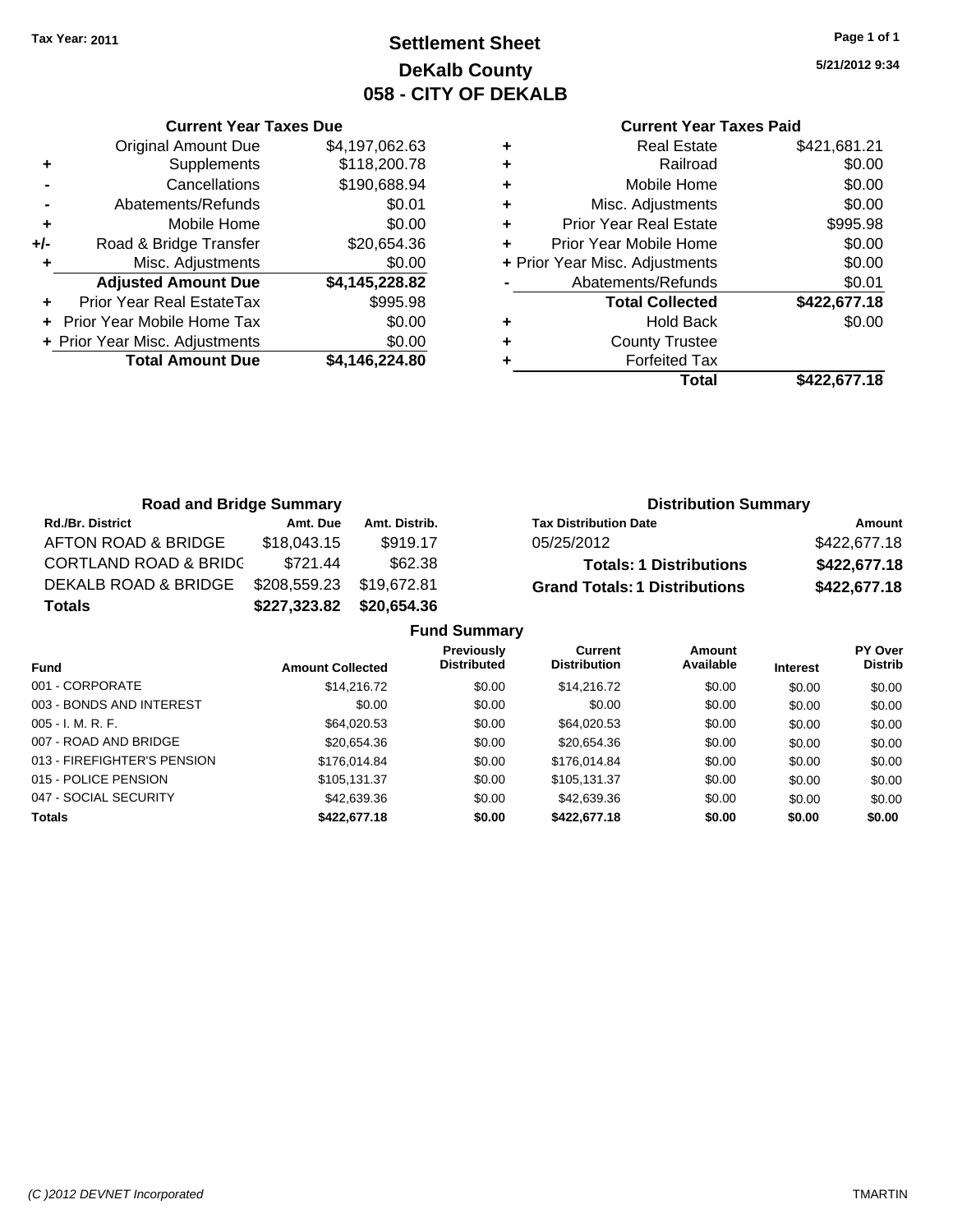# **Settlement Sheet Tax Year: 2011 Page 1 of 1 DeKalb County 059 - DE KALB LIBRARY**

**5/21/2012 9:34**

#### **Current Year Taxes Due**

|     | <b>Original Amount Due</b>     | \$1,798,541.85 |
|-----|--------------------------------|----------------|
| ٠   | Supplements                    | \$46,256.33    |
|     | Cancellations                  | \$78,621.64    |
|     | Abatements/Refunds             | \$0.00         |
| ٠   | Mobile Home                    | \$0.00         |
| +/- | Road & Bridge Transfer         | \$0.00         |
| ٠   | Misc. Adjustments              | \$0.00         |
|     | <b>Adjusted Amount Due</b>     | \$1,766,176.54 |
|     | Prior Year Real EstateTax      | \$415.65       |
|     | Prior Year Mobile Home Tax     | \$0.00         |
|     | + Prior Year Misc. Adjustments | \$0.00         |
|     | <b>Total Amount Due</b>        | \$1,766,592.19 |

#### **Current Year Taxes Paid**

| ٠<br>٠ | <b>Forfeited Tax</b>                      |              |
|--------|-------------------------------------------|--------------|
| ٠      | <b>Hold Back</b><br><b>County Trustee</b> | \$0.00       |
|        | <b>Total Collected</b>                    | \$172,278.47 |
|        | Abatements/Refunds                        | \$0.00       |
|        | + Prior Year Misc. Adjustments            | \$0.00       |
| ٠      | Prior Year Mobile Home                    | \$0.00       |
| ٠      | <b>Prior Year Real Estate</b>             | \$415.65     |
| ٠      | Misc. Adjustments                         | \$0.00       |
| ٠      | Mobile Home                               | \$0.00       |
| ٠      | Railroad                                  | \$0.00       |
| ٠      | <b>Real Estate</b>                        | \$171,862.82 |

#### **Distribution Summary Tax Distribution Date Amount** 05/25/2012 \$172,278.47 **Totals: 1 Distributions \$172,278.47 Grand Totals: 1 Distributions \$172,278.47 Fund Summary PY Over Amount Current Previously**

|                                          |                         | Previously         | Current             | Amount    |                 | <b>PY Over</b> |
|------------------------------------------|-------------------------|--------------------|---------------------|-----------|-----------------|----------------|
| <b>Fund</b>                              | <b>Amount Collected</b> | <b>Distributed</b> | <b>Distribution</b> | Available | <b>Interest</b> | Distrib        |
| 016 - LIBRARY (township, municipalities) | \$172,278.47            | \$0.00             | \$172,278.47        | \$0.00    | \$0.00          | \$0.00         |
| <b>Totals</b>                            | \$172.278.47            | \$0.00             | \$172,278.47        | \$0.00    | \$0.00          | \$0.00         |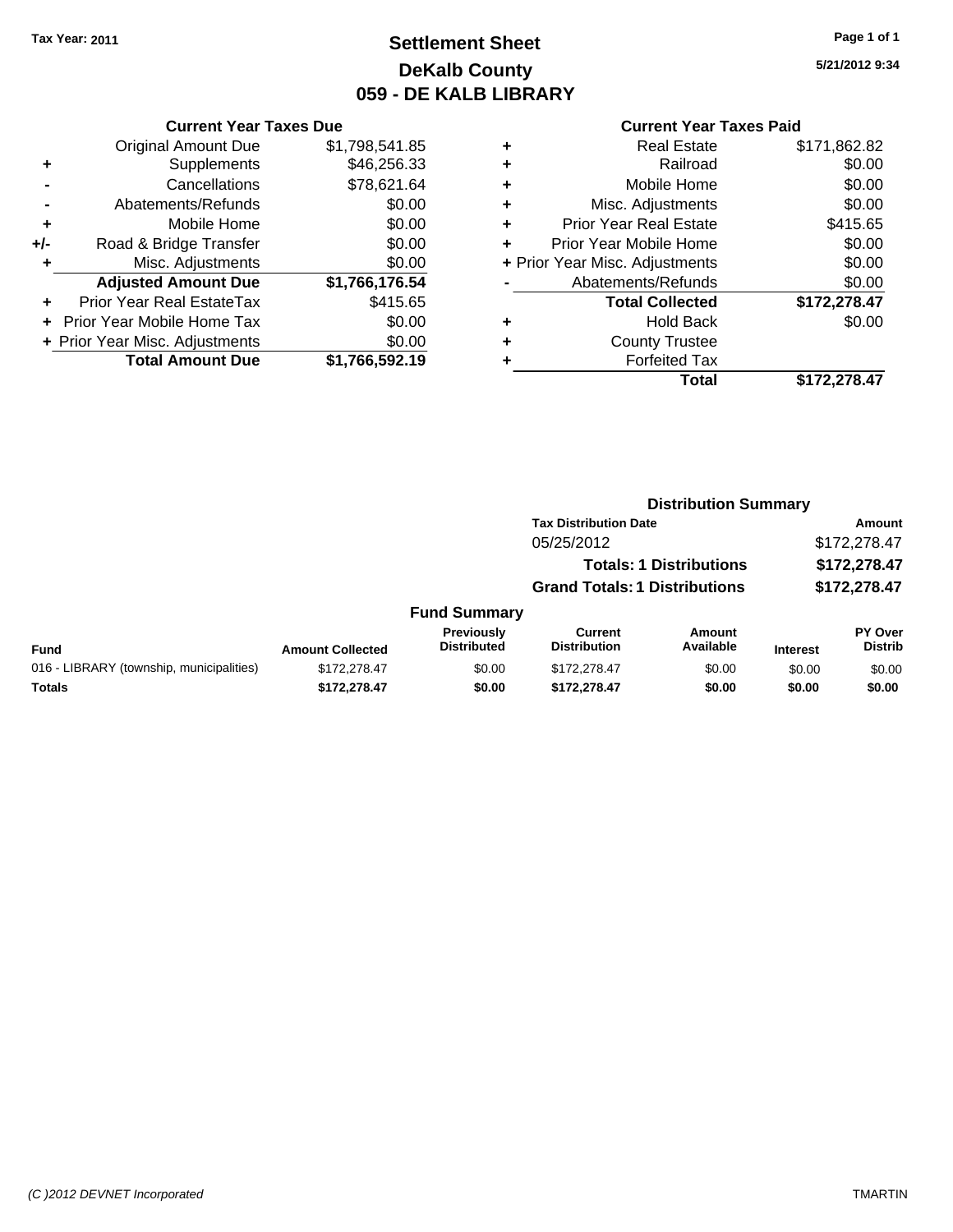# **Settlement Sheet Tax Year: 2011 Page 1 of 1 DeKalb County 060 - DEKALB SSA #3**

**5/21/2012 9:34**

| <b>Current Year Taxes Due</b>     |            |
|-----------------------------------|------------|
| <b>Original Amount Due</b>        | \$2,788.08 |
| Supplements                       | \$0.00     |
| Cancellations                     | \$0.00     |
| Abatements/Refunds                | \$0.00     |
| Mobile Home                       | \$0.00     |
| Road & Bridge Transfer            | \$0.00     |
| Misc. Adjustments                 | \$0.00     |
| <b>Adjusted Amount Due</b>        | \$2,788.08 |
| Prior Year Real EstateTax         | \$0.00     |
| <b>Prior Year Mobile Home Tax</b> | \$0.00     |
| + Prior Year Misc. Adjustments    | \$0.00     |
| <b>Total Amount Due</b>           | \$2.788.08 |
|                                   |            |
|                                   |            |

|   | <b>Current Year Taxes Paid</b> |          |
|---|--------------------------------|----------|
|   | <b>Real Estate</b>             | \$363.12 |
| ٠ | Railroad                       | \$0.00   |
|   | Mobile Home                    | \$0.00   |
|   | Misc. Adjustments              | \$0.00   |
| ÷ | <b>Prior Year Real Estate</b>  | \$0.00   |
| ÷ | Prior Year Mobile Home         | \$0.00   |
|   | + Prior Year Misc. Adjustments | \$0.00   |
|   | Abatements/Refunds             | \$0.00   |
|   | <b>Total Collected</b>         | \$363.12 |
|   | <b>Hold Back</b>               | \$0.00   |
|   | <b>County Trustee</b>          |          |
|   | <b>Forfeited Tax</b>           |          |
|   | Total                          | \$363.12 |

|                            |                         | <b>Distribution Summary</b>      |                                      |                     |                 |                           |
|----------------------------|-------------------------|----------------------------------|--------------------------------------|---------------------|-----------------|---------------------------|
|                            |                         |                                  | <b>Tax Distribution Date</b>         |                     |                 | Amount                    |
|                            |                         |                                  | 05/25/2012                           |                     |                 | \$363.12                  |
|                            |                         |                                  | <b>Totals: 1 Distributions</b>       |                     |                 | \$363.12                  |
|                            |                         |                                  | <b>Grand Totals: 1 Distributions</b> |                     |                 | \$363.12                  |
|                            |                         | <b>Fund Summary</b>              |                                      |                     |                 |                           |
| Fund                       | <b>Amount Collected</b> | Previously<br><b>Distributed</b> | Current<br><b>Distribution</b>       | Amount<br>Available | <b>Interest</b> | PY Over<br><b>Distrib</b> |
| 023 - SPECIAL SERVICE AREA | \$363.12                | \$0.00                           | \$363.12                             | \$0.00              | \$0.00          | \$0.00                    |
| Totals                     | \$363.12                | \$0.00                           | \$363.12                             | \$0.00              | \$0.00          | \$0.00                    |
|                            |                         |                                  |                                      |                     |                 |                           |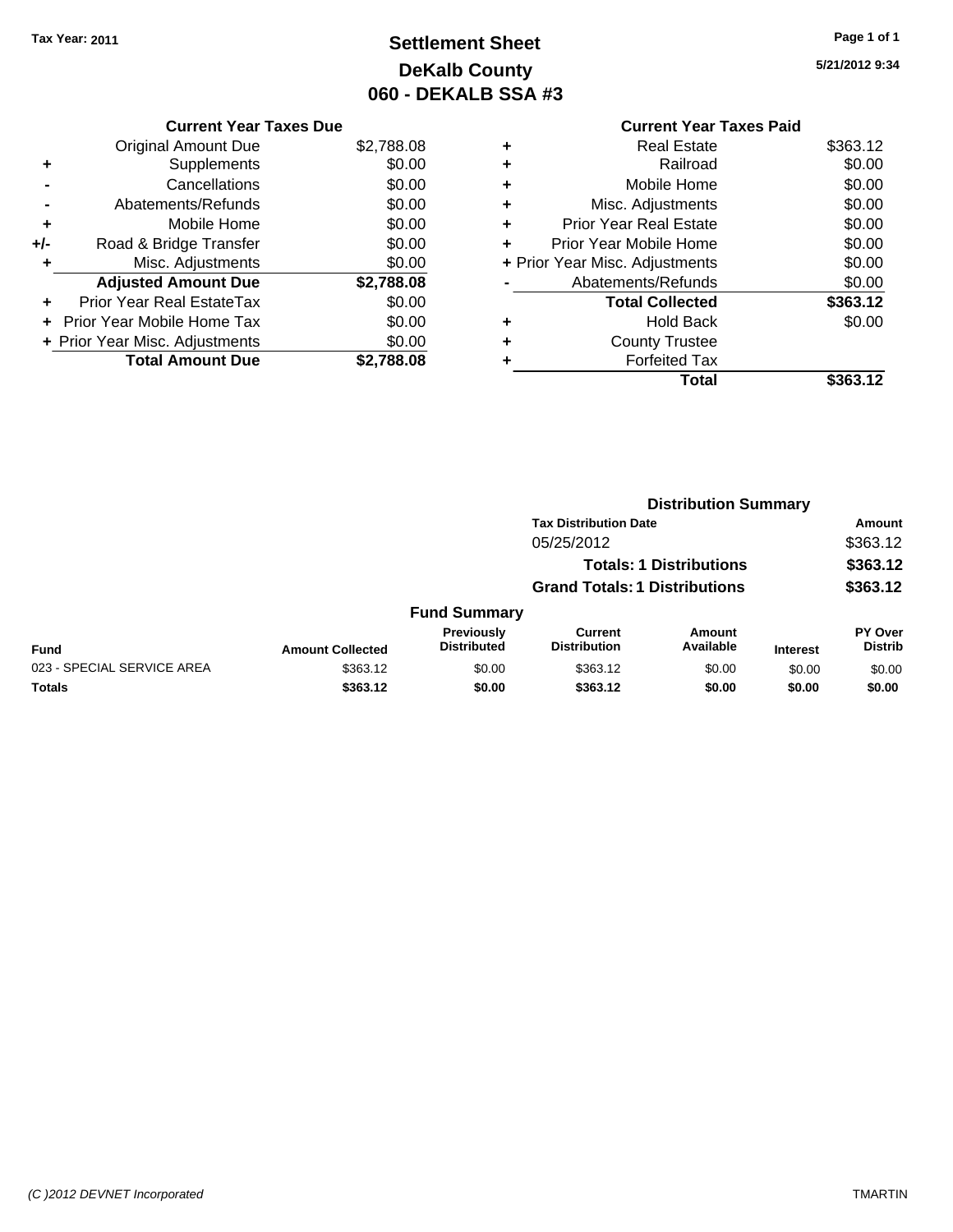**Current Year Taxes Due** Original Amount Due \$1,487.10

**Proad & Bridge Transfer \$0.00** 

**Adjusted Amount Due \$1,486.07**

**Total Amount Due \$1,486.07**

**+** Supplements \$7.29 **-** Cancellations \$8.32 **-** Abatements/Refunds \$0.00 **+** Mobile Home \$0.00<br>**+/-** Road & Bridge Transfer \$0.00

**+** Misc. Adjustments \$0.00

**+** Prior Year Real EstateTax \$0.00 **+** Prior Year Mobile Home Tax \$0.00 **+ Prior Year Misc. Adjustments**  $$0.00$ 

# **Settlement Sheet Tax Year: 2011 Page 1 of 1 DeKalb County 061 - DEKALB SSA #4**

**5/21/2012 9:34**

|   | <b>Current Year Taxes Paid</b> |         |
|---|--------------------------------|---------|
| ٠ | <b>Real Estate</b>             | \$97.77 |
| ٠ | Railroad                       | \$0.00  |
| ٠ | Mobile Home                    | \$0.00  |
| ٠ | Misc. Adjustments              | \$0.00  |
| ٠ | Prior Year Real Estate         | \$0.00  |
| ٠ | Prior Year Mobile Home         | \$0.00  |
|   | + Prior Year Misc. Adjustments | \$0.00  |
|   | Abatements/Refunds             | \$0.00  |
|   | <b>Total Collected</b>         | \$97.77 |
| ٠ | <b>Hold Back</b>               | \$0.00  |
|   | <b>County Trustee</b>          |         |
|   | <b>Forfeited Tax</b>           |         |
|   | Total                          | \$97    |

|                            |                         | <b>Distribution Summary</b>      |                                       |                                |                 |                                  |
|----------------------------|-------------------------|----------------------------------|---------------------------------------|--------------------------------|-----------------|----------------------------------|
|                            |                         |                                  | <b>Tax Distribution Date</b>          |                                |                 | Amount                           |
|                            |                         |                                  | 05/25/2012                            |                                |                 | \$97.77                          |
|                            |                         |                                  |                                       | <b>Totals: 1 Distributions</b> |                 | \$97.77                          |
|                            |                         |                                  | <b>Grand Totals: 1 Distributions</b>  |                                |                 | \$97.77                          |
|                            |                         | <b>Fund Summary</b>              |                                       |                                |                 |                                  |
| Fund                       | <b>Amount Collected</b> | Previously<br><b>Distributed</b> | <b>Current</b><br><b>Distribution</b> | <b>Amount</b><br>Available     | <b>Interest</b> | <b>PY Over</b><br><b>Distrib</b> |
| 023 - SPECIAL SERVICE AREA | \$97.77                 | \$0.00                           | \$97.77                               | \$0.00                         | \$0.00          | \$0.00                           |
| Totals                     | \$97.77                 | \$0.00                           | \$97.77                               | \$0.00                         | \$0.00          | \$0.00                           |
|                            |                         |                                  |                                       |                                |                 |                                  |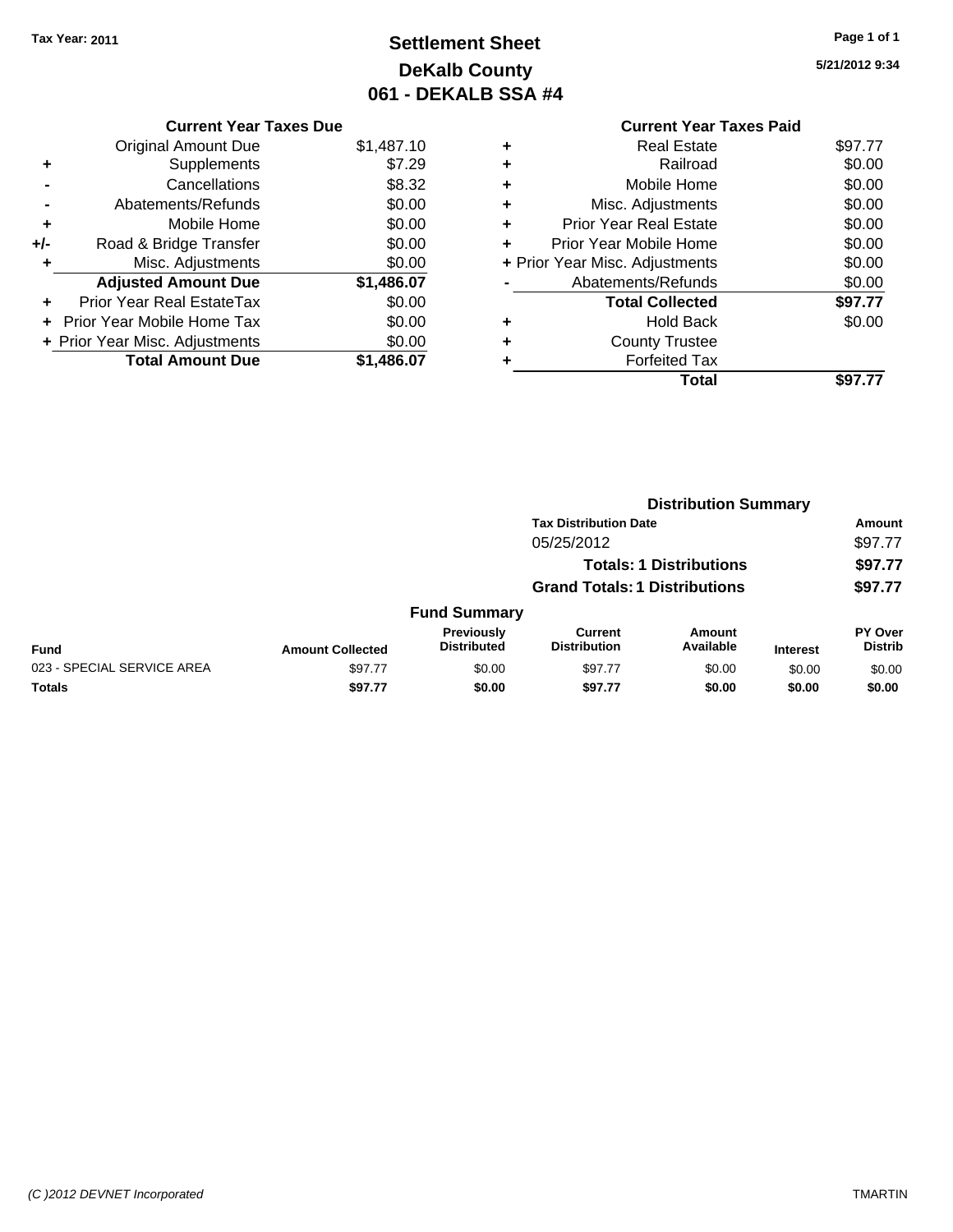**Current Year Taxes Due** Original Amount Due \$648,686.36

**Adjusted Amount Due \$650,959.97**

**Total Amount Due \$650,979.13**

**+** Supplements \$1,851.26 **-** Cancellations \$3,026.33 **-** Abatements/Refunds \$0.00 **+** Mobile Home \$0.00 **+/-** Road & Bridge Transfer \$3,448.68 **+** Misc. Adjustments \$0.00

**+** Prior Year Real EstateTax \$19.16 **+** Prior Year Mobile Home Tax \$0.00 **+ Prior Year Misc. Adjustments**  $$0.00$ 

# **Settlement Sheet Tax Year: 2011 Page 1 of 1 DeKalb County 062 - CITY OF GENOA**

**5/21/2012 9:34**

### **Current Year Taxes Paid +** Real Estate \$63,160.82 **+** Railroad \$236.50 **+** Mobile Home \$0.00 **+** Misc. Adjustments \$0.00 **+** Prior Year Real Estate \$19.16 **+** Prior Year Mobile Home \$0.00 **+** Prior Year Misc. Adjustments  $$0.00$ Abatements/Refunds \$0.00 **Total Collected \$63,416.48 +** Hold Back \$0.00 **+** County Trustee **+** Forfeited Tax **Total \$63,416.48**

| <b>Road and Bridge Summary</b> |             |                     | <b>Distribution Summary</b>          |                |
|--------------------------------|-------------|---------------------|--------------------------------------|----------------|
| <b>Rd./Br. District</b>        | Amt. Due    | Amt. Distrib.       | <b>Tax Distribution Date</b>         | Amount         |
| <b>GENOA ROAD &amp; BRIDGE</b> | \$24,192.26 | \$2,271.46          | 05/25/2012                           | \$63,416.48    |
| KINGSTON ROAD & BRIDG          | \$11,137.11 | \$1,177.22          | <b>Totals: 1 Distributions</b>       | \$63,416.48    |
| <b>Totals</b>                  | \$35,329.37 | \$3,448.68          | <b>Grand Totals: 1 Distributions</b> | \$63,416.48    |
|                                |             | <b>Fund Summary</b> |                                      |                |
|                                |             | <b>Previously</b>   | Current<br>Amount                    | <b>PY Over</b> |

| <b>Fund</b>              | <b>Amount Collected</b> | <b>Previously</b><br><b>Distributed</b> | Current<br><b>Distribution</b> | Amount<br>Available | <b>Interest</b> | PY Over<br><b>Distrib</b> |
|--------------------------|-------------------------|-----------------------------------------|--------------------------------|---------------------|-----------------|---------------------------|
| 001 - CORPORATE          | \$27,677.60             | \$0.00                                  | \$27.677.60                    | \$0.00              | \$0.00          | \$0.00                    |
| 003 - BONDS AND INTEREST | \$0.00                  | \$0.00                                  | \$0.00                         | \$0.00              | \$0.00          | \$0.00                    |
| 007 - ROAD AND BRIDGE    | \$3,448.68              | \$0.00                                  | \$3.448.68                     | \$0.00              | \$0.00          | \$0.00                    |
| 014 - POLICE PROTECTION  | \$32,290.20             | \$0.00                                  | \$32,290.20                    | \$0.00              | \$0.00          | \$0.00                    |
| <b>Totals</b>            | \$63,416.48             | \$0.00                                  | \$63,416.48                    | \$0.00              | \$0.00          | \$0.00                    |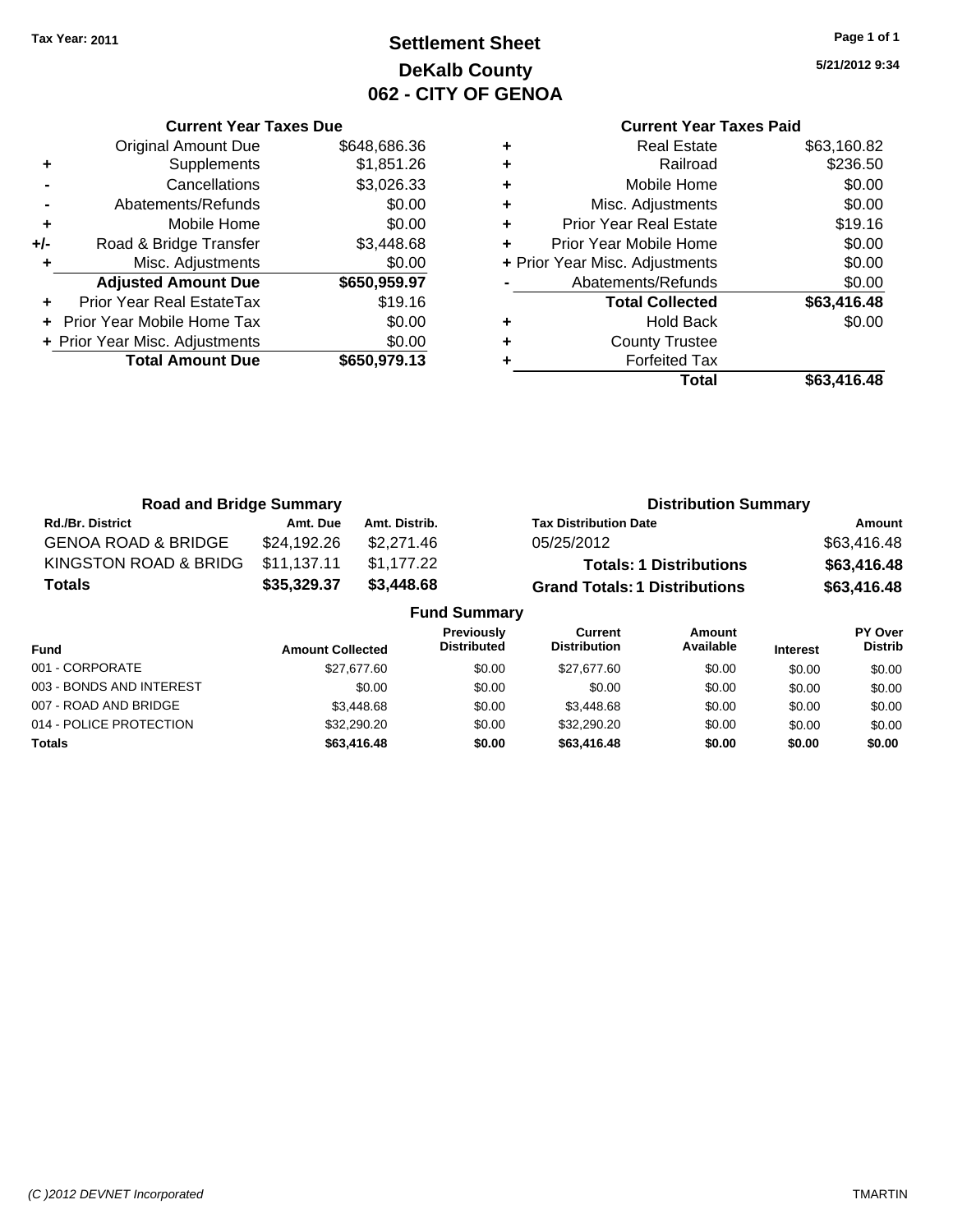# **Settlement Sheet Tax Year: 2011 Page 1 of 1 DeKalb County 063 - VILLAGE OF HINCKLEY**

**5/21/2012 9:34**

#### **Current Year Taxes Paid**

|     | <b>Current Year Taxes Due</b>  |              |
|-----|--------------------------------|--------------|
|     | <b>Original Amount Due</b>     | \$253,396.86 |
| ٠   | Supplements                    | \$256.49     |
|     | Cancellations                  | \$314.00     |
|     | Abatements/Refunds             | \$0.00       |
| ٠   | Mobile Home                    | \$0.00       |
| +/- | Road & Bridge Transfer         | \$3,306.16   |
| ٠   | Misc. Adjustments              | \$0.00       |
|     | <b>Adjusted Amount Due</b>     | \$256,645.51 |
|     | Prior Year Real EstateTax      | \$0.00       |
|     | Prior Year Mobile Home Tax     | \$0.00       |
|     | + Prior Year Misc. Adjustments | \$0.00       |
|     | <b>Total Amount Due</b>        | \$256,645.51 |
|     |                                |              |

|   | <b>Real Estate</b>             | \$23,075.14 |
|---|--------------------------------|-------------|
|   | Railroad                       | \$0.00      |
|   | Mobile Home                    | \$0.00      |
| ٠ | Misc. Adjustments              | \$0.00      |
| ٠ | <b>Prior Year Real Estate</b>  | \$0.00      |
| ٠ | Prior Year Mobile Home         | \$0.00      |
|   | + Prior Year Misc. Adjustments | \$0.00      |
|   | Abatements/Refunds             | \$0.00      |
|   | <b>Total Collected</b>         | \$23,075.14 |
| ٠ | <b>Hold Back</b>               | \$0.00      |
|   | <b>County Trustee</b>          |             |
|   | <b>Forfeited Tax</b>           |             |
|   | Total                          | \$23,075.14 |

| <b>Road and Bridge Summary</b> |             |               | <b>Distribution Summary</b>          |             |
|--------------------------------|-------------|---------------|--------------------------------------|-------------|
| <b>Rd./Br. District</b>        | Amt. Due    | Amt. Distrib. | <b>Tax Distribution Date</b>         | Amount      |
| SQUAW GROVE ROAD & B           | \$39.132.88 | \$3.306.16    | 05/25/2012                           | \$23,075.14 |
| <b>Totals</b>                  | \$39,132.88 | \$3,306.16    | <b>Totals: 1 Distributions</b>       | \$23,075.14 |
|                                |             |               | <b>Grand Totals: 1 Distributions</b> | \$23,075.14 |

**Fund Summary**

|                                         |                         | <b>Previously</b>  | Current             | Amount    |                 | PY Over        |
|-----------------------------------------|-------------------------|--------------------|---------------------|-----------|-----------------|----------------|
| <b>Fund</b>                             | <b>Amount Collected</b> | <b>Distributed</b> | <b>Distribution</b> | Available | <b>Interest</b> | <b>Distrib</b> |
| 001 - CORPORATE                         | \$8,863,33              | \$0.00             | \$8,863,33          | \$0.00    | \$0.00          | \$0.00         |
| $005 - I. M. R. F.$                     | \$2.963.57              | \$0.00             | \$2.963.57          | \$0.00    | \$0.00          | \$0.00         |
| 007 - ROAD AND BRIDGE                   | \$3,306.16              | \$0.00             | \$3,306.16          | \$0.00    | \$0.00          | \$0.00         |
| 014 - POLICE PROTECTION                 | \$2,523.15              | \$0.00             | \$2,523.15          | \$0.00    | \$0.00          | \$0.00         |
| 027 - AUDIT                             | \$639.82                | \$0.00             | \$639.82            | \$0.00    | \$0.00          | \$0.00         |
| 035 - TORT JUDGEMENTS/LIABILITY<br>INS. | \$1,109.38              | \$0.00             | \$1,109.38          | \$0.00    | \$0.00          | \$0.00         |
| 047 - SOCIAL SECURITY                   | \$2,596.08              | \$0.00             | \$2,596.08          | \$0.00    | \$0.00          | \$0.00         |
| 048 - SCHOOL CROSSING GUARDS            | \$406.13                | \$0.00             | \$406.13            | \$0.00    | \$0.00          | \$0.00         |
| 062 - WORKERS COMPENSATION              | \$667.52                | \$0.00             | \$667.52            | \$0.00    | \$0.00          | \$0.00         |
| <b>Totals</b>                           | \$23,075.14             | \$0.00             | \$23.075.14         | \$0.00    | \$0.00          | \$0.00         |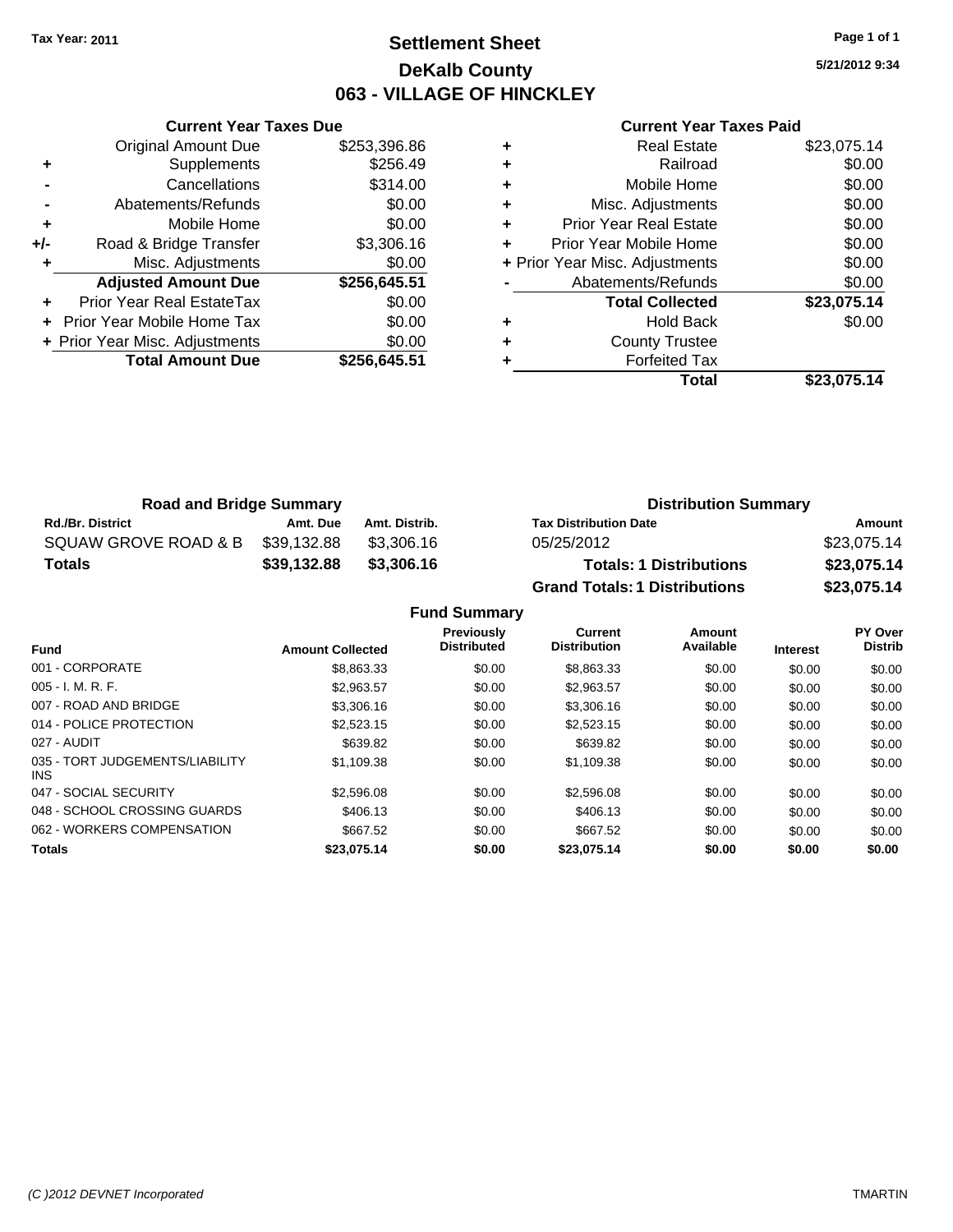# **Settlement Sheet Tax Year: 2011 Page 1 of 1 DeKalb County 064 - VILLAGE OF KINGSTON**

**5/21/2012 9:34**

#### **Current Year Taxes Paid**

|     | <b>Current Year Taxes Due</b>  |              |
|-----|--------------------------------|--------------|
|     | <b>Original Amount Due</b>     | \$138,659.19 |
| ٠   | Supplements                    | \$52.50      |
|     | Cancellations                  | \$55.30      |
|     | Abatements/Refunds             | \$0.00       |
| ٠   | Mobile Home                    | \$0.00       |
| +/- | Road & Bridge Transfer         | \$1,772.95   |
|     | Misc. Adjustments              | \$0.00       |
|     | <b>Adjusted Amount Due</b>     | \$140,429.34 |
|     | Prior Year Real EstateTax      | \$225.61     |
|     | Prior Year Mobile Home Tax     | \$0.00       |
|     | + Prior Year Misc. Adjustments | \$0.00       |
|     | <b>Total Amount Due</b>        | \$140,654.95 |
|     |                                |              |

| ٠ | <b>Real Estate</b>             | \$16,444.73 |
|---|--------------------------------|-------------|
| ٠ | Railroad                       | \$15.51     |
| ٠ | Mobile Home                    | \$0.00      |
| ٠ | Misc. Adjustments              | \$0.00      |
| ÷ | <b>Prior Year Real Estate</b>  | \$225.61    |
| ٠ | Prior Year Mobile Home         | \$0.00      |
|   | + Prior Year Misc. Adjustments | \$0.00      |
|   | Abatements/Refunds             | \$0.00      |
|   | <b>Total Collected</b>         | \$16,685.85 |
| ٠ | Hold Back                      | \$0.00      |
| ٠ | <b>County Trustee</b>          |             |
| ٠ | <b>Forfeited Tax</b>           |             |
|   | Total                          | \$16,685.85 |

| <b>Road and Bridge Summary</b> |             |               | <b>Distribution Summary</b>          |             |
|--------------------------------|-------------|---------------|--------------------------------------|-------------|
| <b>Rd./Br. District</b>        | Amt. Due    | Amt. Distrib. | <b>Tax Distribution Date</b>         | Amount      |
| KINGSTON ROAD & BRIDG          | \$16,687.07 | \$1.772.95    | 05/25/2012                           | \$16,685.85 |
| <b>Totals</b>                  | \$16,687.07 | \$1,772.95    | <b>Totals: 1 Distributions</b>       | \$16,685.85 |
|                                |             |               | <b>Grand Totals: 1 Distributions</b> | \$16,685.85 |

**Fund Summary**

| <b>Fund</b>                             | <b>Amount Collected</b> | <b>Previously</b><br><b>Distributed</b> | Current<br><b>Distribution</b> | Amount<br>Available | <b>Interest</b> | PY Over<br><b>Distrib</b> |
|-----------------------------------------|-------------------------|-----------------------------------------|--------------------------------|---------------------|-----------------|---------------------------|
| 001 - CORPORATE                         | \$5,485.29              | \$0.00                                  | \$5,485.29                     | \$0.00              | \$0.00          | \$0.00                    |
| $005 - I. M. R. F.$                     | \$1.161.70              | \$0.00                                  | \$1,161.70                     | \$0.00              | \$0.00          | \$0.00                    |
| 007 - ROAD AND BRIDGE                   | \$1,772.95              | \$0.00                                  | \$1,772.95                     | \$0.00              | \$0.00          | \$0.00                    |
| 014 - POLICE PROTECTION                 | \$1,817.62              | \$0.00                                  | \$1.817.62                     | \$0.00              | \$0.00          | \$0.00                    |
| 025 - GARBAGE DISPOSAL                  | \$554.11                | \$0.00                                  | \$554.11                       | \$0.00              | \$0.00          | \$0.00                    |
| 027 - AUDIT                             | \$828.25                | \$0.00                                  | \$828.25                       | \$0.00              | \$0.00          | \$0.00                    |
| 031 - WORKING CASH                      | \$53.94                 | \$0.00                                  | \$53.94                        | \$0.00              | \$0.00          | \$0.00                    |
| 035 - TORT JUDGEMENTS/LIABILITY<br>INS. | \$4,194.48              | \$0.00                                  | \$4,194.48                     | \$0.00              | \$0.00          | \$0.00                    |
| 047 - SOCIAL SECURITY                   | \$817.51                | \$0.00                                  | \$817.51                       | \$0.00              | \$0.00          | \$0.00                    |
| <b>Totals</b>                           | \$16,685.85             | \$0.00                                  | \$16,685.85                    | \$0.00              | \$0.00          | \$0.00                    |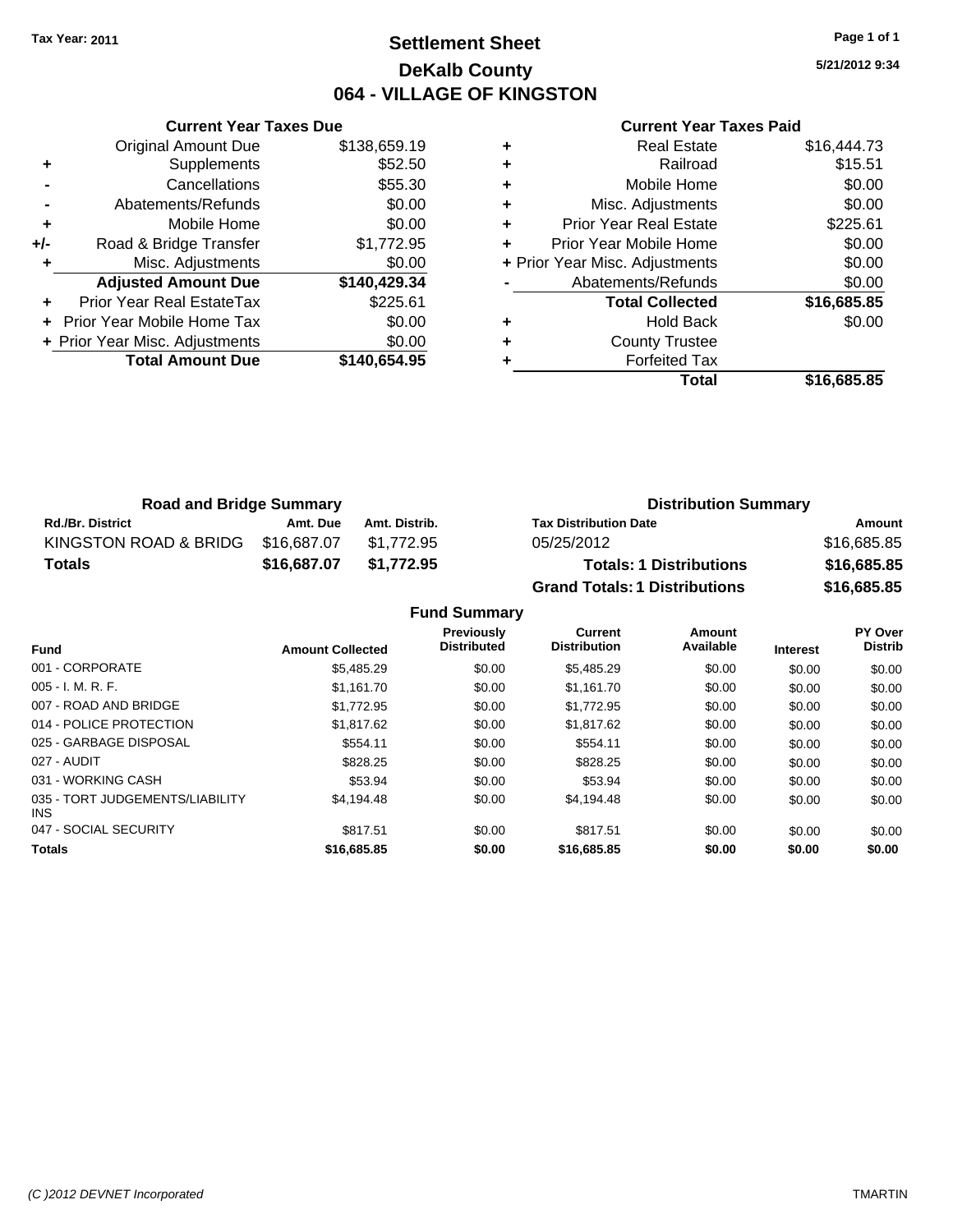# **Settlement Sheet Tax Year: 2011 Page 1 of 1 DeKalb County 065 - VILLAGE OF KIRKLAND**

**5/21/2012 9:34**

#### **Current Year Taxes Paid**

|       | <b>Current Year Taxes Due</b>     |              |  |  |  |
|-------|-----------------------------------|--------------|--|--|--|
|       | <b>Original Amount Due</b>        | \$184,006.74 |  |  |  |
| ٠     | Supplements                       | \$40.26      |  |  |  |
|       | Cancellations                     | \$43.01      |  |  |  |
|       | Abatements/Refunds                | \$4.44       |  |  |  |
| ٠     | Mobile Home                       | \$0.00       |  |  |  |
| $+/-$ | Road & Bridge Transfer            | \$2,790.29   |  |  |  |
| ٠     | Misc. Adjustments                 | \$0.00       |  |  |  |
|       | <b>Adjusted Amount Due</b>        | \$186,789.84 |  |  |  |
|       | Prior Year Real EstateTax         | (\$62.30)    |  |  |  |
|       | <b>Prior Year Mobile Home Tax</b> | \$0.00       |  |  |  |
|       | + Prior Year Misc. Adjustments    | \$0.00       |  |  |  |
|       | <b>Total Amount Due</b>           | \$186,727.54 |  |  |  |
|       |                                   |              |  |  |  |

| ٠ | <b>Real Estate</b>             | \$22,923.87 |
|---|--------------------------------|-------------|
|   | Railroad                       | \$3.34      |
| ٠ | Mobile Home                    | \$0.00      |
| ٠ | Misc. Adjustments              | \$0.00      |
| ٠ | <b>Prior Year Real Estate</b>  | (\$62.30)   |
| ÷ | Prior Year Mobile Home         | \$0.00      |
|   | + Prior Year Misc. Adjustments | \$0.00      |
|   | Abatements/Refunds             | \$4.44      |
|   | <b>Total Collected</b>         | \$22,860.47 |
| ٠ | <b>Hold Back</b>               | \$0.00      |
| ٠ | <b>County Trustee</b>          |             |
|   | <b>Forfeited Tax</b>           |             |
|   | Total                          | \$22,860.47 |

| <b>Road and Bridge Summary</b>    |             |               | <b>Distribution Summary</b>          |             |  |
|-----------------------------------|-------------|---------------|--------------------------------------|-------------|--|
| <b>Rd./Br. District</b>           | Amt. Due    | Amt. Distrib. | <b>Tax Distribution Date</b>         | Amount      |  |
| <b>FRANKLIN ROAD &amp; BRIDGI</b> | \$26,925.42 | \$2.790.29    | 05/25/2012                           | \$22,860.47 |  |
| <b>Totals</b>                     | \$26,925.42 | \$2,790.29    | <b>Totals: 1 Distributions</b>       | \$22,860.47 |  |
|                                   |             |               | <b>Grand Totals: 1 Distributions</b> | \$22,860.47 |  |

### **Fund Summary**

| <b>Fund</b>                                |                                             | <b>Amount Collected</b> | Previously<br><b>Distributed</b>     | Current<br><b>Distribution</b>                   | Amount<br>Available | <b>Interest</b> | <b>PY Over</b><br><b>Distrib</b> |
|--------------------------------------------|---------------------------------------------|-------------------------|--------------------------------------|--------------------------------------------------|---------------------|-----------------|----------------------------------|
| 001 - CORPORATE                            |                                             | \$8,616.99              | \$0.00                               | \$8,616.99                                       | \$0.00              | \$0.00          | \$0.00                           |
| 003 - BONDS AND INTEREST                   |                                             | \$0.00                  | \$0.00                               | \$0.00                                           | \$0.00              | \$0.00          | \$0.00                           |
| 007 - ROAD AND BRIDGE                      |                                             | \$2,790.29              | \$0.00                               | \$2,790.29                                       | \$0.00              | \$0.00          | \$0.00                           |
| 014 - POLICE PROTECTION                    |                                             | \$8,726.13              | \$0.00                               | \$8,726.13                                       | \$0.00              | \$0.00          | \$0.00                           |
| 025 - GARBAGE DISPOSAL                     |                                             | \$0.00                  | \$0.00                               | \$0.00                                           | \$0.00              | \$0.00          | \$0.00                           |
| 027 - AUDIT                                |                                             | \$545.53                | \$0.00                               | \$545.53                                         | \$0.00              | \$0.00          | \$0.00                           |
| 035 - TORT JUDGEMENTS/LIABILITY<br>INS.    |                                             | \$2,181.53              | \$0.00                               | \$2,181.53                                       | \$0.00              | \$0.00          | \$0.00                           |
| <b>Totals</b>                              |                                             | \$22,860.47             | \$0.00                               | \$22.860.47                                      | \$0.00              | \$0.00          | \$0.00                           |
|                                            |                                             |                         | <b>Abatement Detail</b>              |                                                  |                     |                 |                                  |
| Source<br>Year<br>RE - Real Estate<br>2011 | <b>Account Type</b><br><b>PTAB Decision</b> |                         | <b>Amount Adjustment Description</b> | \$4.11 01-26-475-004 PTAB INTEREST REFUND by TBA |                     |                 |                                  |

Totals 1 entries **\$4.11**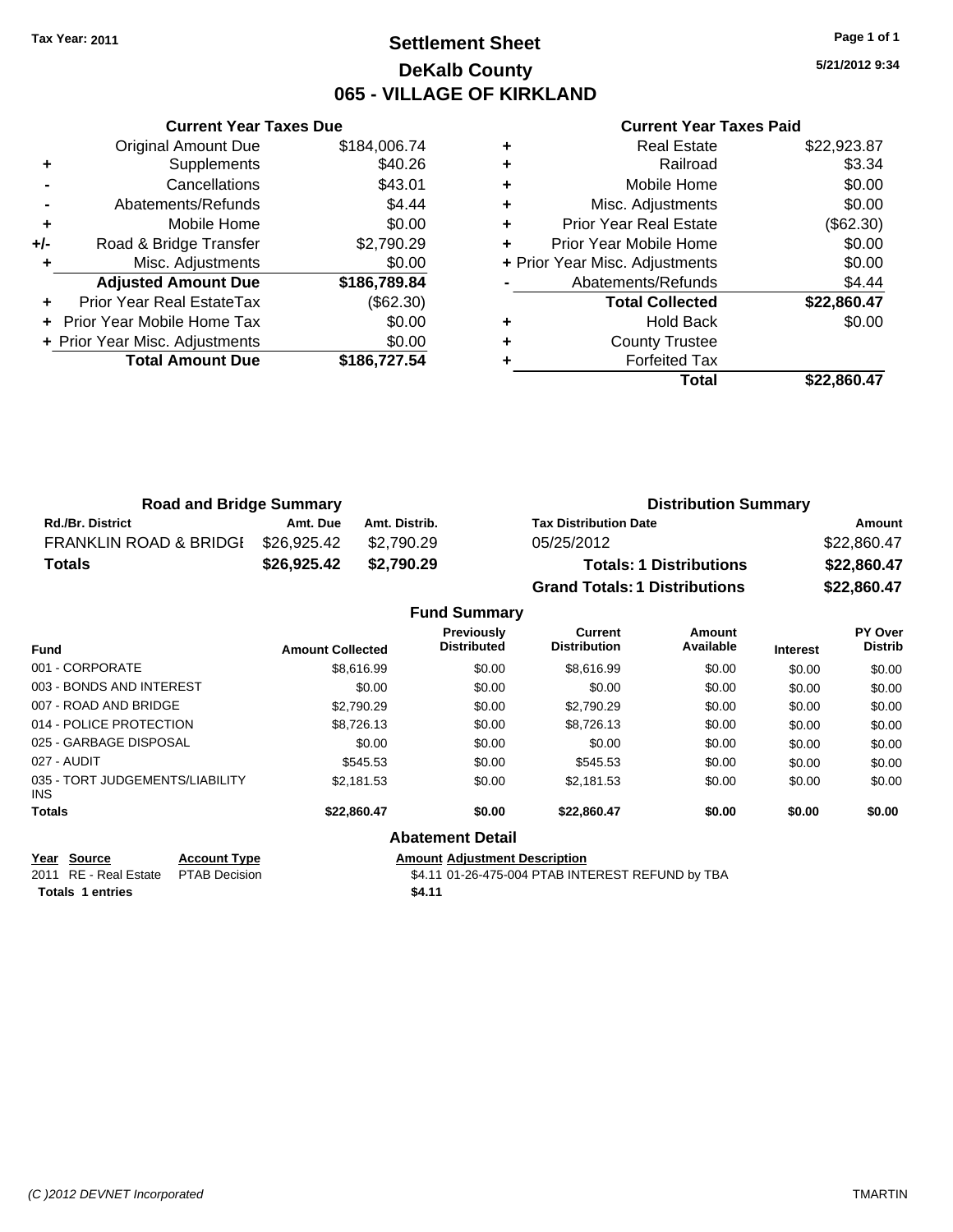# **Settlement Sheet Tax Year: 2011 Page 1 of 1 DeKalb County 066 - KIRKLAND LIBRARY**

**5/21/2012 9:34**

#### **Current Year Taxes Paid**

|     | <b>Current Year Taxes Due</b>    |             |  |  |  |
|-----|----------------------------------|-------------|--|--|--|
|     | <b>Original Amount Due</b>       | \$45,005.54 |  |  |  |
| ٠   | Supplements                      | \$0.00      |  |  |  |
|     | Cancellations                    | \$0.00      |  |  |  |
|     | Abatements/Refunds               | \$1.00      |  |  |  |
| ٠   | Mobile Home                      | \$0.00      |  |  |  |
| +/- | \$0.00<br>Road & Bridge Transfer |             |  |  |  |
|     | Misc. Adjustments                | \$0.00      |  |  |  |
|     | <b>Adjusted Amount Due</b>       | \$45,004.54 |  |  |  |
|     | Prior Year Real EstateTax        | (\$13.86)   |  |  |  |
|     | Prior Year Mobile Home Tax       | \$0.00      |  |  |  |
|     | + Prior Year Misc. Adjustments   | \$0.00      |  |  |  |
|     | <b>Total Amount Due</b>          | \$44.990.68 |  |  |  |
|     |                                  |             |  |  |  |

| ٠ | <b>Real Estate</b>             | \$4,923.82 |
|---|--------------------------------|------------|
| ٠ | Railroad                       | \$0.00     |
| ٠ | Mobile Home                    | \$0.00     |
| ٠ | Misc. Adjustments              | \$0.00     |
| ÷ | <b>Prior Year Real Estate</b>  | (\$13.86)  |
|   | Prior Year Mobile Home         | \$0.00     |
|   | + Prior Year Misc. Adjustments | \$0.00     |
|   | Abatements/Refunds             | \$1.00     |
|   | <b>Total Collected</b>         | \$4,908.96 |
| ٠ | <b>Hold Back</b>               | \$0.00     |
| ٠ | <b>County Trustee</b>          |            |
| ٠ | <b>Forfeited Tax</b>           |            |
|   | Total                          | \$4,908.96 |
|   |                                |            |

|                                          |                     |                         |                                      |                                       | <b>Distribution Summary</b>    |                 |                                  |
|------------------------------------------|---------------------|-------------------------|--------------------------------------|---------------------------------------|--------------------------------|-----------------|----------------------------------|
|                                          |                     |                         |                                      | <b>Tax Distribution Date</b>          |                                |                 | Amount                           |
|                                          |                     |                         |                                      | 05/25/2012                            |                                |                 | \$4,908.96                       |
|                                          |                     |                         |                                      |                                       | <b>Totals: 1 Distributions</b> |                 | \$4,908.96                       |
|                                          |                     |                         |                                      | <b>Grand Totals: 1 Distributions</b>  |                                |                 | \$4,908.96                       |
|                                          |                     |                         | <b>Fund Summary</b>                  |                                       |                                |                 |                                  |
| Fund                                     |                     | <b>Amount Collected</b> | Previously<br><b>Distributed</b>     | <b>Current</b><br><b>Distribution</b> | Amount<br>Available            | <b>Interest</b> | <b>PY Over</b><br><b>Distrib</b> |
| 005 - I. M. R. F.                        |                     | \$1.17                  | \$0.00                               | \$1.17                                | \$0.00                         | \$0.00          | \$0.00                           |
| 016 - LIBRARY (township, municipalities) |                     | \$4,695.91              | \$0.00                               | \$4,695.91                            | \$0.00                         | \$0.00          | \$0.00                           |
| 047 - SOCIAL SECURITY                    |                     | \$211.88                | \$0.00                               | \$211.88                              | \$0.00                         | \$0.00          | \$0.00                           |
| Totals                                   |                     | \$4,908.96              | \$0.00                               | \$4,908.96                            | \$0.00                         | \$0.00          | \$0.00                           |
|                                          |                     |                         | <b>Abatement Detail</b>              |                                       |                                |                 |                                  |
| Year Source                              | <b>Account Type</b> |                         | <b>Amount Adjustment Description</b> |                                       |                                |                 |                                  |

**<u>Year Source</u> Account Type**<br> **ALCOUNTE ADDED**<br> **ADDED**<br> **ALCOUNTE PTAB** Decision **Totals 1 entries** \$1.00

 $$1.00$  01-26-475-004 PTAB INTEREST REFUND by TBA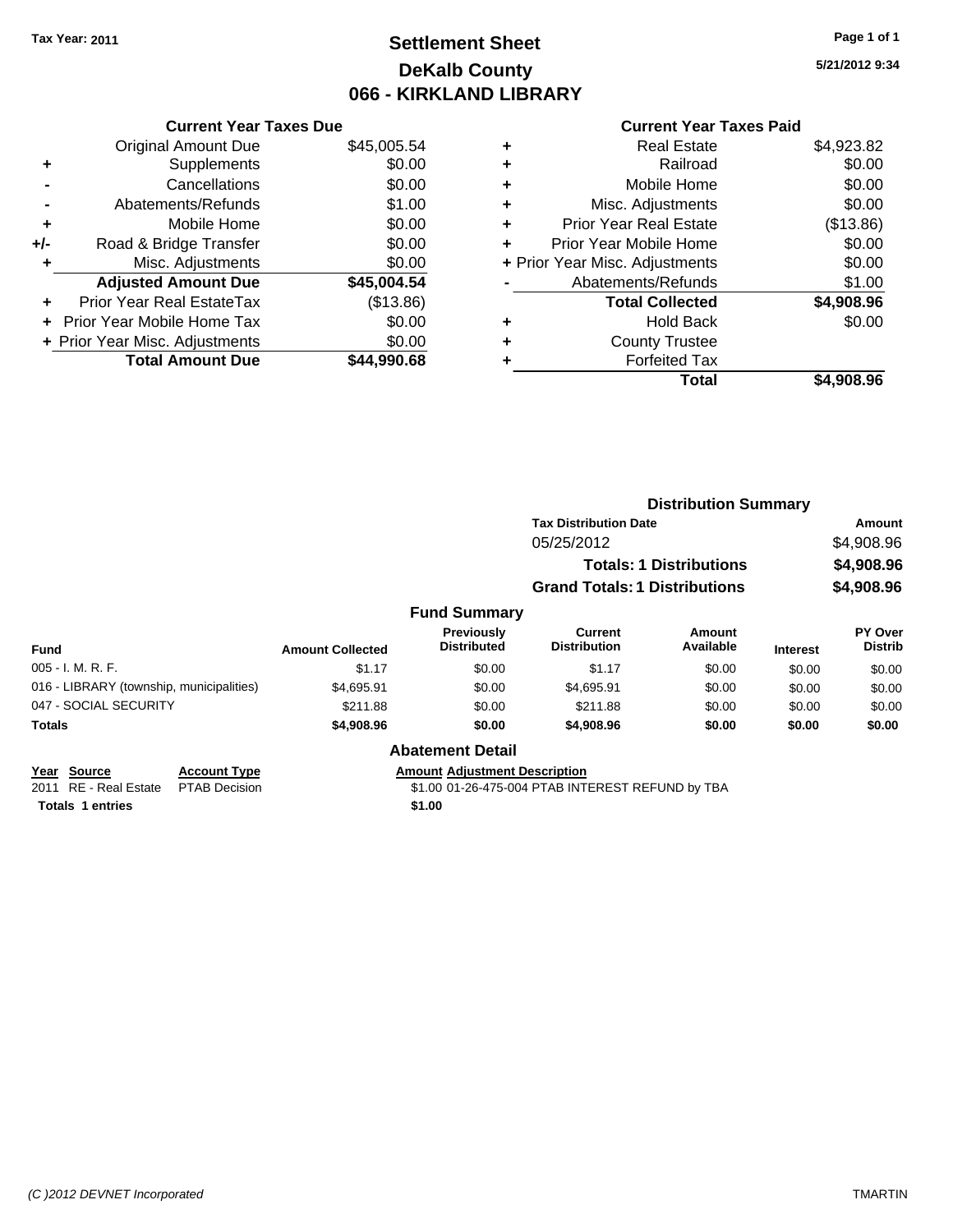# **Settlement Sheet Tax Year: 2011 Page 1 of 1 DeKalb County 067 - VILLAGE OF LEE**

**5/21/2012 9:34**

### **Current Year Taxes Paid +** Real Estate \$1,031.56 **+** Railroad \$0.00 **+** Mobile Home \$0.00 **+** Misc. Adjustments \$0.00 **+** Prior Year Real Estate (\$0.06) **+** Prior Year Mobile Home \$0.00 **+ Prior Year Misc. Adjustments**  $$0.00$ **-** Abatements/Refunds \$0.00 **Total Collected \$1,031.50 +** Hold Back \$0.00 **+** County Trustee **+** Forfeited Tax **Total \$1,031.50**

| <b>Road and Bridge Summary</b> |                                                          |                     |                                      | <b>Distribution Summary</b> |                |
|--------------------------------|----------------------------------------------------------|---------------------|--------------------------------------|-----------------------------|----------------|
| <b>Rd./Br. District</b>        | Amt. Due                                                 | Amt. Distrib.       | <b>Tax Distribution Date</b>         |                             | Amount         |
| SHABBONA ROAD & BRIDC          | \$1,700.42                                               | \$121.62            | 05/25/2012                           |                             | \$1,031.50     |
| <b>Totals</b>                  | \$1,700.42<br>\$121.62<br><b>Totals: 1 Distributions</b> |                     |                                      | \$1,031.50                  |                |
|                                |                                                          |                     | <b>Grand Totals: 1 Distributions</b> |                             | \$1,031.50     |
|                                |                                                          | <b>Fund Summary</b> |                                      |                             |                |
|                                |                                                          | Previously          | Current<br>-----                     | Amount<br>.                 | <b>PY Over</b> |

| <b>Fund</b>                                   | <b>Amount Collected</b> | <b>HUVIOUSIY</b><br><b>Distributed</b> | <b>VALIVIII</b><br><b>Distribution</b> | <u>Allivulit</u><br>Available | <b>Interest</b> | .<br><b>Distrib</b> |
|-----------------------------------------------|-------------------------|----------------------------------------|----------------------------------------|-------------------------------|-----------------|---------------------|
| 001 - CORPORATE                               | \$370.16                | \$0.00                                 | \$370.16                               | \$0.00                        | \$0.00          | \$0.00              |
| 007 - ROAD AND BRIDGE                         | \$121.62                | \$0.00                                 | \$121.62                               | \$0.00                        | \$0.00          | \$0.00              |
| 025 - GARBAGE DISPOSAL                        | \$130.15                | \$0.00                                 | \$130.15                               | \$0.00                        | \$0.00          | \$0.00              |
| 027 - AUDIT                                   | \$93.89                 | \$0.00                                 | \$93.89                                | \$0.00                        | \$0.00          | \$0.00              |
| 035 - TORT JUDGEMENTS/LIABILITY<br><b>INS</b> | \$269.72                | \$0.00                                 | \$269.72                               | \$0.00                        | \$0.00          | \$0.00              |
| 072 - WATERWORKS SYSTEM                       | \$45.96                 | \$0.00                                 | \$45.96                                | \$0.00                        | \$0.00          | \$0.00              |
| <b>Totals</b>                                 | \$1,031.50              | \$0.00                                 | \$1,031.50                             | \$0.00                        | \$0.00          | \$0.00              |

|     |                               | 067 - VI   |
|-----|-------------------------------|------------|
|     | <b>Current Year Taxes Due</b> |            |
|     | <b>Original Amount Due</b>    | \$8,545.96 |
| ٠   | Supplements                   | \$13.60    |
|     | Cancellations                 | \$14.35    |
|     | Abatements/Refunds            | \$0.00     |
| ÷   | Mobile Home                   | \$0.00     |
| +/- | Road & Bridge Transfer        | \$121.62   |
| ÷   | Misc. Adjustments             | \$0.00     |
|     | <b>Adjusted Amount Due</b>    | \$8,666.83 |

**+** Prior Year Real EstateTax (\$0.06) **+** Prior Year Mobile Home Tax \$0.00 **+ Prior Year Misc. Adjustments**  $$0.00$ 

Total Amount Due \$8,666.77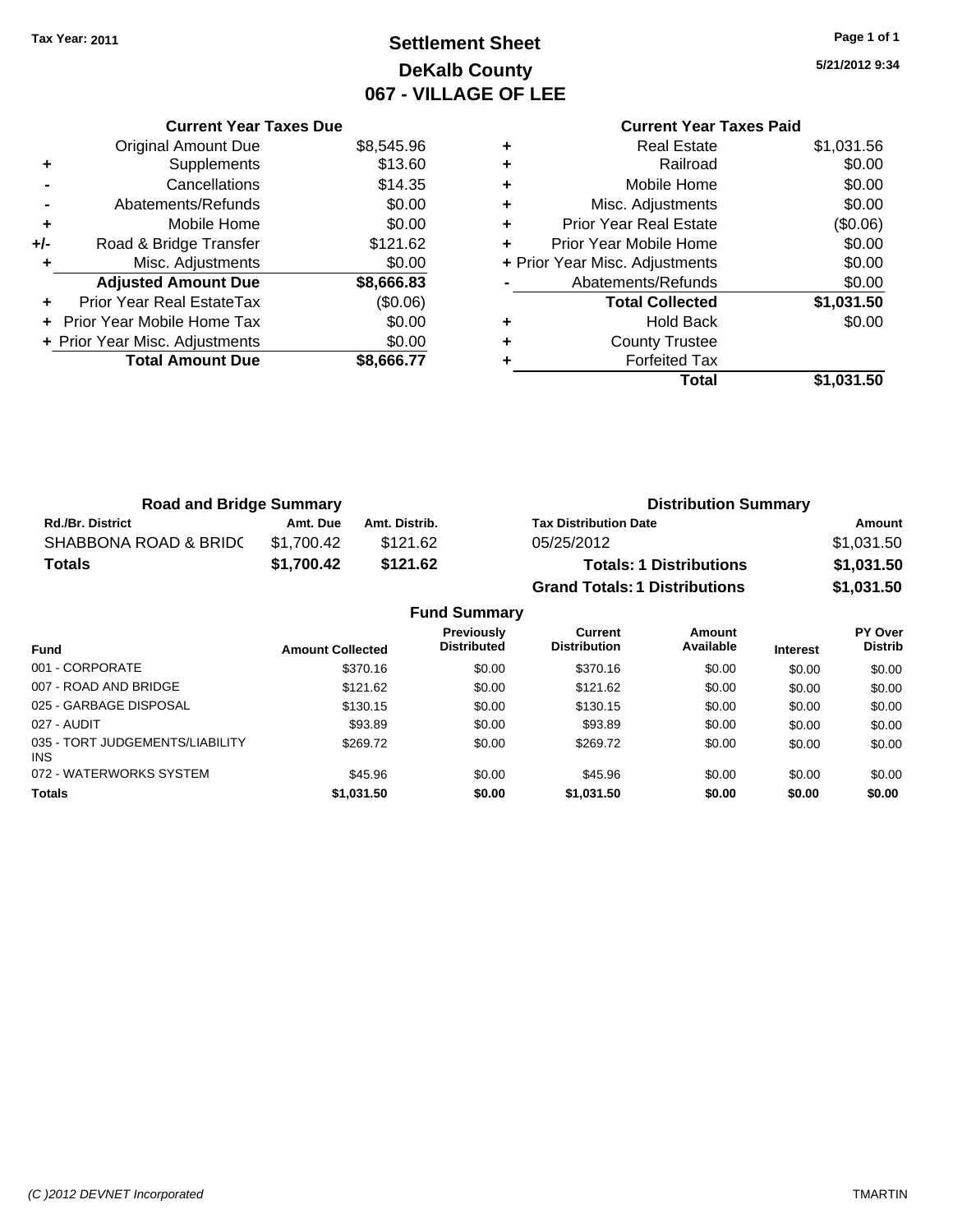# **Settlement Sheet Tax Year: 2011 Page 1 of 1 DeKalb County 068 - VILLAGE OF MALTA**

**5/21/2012 9:34**

#### **Current Year Taxes Paid**

|     | <b>Current Year Taxes Due</b>  |              |  |  |  |
|-----|--------------------------------|--------------|--|--|--|
|     | <b>Original Amount Due</b>     | \$109,032.34 |  |  |  |
| ٠   | Supplements                    | \$198.28     |  |  |  |
|     | Cancellations                  | \$248.49     |  |  |  |
|     | Abatements/Refunds             | \$0.00       |  |  |  |
| ٠   | Mobile Home                    | \$0.00       |  |  |  |
| +/- | Road & Bridge Transfer         | \$1,125.48   |  |  |  |
| ٠   | Misc. Adjustments              | \$0.00       |  |  |  |
|     | <b>Adjusted Amount Due</b>     | \$110,107.61 |  |  |  |
|     | Prior Year Real EstateTax      | \$0.00       |  |  |  |
|     | Prior Year Mobile Home Tax     | \$0.00       |  |  |  |
|     | + Prior Year Misc. Adjustments | \$0.00       |  |  |  |
|     | <b>Total Amount Due</b>        | \$110,107.61 |  |  |  |
|     |                                |              |  |  |  |

| <b>Real Estate</b>            | \$10,359.10                    |
|-------------------------------|--------------------------------|
| Railroad                      | \$0.00                         |
| Mobile Home                   | \$0.00                         |
| Misc. Adjustments             | \$0.00                         |
| <b>Prior Year Real Estate</b> | \$0.00                         |
| Prior Year Mobile Home        | \$0.00                         |
|                               | \$0.00                         |
| Abatements/Refunds            | \$0.00                         |
| <b>Total Collected</b>        | \$10,359.10                    |
| Hold Back                     | \$0.00                         |
| <b>County Trustee</b>         |                                |
| <b>Forfeited Tax</b>          |                                |
| Total                         | \$10,359.10                    |
|                               | + Prior Year Misc. Adjustments |

| <b>Road and Bridge Summary</b> |             |               | <b>Distribution Summary</b>          |             |  |
|--------------------------------|-------------|---------------|--------------------------------------|-------------|--|
| <b>Rd./Br. District</b>        | Amt. Due    | Amt. Distrib. | <b>Tax Distribution Date</b>         | Amount      |  |
| MALTA ROAD & BRIDGE            | \$11.771.55 | \$1.125.48    | 05/25/2012                           | \$10,359.10 |  |
| <b>Totals</b>                  | \$11,771.55 | \$1,125.48    | <b>Totals: 1 Distributions</b>       | \$10,359.10 |  |
|                                |             |               | <b>Grand Totals: 1 Distributions</b> | \$10,359.10 |  |

**Fund Summary**

| <b>Fund</b>                             | <b>Amount Collected</b> | <b>Previously</b><br><b>Distributed</b> | Current<br><b>Distribution</b> | Amount<br>Available | <b>Interest</b> | PY Over<br><b>Distrib</b> |
|-----------------------------------------|-------------------------|-----------------------------------------|--------------------------------|---------------------|-----------------|---------------------------|
| 001 - CORPORATE                         | \$2,583.02              | \$0.00                                  | \$2,583.02                     | \$0.00              | \$0.00          | \$0.00                    |
| 003 - BONDS AND INTEREST                | \$0.00                  | \$0.00                                  | \$0.00                         | \$0.00              | \$0.00          | \$0.00                    |
| $005 - I. M. R. F.$                     | \$592.86                | \$0.00                                  | \$592.86                       | \$0.00              | \$0.00          | \$0.00                    |
| 007 - ROAD AND BRIDGE                   | \$1,125.48              | \$0.00                                  | \$1,125.48                     | \$0.00              | \$0.00          | \$0.00                    |
| 014 - POLICE PROTECTION                 | \$889.30                | \$0.00                                  | \$889.30                       | \$0.00              | \$0.00          | \$0.00                    |
| 025 - GARBAGE DISPOSAL                  | \$101.66                | \$0.00                                  | \$101.66                       | \$0.00              | \$0.00          | \$0.00                    |
| 027 - AUDIT                             | \$1,863.15              | \$0.00                                  | \$1,863.15                     | \$0.00              | \$0.00          | \$0.00                    |
| 035 - TORT JUDGEMENTS/LIABILITY<br>INS. | \$1,947.81              | \$0.00                                  | \$1,947.81                     | \$0.00              | \$0.00          | \$0.00                    |
| 041 - STREET LIGHTING                   | \$578.29                | \$0.00                                  | \$578.29                       | \$0.00              | \$0.00          | \$0.00                    |
| 047 - SOCIAL SECURITY                   | \$677.53                | \$0.00                                  | \$677.53                       | \$0.00              | \$0.00          | \$0.00                    |
| <b>Totals</b>                           | \$10,359.10             | \$0.00                                  | \$10,359.10                    | \$0.00              | \$0.00          | \$0.00                    |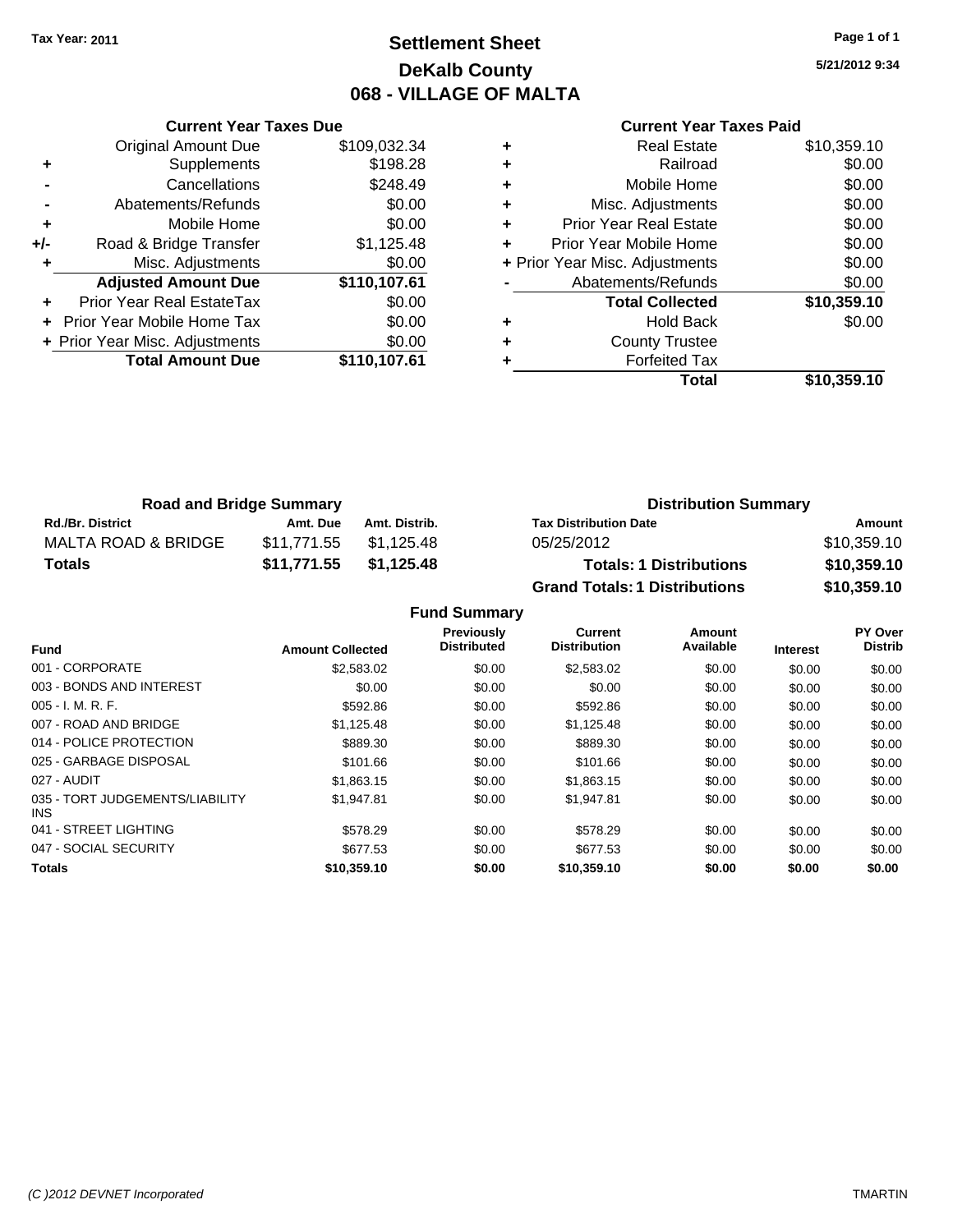# **Settlement Sheet Tax Year: 2011 Page 1 of 1 DeKalb County 069 - VILLAGE OF MAPLE PARK**

**5/21/2012 9:34**

| <b>Current Year Taxes Paid</b> |  |  |  |
|--------------------------------|--|--|--|
|--------------------------------|--|--|--|

|     | <b>Current Year Taxes Due</b>  |             |
|-----|--------------------------------|-------------|
|     | <b>Original Amount Due</b>     | \$99,196.08 |
| ÷   | Supplements                    | \$45.89     |
|     | Cancellations                  | \$46.59     |
|     | Abatements/Refunds             | \$0.03      |
| ٠   | Mobile Home                    | \$0.00      |
| +/- | Road & Bridge Transfer         | \$188.42    |
|     | Misc. Adjustments              | \$0.00      |
|     | <b>Adjusted Amount Due</b>     | \$99,383.77 |
|     | Prior Year Real EstateTax      | (\$41.02)   |
|     | Prior Year Mobile Home Tax     | \$0.00      |
|     | + Prior Year Misc. Adjustments | \$0.00      |
|     | <b>Total Amount Due</b>        | \$99,342.75 |
|     |                                |             |

|   | Total                          | \$9,472.43 |
|---|--------------------------------|------------|
|   | <b>Forfeited Tax</b>           |            |
| ٠ | <b>County Trustee</b>          |            |
| ٠ | Hold Back                      | \$0.00     |
|   | <b>Total Collected</b>         | \$9,472.43 |
|   | Abatements/Refunds             | \$0.03     |
|   | + Prior Year Misc. Adjustments | \$0.00     |
| ٠ | Prior Year Mobile Home         | \$0.00     |
| ٠ | <b>Prior Year Real Estate</b>  | (\$41.02)  |
| ٠ | Misc. Adjustments              | \$0.00     |
| ٠ | Mobile Home                    | \$0.00     |
| ٠ | Railroad                       | \$0.00     |
| ٠ | Real Estate                    | \$9,513.48 |
|   |                                |            |

| <b>Road and Bridge Summary</b>   |            |               | <b>Distribution Summary</b>          |            |
|----------------------------------|------------|---------------|--------------------------------------|------------|
| <b>Rd./Br. District</b>          | Amt. Due   | Amt. Distrib. | <b>Tax Distribution Date</b>         | Amount     |
| <b>CORTLAND ROAD &amp; BRIDC</b> | \$2.179.87 | \$188.42      | 05/25/2012                           | \$9.472.43 |
| <b>Totals</b>                    | \$2.179.87 | \$188.42      | <b>Totals: 1 Distributions</b>       | \$9,472.43 |
|                                  |            |               | <b>Grand Totals: 1 Distributions</b> | \$9,472.43 |

|                                         |                         | <b>Fund Summary</b>                     |                                |                     |                 |                           |
|-----------------------------------------|-------------------------|-----------------------------------------|--------------------------------|---------------------|-----------------|---------------------------|
| <b>Fund</b>                             | <b>Amount Collected</b> | <b>Previously</b><br><b>Distributed</b> | Current<br><b>Distribution</b> | Amount<br>Available | <b>Interest</b> | PY Over<br><b>Distrib</b> |
| 001 - CORPORATE                         | \$4,232.60              | \$0.00                                  | \$4,232.60                     | \$0.00              | \$0.00          | \$0.00                    |
| 003 - BONDS AND INTEREST                | \$0.00                  | \$0.00                                  | \$0.00                         | \$0.00              | \$0.00          | \$0.00                    |
| 007 - ROAD AND BRIDGE                   | \$188.42                | \$0.00                                  | \$188.42                       | \$0.00              | \$0.00          | \$0.00                    |
| 014 - POLICE PROTECTION                 | \$3,607.95              | \$0.00                                  | \$3.607.95                     | \$0.00              | \$0.00          | \$0.00                    |
| 027 - AUDIT                             | \$481.25                | \$0.00                                  | \$481.25                       | \$0.00              | \$0.00          | \$0.00                    |
| 035 - TORT JUDGEMENTS/LIABILITY<br>INS. | \$962.21                | \$0.00                                  | \$962.21                       | \$0.00              | \$0.00          | \$0.00                    |
| <b>Totals</b>                           | \$9,472.43              | \$0.00                                  | \$9,472.43                     | \$0.00              | \$0.00          | \$0.00                    |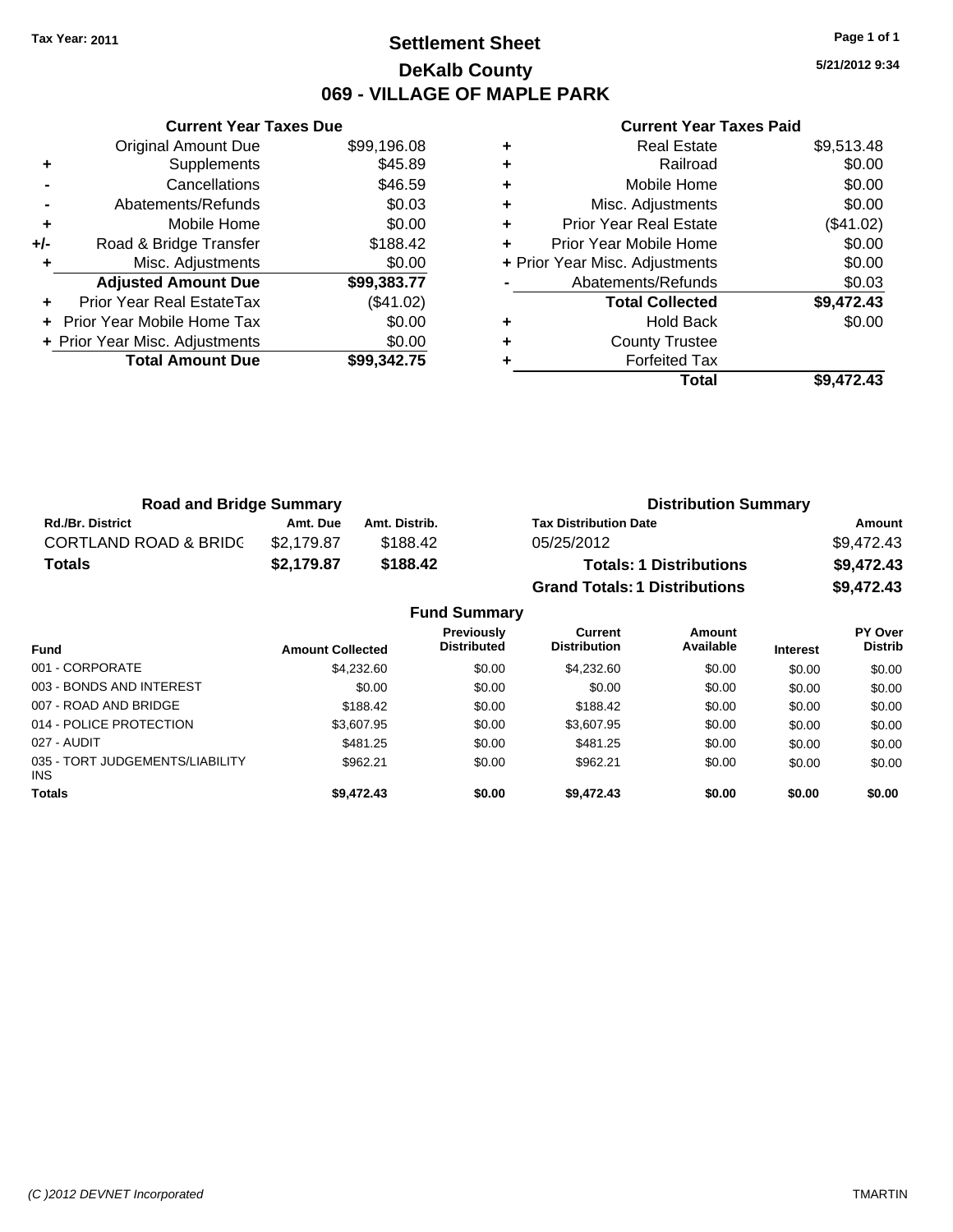# **Settlement Sheet Tax Year: 2011 Page 1 of 1 DeKalb County 070 - MAPLE PARK LIBRARY**

**5/21/2012 9:34**

|     | <b>Current Year Taxes Due</b>     |            |
|-----|-----------------------------------|------------|
|     | <b>Original Amount Due</b>        | \$9,628.43 |
| ٠   | Supplements                       | \$0.00     |
|     | Cancellations                     | \$0.00     |
|     | Abatements/Refunds                | \$0.00     |
| ٠   | Mobile Home                       | \$0.00     |
| +/- | Road & Bridge Transfer            | \$0.00     |
|     | Misc. Adjustments                 | \$0.00     |
|     | <b>Adjusted Amount Due</b>        | \$9,628.43 |
| ÷   | Prior Year Real EstateTax         | (\$2.93)   |
| ÷   | <b>Prior Year Mobile Home Tax</b> | \$0.00     |
|     | + Prior Year Misc. Adjustments    | \$0.00     |
|     | <b>Total Amount Due</b>           | \$9.625.50 |

| ٠ | <b>Real Estate</b>             | \$903.77 |
|---|--------------------------------|----------|
| ٠ | Railroad                       | \$0.00   |
| ٠ | Mobile Home                    | \$0.00   |
| ٠ | Misc. Adjustments              | \$0.00   |
| ٠ | Prior Year Real Estate         | (\$2.93) |
|   | Prior Year Mobile Home         | \$0.00   |
|   | + Prior Year Misc. Adjustments | \$0.00   |
|   | Abatements/Refunds             | \$0.00   |
|   | <b>Total Collected</b>         | \$900.84 |
| ٠ | Hold Back                      | \$0.00   |
| ٠ | <b>County Trustee</b>          |          |
|   | <b>Forfeited Tax</b>           |          |
|   | Total                          | \$900.84 |
|   |                                |          |

|                 |                         |                                  |                                      | <b>Distribution Summary</b>    |                 |                                  |
|-----------------|-------------------------|----------------------------------|--------------------------------------|--------------------------------|-----------------|----------------------------------|
|                 |                         |                                  | <b>Tax Distribution Date</b>         |                                |                 | Amount                           |
|                 |                         |                                  | 05/25/2012                           |                                |                 | \$900.84                         |
|                 |                         |                                  |                                      | <b>Totals: 1 Distributions</b> |                 | \$900.84                         |
|                 |                         |                                  | <b>Grand Totals: 1 Distributions</b> |                                |                 | \$900.84                         |
|                 |                         | <b>Fund Summary</b>              |                                      |                                |                 |                                  |
| <b>Fund</b>     | <b>Amount Collected</b> | Previously<br><b>Distributed</b> | Current<br><b>Distribution</b>       | Amount<br>Available            | <b>Interest</b> | <b>PY Over</b><br><b>Distrib</b> |
| 001 - CORPORATE | \$900.84                | \$0.00                           | \$900.84                             | \$0.00                         | \$0.00          | \$0.00                           |
| Totals          | \$900.84                | \$0.00                           | \$900.84                             | \$0.00                         | \$0.00          | \$0.00                           |
|                 |                         |                                  |                                      |                                |                 |                                  |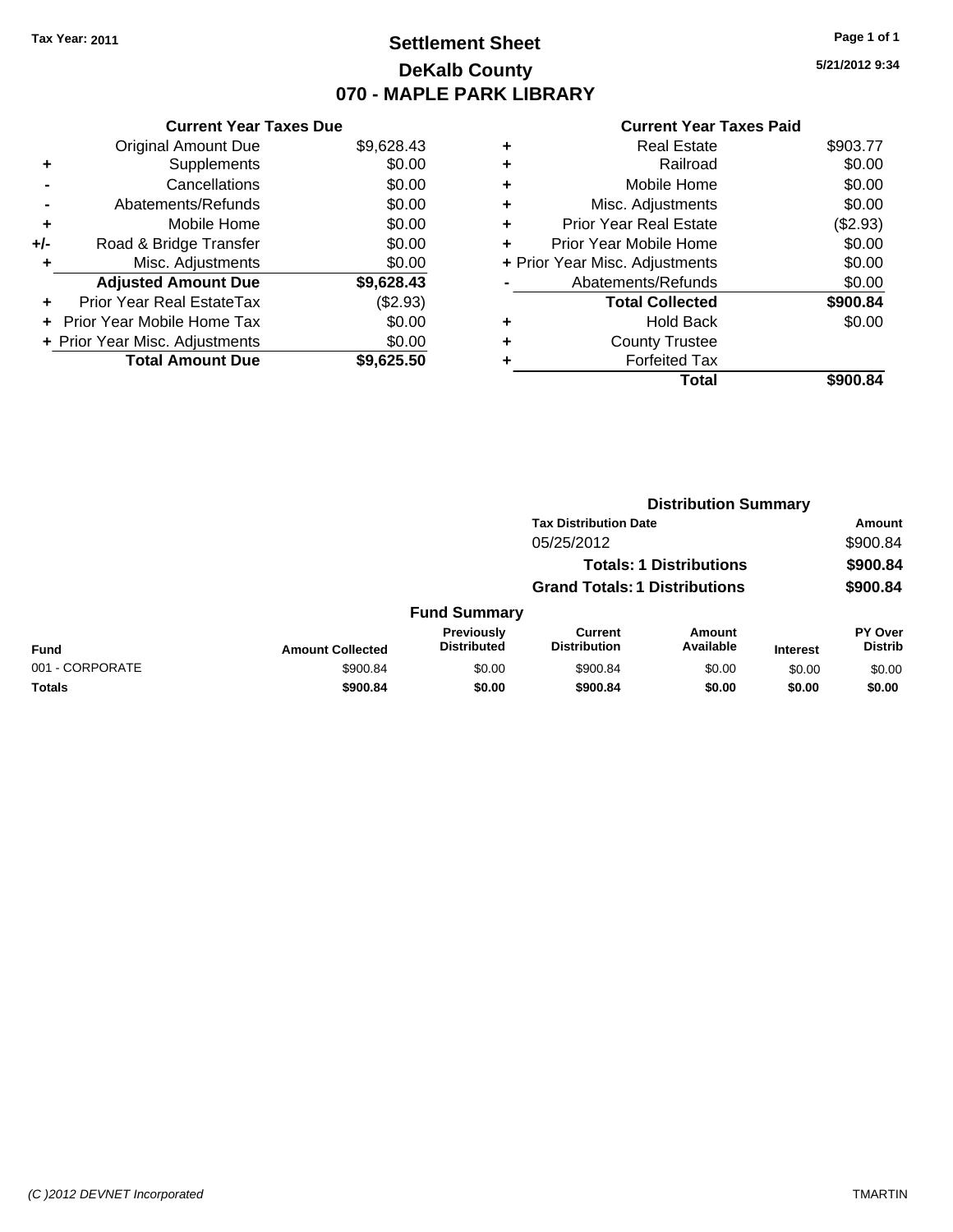# **Settlement Sheet Tax Year: 2011 Page 1 of 2 DeKalb County 071 - CITY OF SANDWICH**

**5/21/2012 9:34**

#### **Current Year Taxes Paid**

|     | <b>Original Amount Due</b>     | \$1,194,791.85 |  |
|-----|--------------------------------|----------------|--|
| ٠   | Supplements                    | \$2,989.88     |  |
|     | Cancellations                  | \$3,317.73     |  |
|     | Abatements/Refunds             | \$11.63        |  |
|     | Mobile Home                    | \$0.00         |  |
| +/- | Road & Bridge Transfer         | \$4,441.24     |  |
|     | Misc. Adjustments              | \$105.00       |  |
|     | <b>Adjusted Amount Due</b>     | \$1,198,998.61 |  |
|     | Prior Year Real EstateTax      | (\$225.82)     |  |
|     | Prior Year Mobile Home Tax     | \$0.00         |  |
|     | + Prior Year Misc. Adjustments | \$0.00         |  |
|     | <b>Total Amount Due</b>        | \$1,198,772.79 |  |
|     |                                |                |  |

**Current Year Taxes Due**

|   | Total                          | \$122,695.83 |
|---|--------------------------------|--------------|
|   | <b>Forfeited Tax</b>           |              |
| ٠ | <b>County Trustee</b>          |              |
| ٠ | <b>Hold Back</b>               | \$0.00       |
|   | <b>Total Collected</b>         | \$122,695.83 |
|   | Abatements/Refunds             | \$11.63      |
|   | + Prior Year Misc. Adjustments | \$0.00       |
|   | Prior Year Mobile Home         | \$0.00       |
| ٠ | <b>Prior Year Real Estate</b>  | (\$225.82)   |
| ٠ | Misc. Adjustments              | \$105.00     |
| ÷ | Mobile Home                    | \$0.00       |
| ٠ | Railroad                       | \$0.00       |
|   | <b>Real Estate</b>             | \$122,828.28 |

| <b>Road and Bridge Summary</b> |             |               | <b>Distribution Summary</b>          |              |  |
|--------------------------------|-------------|---------------|--------------------------------------|--------------|--|
| <b>Rd./Br. District</b>        | Amt. Due    | Amt. Distrib. | <b>Tax Distribution Date</b>         | Amount       |  |
| SANDWICH ROAD & BRIDG          | \$43.690.32 | \$4.318.39    | 05/25/2012                           | \$122,695.83 |  |
| SOMONAUK ROAD & BRID           | \$1.067.75  | \$122.85      | <b>Totals: 1 Distributions</b>       | \$122,695.83 |  |
| Totals                         | \$44,758.07 | \$4.441.24    | <b>Grand Totals: 1 Distributions</b> | \$122,695.83 |  |

**Fund Summary**

| <b>Fund</b>                                         | <b>Amount Collected</b> | Previously<br><b>Distributed</b> | <b>Current</b><br><b>Distribution</b> | Amount<br>Available | <b>Interest</b> | <b>PY Over</b><br><b>Distrib</b> |
|-----------------------------------------------------|-------------------------|----------------------------------|---------------------------------------|---------------------|-----------------|----------------------------------|
| 001 - CORPORATE                                     | \$39,441.55             | \$0.00                           | \$39,441.55                           | \$0.00              | \$0.00          | \$0.00                           |
| 003 - BONDS AND INTEREST                            | \$0.00                  | \$0.00                           | \$0.00                                | \$0.00              | \$0.00          | \$0.00                           |
| 005 - I. M. R. F.                                   | \$11,814.47             | \$0.00                           | \$11,814.47                           | \$0.00              | \$0.00          | \$0.00                           |
| 007 - ROAD AND BRIDGE                               | \$4,441.24              | \$0.00                           | \$4,441.24                            | \$0.00              | \$0.00          | \$0.00                           |
| 014 - POLICE PROTECTION                             | \$14,749.90             | \$0.00                           | \$14,749.90                           | \$0.00              | \$0.00          | \$0.00                           |
| 015 - POLICE PENSION                                | \$8,528.17              | \$0.00                           | \$8,528.17                            | \$0.00              | \$0.00          | \$0.00                           |
| 027 - AUDIT                                         | \$1,557.54              | \$0.00                           | \$1,557.54                            | \$0.00              | \$0.00          | \$0.00                           |
| 035 - TORT JUDGMENTS, LIABILITY<br><b>INSURANCE</b> | \$3,541.59              | \$0.00                           | \$3,541.59                            | \$0.00              | \$0.00          | \$0.00                           |
| 040 - STREET AND BRIDGE                             | \$4,106.52              | \$0.00                           | \$4,106.52                            | \$0.00              | \$0.00          | \$0.00                           |
| 041 - STREET LIGHTING                               | \$7,097.52              | \$0.00                           | \$7,097.52                            | \$0.00              | \$0.00          | \$0.00                           |
| 045 - PUBLIC BENEFIT                                | \$0.00                  | \$0.00                           | \$0.00                                | \$0.00              | \$0.00          | \$0.00                           |
| 046 - EMERGENCY SERV & DISASTER<br><b>OPER</b>      | \$273.87                | \$0.00                           | \$273.87                              | \$0.00              | \$0.00          | \$0.00                           |
| 047 - SOCIAL SECURITY                               | \$10,659.12             | \$0.00                           | \$10,659.12                           | \$0.00              | \$0.00          | \$0.00                           |
| 048 - SCHOOL CROSSING GUARDS                        | \$1,051.16              | \$0.00                           | \$1,051.16                            | \$0.00              | \$0.00          | \$0.00                           |
| 060 - UNEMPLOYMENT INSURANCE                        | \$1,708.78              | \$0.00                           | \$1,708.78                            | \$0.00              | \$0.00          | \$0.00                           |
| 062 - WORKERS COMPENSATION                          | \$7,248.77              | \$0.00                           | \$7,248.77                            | \$0.00              | \$0.00          | \$0.00                           |
| 065 - FORESTRY PROGRAM                              | \$6,475.63              | \$0.00                           | \$6,475.63                            | \$0.00              | \$0.00          | \$0.00                           |
| <b>Totals</b>                                       | \$122,695.83            | \$0.00                           | \$122,695.83                          | \$0.00              | \$0.00          | \$0.00                           |

### **Miscellaneous Adjustment Detail**

| Year Source             | <b>Account Type</b> | Amount   |
|-------------------------|---------------------|----------|
| 2011 RE - Real Estate   | Back Tax Collected  | \$105.00 |
| <b>Totals 1 entries</b> |                     | \$105.00 |

**Year Source Account Type Amount Adjustment Description** 2011 Collected **3105.00 PRIMUS REDEMPTION 8 PARCELS by TBA** 

#### **Abatement Detail**

**Year Source Account Type Amount Adjustment Description**

2011 RE - Real Estate \$7.73 19-27-427-012 PTAB INTEREST REFUND by TBA PTAB Decision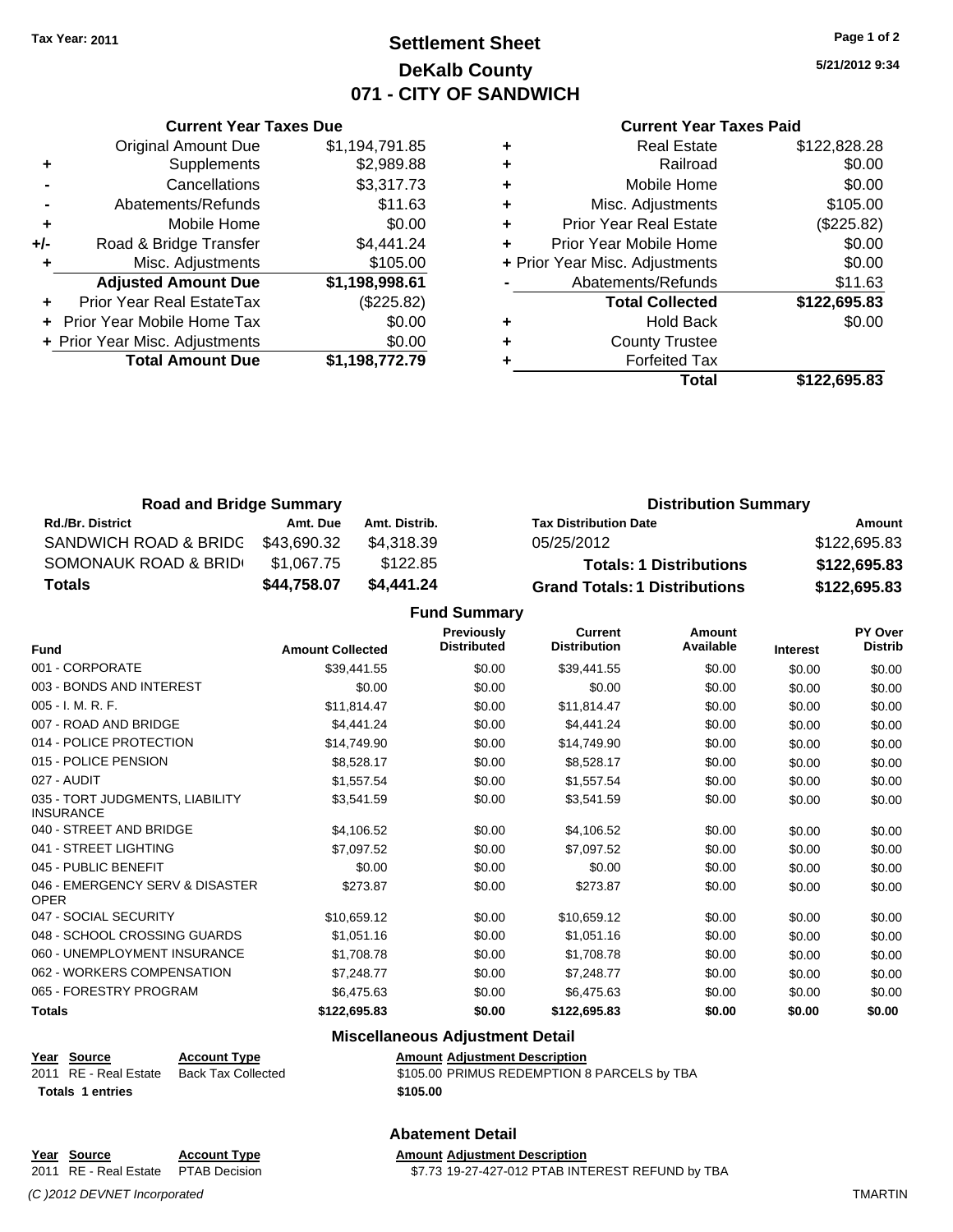### **Settlement Sheet Tax Year: 2011 Page 2 of 2 DeKalb County Abatement Detail**

**5/21/2012 9:34**

**Totals \$11.26 2 entries**

**Year Source Account Type Amount Adjustment Description**<br>2011 RE - Real Estate PTAB Decision **Amount** \$3.53 19-26-432-011 PTAB INTI \$3.53 19-26-432-011 PTAB INTEREST REFUND by TBA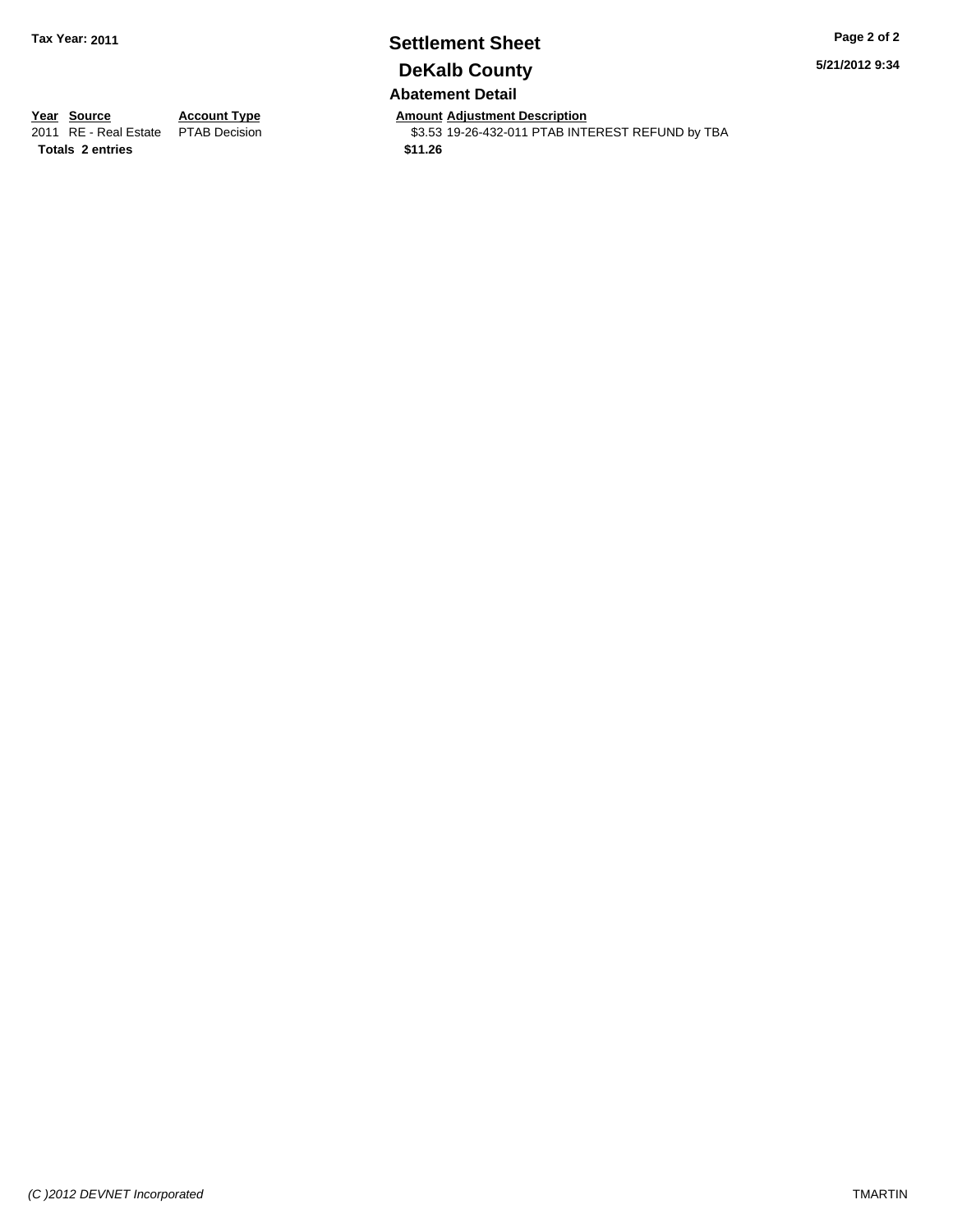# **Settlement Sheet Tax Year: 2011 Page 1 of 1 DeKalb County 072 - VILLAGE OF SHABBONA**

**5/21/2012 9:34**

#### **Current Year Taxes Paid**

|     | <b>Current Year Taxes Due</b>  |             |
|-----|--------------------------------|-------------|
|     | <b>Original Amount Due</b>     | \$89,721.09 |
| ٠   | Supplements                    | \$586.33    |
|     | Cancellations                  | \$633.55    |
|     | Abatements/Refunds             | \$0.44      |
| ٠   | Mobile Home                    | \$0.00      |
| +/- | Road & Bridge Transfer         | \$861.45    |
|     | Misc. Adjustments              | \$0.00      |
|     | <b>Adjusted Amount Due</b>     | \$90,534.88 |
|     | Prior Year Real EstateTax      | (\$5.75)    |
|     | Prior Year Mobile Home Tax     | \$0.00      |
|     | + Prior Year Misc. Adjustments | \$0.00      |
|     | <b>Total Amount Due</b>        | \$90,529,13 |
|     |                                |             |

|   | <b>Real Estate</b>             | \$8,085.59 |
|---|--------------------------------|------------|
| ٠ | Railroad                       | \$0.00     |
| ٠ | Mobile Home                    | \$0.00     |
| ٠ | Misc. Adjustments              | \$0.00     |
| ÷ | <b>Prior Year Real Estate</b>  | (\$5.75)   |
|   | Prior Year Mobile Home         | \$0.00     |
|   | + Prior Year Misc. Adjustments | \$0.00     |
|   | Abatements/Refunds             | \$0.44     |
|   | <b>Total Collected</b>         | \$8,079.40 |
| ٠ | Hold Back                      | \$0.00     |
| ٠ | <b>County Trustee</b>          |            |
|   | <b>Forfeited Tax</b>           |            |
|   | Total                          | \$8.079.40 |

| <b>Road and Bridge Summary</b> |             |               | <b>Distribution Summary</b>          |            |  |
|--------------------------------|-------------|---------------|--------------------------------------|------------|--|
| <b>Rd./Br. District</b>        | Amt. Due    | Amt. Distrib. | <b>Tax Distribution Date</b>         | Amount     |  |
| SHABBONA ROAD & BRIDC          | \$11.936.03 | \$861.45      | 05/25/2012                           | \$8,079.40 |  |
| <b>Totals</b>                  | \$11,936.03 | \$861.45      | <b>Totals: 1 Distributions</b>       | \$8,079.40 |  |
|                                |             |               | <b>Grand Totals: 1 Distributions</b> | \$8,079.40 |  |

### **Fund Summary**

|                              |                         | <b>Previously</b>  | Current             | Amount    |                 | PY Over        |
|------------------------------|-------------------------|--------------------|---------------------|-----------|-----------------|----------------|
| <b>Fund</b>                  | <b>Amount Collected</b> | <b>Distributed</b> | <b>Distribution</b> | Available | <b>Interest</b> | <b>Distrib</b> |
| 001 - CORPORATE              | \$3,790.25              | \$0.00             | \$3,790.25          | \$0.00    | \$0.00          | \$0.00         |
| $005 - I. M. R. F.$          | \$116.64                | \$0.00             | \$116.64            | \$0.00    | \$0.00          | \$0.00         |
| 007 - ROAD AND BRIDGE        | \$861.45                | \$0.00             | \$861.45            | \$0.00    | \$0.00          | \$0.00         |
| 014 - POLICE PROTECTION      | \$2.211.91              | \$0.00             | \$2.211.91          | \$0.00    | \$0.00          | \$0.00         |
| 047 - SOCIAL SECURITY        | \$824.49                | \$0.00             | \$824.49            | \$0.00    | \$0.00          | \$0.00         |
| 060 - UNEMPLOYMENT INSURANCE | \$83.70                 | \$0.00             | \$83.70             | \$0.00    | \$0.00          | \$0.00         |
| 062 - WORKERS COMPENSATION   | \$190.96                | \$0.00             | \$190.96            | \$0.00    | \$0.00          | \$0.00         |
| <b>Totals</b>                | \$8,079.40              | \$0.00             | \$8,079,40          | \$0.00    | \$0.00          | \$0.00         |

Totals 1 entries \$0.42

### **Abatement Detail**

**Year Source Account Type Amount Adjustment Description**<br>2011 RE - Real Estate PTAB Decision **Amount COLLACTION COLLACTION** \$0.42 13-15-176-011 PTAB INTEREST REFUND by TBA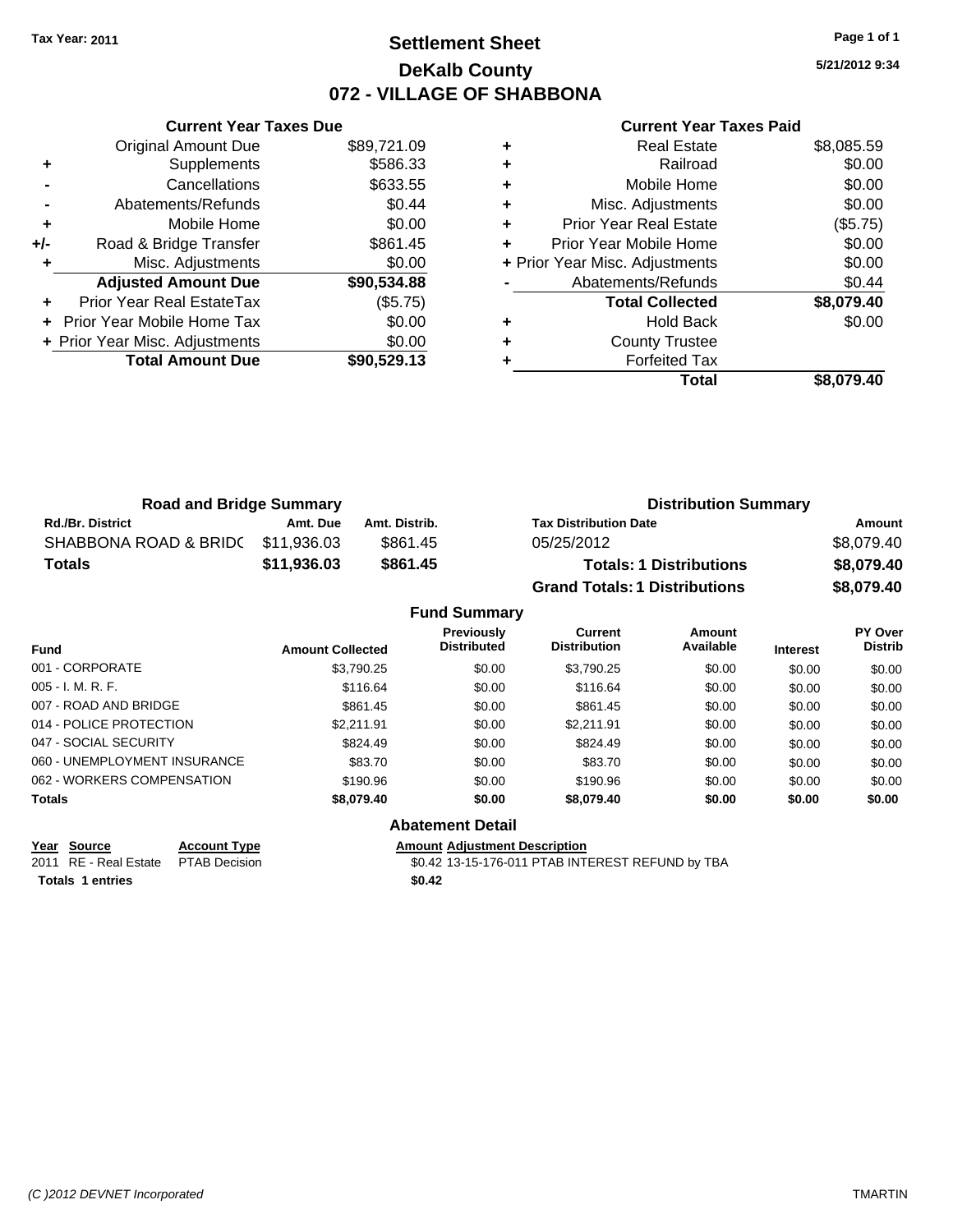### **Settlement Sheet Tax Year: 2011 Page 1 of 1 DeKalb County 073 - FLEWELLIN MEMORIAL LIBRARY**

**5/21/2012 9:34**

#### **Current Year Taxes Paid**

|     | <b>Current Year Taxes Due</b>     |             |
|-----|-----------------------------------|-------------|
|     | <b>Original Amount Due</b>        | \$24,101.19 |
| ٠   | Supplements                       | \$131.63    |
|     | Cancellations                     | \$142.89    |
|     | Abatements/Refunds                | \$0.11      |
| ٠   | Mobile Home                       | \$0.00      |
| +/- | Road & Bridge Transfer            | \$0.00      |
| ٠   | Misc. Adjustments                 | \$0.00      |
|     | <b>Adjusted Amount Due</b>        | \$24,089.82 |
| ÷   | Prior Year Real EstateTax         | (\$1.42)    |
|     | <b>Prior Year Mobile Home Tax</b> | \$0.00      |
|     | + Prior Year Misc. Adjustments    | \$0.00      |
|     | <b>Total Amount Due</b>           | \$24,088.40 |

| \$1,940.50 |
|------------|
| \$0.00     |
| \$0.00     |
| \$0.00     |
| (\$1.42)   |
| \$0.00     |
| \$0.00     |
| \$0.11     |
| \$1,938.97 |
| \$0.00     |
|            |
|            |
| \$1,938.97 |
|            |

|                       |                                         |                         |                                      | <b>Distribution Summary</b>           |                                |                 |                                  |
|-----------------------|-----------------------------------------|-------------------------|--------------------------------------|---------------------------------------|--------------------------------|-----------------|----------------------------------|
|                       |                                         |                         |                                      | <b>Tax Distribution Date</b>          |                                |                 | Amount                           |
|                       |                                         |                         |                                      | 05/25/2012                            |                                |                 | \$1,938.97                       |
|                       |                                         |                         |                                      |                                       | <b>Totals: 1 Distributions</b> |                 | \$1,938.97                       |
|                       |                                         |                         |                                      | <b>Grand Totals: 1 Distributions</b>  |                                |                 | \$1,938.97                       |
|                       |                                         |                         | <b>Fund Summary</b>                  |                                       |                                |                 |                                  |
| <b>Fund</b>           |                                         | <b>Amount Collected</b> | Previously<br><b>Distributed</b>     | <b>Current</b><br><b>Distribution</b> | <b>Amount</b><br>Available     | <b>Interest</b> | <b>PY Over</b><br><b>Distrib</b> |
| 001 - CORPORATE       |                                         | \$1,938.97              | \$0.00                               | \$1,938.97                            | \$0.00                         | \$0.00          | \$0.00                           |
| <b>Totals</b>         |                                         | \$1,938.97              | \$0.00                               | \$1,938.97                            | \$0.00                         | \$0.00          | \$0.00                           |
|                       |                                         |                         | <b>Abatement Detail</b>              |                                       |                                |                 |                                  |
| Year<br><b>Source</b> | <b>Account Type</b><br><b>PEAR P.A.</b> |                         | <b>Amount Adjustment Description</b> |                                       |                                |                 |                                  |

**Totals 1 entries** \$0.11

2011 RE - Real Estate \$0.11 13-15-176-011 PTAB INTEREST REFUND by TBA PTAB Decision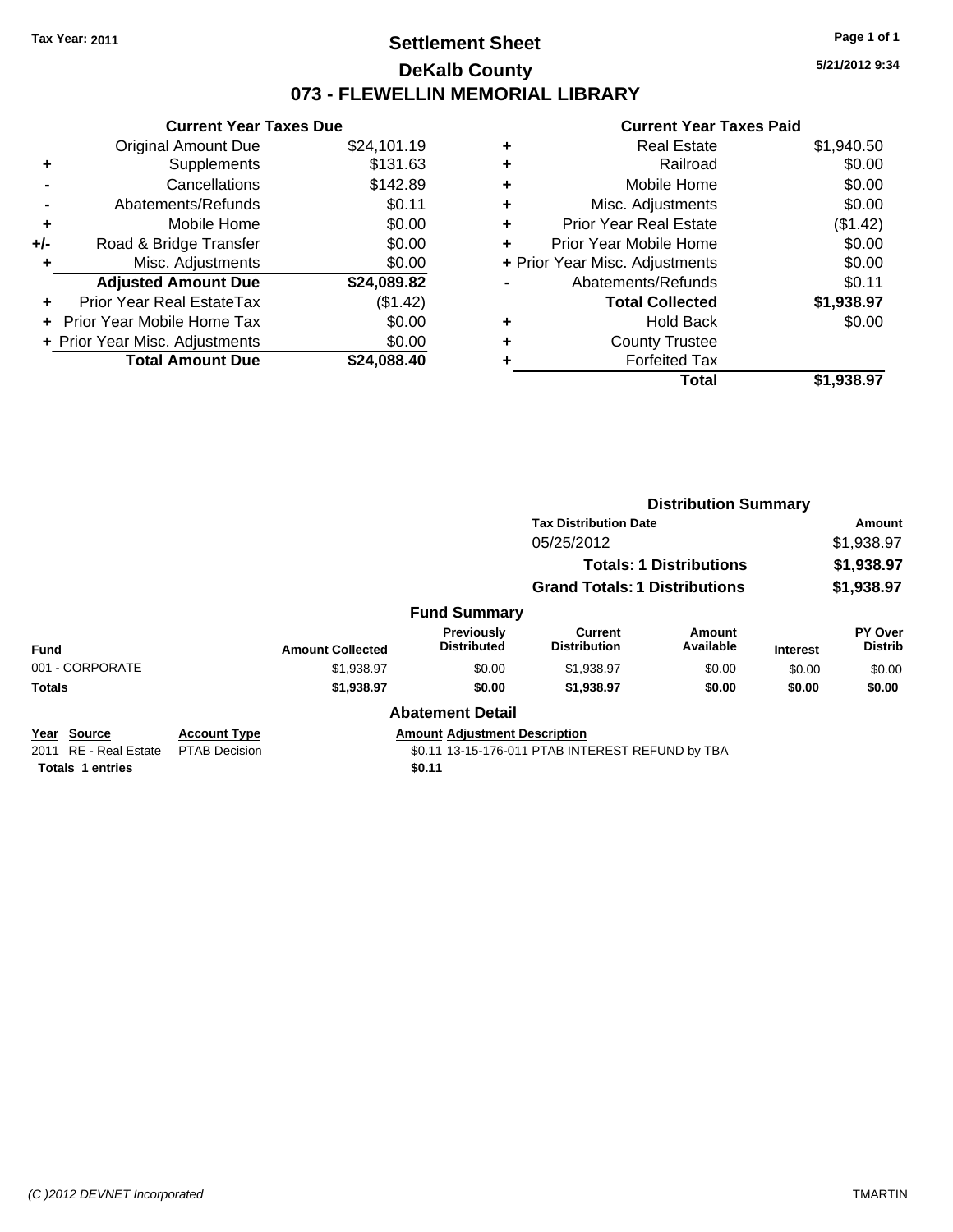# **Settlement Sheet Tax Year: 2011 Page 1 of 1 DeKalb County 074 - VILLAGE OF SOMONAUK**

**5/21/2012 9:34**

#### **Current Year Taxes Paid**

|       | <b>Current Year Taxes Due</b>     |              |
|-------|-----------------------------------|--------------|
|       | <b>Original Amount Due</b>        | \$360,760.72 |
| ٠     | Supplements                       | \$420.46     |
|       | Cancellations                     | \$485.40     |
|       | Abatements/Refunds                | \$0.00       |
| ٠     | Mobile Home                       | \$0.00       |
| $+/-$ | Road & Bridge Transfer            | \$6,028.97   |
|       | Misc. Adjustments                 | \$0.00       |
|       | <b>Adjusted Amount Due</b>        | \$366,724.75 |
|       | Prior Year Real EstateTax         | \$0.00       |
|       | <b>Prior Year Mobile Home Tax</b> | \$0.00       |
|       | + Prior Year Misc. Adjustments    | \$0.00       |
|       | <b>Total Amount Due</b>           | \$366,724.75 |
|       |                                   |              |

|   | <b>Real Estate</b>             | \$45,149.11 |
|---|--------------------------------|-------------|
| ٠ | Railroad                       | \$0.00      |
| ٠ | Mobile Home                    | \$0.00      |
| ٠ | Misc. Adjustments              | \$0.00      |
| ٠ | <b>Prior Year Real Estate</b>  | \$0.00      |
| ٠ | Prior Year Mobile Home         | \$0.00      |
|   | + Prior Year Misc. Adjustments | \$0.00      |
|   | Abatements/Refunds             | \$0.00      |
|   | <b>Total Collected</b>         | \$45,149.11 |
| ٠ | <b>Hold Back</b>               | \$0.00      |
| ٠ | <b>County Trustee</b>          |             |
|   | <b>Forfeited Tax</b>           |             |
|   | Total                          | \$45.149.11 |

| <b>Road and Bridge Summary</b> |             |               | <b>Distribution Summary</b>          |             |  |
|--------------------------------|-------------|---------------|--------------------------------------|-------------|--|
| <b>Rd./Br. District</b>        | Amt. Due    | Amt. Distrib. | <b>Tax Distribution Date</b>         | Amount      |  |
| SOMONAUK ROAD & BRID           | \$52.747.72 | \$6.028.97    | 05/25/2012                           | \$45,149.11 |  |
| <b>Totals</b>                  | \$52,747.72 | \$6,028,97    | <b>Totals: 1 Distributions</b>       | \$45,149.11 |  |
|                                |             |               | <b>Grand Totals: 1 Distributions</b> | \$45,149.11 |  |

**Fund Summary**

| <b>Fund</b>                             | <b>Amount Collected</b> | <b>Previously</b><br><b>Distributed</b> | Current<br><b>Distribution</b> | Amount<br>Available | <b>Interest</b> | PY Over<br><b>Distrib</b> |
|-----------------------------------------|-------------------------|-----------------------------------------|--------------------------------|---------------------|-----------------|---------------------------|
| 001 - CORPORATE                         | \$11.463.02             | \$0.00                                  | \$11.463.02                    | \$0.00              | \$0.00          | \$0.00                    |
| 003 - BONDS AND INTEREST                | \$14.091.43             | \$0.00                                  | \$14.091.43                    | \$0.00              | \$0.00          | \$0.00                    |
| 007 - ROAD AND BRIDGE                   | \$6.028.97              | \$0.00                                  | \$6.028.97                     | \$0.00              | \$0.00          | \$0.00                    |
| 014 - POLICE PROTECTION                 | \$2.543.67              | \$0.00                                  | \$2,543.67                     | \$0.00              | \$0.00          | \$0.00                    |
| 025 - GARBAGE DISPOSAL                  | \$1,554.56              | \$0.00                                  | \$1.554.56                     | \$0.00              | \$0.00          | \$0.00                    |
| 027 - AUDIT                             | \$2,072.62              | \$0.00                                  | \$2,072.62                     | \$0.00              | \$0.00          | \$0.00                    |
| 035 - TORT JUDGEMENTS/LIABILITY<br>INS. | \$4.050.54              | \$0.00                                  | \$4.050.54                     | \$0.00              | \$0.00          | \$0.00                    |
| 047 - SOCIAL SECURITY                   | \$3.344.30              | \$0.00                                  | \$3.344.30                     | \$0.00              | \$0.00          | \$0.00                    |
| <b>Totals</b>                           | \$45,149.11             | \$0.00                                  | \$45,149.11                    | \$0.00              | \$0.00          | \$0.00                    |
|                                         |                         |                                         |                                |                     |                 |                           |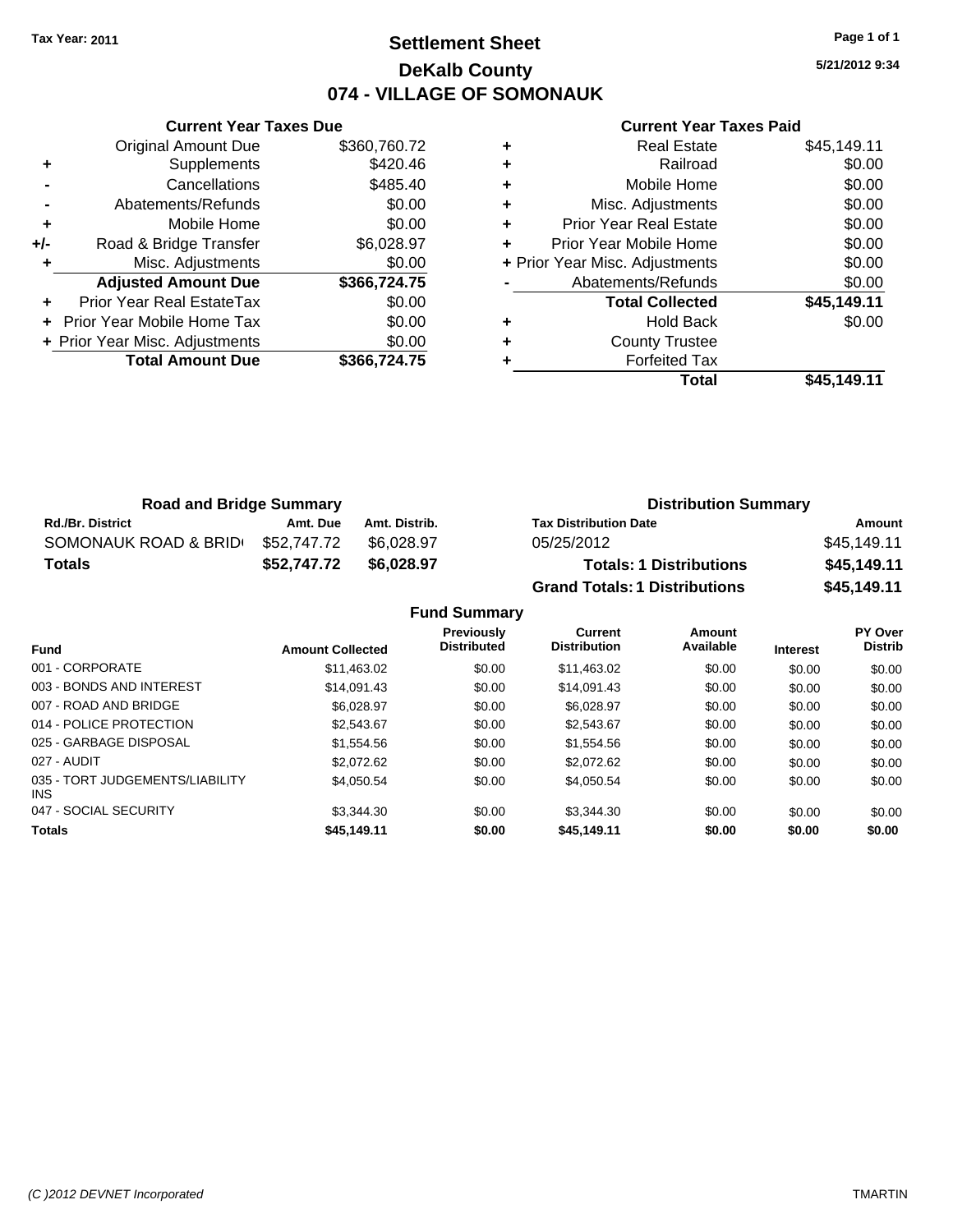# **Settlement Sheet Tax Year: 2011 Page 1 of 1 DeKalb County 075 - SOMONAUK LIBRARY**

**5/21/2012 9:34**

#### **Current Year Taxes Paid**

| <b>Current Year Taxes Due</b> |
|-------------------------------|
| \$137,144.17                  |
| \$161.87                      |
| \$237.27                      |
| \$0.00                        |
| \$0.00                        |
| \$0.00                        |
| \$17.74                       |
| \$137,086.51                  |
| \$0.00                        |
| \$0.00                        |
| \$0.00                        |
| \$137,086.51                  |
|                               |

|   | <b>Real Estate</b>             | \$15,009.63 |
|---|--------------------------------|-------------|
| ٠ | Railroad                       | \$0.00      |
| ٠ | Mobile Home                    | \$0.00      |
| ٠ | Misc. Adjustments              | \$17.74     |
| ÷ | <b>Prior Year Real Estate</b>  | \$0.00      |
| ٠ | Prior Year Mobile Home         | \$0.00      |
|   | + Prior Year Misc. Adjustments | \$0.00      |
|   | Abatements/Refunds             | \$0.00      |
|   | <b>Total Collected</b>         | \$15,027.37 |
| ٠ | <b>Hold Back</b>               | \$0.00      |
| ٠ | <b>County Trustee</b>          |             |
| ٠ | <b>Forfeited Tax</b>           |             |
|   | Total                          | \$15,027.37 |
|   |                                |             |

| <b>Distribution Summary</b>          |             |
|--------------------------------------|-------------|
| <b>Tax Distribution Date</b>         | Amount      |
| 05/25/2012                           | \$15,027.37 |
| <b>Totals: 1 Distributions</b>       | \$15,027.37 |
| <b>Grand Totals: 1 Distributions</b> | \$15,027.37 |

### **Fund Summary**

| <b>Fund</b>                                   | <b>Amount Collected</b> | <b>Previously</b><br><b>Distributed</b> | Current<br><b>Distribution</b> | Amount<br>Available | <b>Interest</b> | PY Over<br><b>Distrib</b> |
|-----------------------------------------------|-------------------------|-----------------------------------------|--------------------------------|---------------------|-----------------|---------------------------|
| 001 - CORPORATE                               | \$6,939.97              | \$0.00                                  | \$6,939.97                     | \$0.00              | \$0.00          | \$0.00                    |
| 003 - BONDS AND INTEREST                      | \$5.972.09              | \$0.00                                  | \$5,972.09                     | \$0.00              | \$0.00          | \$0.00                    |
| 004 - OPERATIONS & MAINTENANCE                | \$925.33                | \$0.00                                  | \$925.33                       | \$0.00              | \$0.00          | \$0.00                    |
| $005 - I. M. R. F.$                           | \$358.10                | \$0.00                                  | \$358.10                       | \$0.00              | \$0.00          | \$0.00                    |
| 027 - AUDIT                                   | \$105.49                | \$0.00                                  | \$105.49                       | \$0.00              | \$0.00          | \$0.00                    |
| 035 - TORT JUDGEMENTS/LIABILITY<br><b>INS</b> | \$347.46                | \$0.00                                  | \$347.46                       | \$0.00              | \$0.00          | \$0.00                    |
| 047 - SOCIAL SECURITY                         | \$378.93                | \$0.00                                  | \$378.93                       | \$0.00              | \$0.00          | \$0.00                    |
| <b>Totals</b>                                 | \$15,027.37             | \$0.00                                  | \$15,027.37                    | \$0.00              | \$0.00          | \$0.00                    |

#### **Miscellaneous Adjustment Detail**

| Year Source             | <b>Account Type</b> | Amount  |
|-------------------------|---------------------|---------|
| 2011 RE - Real Estate   | Back Tax Collected  | \$17.74 |
| <b>Totals 1 entries</b> |                     | \$17.74 |

**Year Source Account Type Amount Adjustment Description** ack Tax Collected **2012 STRIP - REAL ESTATE SHISSLER REDEMPTION** 18-10-203-008 by TBA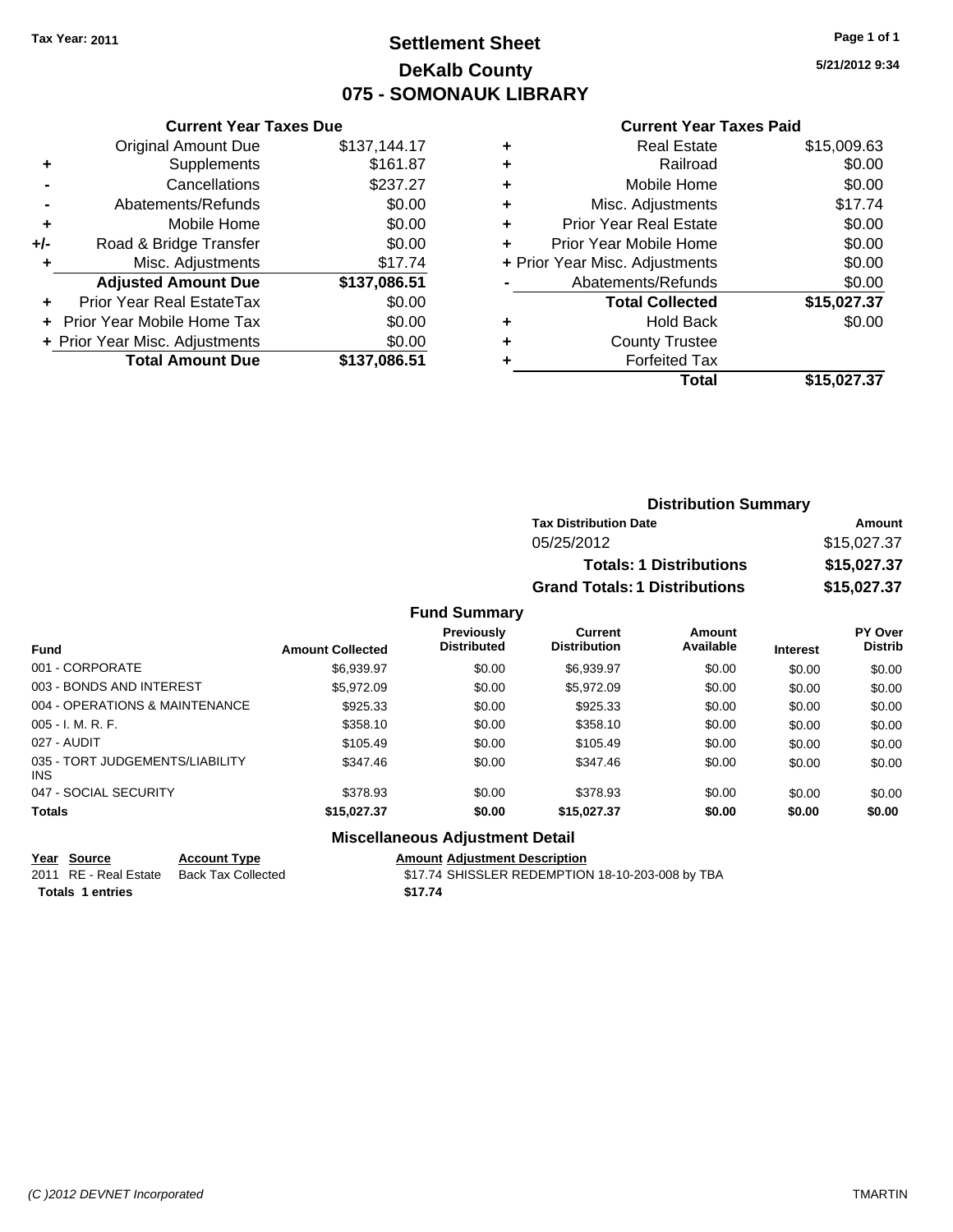# **Settlement Sheet Tax Year: 2011 Page 1 of 1 DeKalb County 076 - CITY OF SYCAMORE**

**5/21/2012 9:34**

|  | <b>Current Year Taxes Paid</b> |  |  |  |
|--|--------------------------------|--|--|--|
|--|--------------------------------|--|--|--|

|       | <b>Current Year Taxes Due</b>  |                |
|-------|--------------------------------|----------------|
|       | <b>Original Amount Due</b>     | \$2,626,324.87 |
| ٠     | Supplements                    | \$9,911.48     |
|       | Cancellations                  | \$17,083.26    |
|       | Abatements/Refunds             | \$19.40        |
| ٠     | Mobile Home                    | \$0.00         |
| $+/-$ | Road & Bridge Transfer         | \$3,928.39     |
| ٠     | Misc. Adjustments              | \$0.00         |
|       | <b>Adjusted Amount Due</b>     | \$2,623,062.08 |
|       | Prior Year Real EstateTax      | (\$287.34)     |
|       | Prior Year Mobile Home Tax     | \$0.00         |
|       | + Prior Year Misc. Adjustments | \$0.00         |
|       | <b>Total Amount Due</b>        | \$2,622,774.74 |
|       |                                |                |

|   | <b>Real Estate</b>             | \$222,345.01 |
|---|--------------------------------|--------------|
| ٠ | Railroad                       | \$0.00       |
| ٠ | Mobile Home                    | \$0.00       |
| ٠ | Misc. Adjustments              | \$0.00       |
| ٠ | <b>Prior Year Real Estate</b>  | (\$287.34)   |
| ٠ | Prior Year Mobile Home         | \$0.00       |
|   | + Prior Year Misc. Adjustments | \$0.00       |
|   | Abatements/Refunds             | \$19.40      |
|   | <b>Total Collected</b>         | \$222,038.27 |
| ٠ | <b>Hold Back</b>               | \$0.00       |
| ٠ | <b>County Trustee</b>          |              |
|   | <b>Forfeited Tax</b>           |              |
|   | Total                          | \$222,038.27 |

| <b>Road and Bridge Summary</b>   |             |               |                                      | <b>Distribution Summary</b> |  |  |
|----------------------------------|-------------|---------------|--------------------------------------|-----------------------------|--|--|
| <b>Rd./Br. District</b>          | Amt. Due    | Amt. Distrib. | <b>Tax Distribution Date</b>         | Amount                      |  |  |
| <b>CORTLAND ROAD &amp; BRIDC</b> | \$18,332.38 | \$1.584.84    | 05/25/2012                           | \$222,038.27                |  |  |
| DEKALB ROAD & BRIDGE             | \$14,784.13 | \$1,397.23    | <b>Totals: 1 Distributions</b>       | \$222,038.27                |  |  |
| SYCAMORE ROAD & BRID(            | \$11.187.73 | \$946.32      | <b>Grand Totals: 1 Distributions</b> | \$222,038.27                |  |  |
| <b>Totals</b>                    | \$44,304.24 | \$3,928.39    |                                      |                             |  |  |

|                              |                         | <b>Fund Summary</b>                     |                                       |                     |                 |                           |
|------------------------------|-------------------------|-----------------------------------------|---------------------------------------|---------------------|-----------------|---------------------------|
| <b>Fund</b>                  | <b>Amount Collected</b> | <b>Previously</b><br><b>Distributed</b> | <b>Current</b><br><b>Distribution</b> | Amount<br>Available | <b>Interest</b> | PY Over<br><b>Distrib</b> |
| 001 - CORPORATE              | \$104,003.76            | \$0.00                                  | \$104,003.76                          | \$0.00              | \$0.00          | \$0.00                    |
| 003 - BONDS AND INTEREST     | \$13,004.80             | \$0.00                                  | \$13,004.80                           | \$0.00              | \$0.00          | \$0.00                    |
| $005 - I. M. R. F.$          | \$12,963.78             | \$0.00                                  | \$12,963.78                           | \$0.00              | \$0.00          | \$0.00                    |
| 007 - ROAD AND BRIDGE        | \$3,928.39              | \$0.00                                  | \$3,928.39                            | \$0.00              | \$0.00          | \$0.00                    |
| 013 - FIREFIGHTER'S PENSION  | \$43,069.50             | \$0.00                                  | \$43,069.50                           | \$0.00              | \$0.00          | \$0.00                    |
| 015 - POLICE PENSION         | \$28,366.29             | \$0.00                                  | \$28,366.29                           | \$0.00              | \$0.00          | \$0.00                    |
| 047 - SOCIAL SECURITY        | \$7.745.52              | \$0.00                                  | \$7.745.52                            | \$0.00              | \$0.00          | \$0.00                    |
| 048 - SCHOOL CROSSING GUARDS | \$1,660.89              | \$0.00                                  | \$1,660.89                            | \$0.00              | \$0.00          | \$0.00                    |
| 143 - MEDICARE               | \$7,295.34              | \$0.00                                  | \$7,295.34                            | \$0.00              | \$0.00          | \$0.00                    |
| <b>Totals</b>                | \$222,038.27            | \$0.00<br>.                             | \$222,038.27                          | \$0.00              | \$0.00          | \$0.00                    |

|                         | Year Source                         | <b>Account Type</b> | <b>Amount Adjustment Description</b>             |
|-------------------------|-------------------------------------|---------------------|--------------------------------------------------|
|                         | 2011 RE - Real Estate PTAB Decision |                     | \$9.95 09-05-105-007 PTAB INTEREST REFUND by TBA |
|                         | 2011 RE - Real Estate PTAB Decision |                     | \$9.19 09-05-105-006 PTAB INTEREST REFUND by TBA |
| <b>Totals 2 entries</b> |                                     |                     | \$19.14                                          |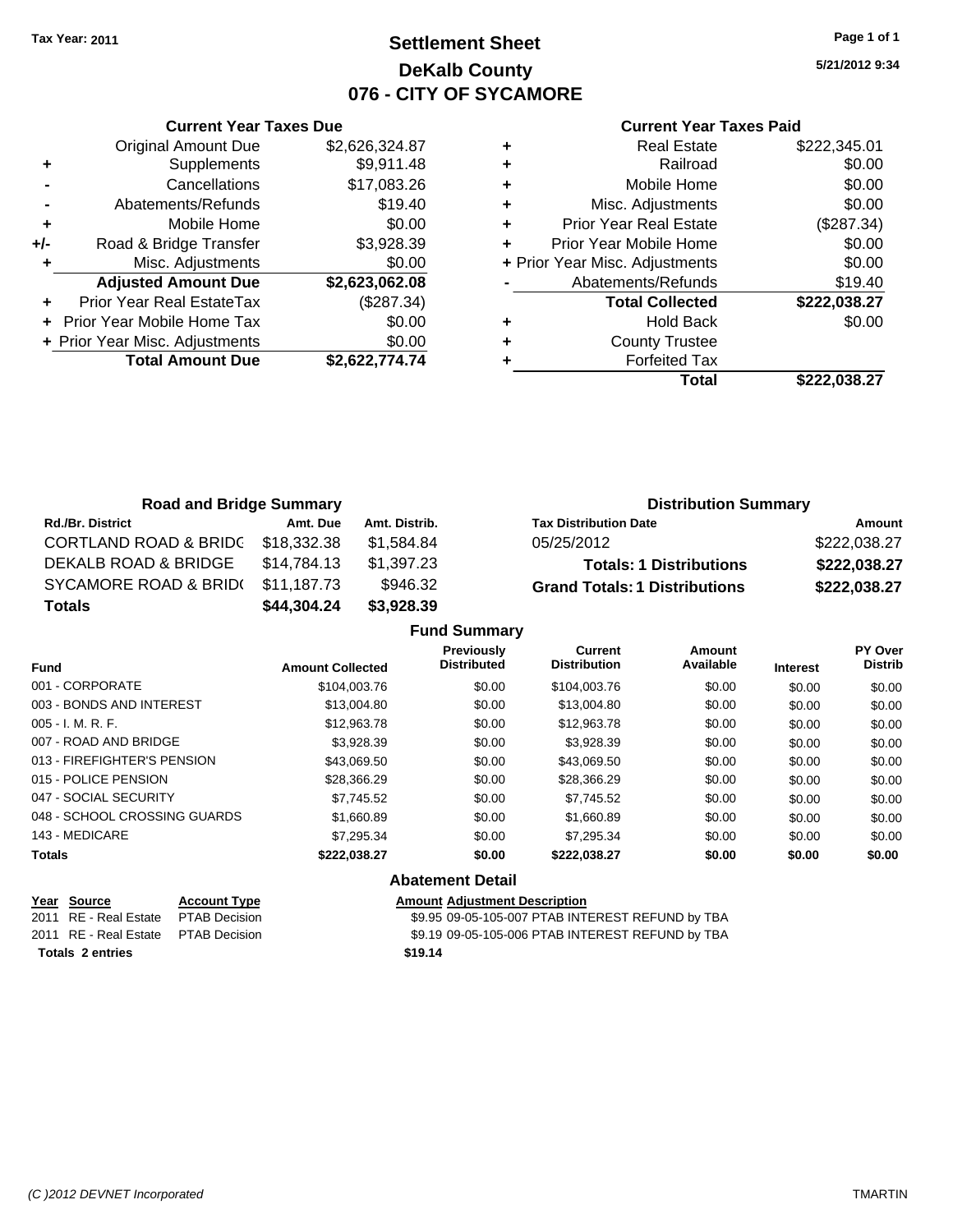### **Settlement Sheet Tax Year: 2011 Page 1 of 1 DeKalb County 077 - SYCAMORE LIBRARY**

**5/21/2012 9:34**

#### **Current Year Taxes Paid**

| <b>Original Amount Due</b>        | \$915,373.81                                                    |
|-----------------------------------|-----------------------------------------------------------------|
| Supplements                       | \$3,127.27                                                      |
| Cancellations                     | \$5,622.80                                                      |
| Abatements/Refunds                | \$6.67                                                          |
| Mobile Home                       | \$0.00                                                          |
| Road & Bridge Transfer            | \$0.00                                                          |
| Misc. Adjustments                 | \$0.00                                                          |
| <b>Adjusted Amount Due</b>        | \$912,871.61                                                    |
| Prior Year Real EstateTax         | (\$90.60)                                                       |
| <b>Prior Year Mobile Home Tax</b> | \$0.00                                                          |
|                                   | \$0.00                                                          |
| <b>Total Amount Due</b>           | \$912.781.01                                                    |
|                                   | <b>Current Year Taxes Due</b><br>+ Prior Year Misc. Adjustments |

| ٠ | <b>Real Estate</b>             | \$76,125.21 |
|---|--------------------------------|-------------|
| ٠ | Railroad                       | \$0.00      |
| ٠ | Mobile Home                    | \$0.00      |
| ٠ | Misc. Adjustments              | \$0.00      |
| ٠ | <b>Prior Year Real Estate</b>  | (\$90.60)   |
|   | Prior Year Mobile Home         | \$0.00      |
|   | + Prior Year Misc. Adjustments | \$0.00      |
|   | Abatements/Refunds             | \$6.67      |
|   | <b>Total Collected</b>         | \$76,027.94 |
| ٠ | Hold Back                      | \$0.00      |
| ٠ | <b>County Trustee</b>          |             |
|   | <b>Forfeited Tax</b>           |             |
|   | Total                          | \$76,027.94 |
|   |                                |             |

|                 |                                         |                                       | <b>Distribution Summary</b>    |                 |                                  |
|-----------------|-----------------------------------------|---------------------------------------|--------------------------------|-----------------|----------------------------------|
|                 |                                         | <b>Tax Distribution Date</b>          |                                |                 | Amount                           |
|                 |                                         | 05/25/2012                            |                                |                 | \$76,027.94                      |
|                 |                                         |                                       | <b>Totals: 1 Distributions</b> |                 | \$76,027.94                      |
|                 |                                         | <b>Grand Totals: 1 Distributions</b>  |                                |                 | \$76,027.94                      |
|                 | <b>Fund Summary</b>                     |                                       |                                |                 |                                  |
| mount Collected | <b>Previously</b><br><b>Distributed</b> | <b>Current</b><br><b>Distribution</b> | Amount<br>Available            | <b>Interest</b> | <b>PY Over</b><br><b>Distrib</b> |
| \$0.00          | \$0.00                                  | \$0.00                                | \$0.00                         | \$0.00          | \$0.00                           |
| 0.7000704       | 0000                                    | 0.7000704                             | ሮስ ሰሰ                          | 0000            | 0000                             |

| Fund                                     | <b>Amount Collected</b> | <b>Distributed</b> | <b>Distribution</b> | Available | <b>Interest</b> | <b>Distrib</b> |
|------------------------------------------|-------------------------|--------------------|---------------------|-----------|-----------------|----------------|
| $005 - I. M. R. F.$                      | \$0.00                  | \$0.00             | \$0.00              | \$0.00    | \$0.00          | \$0.00         |
| 016 - LIBRARY (township, municipalities) | \$76,027.94             | \$0.00             | \$76,027.94         | \$0.00    | \$0.00          | \$0.00         |
| 027 - AUDIT                              | \$0.00                  | \$0.00             | \$0.00              | \$0.00    | \$0.00          | \$0.00         |
| 047 - SOCIAL SECURITY                    | \$0.00                  | \$0.00             | \$0.00              | \$0.00    | \$0.00          | \$0.00         |
| <b>Totals</b>                            | \$76,027.94             | \$0.00             | \$76,027.94         | \$0.00    | \$0.00          | \$0.00         |

| Year Source                         | <b>Account Type</b> | <b>Amount Adjustment Description</b> |
|-------------------------------------|---------------------|--------------------------------------|
| 2011 RE - Real Estate PTAB Decision |                     | \$3.47 09-05-105-007 PTAB INTI       |
| 2011 RE - Real Estate PTAB Decision |                     | \$3.20 09-05-105-006 PTAB INTI       |
| <b>Totals 2 entries</b>             |                     | \$6.67                               |

### **Abatement Detail**

 $$3.47$  09-05-105-007 PTAB INTEREST REFUND by TBA 2011 RE - Real Estate \$3.20 09-05-105-006 PTAB INTEREST REFUND by TBA PTAB Decision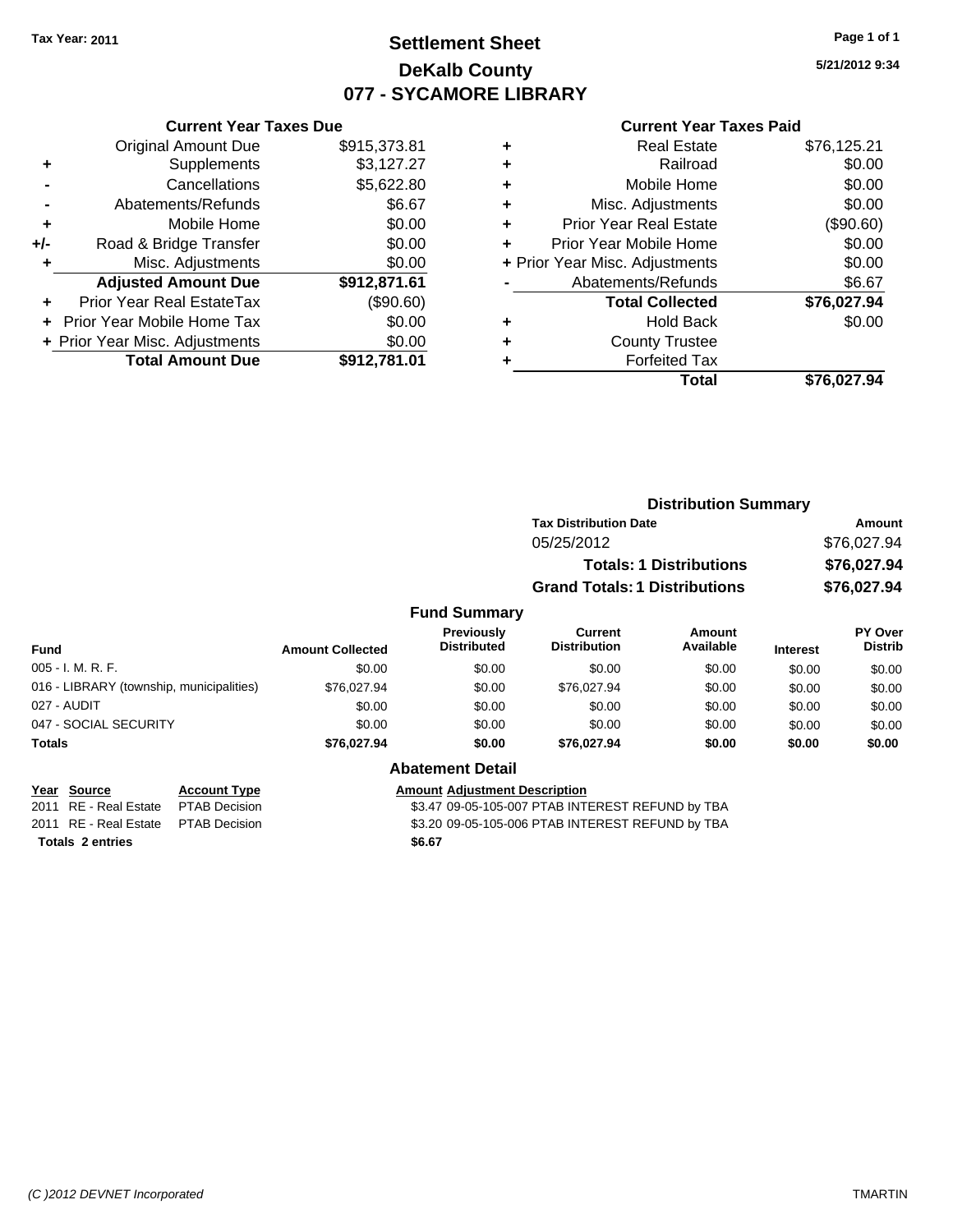### **Settlement Sheet Tax Year: 2011 Page 1 of 1 DeKalb County 078 - VILLAGE OF WATERMAN**

**5/21/2012 9:34**

|  | <b>Current Year Taxes Paid</b> |  |  |  |
|--|--------------------------------|--|--|--|
|--|--------------------------------|--|--|--|

|     | <b>Current Year Taxes Due</b>    |              |
|-----|----------------------------------|--------------|
|     | <b>Original Amount Due</b>       | \$163,931.05 |
| ٠   | Supplements                      | \$167.73     |
|     | Cancellations                    | \$197.71     |
|     | Abatements/Refunds               | \$11.01      |
| ٠   | Mobile Home                      | \$0.00       |
| +/- | Road & Bridge Transfer           | \$2,750.01   |
| ٠   | Misc. Adjustments                | \$0.00       |
|     | <b>Adjusted Amount Due</b>       | \$166,640.07 |
|     | <b>Prior Year Real EstateTax</b> | (\$150.03)   |
|     | Prior Year Mobile Home Tax       | \$0.00       |
|     | + Prior Year Misc. Adjustments   | \$0.00       |
|     | <b>Total Amount Due</b>          | \$166,490.04 |
|     |                                  |              |

| <b>Real Estate</b>            | \$16,255.64                    |
|-------------------------------|--------------------------------|
| Railroad                      | \$0.00                         |
| Mobile Home                   | \$0.00                         |
| Misc. Adjustments             | \$0.00                         |
| <b>Prior Year Real Estate</b> | (\$150.03)                     |
| Prior Year Mobile Home        | \$0.00                         |
|                               | \$0.00                         |
| Abatements/Refunds            | \$11.01                        |
| <b>Total Collected</b>        | \$16,094.60                    |
| Hold Back                     | \$0.00                         |
| <b>County Trustee</b>         |                                |
| <b>Forfeited Tax</b>          |                                |
| Total                         | \$16,094.60                    |
|                               | + Prior Year Misc. Adjustments |

| <b>Road and Bridge Summary</b>   |             | <b>Distribution Summary</b> |                                      |             |
|----------------------------------|-------------|-----------------------------|--------------------------------------|-------------|
| <b>Rd./Br. District</b>          | Amt. Due    | Amt. Distrib.               | <b>Tax Distribution Date</b>         | Amount      |
| <b>CLINTON ROAD &amp; BRIDGE</b> | \$35.612.74 | \$2.750.01                  | 05/25/2012                           | \$16.094.60 |
| <b>Totals</b>                    | \$35,612.74 | \$2,750.01                  | <b>Totals: 1 Distributions</b>       | \$16,094.60 |
|                                  |             |                             | <b>Grand Totals: 1 Distributions</b> | \$16,094.60 |

| <b>Fund Summary</b> |  |  |
|---------------------|--|--|
|---------------------|--|--|

| <b>Amount Collected</b> | <b>Previously</b><br><b>Distributed</b> | Current<br><b>Distribution</b> | Amount<br>Available | <b>Interest</b> | PY Over<br><b>Distrib</b> |
|-------------------------|-----------------------------------------|--------------------------------|---------------------|-----------------|---------------------------|
| \$7,403.06              | \$0.00                                  | \$7,403.06                     | \$0.00              | \$0.00          | \$0.00                    |
| \$2,750.01              | \$0.00                                  | \$2,750.01                     | \$0.00              | \$0.00          | \$0.00                    |
| \$2,194.56              | \$0.00                                  | \$2,194.56                     | \$0.00              | \$0.00          | \$0.00                    |
| \$1,117.89              | \$0.00                                  | \$1,117.89                     | \$0.00              | \$0.00          | \$0.00                    |
| \$2,379.48              | \$0.00                                  | \$2,379.48                     | \$0.00              | \$0.00          | \$0.00                    |
| \$217.50                | \$0.00                                  | \$217.50                       | \$0.00              | \$0.00          | \$0.00                    |
| \$32.10                 | \$0.00                                  | \$32.10                        | \$0.00              | \$0.00          | \$0.00                    |
| \$16,094.60             | \$0.00                                  | \$16,094.60                    | \$0.00              | \$0.00          | \$0.00                    |
|                         |                                         |                                |                     |                 |                           |

#### **Abatement Detail**

2011 RE - Real Estate \$3.68 14-15-376-004 PTAB INTEREST REFUND by TBA PTAB Decision **Totals \$9.71 2 entries**

**Year Source Account Type Amount Adjustment Description**

2011 RE - Real Estate \$6.03 14-15-102-005 PTAB INTEREST REFUND by TBA PTAB Decision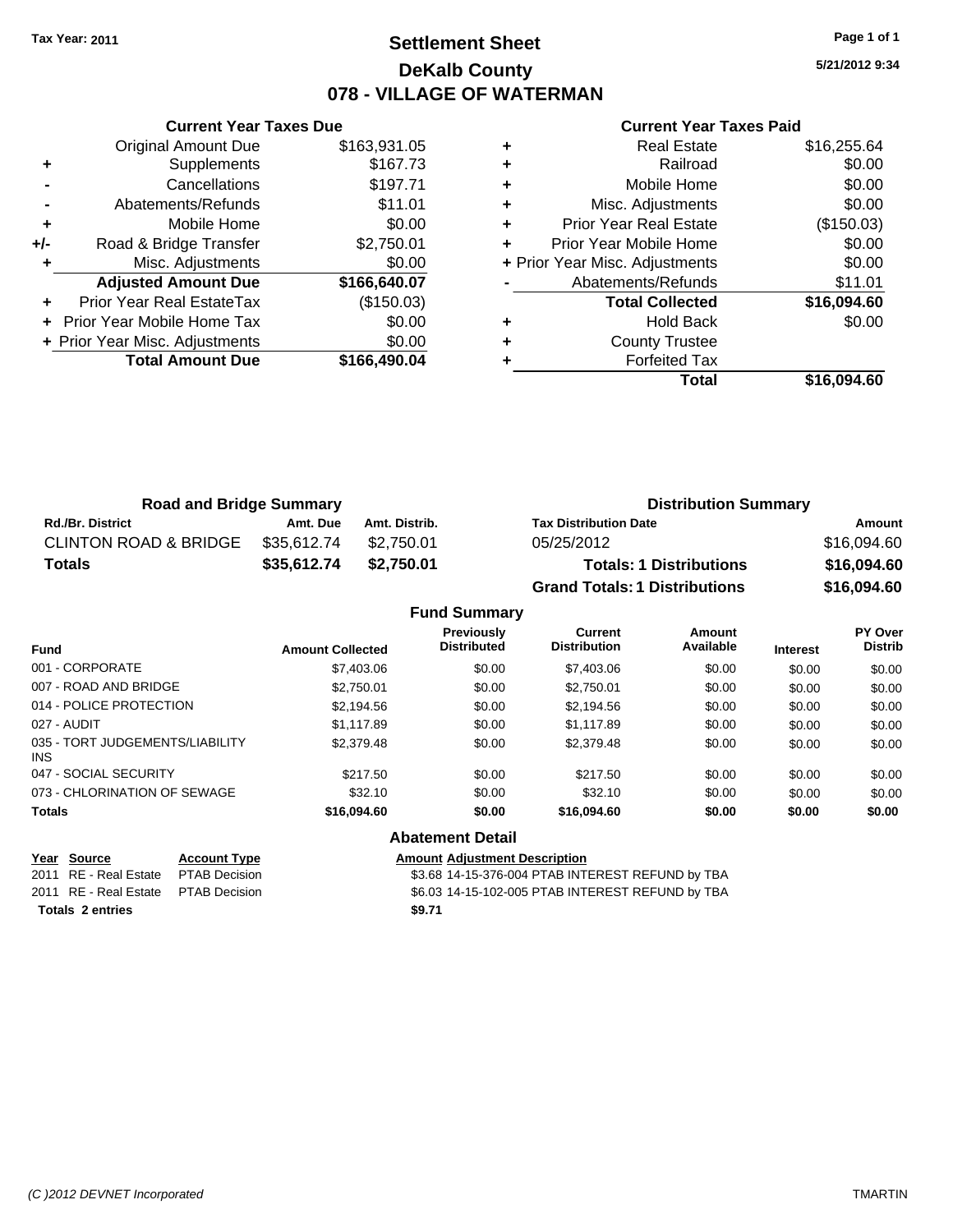### **Settlement Sheet Tax Year: 2011 Page 1 of 1 DeKalb County 079 - HINCKLEY SPEC SERV #1**

**5/21/2012 9:34**

|     | <b>Current Year Taxes Due</b>  |            |
|-----|--------------------------------|------------|
|     | <b>Original Amount Due</b>     | \$1,445.21 |
| ÷   | Supplements                    | \$0.00     |
|     | Cancellations                  | \$0.00     |
|     | Abatements/Refunds             | \$0.00     |
| ٠   | Mobile Home                    | \$0.00     |
| +/- | Road & Bridge Transfer         | \$0.00     |
|     | Misc. Adjustments              | \$0.00     |
|     | <b>Adjusted Amount Due</b>     | \$1,445.21 |
| ÷   | Prior Year Real EstateTax      | \$0.00     |
|     | Prior Year Mobile Home Tax     | \$0.00     |
|     | + Prior Year Misc. Adjustments | \$0.00     |
|     | <b>Total Amount Due</b>        | \$1.445.21 |

| \$48.94 |
|---------|
| \$0.00  |
| \$0.00  |
| \$0.00  |
| \$0.00  |
| \$0.00  |
| \$0.00  |
| \$0.00  |
| \$48.94 |
| \$0.00  |
|         |
|         |
|         |
|         |

|                            |                         | <b>Distribution Summary</b>      |                                       |                                |                 |                           |
|----------------------------|-------------------------|----------------------------------|---------------------------------------|--------------------------------|-----------------|---------------------------|
|                            |                         |                                  | <b>Tax Distribution Date</b>          |                                |                 | Amount                    |
|                            |                         |                                  | 05/25/2012                            |                                |                 | \$48.94                   |
|                            |                         |                                  |                                       | <b>Totals: 1 Distributions</b> |                 | \$48.94                   |
|                            |                         |                                  | <b>Grand Totals: 1 Distributions</b>  |                                |                 | \$48.94                   |
|                            |                         | <b>Fund Summary</b>              |                                       |                                |                 |                           |
| <b>Fund</b>                | <b>Amount Collected</b> | Previously<br><b>Distributed</b> | <b>Current</b><br><b>Distribution</b> | <b>Amount</b><br>Available     | <b>Interest</b> | PY Over<br><b>Distrib</b> |
| 023 - SPECIAL SERVICE AREA | \$48.94                 | \$0.00                           | \$48.94                               | \$0.00                         | \$0.00          | \$0.00                    |
| Totals                     | \$48.94                 | \$0.00                           | \$48.94                               | \$0.00                         | \$0.00          | \$0.00                    |
|                            |                         |                                  |                                       |                                |                 |                           |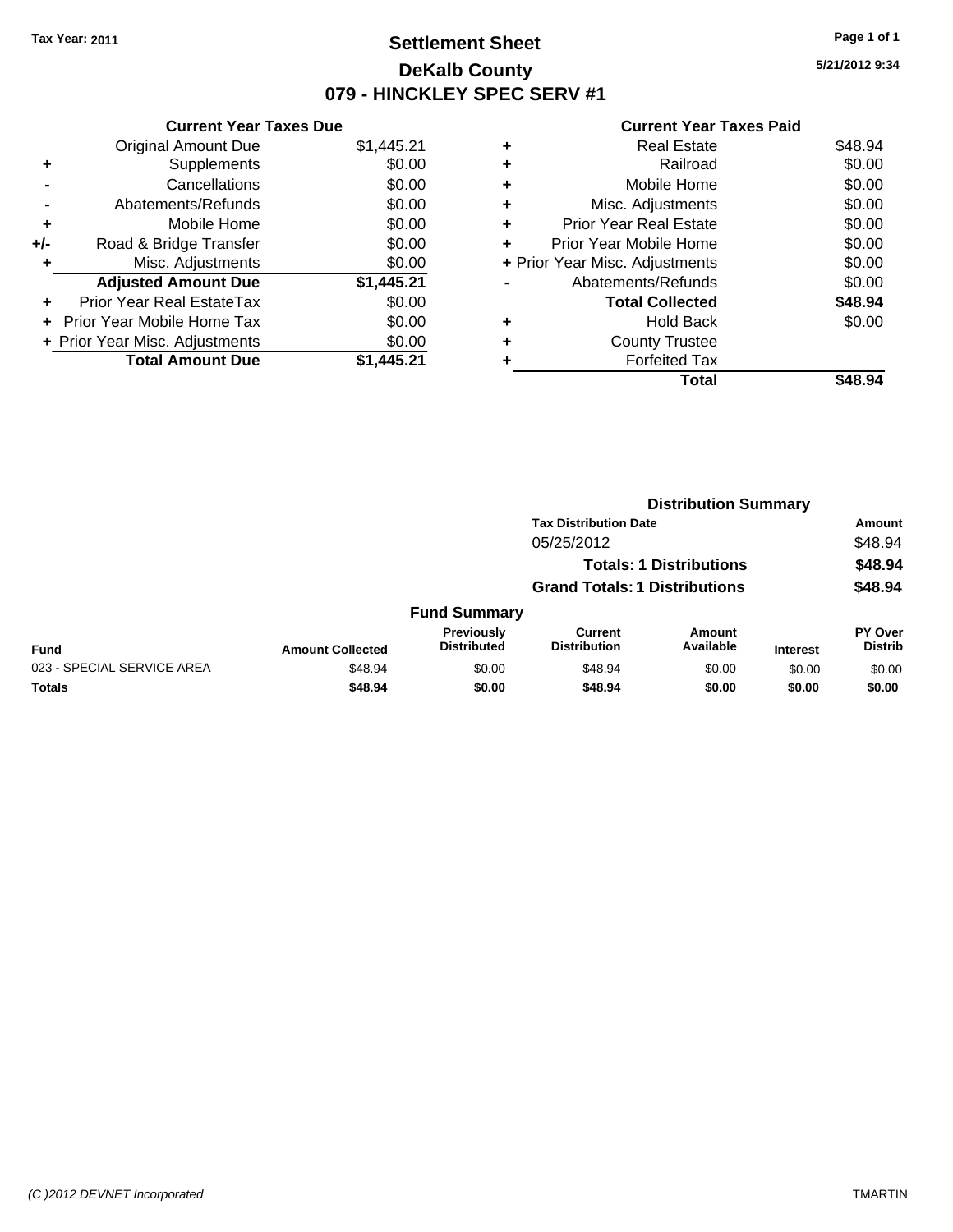### **Settlement Sheet Tax Year: 2011 Page 1 of 1 DeKalb County 080 - HINCKLEY SPEC SERV #2**

**5/21/2012 9:34**

|     | <b>Current Year Taxes Due</b>  |        |
|-----|--------------------------------|--------|
|     | <b>Original Amount Due</b>     | \$0.00 |
| ٠   | Supplements                    | \$0.00 |
|     | Cancellations                  | \$0.00 |
|     | Abatements/Refunds             | \$0.00 |
| ٠   | Mobile Home                    | \$0.00 |
| +/- | Road & Bridge Transfer         | \$0.00 |
| ٠   | Misc. Adjustments              | \$0.00 |
|     | <b>Adjusted Amount Due</b>     | \$0.00 |
| ٠   | Prior Year Real EstateTax      | \$0.00 |
|     | Prior Year Mobile Home Tax     | \$0.00 |
|     | + Prior Year Misc. Adjustments | \$0.00 |
|     | <b>Total Amount Due</b>        | \$0.00 |
|     |                                |        |

|   | Real Estate                    | \$0.00 |
|---|--------------------------------|--------|
|   | Railroad                       | \$0.00 |
| ٠ | Mobile Home                    | \$0.00 |
| ٠ | Misc. Adjustments              | \$0.00 |
| ٠ | Prior Year Real Estate         | \$0.00 |
| ÷ | Prior Year Mobile Home         | \$0.00 |
|   | + Prior Year Misc. Adjustments | \$0.00 |
|   | Abatements/Refunds             | \$0.00 |
|   | <b>Total Collected</b>         | \$0.00 |
|   | Hold Back                      | \$0.00 |
| ٠ | <b>County Trustee</b>          |        |
|   | <b>Forfeited Tax</b>           |        |
|   | Total                          |        |

| <b>Fund Summary</b>        |                         |                                         |                                |                     |                 |                                  |
|----------------------------|-------------------------|-----------------------------------------|--------------------------------|---------------------|-----------------|----------------------------------|
| <b>Fund</b>                | <b>Amount Collected</b> | <b>Previously</b><br><b>Distributed</b> | Current<br><b>Distribution</b> | Amount<br>Available | <b>Interest</b> | <b>PY Over</b><br><b>Distrib</b> |
| 023 - SPECIAL SERVICE AREA | \$0.00                  | \$0.00                                  | \$0.00                         | \$0.00              | \$0.00          | \$0.00                           |
| Totals                     | \$0.00                  | \$0.00                                  | \$0.00                         | \$0.00              | \$0.00          | \$0.00                           |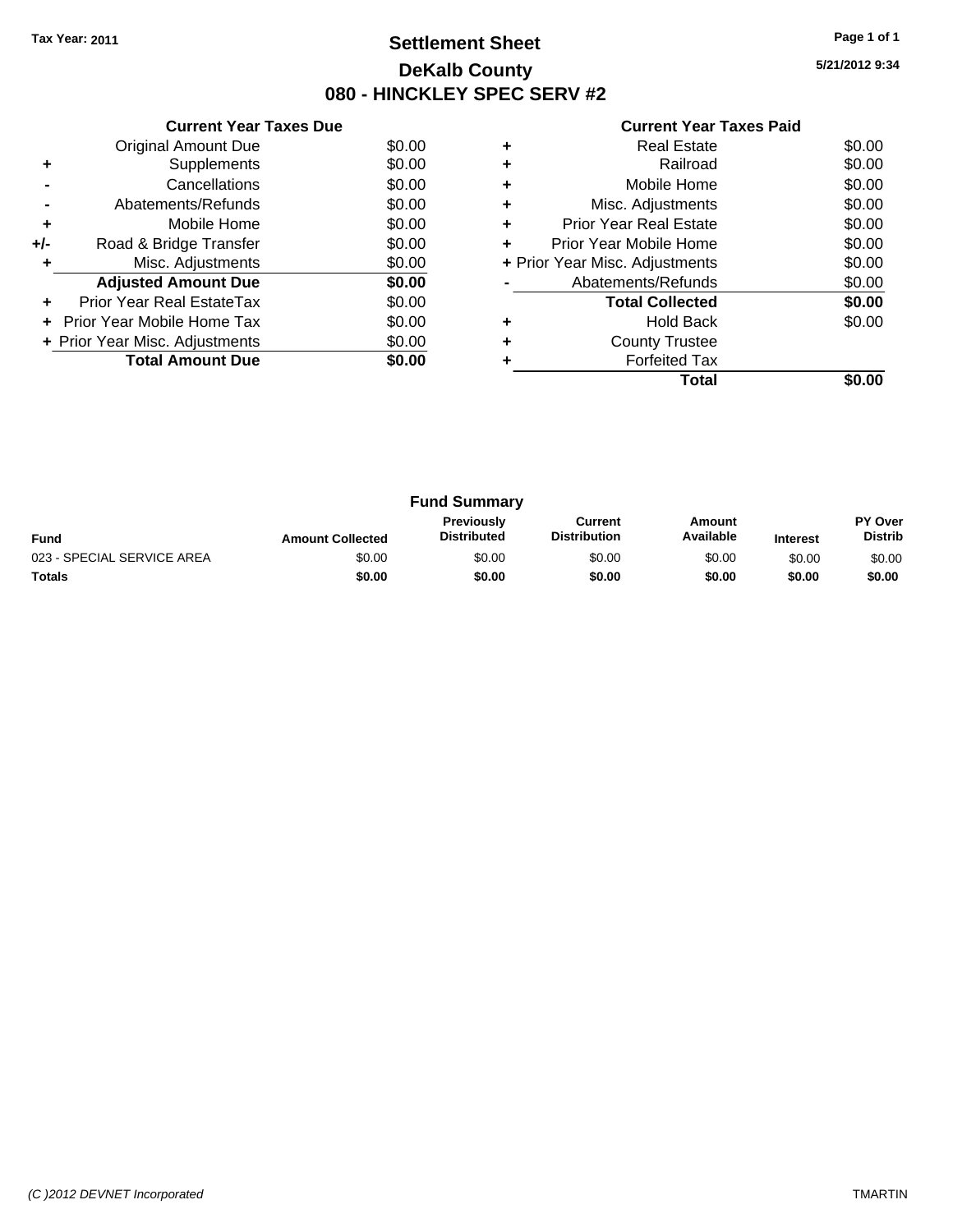# **Settlement Sheet Tax Year: 2011 Page 1 of 1 DeKalb County 081 - MAPLE PARK SSA#1**

**5/21/2012 9:34**

|       | <b>Current Year Taxes Due</b>     |        |
|-------|-----------------------------------|--------|
|       | Original Amount Due               | \$0.00 |
| ٠     | Supplements                       | \$0.00 |
|       | Cancellations                     | \$0.00 |
|       | Abatements/Refunds                | \$0.00 |
| ٠     | Mobile Home                       | \$0.00 |
| $+/-$ | Road & Bridge Transfer            | \$0.00 |
| ٠     | Misc. Adjustments                 | \$0.00 |
|       | <b>Adjusted Amount Due</b>        | \$0.00 |
| ٠     | Prior Year Real EstateTax         | \$0.00 |
|       | <b>Prior Year Mobile Home Tax</b> | \$0.00 |
|       | + Prior Year Misc. Adjustments    | \$0.00 |
|       | <b>Total Amount Due</b>           | \$0.00 |
|       |                                   |        |

|   | Total                          | SO.OO  |
|---|--------------------------------|--------|
|   | <b>Forfeited Tax</b>           |        |
| ٠ | <b>County Trustee</b>          |        |
| ٠ | Hold Back                      | \$0.00 |
|   | <b>Total Collected</b>         | \$0.00 |
|   | Abatements/Refunds             | \$0.00 |
|   | + Prior Year Misc. Adjustments | \$0.00 |
|   | Prior Year Mobile Home         | \$0.00 |
| ٠ | <b>Prior Year Real Estate</b>  | \$0.00 |
| ٠ | Misc. Adjustments              | \$0.00 |
| ٠ | Mobile Home                    | \$0.00 |
| ٠ | Railroad                       | \$0.00 |
| ٠ | <b>Real Estate</b>             | \$0.00 |

| <b>Fund Summary</b>        |                         |                                         |                                |                     |                 |                           |
|----------------------------|-------------------------|-----------------------------------------|--------------------------------|---------------------|-----------------|---------------------------|
| <b>Fund</b>                | <b>Amount Collected</b> | <b>Previously</b><br><b>Distributed</b> | Current<br><b>Distribution</b> | Amount<br>Available | <b>Interest</b> | PY Over<br><b>Distrib</b> |
| 023 - SPECIAL SERVICE AREA | \$0.00                  | \$0.00                                  | \$0.00                         | \$0.00              | \$0.00          | \$0.00                    |
| <b>Totals</b>              | \$0.00                  | \$0.00                                  | \$0.00                         | \$0.00              | \$0.00          | \$0.00                    |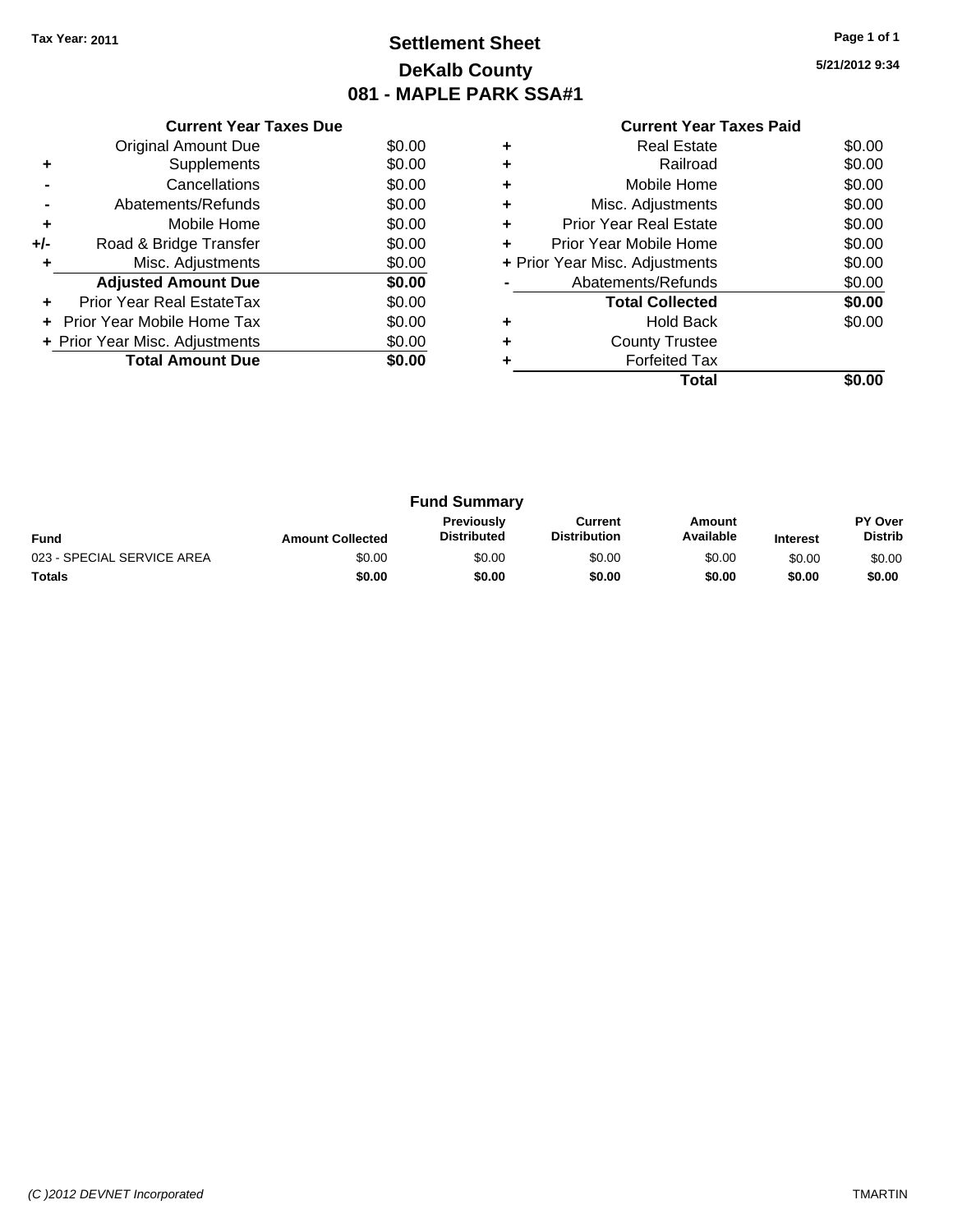# **Settlement Sheet Tax Year: 2011 Page 1 of 1 DeKalb County 082 - MAPLE PARK SSA #2**

**5/21/2012 9:34**

|     | <b>Current Year Taxes Due</b>  |        |
|-----|--------------------------------|--------|
|     | <b>Original Amount Due</b>     | \$0.00 |
| ٠   | Supplements                    | \$0.00 |
|     | Cancellations                  | \$0.00 |
|     | Abatements/Refunds             | \$0.00 |
| ٠   | Mobile Home                    | \$0.00 |
| +/- | Road & Bridge Transfer         | \$0.00 |
| ٠   | Misc. Adjustments              | \$0.00 |
|     | <b>Adjusted Amount Due</b>     | \$0.00 |
|     | Prior Year Real EstateTax      | \$0.00 |
|     | Prior Year Mobile Home Tax     | \$0.00 |
|     | + Prior Year Misc. Adjustments | \$0.00 |
|     | <b>Total Amount Due</b>        | \$0.00 |
|     |                                |        |

|   | Total                          | SO.OO  |
|---|--------------------------------|--------|
|   | <b>Forfeited Tax</b>           |        |
|   | <b>County Trustee</b>          |        |
|   | <b>Hold Back</b>               | \$0.00 |
|   | <b>Total Collected</b>         | \$0.00 |
|   | Abatements/Refunds             | \$0.00 |
|   | + Prior Year Misc. Adjustments | \$0.00 |
| ٠ | Prior Year Mobile Home         | \$0.00 |
| ٠ | <b>Prior Year Real Estate</b>  | \$0.00 |
| ٠ | Misc. Adjustments              | \$0.00 |
|   | Mobile Home                    | \$0.00 |
|   | Railroad                       | \$0.00 |
|   | <b>Real Estate</b>             | \$0.00 |
|   |                                |        |

| <b>Fund Summary</b>        |                         |                                  |                                |                     |                 |                                  |
|----------------------------|-------------------------|----------------------------------|--------------------------------|---------------------|-----------------|----------------------------------|
| <b>Fund</b>                | <b>Amount Collected</b> | Previously<br><b>Distributed</b> | Current<br><b>Distribution</b> | Amount<br>Available | <b>Interest</b> | <b>PY Over</b><br><b>Distrib</b> |
| 023 - SPECIAL SERVICE AREA | \$0.00                  | \$0.00                           | \$0.00                         | \$0.00              | \$0.00          | \$0.00                           |
| <b>Totals</b>              | \$0.00                  | \$0.00                           | \$0.00                         | \$0.00              | \$0.00          | \$0.00                           |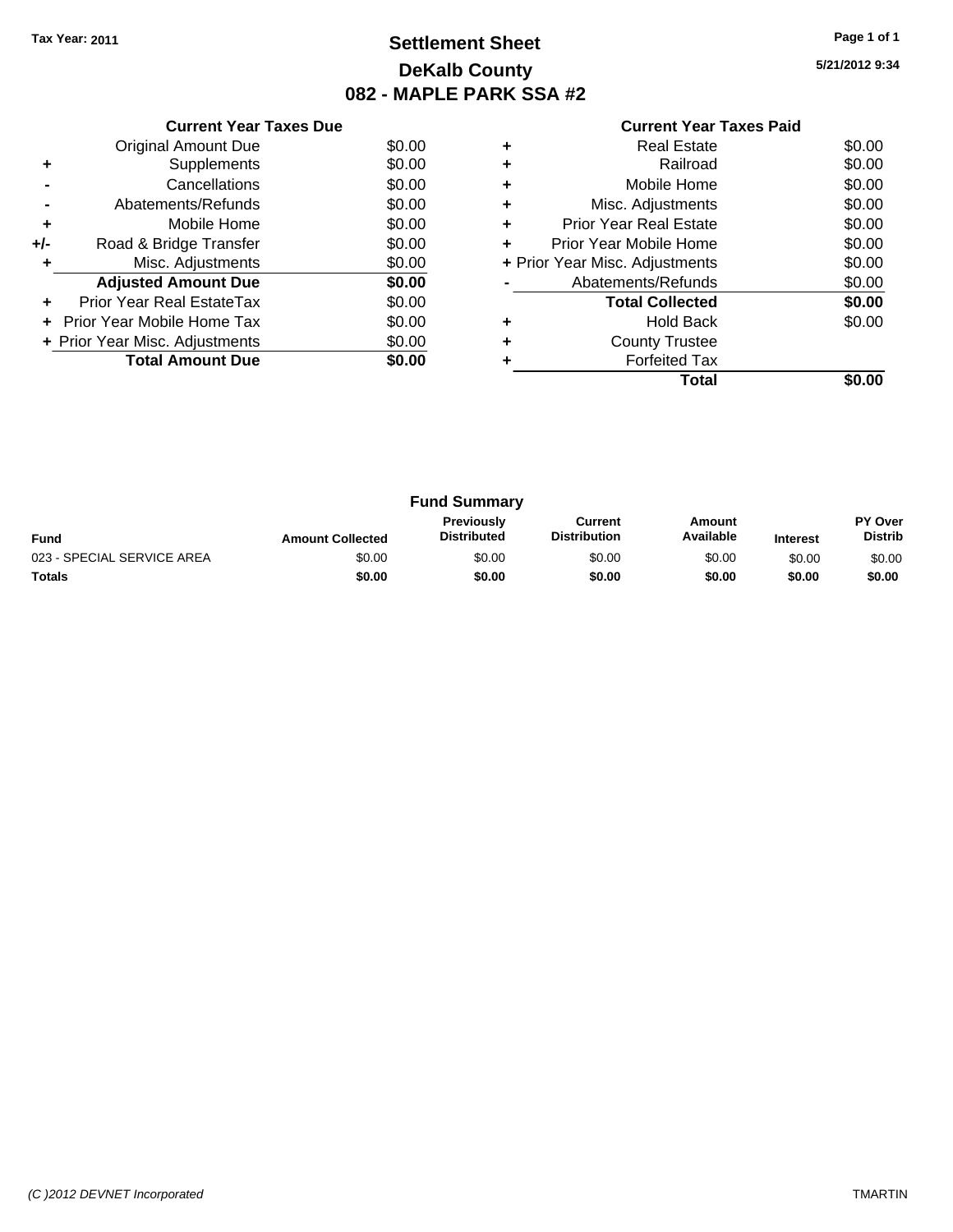### **Settlement Sheet Tax Year: 2011 Page 1 of 1 DeKalb County 083 - TOWN OF CORTLAND SBA #1**

**5/21/2012 9:34**

|     | <b>Current Year Taxes Due</b>  |        |
|-----|--------------------------------|--------|
|     | <b>Original Amount Due</b>     | \$0.00 |
| ÷   | Supplements                    | \$0.00 |
|     | Cancellations                  | \$0.00 |
|     | Abatements/Refunds             | \$0.00 |
| ٠   | Mobile Home                    | \$0.00 |
| +/- | Road & Bridge Transfer         | \$0.00 |
| ٠   | Misc. Adjustments              | \$0.00 |
|     | <b>Adjusted Amount Due</b>     | \$0.00 |
| ÷   | Prior Year Real EstateTax      | \$0.00 |
|     | Prior Year Mobile Home Tax     | \$0.00 |
|     | + Prior Year Misc. Adjustments | \$0.00 |
|     | <b>Total Amount Due</b>        | \$0.00 |
|     |                                |        |

|   | <b>Real Estate</b>             | \$0.00 |
|---|--------------------------------|--------|
|   | Railroad                       | \$0.00 |
|   | Mobile Home                    | \$0.00 |
| ٠ | Misc. Adjustments              | \$0.00 |
| ٠ | <b>Prior Year Real Estate</b>  | \$0.00 |
| ÷ | Prior Year Mobile Home         | \$0.00 |
|   | + Prior Year Misc. Adjustments | \$0.00 |
|   | Abatements/Refunds             | \$0.00 |
|   | <b>Total Collected</b>         | \$0.00 |
|   | <b>Hold Back</b>               | \$0.00 |
|   | <b>County Trustee</b>          |        |
|   | <b>Forfeited Tax</b>           |        |
|   | Total                          |        |

| <b>Fund Summary</b>      |                         |                                  |                                |                     |                 |                                  |
|--------------------------|-------------------------|----------------------------------|--------------------------------|---------------------|-----------------|----------------------------------|
| <b>Fund</b>              | <b>Amount Collected</b> | Previously<br><b>Distributed</b> | Current<br><b>Distribution</b> | Amount<br>Available | <b>Interest</b> | <b>PY Over</b><br><b>Distrib</b> |
| 003 - BONDS AND INTEREST | \$0.00                  | \$0.00                           | \$0.00                         | \$0.00              | \$0.00          | \$0.00                           |
| <b>Totals</b>            | \$0.00                  | \$0.00                           | \$0.00                         | \$0.00              | \$0.00          | \$0.00                           |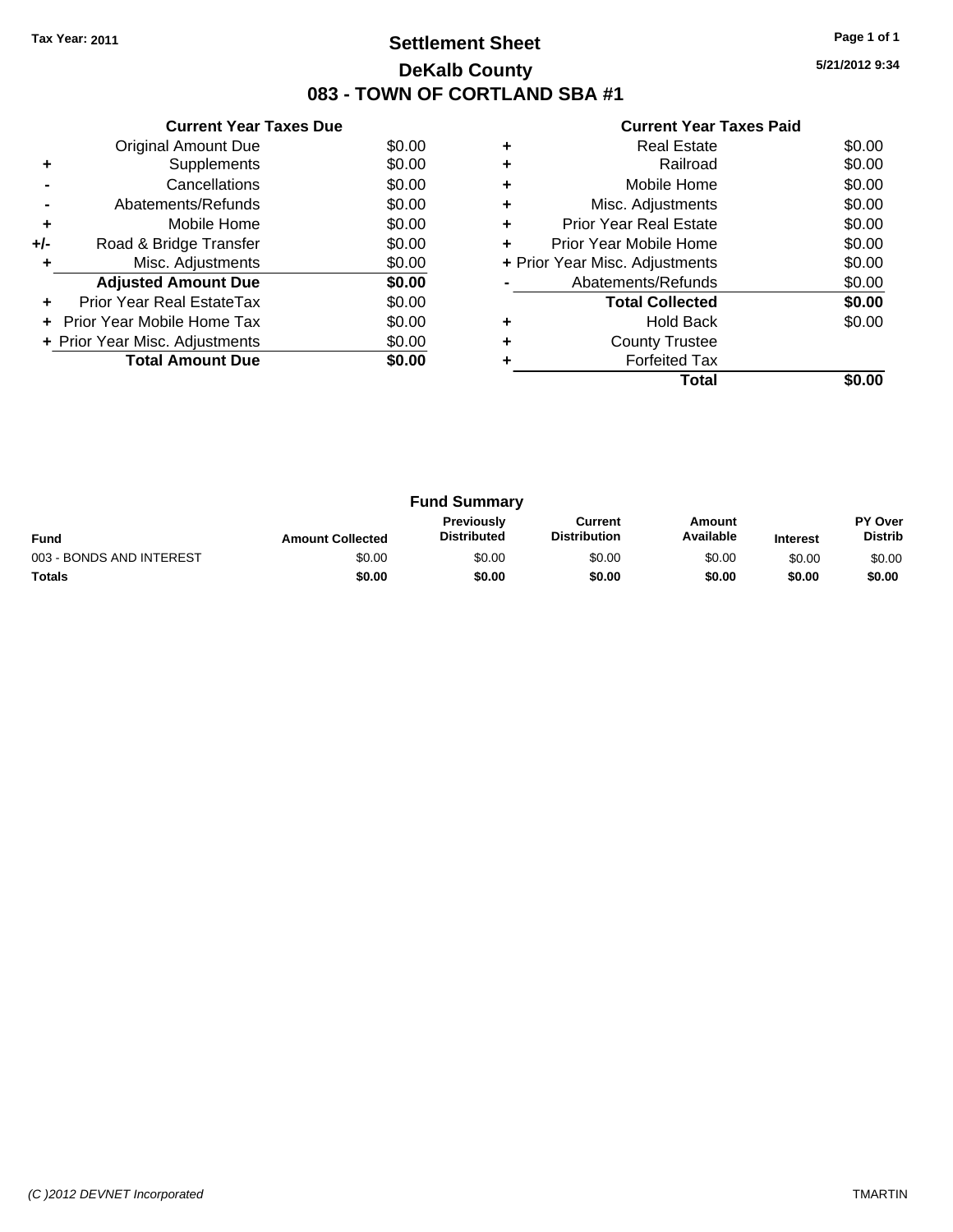# **Settlement Sheet Tax Year: 2011 Page 1 of 1 DeKalb County 084 - SANDWICH SSA #1**

**5/21/2012 9:34**

|     | <b>Current Year Taxes Due</b>     |        |
|-----|-----------------------------------|--------|
|     | Original Amount Due               | \$0.00 |
|     | Supplements                       | \$0.00 |
|     | Cancellations                     | \$0.00 |
|     | Abatements/Refunds                | \$0.00 |
| ٠   | Mobile Home                       | \$0.00 |
| +/- | Road & Bridge Transfer            | \$0.00 |
|     | Misc. Adjustments                 | \$0.00 |
|     | <b>Adjusted Amount Due</b>        | \$0.00 |
|     | <b>Prior Year Real EstateTax</b>  | \$0.00 |
|     | <b>Prior Year Mobile Home Tax</b> | \$0.00 |
|     | + Prior Year Misc. Adjustments    | \$0.00 |
|     | <b>Total Amount Due</b>           | \$0.00 |
|     |                                   |        |

### **Current Year Taxes Paid +** Real Estate \$0.00 **+** Railroad \$0.00 **+** Mobile Home \$0.00 **+** Misc. Adjustments \$0.00 **+** Prior Year Real Estate \$0.00 **+** Prior Year Mobile Home \$0.00 **+** Prior Year Misc. Adjustments \$0.00 **-** Abatements/Refunds \$0.00 Total Collected \$0.00 **+** Hold Back \$0.00 **+** County Trustee **+** Forfeited Tax **Total \$0.00**

|                 |                         | <b>Fund Summary</b>              |                                       |                     |                 |                                  |
|-----------------|-------------------------|----------------------------------|---------------------------------------|---------------------|-----------------|----------------------------------|
| <b>Fund</b>     | <b>Amount Collected</b> | Previously<br><b>Distributed</b> | <b>Current</b><br><b>Distribution</b> | Amount<br>Available | <b>Interest</b> | <b>PY Over</b><br><b>Distrib</b> |
| 023 - CORPORATE | \$0.00                  | \$0.00                           | \$0.00                                | \$0.00              | \$0.00          | \$0.00                           |
| Totals          | \$0.00                  | \$0.00                           | \$0.00                                | \$0.00              | \$0.00          | \$0.00                           |
|                 | - - -<br>$ -$           |                                  |                                       |                     |                 |                                  |

#### **Miscellaneous Adjustment Detail**

**Year Source Account Type Amount Adjustment Description**<br>2011 RE - Real Estate Back Tax Collected **Amount SO.00 PRIMUS REDEMPTION** Back Tax Collected **2011 COLLECTED SOLID** SO.00 PRIMUS REDEMPTION 8 PARCELS by TBA

**Totals 1 entries** \$0.00

*(C )2012 DEVNET Incorporated* TMARTIN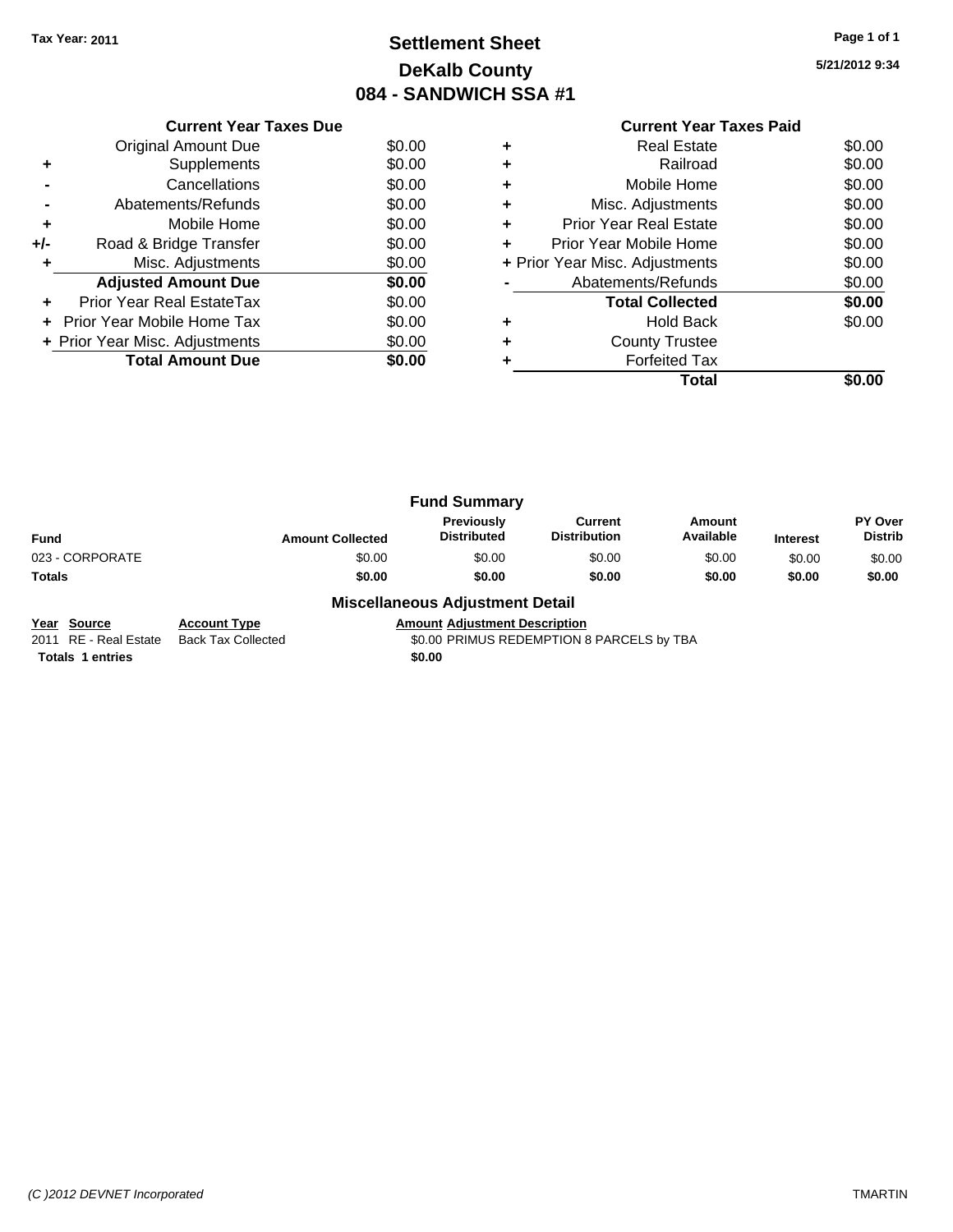# **Settlement Sheet Tax Year: 2011 Page 1 of 1 DeKalb County 085 - BURLINGTON FIRE**

**5/21/2012 9:34**

|   | Total                          | \$496.73 |
|---|--------------------------------|----------|
|   | <b>Forfeited Tax</b>           |          |
| ٠ | <b>County Trustee</b>          |          |
| ٠ | Hold Back                      | \$0.00   |
|   | <b>Total Collected</b>         | \$496.73 |
|   | Abatements/Refunds             | \$0.00   |
|   | + Prior Year Misc. Adjustments | \$0.00   |
| ٠ | Prior Year Mobile Home         | \$0.00   |
| ÷ | Prior Year Real Estate         | \$0.00   |
| ٠ | Misc. Adjustments              | \$0.00   |
| ٠ | Mobile Home                    | \$0.00   |
| ٠ | Railroad                       | \$135.86 |
| ÷ | <b>Real Estate</b>             | \$360.87 |
|   | <b>Current Year Taxes Paid</b> |          |

|                 |                         |                                  |                                       | <b>Distribution Summary</b>    |                 |                                  |
|-----------------|-------------------------|----------------------------------|---------------------------------------|--------------------------------|-----------------|----------------------------------|
|                 |                         |                                  | <b>Tax Distribution Date</b>          |                                |                 | Amount                           |
|                 |                         |                                  | 05/25/2012                            |                                |                 | \$496.73                         |
|                 |                         |                                  |                                       | <b>Totals: 1 Distributions</b> |                 | \$496.73                         |
|                 |                         |                                  | <b>Grand Totals: 1 Distributions</b>  |                                |                 | \$496.73                         |
|                 |                         | <b>Fund Summary</b>              |                                       |                                |                 |                                  |
| Fund            | <b>Amount Collected</b> | Previously<br><b>Distributed</b> | <b>Current</b><br><b>Distribution</b> | Amount<br>Available            | <b>Interest</b> | <b>PY Over</b><br><b>Distrib</b> |
| 001 - CORPORATE | \$300.57                | \$0.00                           | \$300.57                              | \$0.00                         | \$0.00          | \$0.00                           |
| 064 - AMBULANCE | \$196.16                | \$0.00                           | \$196.16                              | \$0.00                         | \$0.00          | \$0.00                           |
| Totals          | \$496.73                | \$0.00                           | \$496.73                              | \$0.00                         | \$0.00          | \$0.00                           |
|                 |                         |                                  |                                       |                                |                 |                                  |

#### **Current Year Taxes Due** Original Amount Due \$7,757.67

|     | Supplements                      | \$0.00     |
|-----|----------------------------------|------------|
|     | Cancellations                    | \$0.00     |
|     | Abatements/Refunds               | \$0.00     |
| ٠   | Mobile Home                      | \$0.00     |
| +/- | Road & Bridge Transfer           | \$0.00     |
| ٠   | Misc. Adjustments                | \$0.00     |
|     |                                  |            |
|     | <b>Adjusted Amount Due</b>       | \$7,757.67 |
|     | <b>Prior Year Real EstateTax</b> | \$0.00     |
|     | Prior Year Mobile Home Tax       | \$0.00     |
|     | + Prior Year Misc. Adjustments   | \$0.00     |
|     | <b>Total Amount Due</b>          | \$7,757.67 |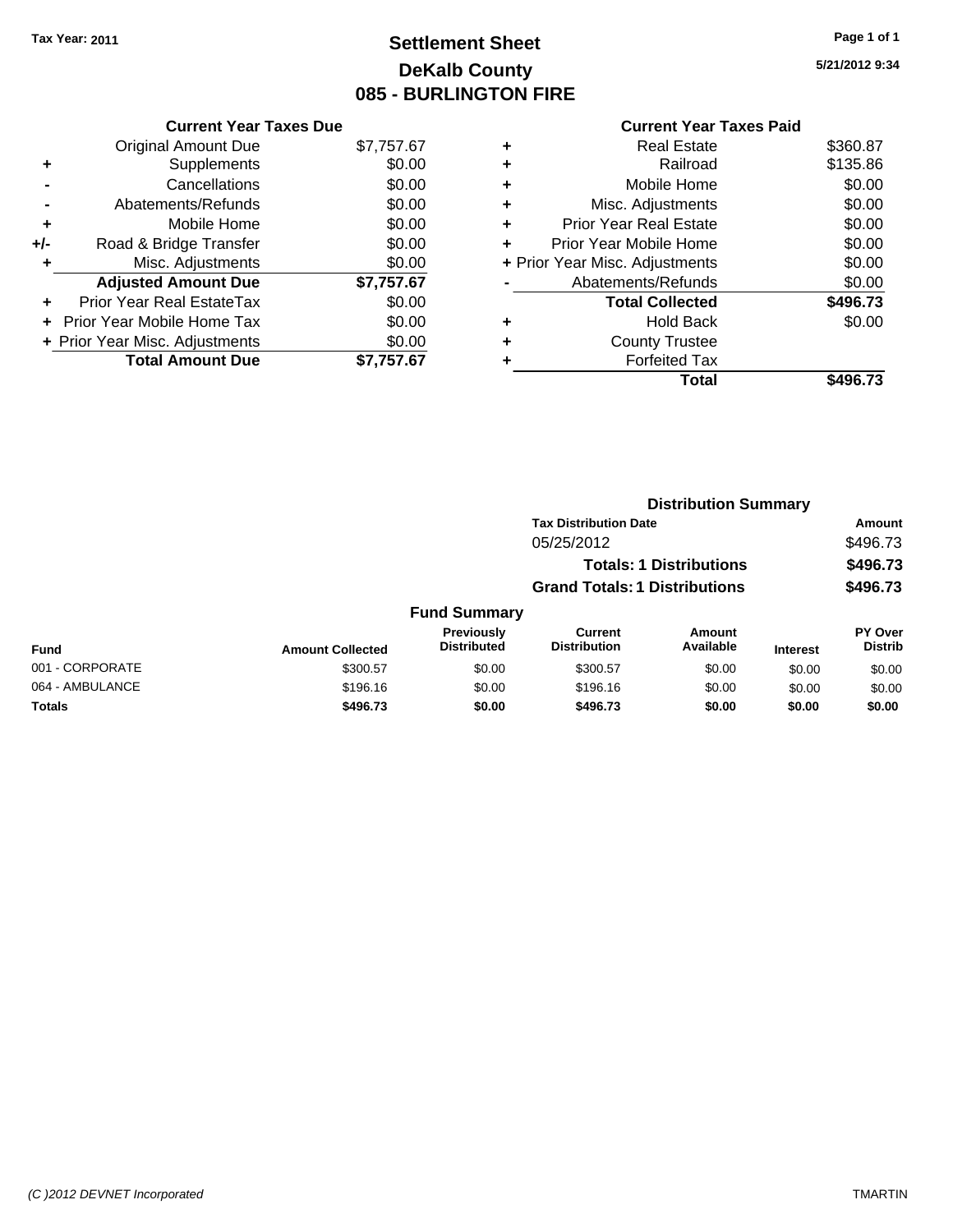# **Settlement Sheet Tax Year: 2011 Page 1 of 1 DeKalb County 086 - CORTLAND FIRE**

# **5/21/2012 9:34**

### **Current Year Taxes Paid**

| <b>Current Year Taxes Due</b>     |              |  |  |  |
|-----------------------------------|--------------|--|--|--|
| <b>Original Amount Due</b>        | \$437,300.32 |  |  |  |
| Supplements                       | \$658.79     |  |  |  |
| Cancellations                     | \$731.09     |  |  |  |
| Abatements/Refunds                | \$0.00       |  |  |  |
| Mobile Home                       | \$0.00       |  |  |  |
| Road & Bridge Transfer            | \$0.00       |  |  |  |
| Misc. Adjustments                 | \$0.00       |  |  |  |
| <b>Adjusted Amount Due</b>        | \$437,228.02 |  |  |  |
| Prior Year Real EstateTax         | \$0.00       |  |  |  |
| <b>Prior Year Mobile Home Tax</b> | \$0.00       |  |  |  |
| + Prior Year Misc. Adjustments    | \$0.00       |  |  |  |
| <b>Total Amount Due</b>           | \$437,228.02 |  |  |  |
|                                   |              |  |  |  |

| ٠ | <b>Real Estate</b>             | \$37,611.71 |
|---|--------------------------------|-------------|
| ٠ | Railroad                       | \$0.00      |
| ٠ | Mobile Home                    | \$0.00      |
| ٠ | Misc. Adjustments              | \$0.00      |
| ÷ | <b>Prior Year Real Estate</b>  | \$0.00      |
|   | Prior Year Mobile Home         | \$0.00      |
|   | + Prior Year Misc. Adjustments | \$0.00      |
|   | Abatements/Refunds             | \$0.00      |
|   | <b>Total Collected</b>         | \$37,611.71 |
| ٠ | Hold Back                      | \$0.00      |
|   | <b>County Trustee</b>          |             |
| ٠ | <b>Forfeited Tax</b>           |             |
|   | Total                          | \$37,611.71 |
|   |                                |             |

### **Distribution Summary Tax Distribution Date Amount** 05/25/2012 \$37,611.71 **Totals: 1 Distributions \$37,611.71 Grand Totals: 1 Distributions \$37,611.71 Fund Summary**

| Fund            | <b>Amount Collected</b> | <b>Previously</b><br><b>Distributed</b> | Current<br><b>Distribution</b> | Amount<br>Available | <b>Interest</b> | PY Over<br><b>Distrib</b> |
|-----------------|-------------------------|-----------------------------------------|--------------------------------|---------------------|-----------------|---------------------------|
| 001 - CORPORATE | \$16,367,34             | \$0.00                                  | \$16,367.34                    | \$0.00              | \$0.00          | \$0.00                    |
| 064 - AMBULANCE | \$21.244.37             | \$0.00                                  | \$21.244.37                    | \$0.00              | \$0.00          | \$0.00                    |
| <b>Totals</b>   | \$37,611.71             | \$0.00                                  | \$37,611.71                    | \$0.00              | \$0.00          | \$0.00                    |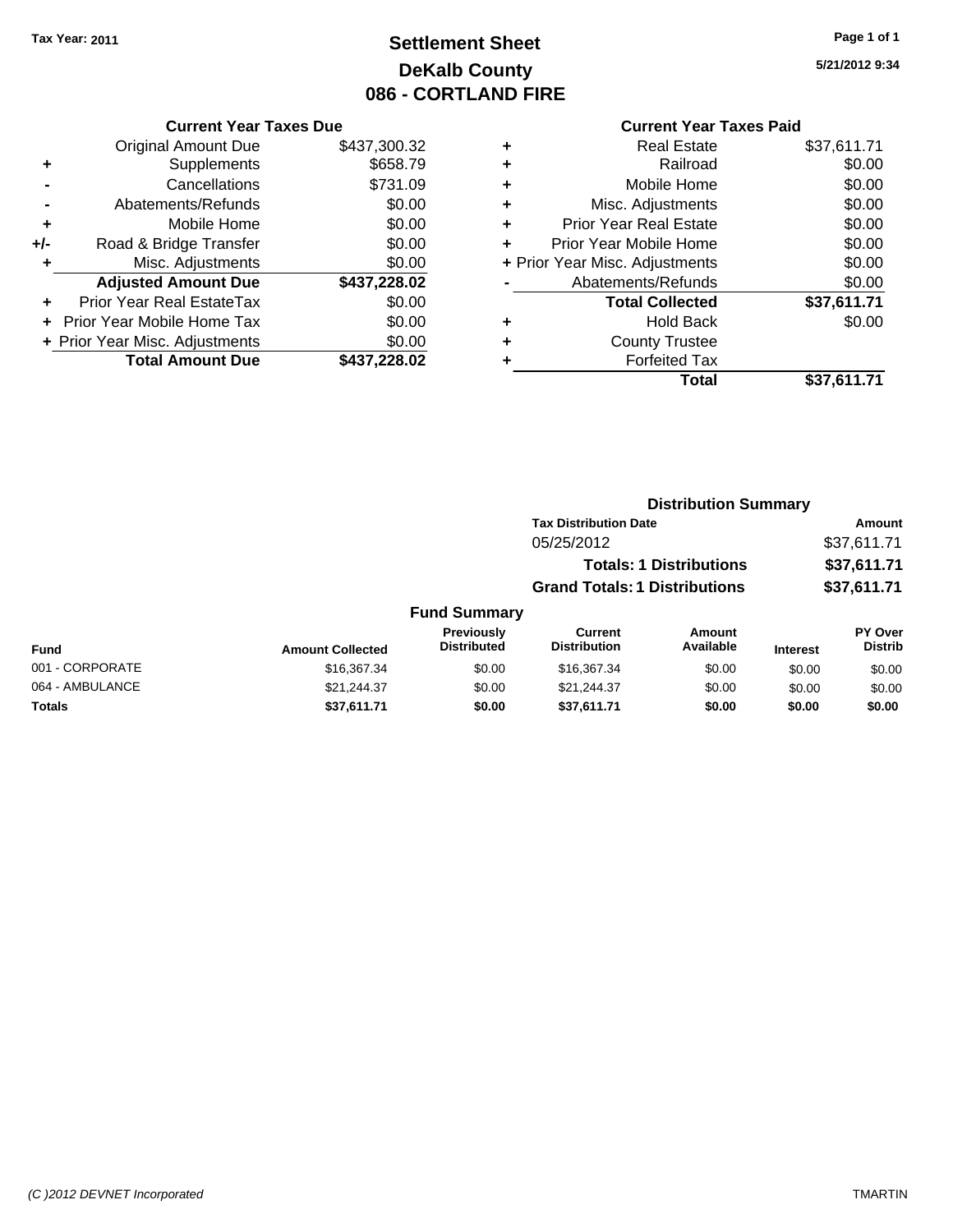# **Settlement Sheet Tax Year: 2011 Page 1 of 1 DeKalb County 087 - DE KALB FIRE**

**5/21/2012 9:34**

|     | <b>Current Year Taxes Due</b> |              |  |  |
|-----|-------------------------------|--------------|--|--|
|     | <b>Original Amount Due</b>    | \$122,739.66 |  |  |
| ٠   | Supplements                   | \$212.61     |  |  |
|     | Cancellations                 | \$222.71     |  |  |
|     | Abatements/Refunds            | \$0.00       |  |  |
| ٠   | Mobile Home                   | \$0.00       |  |  |
| +/- | Road & Bridge Transfer        | \$0.00       |  |  |
| ÷   | Misc. Adjustments             | \$1.41       |  |  |
|     | <b>Adjusted Amount Due</b>    | \$122,730.97 |  |  |

| <b>Total Amount Due</b>        | \$122,730.97 |
|--------------------------------|--------------|
| + Prior Year Misc. Adjustments | \$0.00       |
| + Prior Year Mobile Home Tax   | \$0.00       |
| Prior Year Real EstateTax      | \$0.00       |

|   | Total                          | \$8,492.08 |
|---|--------------------------------|------------|
|   | <b>Forfeited Tax</b>           |            |
|   | <b>County Trustee</b>          |            |
| ٠ | <b>Hold Back</b>               | \$0.00     |
|   | <b>Total Collected</b>         | \$8,492.08 |
|   | Abatements/Refunds             | \$0.00     |
|   | + Prior Year Misc. Adjustments | \$0.00     |
|   | Prior Year Mobile Home         | \$0.00     |
| ÷ | <b>Prior Year Real Estate</b>  | \$0.00     |
| ÷ | Misc. Adjustments              | \$1.41     |
|   | Mobile Home                    | \$0.00     |
|   | Railroad                       | \$0.00     |
| ٠ | <b>Real Estate</b>             | \$8,490.67 |

|                                                |                                                  |                                        |                                                           | <b>Distribution Summary</b>    |                 |                           |
|------------------------------------------------|--------------------------------------------------|----------------------------------------|-----------------------------------------------------------|--------------------------------|-----------------|---------------------------|
|                                                |                                                  |                                        | <b>Tax Distribution Date</b>                              |                                |                 | Amount                    |
|                                                |                                                  |                                        | 05/25/2012                                                |                                |                 | \$8,492.08                |
|                                                |                                                  |                                        |                                                           | <b>Totals: 1 Distributions</b> |                 | \$8,492.08                |
|                                                |                                                  |                                        | <b>Grand Totals: 1 Distributions</b>                      |                                |                 | \$8,492.08                |
|                                                |                                                  | <b>Fund Summary</b>                    |                                                           |                                |                 |                           |
| <b>Fund</b>                                    | <b>Amount Collected</b>                          | Previously<br><b>Distributed</b>       | Current<br><b>Distribution</b>                            | <b>Amount</b><br>Available     | <b>Interest</b> | PY Over<br><b>Distrib</b> |
| 001 - CORPORATE                                | \$8,492.08                                       | \$0.00                                 | \$8,492.08                                                | \$0.00                         | \$0.00          | \$0.00                    |
| <b>Totals</b>                                  | \$8,492.08                                       | \$0.00                                 | \$8,492.08                                                | \$0.00                         | \$0.00          | \$0.00                    |
|                                                |                                                  | <b>Miscellaneous Adjustment Detail</b> |                                                           |                                |                 |                           |
| Year Source<br><b>RE</b> - Real Estate<br>2011 | <b>Account Type</b><br><b>Back Tax Collected</b> | <b>Amount Adjustment Description</b>   | \$1.41 SOUTH POINT GREENS REDEMPTION 11-03-128-016 by TBA |                                |                 |                           |
| <b>Totals 1 entries</b>                        |                                                  | \$1.41                                 |                                                           |                                |                 |                           |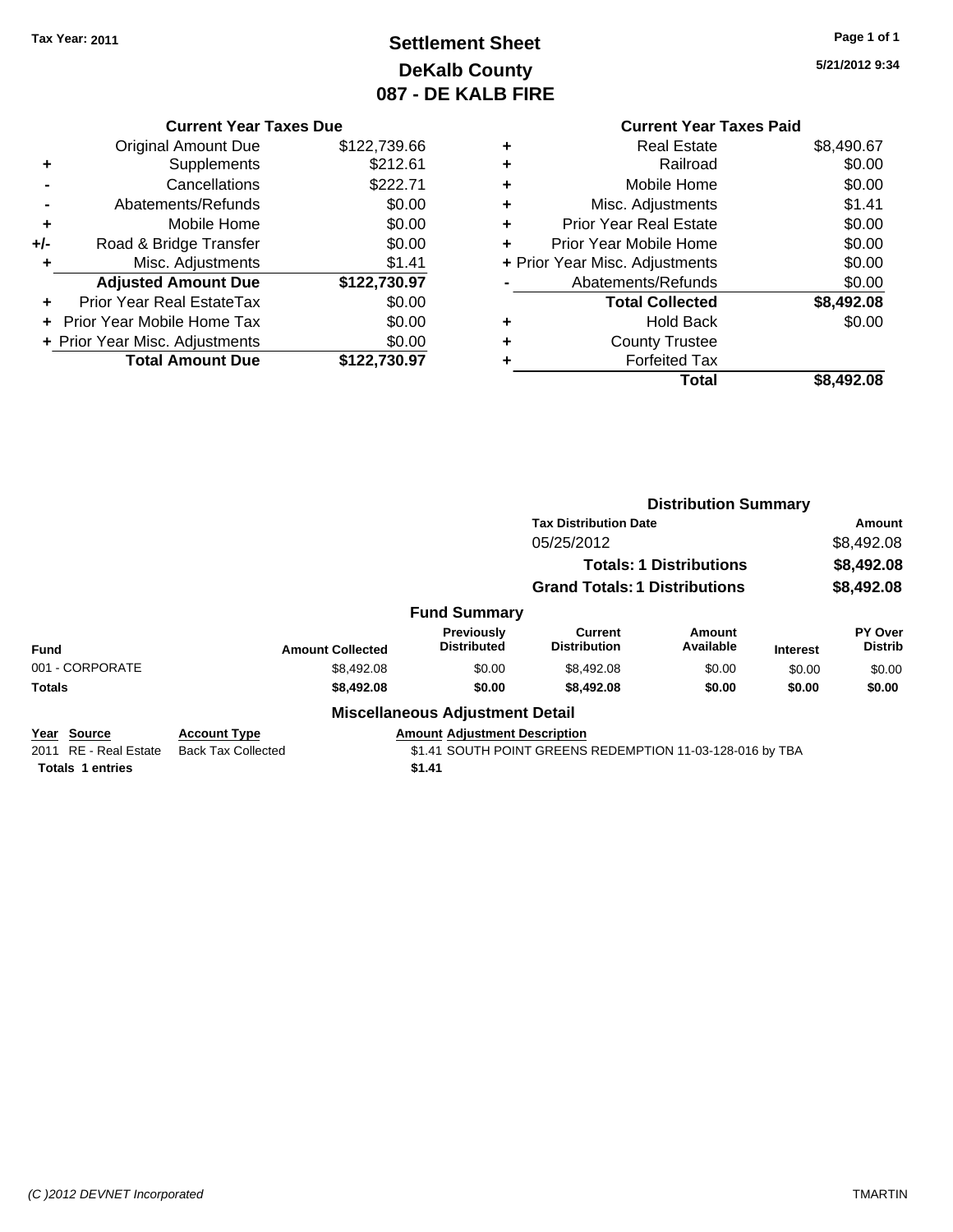# **Settlement Sheet Tax Year: 2011 Page 1 of 1 DeKalb County 088 - EARLVILLE FIRE**

**5/21/2012 9:34**

|   | <b>Current Year Taxes Paid</b> |          |
|---|--------------------------------|----------|
|   | <b>Real Estate</b>             | \$144.05 |
|   | Railroad                       | \$0.00   |
| ٠ | Mobile Home                    | \$0.00   |
| ٠ | Misc. Adjustments              | \$0.00   |
|   | <b>Prior Year Real Estate</b>  | \$0.00   |
|   | Prior Year Mobile Home         | \$0.00   |
|   | + Prior Year Misc. Adjustments | \$0.00   |
|   | Abatements/Refunds             | \$0.00   |
|   | <b>Total Collected</b>         | \$144.05 |
|   | <b>Hold Back</b>               | \$0.00   |
|   | <b>County Trustee</b>          |          |
|   | <b>Forfeited Tax</b>           |          |
|   | Total                          | \$144.05 |

|     | Supplements                    | \$1,839.17 |     |
|-----|--------------------------------|------------|-----|
|     | Cancellations                  | \$1,839.17 | ٠   |
|     | Abatements/Refunds             | \$0.00     | ٠   |
|     | Mobile Home                    | \$0.00     | ٠   |
| +/- | Road & Bridge Transfer         | \$0.00     | ٠   |
|     | Misc. Adjustments              | \$0.00     | + F |
|     | <b>Adjusted Amount Due</b>     | \$2,564.87 |     |
|     |                                |            |     |
|     | Prior Year Real EstateTax      | \$0.00     |     |
|     | Prior Year Mobile Home Tax     | \$0.00     | ٠   |
|     | + Prior Year Misc. Adjustments | \$0.00     |     |
|     | <b>Total Amount Due</b>        | \$2,564.87 |     |
|     |                                |            |     |

**Current Year Taxes Due** Original Amount Due \$2,564.87

|                         |                                  |                                       |                     |                                                                                                        | Amount                           |  |
|-------------------------|----------------------------------|---------------------------------------|---------------------|--------------------------------------------------------------------------------------------------------|----------------------------------|--|
|                         |                                  | 05/25/2012                            |                     |                                                                                                        | \$144.05                         |  |
|                         |                                  |                                       |                     |                                                                                                        | \$144.05                         |  |
|                         |                                  |                                       |                     |                                                                                                        | \$144.05                         |  |
|                         |                                  |                                       |                     |                                                                                                        |                                  |  |
| <b>Amount Collected</b> | Previously<br><b>Distributed</b> | <b>Current</b><br><b>Distribution</b> | Amount<br>Available | <b>Interest</b>                                                                                        | <b>PY Over</b><br><b>Distrib</b> |  |
| \$69.69                 | \$0.00                           | \$69.69                               | \$0.00              | \$0.00                                                                                                 | \$0.00                           |  |
| \$74.36                 | \$0.00                           | \$74.36                               | \$0.00              | \$0.00                                                                                                 | \$0.00                           |  |
| \$144.05                | \$0.00                           | \$144.05                              | \$0.00              | \$0.00                                                                                                 | \$0.00                           |  |
|                         |                                  |                                       | <b>Fund Summary</b> | <b>Tax Distribution Date</b><br><b>Totals: 1 Distributions</b><br><b>Grand Totals: 1 Distributions</b> | <b>Distribution Summary</b>      |  |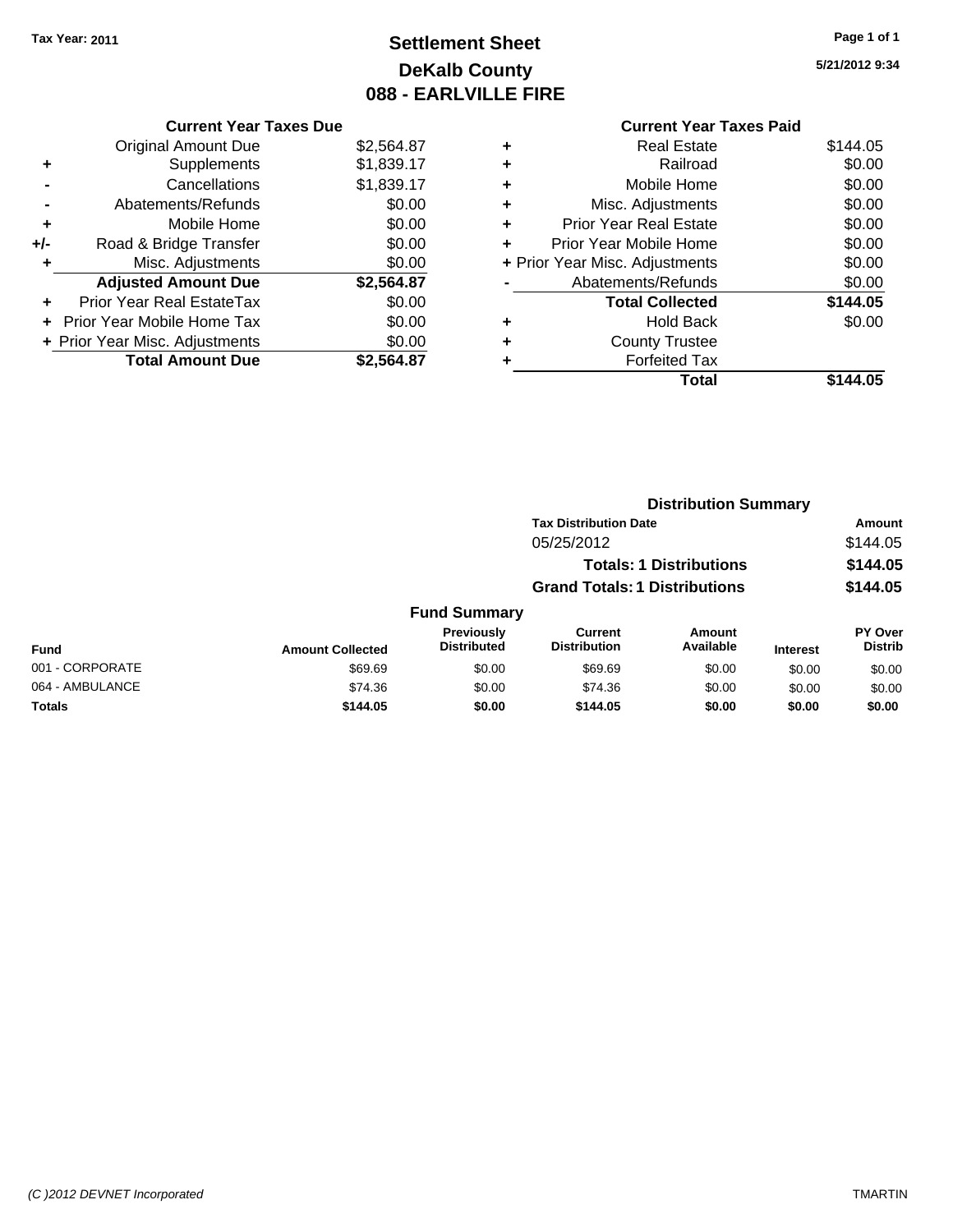### **Settlement Sheet Tax Year: 2011 Page 1 of 1 DeKalb County 089 - GENOA-KINGSTON FIRE**

**5/21/2012 9:34**

| <b>Current Year Taxes Due</b> |                                |
|-------------------------------|--------------------------------|
| <b>Original Amount Due</b>    | \$874,879.46                   |
| Supplements                   | \$3,867.14                     |
| Cancellations                 | \$4,677.19                     |
| Abatements/Refunds            | \$0.00                         |
| Mobile Home                   | \$0.00                         |
| Road & Bridge Transfer        | \$0.00                         |
| Misc. Adjustments             | \$0.00                         |
| <b>Adjusted Amount Due</b>    | \$874,069.41                   |
| Prior Year Real EstateTax     | \$421.99                       |
| Prior Year Mobile Home Tax    | \$0.00                         |
|                               | \$0.00                         |
| <b>Total Amount Due</b>       | \$874.491.40                   |
|                               | + Prior Year Misc. Adjustments |

| <b>Real Estate</b>             | \$81,973.78 |
|--------------------------------|-------------|
| Railroad                       | \$1,259.59  |
| Mobile Home                    | \$0.00      |
| Misc. Adjustments              | \$0.00      |
| <b>Prior Year Real Estate</b>  | \$421.99    |
| Prior Year Mobile Home         | \$0.00      |
| + Prior Year Misc. Adjustments | \$0.00      |
| Abatements/Refunds             | \$0.00      |
| <b>Total Collected</b>         | \$83,655.36 |
| <b>Hold Back</b>               | \$0.00      |
| <b>County Trustee</b>          |             |
| <b>Forfeited Tax</b>           |             |
| Total                          | \$83,655.36 |
|                                |             |

|                         |                                  |                                         | <b>Distribution Summary</b>    |                 |                                  |
|-------------------------|----------------------------------|-----------------------------------------|--------------------------------|-----------------|----------------------------------|
|                         |                                  | <b>Tax Distribution Date</b>            |                                |                 | Amount                           |
|                         |                                  | 05/25/2012                              |                                |                 | \$83,655.36                      |
|                         |                                  |                                         | <b>Totals: 1 Distributions</b> |                 | \$83,655.36                      |
|                         |                                  | <b>Grand Totals: 1 Distributions</b>    |                                |                 | \$83,655.36                      |
|                         | <b>Fund Summary</b>              |                                         |                                |                 |                                  |
| <b>Amount Collected</b> | Previously<br><b>Distributed</b> | Current<br><b>Distribution</b>          | Amount<br>Available            | <b>Interest</b> | <b>PY Over</b><br><b>Distrib</b> |
| $\cdots$                | $\cdots$                         | $\hat{z} = \hat{z} - \hat{z} - \hat{z}$ | $\cdots$                       | ----            |                                  |

| Fund                                   | <b>Amount Collected</b> | <b>Distributed</b> | <b>Distribution</b> | Available | <b>Interest</b> | Distrib |
|----------------------------------------|-------------------------|--------------------|---------------------|-----------|-----------------|---------|
| 001 - CORPORATE                        | \$25.360.63             | \$0.00             | \$25,360.63         | \$0.00    | \$0.00          | \$0.00  |
| 035 - TORT JUDGEMENTS/LIABILITY<br>INS | \$5.924.47              | \$0.00             | \$5.924.47          | \$0.00    | \$0.00          | \$0.00  |
| 064 - AMBULANCE                        | \$52,370.26             | \$0.00             | \$52,370.26         | \$0.00    | \$0.00          | \$0.00  |
| <b>Totals</b>                          | \$83,655.36             | \$0.00             | \$83,655,36         | \$0.00    | \$0.00          | \$0.00  |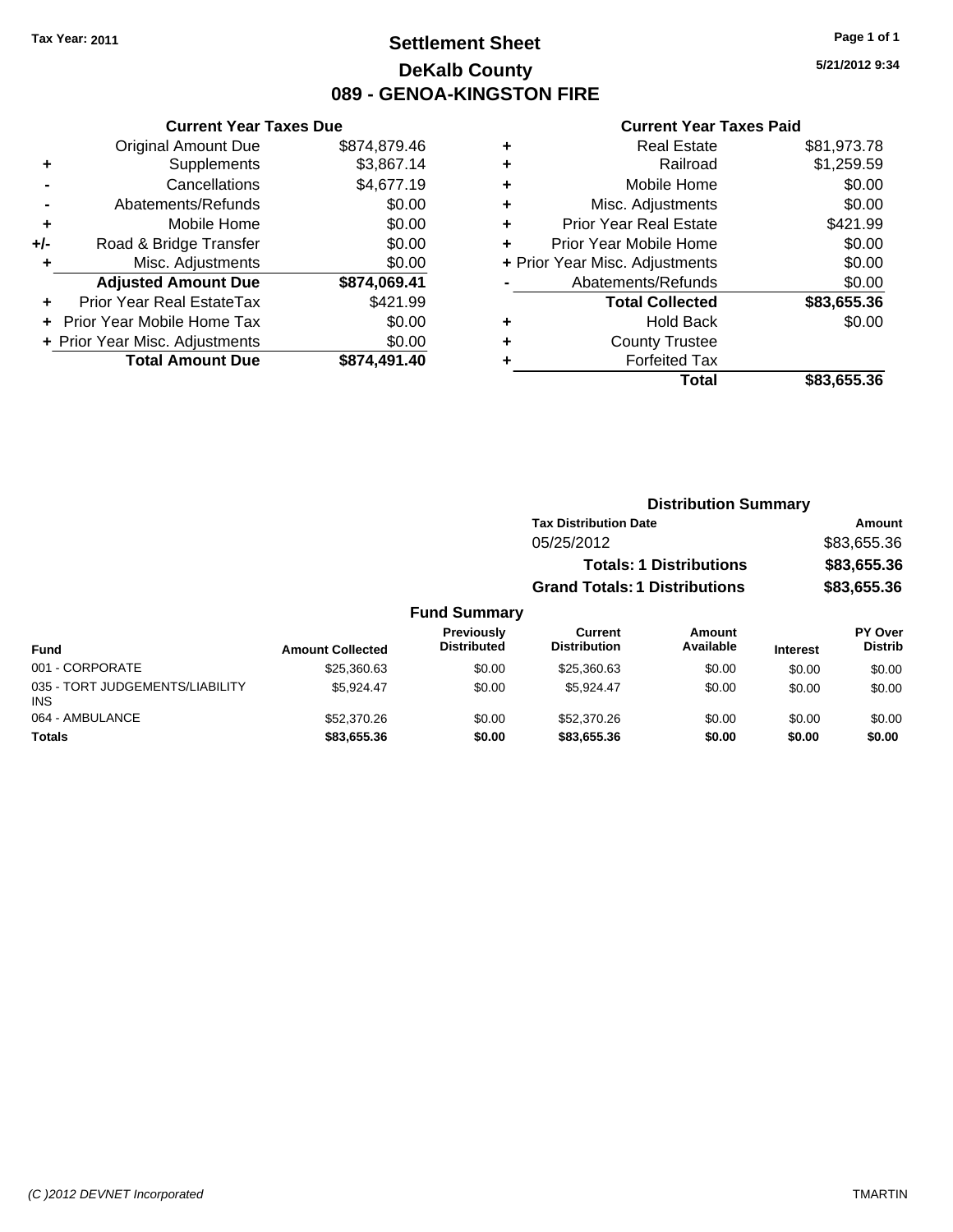# **Settlement Sheet Tax Year: 2011 Page 1 of 1 DeKalb County 090 - HAMPSHIRE FIRE**

**5/21/2012 9:34**

### **Current Year Taxes Paid**

| <b>Current Year Taxes Due</b> |                                |
|-------------------------------|--------------------------------|
| <b>Original Amount Due</b>    | \$24,046.67                    |
| Supplements                   | \$0.00                         |
| Cancellations                 | \$0.00                         |
| Abatements/Refunds            | \$0.00                         |
| Mobile Home                   | \$0.00                         |
| Road & Bridge Transfer        | \$0.00                         |
| Misc. Adjustments             | \$0.00                         |
| <b>Adjusted Amount Due</b>    | \$24,046.67                    |
| Prior Year Real EstateTax     | \$0.00                         |
| Prior Year Mobile Home Tax    | \$0.00                         |
|                               | \$0.00                         |
| <b>Total Amount Due</b>       | \$24.046.67                    |
|                               | + Prior Year Misc. Adjustments |

|   | <b>Real Estate</b>             | \$2,725.00 |
|---|--------------------------------|------------|
| ٠ | Railroad                       | \$0.00     |
| ٠ | Mobile Home                    | \$0.00     |
| ٠ | Misc. Adjustments              | \$0.00     |
| ٠ | Prior Year Real Estate         | \$0.00     |
|   | Prior Year Mobile Home         | \$0.00     |
|   | + Prior Year Misc. Adjustments | \$0.00     |
|   | Abatements/Refunds             | \$0.00     |
|   | <b>Total Collected</b>         | \$2,725.00 |
| ٠ | <b>Hold Back</b>               | \$0.00     |
| ٠ | <b>County Trustee</b>          |            |
| ٠ | <b>Forfeited Tax</b>           |            |
|   | Total                          | \$2,725.00 |
|   |                                |            |

|                     | <b>Distribution Summary</b>                                            |               |                |  |  |
|---------------------|------------------------------------------------------------------------|---------------|----------------|--|--|
|                     | <b>Tax Distribution Date</b>                                           |               | <b>Amount</b>  |  |  |
|                     | 05/25/2012                                                             |               | \$2,725.00     |  |  |
|                     | <b>Totals: 1 Distributions</b><br><b>Grand Totals: 1 Distributions</b> |               | \$2,725.00     |  |  |
|                     |                                                                        |               | \$2,725.00     |  |  |
| <b>Fund Summary</b> |                                                                        |               |                |  |  |
| <b>Previously</b>   | <b>Current</b>                                                         | <b>Amount</b> | <b>PY Over</b> |  |  |
| Diateibuta d        | Diateikutian                                                           | $A \cdot A$   | <b>Distrib</b> |  |  |

| Fund                        | <b>Amount Collected</b> | <b>Previously</b><br><b>Distributed</b> | Current<br><b>Distribution</b> | Amount<br>Available | <b>Interest</b> | PY Over<br><b>Distrib</b> |
|-----------------------------|-------------------------|-----------------------------------------|--------------------------------|---------------------|-----------------|---------------------------|
| 001 - CORPORATE             | \$1.531.29              | \$0.00                                  | \$1.531.29                     | \$0.00              | \$0.00          | \$0.00                    |
| 013 - FIREFIGHTER'S PENSION | \$45.25                 | \$0.00                                  | \$45.25                        | \$0.00              | \$0.00          | \$0.00                    |
| 064 - AMBULANCE             | \$1.148.46              | \$0.00                                  | \$1,148.46                     | \$0.00              | \$0.00          | \$0.00                    |
| Totals                      | \$2.725.00              | \$0.00                                  | \$2.725.00                     | \$0.00              | \$0.00          | \$0.00                    |

#### *(C )2012 DEVNET Incorporated* TMARTIN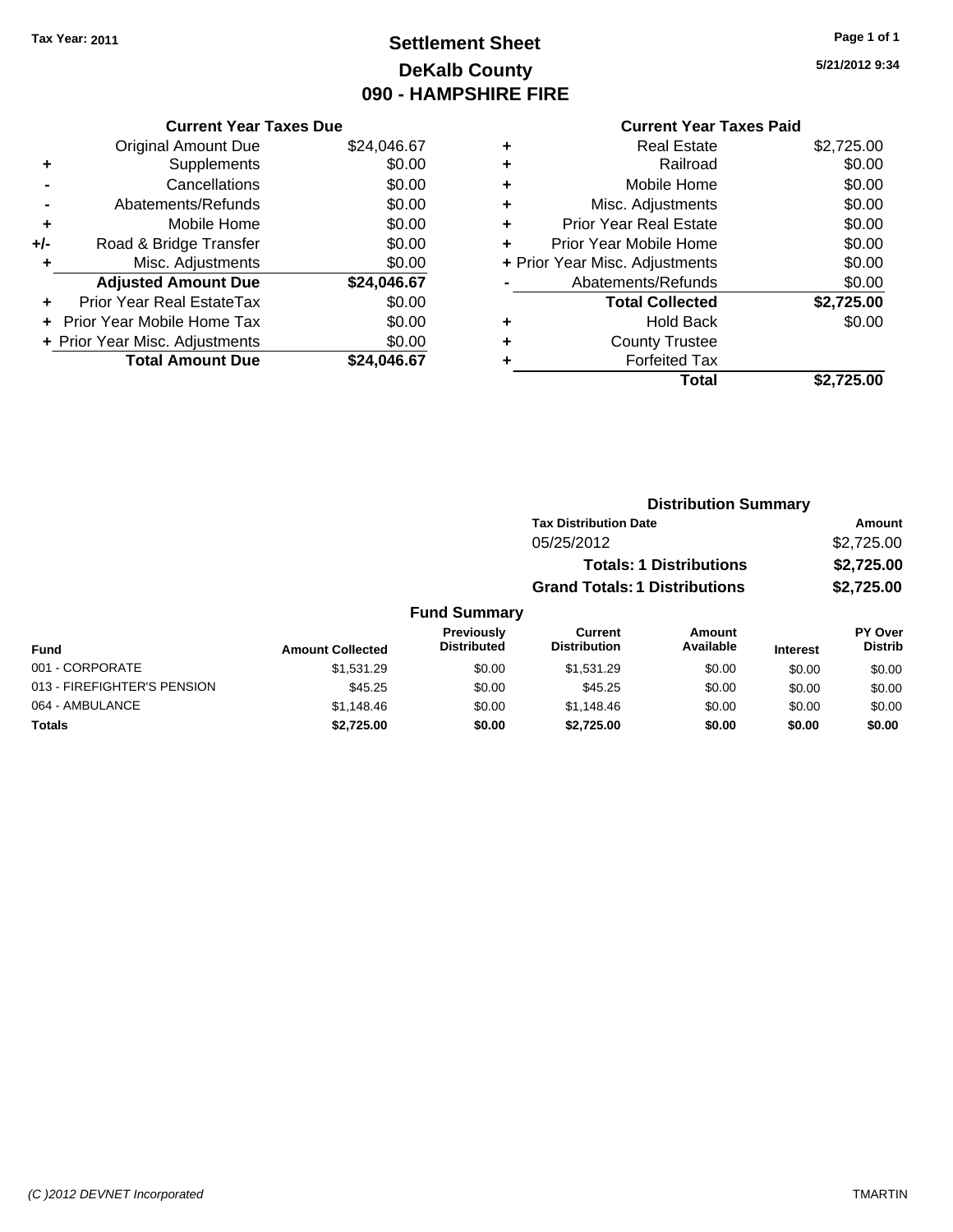# **Settlement Sheet Tax Year: 2011 Page 1 of 1 DeKalb County 091 - HINCKLEY FIRE**

**5/21/2012 9:34**

#### **Current Year Taxes Due**

|     | <b>Original Amount Due</b>        | \$363,727.88 |
|-----|-----------------------------------|--------------|
|     | Supplements                       | \$617.75     |
|     | Cancellations                     | \$704.75     |
|     | Abatements/Refunds                | \$7.69       |
| ٠   | Mobile Home                       | \$0.00       |
| +/- | Road & Bridge Transfer            | \$0.00       |
| ٠   | Misc. Adjustments                 | \$15.69      |
|     | <b>Adjusted Amount Due</b>        | \$363,648.88 |
|     | Prior Year Real EstateTax         | (\$69.28)    |
|     | <b>Prior Year Mobile Home Tax</b> | \$0.00       |
|     | + Prior Year Misc. Adjustments    | \$0.00       |
|     | <b>Total Amount Due</b>           | \$363,579.60 |

### **Current Year Taxes Paid**

|   | <b>Real Estate</b>             | \$31,199.87 |
|---|--------------------------------|-------------|
| ٠ | Railroad                       | \$0.00      |
| ٠ | Mobile Home                    | \$0.00      |
| ٠ | Misc. Adjustments              | \$15.69     |
| ٠ | <b>Prior Year Real Estate</b>  | (\$69.28)   |
|   | Prior Year Mobile Home         | \$0.00      |
|   | + Prior Year Misc. Adjustments | \$0.00      |
|   | Abatements/Refunds             | \$7.69      |
|   | <b>Total Collected</b>         | \$31,138.59 |
| ٠ | <b>Hold Back</b>               | \$0.00      |
|   | <b>County Trustee</b>          |             |
|   | <b>Forfeited Tax</b>           |             |
|   | Total                          | \$31,138.59 |
|   |                                |             |

|                             |                         |                                         |                                       | <b>Distribution Summary</b>    |                 |                                  |  |
|-----------------------------|-------------------------|-----------------------------------------|---------------------------------------|--------------------------------|-----------------|----------------------------------|--|
|                             |                         |                                         | <b>Tax Distribution Date</b>          |                                |                 | Amount                           |  |
|                             |                         |                                         | 05/25/2012                            |                                |                 | \$31,138.59                      |  |
|                             |                         |                                         |                                       | <b>Totals: 1 Distributions</b> |                 | \$31,138.59                      |  |
|                             |                         |                                         | <b>Grand Totals: 1 Distributions</b>  |                                |                 | \$31,138.59                      |  |
|                             |                         | <b>Fund Summary</b>                     |                                       |                                |                 |                                  |  |
| <b>Fund</b>                 | <b>Amount Collected</b> | <b>Previously</b><br><b>Distributed</b> | <b>Current</b><br><b>Distribution</b> | Amount<br>Available            | <b>Interest</b> | <b>PY Over</b><br><b>Distrib</b> |  |
| 001 - CORPORATE             | \$19,558.08             | \$0.00                                  | \$19,558.08                           | \$0.00                         | \$0.00          | \$0.00                           |  |
| 013 - FIREFIGHTER'S PENSION | \$842.58                | \$0.00                                  | \$842.58                              | \$0.00                         | \$0.00          | \$0.00                           |  |
| 064 - AMBULANCE             | \$10,737.93             | \$0.00                                  | \$10,737.93                           | \$0.00                         | \$0.00          | \$0.00                           |  |
| _ _ _                       | $A - I A - F$           | $\cdots$                                | . . <i>.</i>                          | $\cdots$                       | $\cdots$        | $\cdots$                         |  |

### **Totals \$31,138.59 \$0.00 \$31,138.59 \$0.00 \$0.00 \$0.00 Miscellaneous Adjustment Detail Year Source Account Type Anneunt Adjustment Description**<br>
2011 RE - Real Estate Back Tax Collected \$15.69 BUSHNELL REDEMPTIO \$15.69 BUSHNELL REDEMPTION 15-15-426-014 by TBA Totals 1 entries **15.69 Abatement Detail Year Source Account Type Amount Adjustment Description** 2011 RE - Real Estate \$7.69 12-19-400-003 PTAB INTEREST REFUND by TBA PTAB Decision

**Totals \$7.69 1 entries**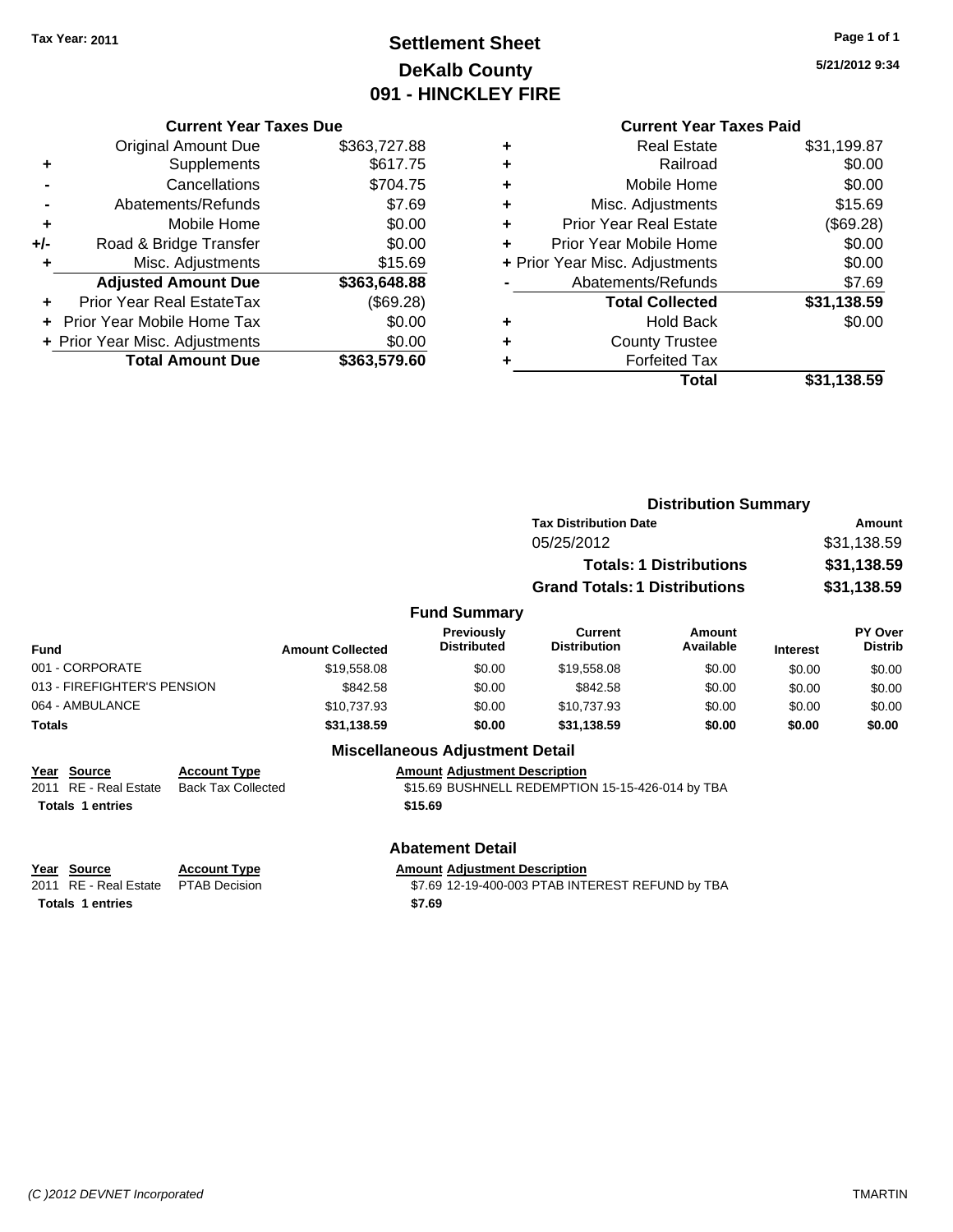# **Settlement Sheet Tax Year: 2011 Page 1 of 1 DeKalb County 092 - KIRKLAND FIRE**

**5/21/2012 9:34**

|  | Current Year Taxes Due |
|--|------------------------|
|--|------------------------|

|     | <b>Original Amount Due</b>     | \$314,736.71 |
|-----|--------------------------------|--------------|
| ٠   | Supplements                    | \$316.88     |
|     | Cancellations                  | \$338.46     |
|     | Abatements/Refunds             | \$2.59       |
| ٠   | Mobile Home                    | \$0.00       |
| +/- | Road & Bridge Transfer         | \$0.00       |
| ٠   | Misc. Adjustments              | \$0.00       |
|     | <b>Adjusted Amount Due</b>     | \$314,712.54 |
|     | Prior Year Real EstateTax      | (\$37.85)    |
|     | Prior Year Mobile Home Tax     | \$0.00       |
|     | + Prior Year Misc. Adjustments | \$0.00       |
|     | <b>Total Amount Due</b>        | \$314,674.69 |

### **Current Year Taxes Paid**

|   | <b>Real Estate</b>             | \$30,057.62 |
|---|--------------------------------|-------------|
| ٠ | Railroad                       | \$343.80    |
| ٠ | Mobile Home                    | \$0.00      |
| ٠ | Misc. Adjustments              | \$0.00      |
| ٠ | <b>Prior Year Real Estate</b>  | (\$37.85)   |
|   | Prior Year Mobile Home         | \$0.00      |
|   | + Prior Year Misc. Adjustments | \$0.00      |
|   | Abatements/Refunds             | \$2.59      |
|   | <b>Total Collected</b>         | \$30,360.98 |
| ٠ | <b>Hold Back</b>               | \$0.00      |
| ٠ | <b>County Trustee</b>          |             |
| ٠ | <b>Forfeited Tax</b>           |             |
|   | Total                          | \$30,360.98 |
|   |                                |             |

|                         |                                         |                                      | <b>Distribution Summary</b>    |                 |                                  |
|-------------------------|-----------------------------------------|--------------------------------------|--------------------------------|-----------------|----------------------------------|
|                         |                                         | <b>Tax Distribution Date</b>         |                                |                 | Amount                           |
|                         |                                         | 05/25/2012                           |                                |                 | \$30,360.98                      |
|                         |                                         |                                      | <b>Totals: 1 Distributions</b> |                 | \$30,360.98                      |
|                         |                                         | <b>Grand Totals: 1 Distributions</b> |                                |                 | \$30,360.98                      |
|                         | <b>Fund Summary</b>                     |                                      |                                |                 |                                  |
| <b>Amount Collected</b> | <b>Previously</b><br><b>Distributed</b> | Current<br><b>Distribution</b>       | Amount<br>Available            | <b>Interest</b> | <b>PY Over</b><br><b>Distrib</b> |
| \$17,592.12             | \$0.00                                  | \$17.592.12                          | \$0.00                         | \$0.00          | \$0.00                           |

| <b>Fund</b>                                         | <b>Amount Collected</b> | <b>Distributed</b> | Distribution | Available | <b>Interest</b> | Distrib |
|-----------------------------------------------------|-------------------------|--------------------|--------------|-----------|-----------------|---------|
| 001 - CORPORATE                                     | \$17.592.12             | \$0.00             | \$17.592.12  | \$0.00    | \$0.00          | \$0.00  |
| 027 - AUDIT                                         | \$199.10                | \$0.00             | \$199.10     | \$0.00    | \$0.00          | \$0.00  |
| 035 - TORT JUDGMENTS, LIABILITY<br><b>INSURANCE</b> | \$1.079.91              | \$0.00             | \$1.079.91   | \$0.00    | \$0.00          | \$0.00  |
| 062 - WORKERS COMPENSATION                          | \$674.68                | \$0.00             | \$674.68     | \$0.00    | \$0.00          | \$0.00  |
| 064 - AMBULANCE                                     | \$10.815.17             | \$0.00             | \$10.815.17  | \$0.00    | \$0.00          | \$0.00  |
| <b>Totals</b>                                       | \$30,360.98             | \$0.00             | \$30,360,98  | \$0.00    | \$0.00          | \$0.00  |

### **Abatement Detail**

**Year Source Account Type Amount Adjustment Description**

2011 RE - Real Estate \$2.59 01-26-475-004 PTAB INTEREST REFUND by TBA PTAB Decision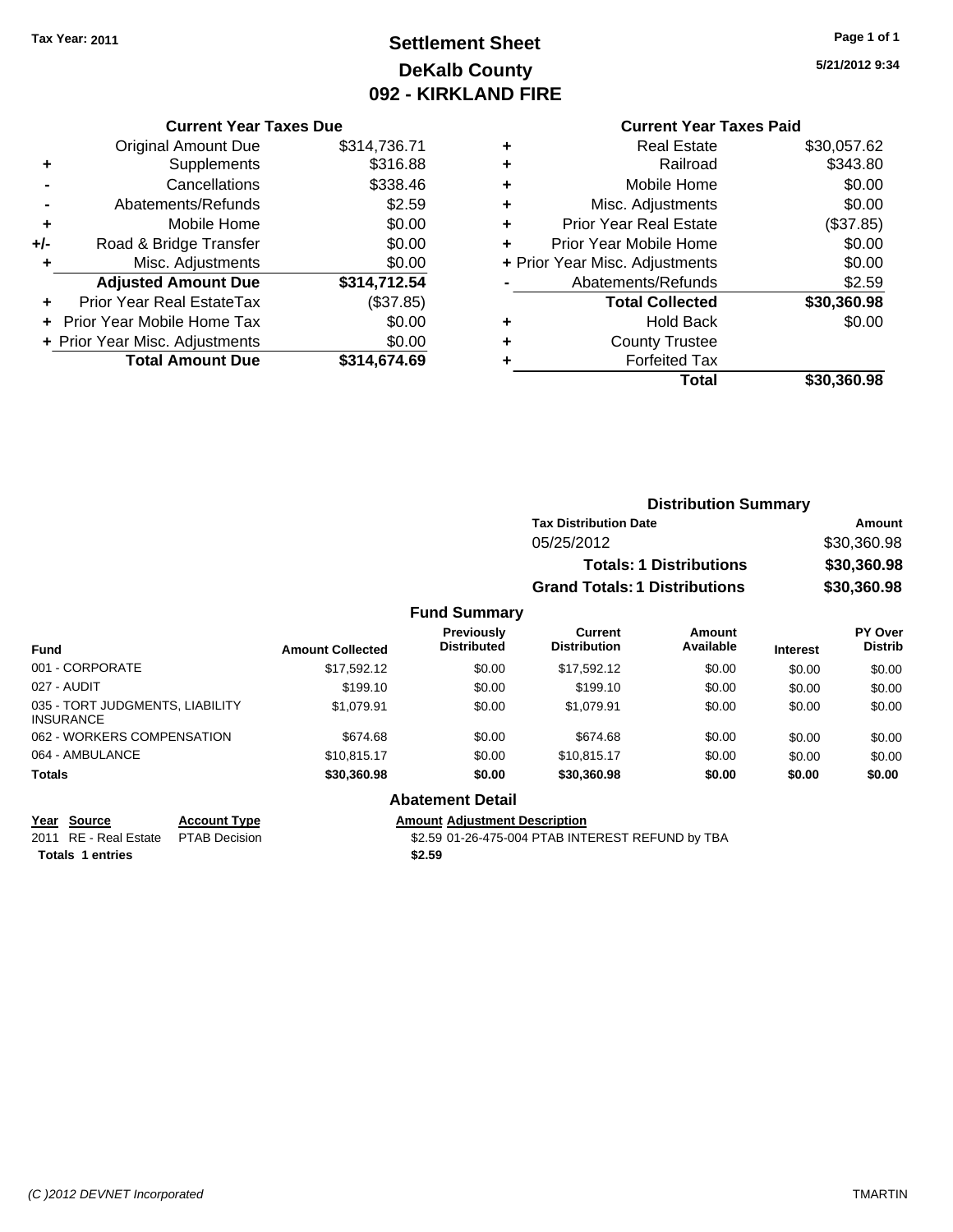INS

# **Settlement Sheet Tax Year: 2011 Page 1 of 1 DeKalb County 093 - LEE FIRE**

064 - AMBULANCE 600.40 \$600.40 \$600.40 \$0.00 \$600.40 \$0.00 \$0.00 \$0.00 \$0.00 109 - PRIOR YEAR ADJUSTMENT **\$57.32** \$0.00 \$57.32 \$0.00 \$0.00 \$0.00 \$0.00 **Totals \$1,846.49 \$0.00 \$1,846.49 \$0.00 \$0.00 \$0.00**

**5/21/2012 9:34**

|   | <b>Current Year Taxes Paid</b> |            |
|---|--------------------------------|------------|
| ٠ | <b>Real Estate</b>             | \$1,846.49 |
| ٠ | Railroad                       | \$0.00     |
| ٠ | Mobile Home                    | \$0.00     |
| ٠ | Misc. Adjustments              | \$0.00     |
| ٠ | <b>Prior Year Real Estate</b>  | \$0.00     |
| ٠ | Prior Year Mobile Home         | \$0.00     |
|   | + Prior Year Misc. Adjustments | \$0.00     |
|   | Abatements/Refunds             | \$0.00     |
|   | <b>Total Collected</b>         | \$1,846.49 |
| ٠ | <b>Hold Back</b>               | \$0.00     |
|   | <b>County Trustee</b>          |            |
|   | <b>Forfeited Tax</b>           |            |
|   | Total                          | \$1.846.49 |
|   |                                |            |

|     | <b>Current Year Taxes Due</b>  |             |
|-----|--------------------------------|-------------|
|     | Original Amount Due            | \$43,698.15 |
| ٠   | Supplements                    | \$0.00      |
|     | Cancellations                  | \$0.00      |
|     | Abatements/Refunds             | \$0.00      |
| ٠   | Mobile Home                    | \$0.00      |
| +/- | Road & Bridge Transfer         | \$0.00      |
| ٠   | Misc. Adjustments              | \$0.00      |
|     | <b>Adjusted Amount Due</b>     | \$43,698.15 |
|     | Prior Year Real EstateTax      | \$0.00      |
|     | Prior Year Mobile Home Tax     | \$0.00      |
|     | + Prior Year Misc. Adjustments | \$0.00      |
|     | <b>Total Amount Due</b>        | \$43,698.15 |
|     |                                |             |

|                                 |                         | <b>Distribution Summary</b>             |                                      |                                |                 |                                  |  |
|---------------------------------|-------------------------|-----------------------------------------|--------------------------------------|--------------------------------|-----------------|----------------------------------|--|
|                                 |                         |                                         | <b>Tax Distribution Date</b>         |                                |                 | <b>Amount</b>                    |  |
|                                 |                         |                                         | 05/25/2012                           |                                |                 | \$1,846.49                       |  |
|                                 |                         |                                         |                                      | <b>Totals: 1 Distributions</b> |                 | \$1,846.49                       |  |
|                                 |                         |                                         | <b>Grand Totals: 1 Distributions</b> |                                |                 | \$1,846.49                       |  |
|                                 |                         | <b>Fund Summary</b>                     |                                      |                                |                 |                                  |  |
| <b>Fund</b>                     | <b>Amount Collected</b> | <b>Previously</b><br><b>Distributed</b> | Current<br><b>Distribution</b>       | Amount<br>Available            | <b>Interest</b> | <b>PY Over</b><br><b>Distrib</b> |  |
| 001 - CORPORATE                 | \$1,173.11              | \$0.00                                  | \$1,173.11                           | \$0.00                         | \$0.00          | \$0.00                           |  |
| 035 - TORT JUDGEMENTS/LIABILITY | \$130.30                | \$0.00                                  | \$130.30                             | \$0.00                         | \$0.00          | \$0.00                           |  |

#### *(C )2012 DEVNET Incorporated* TMARTIN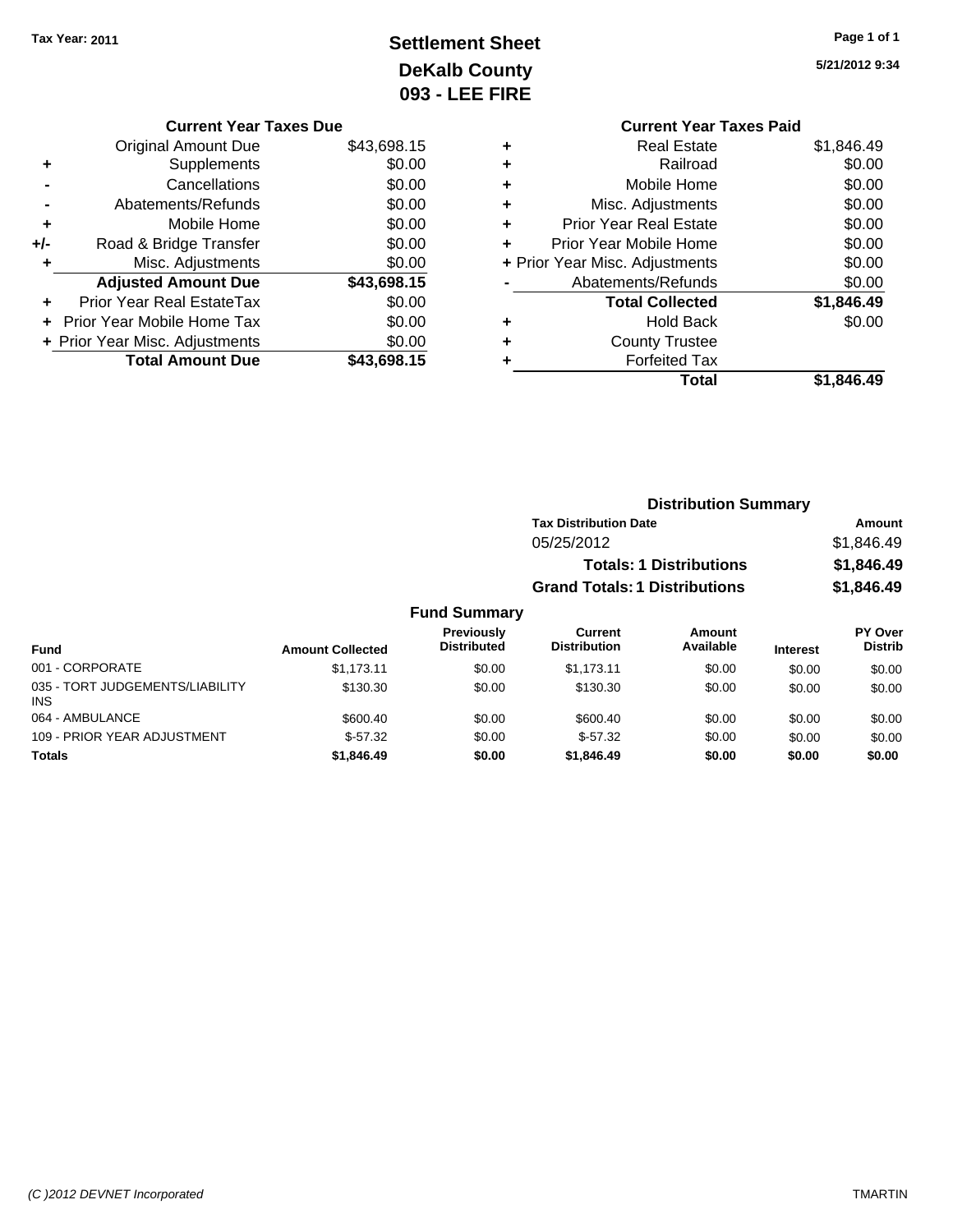# **Settlement Sheet Tax Year: 2011 Page 1 of 1 DeKalb County 094 - LELAND FIRE**

**5/21/2012 9:34**

#### **Current Year Taxes Due**

|     | <b>Original Amount Due</b>       | \$25,023.45 |
|-----|----------------------------------|-------------|
| ٠   | Supplements                      | \$241.65    |
|     | Cancellations                    | \$241.65    |
|     | Abatements/Refunds               | \$0.00      |
| ٠   | Mobile Home                      | \$0.00      |
| +/- | Road & Bridge Transfer           | \$0.00      |
| ٠   | Misc. Adjustments                | \$0.00      |
|     | <b>Adjusted Amount Due</b>       | \$25,023.45 |
|     | <b>Prior Year Real EstateTax</b> | \$0.00      |
|     | Prior Year Mobile Home Tax       | \$0.00      |
|     | + Prior Year Misc. Adjustments   | \$0.00      |
|     | <b>Total Amount Due</b>          | \$25,023.45 |

### **Current Year Taxes Paid +** Real Estate \$2,598.58 **+** Railroad \$0.00 **+** Mobile Home \$0.00 **+** Misc. Adjustments \$0.00 **+** Prior Year Real Estate \$0.00 **+** Prior Year Mobile Home \$0.00 **+** Prior Year Misc. Adjustments  $\begin{array}{c} \text{$60.00} \\ \text{A} \text{b} \text{at} \text{cm} \text{cm} \text{cm} \text{cm} \text{cm} \end{array}$ **-** Abatements/Refunds **\$0.00**

|   | <b>Total</b>           | \$2,598.58 |
|---|------------------------|------------|
| ٠ | <b>Forfeited Tax</b>   |            |
| ٠ | <b>County Trustee</b>  |            |
| ٠ | <b>Hold Back</b>       | \$0.00     |
|   | <b>Total Collected</b> | \$2,598.58 |
|   | Abatements/Refunds     | \$0.00     |

|                 |                         | <b>Distribution Summary</b>             |                                |                                |                 |                                  |  |
|-----------------|-------------------------|-----------------------------------------|--------------------------------|--------------------------------|-----------------|----------------------------------|--|
|                 |                         |                                         | <b>Tax Distribution Date</b>   |                                |                 | Amount                           |  |
|                 | 05/25/2012              |                                         |                                |                                | \$2,598.58      |                                  |  |
|                 |                         |                                         |                                | <b>Totals: 1 Distributions</b> |                 | \$2,598.58                       |  |
|                 |                         | <b>Grand Totals: 1 Distributions</b>    |                                |                                | \$2,598.58      |                                  |  |
|                 |                         | <b>Fund Summary</b>                     |                                |                                |                 |                                  |  |
| <b>Fund</b>     | <b>Amount Collected</b> | <b>Previously</b><br><b>Distributed</b> | Current<br><b>Distribution</b> | Amount<br>Available            | <b>Interest</b> | <b>PY Over</b><br><b>Distrib</b> |  |
| 001 - CORPORATE | \$2,598.58              | \$0.00                                  | \$2,598.58                     | \$0.00                         | \$0.00          | \$0.00                           |  |
| <b>Totals</b>   | \$2,598,58              | \$0.00                                  | \$2,598.58                     | \$0.00                         | \$0.00          | \$0.00                           |  |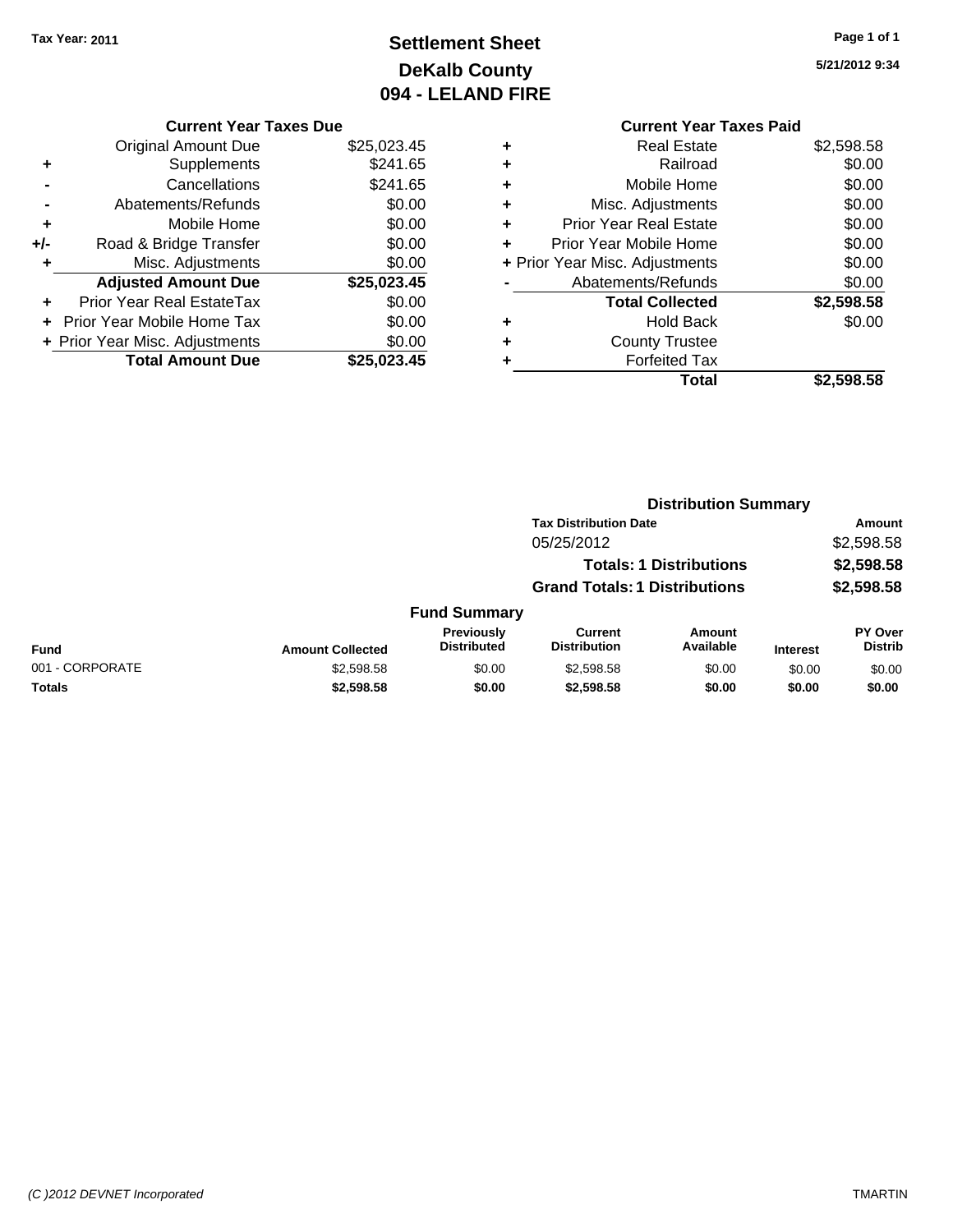# **Settlement Sheet Tax Year: 2011 Page 1 of 1 DeKalb County 095 - MALTA FIRE**

**5/21/2012 9:34**

|                | <b>Current Year Taxes Due</b>    |             |
|----------------|----------------------------------|-------------|
|                | <b>Original Amount Due</b>       | \$84,501.90 |
| ٠              | Supplements                      | \$42.25     |
|                | Cancellations                    | \$52.95     |
| $\blacksquare$ | Abatements/Refunds               | \$0.00      |
| ٠              | Mobile Home                      | \$0.00      |
| +/-            | Road & Bridge Transfer           | \$0.00      |
| ٠              | Misc. Adjustments                | \$0.00      |
|                | <b>Adjusted Amount Due</b>       | \$84,491.20 |
|                | <b>Prior Year Real EstateTax</b> | \$0.00      |
|                | Prior Year Mobile Home Tax       | \$0.00      |
|                | + Prior Year Misc. Adjustments   | \$0.00      |
|                | <b>Total Amount Due</b>          | \$84,491.20 |

### **Current Year Taxes Paid +** Real Estate \$6,456.79 **+** Railroad \$0.00 **+** Mobile Home \$0.00 **+** Misc. Adjustments \$0.00 **+** Prior Year Real Estate \$0.00 **+** Prior Year Mobile Home \$0.00 **+ Prior Year Misc. Adjustments**  $$0.00$

|                | Total                  | \$6,456.79 |
|----------------|------------------------|------------|
| ٠              | <b>Forfeited Tax</b>   |            |
| ٠              | <b>County Trustee</b>  |            |
| ٠              | <b>Hold Back</b>       | \$0.00     |
|                | <b>Total Collected</b> | \$6,456.79 |
| $\blacksquare$ | Abatements/Refunds     | \$0.00     |

|                 |                         |                                  | <b>Distribution Summary</b>           |                                |                 |                           |
|-----------------|-------------------------|----------------------------------|---------------------------------------|--------------------------------|-----------------|---------------------------|
|                 |                         |                                  | <b>Tax Distribution Date</b>          |                                |                 | Amount                    |
|                 |                         |                                  | 05/25/2012                            |                                |                 | \$6,456.79                |
|                 |                         |                                  |                                       | <b>Totals: 1 Distributions</b> |                 | \$6,456.79                |
|                 |                         |                                  | <b>Grand Totals: 1 Distributions</b>  |                                |                 | \$6,456.79                |
|                 |                         | <b>Fund Summary</b>              |                                       |                                |                 |                           |
| Fund            | <b>Amount Collected</b> | Previously<br><b>Distributed</b> | <b>Current</b><br><b>Distribution</b> | <b>Amount</b><br>Available     | <b>Interest</b> | PY Over<br><b>Distrib</b> |
| 001 - CORPORATE | \$6,456.79              | \$0.00                           | \$6,456.79                            | \$0.00                         | \$0.00          | \$0.00                    |
| Totals          | \$6,456.79              | \$0.00                           | \$6,456.79                            | \$0.00                         | \$0.00          | \$0.00                    |
|                 |                         |                                  |                                       |                                |                 |                           |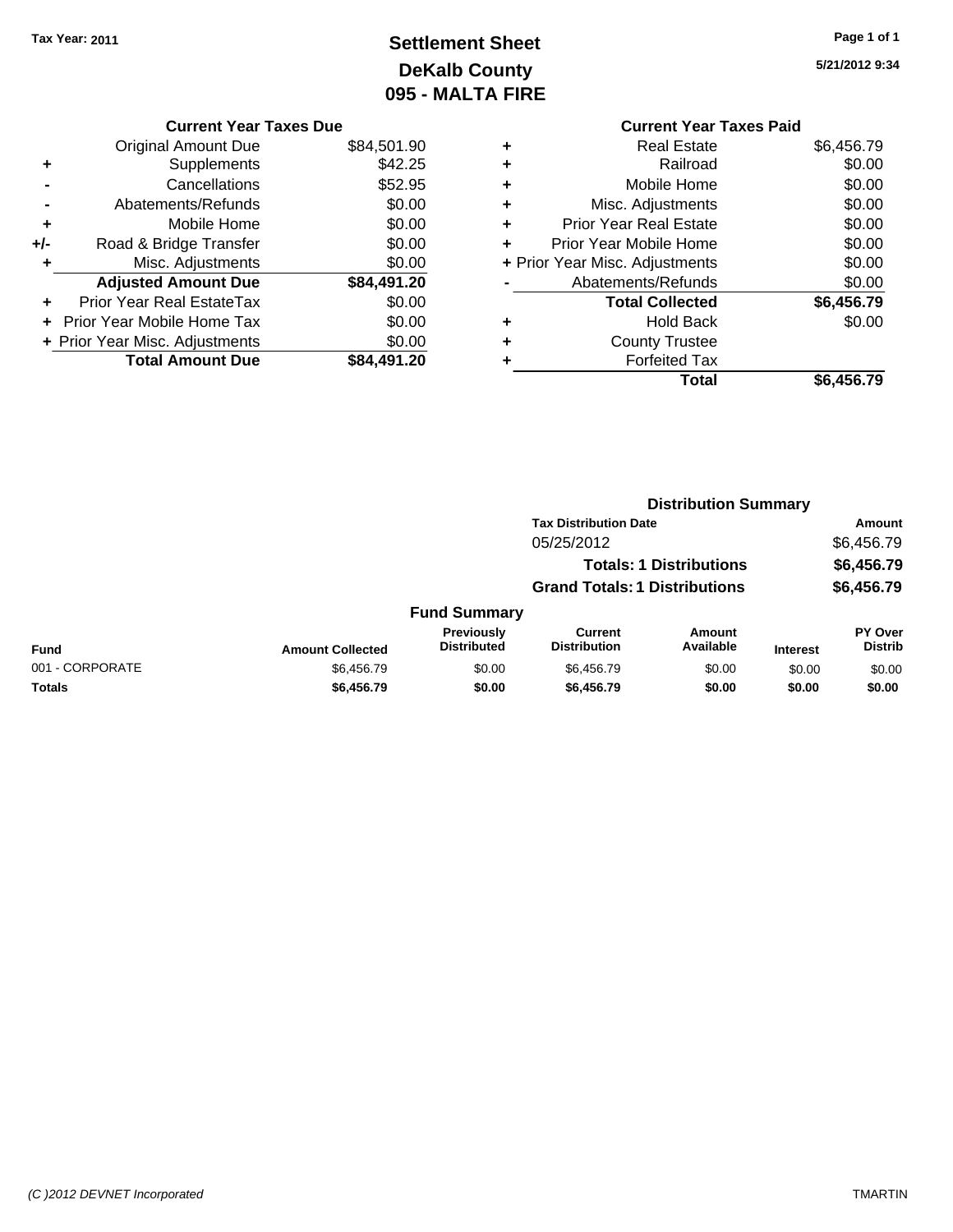# **Settlement Sheet Tax Year: 2011 Page 1 of 1 DeKalb County 096 - MAPLE PARK FIRE**

**5/21/2012 9:34**

#### **Current Year Taxes Paid**

|       | <b>Total Amount Due</b>          | \$161,200.00 |
|-------|----------------------------------|--------------|
|       | + Prior Year Misc. Adjustments   | \$0.00       |
|       | Prior Year Mobile Home Tax       | \$0.00       |
|       | <b>Prior Year Real EstateTax</b> | (\$73.91)    |
|       | <b>Adjusted Amount Due</b>       | \$161,273.91 |
|       | Misc. Adjustments                | \$0.00       |
| $+/-$ | Road & Bridge Transfer           | \$0.00       |
| ٠     | Mobile Home                      | \$0.00       |
|       | Abatements/Refunds               | \$2.89       |
|       | Cancellations                    | \$0.00       |
| ٠     | Supplements                      | \$0.00       |
|       | <b>Original Amount Due</b>       | \$161,276.80 |
|       |                                  |              |

**Current Year Taxes Due**

| ٠ | <b>Real Estate</b>             | \$15,740.96 |
|---|--------------------------------|-------------|
| ٠ | Railroad                       | \$0.00      |
| ٠ | Mobile Home                    | \$0.00      |
| ٠ | Misc. Adjustments              | \$0.00      |
| ٠ | <b>Prior Year Real Estate</b>  | (\$73.91)   |
| ٠ | Prior Year Mobile Home         | \$0.00      |
|   | + Prior Year Misc. Adjustments | \$0.00      |
|   | Abatements/Refunds             | \$2.89      |
|   | <b>Total Collected</b>         | \$15,664.16 |
| ٠ | <b>Hold Back</b>               | \$0.00      |
| ٠ | <b>County Trustee</b>          |             |
| ٠ | <b>Forfeited Tax</b>           |             |
|   | Total                          | \$15,664.16 |
|   |                                |             |

|                                                |                         | <b>Distribution Summary</b>             |                                                                                      |                                                     |                 |                           |
|------------------------------------------------|-------------------------|-----------------------------------------|--------------------------------------------------------------------------------------|-----------------------------------------------------|-----------------|---------------------------|
|                                                |                         |                                         | <b>Tax Distribution Date</b>                                                         | Amount<br>\$15,664.16<br>\$15,664.16<br>\$15,664.16 |                 |                           |
|                                                |                         |                                         | 05/25/2012<br><b>Totals: 1 Distributions</b><br><b>Grand Totals: 1 Distributions</b> |                                                     |                 |                           |
|                                                |                         |                                         |                                                                                      |                                                     |                 |                           |
|                                                |                         |                                         |                                                                                      |                                                     |                 |                           |
|                                                |                         | <b>Fund Summary</b>                     |                                                                                      |                                                     |                 |                           |
| <b>Fund</b>                                    | <b>Amount Collected</b> | <b>Previously</b><br><b>Distributed</b> | Current<br><b>Distribution</b>                                                       | Amount<br>Available                                 | <b>Interest</b> | PY Over<br><b>Distrib</b> |
| 001 - CORPORATE                                | \$7.864.87              | \$0.00                                  | \$7.864.87                                                                           | \$0.00                                              | \$0.00          | \$0.00                    |
| 013 - FIREFIGHTER'S PENSION                    | \$228.32                | \$0.00                                  | \$228.32                                                                             | \$0.00                                              | \$0.00          | \$0.00                    |
| 027 - AUDIT                                    | \$38.19                 | \$0.00                                  | \$38.19                                                                              | \$0.00                                              | \$0.00          | \$0.00                    |
| 035 - TORT JUDGEMENTS/LIABILITY<br><b>INIC</b> | \$1,425.83              | \$0.00                                  | \$1,425.83                                                                           | \$0.00                                              | \$0.00          | \$0.00                    |

#### **Abatement Detail**

**Year Source Account Type Amount Adjustment Description**

064 - AMBULANCE 6 \$6,106.95 \$6,106.95 \$0.00 \$0.00 \$0.00 \$0.00 \$0.00 \$0.00 **Totals \$15,664.16 \$0.00 \$15,664.16 \$0.00 \$0.00 \$0.00**

2011 RE - Real Estate \$2.89 09-34-100-004 PTAB INTEREST REFUND by TBA PTAB Decision **Totals \$2.89 1 entries**

INS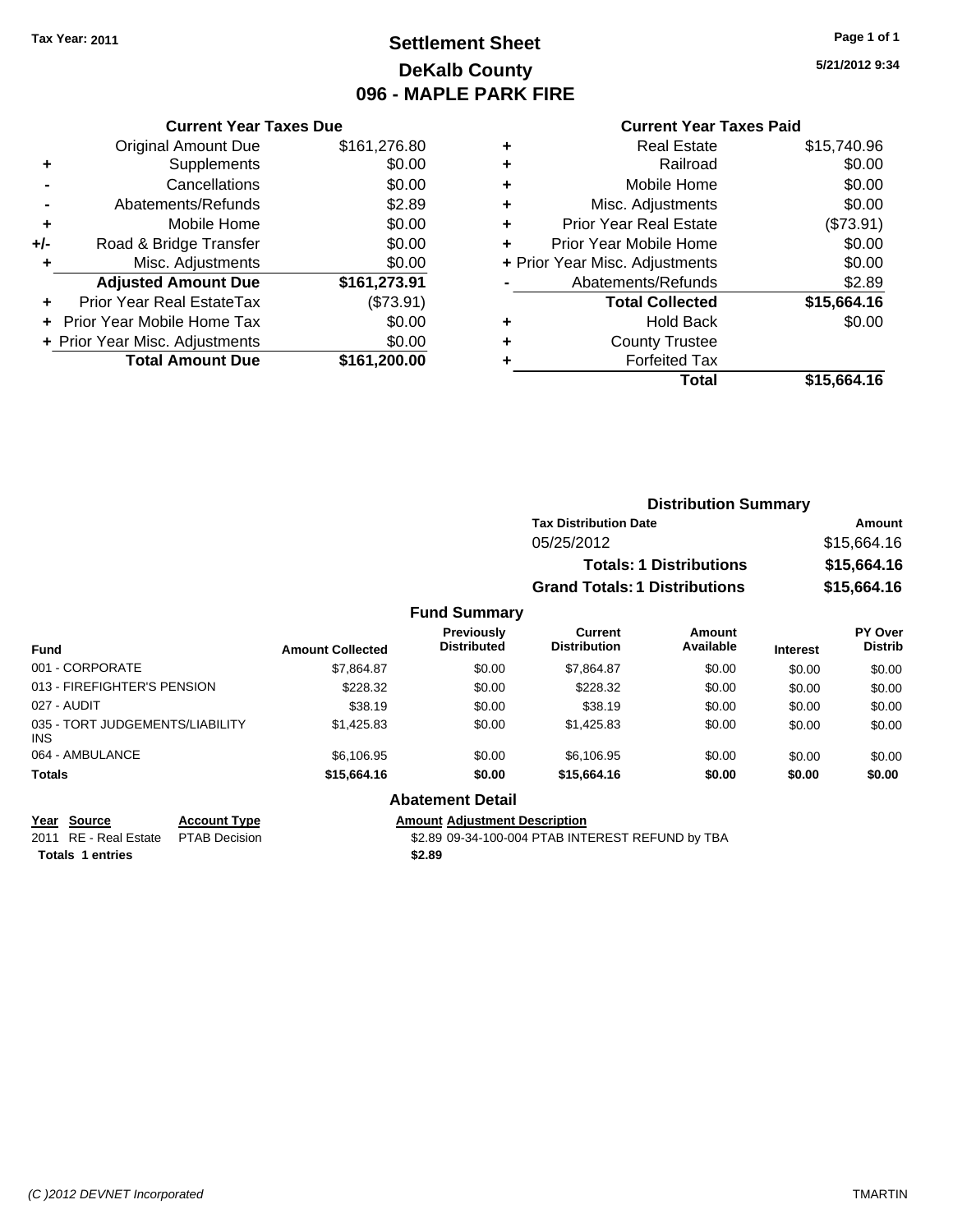# **Settlement Sheet Tax Year: 2011 Page 1 of 1 DeKalb County 097 - PAW PAW FIRE**

**5/21/2012 9:34**

|       | <b>Current Year Taxes Due</b>  |             |
|-------|--------------------------------|-------------|
|       | <b>Original Amount Due</b>     | \$27,230.91 |
| ٠     | Supplements                    | \$1,130.66  |
|       | Cancellations                  | \$1,130.66  |
|       | Abatements/Refunds             | \$0.00      |
| ٠     | Mobile Home                    | \$0.00      |
| $+/-$ | Road & Bridge Transfer         | \$0.00      |
|       | Misc. Adjustments              | \$0.00      |
|       | <b>Adjusted Amount Due</b>     | \$27,230.91 |
| ٠     | Prior Year Real EstateTax      | \$0.00      |
|       | Prior Year Mobile Home Tax     | \$0.00      |
|       | + Prior Year Misc. Adjustments | \$0.00      |
|       | <b>Total Amount Due</b>        | \$27,230.91 |
|       |                                |             |

# **Current Year Taxes Paid**

|   | Total                          | \$1,687.32 |
|---|--------------------------------|------------|
|   | <b>Forfeited Tax</b>           |            |
| ٠ | <b>County Trustee</b>          |            |
| ٠ | <b>Hold Back</b>               | \$0.00     |
|   | <b>Total Collected</b>         | \$1,687.32 |
|   | Abatements/Refunds             | \$0.00     |
|   | + Prior Year Misc. Adjustments | \$0.00     |
| ÷ | Prior Year Mobile Home         | \$0.00     |
| ٠ | <b>Prior Year Real Estate</b>  | \$0.00     |
| ٠ | Misc. Adjustments              | \$0.00     |
| ٠ | Mobile Home                    | \$0.00     |
| ٠ | Railroad                       | \$0.00     |
| ٠ | <b>Real Estate</b>             | \$1,687.32 |

|                                               |                         | <b>Distribution Summary</b>      |                                       |                                |                 |                           |  |
|-----------------------------------------------|-------------------------|----------------------------------|---------------------------------------|--------------------------------|-----------------|---------------------------|--|
|                                               |                         |                                  | <b>Tax Distribution Date</b>          |                                |                 | Amount                    |  |
|                                               |                         |                                  | 05/25/2012                            |                                |                 | \$1,687.32                |  |
|                                               |                         |                                  |                                       | <b>Totals: 1 Distributions</b> |                 | \$1,687.32                |  |
|                                               |                         |                                  | <b>Grand Totals: 1 Distributions</b>  |                                |                 | \$1,687.32                |  |
|                                               |                         | <b>Fund Summary</b>              |                                       |                                |                 |                           |  |
| <b>Fund</b>                                   | <b>Amount Collected</b> | Previously<br><b>Distributed</b> | <b>Current</b><br><b>Distribution</b> | Amount<br>Available            | <b>Interest</b> | PY Over<br><b>Distrib</b> |  |
| 001 - CORPORATE                               | \$1,589.68              | \$0.00                           | \$1,589.68                            | \$0.00                         | \$0.00          | \$0.00                    |  |
| 035 - TORT JUDGEMENTS/LIABILITY<br><b>INS</b> | \$181.15                | \$0.00                           | \$181.15                              | \$0.00                         | \$0.00          | \$0.00                    |  |
| 109 - PRIOR YEAR ADJUSTMENT                   | $$-83.51$               | \$0.00                           | $$-83.51$                             | \$0.00                         | \$0.00          | \$0.00                    |  |

**Totals \$1,687.32 \$0.00 \$1,687.32 \$0.00 \$0.00 \$0.00**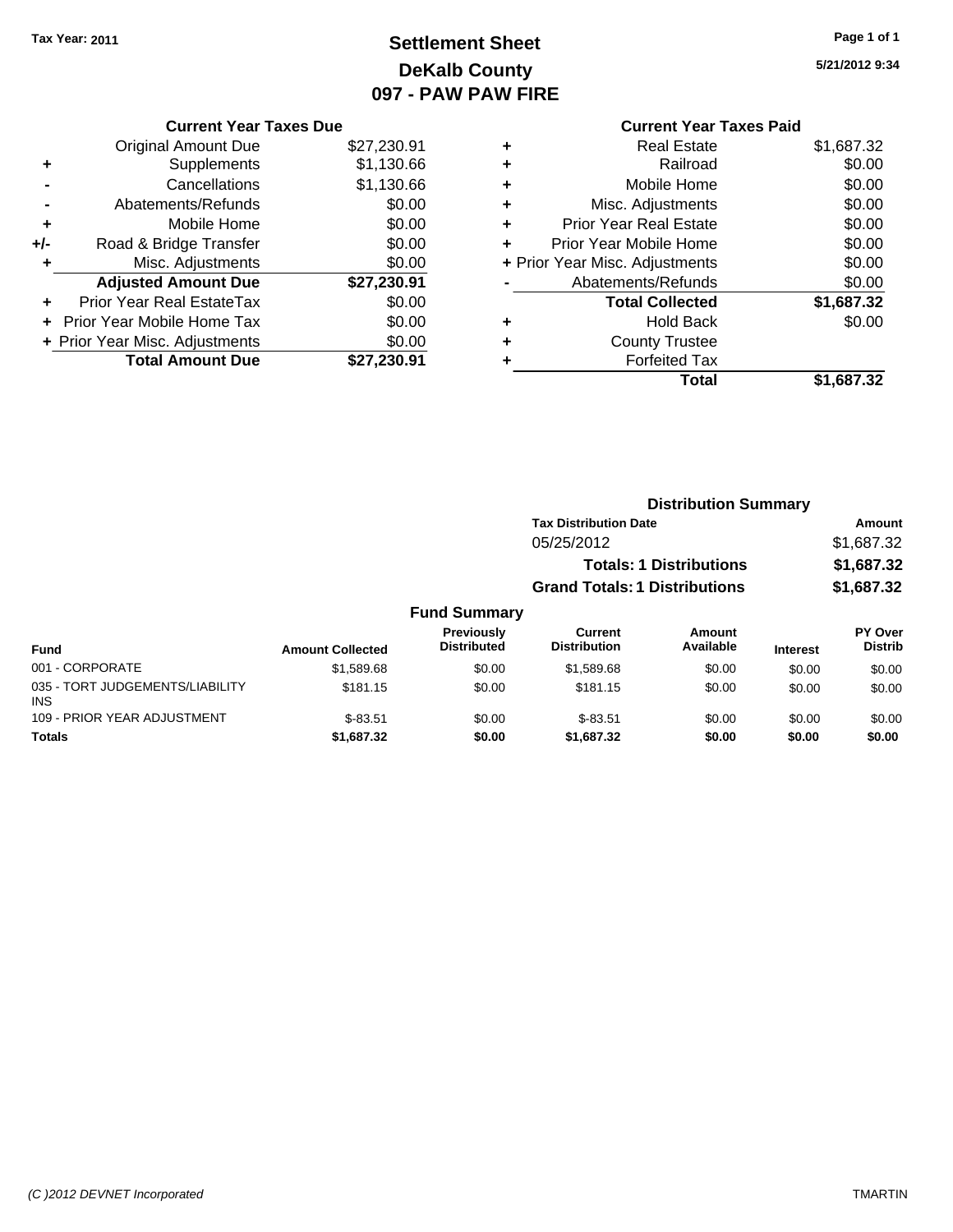# **Settlement Sheet Tax Year: 2011 Page 1 of 1 DeKalb County 098 - SANDWICH FIRE**

**5/21/2012 9:34**

|       | <b>Current Year Taxes Due</b>    |              |
|-------|----------------------------------|--------------|
|       | <b>Original Amount Due</b>       | \$534,262.70 |
| ٠     | Supplements                      | \$1,140.06   |
|       | Cancellations                    | \$1,268.53   |
|       | Abatements/Refunds               | \$4.45       |
| ٠     | Mobile Home                      | \$0.00       |
| $+/-$ | Road & Bridge Transfer           | \$0.00       |
|       | Misc. Adjustments                | \$120.01     |
|       | <b>Adjusted Amount Due</b>       | \$534,249.79 |
| ÷     | <b>Prior Year Real EstateTax</b> | $(\$86.20)$  |
|       | Prior Year Mobile Home Tax       | \$0.00       |
|       | + Prior Year Misc. Adjustments   | \$0.00       |
|       | <b>Total Amount Due</b>          | \$534,163.59 |
|       |                                  |              |

| ٠ | <b>Real Estate</b>             | \$52,848.76 |
|---|--------------------------------|-------------|
| ٠ | Railroad                       | \$0.00      |
| ٠ | Mobile Home                    | \$0.00      |
| ٠ | Misc. Adjustments              | \$120.01    |
| ٠ | <b>Prior Year Real Estate</b>  | (\$86.20)   |
|   | Prior Year Mobile Home         | \$0.00      |
|   | + Prior Year Misc. Adjustments | \$0.00      |
|   | Abatements/Refunds             | \$4.45      |
|   | <b>Total Collected</b>         | \$52,878.12 |
| ٠ | <b>Hold Back</b>               | \$0.00      |
|   | <b>County Trustee</b>          |             |
|   | <b>Forfeited Tax</b>           |             |
|   | Total                          | \$52,878.12 |
|   |                                |             |

|                                               |                           |                         |                                         | <b>Distribution Summary</b>                      |                                |                 |                                  |
|-----------------------------------------------|---------------------------|-------------------------|-----------------------------------------|--------------------------------------------------|--------------------------------|-----------------|----------------------------------|
|                                               |                           |                         |                                         | <b>Tax Distribution Date</b>                     |                                | Amount          |                                  |
|                                               |                           |                         |                                         | 05/25/2012                                       |                                | \$52,878.12     |                                  |
|                                               |                           |                         |                                         |                                                  | <b>Totals: 1 Distributions</b> |                 | \$52,878.12                      |
|                                               |                           |                         |                                         | <b>Grand Totals: 1 Distributions</b>             |                                |                 | \$52,878.12                      |
|                                               |                           |                         |                                         |                                                  |                                |                 |                                  |
|                                               |                           |                         | <b>Fund Summary</b>                     |                                                  |                                |                 |                                  |
| <b>Fund</b>                                   |                           | <b>Amount Collected</b> | <b>Previously</b><br><b>Distributed</b> | Current<br><b>Distribution</b>                   | Amount<br>Available            | <b>Interest</b> | <b>PY Over</b><br><b>Distrib</b> |
| 001 - CORPORATE                               |                           | \$45,692.30             | \$0.00                                  | \$45,692.30                                      | \$0.00                         | \$0.00          | \$0.00                           |
| 027 - AUDIT                                   |                           | \$450.52                | \$0.00                                  | \$450.52                                         | \$0.00                         | \$0.00          | \$0.00                           |
| 035 - TORT JUDGEMENTS/LIABILITY<br><b>INS</b> |                           | \$6,735.30              | \$0.00                                  | \$6,735.30                                       | \$0.00                         | \$0.00          | \$0.00                           |
| <b>Totals</b>                                 |                           | \$52,878.12             | \$0.00                                  | \$52,878.12                                      | \$0.00                         | \$0.00          | \$0.00                           |
|                                               |                           |                         | <b>Miscellaneous Adjustment Detail</b>  |                                                  |                                |                 |                                  |
| Year Source                                   | <b>Account Type</b>       |                         | <b>Amount Adjustment Description</b>    |                                                  |                                |                 |                                  |
| <b>RE</b> - Real Estate<br>2011               | <b>Back Tax Collected</b> |                         |                                         | \$19.30 BYRNE REDEMPTION 19-10-201-031 by TBA    |                                |                 |                                  |
| RE - Real Estate<br>2011                      | <b>Back Tax Collected</b> |                         |                                         | \$17.88 SHISSLER REDEMPTION 18-10-203-008 by TBA |                                |                 |                                  |
| 2011 RE - Real Estate                         | <b>Back Tax Collected</b> |                         |                                         | \$41.47 PRIMUS REDEMPTION 8 PARCELS by TBA       |                                |                 |                                  |
| 2011 RE - Real Estate                         | <b>Back Tax Collected</b> |                         |                                         | \$41.36 BYRNE REDEMPTION 19-10-201-018 by TBA    |                                |                 |                                  |
| <b>Totals 4 entries</b>                       |                           |                         | \$120.01                                |                                                  |                                |                 |                                  |
|                                               |                           |                         | <b>Abatement Detail</b>                 |                                                  |                                |                 |                                  |

| Year Source                         | <b>Account Type</b> | <b>Amount Adjustment Description</b>             |
|-------------------------------------|---------------------|--------------------------------------------------|
| 2011 RE - Real Estate PTAB Decision |                     | \$3.05 19-27-427-012 PTAB INTEREST REFUND by TBA |
| 2011 RE - Real Estate PTAB Decision |                     | \$1.39 19-26-432-011 PTAB INTEREST REFUND by TBA |
| Totals 2 entries                    |                     | \$4.44                                           |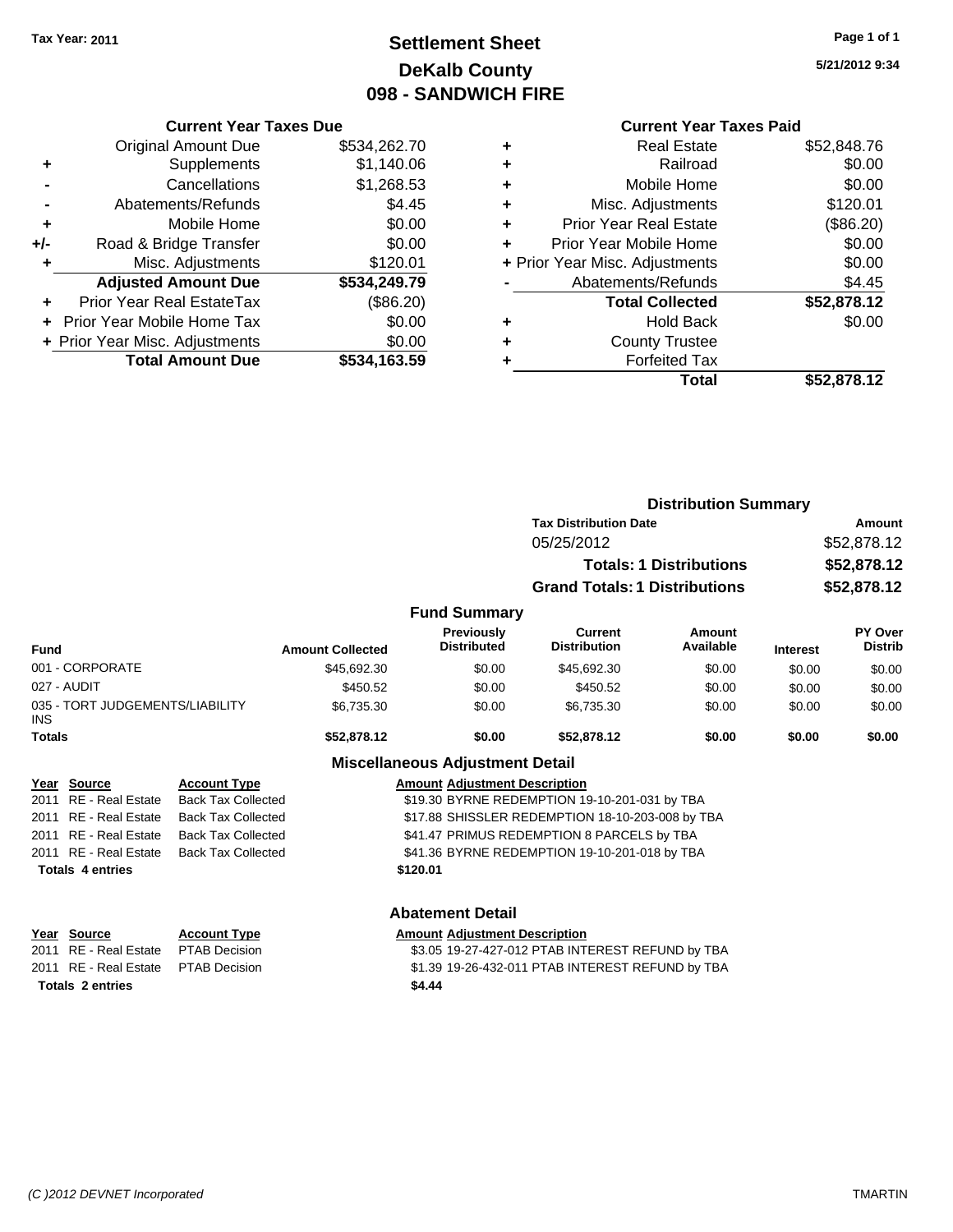# **Settlement Sheet Tax Year: 2011 Page 1 of 1 DeKalb County 099 - SHABBONA FIRE**

**5/21/2012 9:34**

### **Current Year Taxes Paid**

|     | <b>Current Year Taxes Due</b>  |              |
|-----|--------------------------------|--------------|
|     | <b>Original Amount Due</b>     | \$172,408.58 |
| ٠   | Supplements                    | \$1,455.25   |
|     | Cancellations                  | \$1,547.05   |
|     | Abatements/Refunds             | \$0.31       |
| ٠   | Mobile Home                    | \$0.00       |
| +/- | Road & Bridge Transfer         | \$0.00       |
|     | Misc. Adjustments              | \$0.00       |
|     | <b>Adjusted Amount Due</b>     | \$172,316.47 |
| ÷   | Prior Year Real EstateTax      | (\$4.23)     |
|     | Prior Year Mobile Home Tax     | \$0.00       |
|     | + Prior Year Misc. Adjustments | \$0.00       |
|     | <b>Total Amount Due</b>        | \$172,312.24 |
|     |                                |              |

| ٠ | <b>Real Estate</b>             | \$11,028.00 |
|---|--------------------------------|-------------|
| ٠ | Railroad                       | \$0.00      |
| ٠ | Mobile Home                    | \$0.00      |
| ٠ | Misc. Adjustments              | \$0.00      |
| ٠ | <b>Prior Year Real Estate</b>  | (\$4.23)    |
| ٠ | Prior Year Mobile Home         | \$0.00      |
|   | + Prior Year Misc. Adjustments | \$0.00      |
|   | Abatements/Refunds             | \$0.31      |
|   | <b>Total Collected</b>         | \$11,023.46 |
| ٠ | Hold Back                      | \$0.00      |
|   | <b>County Trustee</b>          |             |
| ٠ | <b>Forfeited Tax</b>           |             |
|   | Total                          | \$11,023.46 |
|   |                                |             |

|                                         |                     |                         |                                         |                                       | <b>Distribution Summary</b>    |                 |                           |
|-----------------------------------------|---------------------|-------------------------|-----------------------------------------|---------------------------------------|--------------------------------|-----------------|---------------------------|
|                                         |                     |                         |                                         | <b>Tax Distribution Date</b>          |                                | <b>Amount</b>   |                           |
|                                         |                     |                         |                                         | 05/25/2012                            |                                |                 | \$11,023.46               |
|                                         |                     |                         |                                         |                                       | <b>Totals: 1 Distributions</b> | \$11,023.46     |                           |
|                                         |                     |                         |                                         | <b>Grand Totals: 1 Distributions</b>  |                                |                 | \$11,023.46               |
|                                         |                     |                         | <b>Fund Summary</b>                     |                                       |                                |                 |                           |
| <b>Fund</b>                             |                     | <b>Amount Collected</b> | <b>Previously</b><br><b>Distributed</b> | <b>Current</b><br><b>Distribution</b> | Amount<br>Available            | <b>Interest</b> | PY Over<br><b>Distrib</b> |
| 001 - CORPORATE                         |                     | \$7,579.22              | \$0.00                                  | \$7,579.22                            | \$0.00                         | \$0.00          | \$0.00                    |
| 035 - TORT JUDGEMENTS/LIABILITY<br>INS. |                     | \$1,505.12              | \$0.00                                  | \$1,505.12                            | \$0.00                         | \$0.00          | \$0.00                    |
| 064 - AMBULANCE                         |                     | \$1,939.12              | \$0.00                                  | \$1,939.12                            | \$0.00                         | \$0.00          | \$0.00                    |
| <b>Totals</b>                           |                     | \$11,023.46             | \$0.00                                  | \$11,023.46                           | \$0.00                         | \$0.00          | \$0.00                    |
|                                         |                     |                         | <b>Abatement Detail</b>                 |                                       |                                |                 |                           |
| Year Source                             | <b>Account Type</b> |                         | <b>Amount Adjustment Description</b>    |                                       |                                |                 |                           |

Totals 1 entries **\$0.31** 

2011 RE - Real Estate \$0.31 13-15-176-011 PTAB INTEREST REFUND by TBA PTAB Decision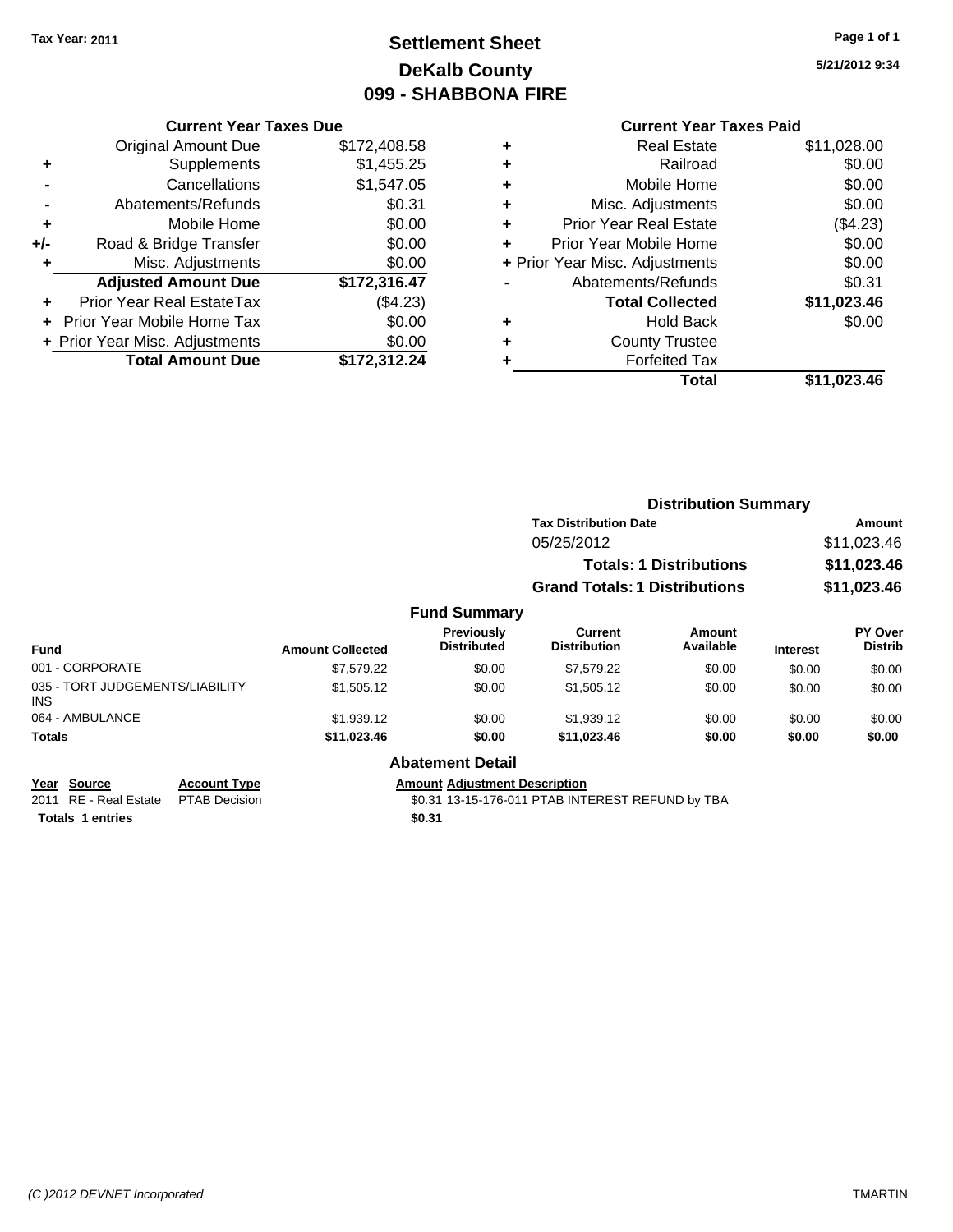# **Settlement Sheet Tax Year: 2011 Page 1 of 1 DeKalb County 100 - SOMONAUK FIRE**

**5/21/2012 9:34**

|       | <b>Current Year Taxes Due</b>  |              |
|-------|--------------------------------|--------------|
|       | <b>Original Amount Due</b>     | \$248,900.21 |
| ٠     | Supplements                    | \$235.92     |
|       | Cancellations                  | \$345.81     |
|       | Abatements/Refunds             | \$0.00       |
| ٠     | Mobile Home                    | \$0.00       |
| $+/-$ | Road & Bridge Transfer         | \$0.00       |
|       | Misc. Adjustments              | \$0.00       |
|       | <b>Adjusted Amount Due</b>     | \$248,790.32 |
|       | Prior Year Real EstateTax      | \$0.00       |
|       | Prior Year Mobile Home Tax     | \$0.00       |
|       | + Prior Year Misc. Adjustments | \$0.00       |
|       | <b>Total Amount Due</b>        | \$248.790.32 |

| ٠ | <b>Real Estate</b>             | \$26,890.47 |
|---|--------------------------------|-------------|
| ٠ | Railroad                       | \$0.00      |
| ٠ | Mobile Home                    | \$0.00      |
| ٠ | Misc. Adjustments              | \$0.00      |
| ÷ | <b>Prior Year Real Estate</b>  | \$0.00      |
| ٠ | Prior Year Mobile Home         | \$0.00      |
|   | + Prior Year Misc. Adjustments | \$0.00      |
|   | Abatements/Refunds             | \$0.00      |
|   | <b>Total Collected</b>         | \$26,890.47 |
| ٠ | Hold Back                      | \$0.00      |
| ٠ | <b>County Trustee</b>          |             |
| ٠ | <b>Forfeited Tax</b>           |             |
|   | Total                          | \$26,890.47 |
|   |                                |             |

|      |                     |                                      | <b>Distribution Summary</b>    |          |                |
|------|---------------------|--------------------------------------|--------------------------------|----------|----------------|
|      |                     | <b>Tax Distribution Date</b>         |                                |          | Amount         |
|      |                     | 05/25/2012                           |                                |          | \$26,890.47    |
|      |                     |                                      | <b>Totals: 1 Distributions</b> |          | \$26,890.47    |
|      |                     | <b>Grand Totals: 1 Distributions</b> |                                |          | \$26,890.47    |
|      | <b>Fund Summary</b> |                                      |                                |          |                |
|      | <b>Previously</b>   | Current                              | <b>Amount</b>                  |          | <b>PY Over</b> |
| hoto | <b>Distributed</b>  | <b>Distribution</b>                  | Available                      | Interest | <b>Distrib</b> |

| <b>Fund</b>     | <b>Amount Collected</b> | <b>Previously</b><br><b>Distributed</b> | Current<br><b>Distribution</b> | Amount<br>Available | <b>Interest</b> | <b>PY Over</b><br><b>Distrib</b> |
|-----------------|-------------------------|-----------------------------------------|--------------------------------|---------------------|-----------------|----------------------------------|
| 001 - CORPORATE | \$14,242.21             | \$0.00                                  | \$14.242.21                    | \$0.00              | \$0.00          | \$0.00                           |
| 064 - AMBULANCE | \$12,648.26             | \$0.00                                  | \$12,648.26                    | \$0.00              | \$0.00          | \$0.00                           |
| Totals          | \$26,890.47             | \$0.00                                  | \$26.890.47                    | \$0.00              | \$0.00          | \$0.00                           |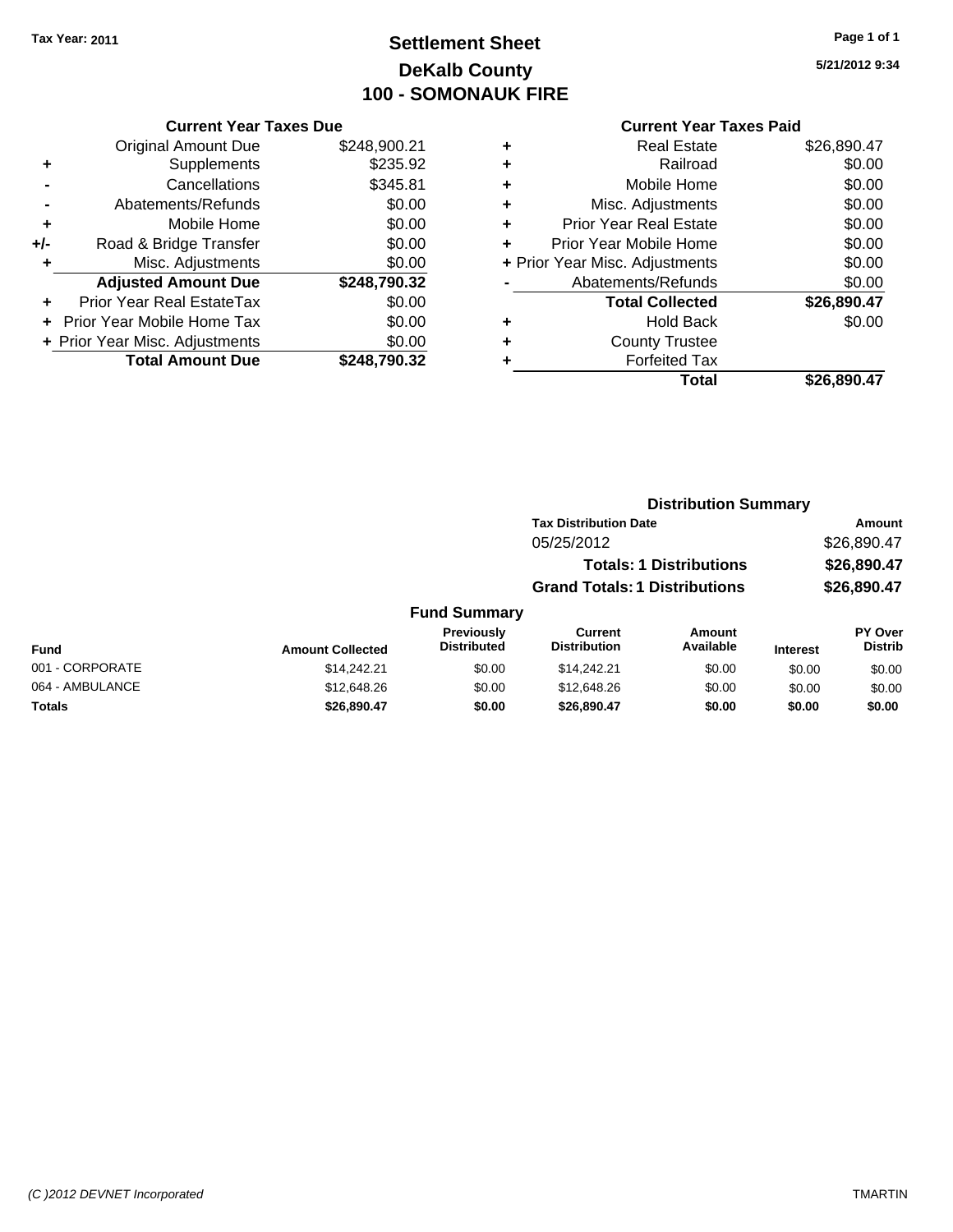# **Settlement Sheet Tax Year: 2011 Page 1 of 1 DeKalb County 101 - SYCAMORE FIRE**

### **5/21/2012 9:34**

|       | <b>Original Amount Due</b>       | \$311,773.42 |
|-------|----------------------------------|--------------|
| ٠     | Supplements                      | \$1,617.51   |
|       | Cancellations                    | \$1,701.65   |
|       | Abatements/Refunds               | \$0.00       |
| ÷     | Mobile Home                      | \$0.00       |
| $+/-$ | Road & Bridge Transfer           | \$0.00       |
| ٠     | Misc. Adjustments                | \$0.00       |
|       | <b>Adjusted Amount Due</b>       | \$311,689.28 |
|       | <b>Prior Year Real EstateTax</b> | \$0.00       |
|       | Prior Year Mobile Home Tax       | \$0.00       |
|       | + Prior Year Misc. Adjustments   | \$0.00       |
|       | <b>Total Amount Due</b>          | \$311,689.28 |

#### **Current Year Taxes Paid**

| <b>Real Estate</b>             | \$32,177.51 |
|--------------------------------|-------------|
| Railroad                       | \$0.00      |
| Mobile Home                    | \$0.00      |
| Misc. Adjustments              | \$0.00      |
| <b>Prior Year Real Estate</b>  | \$0.00      |
| Prior Year Mobile Home         | \$0.00      |
| + Prior Year Misc. Adjustments | \$0.00      |
| Abatements/Refunds             | \$0.00      |
| <b>Total Collected</b>         | \$32,177.51 |
| <b>Hold Back</b>               | \$0.00      |
| <b>County Trustee</b>          |             |
| <b>Forfeited Tax</b>           |             |
|                                |             |
|                                |             |

#### **Distribution Summary Tax Distribution Date Amount** 05/25/2012 \$32,177.51 **Totals: 1 Distributions \$32,177.51 Grand Totals: 1 Distributions \$32,177.51 Fund Summary Fund Interest Amount Collected Distributed PY Over Distrib Amount Available Current Distribution Previously** 001 - CORPORATE \$15,973.95 \$0.00 \$15,973.95 \$0.00 \$0.00 \$0.00 064 - AMBULANCE \$16,203.56 \$0.00 \$16,203.56 \$0.00 \$0.00 \$0.00

**Totals \$32,177.51 \$0.00 \$32,177.51 \$0.00 \$0.00 \$0.00**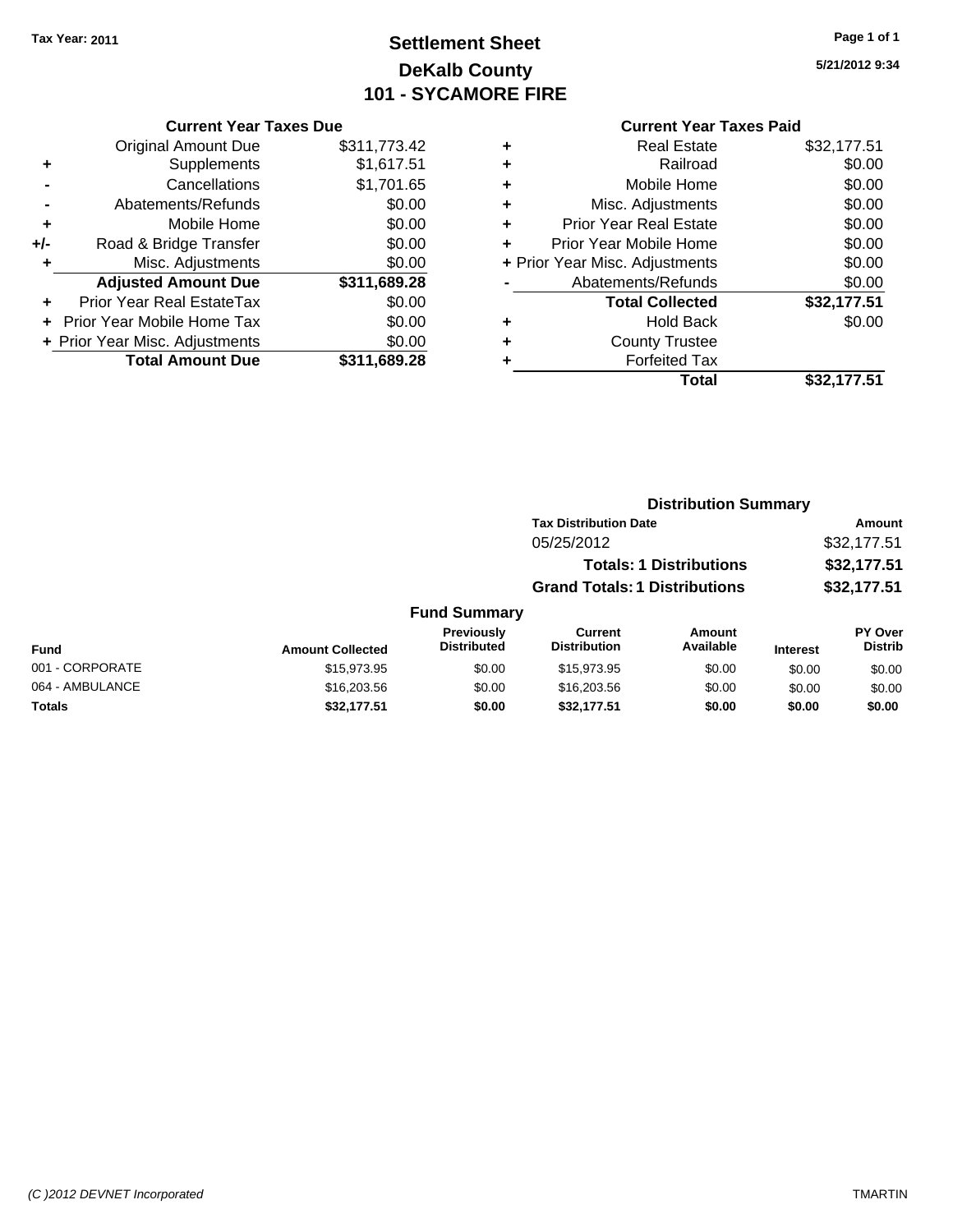# **Settlement Sheet Tax Year: 2011 Page 1 of 1 DeKalb County 102 - WATERMAN FIRE**

**5/21/2012 9:34**

|       | <b>Current Year Taxes Due</b>  |              |  |  |
|-------|--------------------------------|--------------|--|--|
|       | <b>Original Amount Due</b>     | \$136,618.66 |  |  |
|       | Supplements                    | \$102.94     |  |  |
|       | Cancellations                  | \$159.35     |  |  |
|       | Abatements/Refunds             | \$3.83       |  |  |
| ÷     | Mobile Home                    | \$0.00       |  |  |
| $+/-$ | Road & Bridge Transfer         | \$0.00       |  |  |
| ٠     | Misc. Adjustments              | \$0.00       |  |  |
|       | <b>Adjusted Amount Due</b>     | \$136,558.42 |  |  |
|       | Prior Year Real EstateTax      | (\$55.17)    |  |  |
|       | Prior Year Mobile Home Tax     | \$0.00       |  |  |
|       | + Prior Year Misc. Adjustments | \$0.00       |  |  |
|       | <b>Total Amount Due</b>        | \$136,503.25 |  |  |
|       |                                |              |  |  |

### **Current Year Taxes Paid**

|   | <b>Real Estate</b>             | \$9,132.71 |
|---|--------------------------------|------------|
| ٠ | Railroad                       | \$0.00     |
| ٠ | Mobile Home                    | \$0.00     |
| ٠ | Misc. Adjustments              | \$0.00     |
| ٠ | <b>Prior Year Real Estate</b>  | (\$55.17)  |
|   | Prior Year Mobile Home         | \$0.00     |
|   | + Prior Year Misc. Adjustments | \$0.00     |
|   | Abatements/Refunds             | \$3.83     |
|   | <b>Total Collected</b>         | \$9,073.71 |
| ٠ | Hold Back                      | \$0.00     |
| ٠ | <b>County Trustee</b>          |            |
|   | <b>Forfeited Tax</b>           |            |
|   | Total                          | \$9,073.71 |
|   |                                |            |

|                       |                      |                                                  |                                      | <b>Distribution Summary</b>          |                                |                 |                           |
|-----------------------|----------------------|--------------------------------------------------|--------------------------------------|--------------------------------------|--------------------------------|-----------------|---------------------------|
|                       |                      |                                                  |                                      | <b>Tax Distribution Date</b>         |                                |                 | <b>Amount</b>             |
|                       |                      |                                                  |                                      | 05/25/2012                           |                                |                 | \$9,073.71                |
|                       |                      |                                                  |                                      |                                      | <b>Totals: 1 Distributions</b> |                 | \$9,073.71                |
|                       |                      |                                                  |                                      | <b>Grand Totals: 1 Distributions</b> |                                |                 | \$9,073.71                |
|                       |                      |                                                  | <b>Fund Summary</b>                  |                                      |                                |                 |                           |
| <b>Fund</b>           |                      | <b>Amount Collected</b>                          | Previously<br><b>Distributed</b>     | Current<br><b>Distribution</b>       | Amount<br>Available            | <b>Interest</b> | PY Over<br><b>Distrib</b> |
| 001 - CORPORATE       |                      | \$9.073.71                                       | \$0.00                               | \$9,073.71                           | \$0.00                         | \$0.00          | \$0.00                    |
| <b>Totals</b>         |                      | \$9,073.71                                       | \$0.00                               | \$9,073.71                           | \$0.00                         | \$0.00          | \$0.00                    |
|                       |                      |                                                  | <b>Abatement Detail</b>              |                                      |                                |                 |                           |
| Year Source           | <b>Account Type</b>  |                                                  | <b>Amount Adjustment Description</b> |                                      |                                |                 |                           |
| 2011 RE - Real Estate | <b>PTAB Decision</b> | \$1.45 14-15-376-004 PTAB INTEREST REFUND by TBA |                                      |                                      |                                |                 |                           |
| 2011 RF - Real Estate | <b>PTAR Decision</b> | \$2.38 14-15-102-005 PTAR INTEREST REFUND by TRA |                                      |                                      |                                |                 |                           |

**Totals \$3.83 2 entries**

2011 RE - Real Estate \$2.38 14-15-102-005 PTAB INTEREST REFUND by TBA PTAB Decision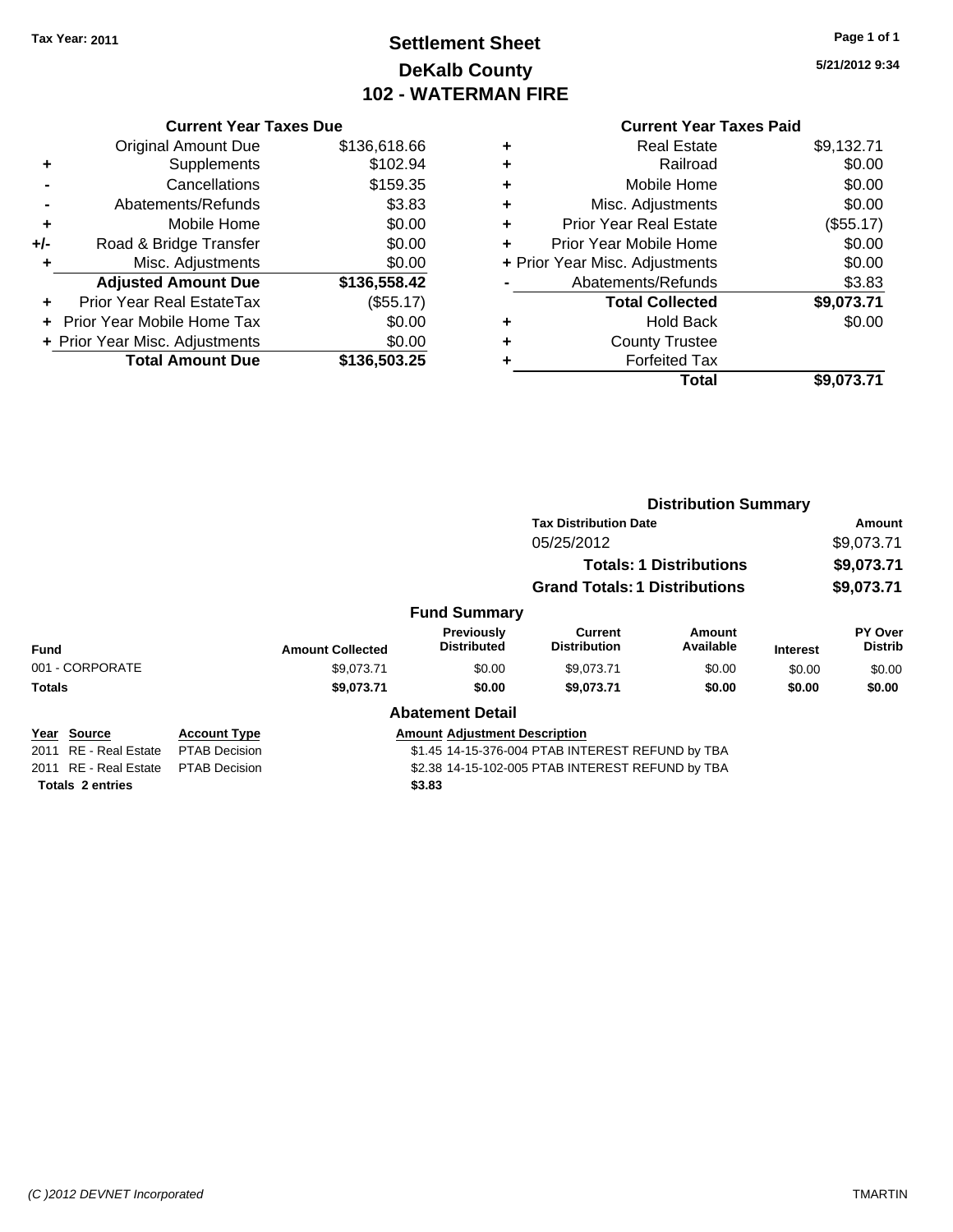### **Settlement Sheet Tax Year: 2011 Page 1 of 1 DeKalb County 103 - EARLVILLE LIBRARY DISTRICT**

**5/21/2012 9:34**

#### **Current Year Taxes Paid**

|     | <b>Current Year Taxes Due</b>  |            |
|-----|--------------------------------|------------|
|     | <b>Original Amount Due</b>     | \$3,815.35 |
| ٠   | Supplements                    | \$3,815.34 |
|     | Cancellations                  | \$3,815.34 |
|     | Abatements/Refunds             | \$0.00     |
| ٠   | Mobile Home                    | \$0.00     |
| +/- | Road & Bridge Transfer         | \$0.00     |
| ٠   | Misc. Adjustments              | \$0.00     |
|     | <b>Adjusted Amount Due</b>     | \$3,815.35 |
| ٠   | Prior Year Real EstateTax      | \$0.00     |
|     | Prior Year Mobile Home Tax     | \$0.00     |
|     | + Prior Year Misc. Adjustments | \$0.00     |
|     | <b>Total Amount Due</b>        | \$3.815.35 |

|   | Total                          | \$229.34 |
|---|--------------------------------|----------|
| ٠ | <b>Forfeited Tax</b>           |          |
| ٠ | <b>County Trustee</b>          |          |
| ٠ | <b>Hold Back</b>               | \$0.00   |
|   | <b>Total Collected</b>         | \$229.34 |
|   | Abatements/Refunds             | \$0.00   |
|   | + Prior Year Misc. Adjustments | \$0.00   |
|   | Prior Year Mobile Home         | \$0.00   |
| ÷ | Prior Year Real Estate         | \$0.00   |
| ٠ | Misc. Adjustments              | \$0.00   |
| ٠ | Mobile Home                    | \$0.00   |
| ٠ | Railroad                       | \$0.00   |
| ٠ | <b>Real Estate</b>             | \$229.34 |
|   |                                |          |

| <b>Distribution Summary</b>          |          |  |
|--------------------------------------|----------|--|
| <b>Tax Distribution Date</b>         | Amount   |  |
| 05/25/2012                           | \$229.34 |  |
| <b>Totals: 1 Distributions</b>       | \$229.34 |  |
| <b>Grand Totals: 1 Distributions</b> | \$229.34 |  |

|                                                     |                         | <b>Previously</b>  | Current             | Amount    |                 | <b>PY Over</b> |
|-----------------------------------------------------|-------------------------|--------------------|---------------------|-----------|-----------------|----------------|
| <b>Fund</b>                                         | <b>Amount Collected</b> | <b>Distributed</b> | <b>Distribution</b> | Available | <b>Interest</b> | <b>Distrib</b> |
| 001 - CORPORATE                                     | \$138.50                | \$0.00             | \$138.50            | \$0.00    | \$0.00          | \$0.00         |
| 004 - OPERATIONS & MAINTENANCE                      | \$18.46                 | \$0.00             | \$18.46             | \$0.00    | \$0.00          | \$0.00         |
| 027 - AUDIT                                         | \$4.24                  | \$0.00             | \$4.24              | \$0.00    | \$0.00          | \$0.00         |
| 031 - WORKING CASH                                  | \$46.16                 | \$0.00             | \$46.16             | \$0.00    | \$0.00          | \$0.00         |
| 035 - TORT JUDGMENTS, LIABILITY<br><b>INSURANCE</b> | \$9.94                  | \$0.00             | \$9.94              | \$0.00    | \$0.00          | \$0.00         |
| 047 - SOCIAL SECURITY                               | \$12.04                 | \$0.00             | \$12.04             | \$0.00    | \$0.00          | \$0.00         |
| <b>Totals</b>                                       | \$229.34                | \$0.00             | \$229.34            | \$0.00    | \$0.00          | \$0.00         |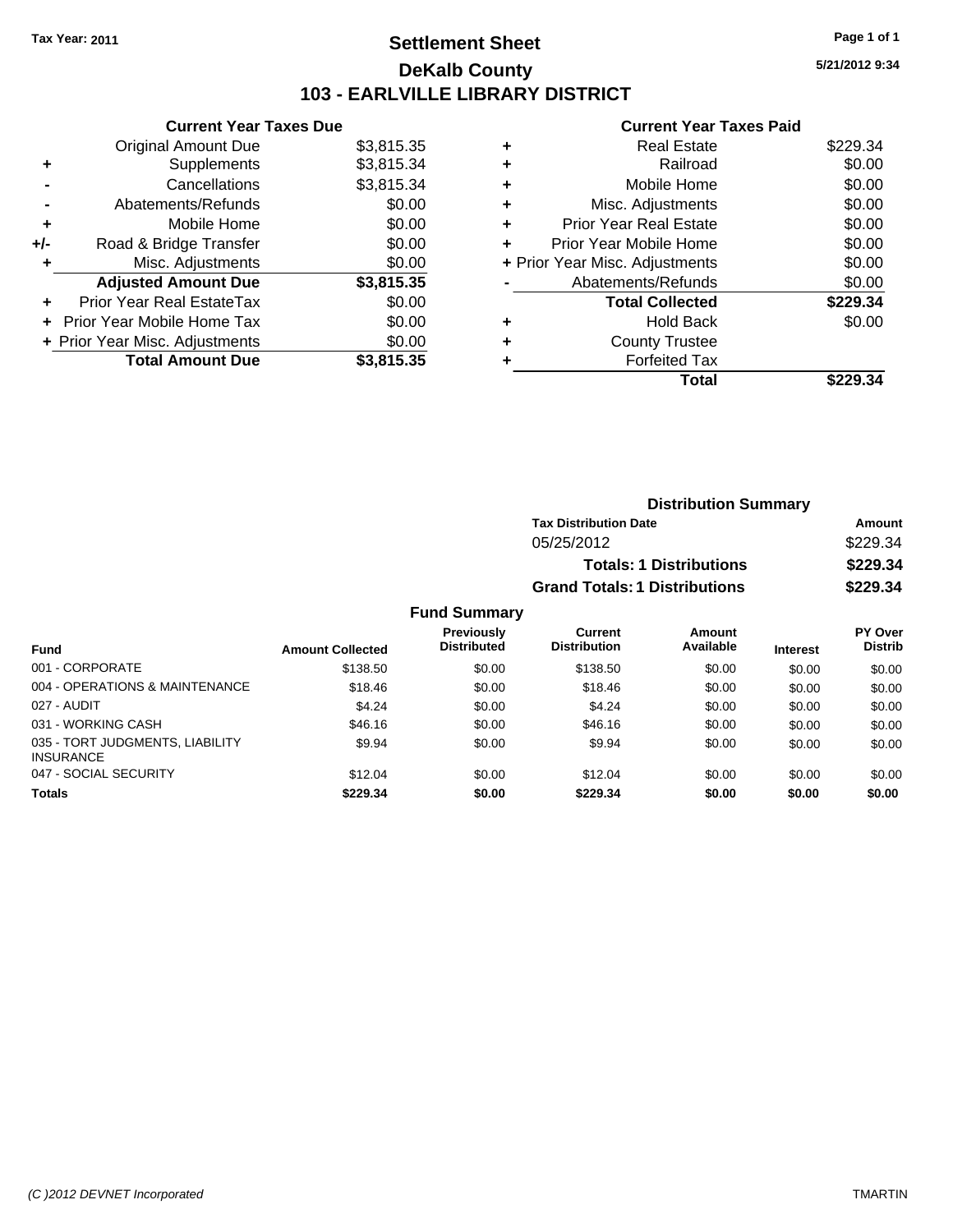# **Settlement Sheet Tax Year: 2011 Page 1 of 1 DeKalb County 110 - DEKALB PARK**

**5/21/2012 9:34**

#### **Current Year Taxes Paid**

|   | Total                          | \$334.401.31 |
|---|--------------------------------|--------------|
| ٠ | <b>Forfeited Tax</b>           |              |
| ٠ | <b>County Trustee</b>          |              |
| ٠ | <b>Hold Back</b>               | \$0.00       |
|   | <b>Total Collected</b>         | \$334,401.31 |
|   | Abatements/Refunds             | \$0.00       |
|   | + Prior Year Misc. Adjustments | \$0.00       |
| ٠ | Prior Year Mobile Home         | \$0.00       |
| ٠ | <b>Prior Year Real Estate</b>  | \$777.51     |
| ÷ | Misc. Adjustments              | \$0.00       |
| ٠ | Mobile Home                    | \$0.00       |
| ٠ | Railroad                       | \$0.00       |
| ٠ | <b>Real Estate</b>             | \$333,623.80 |
|   |                                |              |

|     | <b>Current Year Taxes Due</b>    |                |
|-----|----------------------------------|----------------|
|     | <b>Original Amount Due</b>       | \$3,499,929.40 |
| ٠   | Supplements                      | \$89,688.72    |
|     | Cancellations                    | \$152,443.41   |
|     | Abatements/Refunds               | \$0.00         |
| ٠   | Mobile Home                      | \$0.00         |
| +/- | Road & Bridge Transfer           | \$0.00         |
| ٠   | Misc. Adjustments                | \$0.00         |
|     | <b>Adjusted Amount Due</b>       | \$3,437,174.71 |
|     | <b>Prior Year Real EstateTax</b> | \$777.51       |
|     | Prior Year Mobile Home Tax       | \$0.00         |
|     | + Prior Year Misc. Adjustments   | \$0.00         |
|     | <b>Total Amount Due</b>          | \$3,437,952.22 |

### **Distribution Summary**

| <b>Tax Distribution Date</b>         | Amount       |  |
|--------------------------------------|--------------|--|
| 05/25/2012                           | \$334,401.31 |  |
| <b>Totals: 1 Distributions</b>       | \$334,401.31 |  |
| <b>Grand Totals: 1 Distributions</b> | \$334,401.31 |  |

|                                         |                         | <b>Previously</b>  | Current             | Amount    |                 | PY Over        |
|-----------------------------------------|-------------------------|--------------------|---------------------|-----------|-----------------|----------------|
| <b>Fund</b>                             | <b>Amount Collected</b> | <b>Distributed</b> | <b>Distribution</b> | Available | <b>Interest</b> | <b>Distrib</b> |
| 001 - CORPORATE                         | \$83,785.58             | \$0.00             | \$83,785.58         | \$0.00    | \$0.00          | \$0.00         |
| 003 - BONDS AND INTEREST                | \$108,704.16            | \$0.00             | \$108,704.16        | \$0.00    | \$0.00          | \$0.00         |
| $005 - I. M. R. F.$                     | \$23,890.30             | \$0.00             | \$23,890.30         | \$0.00    | \$0.00          | \$0.00         |
| 027 - AUDIT                             | \$2,792.92              | \$0.00             | \$2,792.92          | \$0.00    | \$0.00          | \$0.00         |
| 035 - TORT JUDGEMENTS/LIABILITY<br>INS. | \$8,697.11              | \$0.00             | \$8,697.11          | \$0.00    | \$0.00          | \$0.00         |
| 047 - SOCIAL SECURITY                   | \$18,728.81             | \$0.00             | \$18,728.81         | \$0.00    | \$0.00          | \$0.00         |
| 060 - UNEMPLOYMENT INSURANCE            | \$4.591.34              | \$0.00             | \$4,591.34          | \$0.00    | \$0.00          | \$0.00         |
| 062 - WORKERS COMPENSATION              | \$6.211.51              | \$0.00             | \$6.211.51          | \$0.00    | \$0.00          | \$0.00         |
| 122 - RECREATION                        | \$42,043.95             | \$0.00             | \$42,043.95         | \$0.00    | \$0.00          | \$0.00         |
| 123 - AQUARIUM AND MUSEUM               | \$12.612.61             | \$0.00             | \$12,612.61         | \$0.00    | \$0.00          | \$0.00         |
| 126 - REC PROGRAMS/HANDICAPPED          | \$22,343.02             | \$0.00             | \$22,343.02         | \$0.00    | \$0.00          | \$0.00         |
| <b>Totals</b>                           | \$334,401.31            | \$0.00             | \$334,401.31        | \$0.00    | \$0.00          | \$0.00         |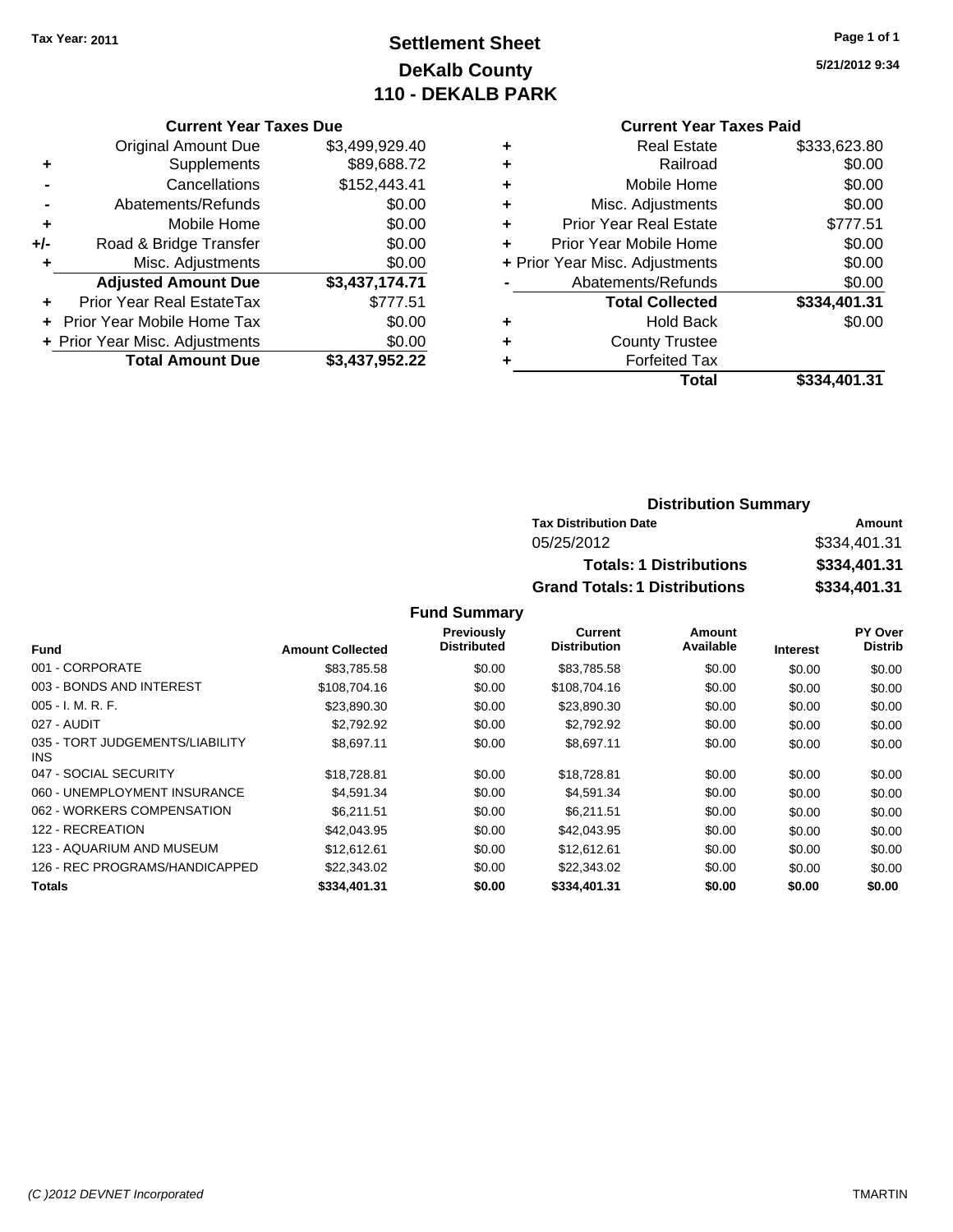### **Settlement Sheet Tax Year: 2011 Page 1 of 1 DeKalb County 111 - FRANKLIN TWP PARK**

**5/21/2012 9:34**

|     | <b>Current Year Taxes Due</b> |             |  |
|-----|-------------------------------|-------------|--|
|     | <b>Original Amount Due</b>    | \$37,643.74 |  |
| ٠   | Supplements                   | \$55.90     |  |
|     | Cancellations                 | \$59.71     |  |
|     | Abatements/Refunds            | \$0.46      |  |
| ٠   | Mobile Home                   | \$0.00      |  |
| +/- | Road & Bridge Transfer        | \$0.00      |  |
| ÷   | Misc. Adjustments             | \$0.00      |  |
|     | Adjusted Amount Due           | 437 639 17  |  |

| <b>AUJUSTED AILIOUIII DUE</b>  | <b>991.095.47</b> |
|--------------------------------|-------------------|
| Prior Year Real EstateTax      | (\$6.54)          |
| + Prior Year Mobile Home Tax   | \$0.00            |
| + Prior Year Misc. Adjustments | \$0.00            |
| <b>Total Amount Due</b>        | \$37,632.93       |

|   | Total                          | \$3.886.58 |
|---|--------------------------------|------------|
|   | <b>Forfeited Tax</b>           |            |
| ٠ | <b>County Trustee</b>          |            |
| ٠ | Hold Back                      | \$0.00     |
|   | <b>Total Collected</b>         | \$3,886.58 |
|   | Abatements/Refunds             | \$0.46     |
|   | + Prior Year Misc. Adjustments | \$0.00     |
| ÷ | Prior Year Mobile Home         | \$0.00     |
| ٠ | <b>Prior Year Real Estate</b>  | (\$6.54)   |
| ٠ | Misc. Adjustments              | \$0.00     |
| ٠ | Mobile Home                    | \$0.00     |
| ÷ | Railroad                       | \$16.44    |
| ٠ | <b>Real Estate</b>             | \$3,877.14 |

|                                               |                      |                         |                                         | <b>Distribution Summary</b>                      |                                |                 |                           |
|-----------------------------------------------|----------------------|-------------------------|-----------------------------------------|--------------------------------------------------|--------------------------------|-----------------|---------------------------|
|                                               |                      |                         |                                         | <b>Tax Distribution Date</b>                     |                                |                 | Amount                    |
|                                               |                      |                         |                                         | 05/25/2012                                       |                                |                 | \$3,886.58                |
|                                               |                      |                         |                                         |                                                  | <b>Totals: 1 Distributions</b> |                 | \$3,886.58                |
|                                               |                      |                         |                                         | <b>Grand Totals: 1 Distributions</b>             |                                |                 | \$3,886.58                |
|                                               |                      |                         | <b>Fund Summary</b>                     |                                                  |                                |                 |                           |
| <b>Fund</b>                                   |                      | <b>Amount Collected</b> | <b>Previously</b><br><b>Distributed</b> | Current<br><b>Distribution</b>                   | Amount<br>Available            | <b>Interest</b> | PY Over<br><b>Distrib</b> |
| 001 - CORPORATE                               |                      | \$3,635.91              | \$0.00                                  | \$3,635.91                                       | \$0.00                         | \$0.00          | \$0.00                    |
| 035 - TORT JUDGEMENTS/LIABILITY<br><b>INS</b> |                      | \$250.67                | \$0.00                                  | \$250.67                                         | \$0.00                         | \$0.00          | \$0.00                    |
| <b>Totals</b>                                 |                      | \$3,886.58              | \$0.00                                  | \$3,886.58                                       | \$0.00                         | \$0.00          | \$0.00                    |
|                                               |                      |                         | <b>Abatement Detail</b>                 |                                                  |                                |                 |                           |
| <b>Source</b><br>Year                         | <b>Account Type</b>  |                         | <b>Amount Adjustment Description</b>    |                                                  |                                |                 |                           |
| 2011 RE - Real Estate                         | <b>PTAB Decision</b> |                         |                                         | \$0.46 01-26-475-004 PTAB INTEREST REFUND by TBA |                                |                 |                           |
| <b>Totals 1 entries</b>                       |                      |                         | \$0.46                                  |                                                  |                                |                 |                           |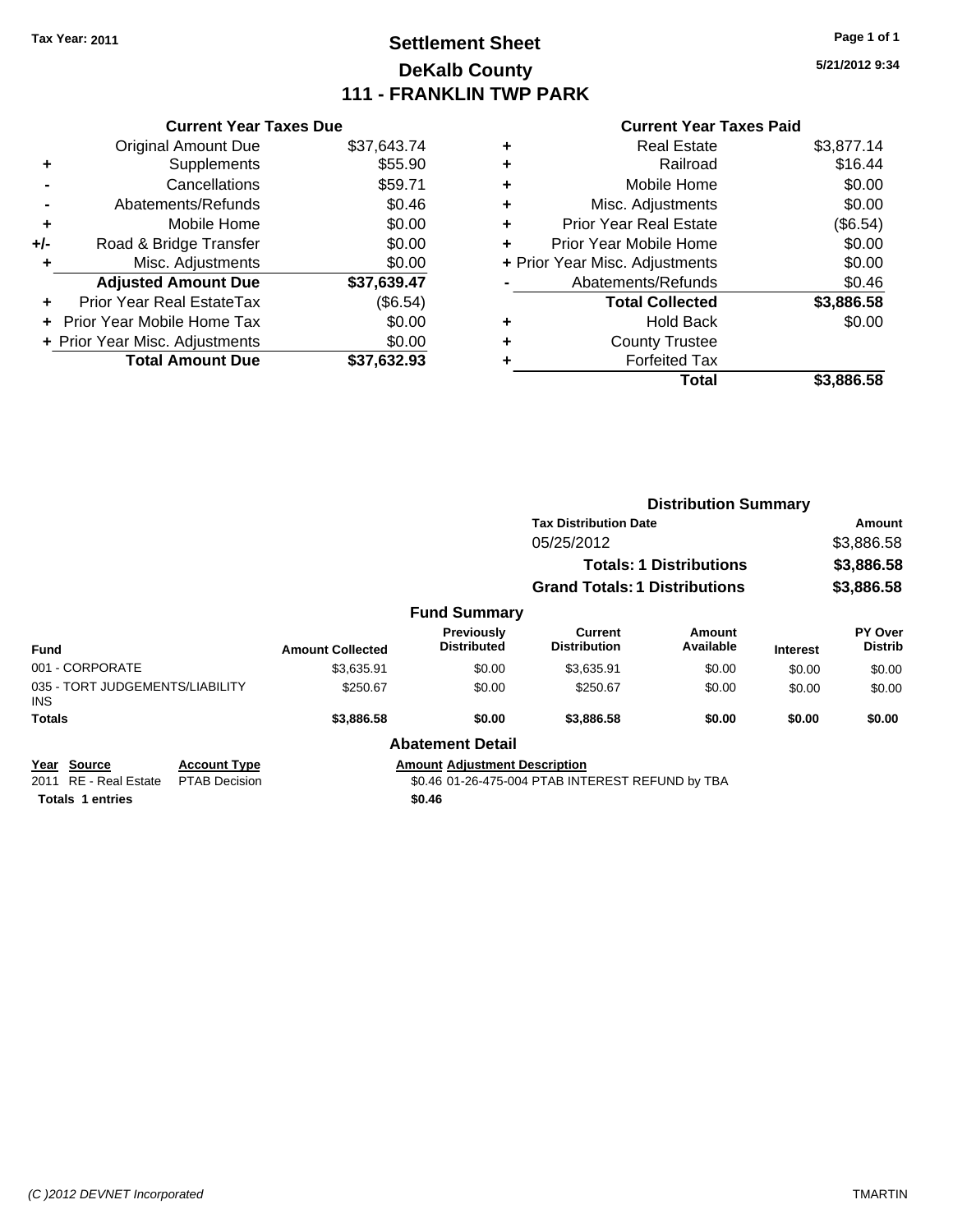## **Settlement Sheet Tax Year: 2011 Page 1 of 1 DeKalb County 112 - GENOA TWP PARK**

**5/21/2012 9:34**

#### **Current Year Taxes Due**

|     | <b>Original Amount Due</b>     | \$572,749.09 |
|-----|--------------------------------|--------------|
| ٠   | Supplements                    | \$2,246.38   |
|     | Cancellations                  | \$3,110.08   |
|     | Abatements/Refunds             | \$0.00       |
| ÷   | Mobile Home                    | \$0.00       |
| +/- | Road & Bridge Transfer         | \$0.00       |
| ٠   | Misc. Adjustments              | \$0.00       |
|     | <b>Adjusted Amount Due</b>     | \$571,885.39 |
|     | Prior Year Real EstateTax      | \$339.01     |
|     | Prior Year Mobile Home Tax     | \$0.00       |
|     | + Prior Year Misc. Adjustments | \$0.00       |
|     | <b>Total Amount Due</b>        | \$572.224.40 |

#### **Current Year Taxes Paid**

|   | <b>Real Estate</b>             | \$53,035.58 |
|---|--------------------------------|-------------|
| ٠ | Railroad                       | \$514.62    |
| ٠ | Mobile Home                    | \$0.00      |
| ٠ | Misc. Adjustments              | \$0.00      |
| ٠ | <b>Prior Year Real Estate</b>  | \$339.01    |
| ÷ | Prior Year Mobile Home         | \$0.00      |
|   | + Prior Year Misc. Adjustments | \$0.00      |
|   | Abatements/Refunds             | \$0.00      |
|   | <b>Total Collected</b>         | \$53,889.21 |
| ٠ | Hold Back                      | \$0.00      |
| ٠ | <b>County Trustee</b>          |             |
|   | <b>Forfeited Tax</b>           |             |
|   | Total                          | \$53,889.21 |
|   |                                |             |

### **Distribution Summary Tax Distribution Date Amount** 05/25/2012 \$53,889.21 **Totals: 1 Distributions \$53,889.21 Grand Totals: 1 Distributions \$53,889.21**

|                                         |                         | Previously         | Current             | Amount    |                 | PY Over        |
|-----------------------------------------|-------------------------|--------------------|---------------------|-----------|-----------------|----------------|
| <b>Fund</b>                             | <b>Amount Collected</b> | <b>Distributed</b> | <b>Distribution</b> | Available | <b>Interest</b> | <b>Distrib</b> |
| 001 - CORPORATE                         | \$9.143.97              | \$0.00             | \$9,143.97          | \$0.00    | \$0.00          | \$0.00         |
| 003 - BONDS AND INTEREST                | \$23,822.91             | \$0.00             | \$23,822.91         | \$0.00    | \$0.00          | \$0.00         |
| $005 - I. M. R. F.$                     | \$1,650.57              | \$0.00             | \$1,650.57          | \$0.00    | \$0.00          | \$0.00         |
| 027 - AUDIT                             | \$404.82                | \$0.00             | \$404.82            | \$0.00    | \$0.00          | \$0.00         |
| 035 - TORT JUDGEMENTS/LIABILITY<br>INS. | \$0.00                  | \$0.00             | \$0.00              | \$0.00    | \$0.00          | \$0.00         |
| 047 - SOCIAL SECURITY                   | \$2,805.58              | \$0.00             | \$2,805.58          | \$0.00    | \$0.00          | \$0.00         |
| 060 - UNEMPLOYMENT INSURANCE            | \$0.00                  | \$0.00             | \$0.00              | \$0.00    | \$0.00          | \$0.00         |
| 062 - WORKERS COMPENSATION              | \$207.64                | \$0.00             | \$207.64            | \$0.00    | \$0.00          | \$0.00         |
| 122 - RECREATION                        | \$10.689.14             | \$0.00             | \$10.689.14         | \$0.00    | \$0.00          | \$0.00         |
| 126 - REC PROGRAMS/HANDICAPPED          | \$4.173.39              | \$0.00             | \$4,173.39          | \$0.00    | \$0.00          | \$0.00         |
| 143 - MEDICARE                          | \$991.19                | \$0.00             | \$991.19            | \$0.00    | \$0.00          | \$0.00         |
| Totals                                  | \$53,889.21             | \$0.00             | \$53,889.21         | \$0.00    | \$0.00          | \$0.00         |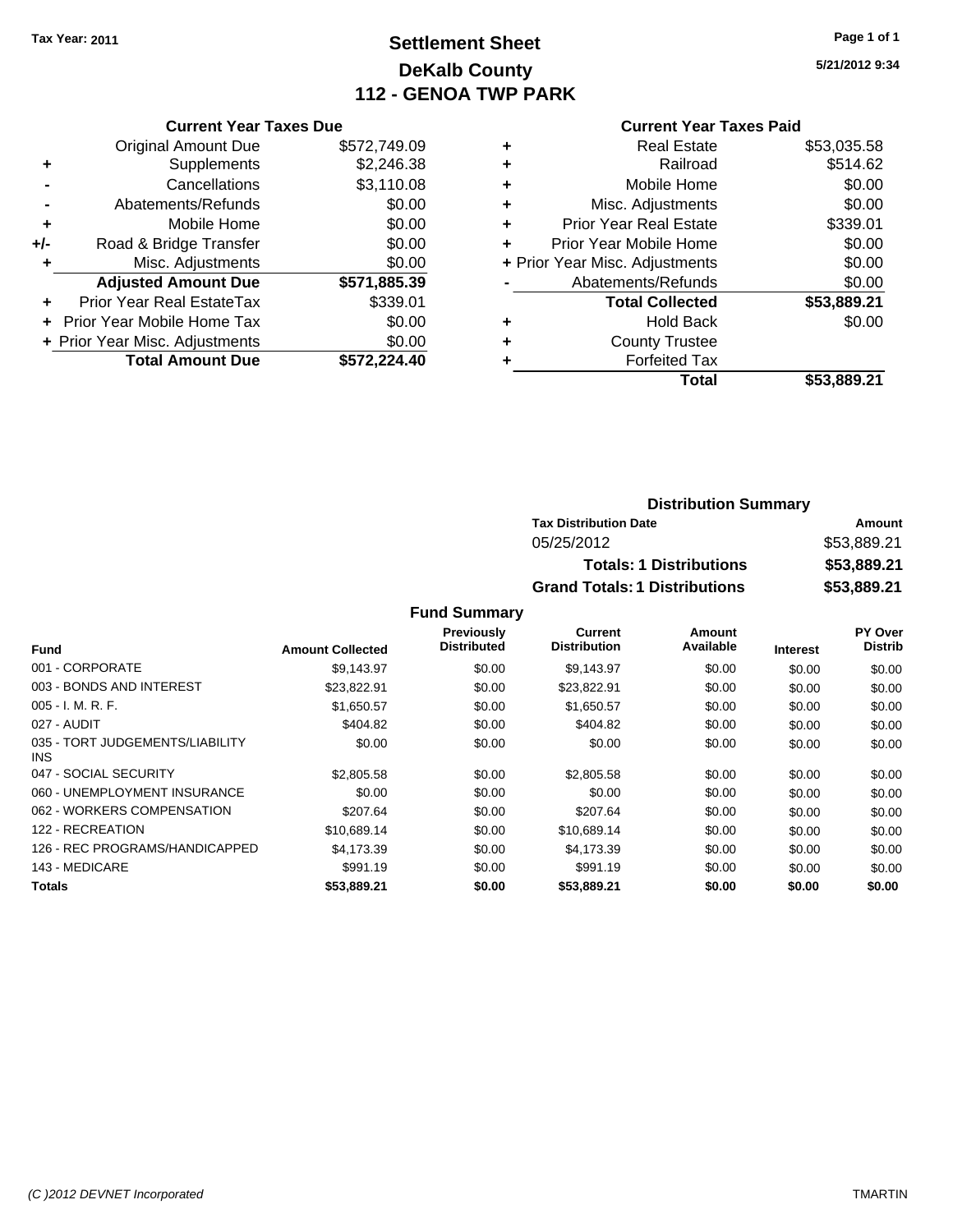### **Settlement Sheet Tax Year: 2011 Page 1 of 1 DeKalb County 113 - KINGSTON TWP PARK**

**5/21/2012 9:34**

|     | <b>Current Year Taxes Due</b>     |             |  |  |  |
|-----|-----------------------------------|-------------|--|--|--|
|     | <b>Original Amount Due</b>        | \$47,776.69 |  |  |  |
| ٠   | Supplements                       | \$149.36    |  |  |  |
|     | Cancellations                     | \$157.34    |  |  |  |
|     | Abatements/Refunds                | \$0.00      |  |  |  |
| ٠   | Mobile Home                       | \$0.00      |  |  |  |
| +/- | Road & Bridge Transfer            | \$0.00      |  |  |  |
| ٠   | Misc. Adjustments                 | \$0.00      |  |  |  |
|     | <b>Adjusted Amount Due</b>        | \$47,768.71 |  |  |  |
| ÷   | Prior Year Real EstateTax         | \$19.54     |  |  |  |
|     | <b>Prior Year Mobile Home Tax</b> | \$0.00      |  |  |  |
|     | + Prior Year Misc. Adjustments    | \$0.00      |  |  |  |
|     | <b>Total Amount Due</b>           | \$47,788.25 |  |  |  |
|     |                                   |             |  |  |  |

| <b>Real Estate</b>             | \$4,980.59 |
|--------------------------------|------------|
| Railroad                       | \$125.78   |
| Mobile Home                    | \$0.00     |
| Misc. Adjustments              | \$0.00     |
| Prior Year Real Estate         | \$19.54    |
| Prior Year Mobile Home         | \$0.00     |
| + Prior Year Misc. Adjustments | \$0.00     |
| Abatements/Refunds             | \$0.00     |
| <b>Total Collected</b>         | \$5,125.91 |
| <b>Hold Back</b>               | \$0.00     |
| <b>County Trustee</b>          |            |
| <b>Forfeited Tax</b>           |            |
| Total                          | \$5,125.91 |
|                                |            |

|                 |                         |                                  |                                      | <b>Distribution Summary</b>    |                 |                           |  |
|-----------------|-------------------------|----------------------------------|--------------------------------------|--------------------------------|-----------------|---------------------------|--|
|                 |                         |                                  | <b>Tax Distribution Date</b>         |                                |                 | Amount                    |  |
|                 |                         |                                  | 05/25/2012                           |                                |                 | \$5,125.91                |  |
|                 |                         |                                  |                                      | <b>Totals: 1 Distributions</b> |                 | \$5,125.91                |  |
|                 |                         |                                  | <b>Grand Totals: 1 Distributions</b> |                                |                 | \$5,125.91                |  |
|                 |                         | <b>Fund Summary</b>              |                                      |                                |                 |                           |  |
| <b>Fund</b>     | <b>Amount Collected</b> | Previously<br><b>Distributed</b> | Current<br><b>Distribution</b>       | Amount<br>Available            | <b>Interest</b> | PY Over<br><b>Distrib</b> |  |
| 001 - CORPORATE | 42.906E                 | <b>CO OO</b>                     | 0.2006E                              | CD, CD                         | 0000            | 0000                      |  |

| 001 - CORPORATE                               | \$3.896.59 | \$0.00 | \$3.896.59 | \$0.00 | \$0.00 | \$0.00 |
|-----------------------------------------------|------------|--------|------------|--------|--------|--------|
| 035 - TORT JUDGEMENTS/LIABILITY<br><b>INS</b> | \$716.73   | \$0.00 | \$716.73   | \$0.00 | \$0.00 | \$0.00 |
| 122 - RECREATION                              | \$512.59   | \$0.00 | \$512.59   | \$0.00 | \$0.00 | \$0.00 |
| <b>Totals</b>                                 | \$5,125.91 | \$0.00 | \$5.125.91 | \$0.00 | \$0.00 | \$0.00 |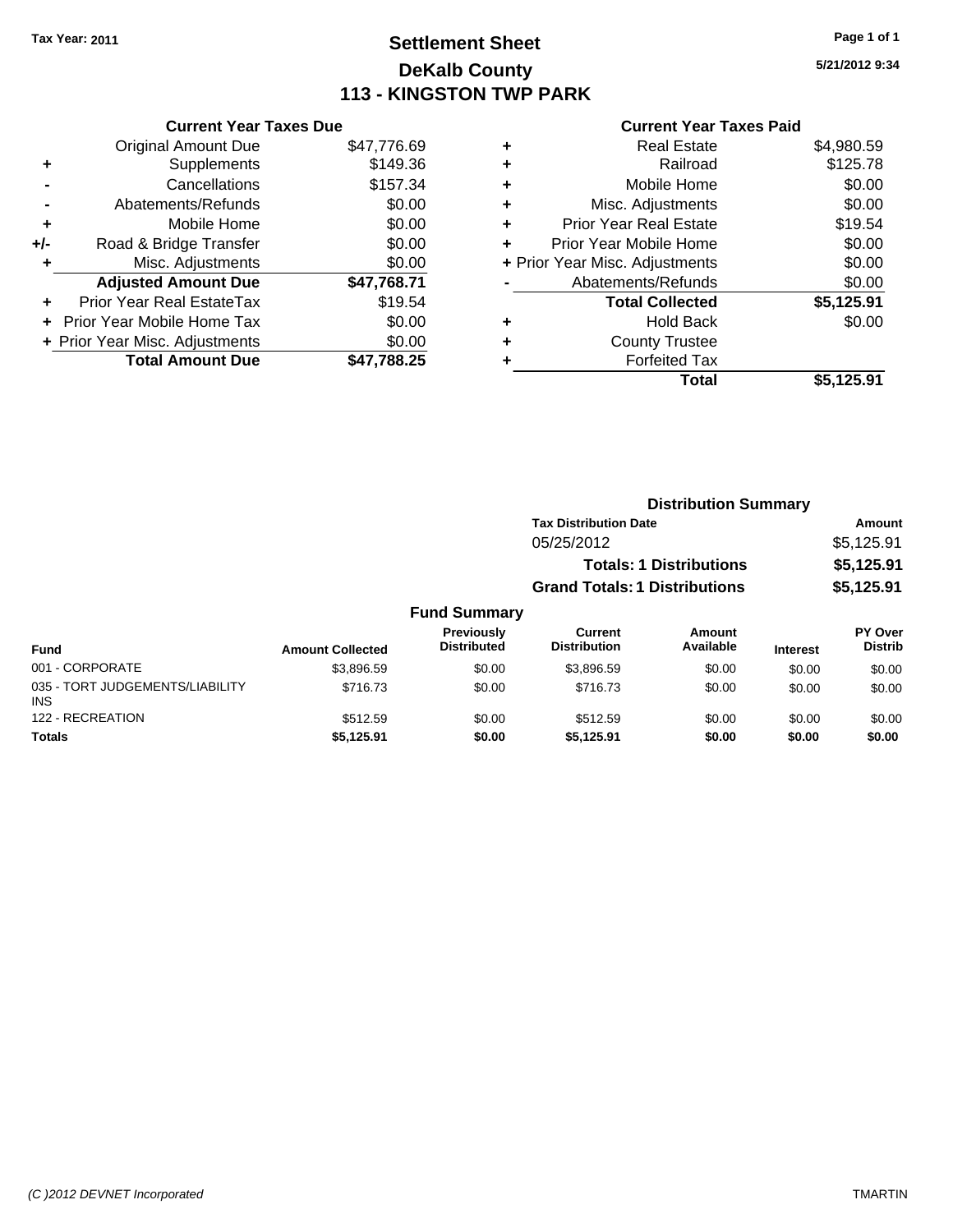# **Settlement Sheet Tax Year: 2011 Page 1 of 1 DeKalb County 114 - SANDWICH PARK**

**5/21/2012 9:34**

#### **Current Year Taxes Paid**

|     | OUITCHL TCUL TUACS DUC         |              |
|-----|--------------------------------|--------------|
|     | <b>Original Amount Due</b>     | \$435,021.08 |
| ٠   | Supplements                    | \$1,067.36   |
|     | Cancellations                  | \$1,187.64   |
|     | Abatements/Refunds             | \$4.16       |
| ٠   | Mobile Home                    | \$0.00       |
| +/- | Road & Bridge Transfer         | \$0.00       |
|     | Misc. Adjustments              | \$38.83      |
|     | <b>Adjusted Amount Due</b>     | \$434,935.47 |
|     | Prior Year Real EstateTax      | (\$80.26)    |
|     | Prior Year Mobile Home Tax     | \$0.00       |
|     | + Prior Year Misc. Adjustments | \$0.00       |
|     | <b>Total Amount Due</b>        | \$434,855.21 |
|     |                                |              |

**Current Year Taxes Due**

|   | <b>Real Estate</b>             | \$43,492.32 |
|---|--------------------------------|-------------|
| ٠ | Railroad                       | \$0.00      |
| ٠ | Mobile Home                    | \$0.00      |
| ٠ | Misc. Adjustments              | \$38.83     |
| ٠ | <b>Prior Year Real Estate</b>  | (\$80.26)   |
|   | Prior Year Mobile Home         | \$0.00      |
|   | + Prior Year Misc. Adjustments | \$0.00      |
|   | Abatements/Refunds             | \$4.16      |
|   | <b>Total Collected</b>         | \$43,446.73 |
| ٠ | Hold Back                      | \$0.00      |
| ٠ | <b>County Trustee</b>          |             |
| ٠ | <b>Forfeited Tax</b>           |             |
|   | Total                          | \$43,446.73 |
|   |                                |             |

| <b>Distribution Summary</b>          |             |
|--------------------------------------|-------------|
| <b>Tax Distribution Date</b>         | Amount      |
| 05/25/2012                           | \$43,446.73 |
| <b>Totals: 1 Distributions</b>       | \$43,446.73 |
| <b>Grand Totals: 1 Distributions</b> | \$43,446.73 |

#### **Fund Summary**

|                                         |                         | <b>Previously</b><br><b>Distributed</b> | <b>Current</b><br><b>Distribution</b> | Amount<br>Available |                 | PY Over<br><b>Distrib</b> |
|-----------------------------------------|-------------------------|-----------------------------------------|---------------------------------------|---------------------|-----------------|---------------------------|
| <b>Fund</b>                             | <b>Amount Collected</b> |                                         |                                       |                     | <b>Interest</b> |                           |
| 001 - CORPORATE                         | \$13,370.80             | \$0.00                                  | \$13,370.80                           | \$0.00              | \$0.00          | \$0.00                    |
| 003 - BONDS AND INTEREST                | \$9.715.90              | \$0.00                                  | \$9.715.90                            | \$0.00              | \$0.00          | \$0.00                    |
| $005 - I. M. R. F.$                     | \$2,906.54              | \$0.00                                  | \$2,906.54                            | \$0.00              | \$0.00          | \$0.00                    |
| 027 - AUDIT                             | \$266.41                | \$0.00                                  | \$266.41                              | \$0.00              | \$0.00          | \$0.00                    |
| 035 - TORT JUDGEMENTS/LIABILITY<br>INS. | \$1,761.50              | \$0.00                                  | \$1,761.50                            | \$0.00              | \$0.00          | \$0.00                    |
| 047 - SOCIAL SECURITY                   | \$1.761.50              | \$0.00                                  | \$1.761.50                            | \$0.00              | \$0.00          | \$0.00                    |
| 060 - UNEMPLOYMENT INSURANCE            | \$1.320.78              | \$0.00                                  | \$1,320.78                            | \$0.00              | \$0.00          | \$0.00                    |
| 122 - RECREATION                        | \$11.644.64             | \$0.00                                  | \$11.644.64                           | \$0.00              | \$0.00          | \$0.00                    |
| 125 - PAVING & LIGHTING, STREETS        | \$698.66                | \$0.00                                  | \$698.66                              | \$0.00              | \$0.00          | \$0.00                    |
| <b>Totals</b>                           | \$43,446.73             | \$0.00                                  | \$43,446.73                           | \$0.00              | \$0.00          | \$0.00                    |

#### **Miscellaneous Adjustment Detail**

#### **Year Source Account Type Amount Adjustment Description**

2011 RE - Real Estate Back Tax Collected \$38.83 PRIMUS REDEMPTION 8 PARCELS by TBA **Totals \$38.83 1 entries**

#### **Abatement Detail**

#### **Properties Amount Adjustment Description**

2.86 19-27-427-012 PTAB INTEREST REFUND by TBA 2011 B Decision **31.31 19-26-432-011 PTAB INTEREST REFUND** by TBA

| Year Source                | <u>Acco</u> |
|----------------------------|-------------|
| 2011 RE - Real Estate      | <b>PTAE</b> |
| 2011 RE - Real Estate PTAE |             |
|                            |             |

**Totals \$4.17 2 entries**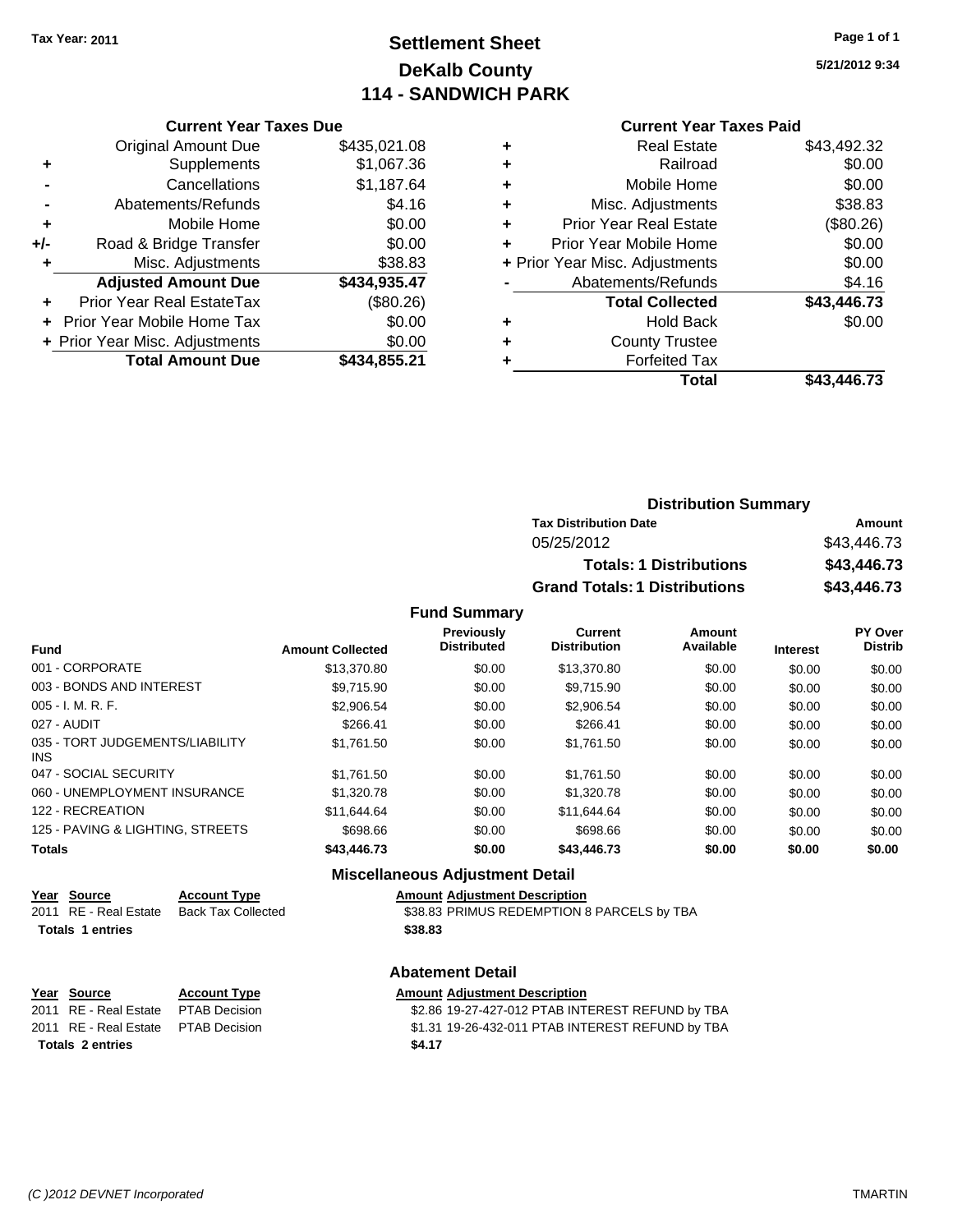### **Settlement Sheet Tax Year: 2011 Page 1 of 1 DeKalb County 115 - SYCAMORE PARK**

**5/21/2012 9:34**

#### **Current Year Taxes Paid**

|     | <b>Original Amount Due</b>     | \$2,177,463.49 |
|-----|--------------------------------|----------------|
| ÷   | Supplements                    | \$9,531.22     |
|     | Cancellations                  | \$12,943.92    |
|     | Abatements/Refunds             | \$14.82        |
| ٠   | Mobile Home                    | \$0.00         |
| +/- | Road & Bridge Transfer         | \$0.00         |
|     | Misc. Adjustments              | \$0.00         |
|     | <b>Adjusted Amount Due</b>     | \$2,174,035.97 |
|     | Prior Year Real EstateTax      | (\$201.29)     |
|     | Prior Year Mobile Home Tax     | \$0.00         |
|     | + Prior Year Misc. Adjustments | \$0.00         |
|     | <b>Total Amount Due</b>        | \$2,173,834.68 |
|     |                                |                |

**Current Year Taxes Due**

|   | <b>Real Estate</b>             | \$181,295.89 |
|---|--------------------------------|--------------|
| ٠ | Railroad                       | \$0.00       |
| ÷ | Mobile Home                    | \$0.00       |
| ٠ | Misc. Adjustments              | \$0.00       |
| ٠ | <b>Prior Year Real Estate</b>  | (\$201.29)   |
|   | Prior Year Mobile Home         | \$0.00       |
|   | + Prior Year Misc. Adjustments | \$0.00       |
|   | Abatements/Refunds             | \$14.82      |
|   | <b>Total Collected</b>         | \$181,079.78 |
| ٠ | <b>Hold Back</b>               | \$0.00       |
|   | <b>County Trustee</b>          |              |
|   | <b>Forfeited Tax</b>           |              |
|   | Total                          | \$181,079.78 |
|   |                                |              |

### **Distribution Summary Tax Distribution Date Amount** 05/25/2012 \$181,079.78 **Totals: 1 Distributions \$181,079.78 Grand Totals: 1 Distributions \$181,079.78**

#### **Fund Summary**

|                                                |                         | <b>Previously</b><br><b>Distributed</b> | <b>Current</b><br><b>Distribution</b> | Amount<br>Available |                 | <b>PY Over</b><br><b>Distrib</b> |
|------------------------------------------------|-------------------------|-----------------------------------------|---------------------------------------|---------------------|-----------------|----------------------------------|
| <b>Fund</b>                                    | <b>Amount Collected</b> |                                         |                                       |                     | <b>Interest</b> |                                  |
| 001 - CORPORATE                                | \$36,558.39             | \$0.00                                  | \$36,558.39                           | \$0.00              | \$0.00          | \$0.00                           |
| 003 - BONDS AND INTEREST                       | \$45,854.83             | \$0.00                                  | \$45,854.83                           | \$0.00              | \$0.00          | \$0.00                           |
| $005 - I. M. R. F.$                            | \$8,068.38              | \$0.00                                  | \$8,068.38                            | \$0.00              | \$0.00          | \$0.00                           |
| 014 - POLICE PROTECTION                        | \$0.00                  | \$0.00                                  | \$0.00                                | \$0.00              | \$0.00          | \$0.00                           |
| 027 - AUDIT                                    | \$1,495.17              | \$0.00                                  | \$1,495.17                            | \$0.00              | \$0.00          | \$0.00                           |
| 035 - TORT JUDGEMENTS/LIABILITY<br>INS.        | \$9,563.55              | \$0.00                                  | \$9,563.55                            | \$0.00              | \$0.00          | \$0.00                           |
| 039 - PLAYGROUND AND RECREATION<br><b>COMM</b> | \$29,937.37             | \$0.00                                  | \$29,937.37                           | \$0.00              | \$0.00          | \$0.00                           |
| 047 - SOCIAL SECURITY                          | \$6,818.00              | \$0.00                                  | \$6,818.00                            | \$0.00              | \$0.00          | \$0.00                           |
| 122 - RECREATION                               | \$28,160.81             | \$0.00                                  | \$28,160.81                           | \$0.00              | \$0.00          | \$0.00                           |
| 125 - PAVING & LIGHTING, STREETS               | \$0.00                  | \$0.00                                  | \$0.00                                | \$0.00              | \$0.00          | \$0.00                           |
| 126 - REC PROGRAMS/HANDICAPPED                 | \$14,623.28             | \$0.00                                  | \$14,623.28                           | \$0.00              | \$0.00          | \$0.00                           |
| <b>Totals</b>                                  | \$181,079.78            | \$0.00                                  | \$181,079.78                          | \$0.00              | \$0.00          | \$0.00                           |
|                                                |                         | <b>Abatement Detail</b>                 |                                       |                     |                 |                                  |

#### **<u>Year Source</u> <b>Account Type Amount Adjustment Description**<br>
2011 RE - Real Estate PTAB Decision **Amount** \$7.71 09-05-105-007 PTAB INT \$7.71 09-05-105-007 PTAB INTEREST REFUND by TBA 2011 RE - Real Estate \$7.12 09-05-105-006 PTAB INTEREST REFUND by TBA PTAB Decision

**Totals \$14.83 2 entries**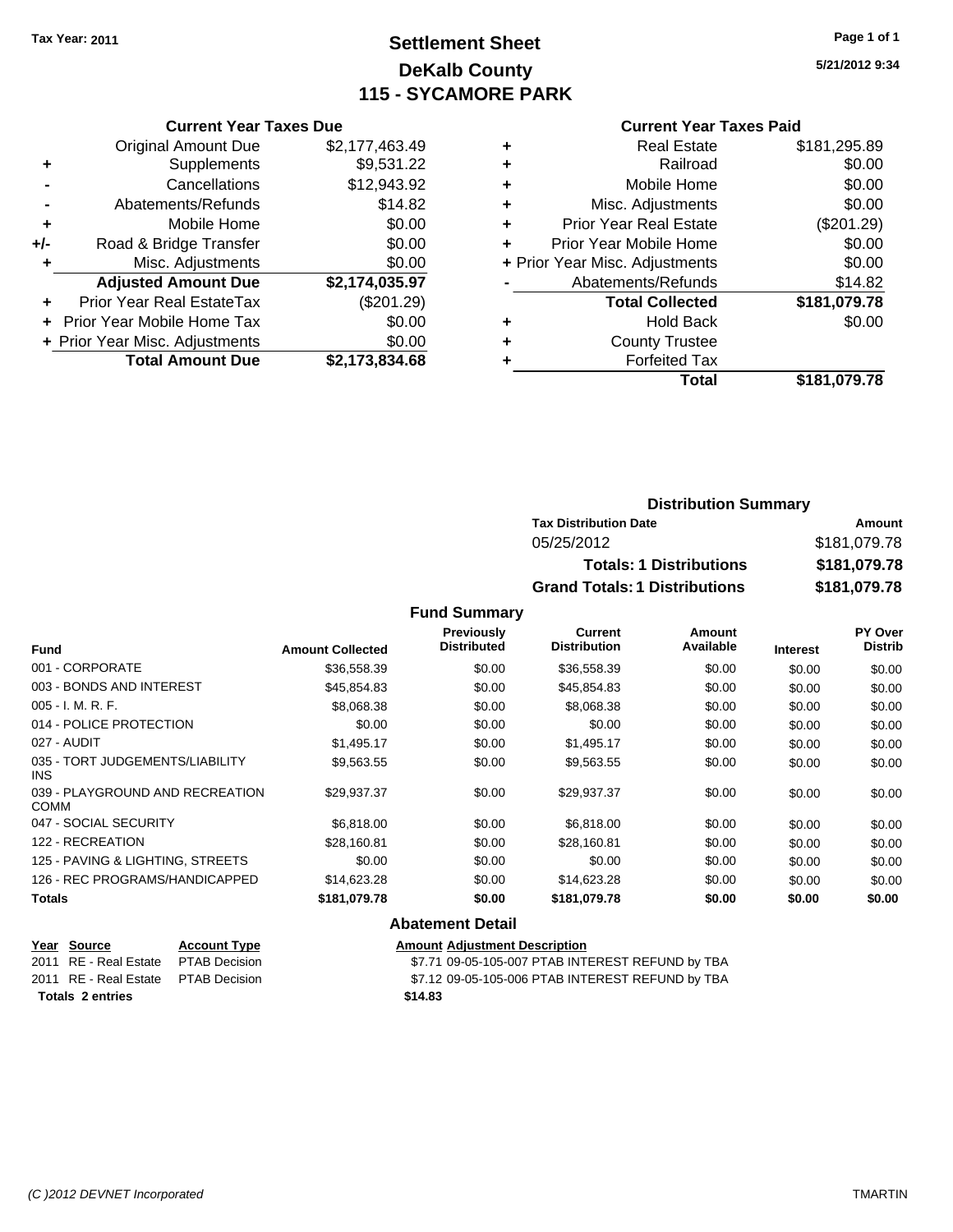### **Settlement Sheet Tax Year: 2011 Page 1 of 1 DeKalb County 120 - SCHOOL DISTRICT 1**

**5/21/2012 9:34**

### **Current Year Taxes Paid**

|     | <b>Current Year Taxes Due</b>    |              |  |  |  |  |
|-----|----------------------------------|--------------|--|--|--|--|
|     | <b>Original Amount Due</b>       | \$421,212.02 |  |  |  |  |
| ٠   | Supplements                      | \$0.00       |  |  |  |  |
|     | \$0.00<br>Cancellations          |              |  |  |  |  |
|     | Abatements/Refunds               | \$0.00       |  |  |  |  |
| ٠   | Mobile Home                      | \$0.00       |  |  |  |  |
| +/- | \$0.00<br>Road & Bridge Transfer |              |  |  |  |  |
|     | Misc. Adjustments                | \$0.00       |  |  |  |  |
|     | <b>Adjusted Amount Due</b>       | \$421,212.02 |  |  |  |  |
|     | Prior Year Real EstateTax        | \$0.00       |  |  |  |  |
|     | Prior Year Mobile Home Tax       | \$0.00       |  |  |  |  |
|     | + Prior Year Misc. Adjustments   | \$0.00       |  |  |  |  |
|     | <b>Total Amount Due</b>          | \$421,212.02 |  |  |  |  |
|     |                                  |              |  |  |  |  |

| ٠ | <b>Real Estate</b>             | \$41,618.68 |
|---|--------------------------------|-------------|
| ٠ | Railroad                       | \$0.00      |
| ٠ | Mobile Home                    | \$0.00      |
| ٠ | Misc. Adjustments              | \$0.00      |
| ÷ | <b>Prior Year Real Estate</b>  | \$0.00      |
| ٠ | Prior Year Mobile Home         | \$0.00      |
|   | + Prior Year Misc. Adjustments | \$0.00      |
|   | Abatements/Refunds             | \$0.00      |
|   | <b>Total Collected</b>         | \$41,618.68 |
| ٠ | <b>Hold Back</b>               | \$0.00      |
| ٠ | <b>County Trustee</b>          |             |
| ٠ | <b>Forfeited Tax</b>           |             |
|   | Total                          | \$41,618.68 |
|   |                                |             |

### **Distribution Summary Tax Distribution Date Amount** 05/25/2012 \$41,618.68 **Totals: 1 Distributions \$41,618.68 Grand Totals: 1 Distributions \$41,618.68**

|                                         |                         | Previously         | <b>Current</b>      | Amount    |                 | PY Over        |
|-----------------------------------------|-------------------------|--------------------|---------------------|-----------|-----------------|----------------|
| <b>Fund</b>                             | <b>Amount Collected</b> | <b>Distributed</b> | <b>Distribution</b> | Available | <b>Interest</b> | <b>Distrib</b> |
| 002 - EDUCATION                         | \$26,849.99             | \$0.00             | \$26,849.99         | \$0.00    | \$0.00          | \$0.00         |
| 003 - BONDS AND INTEREST                | \$3,726.79              | \$0.00             | \$3,726.79          | \$0.00    | \$0.00          | \$0.00         |
| 004 - OPERATIONS & MAINTENANCE          | \$4,130.78              | \$0.00             | \$4,130.78          | \$0.00    | \$0.00          | \$0.00         |
| $005 - I. M. R. F.$                     | \$462.22                | \$0.00             | \$462.22            | \$0.00    | \$0.00          | \$0.00         |
| 030 - TRANSPORTATION SYSTEM             | \$1,652.30              | \$0.00             | \$1,652.30          | \$0.00    | \$0.00          | \$0.00         |
| 031 - WORKING CASH                      | \$413.07                | \$0.00             | \$413.07            | \$0.00    | \$0.00          | \$0.00         |
| 032 - FIRE PREV/SFTY/ENERGY             | \$413.07                | \$0.00             | \$413.07            | \$0.00    | \$0.00          | \$0.00         |
| 033 - SPECIAL EDUCATION                 | \$330.45                | \$0.00             | \$330.45            | \$0.00    | \$0.00          | \$0.00         |
| 035 - TORT JUDGEMENTS/LIABILITY<br>INS. | \$2,352.95              | \$0.00             | \$2,352.95          | \$0.00    | \$0.00          | \$0.00         |
| 047 - SOCIAL SECURITY                   | \$873.99                | \$0.00             | \$873.99            | \$0.00    | \$0.00          | \$0.00         |
| 057 - LEASE/PURCHASE/RENTAL             | \$413.07                | \$0.00             | \$413.07            | \$0.00    | \$0.00          | \$0.00         |
| <b>Totals</b>                           | \$41,618.68             | \$0.00             | \$41,618.68         | \$0.00    | \$0.00          | \$0.00         |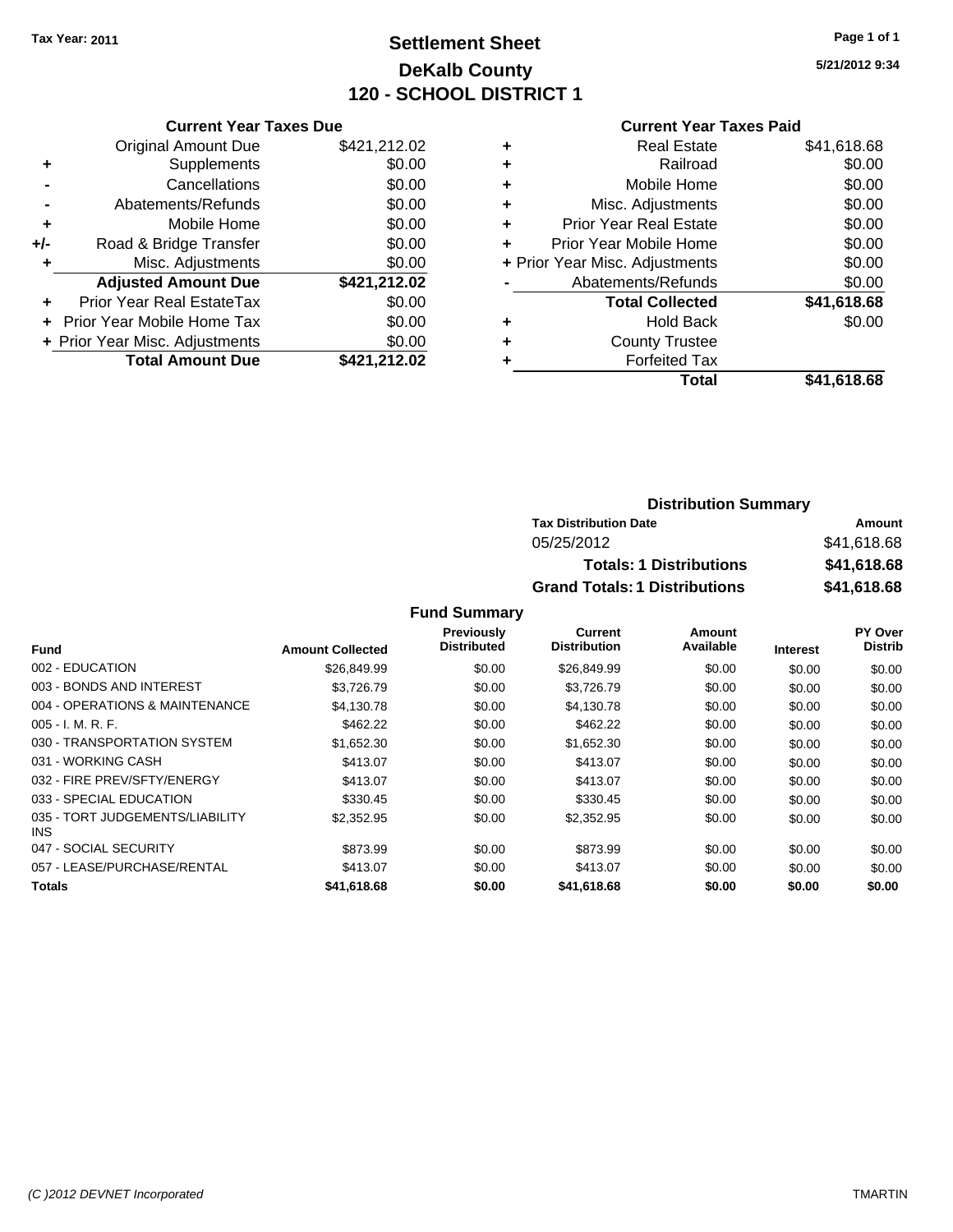### **Settlement Sheet Tax Year: 2011 Page 1 of 1 DeKalb County 121 - SCHOOL DISTRICT 9**

**5/21/2012 9:34**

|     | <b>Original Amount Due</b>        | \$112,002.73 |
|-----|-----------------------------------|--------------|
| ٠   | Supplements                       | \$96,121.20  |
|     | Cancellations                     | \$106,854.67 |
|     | Abatements/Refunds                | \$0.00       |
| ٠   | Mobile Home                       | \$0.00       |
| +/- | Road & Bridge Transfer            | \$0.00       |
| ٠   | Misc. Adjustments                 | \$0.00       |
|     | <b>Adjusted Amount Due</b>        | \$101,269.26 |
|     | <b>Prior Year Real EstateTax</b>  | \$0.00       |
|     | <b>Prior Year Mobile Home Tax</b> | \$0.00       |
|     | + Prior Year Misc. Adjustments    | \$0.00       |
|     | <b>Total Amount Due</b>           | \$101,269.26 |

#### **Current Year Taxes Paid**

|                                | <b>Real Estate</b>            | \$5,777.74 |
|--------------------------------|-------------------------------|------------|
| ÷                              | Railroad                      | \$0.00     |
| ٠                              | Mobile Home                   | \$0.00     |
| ٠                              | Misc. Adjustments             | \$0.00     |
| ٠                              | <b>Prior Year Real Estate</b> | \$0.00     |
|                                | Prior Year Mobile Home        | \$0.00     |
| + Prior Year Misc. Adjustments |                               | \$0.00     |
|                                | Abatements/Refunds            | \$0.00     |
|                                | <b>Total Collected</b>        | \$5,777.74 |
| ٠                              | <b>Hold Back</b>              | \$0.00     |
| ٠                              | <b>County Trustee</b>         |            |
|                                | <b>Forfeited Tax</b>          |            |
|                                | Total                         | \$5,777,74 |

| <b>Distribution Summary</b>          |            |
|--------------------------------------|------------|
| <b>Tax Distribution Date</b>         | Amount     |
| 05/25/2012                           | \$5,777.74 |
| <b>Totals: 1 Distributions</b>       | \$5,777.74 |
| <b>Grand Totals: 1 Distributions</b> | \$5,777.74 |

|                                         |                         | <b>Previously</b>  | Current             | Amount    |                 | PY Over        |
|-----------------------------------------|-------------------------|--------------------|---------------------|-----------|-----------------|----------------|
| <b>Fund</b>                             | <b>Amount Collected</b> | <b>Distributed</b> | <b>Distribution</b> | Available | <b>Interest</b> | <b>Distrib</b> |
| 002 - EDUCATION                         | \$3,338.96              | \$0.00             | \$3,338.96          | \$0.00    | \$0.00          | \$0.00         |
| 003 - BONDS AND INTEREST                | \$1,180.19              | \$0.00             | \$1,180.19          | \$0.00    | \$0.00          | \$0.00         |
| 004 - OPERATIONS & MAINTENANCE          | \$586.56                | \$0.00             | \$586.56            | \$0.00    | \$0.00          | \$0.00         |
| $005 - I. M. R. F.$                     | \$71.79                 | \$0.00             | \$71.79             | \$0.00    | \$0.00          | \$0.00         |
| 030 - TRANSPORTATION SYSTEM             | \$166.94                | \$0.00             | \$166.94            | \$0.00    | \$0.00          | \$0.00         |
| 031 - WORKING CASH                      | \$41.55                 | \$0.00             | \$41.55             | \$0.00    | \$0.00          | \$0.00         |
| 032 - FIRE PREV/SFTY/ENERGY             | \$41.55                 | \$0.00             | \$41.55             | \$0.00    | \$0.00          | \$0.00         |
| 033 - SPECIAL EDUCATION                 | \$33.39                 | \$0.00             | \$33.39             | \$0.00    | \$0.00          | \$0.00         |
| 035 - TORT JUDGEMENTS/LIABILITY<br>INS. | \$107.67                | \$0.00             | \$107.67            | \$0.00    | \$0.00          | \$0.00         |
| 047 - SOCIAL SECURITY                   | \$167.40                | \$0.00             | \$167.40            | \$0.00    | \$0.00          | \$0.00         |
| 057 - LEASE/PURCHASE/RENTAL             | \$41.74                 | \$0.00             | \$41.74             | \$0.00    | \$0.00          | \$0.00         |
| <b>Totals</b>                           | \$5,777,74              | \$0.00             | \$5.777.74          | \$0.00    | \$0.00          | \$0.00         |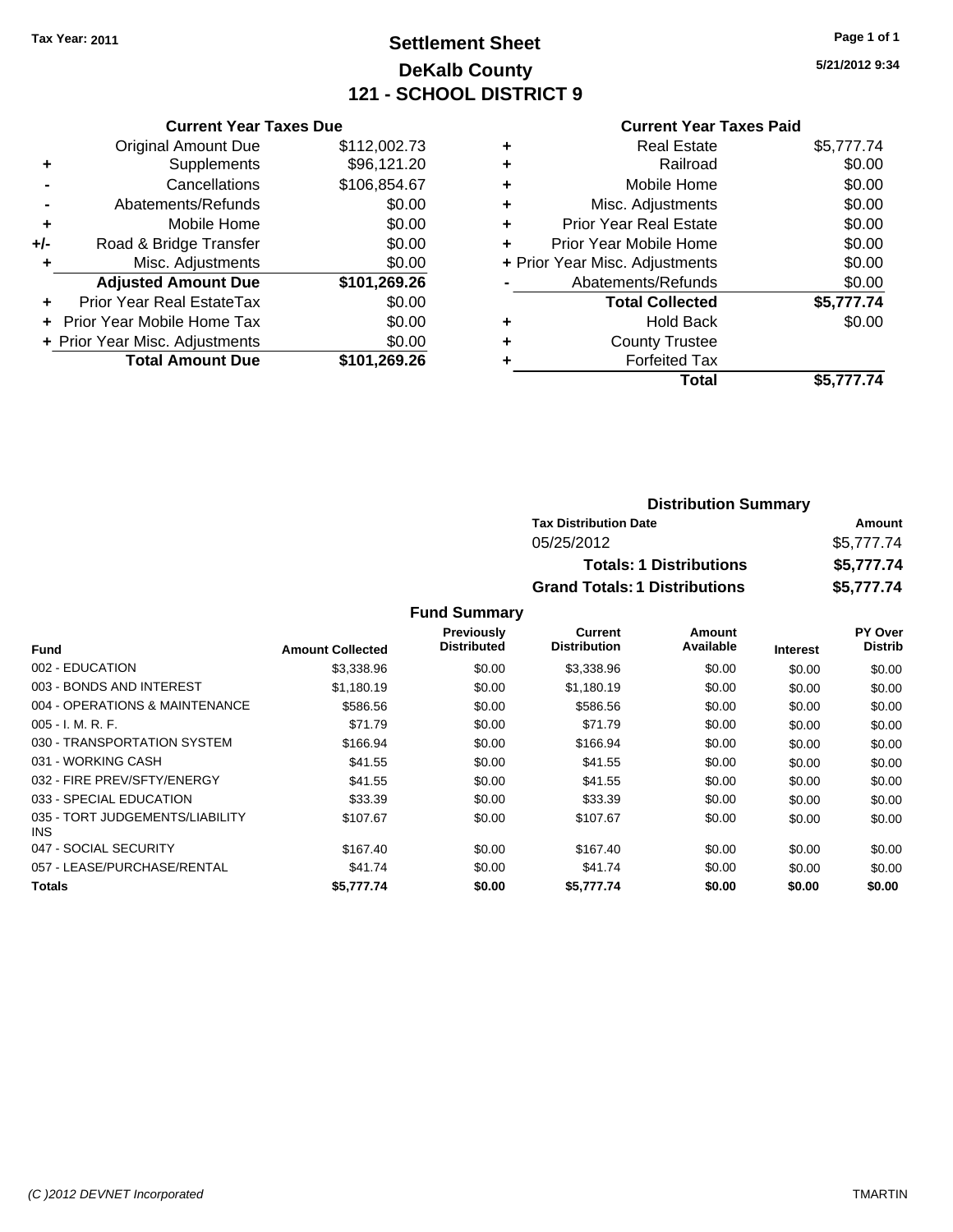### **Settlement Sheet Tax Year: 2011 Page 1 of 1 DeKalb County 122 - SCHOOL DISTRICT 100**

**5/21/2012 9:34**

#### **Current Year Taxes Paid**

|     | <b>Current Year Taxes Due</b>  |             |  |  |  |  |
|-----|--------------------------------|-------------|--|--|--|--|
|     | <b>Original Amount Due</b>     | \$12,388.07 |  |  |  |  |
| ÷   | Supplements                    | \$0.00      |  |  |  |  |
|     | Cancellations                  | \$0.00      |  |  |  |  |
|     | Abatements/Refunds             | \$0.00      |  |  |  |  |
| ٠   | Mobile Home                    | \$0.00      |  |  |  |  |
| +/- | Road & Bridge Transfer         | \$0.00      |  |  |  |  |
|     | Misc. Adjustments              | \$0.00      |  |  |  |  |
|     | <b>Adjusted Amount Due</b>     | \$12,388.07 |  |  |  |  |
| ÷   | Prior Year Real EstateTax      | \$0.00      |  |  |  |  |
|     | Prior Year Mobile Home Tax     | \$0.00      |  |  |  |  |
|     | + Prior Year Misc. Adjustments | \$0.00      |  |  |  |  |
|     | <b>Total Amount Due</b>        | \$12,388.07 |  |  |  |  |
|     |                                |             |  |  |  |  |

| <b>Real Estate</b>             | \$1,949.04 |
|--------------------------------|------------|
| Railroad                       | \$0.00     |
| Mobile Home                    | \$0.00     |
| Misc. Adjustments              | \$0.00     |
| <b>Prior Year Real Estate</b>  | \$0.00     |
| Prior Year Mobile Home         | \$0.00     |
| + Prior Year Misc. Adjustments | \$0.00     |
| Abatements/Refunds             | \$0.00     |
| <b>Total Collected</b>         | \$1,949.04 |
| <b>Hold Back</b>               | \$0.00     |
| <b>County Trustee</b>          |            |
| <b>Forfeited Tax</b>           |            |
| Total                          | \$1.949.04 |
|                                |            |

| <b>Distribution Summary</b>          |            |
|--------------------------------------|------------|
| <b>Tax Distribution Date</b>         | Amount     |
| 05/25/2012                           | \$1,949.04 |
| <b>Totals: 1 Distributions</b>       | \$1,949.04 |
| <b>Grand Totals: 1 Distributions</b> | \$1,949.04 |

|                                         |                         | <b>Previously</b>  | Current             | Amount    |                 | PY Over        |
|-----------------------------------------|-------------------------|--------------------|---------------------|-----------|-----------------|----------------|
| <b>Fund</b>                             | <b>Amount Collected</b> | <b>Distributed</b> | <b>Distribution</b> | Available | <b>Interest</b> | <b>Distrib</b> |
| 002 - EDUCATION                         | \$1,059.49              | \$0.00             | \$1,059.49          | \$0.00    | \$0.00          | \$0.00         |
| 003 - BONDS AND INTEREST                | \$244.25                | \$0.00             | \$244.25            | \$0.00    | \$0.00          | \$0.00         |
| 004 - OPERATIONS & MAINTENANCE          | \$255.63                | \$0.00             | \$255.63            | \$0.00    | \$0.00          | \$0.00         |
| $005 - I. M. R. F.$                     | \$28.75                 | \$0.00             | \$28.75             | \$0.00    | \$0.00          | \$0.00         |
| 030 - TRANSPORTATION SYSTEM             | \$86.24                 | \$0.00             | \$86.24             | \$0.00    | \$0.00          | \$0.00         |
| 031 - WORKING CASH                      | \$0.21                  | \$0.00             | \$0.21              | \$0.00    | \$0.00          | \$0.00         |
| 032 - FIRE PREV/SFTY/ENERGY             | \$20.54                 | \$0.00             | \$20.54             | \$0.00    | \$0.00          | \$0.00         |
| 033 - SPECIAL EDUCATION                 | \$24.64                 | \$0.00             | \$24.64             | \$0.00    | \$0.00          | \$0.00         |
| 035 - TORT JUDGEMENTS/LIABILITY<br>INS. | \$32.85                 | \$0.00             | \$32.85             | \$0.00    | \$0.00          | \$0.00         |
| 047 - SOCIAL SECURITY                   | \$45.17                 | \$0.00             | \$45.17             | \$0.00    | \$0.00          | \$0.00         |
| 057 - LEASE/PURCHASE/RENTAL             | \$0.00                  | \$0.00             | \$0.00              | \$0.00    | \$0.00          | \$0.00         |
| 109 - PRIOR YEAR ADJUSTMENT             | \$151.27                | \$0.00             | \$151.27            | \$0.00    | \$0.00          | \$0.00         |
| Totals                                  | \$1,949.04              | \$0.00             | \$1,949.04          | \$0.00    | \$0.00          | \$0.00         |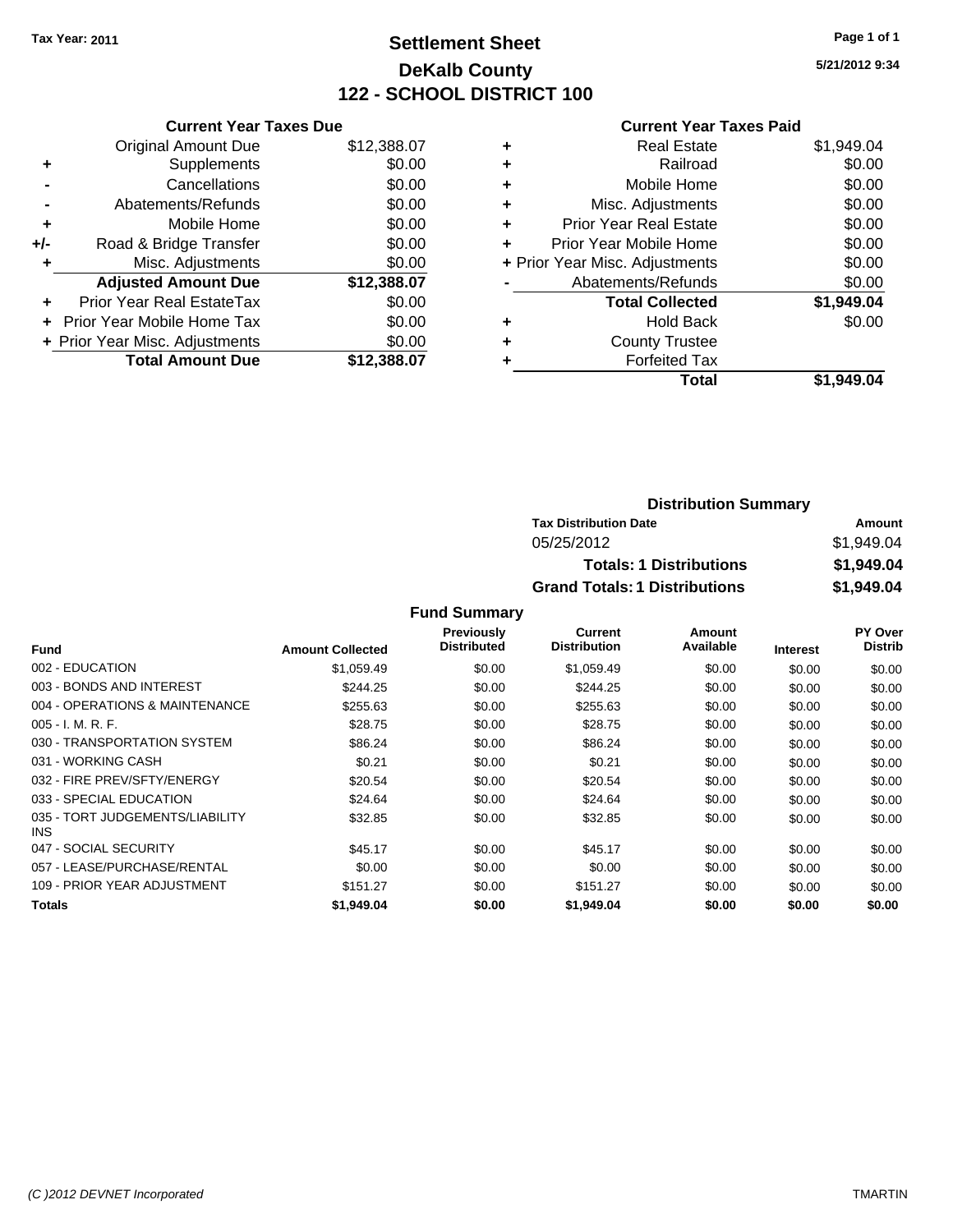# **Settlement Sheet Tax Year: 2011 Page 1 of 1 DeKalb County 123 - SCHOOL DISTRICT 161**

**5/21/2012 9:34**

#### **Current Year Taxes Paid**

|     | <b>Current Year Taxes Due</b>     |             |  |  |  |  |  |
|-----|-----------------------------------|-------------|--|--|--|--|--|
|     | <b>Original Amount Due</b>        | \$66,302.16 |  |  |  |  |  |
| ٠   | Supplements                       | \$0.00      |  |  |  |  |  |
|     | Cancellations                     | \$0.00      |  |  |  |  |  |
|     | Abatements/Refunds                | \$0.00      |  |  |  |  |  |
| ٠   | Mobile Home                       | \$0.00      |  |  |  |  |  |
| +/- | Road & Bridge Transfer            | \$0.00      |  |  |  |  |  |
| ٠   | Misc. Adjustments                 | \$0.00      |  |  |  |  |  |
|     | <b>Adjusted Amount Due</b>        | \$66,302.16 |  |  |  |  |  |
| ÷   | Prior Year Real EstateTax         | \$0.00      |  |  |  |  |  |
|     | <b>Prior Year Mobile Home Tax</b> | \$0.00      |  |  |  |  |  |
|     | + Prior Year Misc. Adjustments    | \$0.00      |  |  |  |  |  |
|     | <b>Total Amount Due</b>           | \$66,302.16 |  |  |  |  |  |
|     |                                   |             |  |  |  |  |  |

|   | Total                          | \$13,518.76 |
|---|--------------------------------|-------------|
| ٠ | <b>Forfeited Tax</b>           |             |
| ٠ | <b>County Trustee</b>          |             |
| ٠ | <b>Hold Back</b>               | \$0.00      |
|   | <b>Total Collected</b>         | \$13,518.76 |
|   | Abatements/Refunds             | \$0.00      |
|   | + Prior Year Misc. Adjustments | \$0.00      |
| ٠ | Prior Year Mobile Home         | \$0.00      |
| ÷ | Prior Year Real Estate         | \$0.00      |
| ٠ | Misc. Adjustments              | \$0.00      |
| ٠ | Mobile Home                    | \$0.00      |
| ٠ | Railroad                       | \$0.00      |
| ٠ | <b>Real Estate</b>             | \$13,518.76 |
|   |                                |             |

### **Distribution Summary Tax Distribution Date Amount** 05/25/2012 \$13,518.76 **Totals: 1 Distributions \$13,518.76 Grand Totals: 1 Distributions \$13,518.76**

|                                         |                         | <b>Previously</b>  | Current             | Amount    |                 | PY Over        |
|-----------------------------------------|-------------------------|--------------------|---------------------|-----------|-----------------|----------------|
| <b>Fund</b>                             | <b>Amount Collected</b> | <b>Distributed</b> | <b>Distribution</b> | Available | <b>Interest</b> | <b>Distrib</b> |
| 002 - EDUCATION                         | \$10.142.74             | \$0.00             | \$10.142.74         | \$0.00    | \$0.00          | \$0.00         |
| 003 - BONDS AND INTEREST                | \$0.00                  | \$0.00             | \$0.00              | \$0.00    | \$0.00          | \$0.00         |
| 004 - OPERATIONS & MAINTENANCE          | \$1.065.41              | \$0.00             | \$1,065.41          | \$0.00    | \$0.00          | \$0.00         |
| $005 - I. M. R. F.$                     | \$363.94                | \$0.00             | \$363.94            | \$0.00    | \$0.00          | \$0.00         |
| 030 - TRANSPORTATION SYSTEM             | \$511.40                | \$0.00             | \$511.40            | \$0.00    | \$0.00          | \$0.00         |
| 031 - WORKING CASH                      | \$213.08                | \$0.00             | \$213.08            | \$0.00    | \$0.00          | \$0.00         |
| 033 - SPECIAL EDUCATION                 | \$85.24                 | \$0.00             | \$85.24             | \$0.00    | \$0.00          | \$0.00         |
| 035 - TORT JUDGEMENTS/LIABILITY<br>INS. | \$615.89                | \$0.00             | \$615.89            | \$0.00    | \$0.00          | \$0.00         |
| 047 - SOCIAL SECURITY                   | \$307.98                | \$0.00             | \$307.98            | \$0.00    | \$0.00          | \$0.00         |
| 057 - LEASE/PURCHASE/RENTAL             | \$213.08                | \$0.00             | \$213.08            | \$0.00    | \$0.00          | \$0.00         |
| <b>Totals</b>                           | \$13,518.76             | \$0.00             | \$13,518.76         | \$0.00    | \$0.00          | \$0.00         |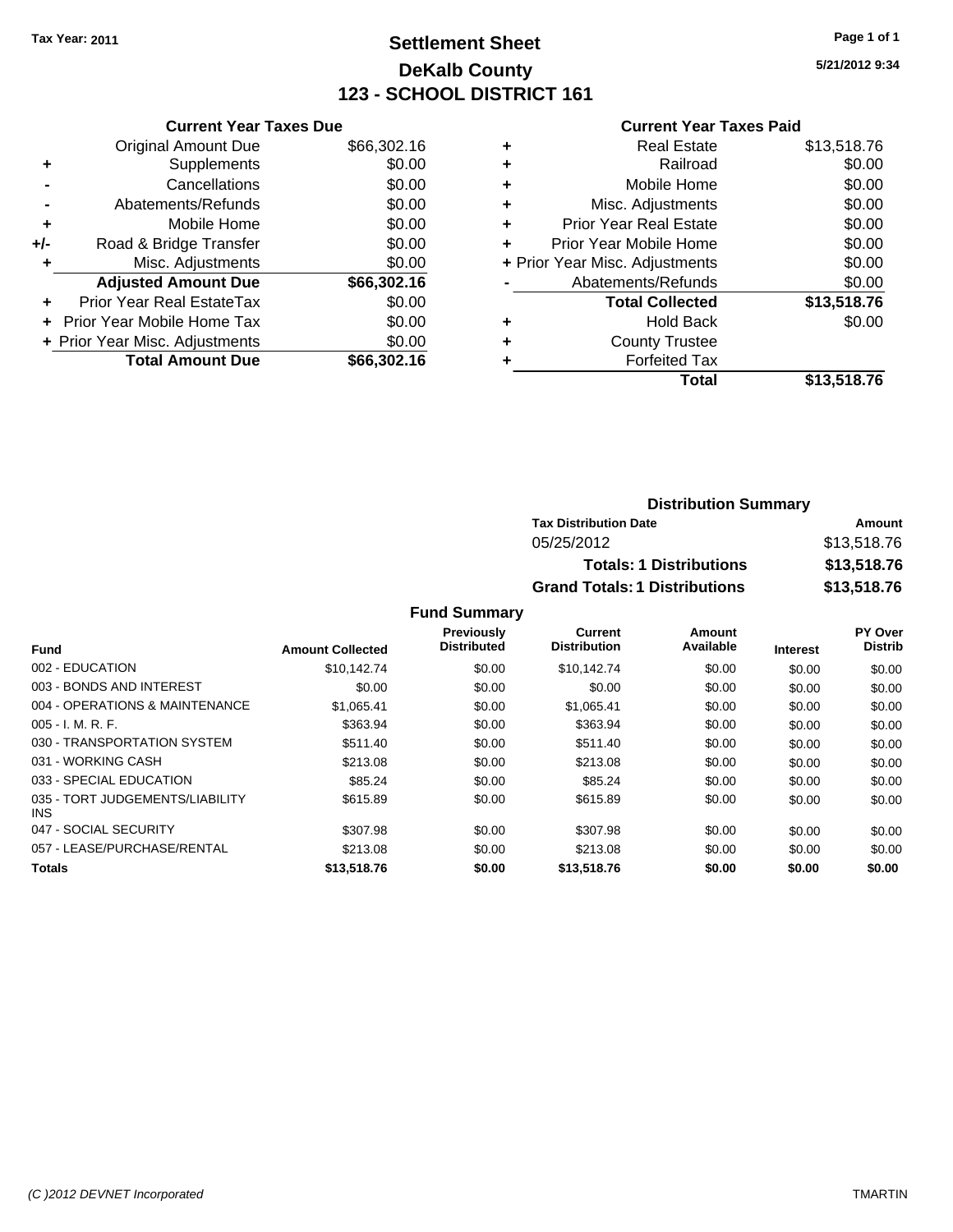# **Settlement Sheet Tax Year: 2011 Page 1 of 1 DeKalb County 124 - SCHOOL DISTRICT 212**

**5/21/2012 9:34**

| <b>Current Year Taxes Paid</b> |  |  |  |  |
|--------------------------------|--|--|--|--|
|--------------------------------|--|--|--|--|

|     | <b>Current Year Taxes Due</b>  |              |  |  |  |  |
|-----|--------------------------------|--------------|--|--|--|--|
|     | <b>Original Amount Due</b>     | \$270,383.33 |  |  |  |  |
| ٠   | Supplements                    | \$0.00       |  |  |  |  |
|     | Cancellations                  | \$0.00       |  |  |  |  |
|     | Abatements/Refunds             | \$0.00       |  |  |  |  |
| ٠   | Mobile Home                    | \$0.00       |  |  |  |  |
| +/- | Road & Bridge Transfer         | \$0.00       |  |  |  |  |
| ٠   | Misc. Adjustments              | \$0.00       |  |  |  |  |
|     | <b>Adjusted Amount Due</b>     | \$270,383.33 |  |  |  |  |
|     | Prior Year Real EstateTax      | \$0.00       |  |  |  |  |
|     | Prior Year Mobile Home Tax     | \$0.00       |  |  |  |  |
|     | + Prior Year Misc. Adjustments | \$0.00       |  |  |  |  |
|     | <b>Total Amount Due</b>        | \$270.383.33 |  |  |  |  |
|     |                                |              |  |  |  |  |

| ٠ | Real Estate                    | \$23,718.56 |
|---|--------------------------------|-------------|
| ٠ | Railroad                       | \$0.00      |
| ٠ | Mobile Home                    | \$0.00      |
| ٠ | Misc. Adjustments              | \$0.00      |
| ٠ | <b>Prior Year Real Estate</b>  | \$0.00      |
| ٠ | Prior Year Mobile Home         | \$0.00      |
|   | + Prior Year Misc. Adjustments | \$0.00      |
|   | Abatements/Refunds             | \$0.00      |
|   | <b>Total Collected</b>         | \$23,718.56 |
| ٠ | <b>Hold Back</b>               | \$0.00      |
| ٠ | <b>County Trustee</b>          |             |
| ٠ | <b>Forfeited Tax</b>           |             |
|   | Total                          | \$23,718.56 |
|   |                                |             |

| <b>Distribution Summary</b>          |             |
|--------------------------------------|-------------|
| <b>Tax Distribution Date</b>         | Amount      |
| 05/25/2012                           | \$23,718.56 |
| <b>Totals: 1 Distributions</b>       | \$23,718.56 |
| <b>Grand Totals: 1 Distributions</b> | \$23,718.56 |

|                                         |                         | Previously         | Current             | Amount    |                 | PY Over        |
|-----------------------------------------|-------------------------|--------------------|---------------------|-----------|-----------------|----------------|
| <b>Fund</b>                             | <b>Amount Collected</b> | <b>Distributed</b> | <b>Distribution</b> | Available | <b>Interest</b> | <b>Distrib</b> |
| 002 - EDUCATION                         | \$12,250.66             | \$0.00             | \$12,250.66         | \$0.00    | \$0.00          | \$0.00         |
| 003 - BONDS AND INTEREST                | \$3,312,30              | \$0.00             | \$3,312.30          | \$0.00    | \$0.00          | \$0.00         |
| 004 - OPERATIONS & MAINTENANCE          | \$2,355.89              | \$0.00             | \$2,355.89          | \$0.00    | \$0.00          | \$0.00         |
| $005 - I. M. R. F.$                     | \$463.37                | \$0.00             | \$463.37            | \$0.00    | \$0.00          | \$0.00         |
| 030 - TRANSPORTATION SYSTEM             | \$1,130.83              | \$0.00             | \$1,130.83          | \$0.00    | \$0.00          | \$0.00         |
| 031 - WORKING CASH                      | \$322.00                | \$0.00             | \$322.00            | \$0.00    | \$0.00          | \$0.00         |
| 032 - FIRE PREV/SFTY/ENERGY             | \$12.43                 | \$0.00             | \$12.43             | \$0.00    | \$0.00          | \$0.00         |
| 033 - SPECIAL EDUCATION                 | \$188.47                | \$0.00             | \$188.47            | \$0.00    | \$0.00          | \$0.00         |
| 035 - TORT JUDGEMENTS/LIABILITY<br>INS. | \$2,662.05              | \$0.00             | \$2,662.05          | \$0.00    | \$0.00          | \$0.00         |
| 047 - SOCIAL SECURITY                   | \$549.39                | \$0.00             | \$549.39            | \$0.00    | \$0.00          | \$0.00         |
| 057 - LEASE/PURCHASE/RENTAL             | \$471.17                | \$0.00             | \$471.17            | \$0.00    | \$0.00          | \$0.00         |
| <b>Totals</b>                           | \$23,718.56             | \$0.00             | \$23,718.56         | \$0.00    | \$0.00          | \$0.00         |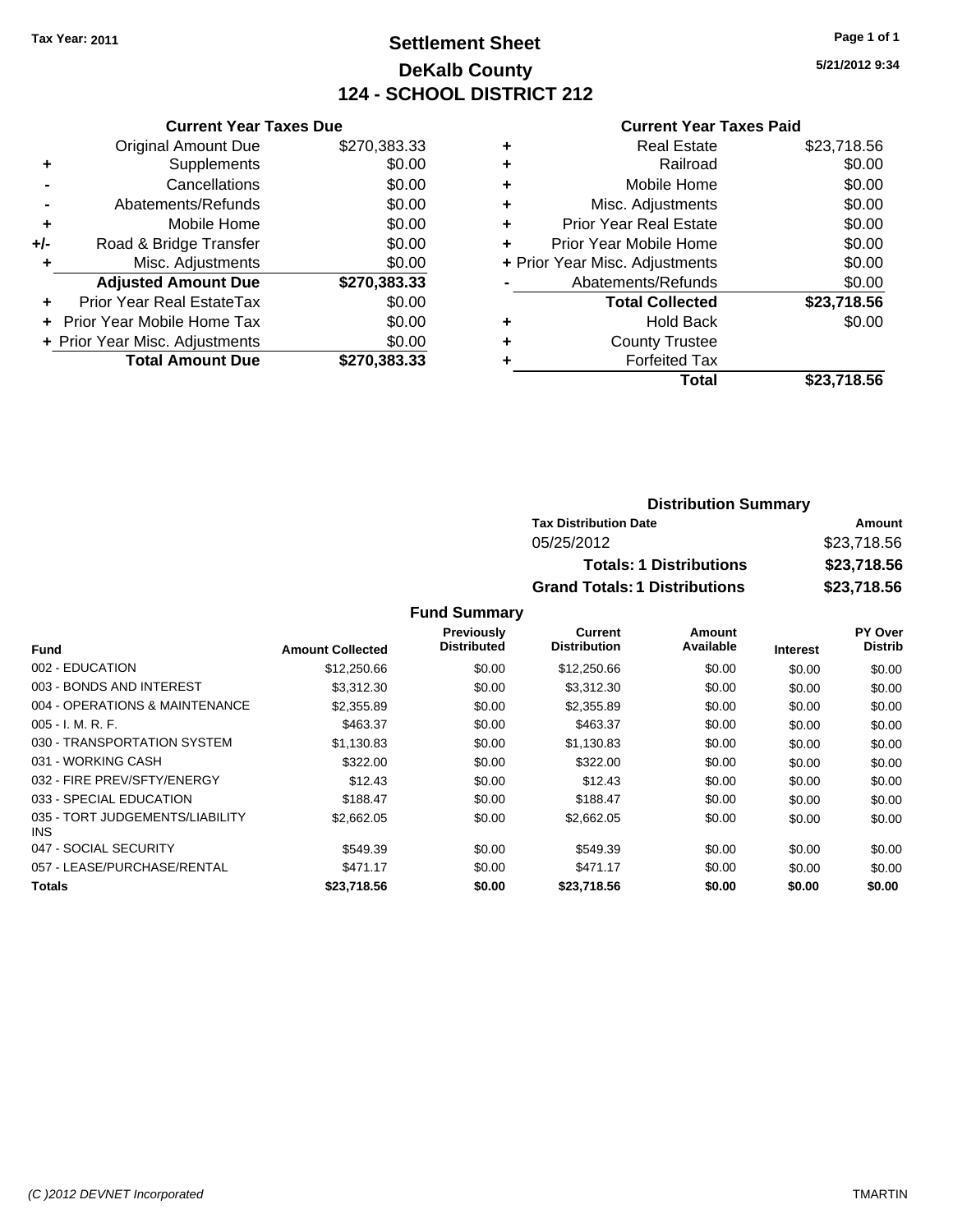# **Settlement Sheet Tax Year: 2011 Page 1 of 1 DeKalb County 125 - SCHOOL DISTRICT 220**

**5/21/2012 9:34**

| <b>Current Year Taxes Paid</b> |  |
|--------------------------------|--|
| <b>Real Estate</b>             |  |

|       | <b>Current Year Taxes Due</b>  |            |
|-------|--------------------------------|------------|
|       | Original Amount Due            | \$3,043.69 |
| ٠     | Supplements                    | \$0.00     |
|       | Cancellations                  | \$0.00     |
|       | Abatements/Refunds             | \$0.00     |
| ٠     | Mobile Home                    | \$0.00     |
| $+/-$ | Road & Bridge Transfer         | \$0.00     |
| ÷     | Misc. Adjustments              | \$0.00     |
|       | <b>Adjusted Amount Due</b>     | \$3,043.69 |
|       | Prior Year Real EstateTax      | \$0.00     |
|       | Prior Year Mobile Home Tax     | \$0.00     |
|       | + Prior Year Misc. Adjustments | \$0.00     |
|       | <b>Total Amount Due</b>        | \$3.043.69 |
|       |                                |            |

| <b>Real Estate</b>             | \$0.00 |
|--------------------------------|--------|
| Railroad                       | \$0.00 |
| Mobile Home                    | \$0.00 |
| Misc. Adjustments              | \$0.00 |
| <b>Prior Year Real Estate</b>  | \$0.00 |
| Prior Year Mobile Home         | \$0.00 |
| + Prior Year Misc. Adjustments | \$0.00 |
| Abatements/Refunds             | \$0.00 |
| <b>Total Collected</b>         | \$0.00 |
| Hold Back                      | \$0.00 |
| <b>County Trustee</b>          |        |
| <b>Forfeited Tax</b>           |        |
|                                |        |
|                                | Total  |

|                                         |                         | <b>Fund Summary</b>              |                                |                     |                 |                                  |
|-----------------------------------------|-------------------------|----------------------------------|--------------------------------|---------------------|-----------------|----------------------------------|
| <b>Fund</b>                             | <b>Amount Collected</b> | Previously<br><b>Distributed</b> | Current<br><b>Distribution</b> | Amount<br>Available | <b>Interest</b> | <b>PY Over</b><br><b>Distrib</b> |
| 002 - EDUCATION                         | \$0.00                  | \$0.00                           | \$0.00                         | \$0.00              | \$0.00          | \$0.00                           |
| 003 - BONDS AND INTEREST                | \$0.00                  | \$0.00                           | \$0.00                         | \$0.00              | \$0.00          | \$0.00                           |
| 004 - OPERATIONS & MAINTENANCE          | \$0.00                  | \$0.00                           | \$0.00                         | \$0.00              | \$0.00          | \$0.00                           |
| 005 - I. M. R. F.                       | \$0.00                  | \$0.00                           | \$0.00                         | \$0.00              | \$0.00          | \$0.00                           |
| 030 - TRANSPORTATION SYSTEM             | \$0.00                  | \$0.00                           | \$0.00                         | \$0.00              | \$0.00          | \$0.00                           |
| 031 - WORKING CASH                      | \$0.00                  | \$0.00                           | \$0.00                         | \$0.00              | \$0.00          | \$0.00                           |
| 032 - FIRE PREV/SFTY/ENERGY             | \$0.00                  | \$0.00                           | \$0.00                         | \$0.00              | \$0.00          | \$0.00                           |
| 033 - SPECIAL EDUCATION                 | \$0.00                  | \$0.00                           | \$0.00                         | \$0.00              | \$0.00          | \$0.00                           |
| 035 - TORT JUDGEMENTS/LIABILITY<br>INS. | \$0.00                  | \$0.00                           | \$0.00                         | \$0.00              | \$0.00          | \$0.00                           |
| 047 - SOCIAL SECURITY                   | \$0.00                  | \$0.00                           | \$0.00                         | \$0.00              | \$0.00          | \$0.00                           |
| 057 - LEASE/PURCHASE/RENTAL             | \$0.00                  | \$0.00                           | \$0.00                         | \$0.00              | \$0.00          | \$0.00                           |
| <b>Totals</b>                           | \$0.00                  | \$0.00                           | \$0.00                         | \$0.00              | \$0.00          | \$0.00                           |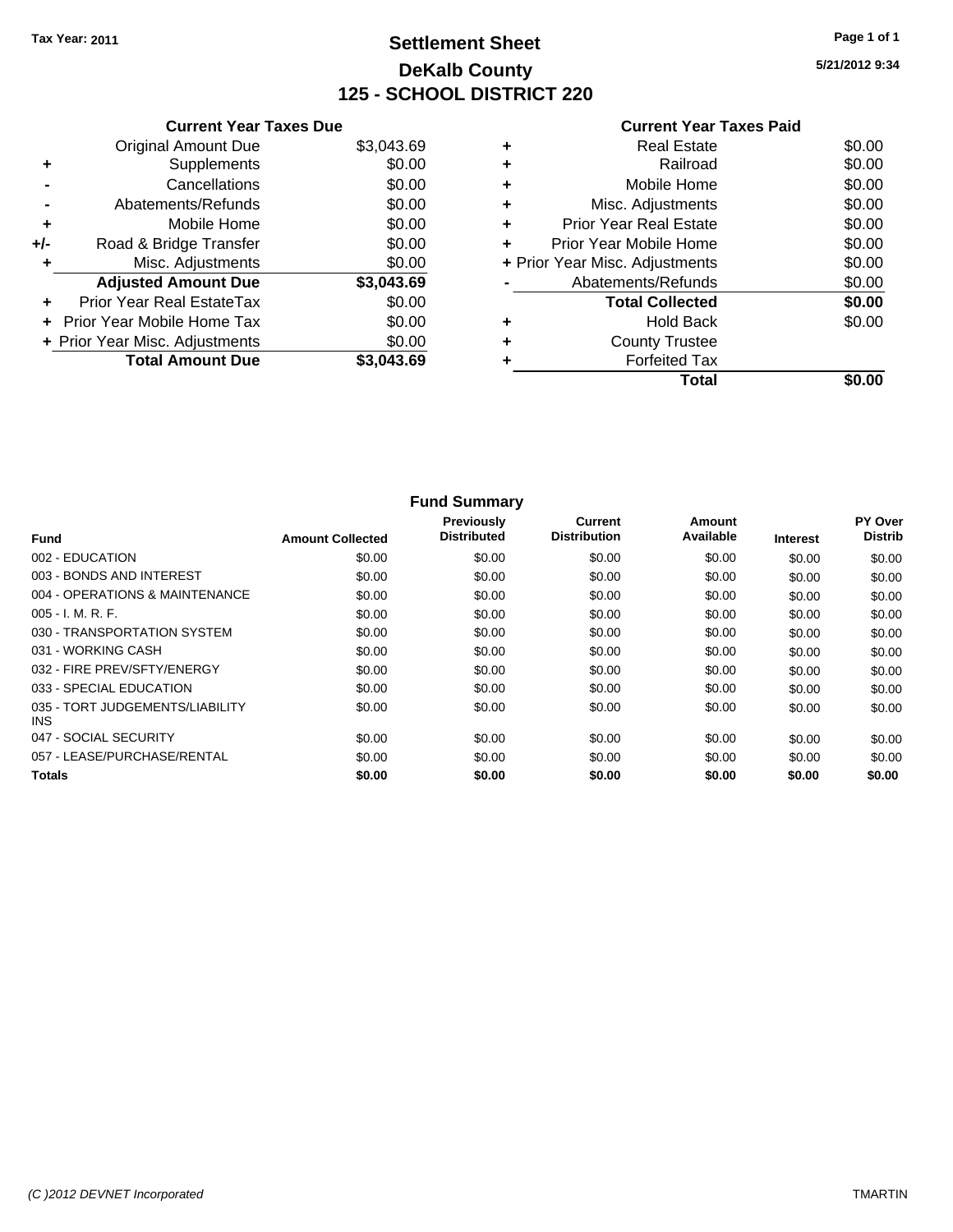# **Settlement Sheet Tax Year: 2011 Page 1 of 1 DeKalb County 126 - SCHOOL DISTRICT 269**

**5/21/2012 9:34**

#### **Current Year Taxes Paid**

|     | <b>Current Year Taxes Due</b>  |              |  |  |  |  |
|-----|--------------------------------|--------------|--|--|--|--|
|     | <b>Original Amount Due</b>     | \$276,519.65 |  |  |  |  |
| ٠   | Supplements                    | \$0.00       |  |  |  |  |
|     | Cancellations                  | \$0.00       |  |  |  |  |
|     | Abatements/Refunds             | \$0.00       |  |  |  |  |
| ٠   | Mobile Home                    | \$0.00       |  |  |  |  |
| +/- | Road & Bridge Transfer         | \$0.00       |  |  |  |  |
|     | Misc. Adjustments              | \$0.00       |  |  |  |  |
|     | <b>Adjusted Amount Due</b>     | \$276,519.65 |  |  |  |  |
| ÷   | Prior Year Real EstateTax      | \$0.00       |  |  |  |  |
|     | Prior Year Mobile Home Tax     | \$0.00       |  |  |  |  |
|     | + Prior Year Misc. Adjustments | \$0.00       |  |  |  |  |
|     | <b>Total Amount Due</b>        | \$276,519.65 |  |  |  |  |
|     |                                |              |  |  |  |  |

|   | <b>Real Estate</b>             | \$16,660.42 |
|---|--------------------------------|-------------|
| ٠ | Railroad                       | \$0.00      |
| ٠ | Mobile Home                    | \$0.00      |
| ٠ | Misc. Adjustments              | \$0.00      |
| ÷ | <b>Prior Year Real Estate</b>  | \$0.00      |
| ٠ | Prior Year Mobile Home         | \$0.00      |
|   | + Prior Year Misc. Adjustments | \$0.00      |
|   | Abatements/Refunds             | \$0.00      |
|   | <b>Total Collected</b>         | \$16,660.42 |
| ٠ | <b>Hold Back</b>               | \$0.00      |
| ٠ | <b>County Trustee</b>          |             |
|   | <b>Forfeited Tax</b>           |             |
|   | Total                          | \$16,660.42 |

| <b>Distribution Summary</b>          |             |
|--------------------------------------|-------------|
| <b>Tax Distribution Date</b>         | Amount      |
| 05/25/2012                           | \$16,660.42 |
| <b>Totals: 1 Distributions</b>       | \$16,660.42 |
| <b>Grand Totals: 1 Distributions</b> | \$16,660.42 |

|                                               |                         | <b>Previously</b><br><b>Distributed</b> | Current<br><b>Distribution</b> | <b>Amount</b><br>Available |                 | <b>PY Over</b><br><b>Distrib</b> |
|-----------------------------------------------|-------------------------|-----------------------------------------|--------------------------------|----------------------------|-----------------|----------------------------------|
| Fund                                          | <b>Amount Collected</b> |                                         |                                |                            | <b>Interest</b> |                                  |
| 002 - EDUCATION                               | \$10,840.08             | \$0.00                                  | \$10.840.08                    | \$0.00                     | \$0.00          | \$0.00                           |
| 003 - BONDS AND INTEREST                      | \$0.00                  | \$0.00                                  | \$0.00                         | \$0.00                     | \$0.00          | \$0.00                           |
| 004 - OPERATIONS & MAINTENANCE                | \$2,839.07              | \$0.00                                  | \$2,839.07                     | \$0.00                     | \$0.00          | \$0.00                           |
| $005 - I. M. R. F.$                           | \$281.63                | \$0.00                                  | \$281.63                       | \$0.00                     | \$0.00          | \$0.00                           |
| 030 - TRANSPORTATION SYSTEM                   | \$619.43                | \$0.00                                  | \$619.43                       | \$0.00                     | \$0.00          | \$0.00                           |
| 031 - WORKING CASH                            | \$258.10                | \$0.00                                  | \$258.10                       | \$0.00                     | \$0.00          | \$0.00                           |
| 033 - SPECIAL EDUCATION                       | \$103.24                | \$0.00                                  | \$103.24                       | \$0.00                     | \$0.00          | \$0.00                           |
| 035 - TORT JUDGEMENTS/LIABILITY<br><b>INS</b> | \$1,437.24              | \$0.00                                  | \$1,437.24                     | \$0.00                     | \$0.00          | \$0.00                           |
| 047 - SOCIAL SECURITY                         | \$281.63                | \$0.00                                  | \$281.63                       | \$0.00                     | \$0.00          | \$0.00                           |
| <b>Totals</b>                                 | \$16,660.42             | \$0.00                                  | \$16,660.42                    | \$0.00                     | \$0.00          | \$0.00                           |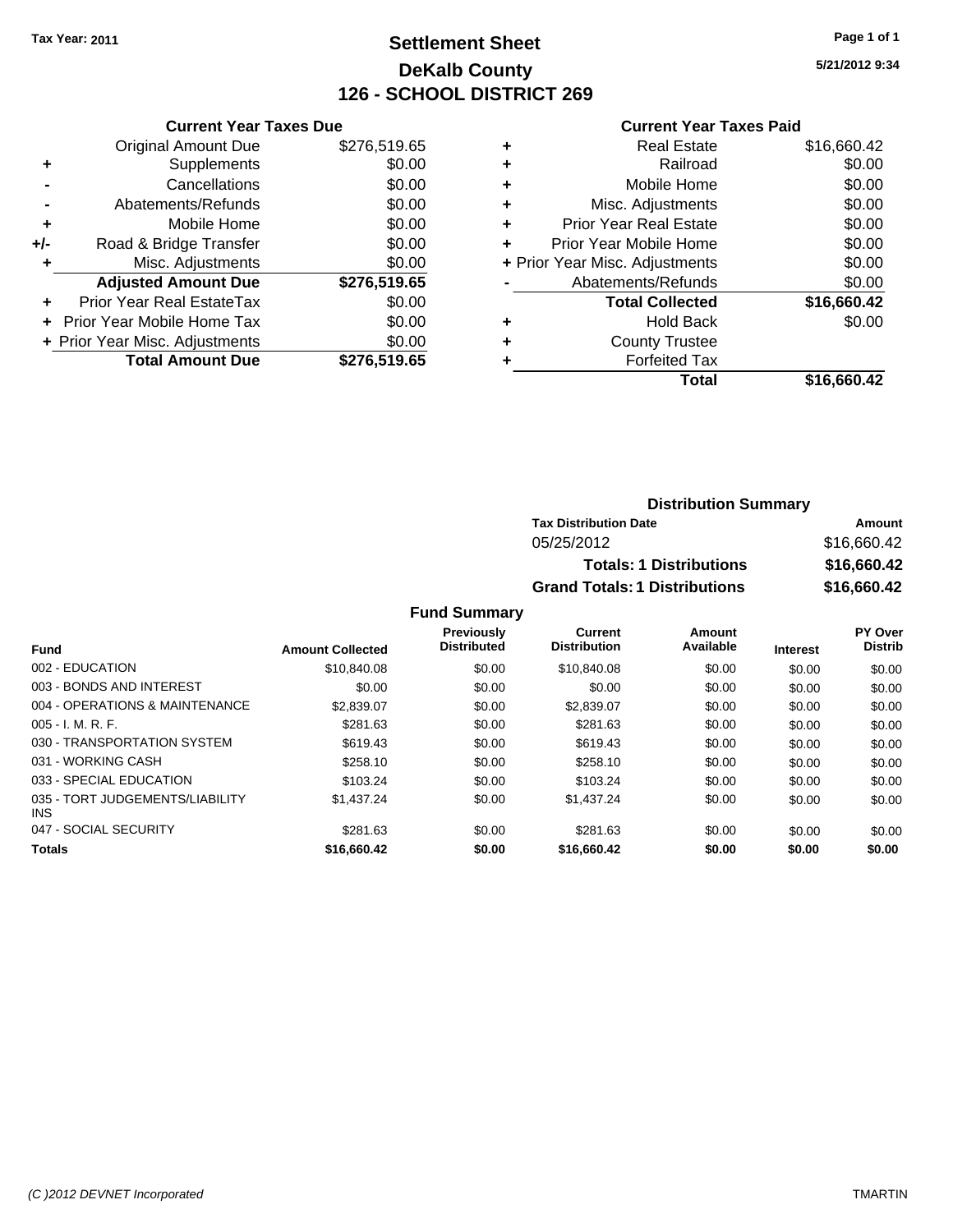# **Settlement Sheet Tax Year: 2011 Page 1 of 1 DeKalb County 127 - SCHOOL DISTRICT 271**

**5/21/2012 9:34**

#### **Current Year Taxes Paid**

|     | <b>Current Year Taxes Due</b>    |             |
|-----|----------------------------------|-------------|
|     | <b>Original Amount Due</b>       | \$51,611.77 |
| ٠   | Supplements                      | \$0.00      |
|     | Cancellations                    | \$0.00      |
|     | Abatements/Refunds               | \$0.00      |
| ٠   | Mobile Home                      | \$0.00      |
| +/- | Road & Bridge Transfer           | \$0.00      |
| ٠   | Misc. Adjustments                | \$0.00      |
|     | <b>Adjusted Amount Due</b>       | \$51,611.77 |
| ٠   | <b>Prior Year Real EstateTax</b> | \$0.00      |
|     | Prior Year Mobile Home Tax       | \$0.00      |
|     | + Prior Year Misc. Adjustments   | \$0.00      |
|     | <b>Total Amount Due</b>          | \$51.611.77 |

| ٠ | <b>Real Estate</b>             | \$4,106.67 |
|---|--------------------------------|------------|
| ٠ | Railroad                       | \$0.00     |
| ٠ | Mobile Home                    | \$0.00     |
| ٠ | Misc. Adjustments              | \$0.00     |
| ÷ | <b>Prior Year Real Estate</b>  | \$0.00     |
| ٠ | Prior Year Mobile Home         | \$0.00     |
|   | + Prior Year Misc. Adjustments | \$0.00     |
|   | Abatements/Refunds             | \$0.00     |
|   | <b>Total Collected</b>         | \$4,106.67 |
| ٠ | <b>Hold Back</b>               | \$0.00     |
| ٠ | <b>County Trustee</b>          |            |
| ٠ | <b>Forfeited Tax</b>           |            |
|   | Total                          | \$4.106.67 |

| <b>Distribution Summary</b>          |            |
|--------------------------------------|------------|
| <b>Tax Distribution Date</b>         | Amount     |
| 05/25/2012                           | \$4,106.67 |
| <b>Totals: 1 Distributions</b>       | \$4,106.67 |
| <b>Grand Totals: 1 Distributions</b> | \$4,106.67 |

|                                               |                         | <b>Previously</b>  | Current             | Amount    |                 | <b>PY Over</b> |
|-----------------------------------------------|-------------------------|--------------------|---------------------|-----------|-----------------|----------------|
| <b>Fund</b>                                   | <b>Amount Collected</b> | <b>Distributed</b> | <b>Distribution</b> | Available | <b>Interest</b> | <b>Distrib</b> |
| 002 - EDUCATION                               | \$2,307.00              | \$0.00             | \$2,307.00          | \$0.00    | \$0.00          | \$0.00         |
| 003 - BONDS AND INTEREST                      | \$956.55                | \$0.00             | \$956.55            | \$0.00    | \$0.00          | \$0.00         |
| 004 - OPERATIONS & MAINTENANCE                | \$405.50                | \$0.00             | \$405.50            | \$0.00    | \$0.00          | \$0.00         |
| $005 - I. M. R. F.$                           | \$97.61                 | \$0.00             | \$97.61             | \$0.00    | \$0.00          | \$0.00         |
| 030 - TRANSPORTATION SYSTEM                   | \$124.23                | \$0.00             | \$124.23            | \$0.00    | \$0.00          | \$0.00         |
| 031 - WORKING CASH                            | \$24.23                 | \$0.00             | \$24.23             | \$0.00    | \$0.00          | \$0.00         |
| 032 - FIRE PREV/SFTY/ENERGY                   | \$1.96                  | \$0.00             | \$1.96              | \$0.00    | \$0.00          | \$0.00         |
| 033 - SPECIAL EDUCATION                       | \$19.58                 | \$0.00             | \$19.58             | \$0.00    | \$0.00          | \$0.00         |
| 035 - TORT JUDGEMENTS/LIABILITY<br><b>INS</b> | \$159.72                | \$0.00             | \$159.72            | \$0.00    | \$0.00          | \$0.00         |
| 047 - SOCIAL SECURITY                         | \$106.48                | \$0.00             | \$106.48            | \$0.00    | \$0.00          | \$0.00         |
| 057 - LEASE/PURCHASE/RENTAL                   | \$26.62                 | \$0.00             | \$26.62             | \$0.00    | \$0.00          | \$0.00         |
| 109 - PRIOR YEAR ADJUSTMENT                   | $$-122.81$              | \$0.00             | $$-122.81$          | \$0.00    | \$0.00          | \$0.00         |
| <b>Totals</b>                                 | \$4,106.67              | \$0.00             | \$4,106.67          | \$0.00    | \$0.00          | \$0.00         |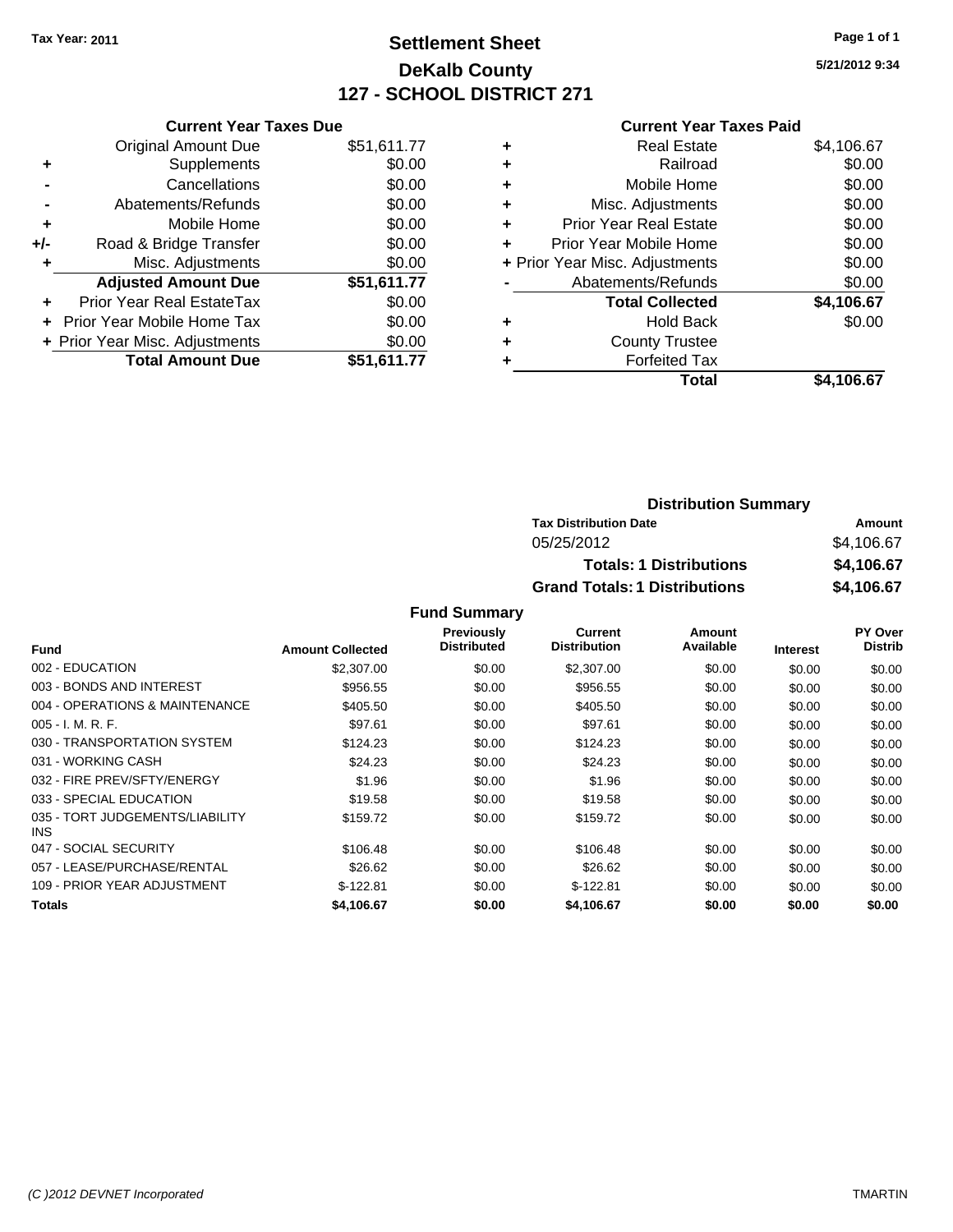# **Settlement Sheet Tax Year: 2011 Page 1 of 1 DeKalb County 128 - SCHOOL DISTRICT 300**

**5/21/2012 9:34**

### **Current Year Taxes Paid**

| <b>Current Year Taxes Due</b>     |                                |
|-----------------------------------|--------------------------------|
| <b>Original Amount Due</b>        | \$7,518.45                     |
| Supplements                       | \$0.00                         |
| Cancellations                     | \$0.00                         |
| Abatements/Refunds                | \$0.00                         |
| Mobile Home                       | \$0.00                         |
| Road & Bridge Transfer            | \$0.00                         |
| Misc. Adjustments                 | \$0.00                         |
| <b>Adjusted Amount Due</b>        | \$7,518.45                     |
| Prior Year Real EstateTax         | \$0.00                         |
| <b>Prior Year Mobile Home Tax</b> | \$0.00                         |
|                                   | \$0.00                         |
| <b>Total Amount Due</b>           | \$7.518.45                     |
|                                   | + Prior Year Misc. Adjustments |

| <b>Real Estate</b>             | \$2,437.64 |
|--------------------------------|------------|
| Railroad                       | \$0.00     |
| Mobile Home                    | \$0.00     |
| Misc. Adjustments              | \$0.00     |
| Prior Year Real Estate         | \$0.00     |
| Prior Year Mobile Home         | \$0.00     |
| + Prior Year Misc. Adjustments | \$0.00     |
| Abatements/Refunds             | \$0.00     |
| <b>Total Collected</b>         | \$2,437.64 |
| Hold Back                      | \$0.00     |
| <b>County Trustee</b>          |            |
| <b>Forfeited Tax</b>           |            |
| Total                          | \$2,437.64 |
|                                |            |

| <b>Distribution Summary</b>          |            |
|--------------------------------------|------------|
| <b>Tax Distribution Date</b>         | Amount     |
| 05/25/2012                           | \$2,437.64 |
| <b>Totals: 1 Distributions</b>       | \$2,437.64 |
| <b>Grand Totals: 1 Distributions</b> | \$2,437.64 |

|                                               |                         | <b>Previously</b>  | Current             | Amount    |                 | PY Over        |
|-----------------------------------------------|-------------------------|--------------------|---------------------|-----------|-----------------|----------------|
| <b>Fund</b>                                   | <b>Amount Collected</b> | <b>Distributed</b> | <b>Distribution</b> | Available | <b>Interest</b> | <b>Distrib</b> |
| 002 - EDUCATION                               | \$1,644,36              | \$0.00             | \$1,644,36          | \$0.00    | \$0.00          | \$0.00         |
| 003 - BONDS AND INTEREST                      | \$346.55                | \$0.00             | \$346.55            | \$0.00    | \$0.00          | \$0.00         |
| 004 - OPERATIONS & MAINTENANCE                | \$219.30                | \$0.00             | \$219.30            | \$0.00    | \$0.00          | \$0.00         |
| $005 - I. M. R. F.$                           | \$46.96                 | \$0.00             | \$46.96             | \$0.00    | \$0.00          | \$0.00         |
| 030 - TRANSPORTATION SYSTEM                   | \$106.18                | \$0.00             | \$106.18            | \$0.00    | \$0.00          | \$0.00         |
| 031 - WORKING CASH                            | \$0.30                  | \$0.00             | \$0.30              | \$0.00    | \$0.00          | \$0.00         |
| 033 - SPECIAL EDUCATION                       | \$21.12                 | \$0.00             | \$21.12             | \$0.00    | \$0.00          | \$0.00         |
| 035 - TORT JUDGEMENTS/LIABILITY<br><b>INS</b> | \$0.00                  | \$0.00             | \$0.00              | \$0.00    | \$0.00          | \$0.00         |
| 047 - SOCIAL SECURITY                         | \$52.87                 | \$0.00             | \$52.87             | \$0.00    | \$0.00          | \$0.00         |
| <b>Totals</b>                                 | \$2,437.64              | \$0.00             | \$2,437.64          | \$0.00    | \$0.00          | \$0.00         |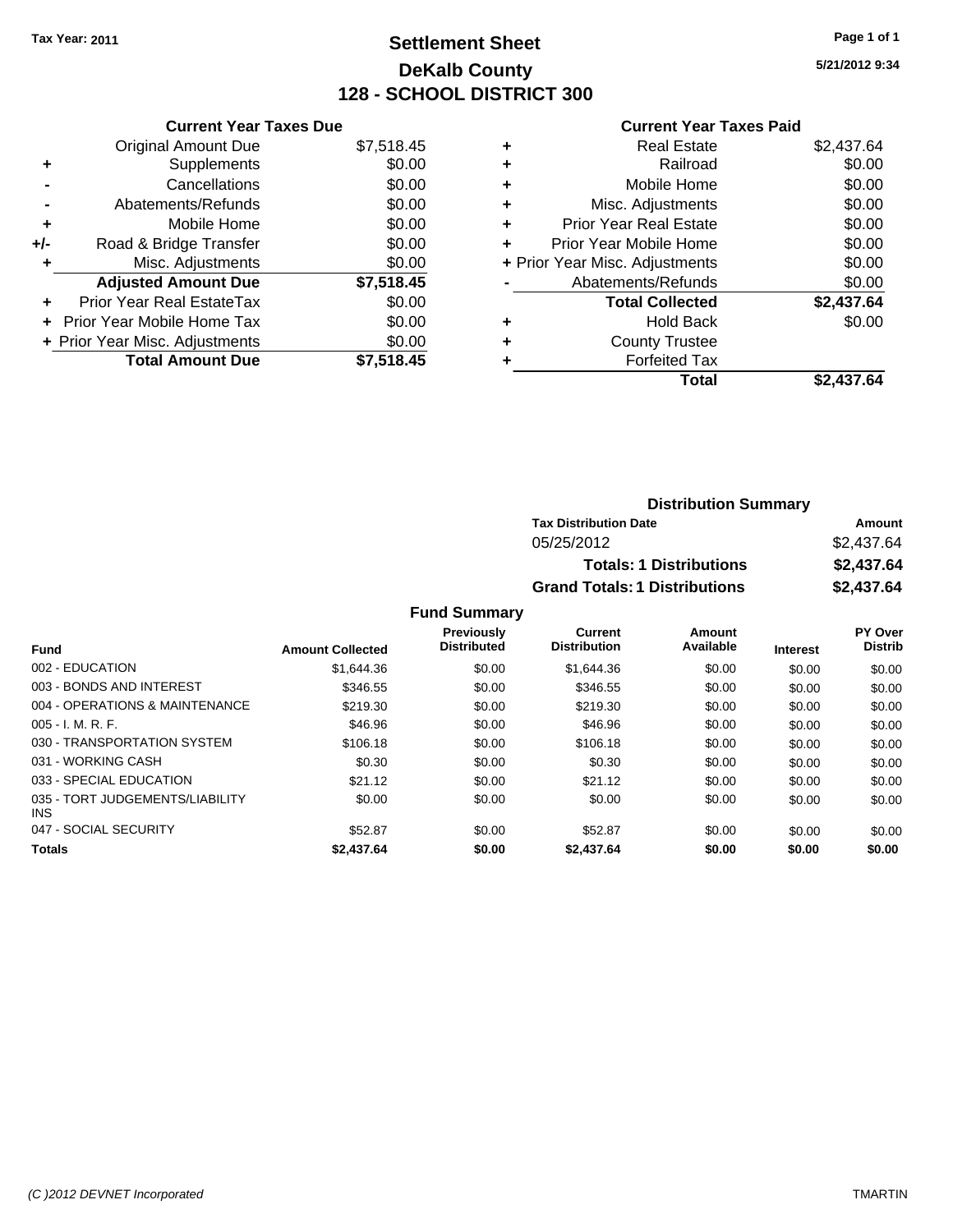# **Settlement Sheet Tax Year: 2011 Page 1 of 1 DeKalb County 129 - SCHOOL DISTRICT 301**

**5/21/2012 9:34**

|     | <b>Current Year Taxes Due</b>  |            |
|-----|--------------------------------|------------|
|     | Original Amount Due            | \$7,510.16 |
|     | Supplements                    | \$0.00     |
|     | Cancellations                  | \$0.00     |
|     | Abatements/Refunds             | \$0.00     |
| ٠   | Mobile Home                    | \$0.00     |
| +/- | Road & Bridge Transfer         | \$0.00     |
|     | Misc. Adjustments              | \$0.00     |
|     | <b>Adjusted Amount Due</b>     | \$7,510.16 |
|     | Prior Year Real EstateTax      | \$0.00     |
|     | Prior Year Mobile Home Tax     | \$0.00     |
|     | + Prior Year Misc. Adjustments | \$0.00     |
|     | <b>Total Amount Due</b>        | \$7,510.16 |
|     |                                |            |

| \$0.00<br>\$0.00<br>\$0.00<br>\$0.00 |
|--------------------------------------|
|                                      |
|                                      |
|                                      |
|                                      |
| \$0.00                               |
| \$0.00                               |
| \$0.00                               |
| \$0.00                               |
| \$0.00                               |
|                                      |
|                                      |
|                                      |
|                                      |

| <b>Fund Summary</b>                                 |                         |                                  |                                |                     |                 |                           |
|-----------------------------------------------------|-------------------------|----------------------------------|--------------------------------|---------------------|-----------------|---------------------------|
| <b>Fund</b>                                         | <b>Amount Collected</b> | Previously<br><b>Distributed</b> | Current<br><b>Distribution</b> | Amount<br>Available | <b>Interest</b> | PY Over<br><b>Distrib</b> |
| 002 - EDUCATION                                     | \$0.00                  | \$0.00                           | \$0.00                         | \$0.00              | \$0.00          | \$0.00                    |
| 003 - BONDS AND INTEREST                            | \$0.00                  | \$0.00                           | \$0.00                         | \$0.00              | \$0.00          | \$0.00                    |
| 004 - OPERATIONS & MAINTENANCE                      | \$0.00                  | \$0.00                           | \$0.00                         | \$0.00              | \$0.00          | \$0.00                    |
| $005 - I. M. R. F.$                                 | \$0.00                  | \$0.00                           | \$0.00                         | \$0.00              | \$0.00          | \$0.00                    |
| 030 - TRANSPORTATION SYSTEM                         | \$0.00                  | \$0.00                           | \$0.00                         | \$0.00              | \$0.00          | \$0.00                    |
| 031 - WORKING CASH                                  | \$0.00                  | \$0.00                           | \$0.00                         | \$0.00              | \$0.00          | \$0.00                    |
| 033 - SPECIAL EDUCATION                             | \$0.00                  | \$0.00                           | \$0.00                         | \$0.00              | \$0.00          | \$0.00                    |
| 035 - TORT JUDGMENTS, LIABILITY<br><b>INSURANCE</b> | \$0.00                  | \$0.00                           | \$0.00                         | \$0.00              | \$0.00          | \$0.00                    |
| 047 - SOCIAL SECURITY                               | \$0.00                  | \$0.00                           | \$0.00                         | \$0.00              | \$0.00          | \$0.00                    |
| <b>Totals</b>                                       | \$0.00                  | \$0.00                           | \$0.00                         | \$0.00              | \$0.00          | \$0.00                    |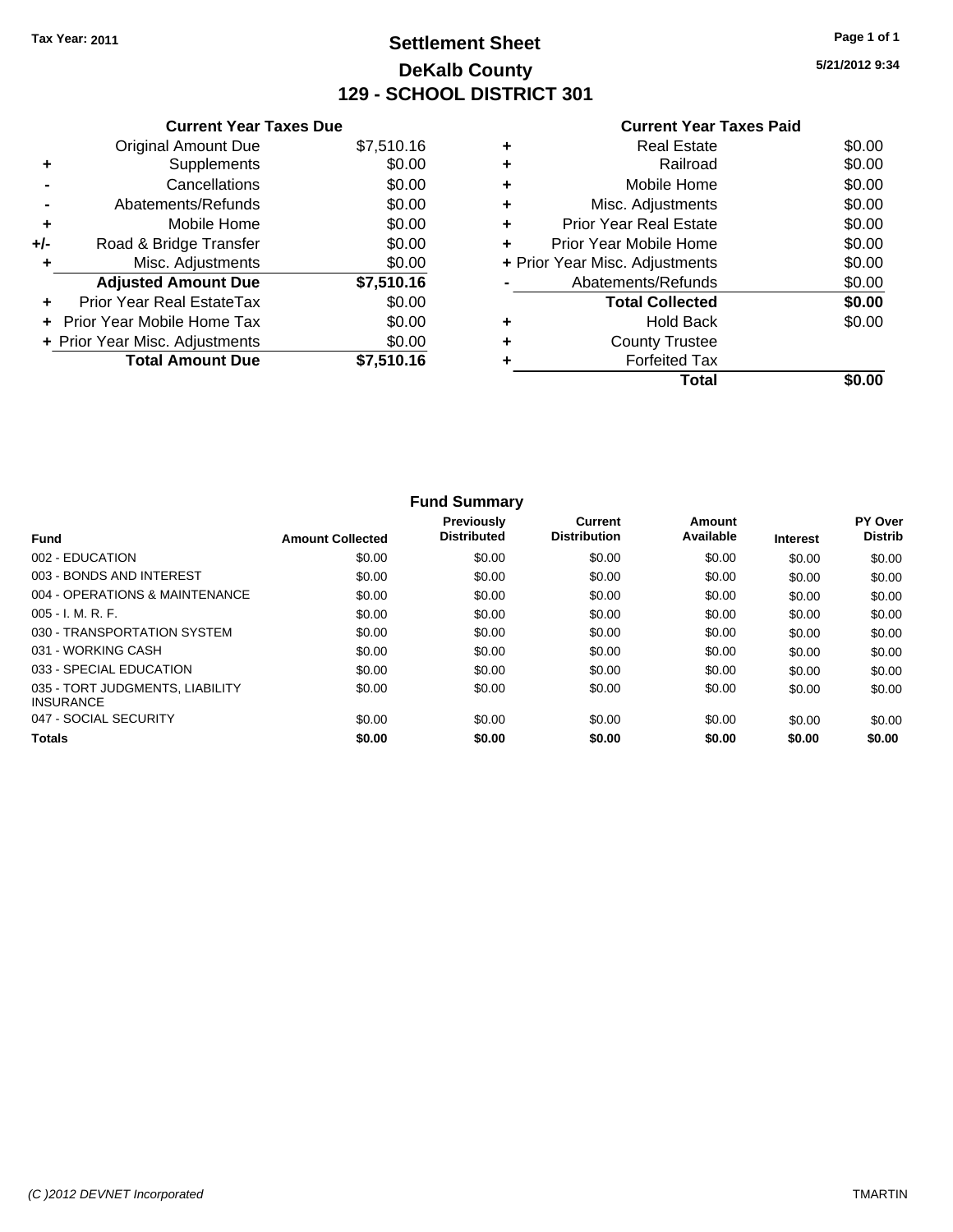# **Settlement Sheet Tax Year: 2011 Page 1 of 1 DeKalb County 130 - SCHOOL DISTRICT 302**

**5/21/2012 9:34**

#### **Current Year Taxes Paid**

|     | <b>Current Year Taxes Due</b>  |                |  |  |  |
|-----|--------------------------------|----------------|--|--|--|
|     | <b>Original Amount Due</b>     | \$1,727,148.91 |  |  |  |
| ٠   | Supplements                    | \$0.00         |  |  |  |
|     | Cancellations                  | \$0.00         |  |  |  |
|     | Abatements/Refunds             | \$31.31        |  |  |  |
| ٠   | Mobile Home                    | \$0.00         |  |  |  |
| +/- | Road & Bridge Transfer         | \$0.00         |  |  |  |
| ٠   | Misc. Adjustments              | \$0.00         |  |  |  |
|     | <b>Adjusted Amount Due</b>     | \$1,727,117.60 |  |  |  |
| ÷   | Prior Year Real EstateTax      | (\$779.27)     |  |  |  |
|     | Prior Year Mobile Home Tax     | \$0.00         |  |  |  |
|     | + Prior Year Misc. Adjustments | \$0.00         |  |  |  |
|     | <b>Total Amount Due</b>        | \$1,726,338.33 |  |  |  |
|     |                                |                |  |  |  |

| Real Estate                    | \$154,438.55 |
|--------------------------------|--------------|
| Railroad                       | \$0.00       |
| Mobile Home                    | \$0.00       |
| Misc. Adjustments              | \$0.00       |
| <b>Prior Year Real Estate</b>  | (\$779.27)   |
| Prior Year Mobile Home         | \$0.00       |
| + Prior Year Misc. Adjustments | \$0.00       |
| Abatements/Refunds             | \$31.31      |
| <b>Total Collected</b>         | \$153,627.97 |
| Hold Back                      | \$0.00       |
| <b>County Trustee</b>          |              |
| <b>Forfeited Tax</b>           |              |
| Total                          | \$153,627.97 |
|                                |              |

| <b>Distribution Summary</b>          |              |
|--------------------------------------|--------------|
| <b>Tax Distribution Date</b>         | Amount       |
| 05/25/2012                           | \$153,627.97 |
| <b>Totals: 1 Distributions</b>       | \$153,627.97 |
| <b>Grand Totals: 1 Distributions</b> | \$153,627.97 |

### **Fund Summary**

|                                |                         | <b>Previously</b><br><b>Distributed</b> | <b>Current</b><br><b>Distribution</b> | Amount<br>Available |                 | PY Over<br><b>Distrib</b> |
|--------------------------------|-------------------------|-----------------------------------------|---------------------------------------|---------------------|-----------------|---------------------------|
| <b>Fund</b>                    | <b>Amount Collected</b> |                                         |                                       |                     | <b>Interest</b> |                           |
| 002 - EDUCATION                | \$101,696.96            | \$0.00                                  | \$101,696.96                          | \$0.00              | \$0.00          | \$0.00                    |
| 003 - BONDS AND INTEREST       | \$28.671.75             | \$0.00                                  | \$28,671.75                           | \$0.00              | \$0.00          | \$0.00                    |
| 004 - OPERATIONS & MAINTENANCE | \$12,422.51             | \$0.00                                  | \$12,422.51                           | \$0.00              | \$0.00          | \$0.00                    |
| $005 - I. M. R. F.$            | \$1,477.74              | \$0.00                                  | \$1,477.74                            | \$0.00              | \$0.00          | \$0.00                    |
| 030 - TRANSPORTATION SYSTEM    | \$5.910.69              | \$0.00                                  | \$5.910.69                            | \$0.00              | \$0.00          | \$0.00                    |
| 031 - WORKING CASH             | \$328.60                | \$0.00                                  | \$328.60                              | \$0.00              | \$0.00          | \$0.00                    |
| 033 - SPECIAL EDUCATION        | \$985.37                | \$0.00                                  | \$985.37                              | \$0.00              | \$0.00          | \$0.00                    |
| 047 - SOCIAL SECURITY          | \$2,134.35              | \$0.00                                  | \$2,134.35                            | \$0.00              | \$0.00          | \$0.00                    |
| <b>Totals</b>                  | \$153,627.97            | \$0.00                                  | \$153.627.97                          | \$0.00              | \$0.00          | \$0.00                    |

### **Abatement Detail**

**Totals 1 entries** \$31.31

**Year Source Account Type Amount Adjustment Description**<br>
2011 RE - Real Estate PTAB Decision **Amount** \$31.31 09-34-100-004 PTAB INTI \$31.31 09-34-100-004 PTAB INTEREST REFUND by TBA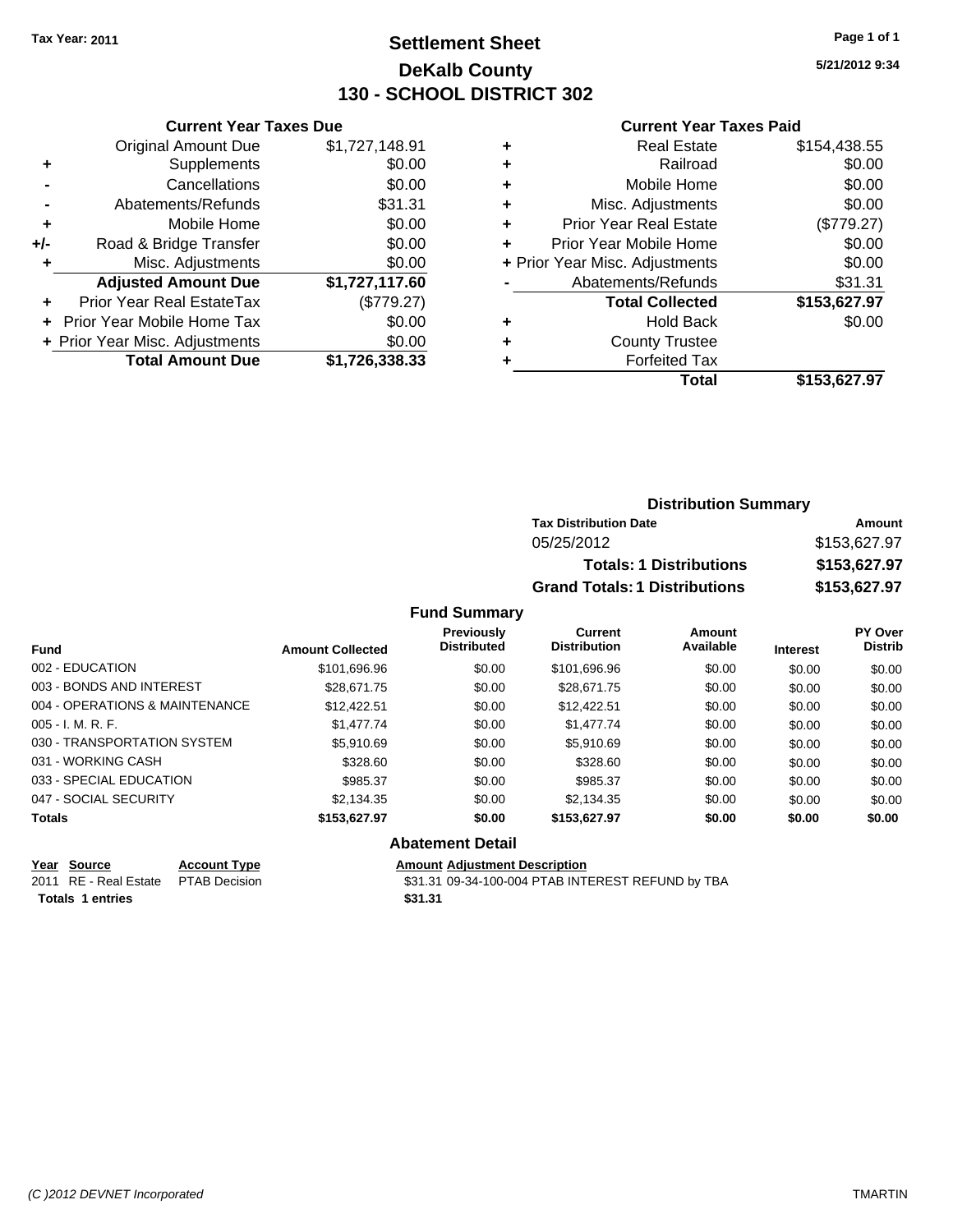# **Settlement Sheet Tax Year: 2011 Page 1 of 1 DeKalb County 131 - SCHOOL DISTRICT 424**

**5/21/2012 9:34**

| <b>Current Year Taxes Paid</b> |  |
|--------------------------------|--|
|--------------------------------|--|

|     | <b>Current Year Taxes Due</b>  |                |  |  |  |
|-----|--------------------------------|----------------|--|--|--|
|     | <b>Original Amount Due</b>     | \$9,712,376.84 |  |  |  |
| ٠   | Supplements                    | \$38,351.48    |  |  |  |
|     | Cancellations                  | \$47,690.84    |  |  |  |
|     | Abatements/Refunds             | \$0.00         |  |  |  |
| ٠   | Mobile Home                    | \$0.00         |  |  |  |
| +/- | Road & Bridge Transfer         | \$0.00         |  |  |  |
| ٠   | Misc. Adjustments              | \$0.00         |  |  |  |
|     | <b>Adjusted Amount Due</b>     | \$9,703,037.48 |  |  |  |
|     | Prior Year Real EstateTax      | \$4,935.65     |  |  |  |
|     | Prior Year Mobile Home Tax     | \$0.00         |  |  |  |
|     | + Prior Year Misc. Adjustments | \$0.00         |  |  |  |
|     | <b>Total Amount Due</b>        | \$9,707,973.13 |  |  |  |

|   | <b>Real Estate</b>             | \$914,647.23 |
|---|--------------------------------|--------------|
| ٠ | Railroad                       | \$15,143.91  |
| ٠ | Mobile Home                    | \$0.00       |
| ÷ | Misc. Adjustments              | \$0.00       |
| ٠ | <b>Prior Year Real Estate</b>  | \$4,935.65   |
|   | Prior Year Mobile Home         | \$0.00       |
|   | + Prior Year Misc. Adjustments | \$0.00       |
|   | Abatements/Refunds             | \$0.00       |
|   | <b>Total Collected</b>         | \$934,726.79 |
| ٠ | <b>Hold Back</b>               | \$0.00       |
| ٠ | <b>County Trustee</b>          |              |
| ٠ | <b>Forfeited Tax</b>           |              |
|   | Total                          | \$934,726.79 |
|   |                                |              |

| <b>Distribution Summary</b>          |              |  |  |  |
|--------------------------------------|--------------|--|--|--|
| <b>Tax Distribution Date</b>         | Amount       |  |  |  |
| 05/25/2012                           | \$934,726.79 |  |  |  |
| <b>Totals: 1 Distributions</b>       | \$934,726.79 |  |  |  |
| <b>Grand Totals: 1 Distributions</b> | \$934,726.79 |  |  |  |

|                                               |                         | <b>Previously</b>  | Current             | Amount    |                 | PY Over        |
|-----------------------------------------------|-------------------------|--------------------|---------------------|-----------|-----------------|----------------|
| <b>Fund</b>                                   | <b>Amount Collected</b> | <b>Distributed</b> | <b>Distribution</b> | Available | <b>Interest</b> | <b>Distrib</b> |
| 002 - EDUCATION                               | \$490.510.98            | \$0.00             | \$490,510.98        | \$0.00    | \$0.00          | \$0.00         |
| 003 - BONDS AND INTEREST                      | \$190.034.63            | \$0.00             | \$190,034.63        | \$0.00    | \$0.00          | \$0.00         |
| 004 - OPERATIONS & MAINTENANCE                | \$122,970.78            | \$0.00             | \$122,970.78        | \$0.00    | \$0.00          | \$0.00         |
| $005 - I. M. R. F.$                           | \$25,139.48             | \$0.00             | \$25,139.48         | \$0.00    | \$0.00          | \$0.00         |
| 030 - TRANSPORTATION SYSTEM                   | \$37.072.19             | \$0.00             | \$37,072.19         | \$0.00    | \$0.00          | \$0.00         |
| 031 - WORKING CASH                            | \$8,139.60              | \$0.00             | \$8.139.60          | \$0.00    | \$0.00          | \$0.00         |
| 032 - FIRE PREV/SFTY/ENERGY                   | \$904.82                | \$0.00             | \$904.82            | \$0.00    | \$0.00          | \$0.00         |
| 033 - SPECIAL EDUCATION                       | \$7,686.26              | \$0.00             | \$7,686.26          | \$0.00    | \$0.00          | \$0.00         |
| 035 - TORT JUDGEMENTS/LIABILITY<br><b>INS</b> | \$15,373.45             | \$0.00             | \$15,373.45         | \$0.00    | \$0.00          | \$0.00         |
| 047 - SOCIAL SECURITY                         | \$32,552.79             | \$0.00             | \$32,552.79         | \$0.00    | \$0.00          | \$0.00         |
| 057 - LEASE/PURCHASE/RENTAL                   | \$4.341.81              | \$0.00             | \$4.341.81          | \$0.00    | \$0.00          | \$0.00         |
| <b>Totals</b>                                 | \$934,726.79            | \$0.00             | \$934,726.79        | \$0.00    | \$0.00          | \$0.00         |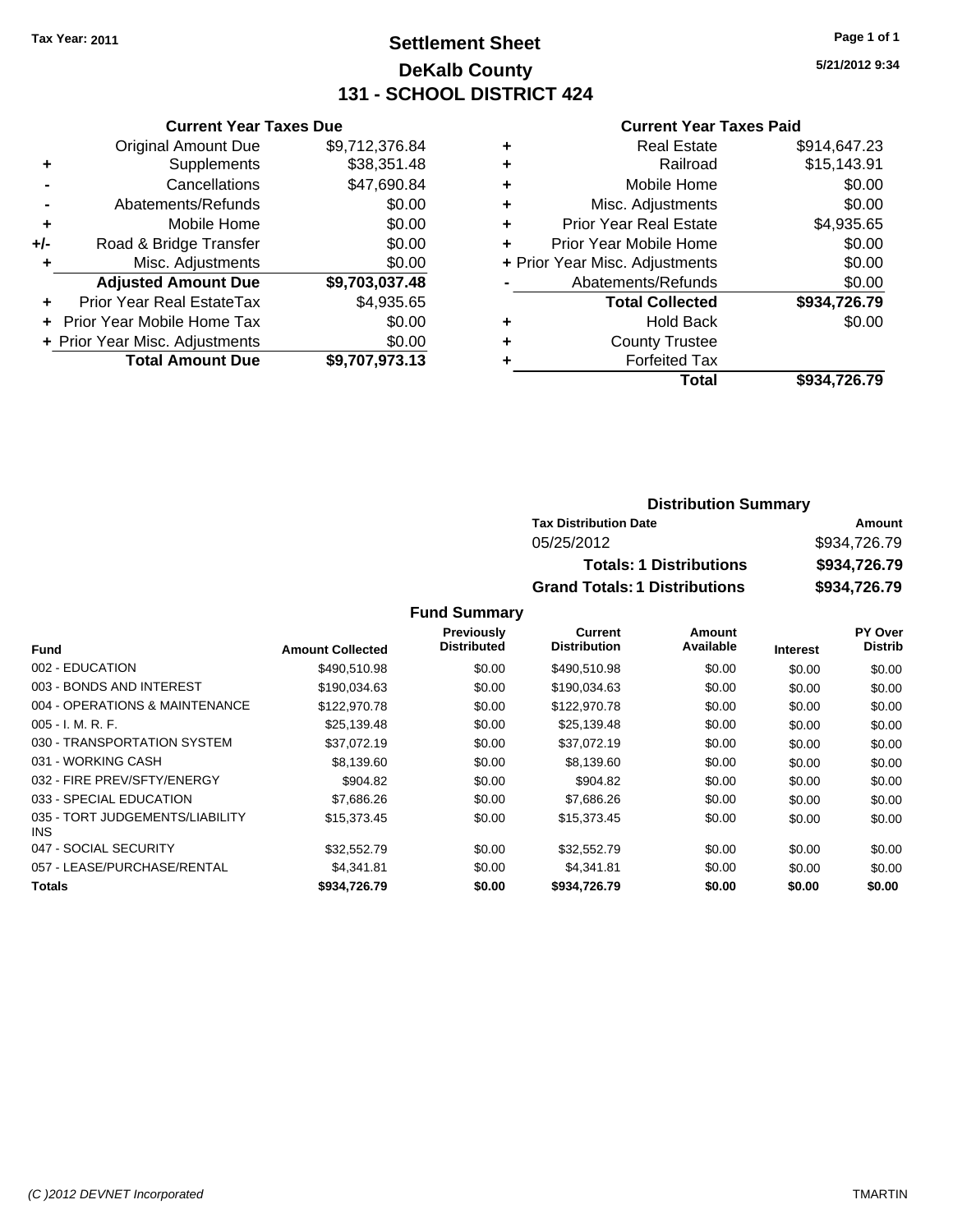# **Settlement Sheet Tax Year: 2011 Page 1 of 1 DeKalb County 132 - SCHOOL DISTRICT 425**

**5/21/2012 9:34**

**Total \$431,106.43**

#### **Current Year Taxes Paid**

|                      | <b>Current Year Taxes Due</b>  |                |   |                                | <b>Current Year Taxes Paid</b> |  |
|----------------------|--------------------------------|----------------|---|--------------------------------|--------------------------------|--|
|                      | Original Amount Due            | \$6,848,245.45 | ٠ | <b>Real Estate</b>             | \$432,591.30                   |  |
| ÷                    | Supplements                    | \$20,546.54    | ٠ | Railroad                       | \$0.00                         |  |
| $\blacksquare$       | Cancellations                  | \$22,966.11    | ٠ | Mobile Home                    | \$0.00                         |  |
| $\blacksquare$       | Abatements/Refunds             | \$89.93        | ٠ | Misc. Adjustments              | \$26.74                        |  |
| $\ddot{}$            | Mobile Home                    | \$0.00         | ٠ | <b>Prior Year Real Estate</b>  | (\$1,421.68)                   |  |
| I-                   | Road & Bridge Transfer         | \$0.00         | ٠ | Prior Year Mobile Home         | \$0.00                         |  |
| ٠                    | Misc. Adjustments              | \$26.74        |   | + Prior Year Misc. Adjustments | \$0.00                         |  |
|                      | <b>Adjusted Amount Due</b>     | \$6,845,762.69 |   | Abatements/Refunds             | \$89.93                        |  |
| $\ddot{\phantom{1}}$ | Prior Year Real EstateTax      | (\$1,421.68)   |   | <b>Total Collected</b>         | \$431,106.43                   |  |
|                      | + Prior Year Mobile Home Tax   | \$0.00         | ٠ | <b>Hold Back</b>               | \$0.00                         |  |
|                      | + Prior Year Misc. Adjustments | \$0.00         | ٠ | <b>County Trustee</b>          |                                |  |
|                      | <b>Total Amount Due</b>        | \$6,844,341.01 |   | <b>Forfeited Tax</b>           |                                |  |
|                      |                                |                |   | Total                          | \$431,106.43                   |  |

| <b>Distribution Summary</b>          |              |
|--------------------------------------|--------------|
| <b>Tax Distribution Date</b>         | Amount       |
| 05/25/2012                           | \$431,106.43 |
| <b>Totals: 1 Distributions</b>       | \$431,106.43 |
| <b>Grand Totals: 1 Distributions</b> | \$431,106.43 |

#### **Fund Summary**

| <b>Fund</b>                             | <b>Amount Collected</b> | <b>Previously</b><br><b>Distributed</b> | Current<br><b>Distribution</b> | Amount<br>Available | <b>Interest</b> | <b>PY Over</b><br><b>Distrib</b> |
|-----------------------------------------|-------------------------|-----------------------------------------|--------------------------------|---------------------|-----------------|----------------------------------|
| 002 - EDUCATION                         | \$354,474.25            | \$0.00                                  | \$354.474.25                   | \$0.00              | \$0.00          | \$0.00                           |
| 003 - BONDS AND INTEREST                | \$0.00                  | \$0.00                                  | \$0.00                         | \$0.00              | \$0.00          |                                  |
|                                         |                         |                                         |                                |                     |                 | \$0.00                           |
| 004 - OPERATIONS & MAINTENANCE          | \$20,102.50             | \$0.00                                  | \$20,102.50                    | \$0.00              | \$0.00          | \$0.00                           |
| $005 - I. M. R. F.$                     | \$5.743.63              | \$0.00                                  | \$5,743.63                     | \$0.00              | \$0.00          | \$0.00                           |
| 030 - TRANSPORTATION SYSTEM             | \$21.537.21             | \$0.00                                  | \$21,537.21                    | \$0.00              | \$0.00          | \$0.00                           |
| 031 - WORKING CASH                      | \$0.00                  | \$0.00                                  | \$0.00                         | \$0.00              | \$0.00          | \$0.00                           |
| 032 - FIRE PREV/SFTY/ENERGY             | \$0.00                  | \$0.00                                  | \$0.00                         | \$0.00              | \$0.00          | \$0.00                           |
| 033 - SPECIAL EDUCATION                 | \$15.794.01             | \$0.00                                  | \$15,794.01                    | \$0.00              | \$0.00          | \$0.00                           |
| 035 - TORT JUDGEMENTS/LIABILITY<br>INS. | \$6,892.53              | \$0.00                                  | \$6,892.53                     | \$0.00              | \$0.00          | \$0.00                           |
| 047 - SOCIAL SECURITY                   | \$8,615.23              | \$0.00                                  | \$8,615.23                     | \$0.00              | \$0.00          | \$0.00                           |
| 057 - LEASE/PURCHASE/RENTAL             | \$0.00                  | \$0.00                                  | \$0.00                         | \$0.00              | \$0.00          | \$0.00                           |
| 109 - PRIOR YEAR ADJUSTMENT             | $$-2,052.93$            | \$0.00                                  | $$-2,052.93$                   | \$0.00              | \$0.00          | \$0.00                           |
| <b>Totals</b>                           | \$431,106.43            | \$0.00                                  | \$431,106.43                   | \$0.00              | \$0.00          | \$0.00                           |

### **Miscellaneous Adjustment Detail**

**Abatement Detail**

| Year Source           | <b>Account Type</b> | <b>Amount Adiustment Description</b> |
|-----------------------|---------------------|--------------------------------------|
| 2011 RE - Real Estate | Back Tax Collected  | \$26.74 SOUTH POINT GREENS           |

| 2011 RE - Real Estate Back Tax Collected | \$26.74 SOUTH POINT GREENS REDEMPTION 11-03-128-016 by TBA |
|------------------------------------------|------------------------------------------------------------|
| <b>Totals 1 entries</b>                  | \$26.74                                                    |

|                         | Year Source                         | <b>Account Type</b> | <b>Amount Adjustment Description</b>              |
|-------------------------|-------------------------------------|---------------------|---------------------------------------------------|
|                         | 2011 RE - Real Estate PTAB Decision |                     | \$3.83 13-15-176-011 PTAB INTEREST REFUND by TBA  |
|                         | 2011 RE - Real Estate PTAB Decision |                     | \$32.63 14-15-376-004 PTAB INTEREST REFUND by TBA |
|                         | 2011 RE - Real Estate PTAB Decision |                     | \$53.47 14-15-102-005 PTAB INTEREST REFUND by TBA |
| <b>Totals 3 entries</b> |                                     |                     | \$89.93                                           |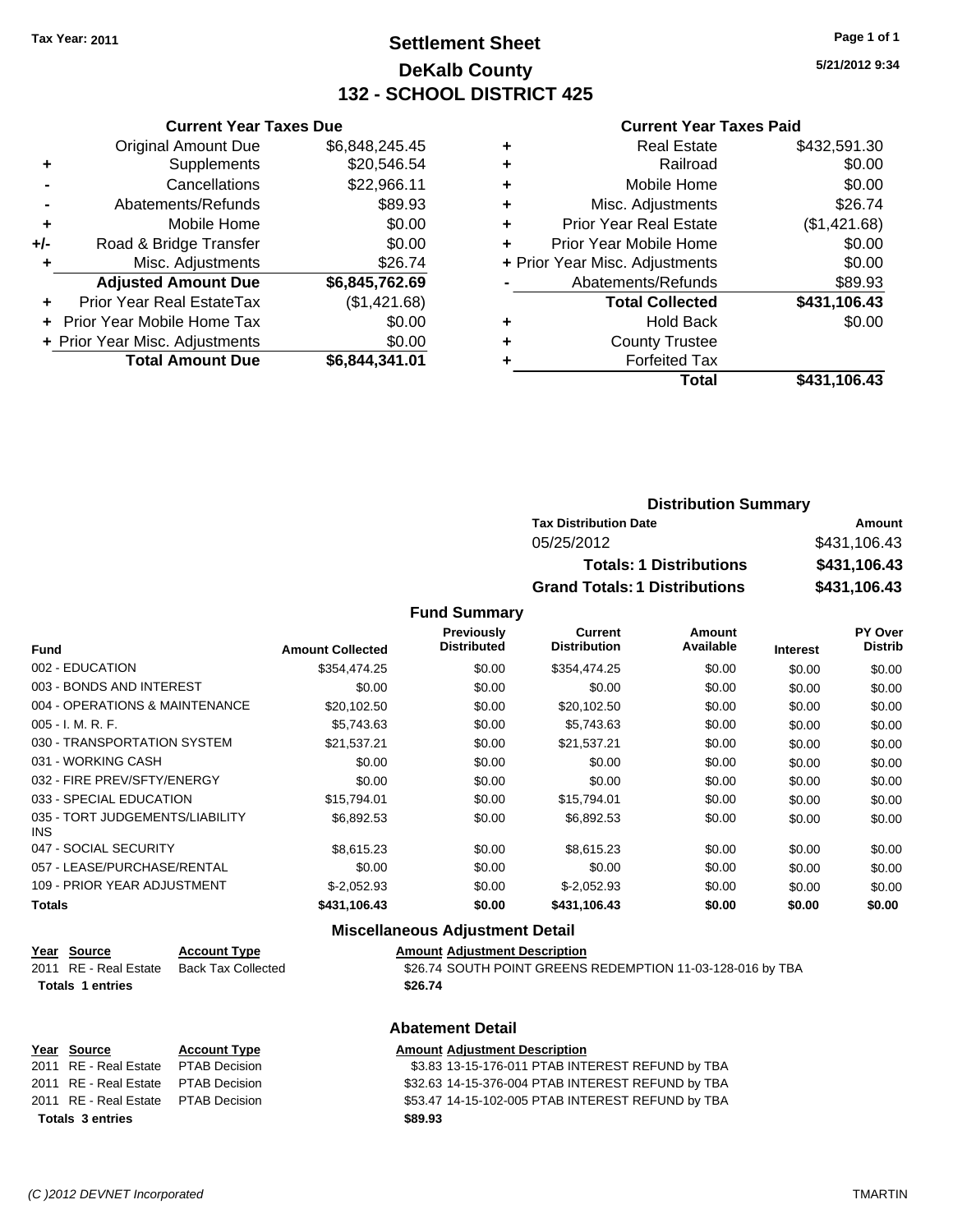# **Settlement Sheet Tax Year: 2011 Page 1 of 1 DeKalb County 133 - SCHOOL DISTRICT 426**

**5/21/2012 9:34**

#### **Current Year Taxes Paid**

|     | <b>Current Year Taxes Due</b>  |                |
|-----|--------------------------------|----------------|
|     | <b>Original Amount Due</b>     | \$3,570,241.26 |
| ٠   | Supplements                    | \$3,925.04     |
|     | Cancellations                  | \$4,192.33     |
|     | Abatements/Refunds             | \$32.11        |
| ٠   | Mobile Home                    | \$0.00         |
| +/- | Road & Bridge Transfer         | \$0.00         |
| ٠   | Misc. Adjustments              | \$0.00         |
|     | <b>Adjusted Amount Due</b>     | \$3,569,941.86 |
| ٠   | Prior Year Real EstateTax      | (\$531.88)     |
|     | Prior Year Mobile Home Tax     | \$0.00         |
|     | + Prior Year Misc. Adjustments | \$0.00         |
|     | <b>Total Amount Due</b>        | \$3,569,409.98 |
|     |                                |                |

| ٠ | <b>Real Estate</b>             | \$345,553.54 |
|---|--------------------------------|--------------|
| ٠ | Railroad                       | \$3,382.43   |
| ٠ | Mobile Home                    | \$0.00       |
| ٠ | Misc. Adjustments              | \$0.00       |
| ٠ | <b>Prior Year Real Estate</b>  | (\$531.88)   |
|   | Prior Year Mobile Home         | \$0.00       |
|   | + Prior Year Misc. Adjustments | \$0.00       |
|   | Abatements/Refunds             | \$32.11      |
|   | <b>Total Collected</b>         | \$348,371.98 |
| ٠ | <b>Hold Back</b>               | \$0.00       |
|   | <b>County Trustee</b>          |              |
|   | <b>Forfeited Tax</b>           |              |
|   | Total                          | \$348,371.98 |
|   |                                |              |

| <b>Distribution Summary</b>          |              |
|--------------------------------------|--------------|
| <b>Tax Distribution Date</b>         | Amount       |
| 05/25/2012                           | \$348,371.98 |
| <b>Totals: 1 Distributions</b>       | \$348,371.98 |
| <b>Grand Totals: 1 Distributions</b> | \$348,371.98 |

### **Fund Summary**

| <b>Fund</b>                             | <b>Amount Collected</b> | Previously<br><b>Distributed</b> | <b>Current</b><br><b>Distribution</b> | Amount<br>Available | <b>Interest</b> | <b>PY Over</b><br><b>Distrib</b> |
|-----------------------------------------|-------------------------|----------------------------------|---------------------------------------|---------------------|-----------------|----------------------------------|
|                                         |                         |                                  |                                       |                     |                 |                                  |
| 002 - EDUCATION                         | \$217.019.34            | \$0.00                           | \$217,019.34                          | \$0.00              | \$0.00          | \$0.00                           |
| 003 - BONDS AND INTEREST                | \$51,560.10             | \$0.00                           | \$51,560.10                           | \$0.00              | \$0.00          | \$0.00                           |
| 004 - OPERATIONS & MAINTENANCE          | \$39,098.84             | \$0.00                           | \$39,098.84                           | \$0.00              | \$0.00          | \$0.00                           |
| $005 - I. M. R. F.$                     | \$5,271.56              | \$0.00                           | \$5,271.56                            | \$0.00              | \$0.00          | \$0.00                           |
| 030 - TRANSPORTATION SYSTEM             | \$13,034.34             | \$0.00                           | \$13,034.34                           | \$0.00              | \$0.00          | \$0.00                           |
| 031 - WORKING CASH                      | \$3,258.67              | \$0.00                           | \$3,258.67                            | \$0.00              | \$0.00          | \$0.00                           |
| 032 - FIRE PREV/SFTY/ENERGY             | \$1,564.20              | \$0.00                           | \$1,564.20                            | \$0.00              | \$0.00          | \$0.00                           |
| 033 - SPECIAL EDUCATION                 | \$2,606.87              | \$0.00                           | \$2,606.87                            | \$0.00              | \$0.00          | \$0.00                           |
| 035 - TORT JUDGEMENTS/LIABILITY<br>INS. | \$6.589.46              | \$0.00                           | \$6,589.46                            | \$0.00              | \$0.00          | \$0.00                           |
| 047 - SOCIAL SECURITY                   | \$7,468.05              | \$0.00                           | \$7,468.05                            | \$0.00              | \$0.00          | \$0.00                           |
| 057 - LEASE/PURCHASE/RENTAL             | \$0.00                  | \$0.00                           | \$0.00                                | \$0.00              | \$0.00          | \$0.00                           |
| 109 - PRIOR YEAR ADJUSTMENT             | \$900.55                | \$0.00                           | \$900.55                              | \$0.00              | \$0.00          | \$0.00                           |
| <b>Totals</b>                           | \$348,371.98            | \$0.00                           | \$348,371.98                          | \$0.00              | \$0.00          | \$0.00                           |
|                                         |                         | <b>Abatement Detail</b>          |                                       |                     |                 |                                  |

### **<u>Year Source</u> <b>Account Type Amount Adjustment Description**<br>
2011 RE - Real Estate PTAB Decision **Amount** \$32.11 01-26-475-004 PTAB INTI \$32.11 01-26-475-004 PTAB INTEREST REFUND by TBA **Totals 1 entries** \$32.11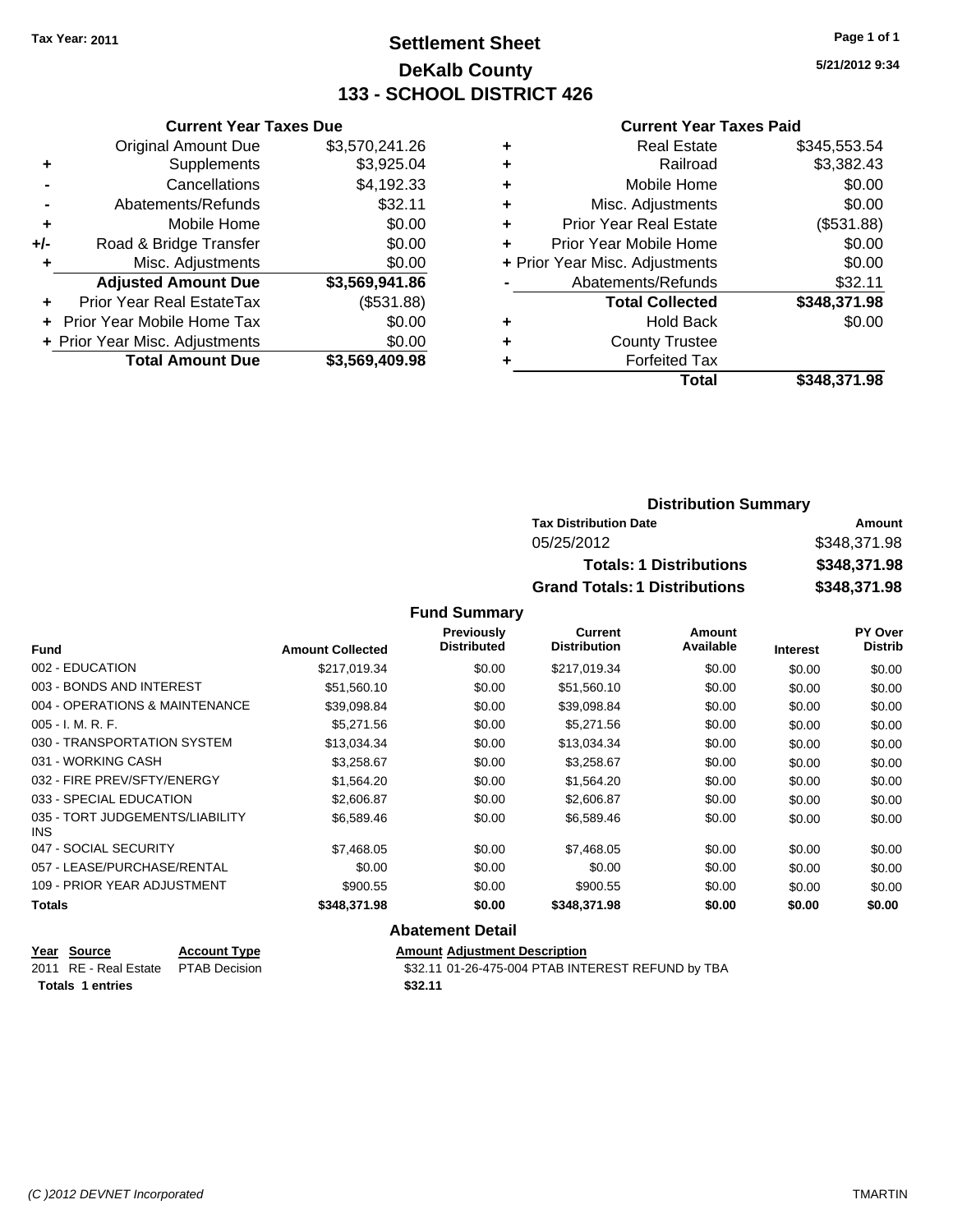# **Settlement Sheet Tax Year: 2011 Page 1 of 1 DeKalb County 134 - SCHOOL DISTRICT 427**

**5/21/2012 9:34**

#### **Current Year Taxes Paid**

|     | <b>Original Amount Due</b>     | \$29,256,846.33 | ÷ |
|-----|--------------------------------|-----------------|---|
| ٠   | Supplements                    | \$355,485.36    | ٠ |
|     | Cancellations                  | \$373,795.14    | ٠ |
|     | Abatements/Refunds             | \$170.69        | ٠ |
|     | Mobile Home                    | \$0.00          | ٠ |
| +/- | Road & Bridge Transfer         | \$0.00          | ٠ |
| ٠   | Misc. Adjustments              | \$0.00          | ٠ |
|     | <b>Adjusted Amount Due</b>     | \$29,238,365.86 |   |
|     | Prior Year Real EstateTax      | (\$5,683.25)    |   |
|     | Prior Year Mobile Home Tax     | \$0.00          | ٠ |
|     | + Prior Year Misc. Adjustments | \$0.00          | ٠ |
|     | <b>Total Amount Due</b>        | \$29,232,682.61 |   |
|     |                                |                 |   |

**Current Year Taxes Due**

|   | <b>Real Estate</b>             | \$2,552,431.13 |
|---|--------------------------------|----------------|
| ٠ | Railroad                       | \$2,136.50     |
| ٠ | Mobile Home                    | \$0.00         |
| ٠ | Misc. Adjustments              | \$0.00         |
| ٠ | <b>Prior Year Real Estate</b>  | (\$5,683.25)   |
|   | Prior Year Mobile Home         | \$0.00         |
|   | + Prior Year Misc. Adjustments | \$0.00         |
|   | Abatements/Refunds             | \$170.69       |
|   | <b>Total Collected</b>         | \$2,548,713.69 |
| ٠ | <b>Hold Back</b>               | \$0.00         |
| ٠ | <b>County Trustee</b>          |                |
|   | <b>Forfeited Tax</b>           |                |
|   | Total                          | \$2,548,713.69 |
|   |                                |                |

## **Distribution Summary Tax Distribution Date Amount** 05/25/2012 \$2,548,713.69 **Totals: 1 Distributions \$2,548,713.69 Grand Totals: 1 Distributions \$2,548,713.69**

### **Fund Summary**

|                                |                         | Previously         | <b>Current</b>      | Amount    |                 | PY Over        |
|--------------------------------|-------------------------|--------------------|---------------------|-----------|-----------------|----------------|
| <b>Fund</b>                    | <b>Amount Collected</b> | <b>Distributed</b> | <b>Distribution</b> | Available | <b>Interest</b> | <b>Distrib</b> |
| 002 - EDUCATION                | \$1,508,606.60          | \$0.00             | \$1,508,606.60      | \$0.00    | \$0.00          | \$0.00         |
| 003 - BONDS AND INTEREST       | \$526,339.95            | \$0.00             | \$526,339.95        | \$0.00    | \$0.00          | \$0.00         |
| 004 - OPERATIONS & MAINTENANCE | \$223,091.47            | \$0.00             | \$223,091.47        | \$0.00    | \$0.00          | \$0.00         |
| $005 - I. M. R. F.$            | \$50,454.33             | \$0.00             | \$50,454.33         | \$0.00    | \$0.00          | \$0.00         |
| 030 - TRANSPORTATION SYSTEM    | \$89.676.48             | \$0.00             | \$89,676.48         | \$0.00    | \$0.00          | \$0.00         |
| 031 - WORKING CASH             | \$21.852.67             | \$0.00             | \$21.852.67         | \$0.00    | \$0.00          | \$0.00         |
| 032 - FIRE PREV/SFTY/ENERGY    | \$21.982.65             | \$0.00             | \$21.982.65         | \$0.00    | \$0.00          | \$0.00         |
| 033 - SPECIAL EDUCATION        | \$17.586.12             | \$0.00             | \$17.586.12         | \$0.00    | \$0.00          | \$0.00         |
| 047 - SOCIAL SECURITY          | \$67,270.75             | \$0.00             | \$67,270.75         | \$0.00    | \$0.00          | \$0.00         |
| 057 - LEASE/PURCHASE/RENTAL    | \$21.852.67             | \$0.00             | \$21.852.67         | \$0.00    | \$0.00          | \$0.00         |
| Totals                         | \$2,548,713.69          | \$0.00             | \$2,548,713.69      | \$0.00    | \$0.00          | \$0.00         |

### **Abatement Detail**

| Year Source                     | <b>Account T</b> |
|---------------------------------|------------------|
| 2011 RE - Real Estate PTAB Deci |                  |
| 2011 RE - Real Estate PTAB Deci |                  |

**Yearch Type Amount** Adjustment Description

 $\overline{\text{388.77}}$  09-05-105-007 PTAB INTEREST REFUND by TBA 2011 831.93 09-05-105-006 PTAB INTEREST REFUND by TBA

#### **Totals \$170.70 2 entries**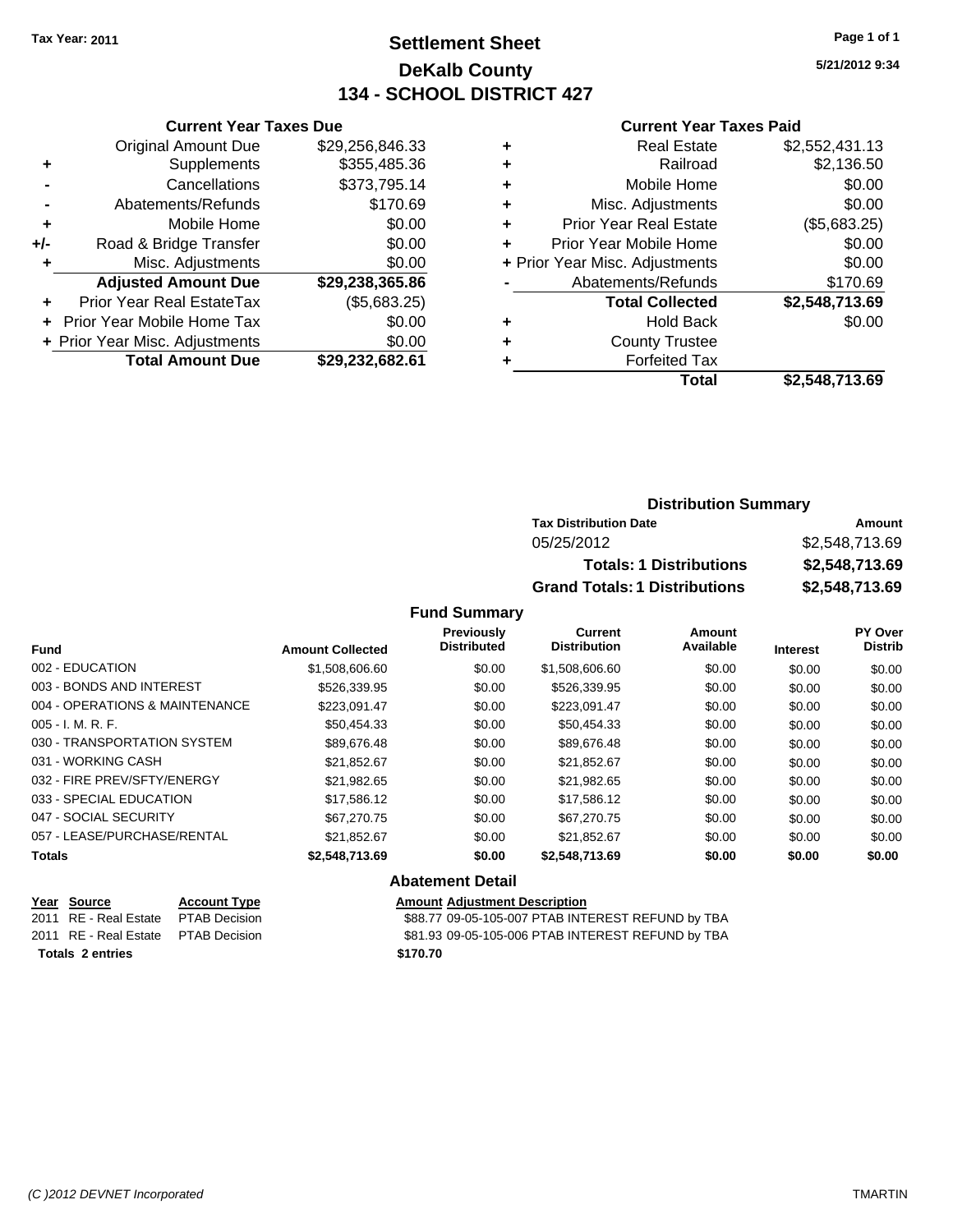**Current Year Taxes Due** Original Amount Due \$47,229,397.08

**Adjusted Amount Due \$47,112,944.27**

**Total Amount Due \$47,124,558.44**

**+** Supplements \$1,273,518.69 **-** Cancellations \$1,389,971.50 **-** Abatements/Refunds \$0.00 **+** Mobile Home \$0.00 **+/-** Road & Bridge Transfer \$0.00 **+** Misc. Adjustments \$0.00

**+** Prior Year Real EstateTax \$11,614.17 **+** Prior Year Mobile Home Tax \$0.00 **+ Prior Year Misc. Adjustments**  $$0.00$ 

# **Settlement Sheet Tax Year: 2011 Page 1 of 1 DeKalb County 135 - SCHOOL DISTRICT 428**

**5/21/2012 9:34**

#### **Current Year Taxes Paid**

| Total                         | \$4,348,390.69                                                    |
|-------------------------------|-------------------------------------------------------------------|
| <b>Forfeited Tax</b>          |                                                                   |
| <b>County Trustee</b>         |                                                                   |
| <b>Hold Back</b>              | \$0.00                                                            |
| <b>Total Collected</b>        | \$4,348,390.69                                                    |
| Abatements/Refunds            | \$0.00                                                            |
|                               | \$0.00                                                            |
| Prior Year Mobile Home        | \$0.00                                                            |
| <b>Prior Year Real Estate</b> | \$11,614.17                                                       |
| Misc. Adjustments             | \$0.00                                                            |
| Mobile Home                   | \$0.00                                                            |
| Railroad                      | \$0.00                                                            |
| <b>Real Estate</b>            | \$4,336,776.52                                                    |
|                               | ٠<br>٠<br>٠<br>÷<br>٠<br>+ Prior Year Misc. Adjustments<br>٠<br>٠ |

### **Distribution Summary Tax Distribution Date Amount** 05/25/2012 \$4,348,390.69 **Totals: 1 Distributions \$4,348,390.69 Grand Totals: 1 Distributions \$4,348,390.69**

|                                               |                         | Previously         | Current             | Amount    |                 | PY Over        |
|-----------------------------------------------|-------------------------|--------------------|---------------------|-----------|-----------------|----------------|
| <b>Fund</b>                                   | <b>Amount Collected</b> | <b>Distributed</b> | <b>Distribution</b> | Available | <b>Interest</b> | <b>Distrib</b> |
| 002 - EDUCATION                               | \$2,717,705.03          | \$0.00             | \$2,717,705.03      | \$0.00    | \$0.00          | \$0.00         |
| 003 - BONDS AND INTEREST                      | \$439,857.11            | \$0.00             | \$439,857.11        | \$0.00    | \$0.00          | \$0.00         |
| 004 - OPERATIONS & MAINTENANCE                | \$509.579.21            | \$0.00             | \$509,579.21        | \$0.00    | \$0.00          | \$0.00         |
| $005 - I. M. R. F.$                           | \$92,938.15             | \$0.00             | \$92,938.15         | \$0.00    | \$0.00          | \$0.00         |
| 030 - TRANSPORTATION SYSTEM                   | \$245,297.07            | \$0.00             | \$245,297.07        | \$0.00    | \$0.00          | \$0.00         |
| 031 - WORKING CASH                            | \$0.00                  | \$0.00             | \$0.00              | \$0.00    | \$0.00          | \$0.00         |
| 032 - FIRE PREV/SFTY/ENERGY                   | \$0.00                  | \$0.00             | \$0.00              | \$0.00    | \$0.00          | \$0.00         |
| 033 - SPECIAL EDUCATION                       | \$234,773,97            | \$0.00             | \$234,773,97        | \$0.00    | \$0.00          | \$0.00         |
| 035 - TORT JUDGEMENTS/LIABILITY<br><b>INS</b> | \$0.00                  | \$0.00             | \$0.00              | \$0.00    | \$0.00          | \$0.00         |
| 047 - SOCIAL SECURITY                         | \$108.240.15            | \$0.00             | \$108,240.15        | \$0.00    | \$0.00          | \$0.00         |
| 057 - LEASE/PURCHASE/RENTAL                   | \$0.00                  | \$0.00             | \$0.00              | \$0.00    | \$0.00          | \$0.00         |
| <b>Totals</b>                                 | \$4,348,390.69          | \$0.00             | \$4,348,390.69      | \$0.00    | \$0.00          | \$0.00         |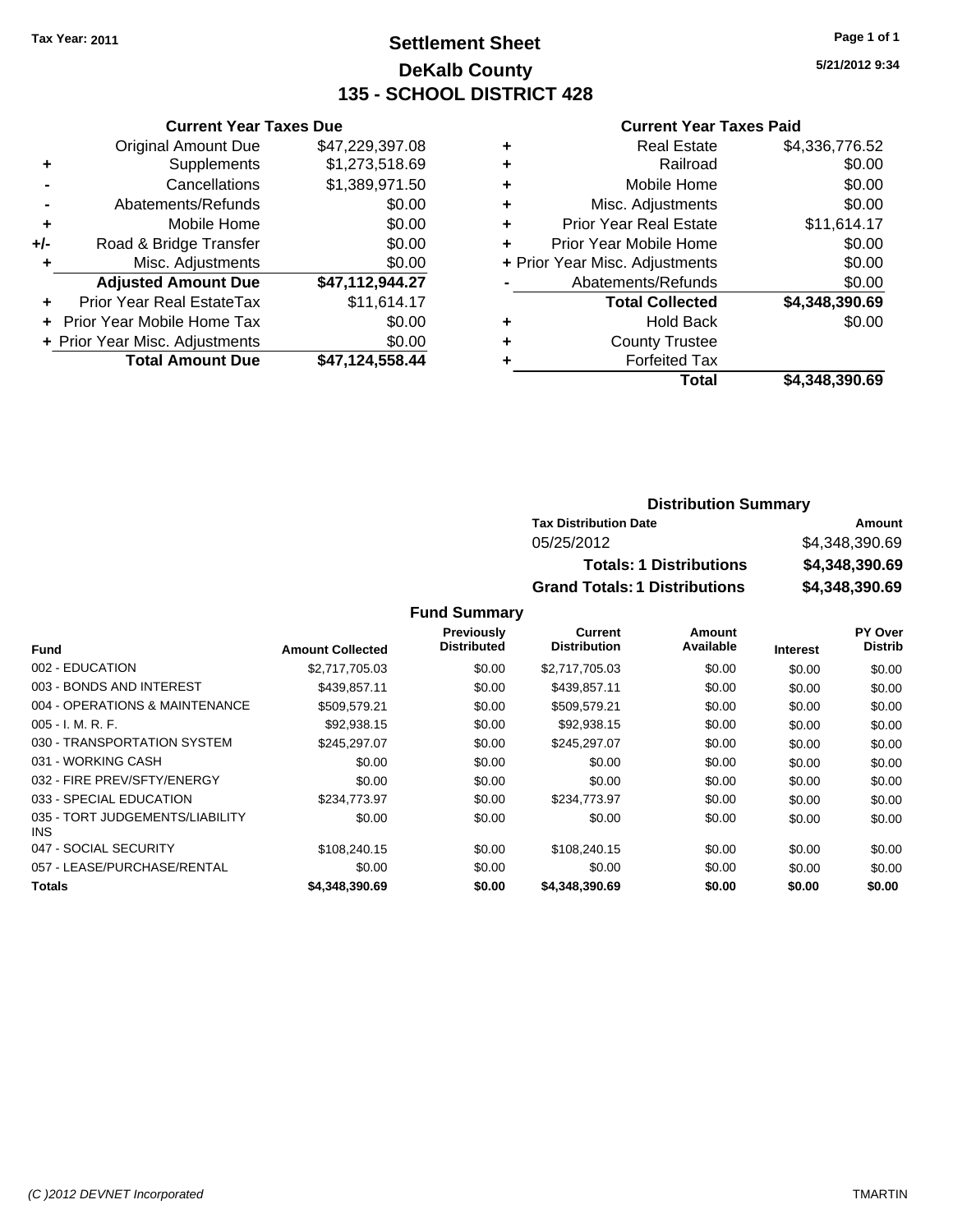# **Settlement Sheet Tax Year: 2011 Page 1 of 1 DeKalb County 136 - SCHOOL DISTRICT 429**

**5/21/2012 9:34**

#### **Current Year Taxes Paid**

|     | <b>Current Year Taxes Due</b>  |                |
|-----|--------------------------------|----------------|
|     | <b>Original Amount Due</b>     | \$4,607,036.36 |
| ٠   | Supplements                    | \$7,713.52     |
|     | Cancellations                  | \$8,799.81     |
| -   | Abatements/Refunds             | \$95.99        |
| ٠   | Mobile Home                    | \$0.00         |
| +/- | Road & Bridge Transfer         | \$0.00         |
| ٠   | Misc. Adjustments              | \$195.91       |
|     | <b>Adjusted Amount Due</b>     | \$4,606,049.99 |
| ٠   | Prior Year Real EstateTax      | (\$1,309.17)   |
|     | Prior Year Mobile Home Tax     | \$0.00         |
|     | + Prior Year Misc. Adjustments | \$0.00         |
|     | <b>Total Amount Due</b>        | \$4,604,740.82 |
|     |                                |                |

|   | <b>Real Estate</b>             | \$412,658.54 |
|---|--------------------------------|--------------|
|   | Railroad                       | \$0.00       |
| ٠ | Mobile Home                    | \$0.00       |
| ٠ | Misc. Adjustments              | \$195.91     |
| ٠ | <b>Prior Year Real Estate</b>  | (\$1,309.17) |
| ٠ | Prior Year Mobile Home         | \$0.00       |
|   | + Prior Year Misc. Adjustments | \$0.00       |
|   | Abatements/Refunds             | \$95.99      |
|   | <b>Total Collected</b>         | \$411,449.29 |
| ٠ | <b>Hold Back</b>               | \$0.00       |
| ٠ | <b>County Trustee</b>          |              |
|   | <b>Forfeited Tax</b>           |              |
|   | Total                          | \$411,449.29 |
|   |                                |              |

| <b>Distribution Summary</b>          |              |
|--------------------------------------|--------------|
| <b>Tax Distribution Date</b>         | Amount       |
| 05/25/2012                           | \$411,449.29 |
| <b>Totals: 1 Distributions</b>       | \$411,449.29 |
| <b>Grand Totals: 1 Distributions</b> | \$411,449.29 |

#### **Fund Summary**

|                                         |                         | Previously         | <b>Current</b>      | Amount    |                 | PY Over        |
|-----------------------------------------|-------------------------|--------------------|---------------------|-----------|-----------------|----------------|
| <b>Fund</b>                             | <b>Amount Collected</b> | <b>Distributed</b> | <b>Distribution</b> | Available | <b>Interest</b> | <b>Distrib</b> |
| 002 - EDUCATION                         | \$267.322.72            | \$0.00             | \$267.322.72        | \$0.00    | \$0.00          | \$0.00         |
| 003 - BONDS AND INTEREST                | \$71,210.77             | \$0.00             | \$71,210.77         | \$0.00    | \$0.00          | \$0.00         |
| 004 - OPERATIONS & MAINTENANCE          | \$29.249.93             | \$0.00             | \$29.249.93         | \$0.00    | \$0.00          | \$0.00         |
| $005 - I. M. R. F.$                     | \$6,896,72              | \$0.00             | \$6,896.72          | \$0.00    | \$0.00          | \$0.00         |
| 030 - TRANSPORTATION SYSTEM             | \$15,838.73             | \$0.00             | \$15,838.73         | \$0.00    | \$0.00          | \$0.00         |
| 032 - FIRE PREV/SFTY/ENERGY             | \$0.00                  | \$0.00             | \$0.00              | \$0.00    | \$0.00          | \$0.00         |
| 033 - SPECIAL EDUCATION                 | \$4.756.76              | \$0.00             | \$4,756.76          | \$0.00    | \$0.00          | \$0.00         |
| 035 - TORT JUDGEMENTS/LIABILITY<br>INS. | \$7.611.81              | \$0.00             | \$7.611.81          | \$0.00    | \$0.00          | \$0.00         |
| 047 - SOCIAL SECURITY                   | \$8,561.85              | \$0.00             | \$8,561.85          | \$0.00    | \$0.00          | \$0.00         |
| 057 - LEASE/PURCHASE/RENTAL             | \$0.00                  | \$0.00             | \$0.00              | \$0.00    | \$0.00          | \$0.00         |
| <b>Totals</b>                           | \$411,449.29            | \$0.00             | \$411,449.29        | \$0.00    | \$0.00          | \$0.00         |

### **Miscellaneous Adjustment Detail**

| Year Source             | <b>Account Type</b>       | <b>Amount Adjustment Description</b>              |
|-------------------------|---------------------------|---------------------------------------------------|
| 2011 RE - Real Estate   | <b>Back Tax Collected</b> | \$195.91 BUSHNELL REDEMPTION 15-15-426-014 by TBA |
| <b>Totals 1 entries</b> |                           | \$195.91                                          |
|                         |                           |                                                   |

# **Abatement Detail**

# **Year Source Account Type Amount Adjustment Description**

\$95.99 12-19-400-003 PTAB INTEREST REFUND by TBA **Totals 1 entries 1 and 1 and 1 and 1 and 1 and 1 and 1 and 1 and 1 and 1 and 1 and 1 and 1 and 1 and 1 and 1 and 1 and 1 and 1 and 1 and 1 and 1 and 1 and 1 and 1 and 1 and 1 and 1 and 1 and 1 and 1 and 1 and 1 and 1 an**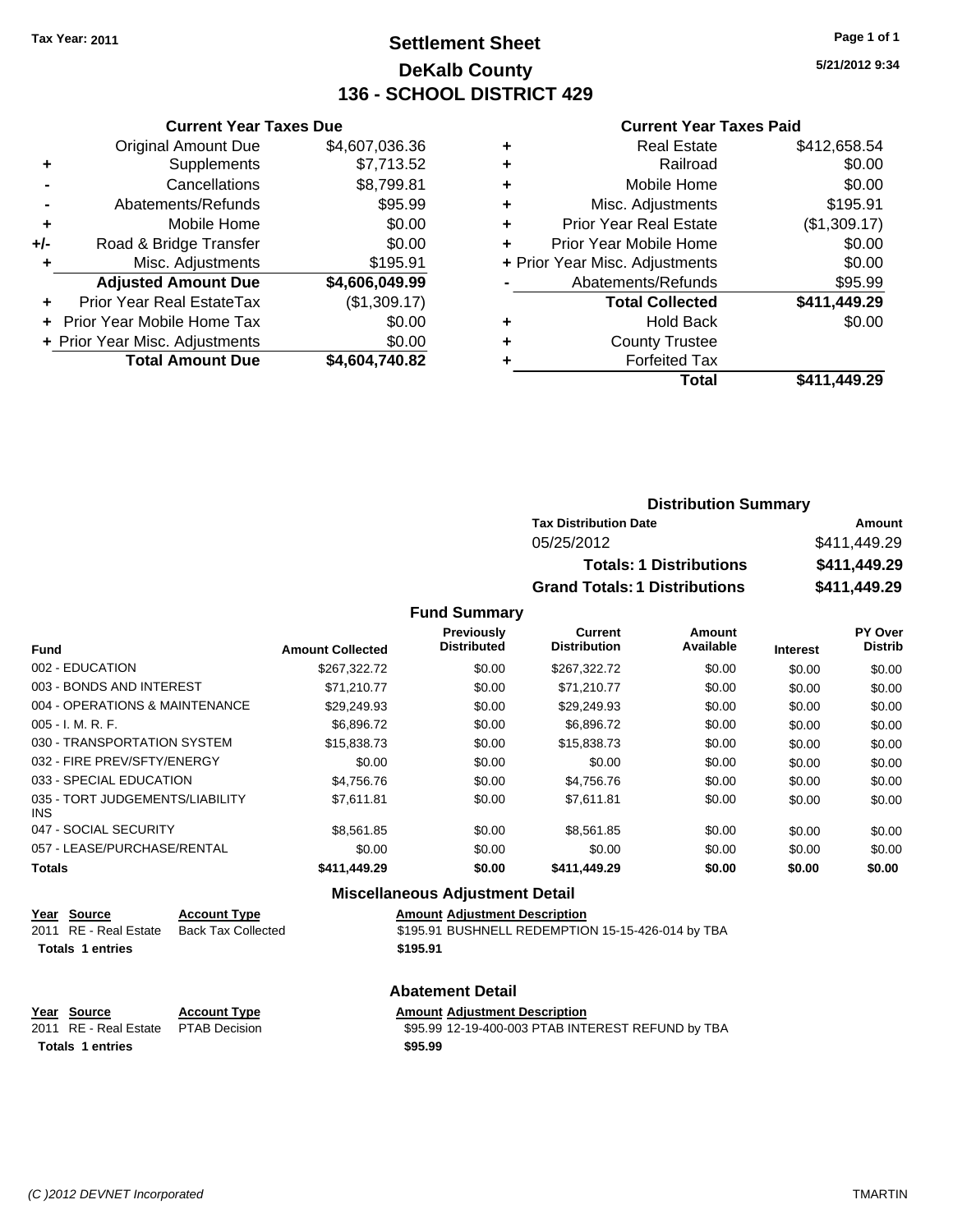**Current Year Taxes Due**

# **Settlement Sheet Tax Year: 2011 Page 1 of 1 DeKalb County 137 - SCHOOL DISTRICT 430**

**5/21/2012 9:34**

### **Current Year Taxes Paid**

|     |                                |                |   | Total                          | \$772,605.12 |
|-----|--------------------------------|----------------|---|--------------------------------|--------------|
|     | <b>Total Amount Due</b>        | \$7,957,077.41 |   | <b>Forfeited Tax</b>           |              |
|     | + Prior Year Misc. Adjustments | \$0.00         | ٠ | <b>County Trustee</b>          |              |
|     | + Prior Year Mobile Home Tax   | \$0.00         | ٠ | <b>Hold Back</b>               | \$0.00       |
|     | Prior Year Real EstateTax      | (\$1,228.89)   |   | <b>Total Collected</b>         | \$772,605.12 |
|     | <b>Adjusted Amount Due</b>     | \$7,958,306.30 |   | Abatements/Refunds             | \$64.28      |
|     | Misc. Adjustments              | \$1,734.47     |   | + Prior Year Misc. Adjustments | \$0.00       |
| +/- | Road & Bridge Transfer         | \$0.00         | ÷ | Prior Year Mobile Home         | \$0.00       |
| ÷   | Mobile Home                    | \$0.00         | ٠ | <b>Prior Year Real Estate</b>  | (\$1,228.89) |
|     | Abatements/Refunds             | \$64.28        | ٠ | Misc. Adjustments              | \$1,734.47   |
|     | Cancellations                  | \$20,097.79    | ٠ | Mobile Home                    | \$0.00       |
| ٠   | Supplements                    | \$17,331.80    | ٠ | Railroad                       | \$0.00       |
|     | <b>Original Amount Due</b>     | \$7,959,402.10 |   | <b>Real Estate</b>             | \$772,163.82 |

| <b>Distribution Summary</b>          |              |
|--------------------------------------|--------------|
| <b>Tax Distribution Date</b>         | Amount       |
| 05/25/2012                           | \$772,605.12 |
| <b>Totals: 1 Distributions</b>       | \$772,605.12 |
| <b>Grand Totals: 1 Distributions</b> | \$772,605.12 |

#### **Fund Summary**

|                                         |                         | Previously         | Current             | Amount    |                 | PY Over        |
|-----------------------------------------|-------------------------|--------------------|---------------------|-----------|-----------------|----------------|
| <b>Fund</b>                             | <b>Amount Collected</b> | <b>Distributed</b> | <b>Distribution</b> | Available | <b>Interest</b> | <b>Distrib</b> |
| 002 - EDUCATION                         | \$616,823.97            | \$0.00             | \$616,823.97        | \$0.00    | \$0.00          | \$0.00         |
| 003 - BONDS AND INTEREST                | \$47,182.99             | \$0.00             | \$47,182.99         | \$0.00    | \$0.00          | \$0.00         |
| 004 - OPERATIONS & MAINTENANCE          | \$72,398.52             | \$0.00             | \$72,398.52         | \$0.00    | \$0.00          | \$0.00         |
| $005 - I. M. R. F.$                     | \$0.00                  | \$0.00             | \$0.00              | \$0.00    | \$0.00          | \$0.00         |
| 030 - TRANSPORTATION SYSTEM             | \$36,199.64             | \$0.00             | \$36,199.64         | \$0.00    | \$0.00          | \$0.00         |
| 031 - WORKING CASH                      | \$0.00                  | \$0.00             | \$0.00              | \$0.00    | \$0.00          | \$0.00         |
| 032 - FIRE PREV/SFTY/ENERGY             | \$0.00                  | \$0.00             | \$0.00              | \$0.00    | \$0.00          | \$0.00         |
| 033 - SPECIAL EDUCATION                 | \$0.00                  | \$0.00             | \$0.00              | \$0.00    | \$0.00          | \$0.00         |
| 035 - TORT JUDGEMENTS/LIABILITY<br>INS. | \$0.00                  | \$0.00             | \$0.00              | \$0.00    | \$0.00          | \$0.00         |
| 047 - SOCIAL SECURITY                   | \$0.00                  | \$0.00             | \$0.00              | \$0.00    | \$0.00          | \$0.00         |
| 057 - LEASE/PURCHASE/RENTAL             | \$0.00                  | \$0.00             | \$0.00              | \$0.00    | \$0.00          | \$0.00         |
| <b>Totals</b>                           | \$772,605.12            | \$0.00             | \$772,605.12        | \$0.00    | \$0.00          | \$0.00         |

#### **Miscellaneous Adjustment Detail**

| Year Source             | <b>Account Type</b>       | <b>Amount Adjustment Description</b>              |
|-------------------------|---------------------------|---------------------------------------------------|
| 2011 RE - Real Estate   | <b>Back Tax Collected</b> | \$278.92 BYRNE REDEMPTION 19-10-201-031 by TBA    |
| 2011 RE - Real Estate   | <b>Back Tax Collected</b> | \$258.41 SHISSLER REDEMPTION 18-10-203-008 by TBA |
| 2011 RE - Real Estate   | <b>Back Tax Collected</b> | \$599.38 PRIMUS REDEMPTION 8 PARCELS by TBA       |
| 2011 RE - Real Estate   | <b>Back Tax Collected</b> | \$597.76 BYRNE REDEMPTION 19-10-201-018 by TBA    |
| <b>Totals 4 entries</b> |                           | \$1.734.47                                        |
|                         |                           | <b>Abatement Detail</b>                           |

#### **Year Source Account Type Amount Adjustment Description**

|                         | <u>rear source</u>                  | ACCOUNT TYPE | Allioulit Aujustinent Description                 |
|-------------------------|-------------------------------------|--------------|---------------------------------------------------|
|                         | 2011 RE - Real Estate PTAB Decision |              | \$44.13 19-27-427-012 PTAB INTEREST REFUND by TBA |
|                         | 2011 RE - Real Estate PTAB Decision |              | \$20.15 19-26-432-011 PTAB INTEREST REFUND by TBA |
| <b>Totals 2 entries</b> |                                     |              | \$64.28                                           |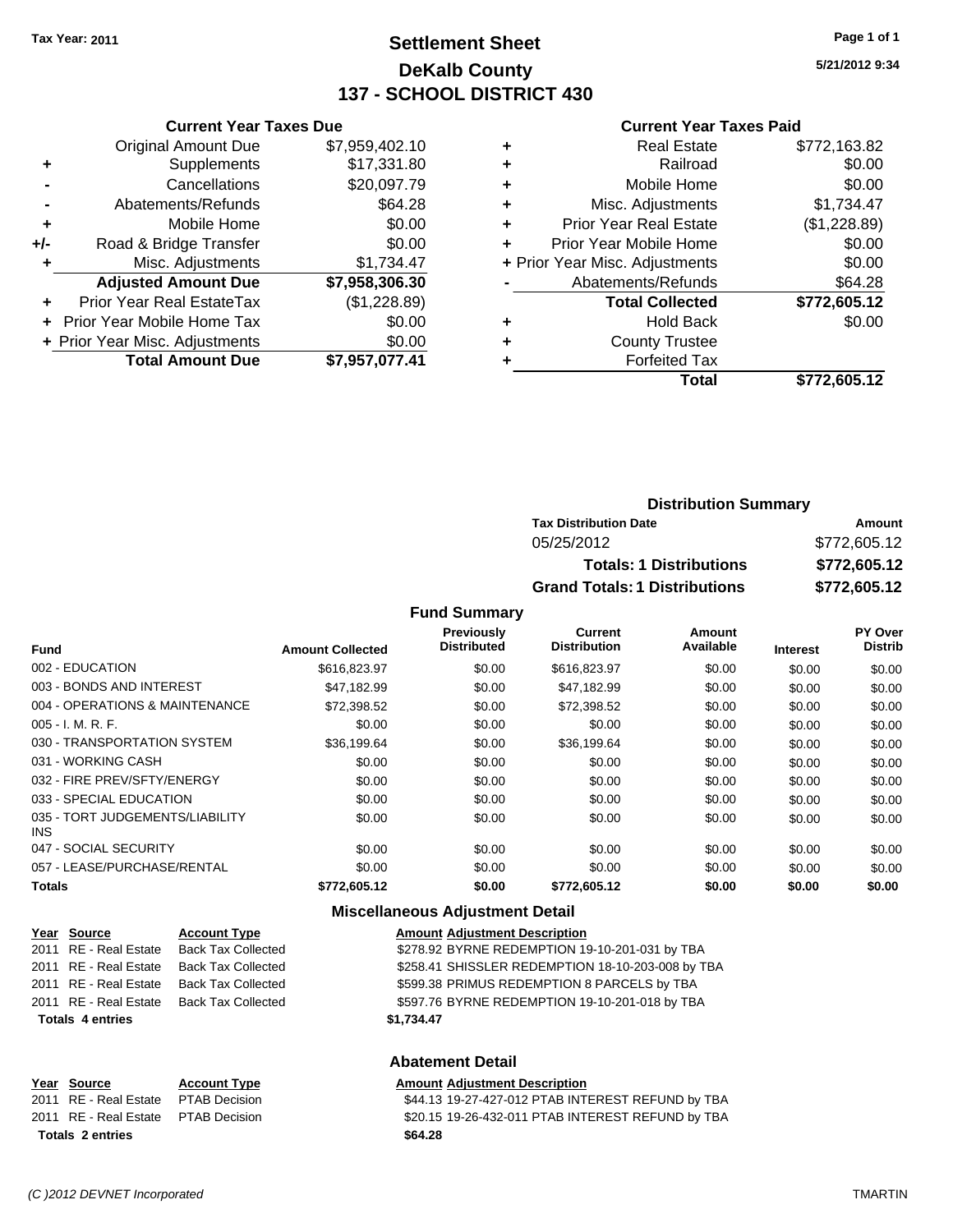# **Settlement Sheet Tax Year: 2011 Page 1 of 1 DeKalb County 139 - SCHOOL DISTRICT 432**

**5/21/2012 9:34**

#### **Current Year Taxes Paid**

| <b>Current Year Taxes Due</b>  |                         |
|--------------------------------|-------------------------|
| <b>Original Amount Due</b>     | \$2,351,290.86          |
| Supplements                    | \$1,570.20              |
| Cancellations                  | \$1,768.00              |
| Abatements/Refunds             | \$0.00                  |
| Mobile Home                    | \$0.00                  |
| Road & Bridge Transfer         | \$0.00                  |
| Misc. Adjustments              | \$0.00                  |
| <b>Adjusted Amount Due</b>     | \$2,351,093.06          |
| Prior Year Real EstateTax      | \$0.00                  |
| Prior Year Mobile Home Tax     | \$0.00                  |
| + Prior Year Misc. Adjustments | \$0.00                  |
|                                | \$2,351,093.06          |
|                                | <b>Total Amount Due</b> |

| ٠ | <b>Real Estate</b>             | \$273,770.14 |
|---|--------------------------------|--------------|
| ٠ | Railroad                       | \$0.00       |
| ٠ | Mobile Home                    | \$0.00       |
| ٠ | Misc. Adjustments              | \$0.00       |
| ٠ | <b>Prior Year Real Estate</b>  | \$0.00       |
| ٠ | Prior Year Mobile Home         | \$0.00       |
|   | + Prior Year Misc. Adjustments | \$0.00       |
|   | Abatements/Refunds             | \$0.00       |
|   | <b>Total Collected</b>         | \$273,770.14 |
| ٠ | Hold Back                      | \$0.00       |
| ٠ | <b>County Trustee</b>          |              |
|   | <b>Forfeited Tax</b>           |              |
|   | Total                          | \$273,770.14 |

### **Distribution Summary Tax Distribution Date Amount** 05/25/2012 \$273,770.14 **Totals: 1 Distributions \$273,770.14 Grand Totals: 1 Distributions \$273,770.14**

|                                         |                         | <b>Previously</b>  | <b>Current</b>      | Amount    |                 | PY Over        |
|-----------------------------------------|-------------------------|--------------------|---------------------|-----------|-----------------|----------------|
| <b>Fund</b>                             | <b>Amount Collected</b> | <b>Distributed</b> | <b>Distribution</b> | Available | <b>Interest</b> | <b>Distrib</b> |
| 002 - EDUCATION                         | \$168,857.32            | \$0.00             | \$168,857.32        | \$0.00    | \$0.00          | \$0.00         |
| 003 - BONDS AND INTEREST                | \$34,774.56             | \$0.00             | \$34,774.56         | \$0.00    | \$0.00          | \$0.00         |
| 004 - OPERATIONS & MAINTENANCE          | \$20.761.08             | \$0.00             | \$20,761.08         | \$0.00    | \$0.00          | \$0.00         |
| $005 - I. M. R. F.$                     | \$4,903.50              | \$0.00             | \$4,903.50          | \$0.00    | \$0.00          | \$0.00         |
| 030 - TRANSPORTATION SYSTEM             | \$11,072.63             | \$0.00             | \$11,072.63         | \$0.00    | \$0.00          | \$0.00         |
| 031 - WORKING CASH                      | \$2.768.09              | \$0.00             | \$2,768.09          | \$0.00    | \$0.00          | \$0.00         |
| 032 - FIRE PREV/SFTY/ENERGY             | \$2,768.09              | \$0.00             | \$2,768.09          | \$0.00    | \$0.00          | \$0.00         |
| 033 - SPECIAL EDUCATION                 | \$2.214.53              | \$0.00             | \$2,214.53          | \$0.00    | \$0.00          | \$0.00         |
| 035 - TORT JUDGEMENTS/LIABILITY<br>INS. | \$16,344.35             | \$0.00             | \$16,344.35         | \$0.00    | \$0.00          | \$0.00         |
| 047 - SOCIAL SECURITY                   | \$6,537.90              | \$0.00             | \$6,537.90          | \$0.00    | \$0.00          | \$0.00         |
| 057 - LEASE/PURCHASE/RENTAL             | \$2.768.09              | \$0.00             | \$2,768.09          | \$0.00    | \$0.00          | \$0.00         |
| <b>Totals</b>                           | \$273,770.14            | \$0.00             | \$273.770.14        | \$0.00    | \$0.00          | \$0.00         |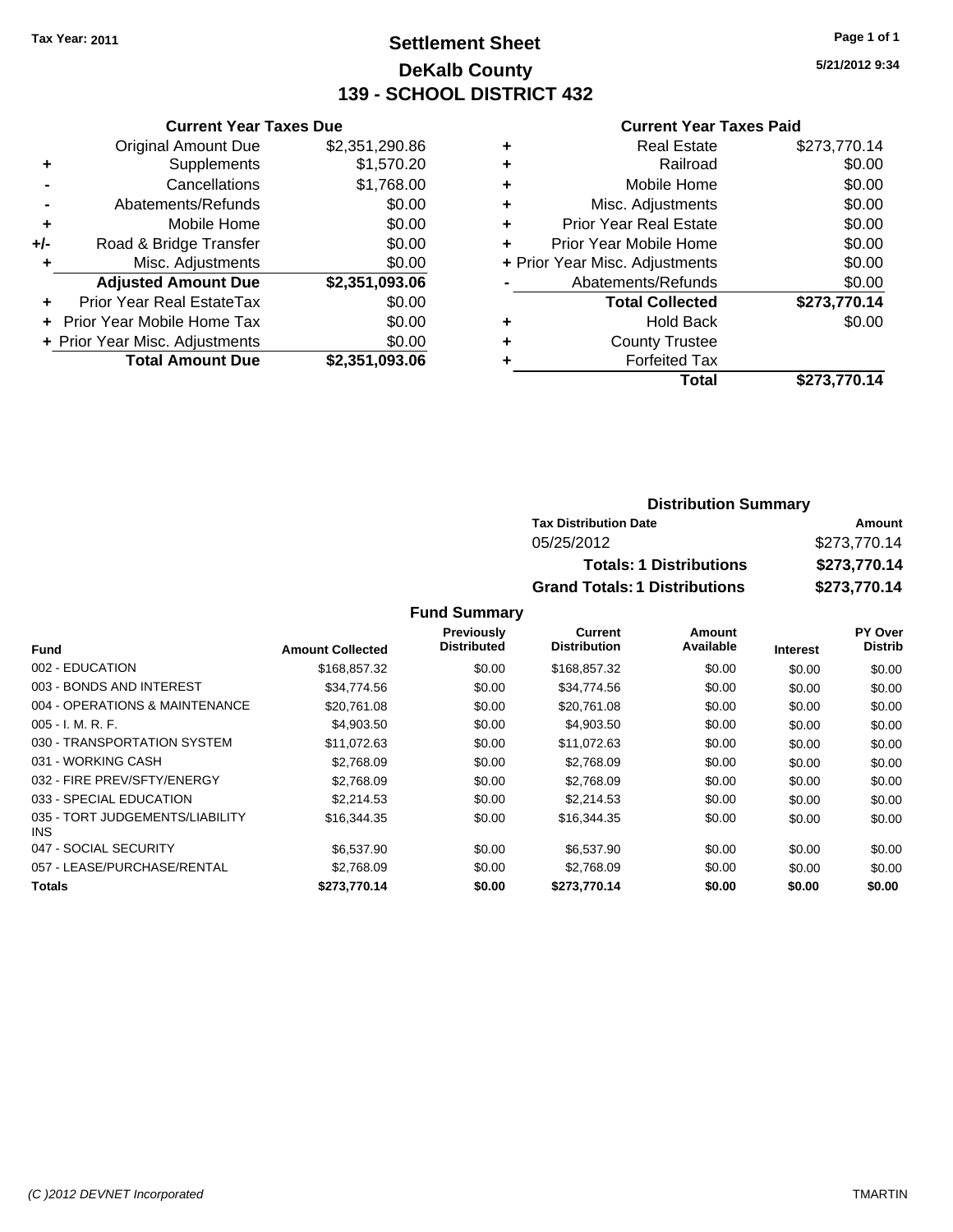# **Settlement Sheet Tax Year: 2011 Page 1 of 1 DeKalb County 141 - CC 509 ELGIN**

**5/21/2012 9:34**

|  | <b>Current Year Taxes Due</b> |  |  |  |
|--|-------------------------------|--|--|--|
|--|-------------------------------|--|--|--|

|     | <b>Original Amount Due</b>     | \$10,079.98 |
|-----|--------------------------------|-------------|
| ٠   | Supplements                    | \$0.00      |
|     | Cancellations                  | \$0.00      |
|     | Abatements/Refunds             | \$0.00      |
| ٠   | Mobile Home                    | \$0.00      |
| +/- | Road & Bridge Transfer         | \$0.00      |
|     | Misc. Adjustments              | \$0.00      |
|     | <b>Adjusted Amount Due</b>     | \$10,079.98 |
|     |                                |             |
|     | Prior Year Real EstateTax      | \$0.00      |
|     | Prior Year Mobile Home Tax     | \$0.00      |
|     | + Prior Year Misc. Adjustments | \$0.00      |

### **Current Year Taxes Paid +** Real Estate \$1,826.99 **+** Railroad \$0.00 **+** Mobile Home \$0.00 **+** Misc. Adjustments \$0.00 **+** Prior Year Real Estate \$0.00 **+** Prior Year Mobile Home \$0.00 **+** Prior Year Misc. Adjustments  $$0.00$ **-** Abatements/Refunds \$0.00 **Total Collected \$1,826.99 +** Hold Back \$0.00 **+** County Trustee **+** Forfeited Tax **Total \$1,826.99**

| <b>Distribution Summary</b>          |            |
|--------------------------------------|------------|
| <b>Tax Distribution Date</b>         | Amount     |
| 05/25/2012                           | \$1,826,99 |
| <b>Totals: 1 Distributions</b>       | \$1,826.99 |
| <b>Grand Totals: 1 Distributions</b> | \$1,826.99 |

| <b>Fund</b>                                     | <b>Amount Collected</b> | <b>Previously</b><br><b>Distributed</b> | Current<br><b>Distribution</b> | Amount<br>Available | <b>Interest</b> | <b>PY Over</b><br><b>Distrib</b> |
|-------------------------------------------------|-------------------------|-----------------------------------------|--------------------------------|---------------------|-----------------|----------------------------------|
| 003 - BONDS AND INTEREST                        | \$228.27                | \$0.00                                  | \$228.27                       | \$0.00              | \$0.00          | \$0.00                           |
| 027 - AUDIT                                     | \$1.72                  | \$0.00                                  | \$1.72                         | \$0.00              | \$0.00          | \$0.00                           |
| 035 - TORT JUDGEMENTS/LIABILITY<br><b>INS</b>   | \$27.76                 | \$0.00                                  | \$27.76                        | \$0.00              | \$0.00          | \$0.00                           |
| 047 - SOCIAL SECURITY                           | \$10.04                 | \$0.00                                  | \$10.04                        | \$0.00              | \$0.00          | \$0.00                           |
| 109 - PRIOR YEAR ADJUSTMENT                     | \$796.11                | \$0.00                                  | \$796.11                       | \$0.00              | \$0.00          | \$0.00                           |
| 136 - OPERATIONS & MAINTENANCE<br>(colleges)    | \$191.84                | \$0.00                                  | \$191.84                       | \$0.00              | \$0.00          | \$0.00                           |
| <b>159 - EDUCATIONAL PURPOSES</b><br>(colleges) | \$571.25                | \$0.00                                  | \$571.25                       | \$0.00              | \$0.00          | \$0.00                           |
| <b>Totals</b>                                   | \$1,826.99              | \$0.00                                  | \$1,826.99                     | \$0.00              | \$0.00          | \$0.00                           |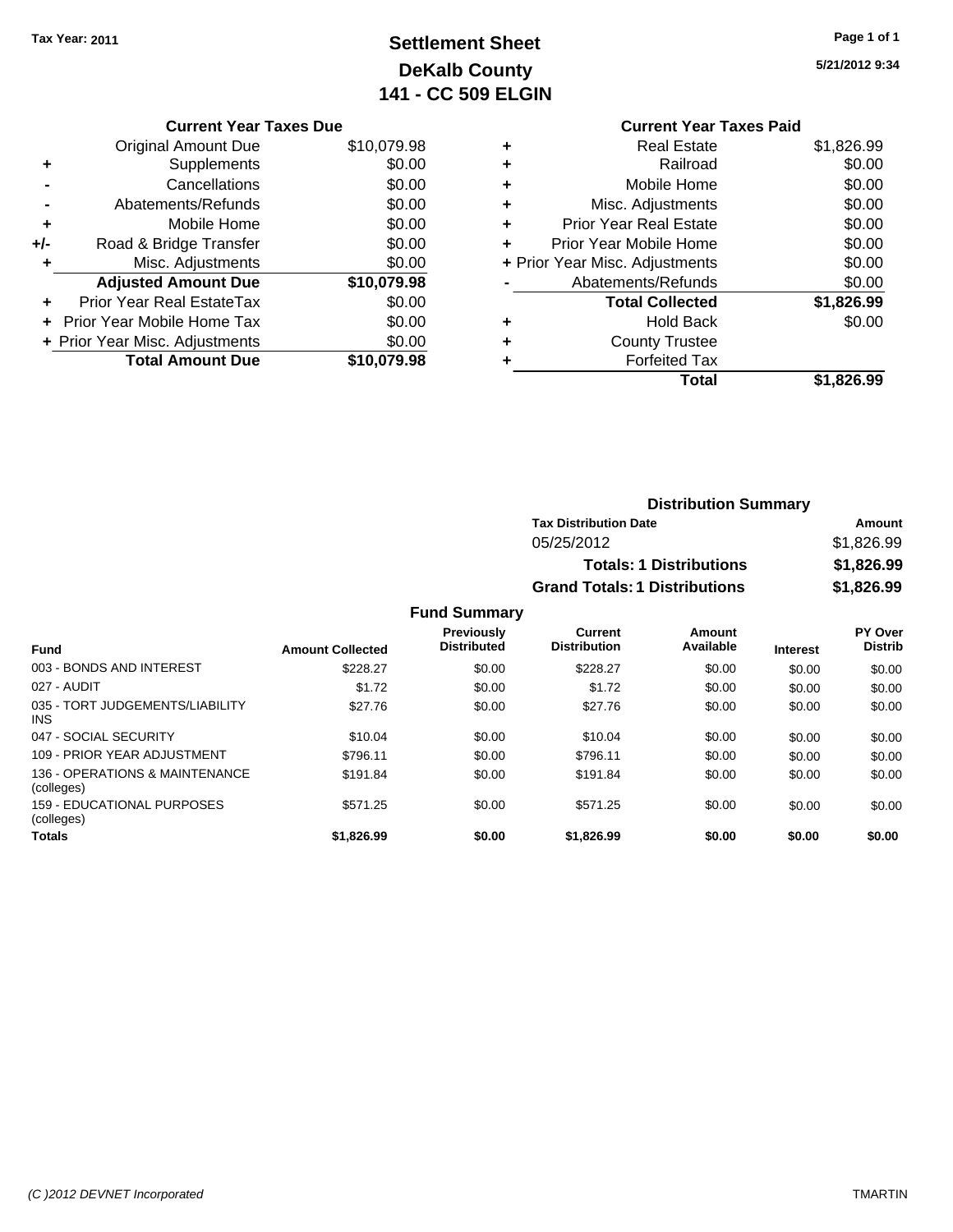# **Settlement Sheet Tax Year: 2011 Page 1 of 1 DeKalb County 142 - CC 511 ROCK VALLEY**

**5/21/2012 9:34**

### **Current Year Taxes Paid**

| <b>Current Year Taxes Due</b>     |            |
|-----------------------------------|------------|
| <b>Original Amount Due</b>        | \$1,604.33 |
| Supplements                       | \$0.00     |
| Cancellations                     | \$0.00     |
| Abatements/Refunds                | \$0.00     |
| Mobile Home                       | \$0.00     |
| Road & Bridge Transfer            | \$0.00     |
| Misc. Adjustments                 | \$0.00     |
| <b>Adjusted Amount Due</b>        | \$1,604.33 |
| Prior Year Real EstateTax         | \$0.00     |
| <b>Prior Year Mobile Home Tax</b> | \$0.00     |
| + Prior Year Misc. Adjustments    | \$0.00     |
| <b>Total Amount Due</b>           | \$1.604.33 |
|                                   |            |

|   | Total                          | \$252.41 |
|---|--------------------------------|----------|
|   | <b>Forfeited Tax</b>           |          |
| ٠ | <b>County Trustee</b>          |          |
| ٠ | <b>Hold Back</b>               | \$0.00   |
|   | <b>Total Collected</b>         | \$252.41 |
|   | Abatements/Refunds             | \$0.00   |
|   | + Prior Year Misc. Adjustments | \$0.00   |
| ÷ | Prior Year Mobile Home         | \$0.00   |
| ٠ | <b>Prior Year Real Estate</b>  | \$0.00   |
| ٠ | Misc. Adjustments              | \$0.00   |
| ٠ | Mobile Home                    | \$0.00   |
| ٠ | Railroad                       | \$0.00   |
|   | <b>Real Estate</b>             | \$252.41 |
|   |                                |          |

| <b>Distribution Summary</b>          |          |
|--------------------------------------|----------|
| <b>Tax Distribution Date</b>         | Amount   |
| 05/25/2012                           | \$252.41 |
| <b>Totals: 1 Distributions</b>       | \$252.41 |
| <b>Grand Totals: 1 Distributions</b> | \$252.41 |

|                                              |                         | <b>Previously</b><br><b>Distributed</b> | Current<br><b>Distribution</b> | Amount<br>Available |                 | PY Over<br><b>Distrib</b> |
|----------------------------------------------|-------------------------|-----------------------------------------|--------------------------------|---------------------|-----------------|---------------------------|
| <b>Fund</b>                                  | <b>Amount Collected</b> |                                         |                                |                     | <b>Interest</b> |                           |
| 003 - BONDS AND INTEREST                     | \$58.34                 | \$0.00                                  | \$58.34                        | \$0.00              | \$0.00          | \$0.00                    |
| 027 - AUDIT                                  | \$0.06                  | \$0.00                                  | \$0.06                         | \$0.00              | \$0.00          | \$0.00                    |
| 035 - TORT JUDGEMENTS/LIABILITY<br>INS.      | \$7.45                  | \$0.00                                  | \$7.45                         | \$0.00              | \$0.00          | \$0.00                    |
| 047 - SOCIAL SECURITY                        | \$2.89                  | \$0.00                                  | \$2.89                         | \$0.00              | \$0.00          | \$0.00                    |
| 109 - PRIOR YEAR ADJUSTMENT                  | \$77.01                 | \$0.00                                  | \$77.01                        | \$0.00              | \$0.00          | \$0.00                    |
| 136 - OPERATIONS & MAINTENANCE<br>(colleges) | \$15.80                 | \$0.00                                  | \$15.80                        | \$0.00              | \$0.00          | \$0.00                    |
| 141 - HLTH. SFTY/HANDICAP<br>ACCESS/ENERGY   | \$0.00                  | \$0.00                                  | \$0.00                         | \$0.00              | \$0.00          | \$0.00                    |
| 159 - EDUCATIONAL PURPOSES<br>(colleges)     | \$90.86                 | \$0.00                                  | \$90.86                        | \$0.00              | \$0.00          | \$0.00                    |
| <b>Totals</b>                                | \$252.41                | \$0.00                                  | \$252.41                       | \$0.00              | \$0.00          | \$0.00                    |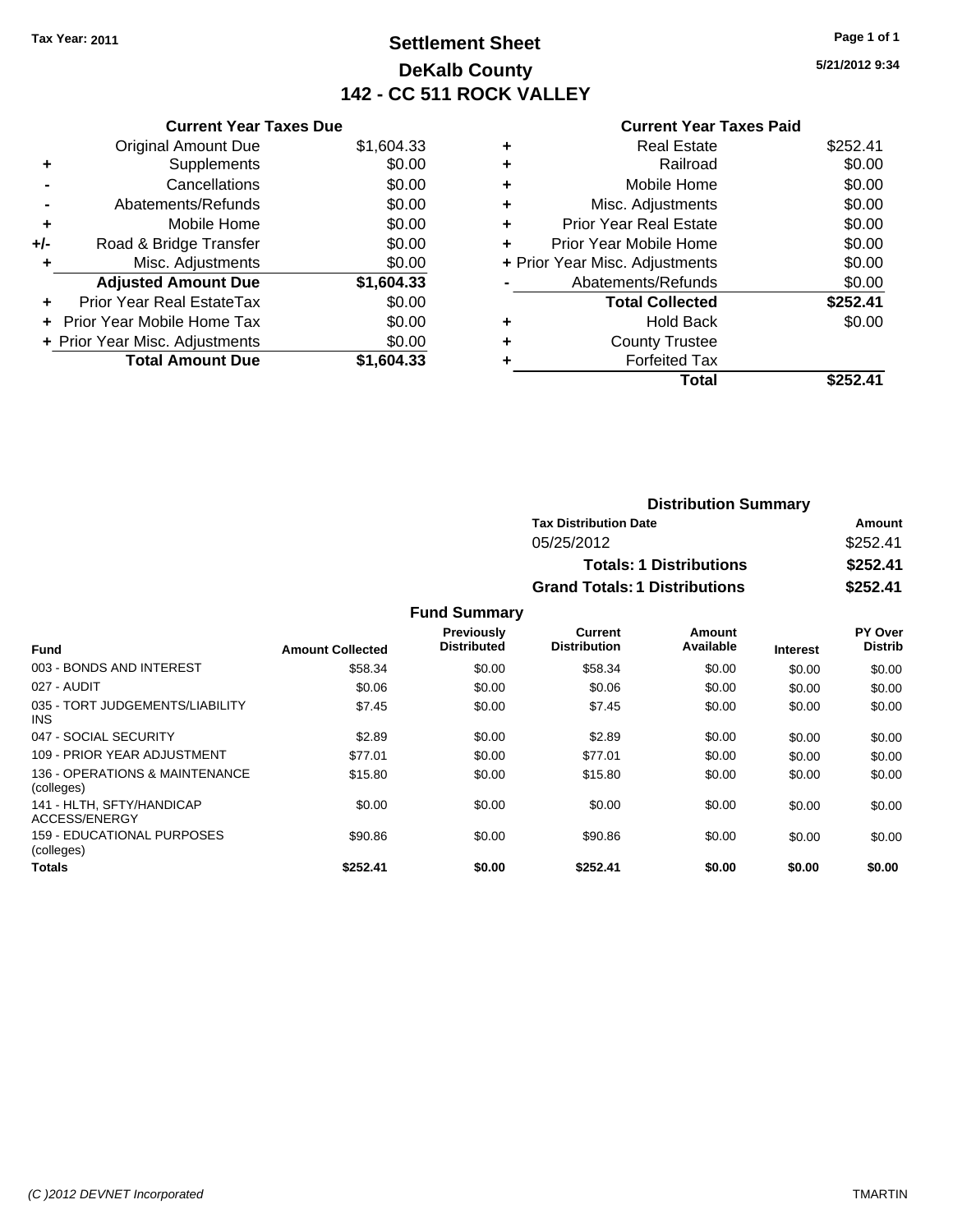# **Settlement Sheet Tax Year: 2011 Page 1 of 1 DeKalb County 143 - CC 513 ILLINOIS VALLEY**

**5/21/2012 9:34**

#### **Current Year Taxes Paid**

| <b>Current Year Taxes Due</b> |                                |
|-------------------------------|--------------------------------|
| <b>Original Amount Due</b>    | \$5,707.11                     |
| Supplements                   | \$5,417.00                     |
| Cancellations                 | \$5,417.00                     |
| Abatements/Refunds            | \$0.00                         |
| Mobile Home                   | \$0.00                         |
| Road & Bridge Transfer        | \$0.00                         |
| Misc. Adjustments             | \$0.00                         |
| <b>Adjusted Amount Due</b>    | \$5,707.11                     |
| Prior Year Real EstateTax     | \$0.00                         |
| Prior Year Mobile Home Tax    | \$0.00                         |
|                               | \$0.00                         |
| <b>Total Amount Due</b>       | \$5.707.11                     |
|                               | + Prior Year Misc. Adjustments |

| ٠ | <b>Real Estate</b>             | \$325.60 |
|---|--------------------------------|----------|
| ٠ | Railroad                       | \$0.00   |
| ٠ | Mobile Home                    | \$0.00   |
| ٠ | Misc. Adjustments              | \$0.00   |
| ÷ | <b>Prior Year Real Estate</b>  | \$0.00   |
|   | Prior Year Mobile Home         | \$0.00   |
|   | + Prior Year Misc. Adjustments | \$0.00   |
|   | Abatements/Refunds             | \$0.00   |
|   | <b>Total Collected</b>         | \$325.60 |
| ٠ | <b>Hold Back</b>               | \$0.00   |
| ٠ | <b>County Trustee</b>          |          |
|   | <b>Forfeited Tax</b>           |          |
|   | Total                          | \$325.60 |

| <b>Distribution Summary</b>          |          |
|--------------------------------------|----------|
| <b>Tax Distribution Date</b>         | Amount   |
| 05/25/2012                           | \$325.60 |
| <b>Totals: 1 Distributions</b>       | \$325.60 |
| <b>Grand Totals: 1 Distributions</b> | \$325.60 |

|                                               |                         | <b>Previously</b>  | Current             | Amount    |                 | <b>PY Over</b> |
|-----------------------------------------------|-------------------------|--------------------|---------------------|-----------|-----------------|----------------|
| <b>Fund</b>                                   | <b>Amount Collected</b> | <b>Distributed</b> | <b>Distribution</b> | Available | <b>Interest</b> | <b>Distrib</b> |
| 003 - BONDS AND INTEREST                      | \$37.57                 | \$0.00             | \$37.57             | \$0.00    | \$0.00          | \$0.00         |
| 027 - AUDIT                                   | \$1.03                  | \$0.00             | \$1.03              | \$0.00    | \$0.00          | \$0.00         |
| 035 - TORT JUDGEMENTS/LIABILITY<br><b>INS</b> | \$0.00                  | \$0.00             | \$0.00              | \$0.00    | \$0.00          | \$0.00         |
| 047 - SOCIAL SECURITY                         | \$8.10                  | \$0.00             | \$8.10              | \$0.00    | \$0.00          | \$0.00         |
| 136 - OPERATIONS & MAINTENANCE<br>(colleges)  | \$36.93                 | \$0.00             | \$36.93             | \$0.00    | \$0.00          | \$0.00         |
| 141 - HLTH, SFTY/HANDICAP<br>ACCESS/ENERGY    | \$46.16                 | \$0.00             | \$46.16             | \$0.00    | \$0.00          | \$0.00         |
| 149 - STATEWIDE AVERAGE<br>ADDITIONAL TAX     | \$75.80                 | \$0.00             | \$75.80             | \$0.00    | \$0.00          | \$0.00         |
| 159 - EDUCATIONAL PURPOSES<br>(colleges)      | \$120.01                | \$0.00             | \$120.01            | \$0.00    | \$0.00          | \$0.00         |
| <b>Totals</b>                                 | \$325.60                | \$0.00             | \$325.60            | \$0.00    | \$0.00          | \$0.00         |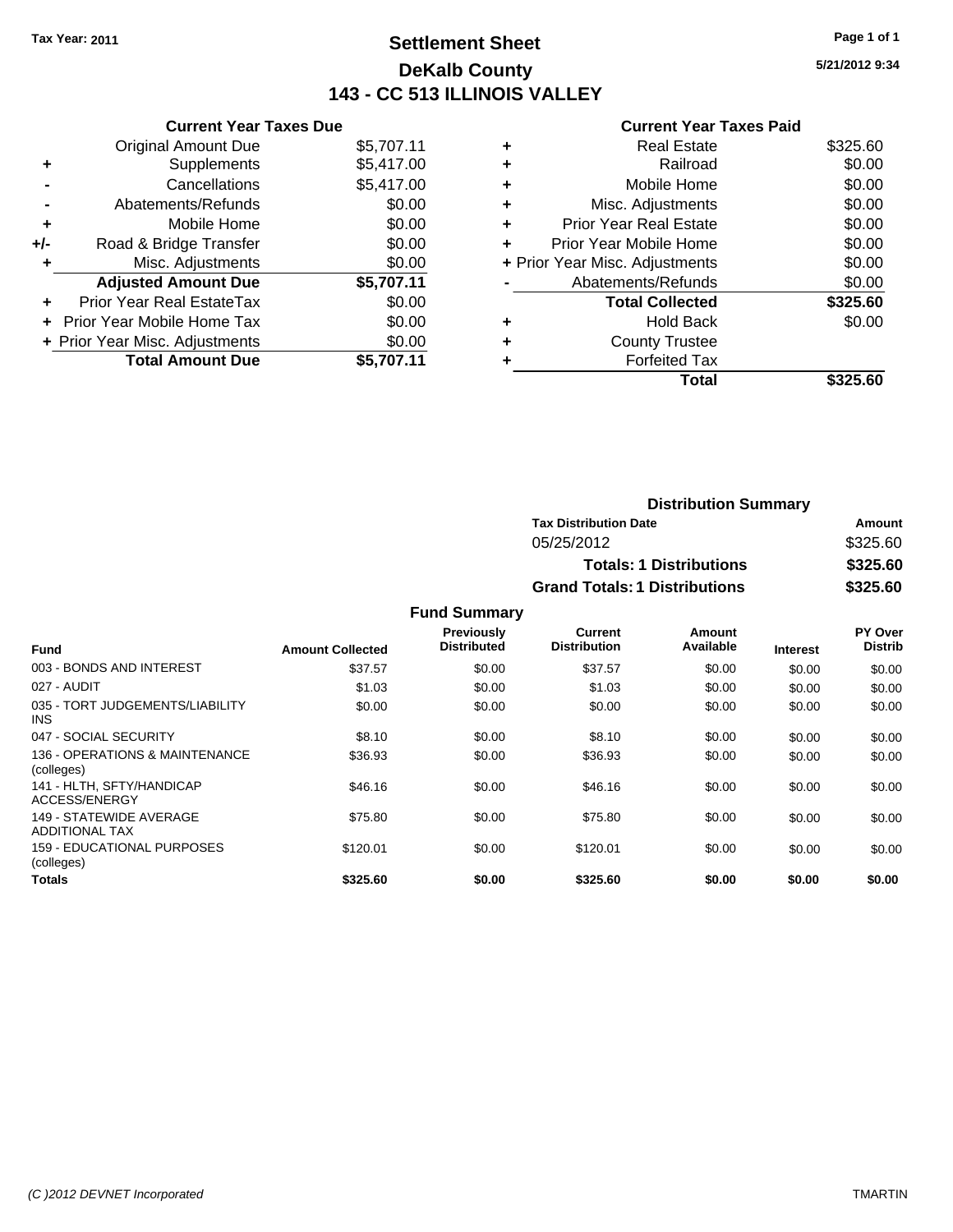# **Settlement Sheet Tax Year: 2011 Page 1 of 1 DeKalb County 144 - CC 516 WAUBONSEE**

**5/21/2012 9:34**

#### **Current Year Taxes Paid**

|       | <b>Supplements</b>             | \$2,543.22     |   |                    |
|-------|--------------------------------|----------------|---|--------------------|
|       | Cancellations                  | \$2,931.50     |   |                    |
|       | Abatements/Refunds             | \$17.19        |   |                    |
| ٠     | Mobile Home                    | \$0.00         |   | Prior              |
| $+/-$ | Road & Bridge Transfer         | \$0.00         |   | Prior <sup>'</sup> |
|       | Misc. Adjustments              | \$189.61       |   | + Prior Year       |
|       | <b>Adjusted Amount Due</b>     | \$1,591,116.99 |   | Ab.                |
|       | Prior Year Real EstateTax      | (\$301.08)     |   |                    |
|       | + Prior Year Mobile Home Tax   | \$0.00         | ٠ |                    |
|       | + Prior Year Misc. Adjustments | \$0.00         | ٠ |                    |
|       | <b>Total Amount Due</b>        | \$1,590,815.91 |   |                    |

**Current Year Taxes Due** Original Amount Due \$1,591,332.85

| <b>Distribution Summary</b>          |              |
|--------------------------------------|--------------|
| <b>Tax Distribution Date</b>         | Amount       |
| 05/25/2012                           | \$154,660.35 |
| <b>Totals: 1 Distributions</b>       | \$154,660.35 |
| <b>Grand Totals: 1 Distributions</b> | \$154,660.35 |

#### **Fund Summary**

| <b>Fund</b>                                   | <b>Amount Collected</b> | <b>Previously</b><br><b>Distributed</b> | Current<br><b>Distribution</b> | Amount<br>Available | <b>Interest</b> | PY Over<br><b>Distrib</b> |
|-----------------------------------------------|-------------------------|-----------------------------------------|--------------------------------|---------------------|-----------------|---------------------------|
|                                               |                         |                                         |                                |                     |                 |                           |
| 003 - BONDS AND INTEREST                      | \$22,941.53             | \$0.00                                  | \$22,941.53                    | \$0.00              | \$0.00          | \$0.00                    |
| 027 - AUDIT                                   | \$252.87                | \$0.00                                  | \$252.87                       | \$0.00              | \$0.00          | \$0.00                    |
| 035 - TORT JUDGEMENTS/LIABILITY<br><b>INS</b> | \$3,540.03              | \$0.00                                  | \$3,540.03                     | \$0.00              | \$0.00          | \$0.00                    |
| 047 - SOCIAL SECURITY                         | \$0.00                  | \$0.00                                  | \$0.00                         | \$0.00              | \$0.00          | \$0.00                    |
| 136 - OPERATIONS & MAINTENANCE<br>(colleges)  | \$29,493.11             | \$0.00                                  | \$29.493.11                    | \$0.00              | \$0.00          | \$0.00                    |
| 159 - EDUCATIONAL PURPOSES<br>(colleges)      | \$98,432.81             | \$0.00                                  | \$98.432.81                    | \$0.00              | \$0.00          | \$0.00                    |
| <b>Totals</b>                                 | \$154,660.35            | \$0.00                                  | \$154,660.35                   | \$0.00              | \$0.00          | \$0.00                    |

### **Miscellaneous Adjustment Detail**

| Year Source             | <b>Account Type</b>       | <b>Amount Adjustment Description</b>             |
|-------------------------|---------------------------|--------------------------------------------------|
| 2011 RE - Real Estate   | <b>Back Tax Collected</b> | \$27.76 BYRNE REDEMPTION 19-10-201-031 by TBA    |
| 2011 RE - Real Estate   | <b>Back Tax Collected</b> | \$25.72 SHISSLER REDEMPTION 18-10-203-008 by TBA |
| 2011 RE - Real Estate   | Back Tax Collected        | \$59.65 PRIMUS REDEMPTION 8 PARCELS by TBA       |
| 2011 RE - Real Estate   | <b>Back Tax Collected</b> | \$59.49 BYRNE REDEMPTION 19-10-201-018 by TBA    |
| 2011 RE - Real Estate   | Back Tax Collected        | \$16.99 BUSHNELL REDEMPTION 15-15-426-014 by TBA |
| <b>Totals 5 entries</b> |                           | \$189.61                                         |
|                         |                           |                                                  |

#### **Abatement Detail**

| Year Source                         | <b>Account Type</b> | <b>Amount Adjustment Description</b>             |
|-------------------------------------|---------------------|--------------------------------------------------|
| 2011 RE - Real Estate PTAB Decision |                     | \$8.32 12-19-400-003 PTAB INTEREST REFUND by TBA |
| 2011 RE - Real Estate PTAB Decision |                     | \$4.39 19-27-427-012 PTAB INTEREST REFUND by TBA |
| 2011 RE - Real Estate PTAB Decision |                     | \$2.47 09-34-100-004 PTAB INTEREST REFUND by TBA |
| 2011 RE - Real Estate PTAB Decision |                     | \$2.01 19-26-432-011 PTAB INTEREST REFUND by TBA |
| <b>Totals 4 entries</b>             |                     | \$17.19                                          |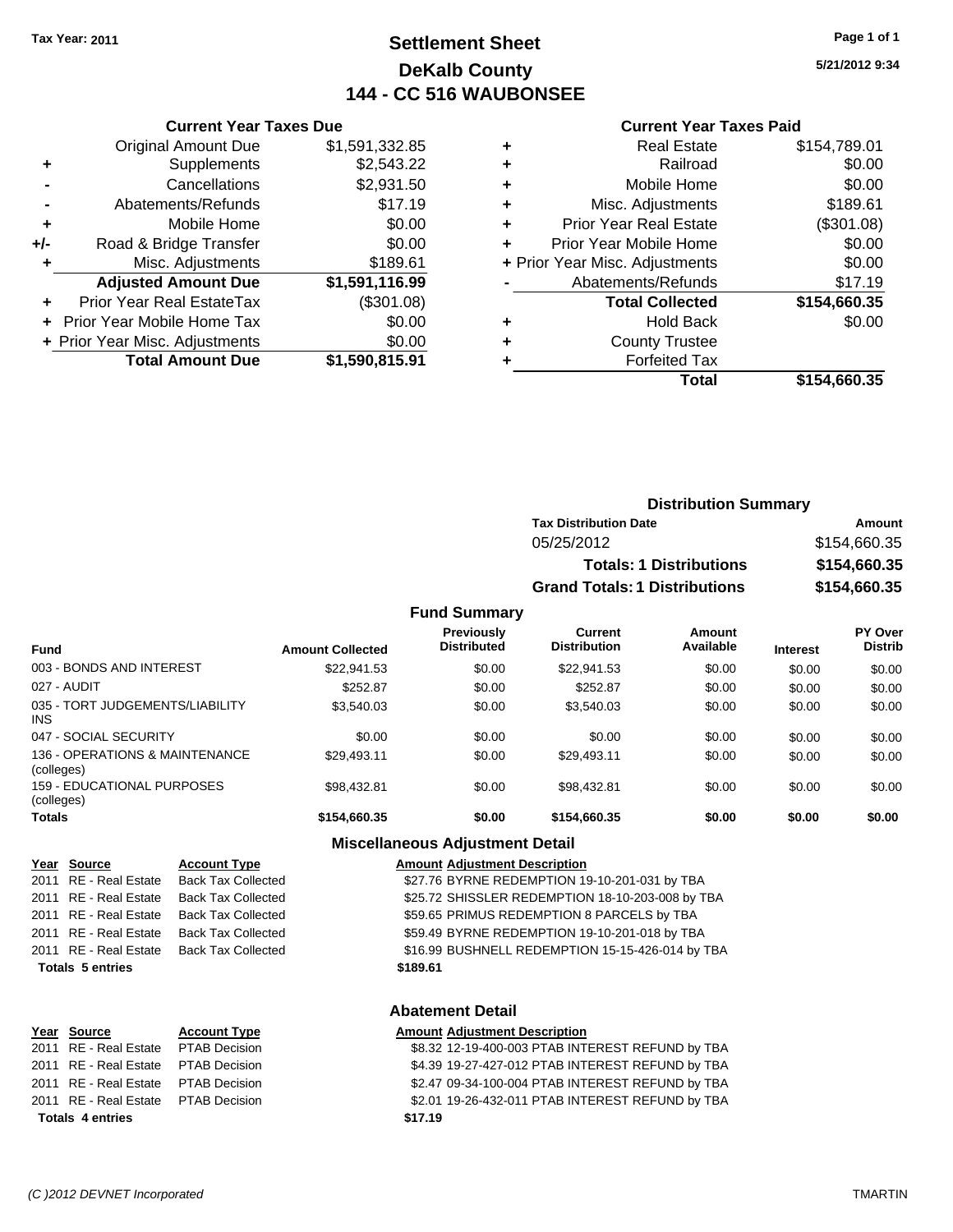# **Settlement Sheet Tax Year: 2011 Page 1 of 1 DeKalb County 145 - CC 523 KISHWAUKEE**

**5/21/2012 9:34**

### **Current Year Taxes Paid**

|     | <b>Total Amount Due</b>        | \$9,659,180.75 |
|-----|--------------------------------|----------------|
|     | + Prior Year Misc. Adjustments | \$0.00         |
|     | Prior Year Mobile Home Tax     | \$0.00         |
|     | Prior Year Real EstateTax      | \$812.60       |
|     | <b>Adjusted Amount Due</b>     | \$9,658,368.15 |
| ٠   | Misc. Adjustments              | \$3.21         |
| +/- | Road & Bridge Transfer         | \$0.00         |
| ٠   | Mobile Home                    | \$0.00         |
|     | Abatements/Refunds             | \$31.50        |
|     | Cancellations                  | \$175,226.18   |
| ٠   | Supplements                    | \$108,709.31   |
|     | <b>Original Amount Due</b>     | \$9,724,913.31 |
|     |                                |                |

**Current Year Taxes Due**

|   | <b>Real Estate</b>             | \$860,083.36 |
|---|--------------------------------|--------------|
| ٠ | Railroad                       | \$2,327.99   |
| ٠ | Mobile Home                    | \$0.00       |
| ٠ | Misc. Adjustments              | \$3.21       |
| ٠ | <b>Prior Year Real Estate</b>  | \$812.60     |
|   | Prior Year Mobile Home         | \$0.00       |
|   | + Prior Year Misc. Adjustments | \$0.00       |
|   | Abatements/Refunds             | \$31.50      |
|   | <b>Total Collected</b>         | \$863,195.66 |
| ٠ | Hold Back                      | \$0.00       |
|   | <b>County Trustee</b>          |              |
|   | <b>Forfeited Tax</b>           |              |
|   | Total                          | \$863,195.66 |
|   |                                |              |

| <b>Distribution Summary</b>          |              |
|--------------------------------------|--------------|
| <b>Tax Distribution Date</b>         | Amount       |
| 05/25/2012                           | \$863,195.66 |
| <b>Totals: 1 Distributions</b>       | \$863,195.66 |
| <b>Grand Totals: 1 Distributions</b> | \$863,195.66 |

### **Fund Summary**

| <b>Fund</b>                                     | <b>Amount Collected</b> | <b>Previously</b><br><b>Distributed</b> | <b>Current</b><br><b>Distribution</b> | Amount<br>Available | <b>Interest</b> | <b>PY Over</b><br><b>Distrib</b> |
|-------------------------------------------------|-------------------------|-----------------------------------------|---------------------------------------|---------------------|-----------------|----------------------------------|
| 003 - BONDS AND INTEREST                        | \$242.811.73            | \$0.00                                  | \$242.811.73                          | \$0.00              | \$0.00          | \$0.00                           |
| 027 - AUDIT                                     | \$7,496.00              | \$0.00                                  | \$7,496.00                            | \$0.00              | \$0.00          | \$0.00                           |
| 035 - TORT JUDGEMENTS/LIABILITY<br>INS.         | \$69.862.75             | \$0.00                                  | \$69.862.75                           | \$0.00              | \$0.00          | \$0.00                           |
| 047 - SOCIAL SECURITY                           | \$19,204.38             | \$0.00                                  | \$19,204.38                           | \$0.00              | \$0.00          | \$0.00                           |
| 109 - PRIOR YEAR ADJUSTMENT                     | $$-899.45$              | \$0.00                                  | $$-899.45$                            | \$0.00              | \$0.00          | \$0.00                           |
| 136 - OPERATIONS & MAINTENANCE<br>(colleges)    | \$112,439.87            | \$0.00                                  | \$112,439.87                          | \$0.00              | \$0.00          | \$0.00                           |
| <b>159 - EDUCATIONAL PURPOSES</b><br>(colleges) | \$412,280.38            | \$0.00                                  | \$412,280.38                          | \$0.00              | \$0.00          | \$0.00                           |
| Totals                                          | \$863,195.66            | \$0.00                                  | \$863,195.66                          | \$0.00              | \$0.00          | \$0.00                           |

#### **Miscellaneous Adjustment Detail**

#### **Year Source Account Type Amount Adjustment Description**

2011 RE - Real Estate Back Tax Collected \$3.21 SOUTH POINT GREENS REDEMPTION 11-03-128-016 by TBA Totals 1 entries **\$3.21** 

### **Abatement Detail**

|                         | Year Source                         | <b>Account Type</b> | <b>Amount Adjustment Description</b>             |
|-------------------------|-------------------------------------|---------------------|--------------------------------------------------|
|                         | 2011 RE - Real Estate PTAB Decision |                     | \$0.46 13-15-176-011 PTAB INTEREST REFUND by TBA |
|                         | 2011 RE - Real Estate PTAB Decision |                     | \$3.92 14-15-376-004 PTAB INTEREST REFUND by TBA |
|                         | 2011 RE - Real Estate PTAB Decision |                     | \$3.46 01-26-475-004 PTAB INTEREST REFUND by TBA |
|                         | 2011 RE - Real Estate PTAB Decision |                     | \$8.96 09-05-105-007 PTAB INTEREST REFUND by TBA |
|                         | 2011 RE - Real Estate PTAB Decision |                     | \$8.27 09-05-105-006 PTAB INTEREST REFUND by TBA |
|                         | 2011 RE - Real Estate PTAB Decision |                     | \$6.42 14-15-102-005 PTAB INTEREST REFUND by TBA |
| <b>Totals 6 entries</b> |                                     |                     | \$31.49                                          |
|                         |                                     |                     |                                                  |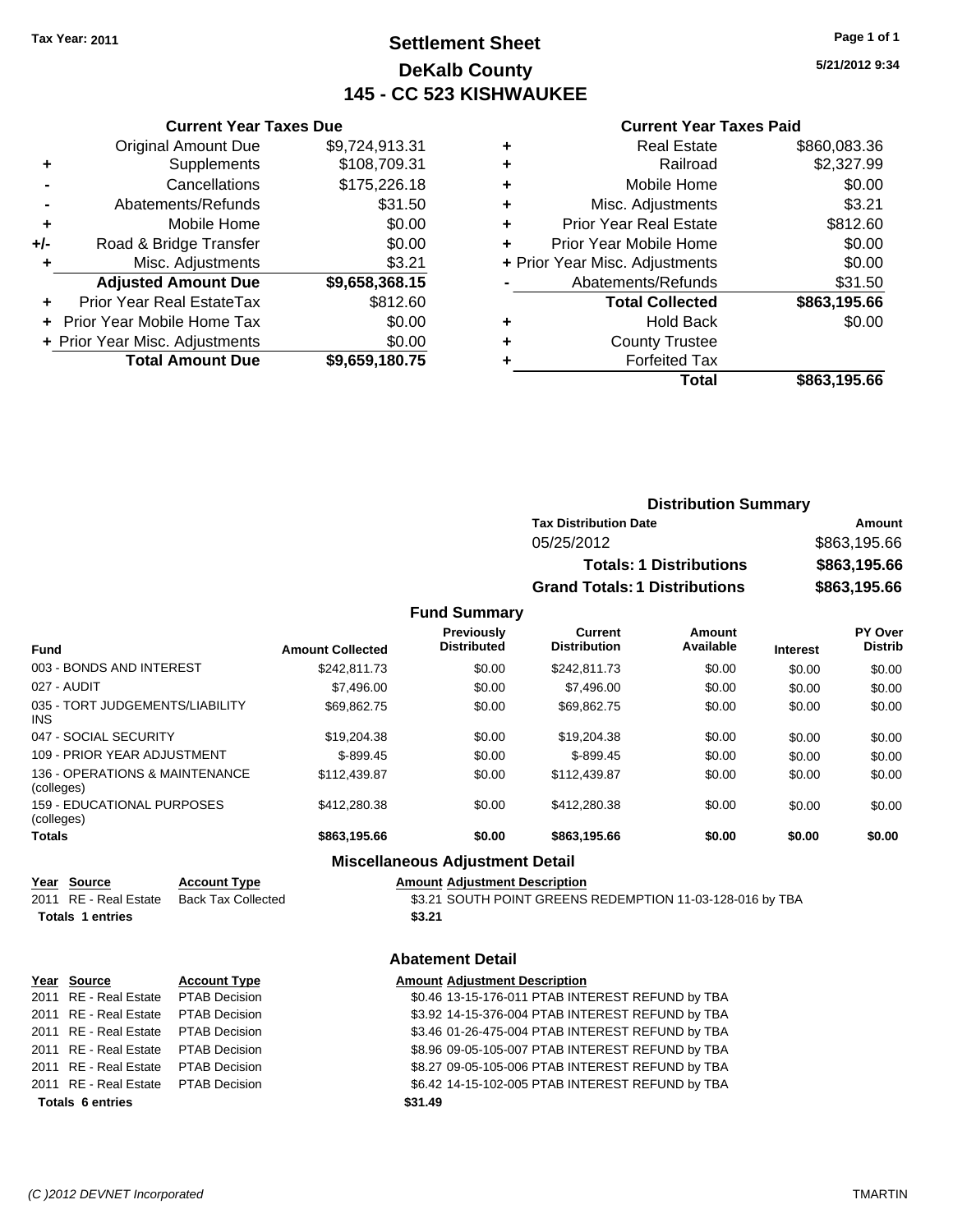# **Settlement Sheet Tax Year: 2011 Page 1 of 1 DeKalb County 150 - DE KALB SANITARY**

**5/21/2012 9:34**

### **Current Year Taxes Paid**

|     | <b>Current Year Taxes Due</b>  |              |
|-----|--------------------------------|--------------|
|     | <b>Original Amount Due</b>     | \$634,570.29 |
| ٠   | Supplements                    | \$17,097.97  |
|     | Cancellations                  | \$28,264.70  |
|     | Abatements/Refunds             | \$0.00       |
| ÷   | Mobile Home                    | \$0.00       |
| +/- | Road & Bridge Transfer         | \$0.00       |
| ٠   | Misc. Adjustments              | \$0.00       |
|     | <b>Adjusted Amount Due</b>     | \$623,403.56 |
|     | Prior Year Real EstateTax      | \$146.92     |
|     | Prior Year Mobile Home Tax     | \$0.00       |
|     | + Prior Year Misc. Adjustments | \$0.00       |
|     | <b>Total Amount Due</b>        | \$623,550.48 |

| ٠ | <b>Real Estate</b>             | \$59,967.05 |
|---|--------------------------------|-------------|
| ٠ | Railroad                       | \$0.00      |
| ٠ | Mobile Home                    | \$0.00      |
| ٠ | Misc. Adjustments              | \$0.00      |
| ÷ | <b>Prior Year Real Estate</b>  | \$146.92    |
|   | Prior Year Mobile Home         | \$0.00      |
|   | + Prior Year Misc. Adjustments | \$0.00      |
|   | Abatements/Refunds             | \$0.00      |
|   | <b>Total Collected</b>         | \$60,113.97 |
| ٠ | <b>Hold Back</b>               | \$0.00      |
|   | <b>County Trustee</b>          |             |
| ٠ | <b>Forfeited Tax</b>           |             |
|   | Total                          | \$60,113.97 |
|   |                                |             |

| <b>Distribution Summary</b>          |             |  |  |
|--------------------------------------|-------------|--|--|
| <b>Tax Distribution Date</b>         | Amount      |  |  |
| 05/25/2012                           | \$60,113.97 |  |  |
| <b>Totals: 1 Distributions</b>       | \$60,113.97 |  |  |
| <b>Grand Totals: 1 Distributions</b> | \$60,113.97 |  |  |

|                          |                         | <b>Previously</b>  | Current             | Amount    |                 | PY Over        |
|--------------------------|-------------------------|--------------------|---------------------|-----------|-----------------|----------------|
| Fund                     | <b>Amount Collected</b> | <b>Distributed</b> | <b>Distribution</b> | Available | <b>Interest</b> | <b>Distrib</b> |
| 001 - CORPORATE          | \$22,799.90             | \$0.00             | \$22,799.90         | \$0.00    | \$0.00          | \$0.00         |
| 003 - BONDS AND INTEREST | \$0.00                  | \$0.00             | \$0.00              | \$0.00    | \$0.00          | \$0.00         |
| $005 - I. M. R. F.$      | \$15,607.99             | \$0.00             | \$15,607.99         | \$0.00    | \$0.00          | \$0.00         |
| 027 - AUDIT              | \$2,085.05              | \$0.00             | \$2,085.05          | \$0.00    | \$0.00          | \$0.00         |
| 045 - PUBLIC BENEFIT     | \$11.584.14             | \$0.00             | \$11,584.14         | \$0.00    | \$0.00          | \$0.00         |
| 047 - SOCIAL SECURITY    | \$8,036.89              | \$0.00             | \$8,036.89          | \$0.00    | \$0.00          | \$0.00         |
| <b>Totals</b>            | \$60,113.97             | \$0.00             | \$60.113.97         | \$0.00    | \$0.00          | \$0.00         |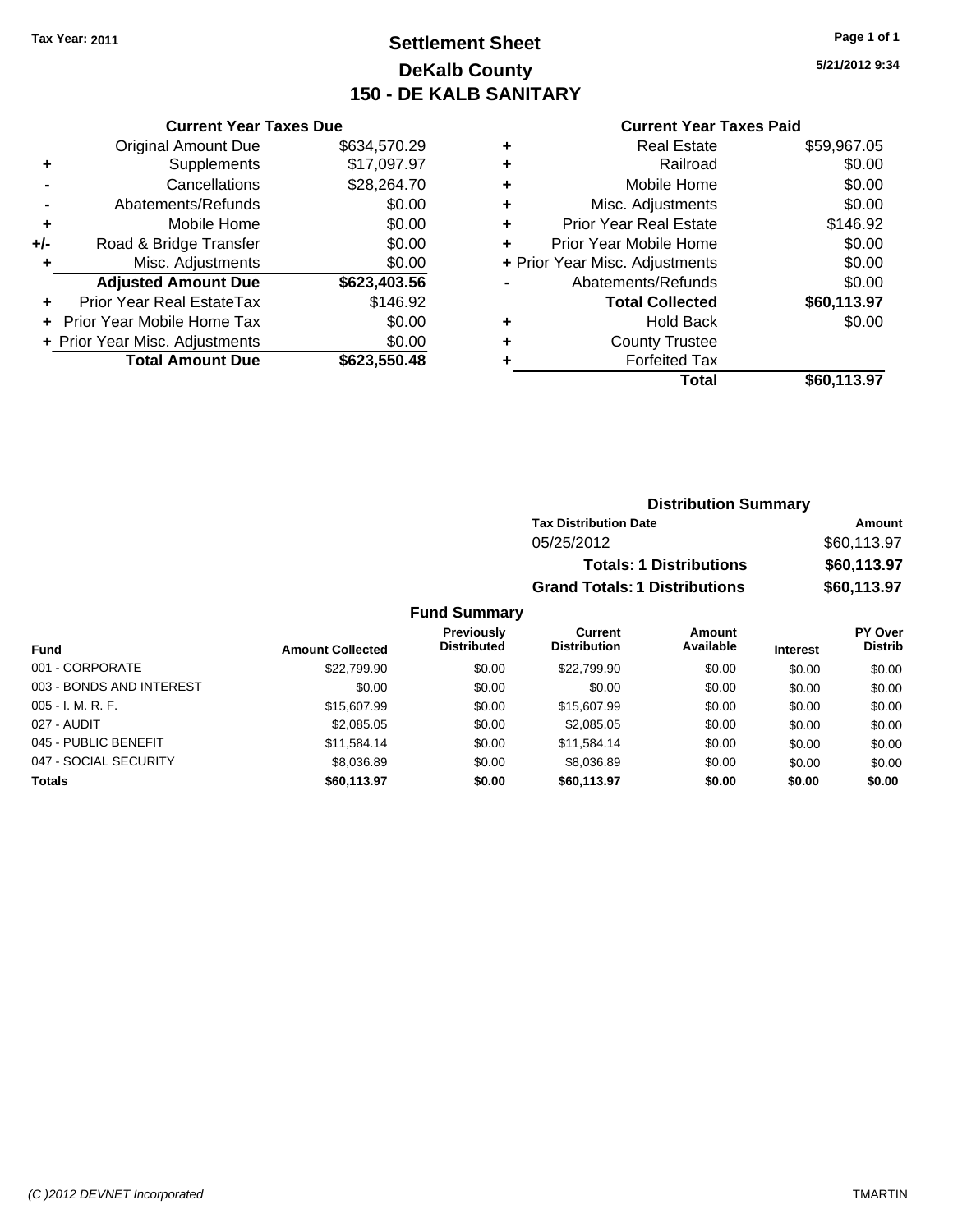# **Settlement Sheet Tax Year: 2011 Page 1 of 1 DeKalb County 151 - FAIRDALE STREET LIGHT**

**5/21/2012 9:34**

|     | <b>Current Year Taxes Due</b>  |            |
|-----|--------------------------------|------------|
|     | <b>Original Amount Due</b>     | \$3,451.08 |
| ٠   | Supplements                    | \$0.00     |
|     | Cancellations                  | \$0.00     |
|     | Abatements/Refunds             | \$0.00     |
| ٠   | Mobile Home                    | \$0.00     |
| +/- | Road & Bridge Transfer         | \$0.00     |
|     | Misc. Adjustments              | \$0.00     |
|     | <b>Adjusted Amount Due</b>     | \$3,451.08 |
| ÷   | Prior Year Real EstateTax      | \$0.00     |
| ÷   | Prior Year Mobile Home Tax     | \$0.00     |
|     | + Prior Year Misc. Adjustments | \$0.00     |
|     | <b>Total Amount Due</b>        | \$3,451.08 |

|   | Total                          | \$438.19 |
|---|--------------------------------|----------|
| ٠ | <b>Forfeited Tax</b>           |          |
| ٠ | <b>County Trustee</b>          |          |
| ٠ | <b>Hold Back</b>               | \$0.00   |
|   | <b>Total Collected</b>         | \$438.19 |
|   | Abatements/Refunds             | \$0.00   |
|   | + Prior Year Misc. Adjustments | \$0.00   |
| ٠ | Prior Year Mobile Home         | \$0.00   |
| ÷ | Prior Year Real Estate         | \$0.00   |
| ٠ | Misc. Adjustments              | \$0.00   |
| ٠ | Mobile Home                    | \$0.00   |
| ٠ | Railroad                       | \$0.00   |
| ٠ | <b>Real Estate</b>             | \$438.19 |
|   |                                |          |

|                 |                         |                                         | <b>Distribution Summary</b>           |                                |                 |                                  |
|-----------------|-------------------------|-----------------------------------------|---------------------------------------|--------------------------------|-----------------|----------------------------------|
|                 |                         |                                         | <b>Tax Distribution Date</b>          |                                |                 | Amount                           |
|                 |                         |                                         | 05/25/2012                            |                                |                 | \$438.19                         |
|                 |                         |                                         |                                       | <b>Totals: 1 Distributions</b> |                 | \$438.19                         |
|                 |                         |                                         | <b>Grand Totals: 1 Distributions</b>  |                                |                 | \$438.19                         |
|                 |                         | <b>Fund Summary</b>                     |                                       |                                |                 |                                  |
| Fund            | <b>Amount Collected</b> | <b>Previously</b><br><b>Distributed</b> | <b>Current</b><br><b>Distribution</b> | <b>Amount</b><br>Available     | <b>Interest</b> | <b>PY Over</b><br><b>Distrib</b> |
| 001 - CORPORATE | \$438.19                | \$0.00                                  | \$438.19                              | \$0.00                         | \$0.00          | \$0.00                           |
| Totals          | \$438.19                | \$0.00                                  | \$438.19                              | \$0.00                         | \$0.00          | \$0.00                           |
|                 |                         |                                         |                                       |                                |                 |                                  |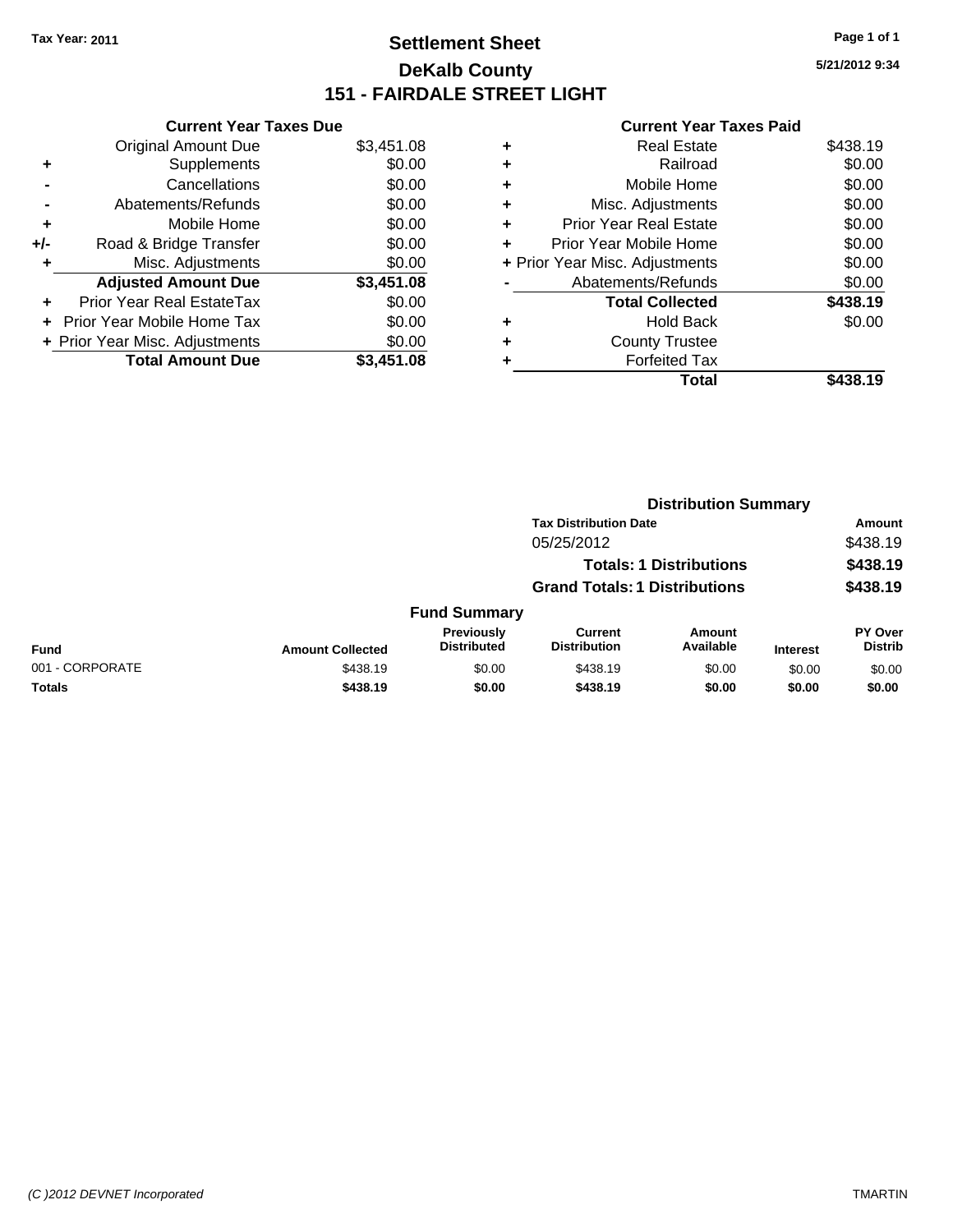# **Settlement Sheet Tax Year: 2011 Page 1 of 1 DeKalb County 152 - AFTON-PIERCE MULTI TWP**

**5/21/2012 9:34**

|     | <b>Current Year Taxes Due</b>  |             |  |  |
|-----|--------------------------------|-------------|--|--|
|     | <b>Original Amount Due</b>     | \$24,504.02 |  |  |
| ٠   | Supplements                    | \$43.04     |  |  |
|     | Cancellations                  | \$47.39     |  |  |
|     | Abatements/Refunds             | \$0.77      |  |  |
| ٠   | Mobile Home                    | \$0.00      |  |  |
| +/- | Road & Bridge Transfer         | \$0.00      |  |  |
|     | Misc. Adjustments              | \$0.24      |  |  |
|     | <b>Adjusted Amount Due</b>     | \$24,499.14 |  |  |
|     | Prior Year Real EstateTax      | (\$12.38)   |  |  |
|     | Prior Year Mobile Home Tax     | \$0.00      |  |  |
|     | + Prior Year Misc. Adjustments | \$0.00      |  |  |
|     | <b>Total Amount Due</b>        | \$24.486.76 |  |  |
|     |                                |             |  |  |

|   | Real Estate                    | \$1,677.60 |
|---|--------------------------------|------------|
| ٠ | Railroad                       | \$0.00     |
| ٠ | Mobile Home                    | \$0.00     |
| ٠ | Misc. Adjustments              | \$0.24     |
| ÷ | <b>Prior Year Real Estate</b>  | (\$12.38)  |
| ٠ | Prior Year Mobile Home         | \$0.00     |
|   | + Prior Year Misc. Adjustments | \$0.00     |
|   | Abatements/Refunds             | \$0.77     |
|   | <b>Total Collected</b>         | \$1,664.69 |
| ٠ | Hold Back                      | \$0.00     |
| ٠ | <b>County Trustee</b>          |            |
|   | <b>Forfeited Tax</b>           |            |
|   | Total                          | \$1.664.69 |

|                                                                           |                                                  |                                                                           |                                                           | <b>Distribution Summary</b>    |                 |                                  |
|---------------------------------------------------------------------------|--------------------------------------------------|---------------------------------------------------------------------------|-----------------------------------------------------------|--------------------------------|-----------------|----------------------------------|
|                                                                           |                                                  |                                                                           | <b>Tax Distribution Date</b>                              |                                |                 | Amount                           |
|                                                                           |                                                  |                                                                           | 05/25/2012                                                |                                |                 | \$1,664.69                       |
|                                                                           |                                                  |                                                                           |                                                           | <b>Totals: 1 Distributions</b> |                 | \$1,664.69                       |
|                                                                           |                                                  |                                                                           | <b>Grand Totals: 1 Distributions</b>                      |                                |                 | \$1,664.69                       |
|                                                                           |                                                  | <b>Fund Summary</b>                                                       |                                                           |                                |                 |                                  |
| Fund                                                                      | <b>Amount Collected</b>                          | <b>Previously</b><br><b>Distributed</b>                                   | <b>Current</b><br><b>Distribution</b>                     | Amount<br>Available            | <b>Interest</b> | <b>PY Over</b><br><b>Distrib</b> |
| 147 - ASSESSING PURPOSES<br>(multi-twp)                                   | \$1.664.69                                       | \$0.00                                                                    | \$1,664.69                                                | \$0.00                         | \$0.00          | \$0.00                           |
| <b>Totals</b>                                                             | \$1,664.69                                       | \$0.00                                                                    | \$1,664.69                                                | \$0.00                         | \$0.00          | \$0.00                           |
|                                                                           |                                                  | <b>Miscellaneous Adjustment Detail</b>                                    |                                                           |                                |                 |                                  |
| Year Source<br><b>RE</b> - Real Estate<br>2011<br><b>Totals 1 entries</b> | <b>Account Type</b><br><b>Back Tax Collected</b> | <b>Amount Adjustment Description</b><br>\$0.24                            | \$0.24 SOUTH POINT GREENS REDEMPTION 11-03-128-016 by TBA |                                |                 |                                  |
| Year Source<br><b>RE</b> - Real Estate<br>2011<br><b>Totals 1 entries</b> | <b>Account Type</b><br><b>PTAB Decision</b>      | <b>Abatement Detail</b><br><b>Amount Adjustment Description</b><br>\$0.77 | \$0.77 12-19-400-003 PTAB INTEREST REFUND by TBA          |                                |                 |                                  |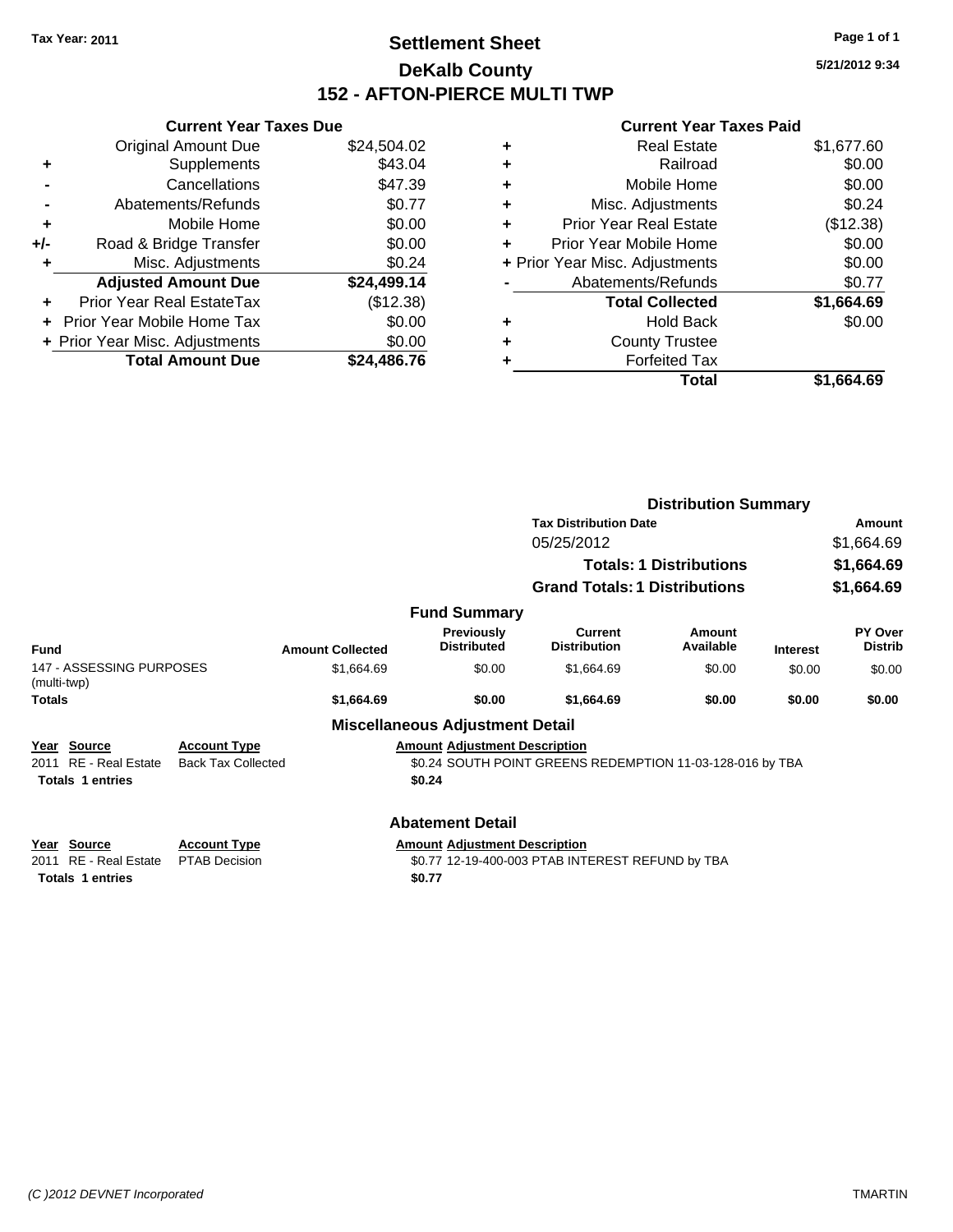# **Settlement Sheet Tax Year: 2011 Page 1 of 1 DeKalb County 153 - MILAN-MALTA MULTI-TWP**

**5/21/2012 9:34**

|     | <b>Current Year Taxes Due</b>  |             |
|-----|--------------------------------|-------------|
|     | <b>Original Amount Due</b>     | \$12,317.53 |
| ٠   | Supplements                    | \$16.71     |
|     | Cancellations                  | \$19.24     |
|     | Abatements/Refunds             | \$0.00      |
| ٠   | Mobile Home                    | \$0.00      |
| +/- | Road & Bridge Transfer         | \$0.00      |
|     | Misc. Adjustments              | \$0.00      |
|     | <b>Adjusted Amount Due</b>     | \$12,315.00 |
|     | Prior Year Real EstateTax      | \$0.00      |
|     | Prior Year Mobile Home Tax     | \$0.00      |
|     | + Prior Year Misc. Adjustments | \$0.00      |
|     | <b>Total Amount Due</b>        | \$12,315.00 |
|     |                                |             |

| ٠ | <b>Real Estate</b>             | \$785.37 |
|---|--------------------------------|----------|
| ٠ | Railroad                       | \$0.00   |
| ٠ | Mobile Home                    | \$0.00   |
| ٠ | Misc. Adjustments              | \$0.00   |
| ٠ | <b>Prior Year Real Estate</b>  | \$0.00   |
| ٠ | Prior Year Mobile Home         | \$0.00   |
|   | + Prior Year Misc. Adjustments | \$0.00   |
|   | Abatements/Refunds             | \$0.00   |
|   | <b>Total Collected</b>         | \$785.37 |
| ٠ | <b>Hold Back</b>               | \$0.00   |
| ٠ | <b>County Trustee</b>          |          |
| ٠ | <b>Forfeited Tax</b>           |          |
|   | Total                          | \$785.37 |
|   |                                |          |

|                                         |                         | <b>Distribution Summary</b>      |                                      |                                |                 |                           |
|-----------------------------------------|-------------------------|----------------------------------|--------------------------------------|--------------------------------|-----------------|---------------------------|
|                                         |                         |                                  | <b>Tax Distribution Date</b>         |                                |                 | Amount                    |
|                                         |                         |                                  | 05/25/2012                           |                                |                 | \$785.37                  |
|                                         |                         |                                  |                                      | <b>Totals: 1 Distributions</b> |                 | \$785.37                  |
|                                         |                         |                                  | <b>Grand Totals: 1 Distributions</b> |                                |                 | \$785.37                  |
|                                         |                         | <b>Fund Summary</b>              |                                      |                                |                 |                           |
| <b>Fund</b>                             | <b>Amount Collected</b> | Previously<br><b>Distributed</b> | Current<br><b>Distribution</b>       | Amount<br>Available            | <b>Interest</b> | PY Over<br><b>Distrib</b> |
| 147 - ASSESSING PURPOSES<br>(multi-twp) | \$785.37                | \$0.00                           | \$785.37                             | \$0.00                         | \$0.00          | \$0.00                    |
| <b>Totals</b>                           | \$785.37                | \$0.00                           | \$785.37                             | \$0.00                         | \$0.00          | \$0.00                    |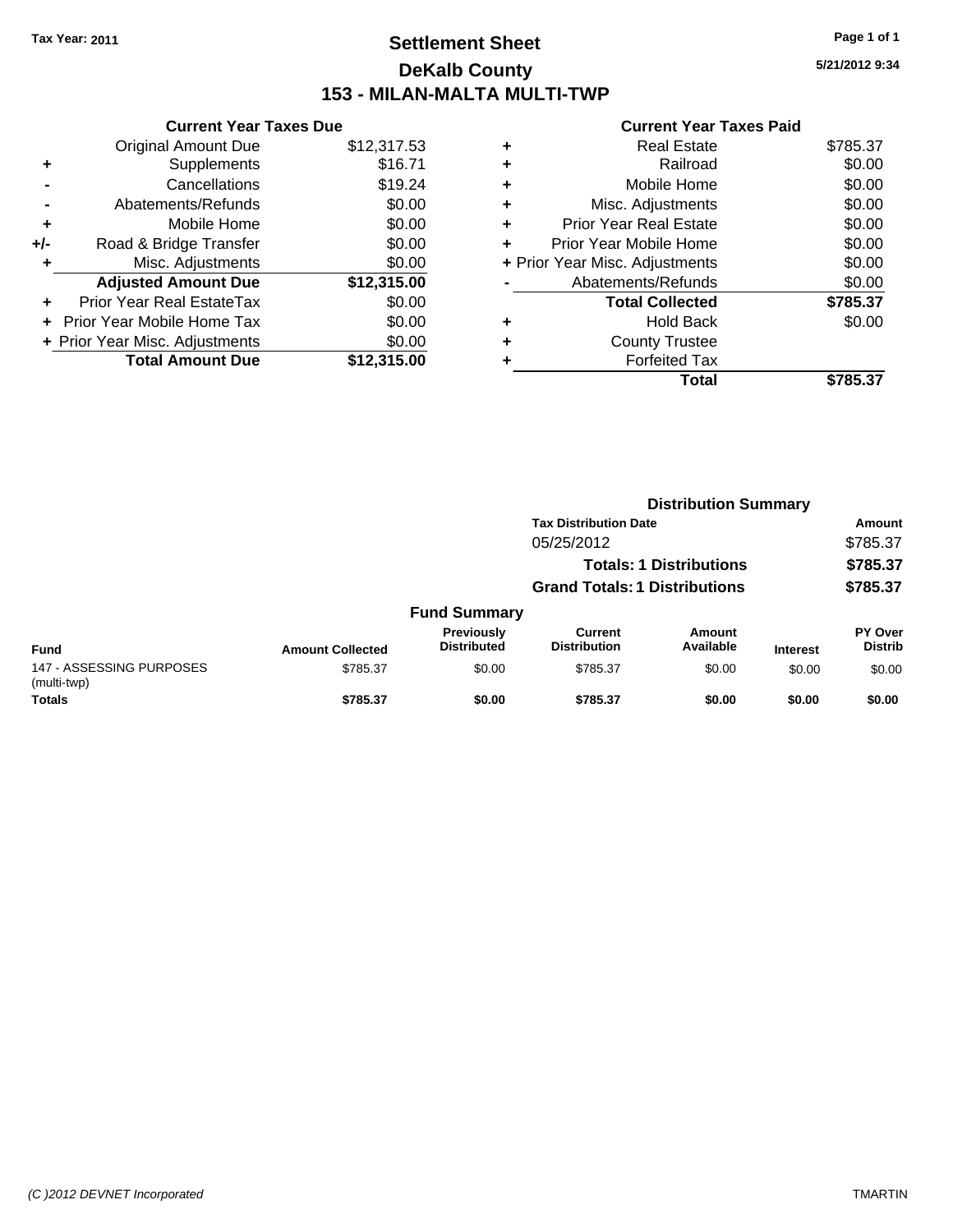# **Settlement Sheet Tax Year: 2011 Page 1 of 1 DeKalb County 154 - PAW PAW-SHABBONA MULT TWP**

**5/21/2012 9:34**

| <b>Original Amount Due</b>     | \$11,940.33                   |
|--------------------------------|-------------------------------|
| Supplements                    | \$399.74                      |
| Cancellations                  | \$403.60                      |
| Abatements/Refunds             | \$0.02                        |
| Mobile Home                    | \$0.00                        |
| Road & Bridge Transfer         | \$0.00                        |
| Misc. Adjustments              | \$0.00                        |
| <b>Adjusted Amount Due</b>     | \$11,936.45                   |
| Prior Year Real EstateTax      | (\$0.24)                      |
| Prior Year Mobile Home Tax     | \$0.00                        |
| + Prior Year Misc. Adjustments | \$0.00                        |
| <b>Total Amount Due</b>        | \$11.936.21                   |
|                                | <b>Current Year Taxes Due</b> |

|   | Total                          | \$883.23 |
|---|--------------------------------|----------|
|   | <b>Forfeited Tax</b>           |          |
| ٠ | <b>County Trustee</b>          |          |
| ٠ | <b>Hold Back</b>               | \$0.00   |
|   | <b>Total Collected</b>         | \$883.23 |
|   | Abatements/Refunds             | \$0.02   |
|   | + Prior Year Misc. Adjustments | \$0.00   |
|   | Prior Year Mobile Home         | \$0.00   |
| ÷ | Prior Year Real Estate         | (\$0.24) |
| ٠ | Misc. Adjustments              | \$0.00   |
| ٠ | Mobile Home                    | \$0.00   |
| ٠ | Railroad                       | \$0.00   |
| ٠ | <b>Real Estate</b>             | \$883.49 |
|   |                                |          |

|                                                                              |                                             |                         |                                                | <b>Distribution Summary</b>                      |                                |                 |                           |
|------------------------------------------------------------------------------|---------------------------------------------|-------------------------|------------------------------------------------|--------------------------------------------------|--------------------------------|-----------------|---------------------------|
|                                                                              |                                             |                         |                                                | <b>Tax Distribution Date</b>                     |                                |                 | Amount                    |
|                                                                              |                                             |                         |                                                | 05/25/2012                                       |                                |                 | \$883.23                  |
|                                                                              |                                             |                         |                                                |                                                  | <b>Totals: 1 Distributions</b> |                 | \$883.23                  |
|                                                                              |                                             |                         |                                                | <b>Grand Totals: 1 Distributions</b>             |                                |                 | \$883.23                  |
|                                                                              |                                             |                         | <b>Fund Summary</b>                            |                                                  |                                |                 |                           |
| <b>Fund</b>                                                                  |                                             | <b>Amount Collected</b> | <b>Previously</b><br><b>Distributed</b>        | Current<br><b>Distribution</b>                   | Amount<br>Available            | <b>Interest</b> | PY Over<br><b>Distrib</b> |
| 147 - ASSESSING PURPOSES<br>(multi-twp)                                      |                                             | \$883.23                | \$0.00                                         | \$883.23                                         | \$0.00                         | \$0.00          | \$0.00                    |
| <b>Totals</b>                                                                |                                             | \$883.23                | \$0.00                                         | \$883.23                                         | \$0.00                         | \$0.00          | \$0.00                    |
|                                                                              |                                             |                         | <b>Abatement Detail</b>                        |                                                  |                                |                 |                           |
| Source<br>Year<br><b>RE</b> - Real Estate<br>2011<br><b>Totals 1 entries</b> | <b>Account Type</b><br><b>PTAB Decision</b> |                         | <b>Amount Adjustment Description</b><br>\$0.02 | \$0.02 13-15-176-011 PTAB INTEREST REFUND by TBA |                                |                 |                           |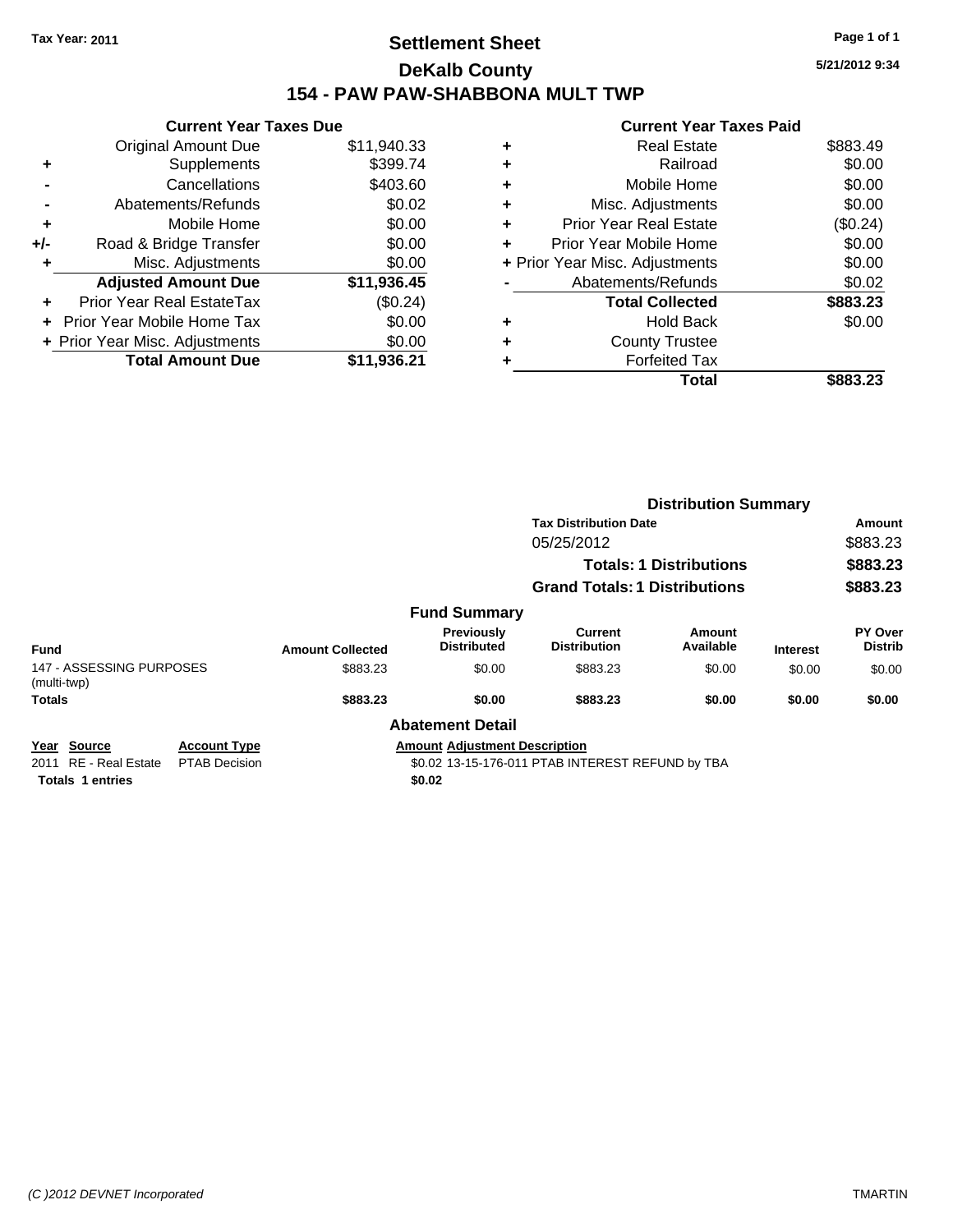# **Settlement Sheet Tax Year: 2011 Page 1 of 1 DeKalb County 155 - SOUTH GROVE-MAYFIELD MULT**

**5/21/2012 9:34**

|                                          | <b>Current Year Taxes Due</b>     |             |  |  |  |
|------------------------------------------|-----------------------------------|-------------|--|--|--|
|                                          | <b>Original Amount Due</b>        | \$10,852.78 |  |  |  |
| ٠                                        | Supplements                       | \$19.50     |  |  |  |
|                                          | Cancellations                     | \$20.35     |  |  |  |
|                                          | Abatements/Refunds                | \$0.00      |  |  |  |
| ٠                                        | Mobile Home                       | \$0.00      |  |  |  |
| +/-                                      | Road & Bridge Transfer            | \$0.00      |  |  |  |
|                                          | Misc. Adjustments                 | \$0.00      |  |  |  |
|                                          | <b>Adjusted Amount Due</b>        | \$10,851.93 |  |  |  |
| ÷                                        | Prior Year Real EstateTax         | \$0.00      |  |  |  |
|                                          | <b>Prior Year Mobile Home Tax</b> | \$0.00      |  |  |  |
| \$0.00<br>+ Prior Year Misc. Adjustments |                                   |             |  |  |  |
|                                          | <b>Total Amount Due</b>           | \$10,851,93 |  |  |  |

|   | Total                          | \$984.57 |
|---|--------------------------------|----------|
| ٠ | <b>Forfeited Tax</b>           |          |
| ٠ | <b>County Trustee</b>          |          |
| ٠ | <b>Hold Back</b>               | \$0.00   |
|   | <b>Total Collected</b>         | \$984.57 |
|   | Abatements/Refunds             | \$0.00   |
|   | + Prior Year Misc. Adjustments | \$0.00   |
| ٠ | Prior Year Mobile Home         | \$0.00   |
| ÷ | <b>Prior Year Real Estate</b>  | \$0.00   |
| ٠ | Misc. Adjustments              | \$0.00   |
| ٠ | Mobile Home                    | \$0.00   |
| ٠ | Railroad                       | \$0.00   |
| ٠ | <b>Real Estate</b>             | \$984.57 |
|   |                                |          |

|                                         |                         |                                  | <b>Distribution Summary</b>          |                                |                 |                           |
|-----------------------------------------|-------------------------|----------------------------------|--------------------------------------|--------------------------------|-----------------|---------------------------|
|                                         |                         |                                  | <b>Tax Distribution Date</b>         |                                |                 | Amount                    |
|                                         |                         |                                  | 05/25/2012                           |                                |                 | \$984.57                  |
|                                         |                         |                                  |                                      | <b>Totals: 1 Distributions</b> |                 | \$984.57                  |
|                                         |                         |                                  | <b>Grand Totals: 1 Distributions</b> |                                |                 | \$984.57                  |
|                                         |                         | <b>Fund Summary</b>              |                                      |                                |                 |                           |
| <b>Fund</b>                             | <b>Amount Collected</b> | Previously<br><b>Distributed</b> | Current<br><b>Distribution</b>       | Amount<br>Available            | <b>Interest</b> | PY Over<br><b>Distrib</b> |
| 147 - ASSESSING PURPOSES<br>(multi-twp) | \$984.57                | \$0.00                           | \$984.57                             | \$0.00                         | \$0.00          | \$0.00                    |
| <b>Totals</b>                           | \$984.57                | \$0.00                           | \$984.57                             | \$0.00                         | \$0.00          | \$0.00                    |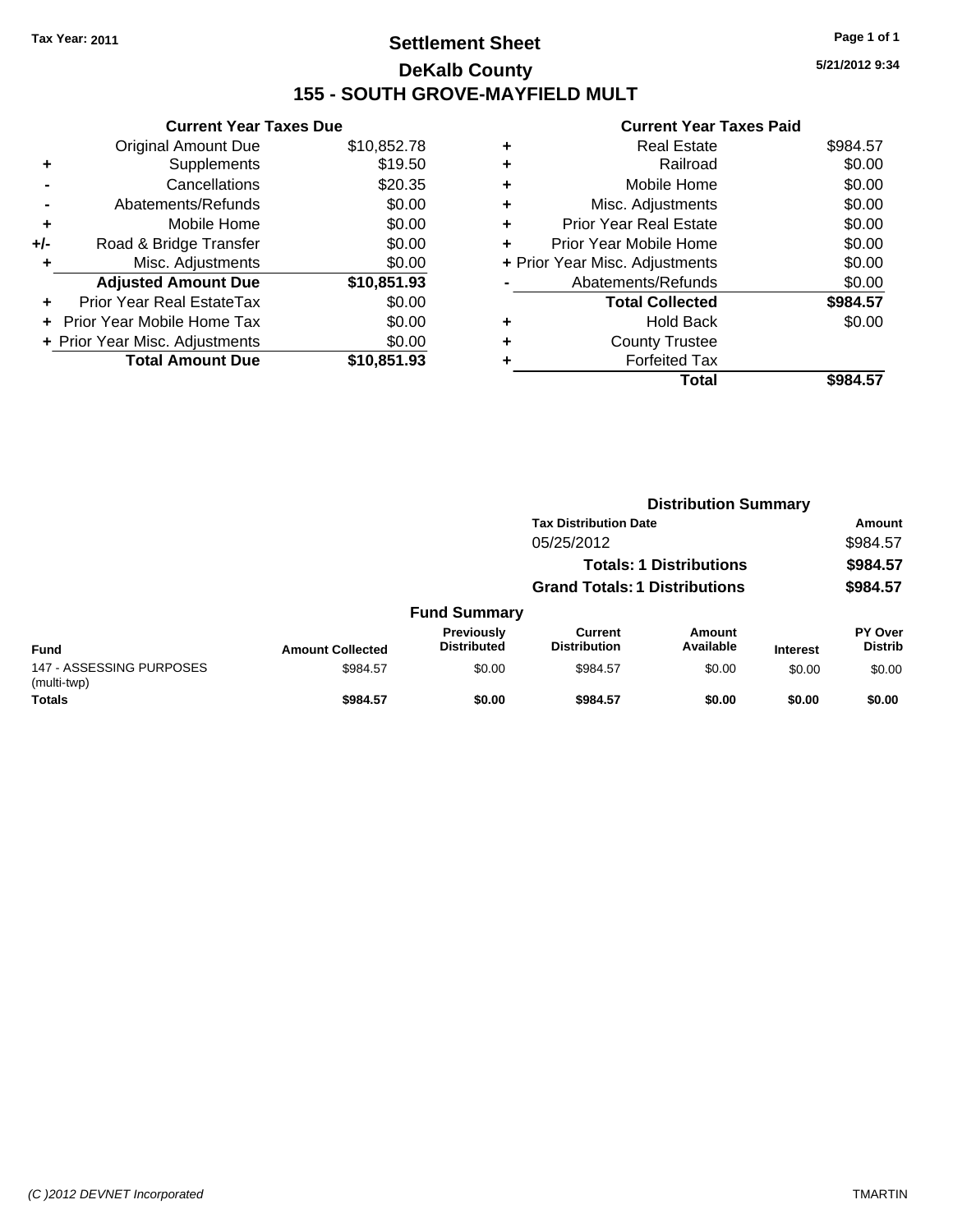# **Settlement Sheet Tax Year: 2011 Page 1 of 1 DeKalb County 156 - VICTOR-SOMONAUK MULTI TWP**

**5/21/2012 9:34**

| <b>Current Year Taxes Due</b>            |             |  |  |  |  |
|------------------------------------------|-------------|--|--|--|--|
| <b>Original Amount Due</b>               | \$20,490.00 |  |  |  |  |
| Supplements                              | \$16.00     |  |  |  |  |
| Cancellations                            | \$23.45     |  |  |  |  |
| Abatements/Refunds                       | \$0.00      |  |  |  |  |
| Mobile Home                              | \$0.00      |  |  |  |  |
| Road & Bridge Transfer                   | \$0.00      |  |  |  |  |
| Misc. Adjustments                        | \$1.75      |  |  |  |  |
| <b>Adjusted Amount Due</b>               | \$20,484.30 |  |  |  |  |
| Prior Year Real EstateTax                | \$0.00      |  |  |  |  |
| <b>Prior Year Mobile Home Tax</b>        | \$0.00      |  |  |  |  |
| \$0.00<br>+ Prior Year Misc. Adjustments |             |  |  |  |  |
| <b>Total Amount Due</b>                  | \$20.484.30 |  |  |  |  |
|                                          |             |  |  |  |  |

| ٠ | <b>Real Estate</b>             | \$2,156.89 |
|---|--------------------------------|------------|
| ٠ | Railroad                       | \$0.00     |
| ٠ | Mobile Home                    | \$0.00     |
| ٠ | Misc. Adjustments              | \$1.75     |
| ÷ | Prior Year Real Estate         | \$0.00     |
|   | Prior Year Mobile Home         | \$0.00     |
|   | + Prior Year Misc. Adjustments | \$0.00     |
|   | Abatements/Refunds             | \$0.00     |
|   | <b>Total Collected</b>         | \$2,158.64 |
| ٠ | Hold Back                      | \$0.00     |
| ٠ | <b>County Trustee</b>          |            |
| ٠ | <b>Forfeited Tax</b>           |            |
|   | Total                          | \$2,158.64 |

|                                            |                                                  |                         |                                        | <b>Distribution Summary</b>                     |                                |                 |                                  |  |
|--------------------------------------------|--------------------------------------------------|-------------------------|----------------------------------------|-------------------------------------------------|--------------------------------|-----------------|----------------------------------|--|
|                                            |                                                  |                         |                                        | <b>Tax Distribution Date</b>                    |                                |                 | <b>Amount</b>                    |  |
|                                            |                                                  |                         |                                        | 05/25/2012                                      |                                |                 | \$2,158.64                       |  |
|                                            |                                                  |                         |                                        |                                                 | <b>Totals: 1 Distributions</b> |                 | \$2,158.64                       |  |
|                                            |                                                  |                         |                                        | <b>Grand Totals: 1 Distributions</b>            |                                |                 | \$2,158.64                       |  |
|                                            |                                                  |                         | <b>Fund Summary</b>                    |                                                 |                                |                 |                                  |  |
| <b>Fund</b>                                |                                                  | <b>Amount Collected</b> | Previously<br><b>Distributed</b>       | <b>Current</b><br><b>Distribution</b>           | Amount<br>Available            | <b>Interest</b> | <b>PY Over</b><br><b>Distrib</b> |  |
| 147 - ASSESSING PURPOSES<br>(multi-twp)    |                                                  | \$2,158.64              | \$0.00                                 | \$2,158.64                                      | \$0.00                         | \$0.00          | \$0.00                           |  |
| <b>Totals</b>                              |                                                  | \$2,158.64              | \$0.00                                 | \$2,158.64                                      | \$0.00                         | \$0.00          | \$0.00                           |  |
|                                            |                                                  |                         | <b>Miscellaneous Adjustment Detail</b> |                                                 |                                |                 |                                  |  |
| Source<br>Year<br>RE - Real Estate<br>2011 | <b>Account Type</b><br><b>Back Tax Collected</b> |                         | <b>Amount Adiustment Description</b>   | \$1.75 SHISSLER REDEMPTION 18-10-203-008 by TBA |                                |                 |                                  |  |
| <b>Totals 1 entries</b>                    |                                                  |                         | \$1.75                                 |                                                 |                                |                 |                                  |  |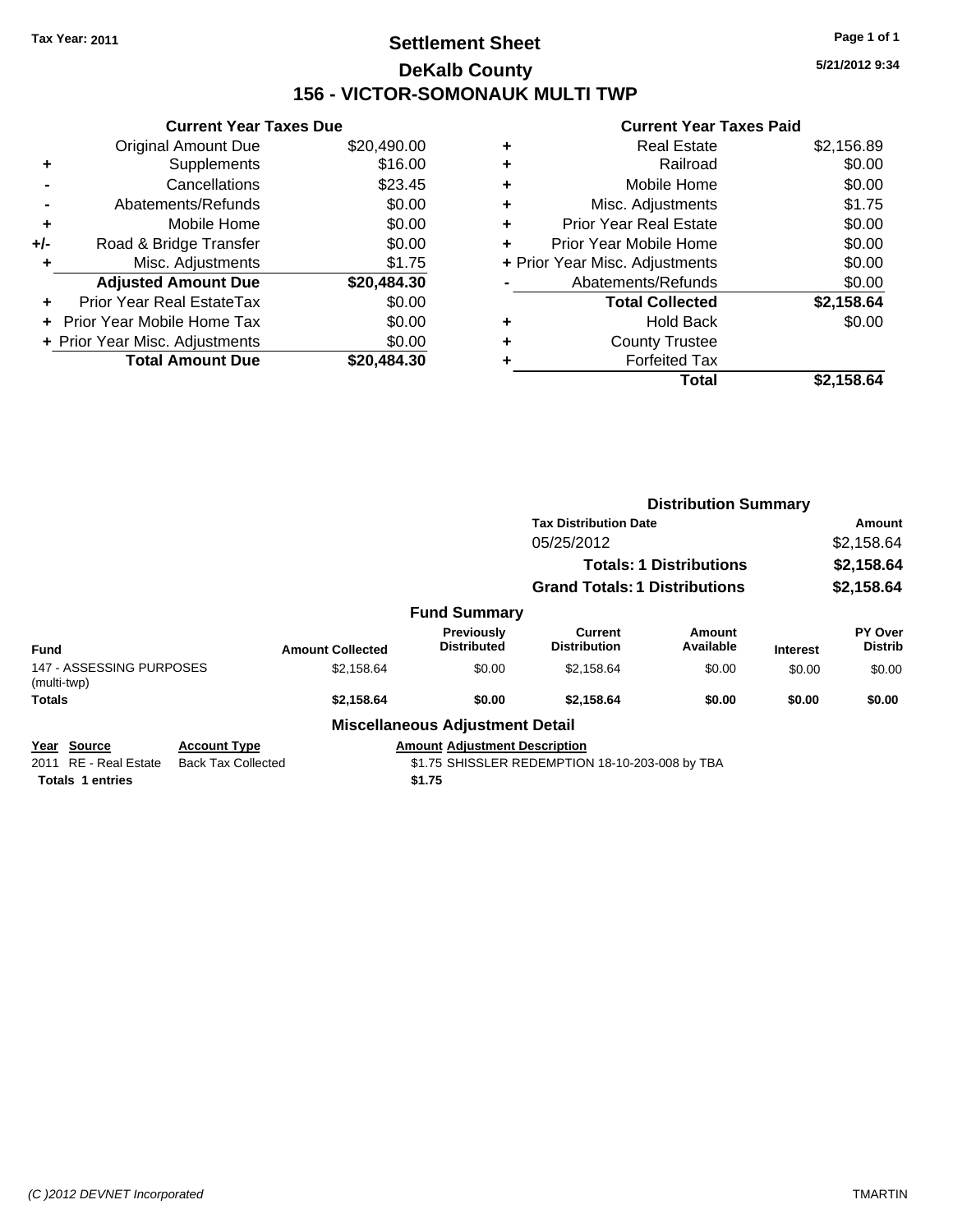# **Settlement Sheet Tax Year: 2011 Page 1 of 1 DeKalb County 157 - GENOA PUBLIC LIBRARY DIST**

### **Current Year Taxes Due**

|     | <b>Total Amount Due</b>        | \$212,227.80 |
|-----|--------------------------------|--------------|
|     | + Prior Year Misc. Adjustments | \$0.00       |
|     | Prior Year Mobile Home Tax     | \$0.00       |
|     | Prior Year Real EstateTax      | \$0.00       |
|     | <b>Adjusted Amount Due</b>     | \$212,227.80 |
| ÷   | Misc. Adjustments              | \$0.00       |
| +/- | Road & Bridge Transfer         | \$0.00       |
| ٠   | Mobile Home                    | \$0.00       |
|     | Abatements/Refunds             | \$0.00       |
|     | Cancellations                  | \$937.12     |
| ٠   | Supplements                    | \$555.23     |
|     | <b>Original Amount Due</b>     | \$212,609.69 |

#### **Current Year Taxes Paid**

|   | <b>Real Estate</b>             | \$19,439.27 |
|---|--------------------------------|-------------|
| ٠ | Railroad                       | \$91.00     |
| ٠ | Mobile Home                    | \$0.00      |
| ٠ | Misc. Adjustments              | \$0.00      |
| ٠ | <b>Prior Year Real Estate</b>  | \$0.00      |
|   | Prior Year Mobile Home         | \$0.00      |
|   | + Prior Year Misc. Adjustments | \$0.00      |
|   | Abatements/Refunds             | \$0.00      |
|   | <b>Total Collected</b>         | \$19,530.27 |
|   | <b>Hold Back</b>               | \$0.00      |
|   | <b>County Trustee</b>          |             |
|   | <b>Forfeited Tax</b>           |             |
|   | Total                          | \$19,530.27 |
|   |                                |             |

### **Distribution Summary Tax Distribution Date Amount** 05/25/2012 \$19,530.27 **Totals: 1 Distributions \$19,530.27 Grand Totals: 1 Distributions \$19,530.27**

|                                        |                         | <b>Previously</b><br><b>Distributed</b> | Current<br><b>Distribution</b> | Amount<br>Available |                 | <b>PY Over</b><br><b>Distrib</b> |
|----------------------------------------|-------------------------|-----------------------------------------|--------------------------------|---------------------|-----------------|----------------------------------|
| Fund                                   | <b>Amount Collected</b> |                                         |                                |                     | <b>Interest</b> |                                  |
| 001 - CORPORATE                        | \$14,943.97             | \$0.00                                  | \$14,943.97                    | \$0.00              | \$0.00          | \$0.00                           |
| 004 - OPERATIONS & MAINTENANCE         | \$1.337.94              | \$0.00                                  | \$1,337.94                     | \$0.00              | \$0.00          | \$0.00                           |
| $005 - I. M. R. F.$                    | \$1,337.94              | \$0.00                                  | \$1,337.94                     | \$0.00              | \$0.00          | \$0.00                           |
| 027 - AUDIT                            | \$214.68                | \$0.00                                  | \$214.68                       | \$0.00              | \$0.00          | \$0.00                           |
| 035 - TORT JUDGEMENTS/LIABILITY<br>INS | \$892.50                | \$0.00                                  | \$892.50                       | \$0.00              | \$0.00          | \$0.00                           |
| 047 - SOCIAL SECURITY                  | \$803.24                | \$0.00                                  | \$803.24                       | \$0.00              | \$0.00          | \$0.00                           |
| <b>Totals</b>                          | \$19,530.27             | \$0.00                                  | \$19.530.27                    | \$0.00              | \$0.00          | \$0.00                           |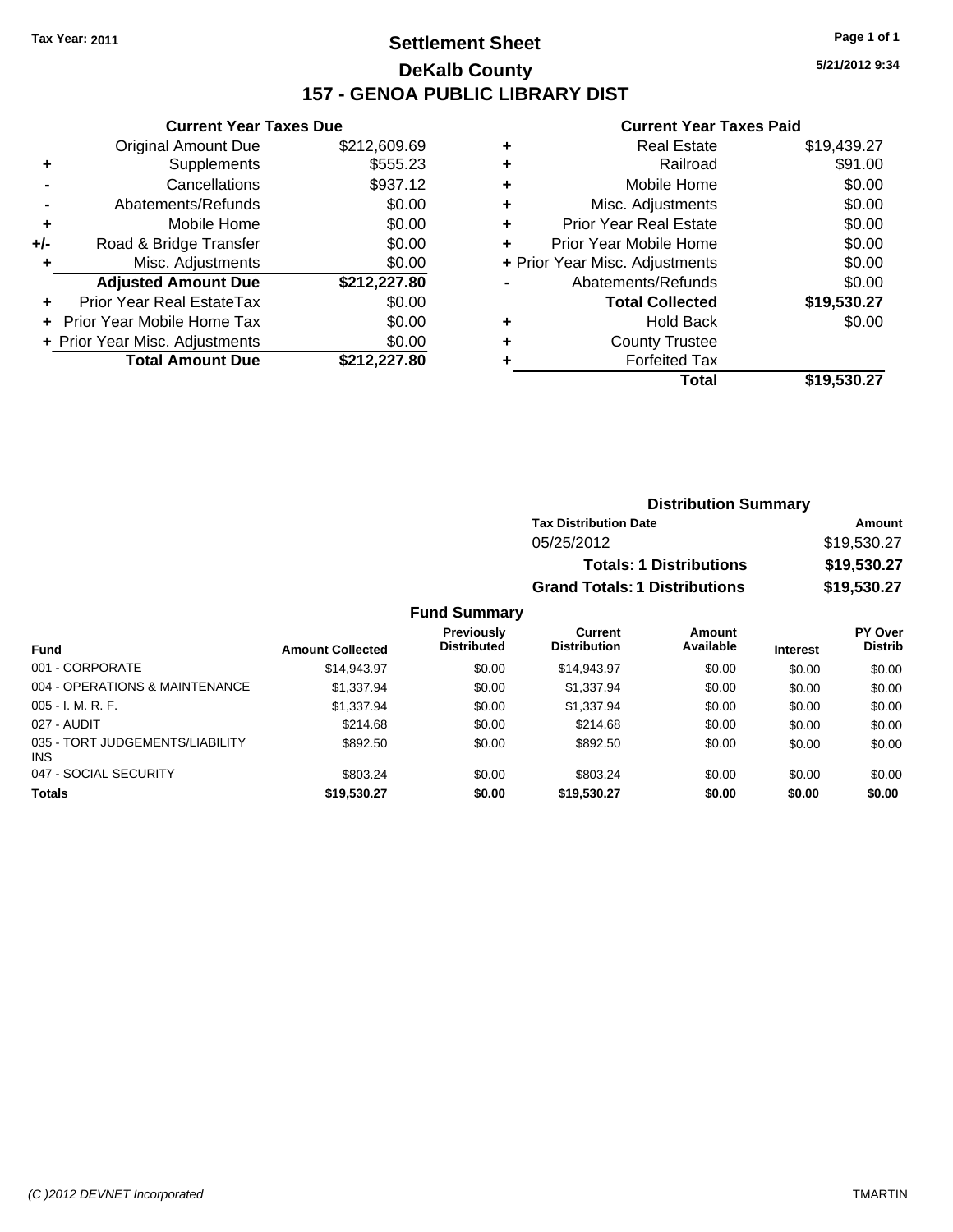# **Settlement Sheet Tax Year: 2011 Page 1 of 1 DeKalb County 158 - DEKALB TIF1**

**5/21/2012 9:34**

| <b>Original Amount Due</b>        | \$4,426,251.66                 |
|-----------------------------------|--------------------------------|
| Supplements                       | \$0.00                         |
| Cancellations                     | \$0.00                         |
| Abatements/Refunds                | \$0.00                         |
| Mobile Home                       | \$0.00                         |
| Road & Bridge Transfer            | \$0.00                         |
| Misc. Adjustments                 | \$0.00                         |
| <b>Adjusted Amount Due</b>        | \$4,426,251.66                 |
| <b>Prior Year Real EstateTax</b>  | \$0.00                         |
| <b>Prior Year Mobile Home Tax</b> | \$0.00                         |
|                                   | \$0.00                         |
| <b>Total Amount Due</b>           | \$4,426,251.66                 |
|                                   | + Prior Year Misc. Adjustments |

## **Current Year Taxes Paid**

|   | <b>Real Estate</b>             | \$560,716.38 |
|---|--------------------------------|--------------|
| ÷ | Railroad                       | \$0.00       |
| ÷ | Mobile Home                    | \$0.00       |
| ٠ | Misc. Adjustments              | \$0.00       |
| ٠ | <b>Prior Year Real Estate</b>  | \$0.00       |
|   | Prior Year Mobile Home         | \$0.00       |
|   | + Prior Year Misc. Adjustments | \$0.00       |
|   | Abatements/Refunds             | \$0.00       |
|   | <b>Total Collected</b>         | \$560,716.38 |
| ٠ | Hold Back                      | \$0.00       |
| ٠ | <b>County Trustee</b>          |              |
|   | <b>Forfeited Tax</b>           |              |
|   | Total                          | \$560,716.38 |
|   |                                |              |

|                 | <b>Distribution Summary</b> |                                  |                                      |                                |                 |                           |  |
|-----------------|-----------------------------|----------------------------------|--------------------------------------|--------------------------------|-----------------|---------------------------|--|
|                 |                             |                                  | <b>Tax Distribution Date</b>         |                                |                 | Amount                    |  |
|                 |                             |                                  | 05/25/2012                           |                                |                 | \$560,716.38              |  |
|                 |                             |                                  |                                      | <b>Totals: 1 Distributions</b> |                 | \$560,716.38              |  |
|                 |                             |                                  | <b>Grand Totals: 1 Distributions</b> |                                |                 | \$560,716.38              |  |
|                 |                             | <b>Fund Summary</b>              |                                      |                                |                 |                           |  |
| Fund            | <b>Amount Collected</b>     | Previously<br><b>Distributed</b> | Current<br><b>Distribution</b>       | Amount<br>Available            | <b>Interest</b> | PY Over<br><b>Distrib</b> |  |
| 001 - CORPORATE | \$560,716.38                | \$0.00                           | \$560,716.38                         | \$0.00                         | \$0.00          | \$0.00                    |  |
| Totals          | \$560,716.38                | \$0.00                           | \$560,716.38                         | \$0.00                         | \$0.00          | \$0.00                    |  |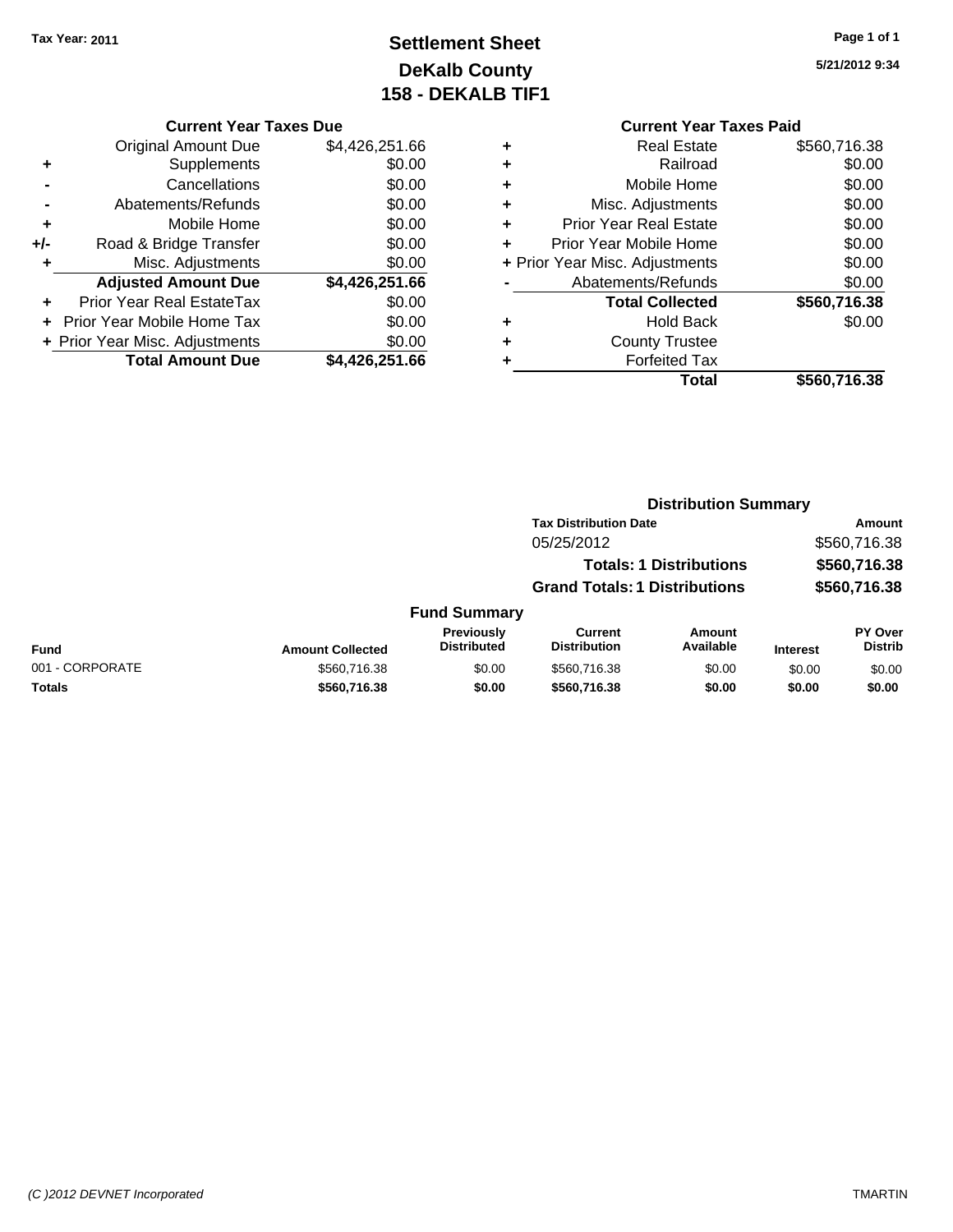# **Settlement Sheet Tax Year: 2011 Page 1 of 1 DeKalb County 159 - DEKALB TIF2**

**5/21/2012 9:34**

#### **Current Year Taxes Due**

|     | <b>Original Amount Due</b>       | \$1,853,625.78 |
|-----|----------------------------------|----------------|
| ٠   | Supplements                      | \$0.00         |
|     | Cancellations                    | \$0.00         |
|     | Abatements/Refunds               | \$0.00         |
| ÷   | Mobile Home                      | \$0.00         |
| +/- | Road & Bridge Transfer           | \$0.00         |
| ٠   | Misc. Adjustments                | \$0.00         |
|     | <b>Adjusted Amount Due</b>       | \$1,853,625.78 |
|     | <b>Prior Year Real EstateTax</b> | \$0.00         |
|     | Prior Year Mobile Home Tax       | \$0.00         |
|     | + Prior Year Misc. Adjustments   | \$0.00         |
|     | <b>Total Amount Due</b>          | \$1,853,625.78 |

# **Current Year Taxes Paid**

|   | <b>Real Estate</b>             | \$108,773.24 |
|---|--------------------------------|--------------|
| ٠ | Railroad                       | \$0.00       |
| ٠ | Mobile Home                    | \$0.00       |
| ٠ | Misc. Adjustments              | \$0.00       |
| ٠ | <b>Prior Year Real Estate</b>  | \$0.00       |
|   | Prior Year Mobile Home         | \$0.00       |
|   | + Prior Year Misc. Adjustments | \$0.00       |
|   | Abatements/Refunds             | \$0.00       |
|   | <b>Total Collected</b>         | \$108,773.24 |
| ٠ | <b>Hold Back</b>               | \$0.00       |
| ٠ | <b>County Trustee</b>          |              |
|   | <b>Forfeited Tax</b>           |              |
|   | Total                          | \$108,773.24 |
|   |                                |              |

#### **Distribution Summary Tax Distribution Date Amount** 05/25/2012 \$108,773.24 **Totals: 1 Distributions \$108,773.24 Grand Totals: 1 Distributions \$108,773.24 Fund Summary PY Over Distrib Amount Available Current Distribution Previously**

| Fund            | <b>Amount Collected</b> | <b>Previously</b><br>Distributed | Current<br><b>Distribution</b> | Amount<br>Available | <b>Interest</b> | <b>PY Over</b><br>Distrib |
|-----------------|-------------------------|----------------------------------|--------------------------------|---------------------|-----------------|---------------------------|
| 001 - CORPORATE | \$108.773.24            | \$0.00                           | \$108,773,24                   | \$0.00              | \$0.00          | \$0.00                    |
| <b>Totals</b>   | \$108,773,24            | \$0.00                           | \$108,773,24                   | \$0.00              | \$0.00          | \$0.00                    |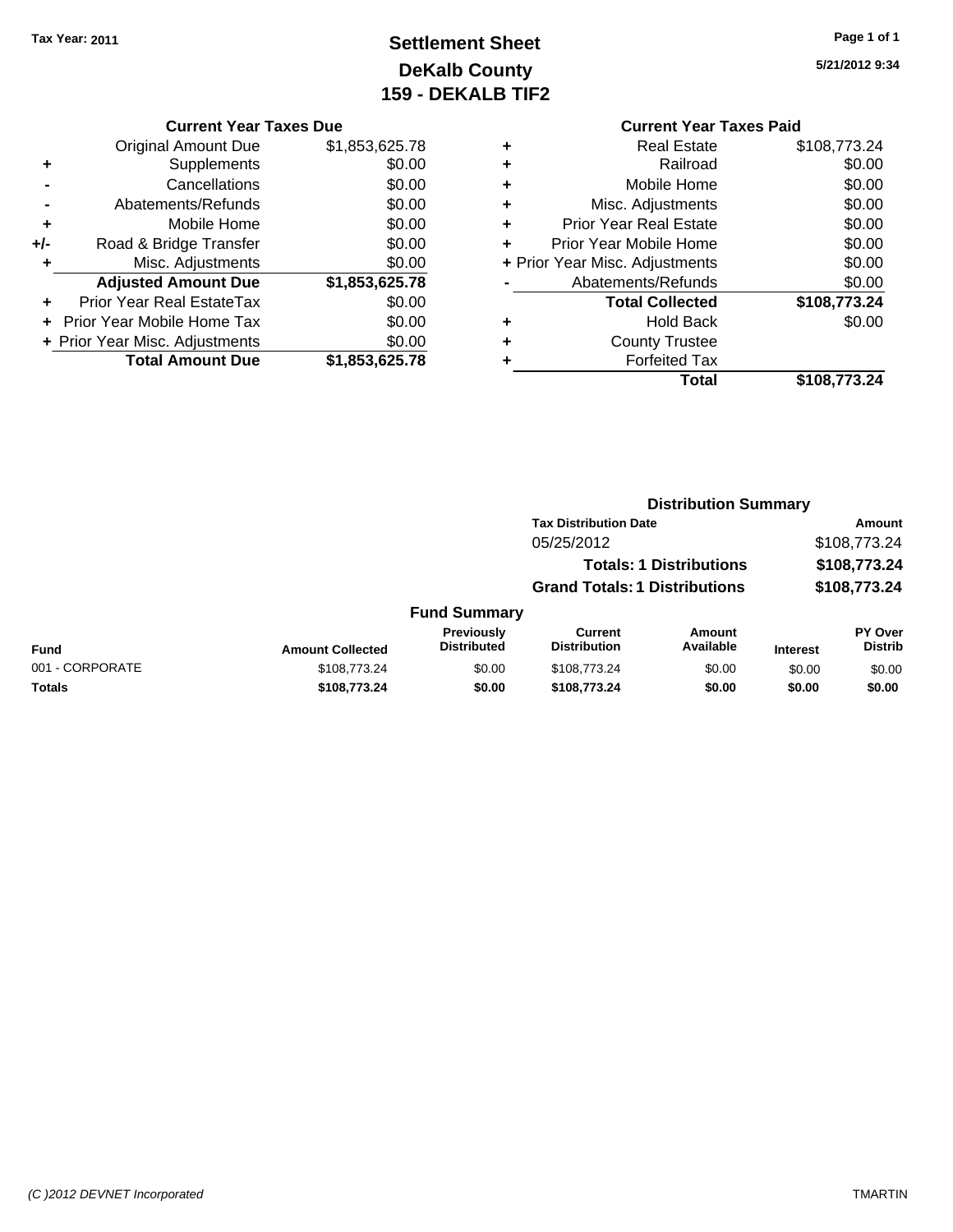# **Settlement Sheet Tax Year: 2011 Page 1 of 1 DeKalb County 160 - DEKALB TIF1 AMENDED**

**5/21/2012 9:34**

|     | <b>Current Year Taxes Due</b>     |                |  |  |  |  |
|-----|-----------------------------------|----------------|--|--|--|--|
|     | <b>Original Amount Due</b>        | \$2,254,808.20 |  |  |  |  |
| ٠   | Supplements                       | \$4,042.82     |  |  |  |  |
|     | Cancellations                     | \$4,437.34     |  |  |  |  |
|     | Abatements/Refunds                | \$0.00         |  |  |  |  |
| ٠   | Mobile Home                       | \$0.00         |  |  |  |  |
| +/- | Road & Bridge Transfer            | \$0.00         |  |  |  |  |
| ٠   | Misc. Adjustments                 | \$0.00         |  |  |  |  |
|     | <b>Adjusted Amount Due</b>        | \$2,254,413.68 |  |  |  |  |
| ٠   | Prior Year Real EstateTax         | \$0.00         |  |  |  |  |
|     | <b>Prior Year Mobile Home Tax</b> | \$0.00         |  |  |  |  |
|     | + Prior Year Misc. Adjustments    | \$0.00         |  |  |  |  |
|     | <b>Total Amount Due</b>           | \$2,254,413.68 |  |  |  |  |
|     |                                   |                |  |  |  |  |

| ٠ | <b>Real Estate</b>             | \$241,590.94 |
|---|--------------------------------|--------------|
| ٠ | Railroad                       | \$0.00       |
| ٠ | Mobile Home                    | \$0.00       |
| ٠ | Misc. Adjustments              | \$0.00       |
| ٠ | <b>Prior Year Real Estate</b>  | \$0.00       |
| ٠ | Prior Year Mobile Home         | \$0.00       |
|   | + Prior Year Misc. Adjustments | \$0.00       |
|   | Abatements/Refunds             | \$0.00       |
|   | <b>Total Collected</b>         | \$241,590.94 |
| ٠ | <b>Hold Back</b>               | \$0.00       |
| ٠ | <b>County Trustee</b>          |              |
| ٠ | <b>Forfeited Tax</b>           |              |
|   | Total                          | \$241,590.94 |
|   |                                |              |

|                 |                         |                                         |                                       | <b>Distribution Summary</b>    |                 |                           |  |
|-----------------|-------------------------|-----------------------------------------|---------------------------------------|--------------------------------|-----------------|---------------------------|--|
|                 |                         |                                         | <b>Tax Distribution Date</b>          |                                |                 | Amount                    |  |
|                 |                         |                                         | 05/25/2012                            |                                |                 | \$241,590.94              |  |
|                 |                         |                                         |                                       | <b>Totals: 1 Distributions</b> |                 | \$241,590.94              |  |
|                 |                         |                                         | <b>Grand Totals: 1 Distributions</b>  |                                |                 | \$241,590.94              |  |
|                 |                         | <b>Fund Summary</b>                     |                                       |                                |                 |                           |  |
| <b>Fund</b>     | <b>Amount Collected</b> | <b>Previously</b><br><b>Distributed</b> | <b>Current</b><br><b>Distribution</b> | Amount<br>Available            | <b>Interest</b> | PY Over<br><b>Distrib</b> |  |
| 001 - CORPORATE | \$241,590.94            | \$0.00                                  | \$241,590.94                          | \$0.00                         | \$0.00          | \$0.00                    |  |
| Totals          | \$241,590.94            | \$0.00                                  | \$241,590.94                          | \$0.00                         | \$0.00          | \$0.00                    |  |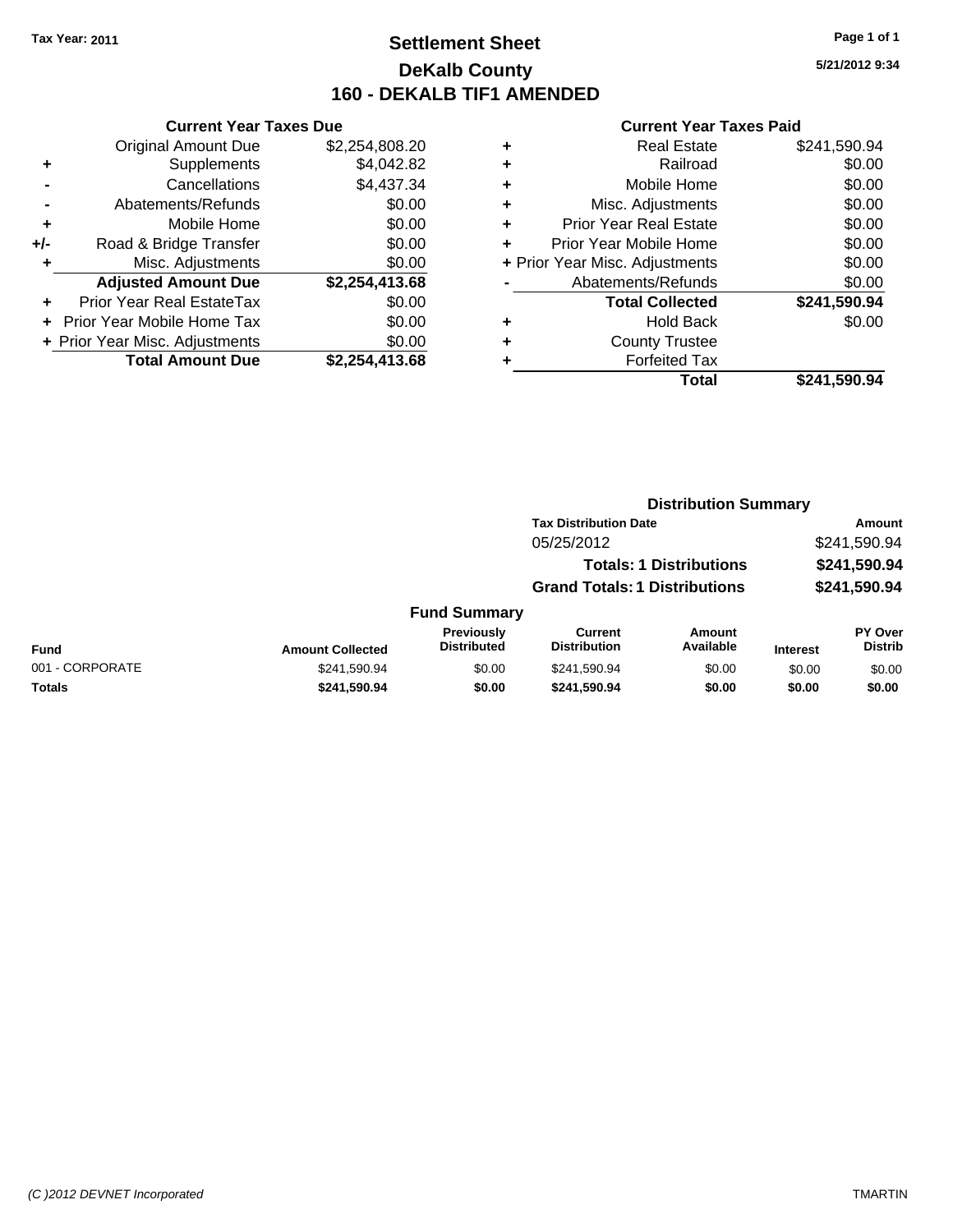# **Settlement Sheet Tax Year: 2011 Page 1 of 1 DeKalb County 162 - DEKALB TIF4**

**5/21/2012 9:34**

|     | <b>Current Year Taxes Due</b>        |        |  |  |  |  |
|-----|--------------------------------------|--------|--|--|--|--|
|     | Original Amount Due                  | \$0.00 |  |  |  |  |
|     | Supplements                          | \$0.00 |  |  |  |  |
|     | Cancellations                        | \$0.00 |  |  |  |  |
|     | \$0.00<br>Abatements/Refunds         |        |  |  |  |  |
| ٠   | Mobile Home                          | \$0.00 |  |  |  |  |
| +/- | Road & Bridge Transfer               | \$0.00 |  |  |  |  |
|     | Misc. Adjustments                    | \$0.00 |  |  |  |  |
|     | <b>Adjusted Amount Due</b>           | \$0.00 |  |  |  |  |
|     | Prior Year Real EstateTax            | \$0.00 |  |  |  |  |
|     | \$0.00<br>Prior Year Mobile Home Tax |        |  |  |  |  |
|     | + Prior Year Misc. Adjustments       | \$0.00 |  |  |  |  |
|     | <b>Total Amount Due</b>              | \$0.00 |  |  |  |  |
|     |                                      |        |  |  |  |  |

### **Current Year Taxes Paid +** Real Estate \$0.00 **+** Railroad \$0.00 **+** Mobile Home \$0.00 **+** Misc. Adjustments \$0.00 **+** Prior Year Real Estate \$0.00 **+** Prior Year Mobile Home \$0.00 **+** Prior Year Misc. Adjustments \$0.00 **-** Abatements/Refunds \$0.00 **Total Collected \$0.00 +** Hold Back \$0.00 **+** County Trustee **+** Forfeited Tax **Total \$0.00**

|                 |                         | <b>Fund Summary</b>       |                                |                     |                 |                           |
|-----------------|-------------------------|---------------------------|--------------------------------|---------------------|-----------------|---------------------------|
| <b>Fund</b>     | <b>Amount Collected</b> | Previously<br>Distributed | Current<br><b>Distribution</b> | Amount<br>Available | <b>Interest</b> | PY Over<br><b>Distrib</b> |
| 001 - CORPORATE | \$0.00                  | \$0.00                    | \$0.00                         | \$0.00              | \$0.00          | \$0.00                    |
| <b>Totals</b>   | \$0.00                  | \$0.00                    | \$0.00                         | \$0.00              | \$0.00          | \$0.00                    |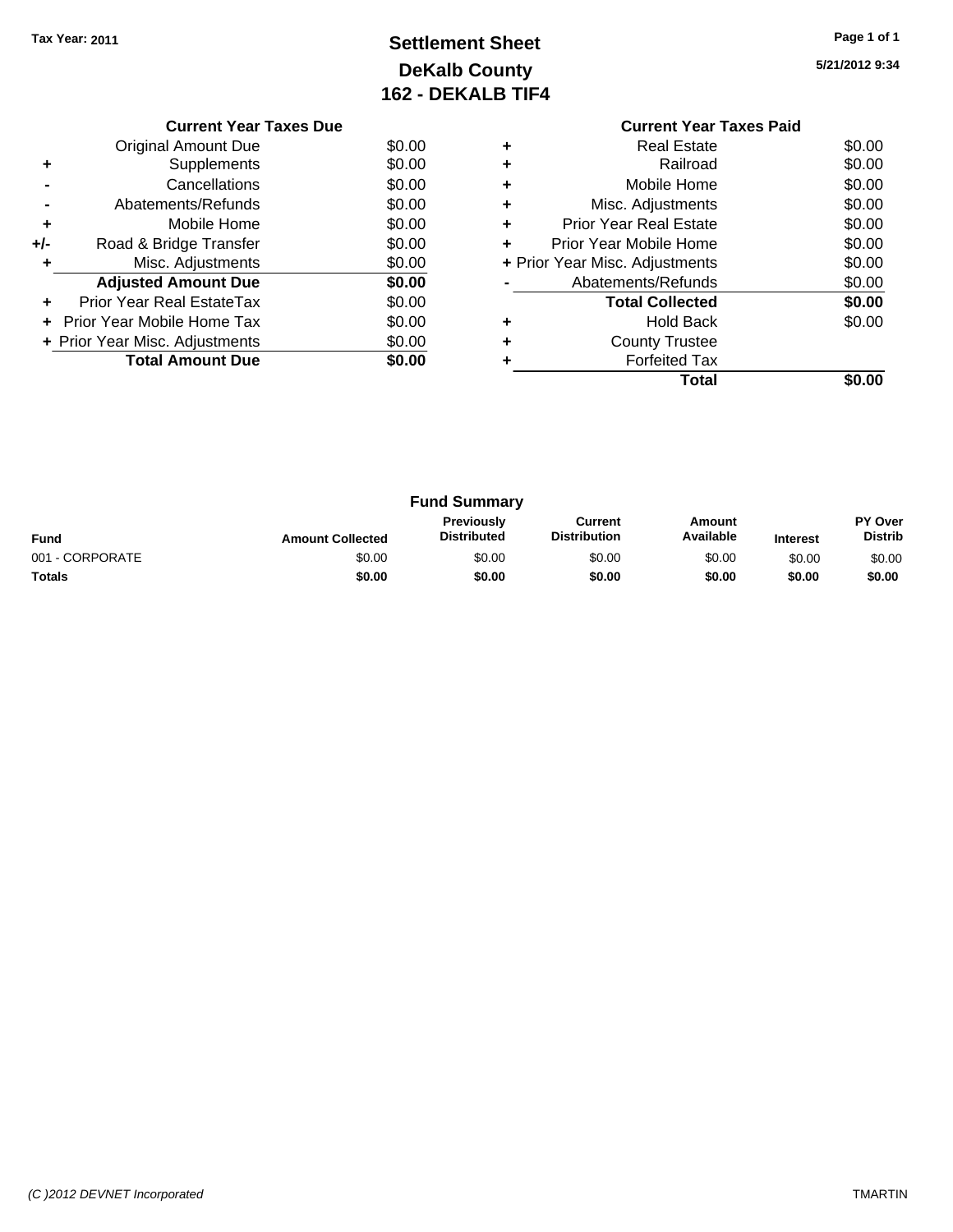# **Settlement Sheet Tax Year: 2011 Page 1 of 1 DeKalb County 163 - MALTA TIF**

**5/21/2012 9:34**

| \$40,862.06 |
|-------------|
| \$0.00      |
| \$0.00      |
| \$0.00      |
| \$0.00      |
| \$0.00      |
| \$0.00      |
| \$0.00      |
| \$40,862.06 |
| \$0.00      |
|             |
|             |
|             |
|             |

|     | <b>Current Year Taxes Due</b>  |              |  |  |  |  |
|-----|--------------------------------|--------------|--|--|--|--|
|     | <b>Original Amount Due</b>     | \$358,290.38 |  |  |  |  |
| ٠   | Supplements                    | \$0.00       |  |  |  |  |
|     | Cancellations                  | \$0.00       |  |  |  |  |
|     | Abatements/Refunds             | \$0.00       |  |  |  |  |
| ٠   | Mobile Home                    | \$0.00       |  |  |  |  |
| +/- | Road & Bridge Transfer         | \$0.00       |  |  |  |  |
| ٠   | Misc. Adjustments              | \$0.00       |  |  |  |  |
|     | <b>Adjusted Amount Due</b>     | \$358,290.38 |  |  |  |  |
|     | Prior Year Real EstateTax      | \$0.00       |  |  |  |  |
|     | Prior Year Mobile Home Tax     | \$0.00       |  |  |  |  |
|     | + Prior Year Misc. Adjustments | \$0.00       |  |  |  |  |
|     | <b>Total Amount Due</b>        | \$358,290.38 |  |  |  |  |

|                 |                         |                                  | <b>Distribution Summary</b>           |                                |                 |                                  |
|-----------------|-------------------------|----------------------------------|---------------------------------------|--------------------------------|-----------------|----------------------------------|
|                 |                         |                                  | <b>Tax Distribution Date</b>          |                                |                 | Amount                           |
|                 |                         |                                  | 05/25/2012                            |                                |                 | \$40,862.06                      |
|                 |                         |                                  |                                       | <b>Totals: 1 Distributions</b> |                 | \$40,862.06                      |
|                 |                         |                                  | <b>Grand Totals: 1 Distributions</b>  |                                |                 | \$40,862.06                      |
|                 |                         | <b>Fund Summary</b>              |                                       |                                |                 |                                  |
| Fund            | <b>Amount Collected</b> | Previously<br><b>Distributed</b> | <b>Current</b><br><b>Distribution</b> | Amount<br>Available            | <b>Interest</b> | <b>PY Over</b><br><b>Distrib</b> |
| 001 - CORPORATE | \$40,862.06             | \$0.00                           | \$40,862.06                           | \$0.00                         | \$0.00          | \$0.00                           |
| Totals          | \$40,862.06             | \$0.00                           | \$40,862.06                           | \$0.00                         | \$0.00          | \$0.00                           |
|                 |                         |                                  |                                       |                                |                 |                                  |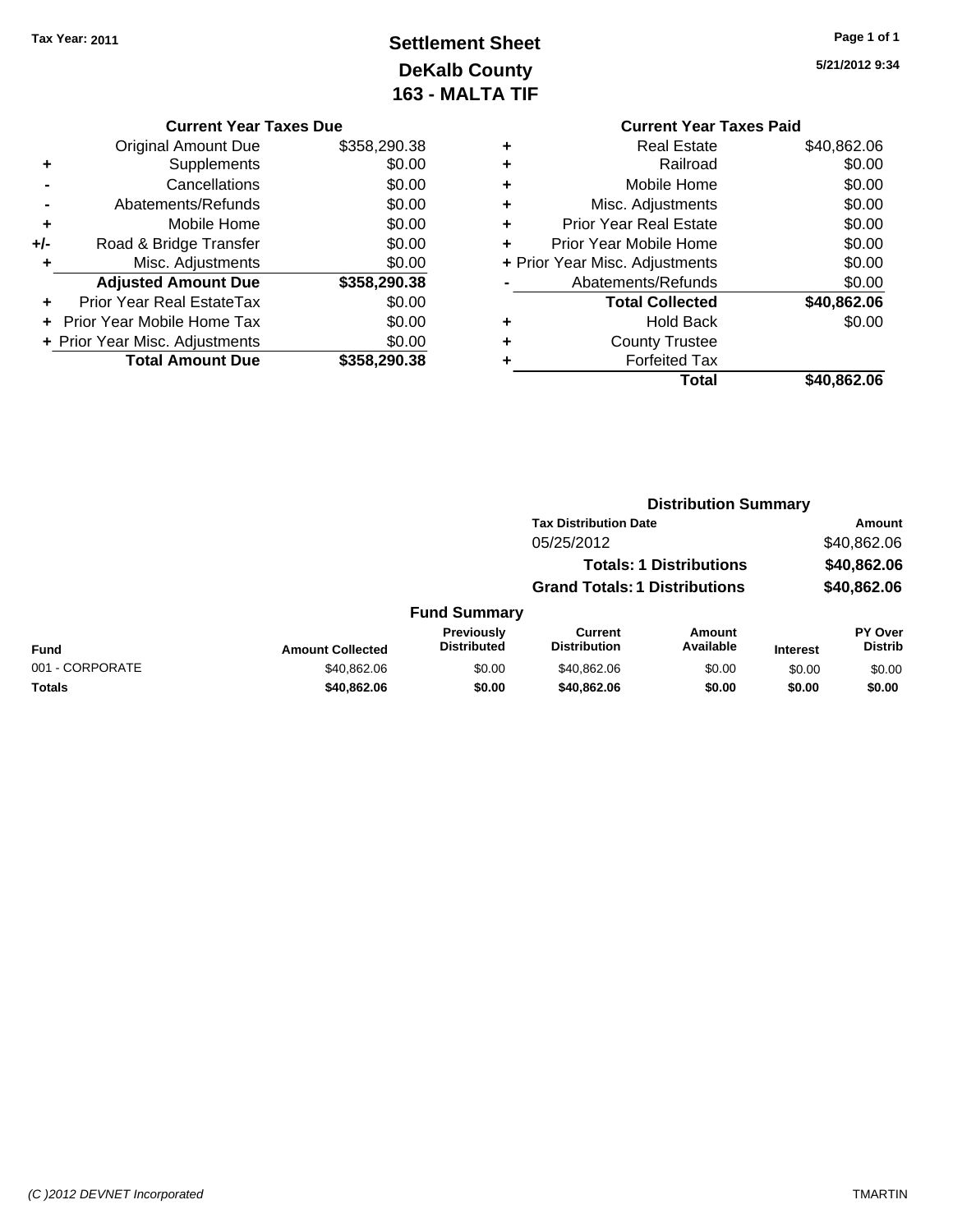# **Settlement Sheet Tax Year: 2011 Page 1 of 1 DeKalb County 164 - DEKALB TIF5**

**5/21/2012 9:34**

|     | <b>Current Year Taxes Due</b>  |            |  |  |  |  |  |
|-----|--------------------------------|------------|--|--|--|--|--|
|     | <b>Original Amount Due</b>     | \$1,918.82 |  |  |  |  |  |
| ٠   | Supplements                    | \$0.00     |  |  |  |  |  |
|     | Cancellations                  | \$0.00     |  |  |  |  |  |
|     | Abatements/Refunds             | \$0.00     |  |  |  |  |  |
| ÷   | Mobile Home                    | \$0.00     |  |  |  |  |  |
| +/- | Road & Bridge Transfer         | \$0.00     |  |  |  |  |  |
|     | Misc. Adjustments              | \$0.00     |  |  |  |  |  |
|     | <b>Adjusted Amount Due</b>     | \$1,918.82 |  |  |  |  |  |
|     | Prior Year Real EstateTax      | \$0.00     |  |  |  |  |  |
|     | Prior Year Mobile Home Tax     | \$0.00     |  |  |  |  |  |
|     | + Prior Year Misc. Adjustments | \$0.00     |  |  |  |  |  |
|     | <b>Total Amount Due</b>        | \$1,918.82 |  |  |  |  |  |
|     |                                |            |  |  |  |  |  |

### **Current Year Taxes Paid +** Real Estate \$0.00 **+** Railroad \$0.00 **+** Mobile Home \$0.00 **+** Misc. Adjustments \$0.00 **+** Prior Year Real Estate \$0.00 **+** Prior Year Mobile Home \$0.00 **+** Prior Year Misc. Adjustments \$0.00 **-** Abatements/Refunds \$0.00 **Total Collected \$0.00 +** Hold Back \$0.00 **+** County Trustee **+** Forfeited Tax **Total \$0.00**

|                 |                         | <b>Fund Summary</b>                     |                                |                     |                 |                           |
|-----------------|-------------------------|-----------------------------------------|--------------------------------|---------------------|-----------------|---------------------------|
| <b>Fund</b>     | <b>Amount Collected</b> | <b>Previously</b><br><b>Distributed</b> | Current<br><b>Distribution</b> | Amount<br>Available | <b>Interest</b> | PY Over<br><b>Distrib</b> |
| 001 - CORPORATE | \$0.00                  | \$0.00                                  | \$0.00                         | \$0.00              | \$0.00          | \$0.00                    |
| <b>Totals</b>   | \$0.00                  | \$0.00                                  | \$0.00                         | \$0.00              | \$0.00          | \$0.00                    |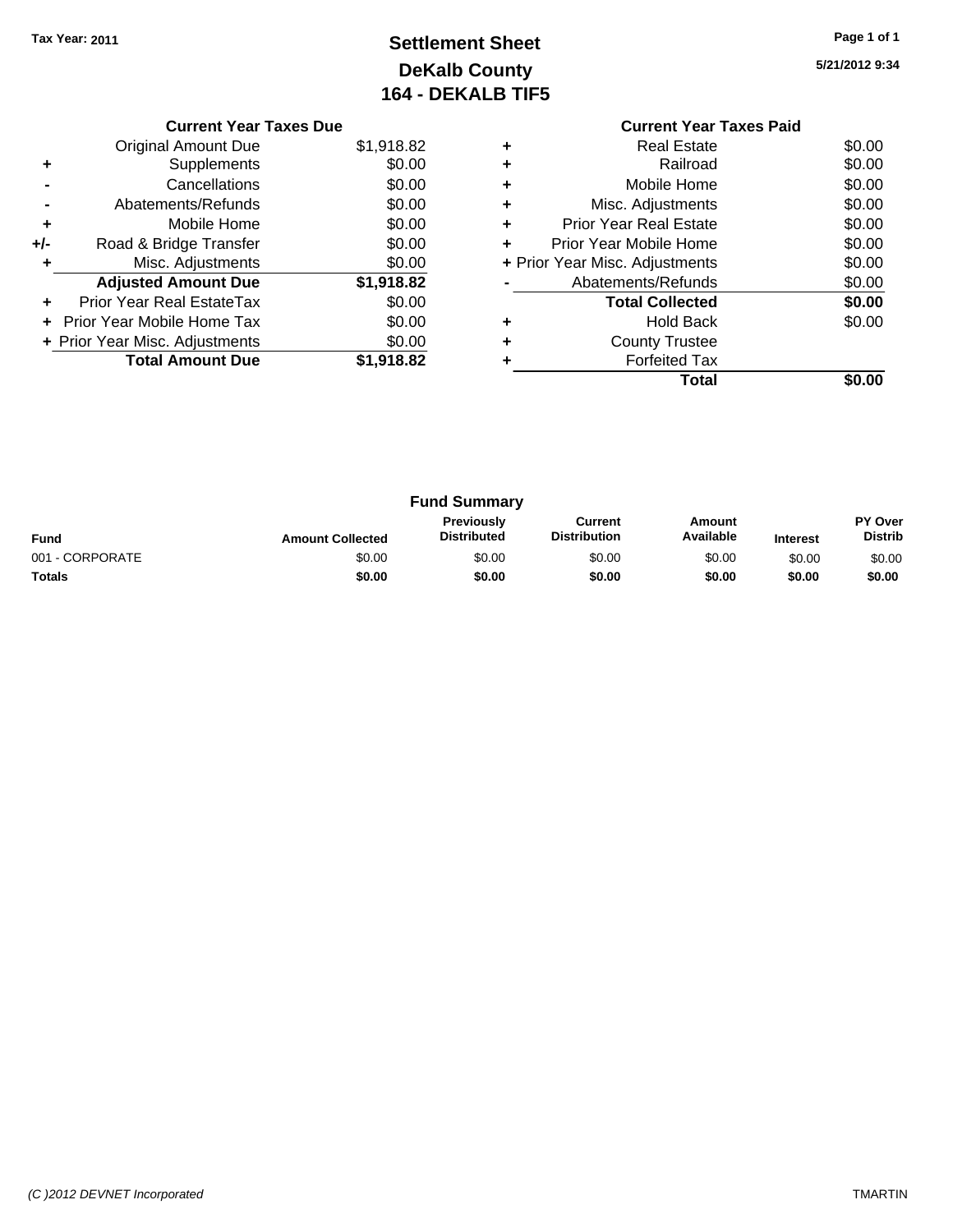# **Settlement Sheet Tax Year: 2011 Page 1 of 1 DeKalb County 170 - KIRKLAND TIF**

**5/21/2012 9:34**

#### **Current Year Taxes Due**

|     | <b>Original Amount Due</b>       | \$275,618.58 |
|-----|----------------------------------|--------------|
| ٠   | Supplements                      | \$0.00       |
|     | Cancellations                    | \$0.00       |
|     | Abatements/Refunds               | \$0.00       |
| ٠   | Mobile Home                      | \$0.00       |
| +/- | Road & Bridge Transfer           | \$0.00       |
| ٠   | Misc. Adjustments                | \$0.00       |
|     | <b>Adjusted Amount Due</b>       | \$275,618.58 |
|     | <b>Prior Year Real EstateTax</b> | \$0.00       |
|     | Prior Year Mobile Home Tax       | \$0.00       |
|     | + Prior Year Misc. Adjustments   | \$0.00       |
|     | <b>Total Amount Due</b>          | \$275.618.58 |

# **Current Year Taxes Paid**

| ٠ | Real Estate                    | \$14,345.61 |
|---|--------------------------------|-------------|
| ٠ | Railroad                       | \$0.00      |
| ٠ | Mobile Home                    | \$0.00      |
| ٠ | Misc. Adjustments              | \$0.00      |
| ٠ | <b>Prior Year Real Estate</b>  | \$0.00      |
| ٠ | Prior Year Mobile Home         | \$0.00      |
|   | + Prior Year Misc. Adjustments | \$0.00      |
|   | Abatements/Refunds             | \$0.00      |
|   | <b>Total Collected</b>         | \$14,345.61 |
| ٠ | <b>Hold Back</b>               | \$0.00      |
| ٠ | <b>County Trustee</b>          |             |
| ٠ | <b>Forfeited Tax</b>           |             |
|   | Total                          | \$14,345.61 |
|   |                                |             |

#### **Distribution Summary Tax Distribution Date Amount** 05/25/2012 \$14,345.61 **Totals: 1 Distributions \$14,345.61 Grand Totals: 1 Distributions \$14,345.61 Fund Summary Fund Interest Amount Collected Distributed PY Over Distrib Amount Available Current Distribution Previously** 001 - CORPORATE \$14,345.61 \$0.00 \$14,345.61 \$0.00 \$0.00 \$0.00 **Totals \$14,345.61 \$0.00 \$14,345.61 \$0.00 \$0.00 \$0.00**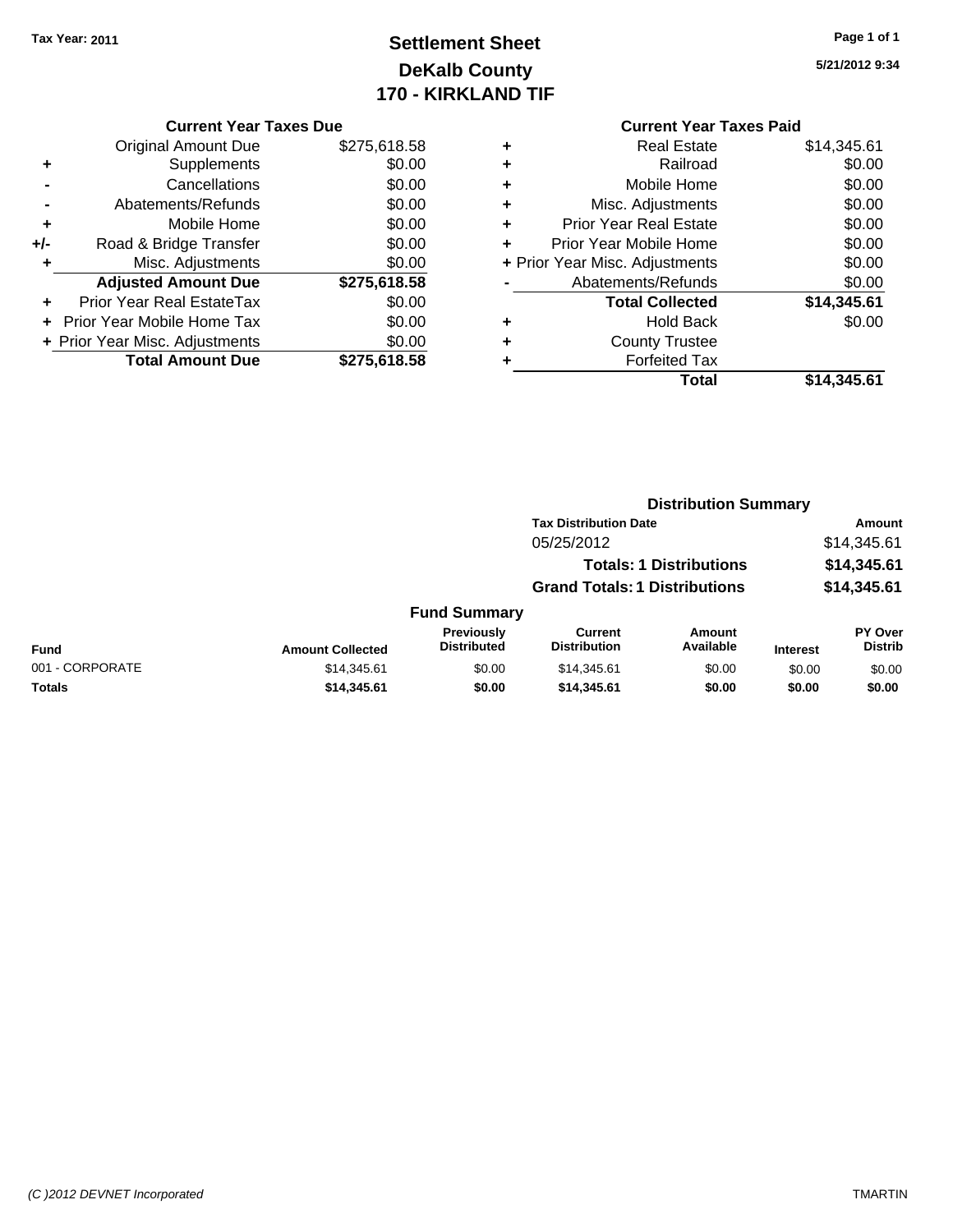## **Settlement Sheet Tax Year: 2011 Page 1 of 1 DeKalb County 171 - WATERMAN TIF**

**5/21/2012 9:34**

#### **Current Year Taxes Due** Original Amount Due \$58,413.22 **+** Supplements \$0.00

|                | <b>Total Amount Due</b>          | \$58,413.22 |
|----------------|----------------------------------|-------------|
|                | + Prior Year Misc. Adjustments   | \$0.00      |
|                | + Prior Year Mobile Home Tax     | \$0.00      |
| ÷              | <b>Prior Year Real EstateTax</b> | \$0.00      |
|                | <b>Adjusted Amount Due</b>       | \$58,413.22 |
| ٠              | Misc. Adjustments                | \$0.00      |
| +/-            | Road & Bridge Transfer           | \$0.00      |
| ٠              | Mobile Home                      | \$0.00      |
| $\blacksquare$ | Abatements/Refunds               | \$0.00      |
|                | Cancellations                    | \$0.00      |
|                |                                  |             |

#### **Current Year Taxes Paid +** Real Estate \$962.01 **+** Railroad \$0.00 **+** Mobile Home \$0.00 **+** Misc. Adjustments \$0.00 **+** Prior Year Real Estate \$0.00 **+** Prior Year Mobile Home \$0.00 **+** Prior Year Misc. Adjustments  $$0.00$ **-** Abatements/Refunds \$0.00 Total Collected \$962.01 **+** Hold Back \$0.00 **+** County Trustee **+** Forfeited Tax **Total \$962.01**

|                 |                         | <b>Distribution Summary</b>      |                                       |                                |                 |                                  |  |
|-----------------|-------------------------|----------------------------------|---------------------------------------|--------------------------------|-----------------|----------------------------------|--|
|                 |                         |                                  | <b>Tax Distribution Date</b>          |                                |                 | Amount                           |  |
|                 |                         |                                  | 05/25/2012                            |                                |                 | \$962.01                         |  |
|                 |                         |                                  |                                       | <b>Totals: 1 Distributions</b> |                 | \$962.01                         |  |
|                 |                         |                                  | <b>Grand Totals: 1 Distributions</b>  |                                |                 | \$962.01                         |  |
|                 |                         | <b>Fund Summary</b>              |                                       |                                |                 |                                  |  |
| Fund            | <b>Amount Collected</b> | Previously<br><b>Distributed</b> | <b>Current</b><br><b>Distribution</b> | Amount<br>Available            | <b>Interest</b> | <b>PY Over</b><br><b>Distrib</b> |  |
| 001 - CORPORATE | \$962.01                | \$0.00                           | \$962.01                              | \$0.00                         | \$0.00          | \$0.00                           |  |
| Totals          | \$962.01                | \$0.00                           | \$962.01                              | \$0.00                         | \$0.00          | \$0.00                           |  |
|                 |                         |                                  |                                       |                                |                 |                                  |  |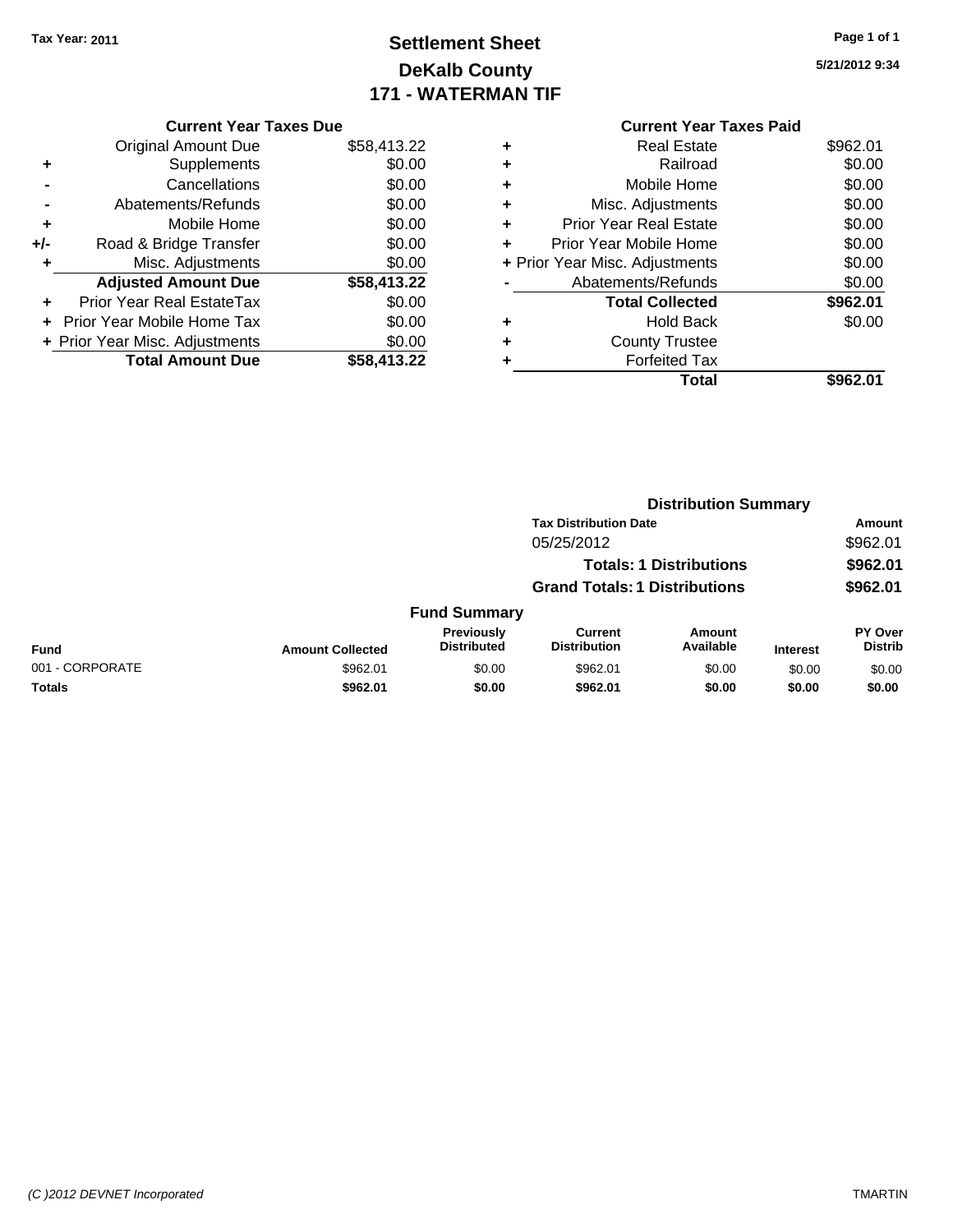#### **Settlement Sheet Tax Year: 2011 Page 1 of 1 DeKalb County 180 - SYCAMORE TIF DISTRICT(expires 2023)**

**5/21/2012 9:34**

|     | <b>Current Year Taxes Due</b>  |             |
|-----|--------------------------------|-------------|
|     | Original Amount Due            | \$59,694.68 |
|     | Supplements                    | \$0.00      |
|     | Cancellations                  | \$0.00      |
|     | Abatements/Refunds             | \$0.00      |
| ٠   | Mobile Home                    | \$0.00      |
| +/- | Road & Bridge Transfer         | \$0.00      |
|     | Misc. Adjustments              | \$0.00      |
|     | <b>Adjusted Amount Due</b>     | \$59,694.68 |
|     | Prior Year Real EstateTax      | \$0.00      |
|     | Prior Year Mobile Home Tax     | \$0.00      |
|     | + Prior Year Misc. Adjustments | \$0.00      |
|     | <b>Total Amount Due</b>        | \$59.694.68 |
|     |                                |             |

|                                | \$0.00             |
|--------------------------------|--------------------|
| Railroad                       | \$0.00             |
| Mobile Home                    | \$0.00             |
| Misc. Adjustments              | \$0.00             |
| <b>Prior Year Real Estate</b>  | \$0.00             |
| Prior Year Mobile Home         | \$0.00             |
| + Prior Year Misc. Adjustments | \$0.00             |
|                                |                    |
| Abatements/Refunds             | \$0.00             |
| <b>Total Collected</b>         | \$0.00             |
| <b>Hold Back</b>               | \$0.00             |
| <b>County Trustee</b>          |                    |
| <b>Forfeited Tax</b>           |                    |
|                                | <b>Real Estate</b> |

| <b>Fund Summary</b><br><b>Previously</b><br>Amount<br>Current<br><b>Distribution</b><br>Available<br><b>Distributed</b><br><b>Fund</b><br><b>Amount Collected</b><br><b>Interest</b> |        |        |        |        | PY Over<br><b>Distrib</b> |                 |
|--------------------------------------------------------------------------------------------------------------------------------------------------------------------------------------|--------|--------|--------|--------|---------------------------|-----------------|
|                                                                                                                                                                                      |        |        |        |        |                           | 001 - CORPORATE |
| <b>Totals</b>                                                                                                                                                                        | \$0.00 | \$0.00 | \$0.00 | \$0.00 | \$0.00                    | \$0.00          |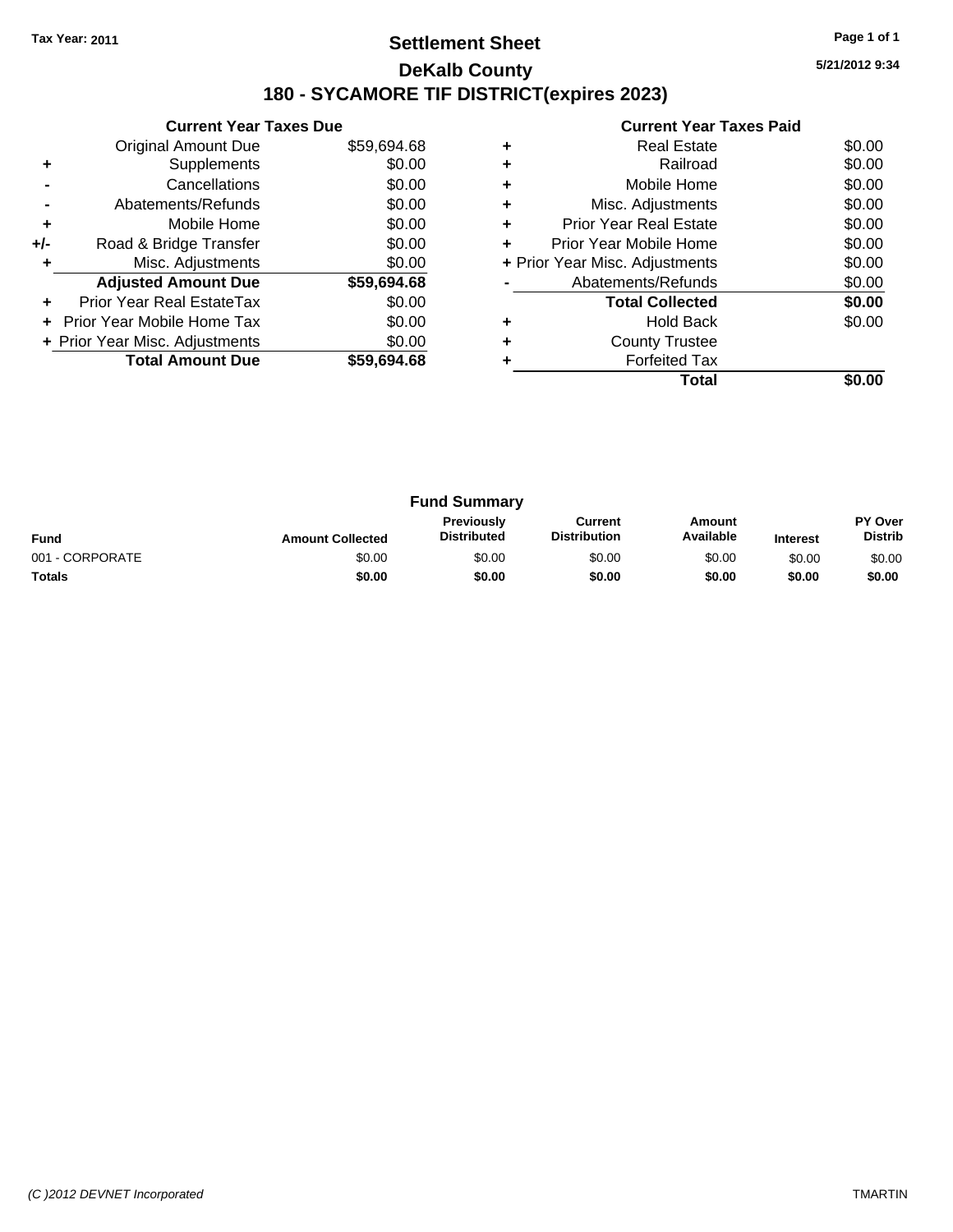## **Settlement Sheet Tax Year: 2011 Page 1 of 1 DeKalb County 200 - DEKALB PARK 88 SSA #8**

**5/21/2012 9:34**

|     | <b>Current Year Taxes Due</b>  |        |
|-----|--------------------------------|--------|
|     | Original Amount Due            | \$0.00 |
| ٠   | Supplements                    | \$0.00 |
|     | Cancellations                  | \$0.00 |
|     | Abatements/Refunds             | \$0.00 |
| ٠   | Mobile Home                    | \$0.00 |
| +/- | Road & Bridge Transfer         | \$0.00 |
| ٠   | Misc. Adjustments              | \$0.00 |
|     | <b>Adjusted Amount Due</b>     | \$0.00 |
|     | Prior Year Real EstateTax      | \$0.00 |
|     | Prior Year Mobile Home Tax     | \$0.00 |
|     | + Prior Year Misc. Adjustments | \$0.00 |
|     | <b>Total Amount Due</b>        | \$0.00 |
|     |                                |        |

|   | <b>Real Estate</b>             | \$0.00 |
|---|--------------------------------|--------|
|   | Railroad                       | \$0.00 |
| ٠ | Mobile Home                    | \$0.00 |
| ٠ | Misc. Adjustments              | \$0.00 |
| ٠ | <b>Prior Year Real Estate</b>  | \$0.00 |
|   | Prior Year Mobile Home         | \$0.00 |
|   | + Prior Year Misc. Adjustments | \$0.00 |
|   | Abatements/Refunds             | \$0.00 |
|   | <b>Total Collected</b>         | \$0.00 |
|   | <b>Hold Back</b>               | \$0.00 |
|   | <b>County Trustee</b>          |        |
|   | <b>Forfeited Tax</b>           |        |
|   | Total                          |        |

| <b>Fund Summary</b><br><b>Previously</b><br>Amount<br>Current<br>Available<br><b>Distribution</b><br><b>Distributed</b><br><b>Fund</b><br><b>Amount Collected</b><br><b>Interest</b> |        |        |        |        |                           |        |
|--------------------------------------------------------------------------------------------------------------------------------------------------------------------------------------|--------|--------|--------|--------|---------------------------|--------|
|                                                                                                                                                                                      |        |        |        |        | PY Over<br><b>Distrib</b> |        |
| 023 - SPECIAL SERVICE AREA                                                                                                                                                           | \$0.00 | \$0.00 | \$0.00 | \$0.00 | \$0.00                    | \$0.00 |
| <b>Totals</b>                                                                                                                                                                        | \$0.00 | \$0.00 | \$0.00 | \$0.00 | \$0.00                    | \$0.00 |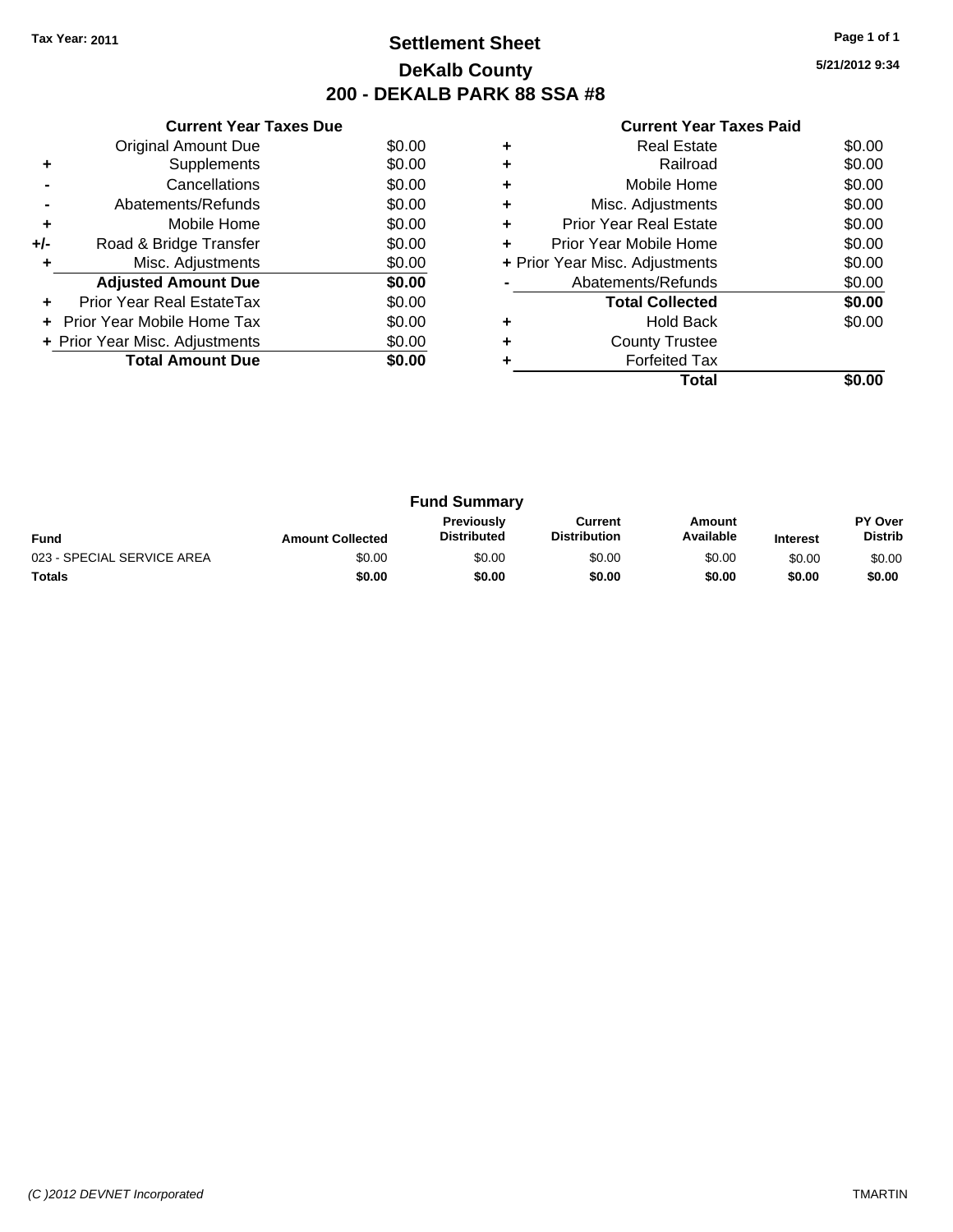## **Settlement Sheet Tax Year: 2011 Page 1 of 1 DeKalb County 201 - DEKALB SSA #6 (GREEK ROW)**

**5/21/2012 9:34**

|     | <b>Current Year Taxes Due</b>     |             |
|-----|-----------------------------------|-------------|
|     | <b>Original Amount Due</b>        | \$10,101.27 |
| ÷   | Supplements                       | \$0.00      |
|     | Cancellations                     | \$0.00      |
|     | Abatements/Refunds                | \$0.00      |
| ٠   | Mobile Home                       | \$0.00      |
| +/- | Road & Bridge Transfer            | \$0.00      |
|     | Misc. Adjustments                 | \$0.00      |
|     | <b>Adjusted Amount Due</b>        | \$10,101.27 |
|     | Prior Year Real EstateTax         | \$0.00      |
|     | <b>Prior Year Mobile Home Tax</b> | \$0.00      |
|     | + Prior Year Misc. Adjustments    | \$0.00      |
|     | <b>Total Amount Due</b>           | \$10,101.27 |

|   | Total                          | \$511.05 |
|---|--------------------------------|----------|
| ٠ | <b>Forfeited Tax</b>           |          |
| ٠ | <b>County Trustee</b>          |          |
| ٠ | <b>Hold Back</b>               | \$0.00   |
|   | <b>Total Collected</b>         | \$511.05 |
|   | Abatements/Refunds             | \$0.00   |
|   | + Prior Year Misc. Adjustments | \$0.00   |
| ٠ | Prior Year Mobile Home         | \$0.00   |
| ٠ | <b>Prior Year Real Estate</b>  | \$0.00   |
| ٠ | Misc. Adjustments              | \$0.00   |
| ٠ | Mobile Home                    | \$0.00   |
| ٠ | Railroad                       | \$0.00   |
| ۰ | <b>Real Estate</b>             | \$511.05 |
|   |                                |          |

|                            |                         |                                  | <b>Distribution Summary</b>           |                                |                 |                           |
|----------------------------|-------------------------|----------------------------------|---------------------------------------|--------------------------------|-----------------|---------------------------|
|                            |                         |                                  | <b>Tax Distribution Date</b>          |                                |                 | Amount                    |
|                            |                         |                                  | 05/25/2012                            |                                |                 | \$511.05                  |
|                            |                         |                                  |                                       | <b>Totals: 1 Distributions</b> |                 | \$511.05                  |
|                            |                         |                                  | <b>Grand Totals: 1 Distributions</b>  |                                |                 | \$511.05                  |
|                            |                         | <b>Fund Summary</b>              |                                       |                                |                 |                           |
| <b>Fund</b>                | <b>Amount Collected</b> | Previously<br><b>Distributed</b> | <b>Current</b><br><b>Distribution</b> | Amount<br>Available            | <b>Interest</b> | PY Over<br><b>Distrib</b> |
| 023 - SPECIAL SERVICE AREA | \$511.05                | \$0.00                           | \$511.05                              | \$0.00                         | \$0.00          | \$0.00                    |
| Totals                     | \$511.05                | \$0.00                           | \$511.05                              | \$0.00                         | \$0.00          | \$0.00                    |
|                            |                         |                                  |                                       |                                |                 |                           |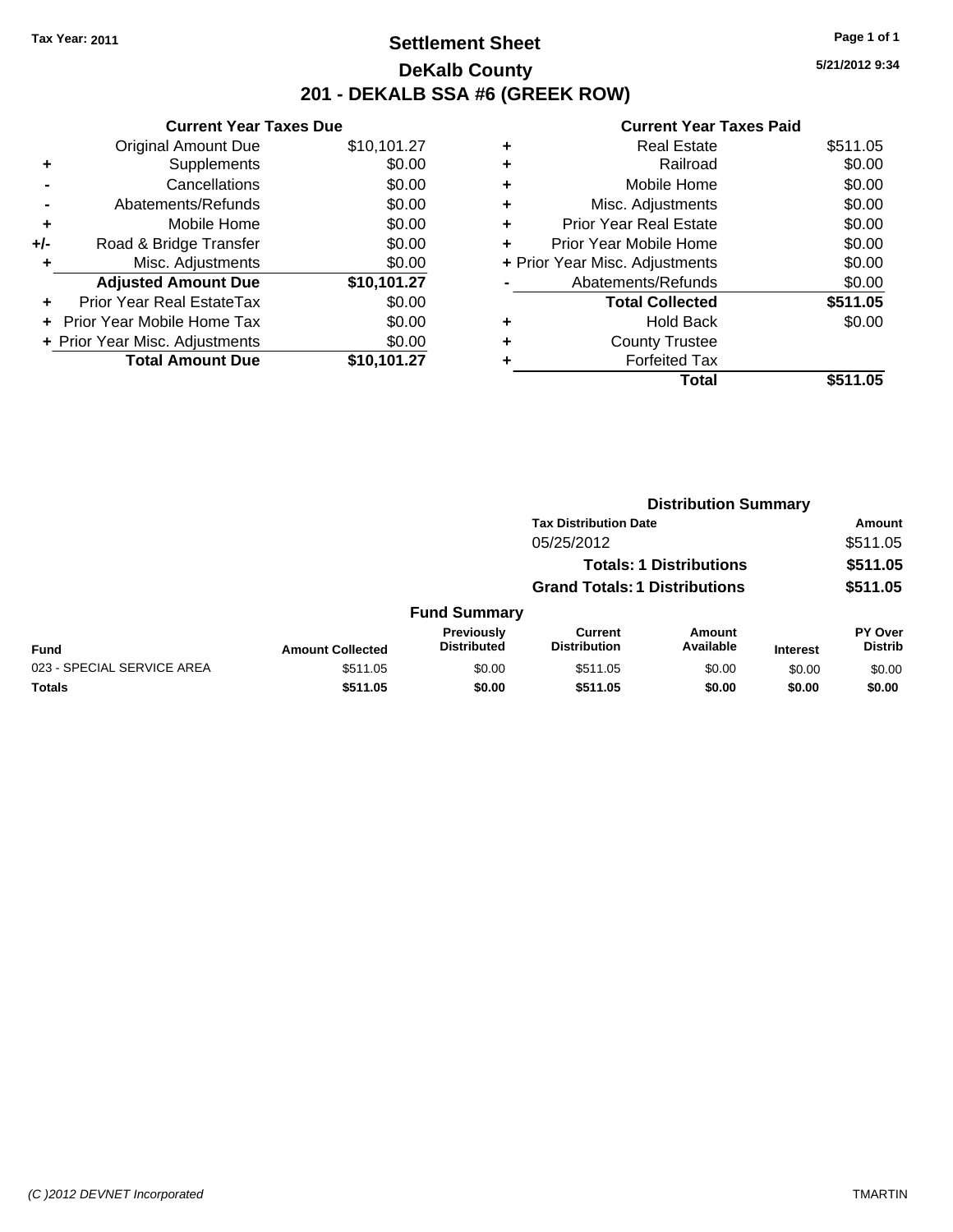## **Settlement Sheet Tax Year: 2011 Page 1 of 1 DeKalb County 202 - SANDWICH SSA #4**

| 5/21/2012 9:34 |  |
|----------------|--|
|----------------|--|

|     | <b>Current Year Taxes Due</b>  |        |  |  |  |  |  |
|-----|--------------------------------|--------|--|--|--|--|--|
|     | Original Amount Due            | \$0.00 |  |  |  |  |  |
|     | Supplements                    | \$0.00 |  |  |  |  |  |
|     | Cancellations                  | \$0.00 |  |  |  |  |  |
|     | Abatements/Refunds             | \$0.00 |  |  |  |  |  |
| ٠   | Mobile Home                    | \$0.00 |  |  |  |  |  |
| +/- | Road & Bridge Transfer         | \$0.00 |  |  |  |  |  |
|     | Misc. Adjustments              | \$0.00 |  |  |  |  |  |
|     | <b>Adjusted Amount Due</b>     | \$0.00 |  |  |  |  |  |
|     | Prior Year Real EstateTax      | \$0.00 |  |  |  |  |  |
|     | Prior Year Mobile Home Tax     | \$0.00 |  |  |  |  |  |
|     | + Prior Year Misc. Adjustments | \$0.00 |  |  |  |  |  |
|     | <b>Total Amount Due</b>        | \$0.00 |  |  |  |  |  |
|     |                                |        |  |  |  |  |  |

|                                | <b>Current Year Taxes Paid</b> |        |
|--------------------------------|--------------------------------|--------|
|                                | Real Estate                    | \$0.00 |
|                                | Railroad                       | \$0.00 |
| ٠                              | Mobile Home                    | \$0.00 |
|                                | Misc. Adjustments              | \$0.00 |
|                                | <b>Prior Year Real Estate</b>  | \$0.00 |
| ÷                              | Prior Year Mobile Home         | \$0.00 |
| + Prior Year Misc. Adjustments | \$0.00                         |        |
|                                | Abatements/Refunds             | \$0.00 |
|                                | <b>Total Collected</b>         | \$0.00 |
|                                | <b>Hold Back</b>               | \$0.00 |
|                                | <b>County Trustee</b>          |        |
|                                | <b>Forfeited Tax</b>           |        |
|                                | Total                          |        |
|                                |                                |        |

| <b>Fund Summary</b>        |                         |                                         |                                |                     |                 |                                  |
|----------------------------|-------------------------|-----------------------------------------|--------------------------------|---------------------|-----------------|----------------------------------|
| <b>Fund</b>                | <b>Amount Collected</b> | <b>Previously</b><br><b>Distributed</b> | Current<br><b>Distribution</b> | Amount<br>Available | <b>Interest</b> | <b>PY Over</b><br><b>Distrib</b> |
| 023 - SPECIAL SERVICE AREA | \$0.00                  | \$0.00                                  | \$0.00                         | \$0.00              | \$0.00          | \$0.00                           |
| <b>Totals</b>              | \$0.00                  | \$0.00                                  | \$0.00                         | \$0.00              | \$0.00          | \$0.00                           |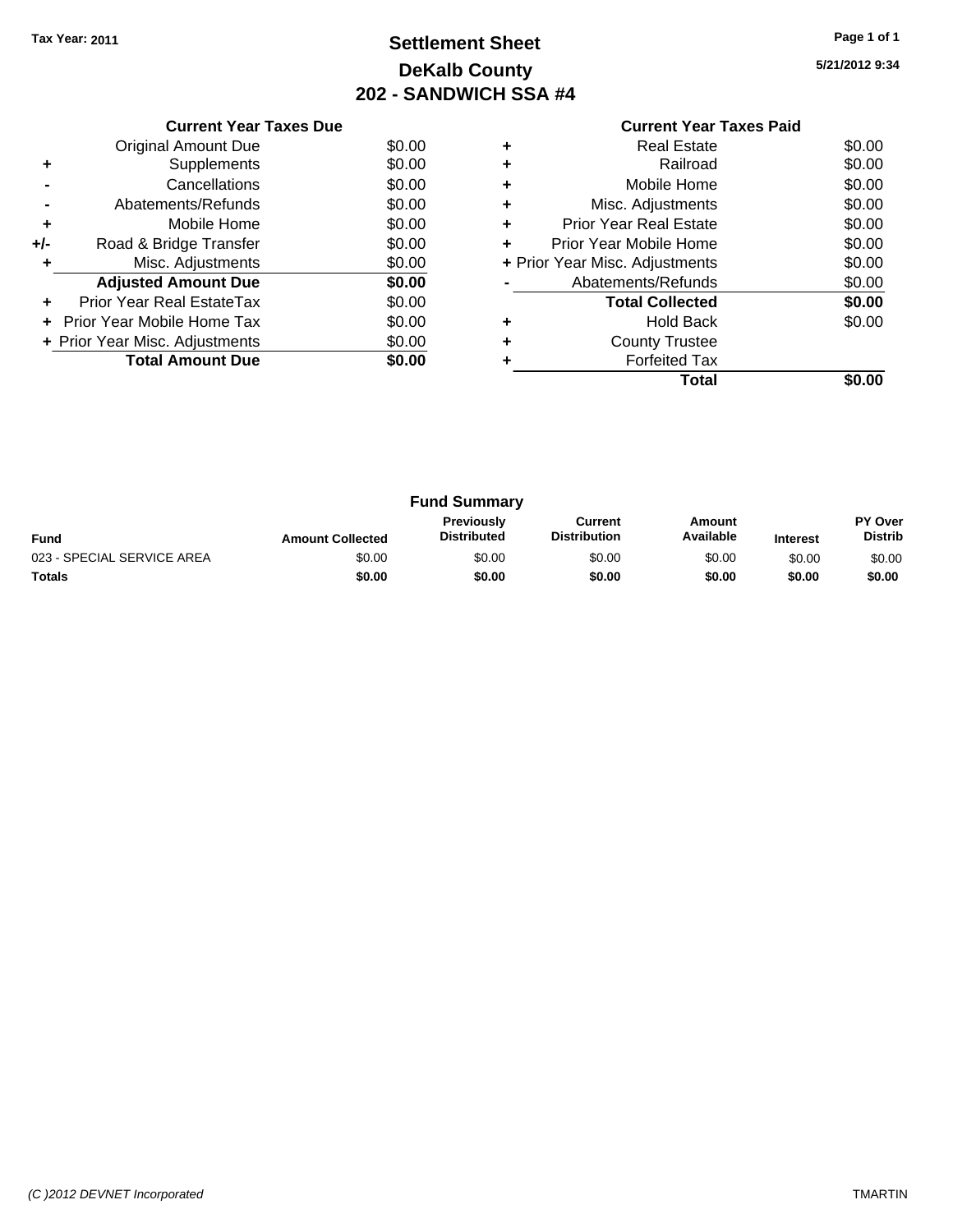## **Settlement Sheet Tax Year: 2011 Page 1 of 1 DeKalb County 203 - SANDWICH SSA #6**

**5/21/2012 9:34**

|     | <b>Current Year Taxes Due</b>  |        |  |  |  |  |
|-----|--------------------------------|--------|--|--|--|--|
|     | Original Amount Due            | \$0.00 |  |  |  |  |
|     | Supplements                    | \$0.00 |  |  |  |  |
|     | Cancellations                  | \$0.00 |  |  |  |  |
|     | Abatements/Refunds             | \$0.00 |  |  |  |  |
| ٠   | Mobile Home                    | \$0.00 |  |  |  |  |
| +/- | Road & Bridge Transfer         | \$0.00 |  |  |  |  |
|     | Misc. Adjustments              | \$0.00 |  |  |  |  |
|     | <b>Adjusted Amount Due</b>     | \$0.00 |  |  |  |  |
|     | Prior Year Real EstateTax      | \$0.00 |  |  |  |  |
|     | Prior Year Mobile Home Tax     | \$0.00 |  |  |  |  |
|     | + Prior Year Misc. Adjustments | \$0.00 |  |  |  |  |
|     | <b>Total Amount Due</b>        | \$0.00 |  |  |  |  |
|     |                                |        |  |  |  |  |

|   | <b>Current Year Taxes Paid</b> |        |  |  |
|---|--------------------------------|--------|--|--|
| ٠ | Real Estate                    | \$0.00 |  |  |
| ٠ | Railroad                       | \$0.00 |  |  |
| ٠ | Mobile Home                    | \$0.00 |  |  |
| ٠ | Misc. Adjustments              | \$0.00 |  |  |
| ٠ | <b>Prior Year Real Estate</b>  | \$0.00 |  |  |
| ÷ | Prior Year Mobile Home         |        |  |  |
|   | + Prior Year Misc. Adjustments | \$0.00 |  |  |
|   | Abatements/Refunds             | \$0.00 |  |  |
|   | <b>Total Collected</b>         | \$0.00 |  |  |
| ٠ | Hold Back                      | \$0.00 |  |  |
|   | <b>County Trustee</b>          |        |  |  |
| ٠ | <b>Forfeited Tax</b>           |        |  |  |
|   | Total                          | \$0.00 |  |  |
|   |                                |        |  |  |

| <b>Fund Summary</b>        |                         |                                         |                                |                     |                 |                                  |
|----------------------------|-------------------------|-----------------------------------------|--------------------------------|---------------------|-----------------|----------------------------------|
| <b>Fund</b>                | <b>Amount Collected</b> | <b>Previously</b><br><b>Distributed</b> | Current<br><b>Distribution</b> | Amount<br>Available | <b>Interest</b> | <b>PY Over</b><br><b>Distrib</b> |
| 023 - SPECIAL SERVICE AREA | \$0.00                  | \$0.00                                  | \$0.00                         | \$0.00              | \$0.00          | \$0.00                           |
| <b>Totals</b>              | \$0.00                  | \$0.00                                  | \$0.00                         | \$0.00              | \$0.00          | \$0.00                           |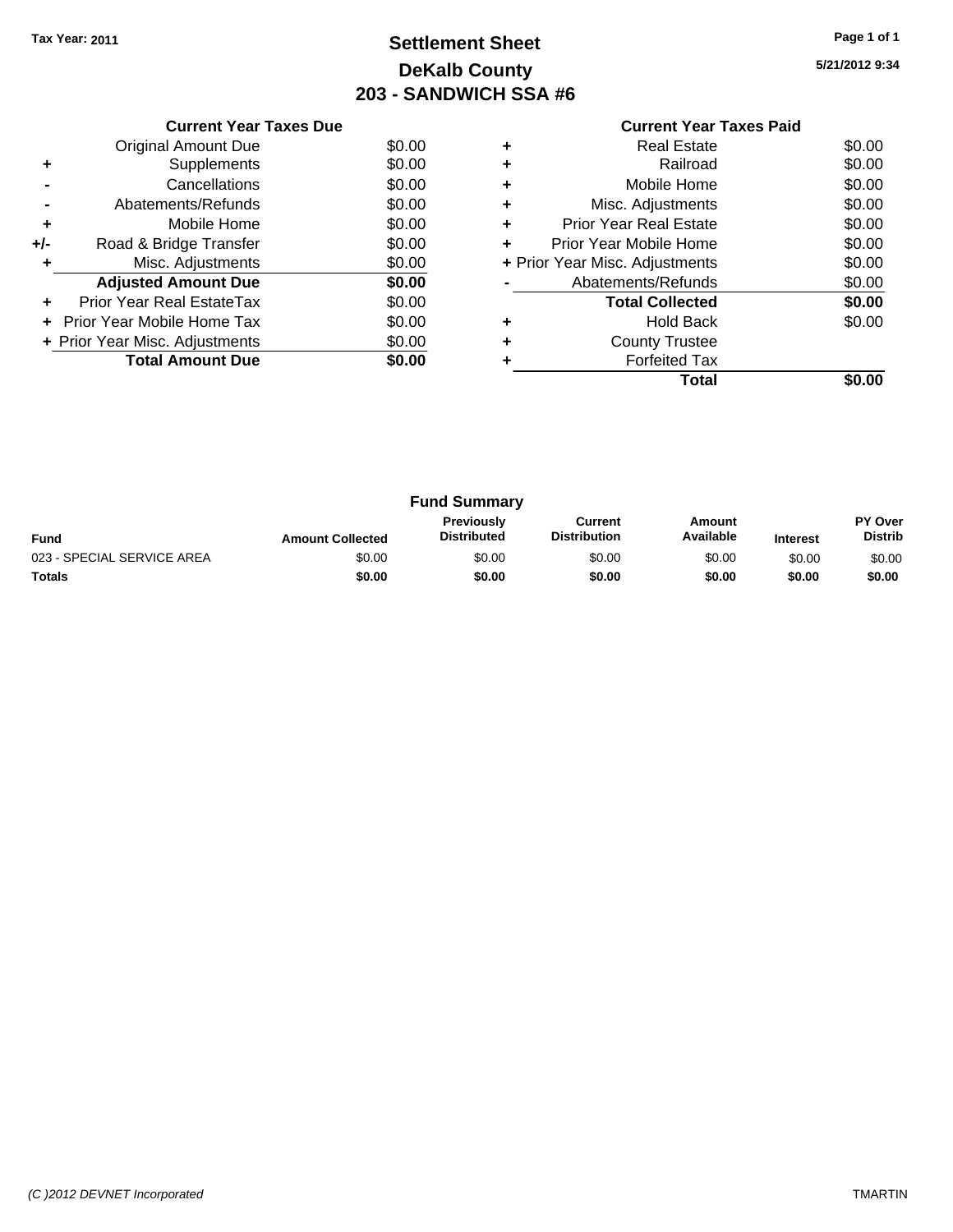## **Settlement Sheet Tax Year: 2011 Page 1 of 1 DeKalb County 204 - GENOA RIVER BEND SSA**

**5/21/2012 9:34**

|     | <b>Current Year Taxes Due</b>  |             |  |  |  |  |  |
|-----|--------------------------------|-------------|--|--|--|--|--|
|     | <b>Original Amount Due</b>     | \$55,000.76 |  |  |  |  |  |
| ٠   | Supplements                    | \$205.38    |  |  |  |  |  |
|     | Cancellations                  | \$213.89    |  |  |  |  |  |
|     | Abatements/Refunds             | \$0.00      |  |  |  |  |  |
| ٠   | Mobile Home                    | \$0.00      |  |  |  |  |  |
| +/- | Road & Bridge Transfer         | \$0.00      |  |  |  |  |  |
| ٠   | Misc. Adjustments              | \$0.00      |  |  |  |  |  |
|     | <b>Adjusted Amount Due</b>     | \$54,992.25 |  |  |  |  |  |
|     | Prior Year Real EstateTax      | \$0.00      |  |  |  |  |  |
|     | Prior Year Mobile Home Tax     | \$0.00      |  |  |  |  |  |
|     | + Prior Year Misc. Adjustments | \$0.00      |  |  |  |  |  |
|     | <b>Total Amount Due</b>        | \$54.992.25 |  |  |  |  |  |

| <b>Real Estate</b>            | \$6,151.27                     |
|-------------------------------|--------------------------------|
| Railroad                      | \$0.00                         |
| Mobile Home                   | \$0.00                         |
| Misc. Adjustments             | \$0.00                         |
| <b>Prior Year Real Estate</b> | \$0.00                         |
| Prior Year Mobile Home        | \$0.00                         |
|                               | \$0.00                         |
| Abatements/Refunds            | \$0.00                         |
| <b>Total Collected</b>        | \$6,151.27                     |
| Hold Back                     | \$0.00                         |
| <b>County Trustee</b>         |                                |
| <b>Forfeited Tax</b>          |                                |
| Total                         | \$6,151.27                     |
|                               | + Prior Year Misc. Adjustments |

|                            | <b>Distribution Summary</b> |                                  |                                      |                                |                 |                           |  |
|----------------------------|-----------------------------|----------------------------------|--------------------------------------|--------------------------------|-----------------|---------------------------|--|
|                            |                             |                                  | <b>Tax Distribution Date</b>         |                                |                 | Amount                    |  |
|                            |                             |                                  | 05/25/2012                           |                                |                 | \$6,151.27                |  |
|                            |                             |                                  |                                      | <b>Totals: 1 Distributions</b> |                 | \$6,151.27                |  |
|                            |                             |                                  | <b>Grand Totals: 1 Distributions</b> |                                |                 | \$6,151.27                |  |
|                            |                             | <b>Fund Summary</b>              |                                      |                                |                 |                           |  |
| <b>Fund</b>                | <b>Amount Collected</b>     | Previously<br><b>Distributed</b> | Current<br><b>Distribution</b>       | Amount<br>Available            | <b>Interest</b> | PY Over<br><b>Distrib</b> |  |
| 023 - SPECIAL SERVICE AREA | \$6,151.27                  | \$0.00                           | \$6,151.27                           | \$0.00                         | \$0.00          | \$0.00                    |  |
| Totals                     | \$6,151.27                  | \$0.00                           | \$6,151.27                           | \$0.00                         | \$0.00          | \$0.00                    |  |
|                            |                             |                                  |                                      |                                |                 |                           |  |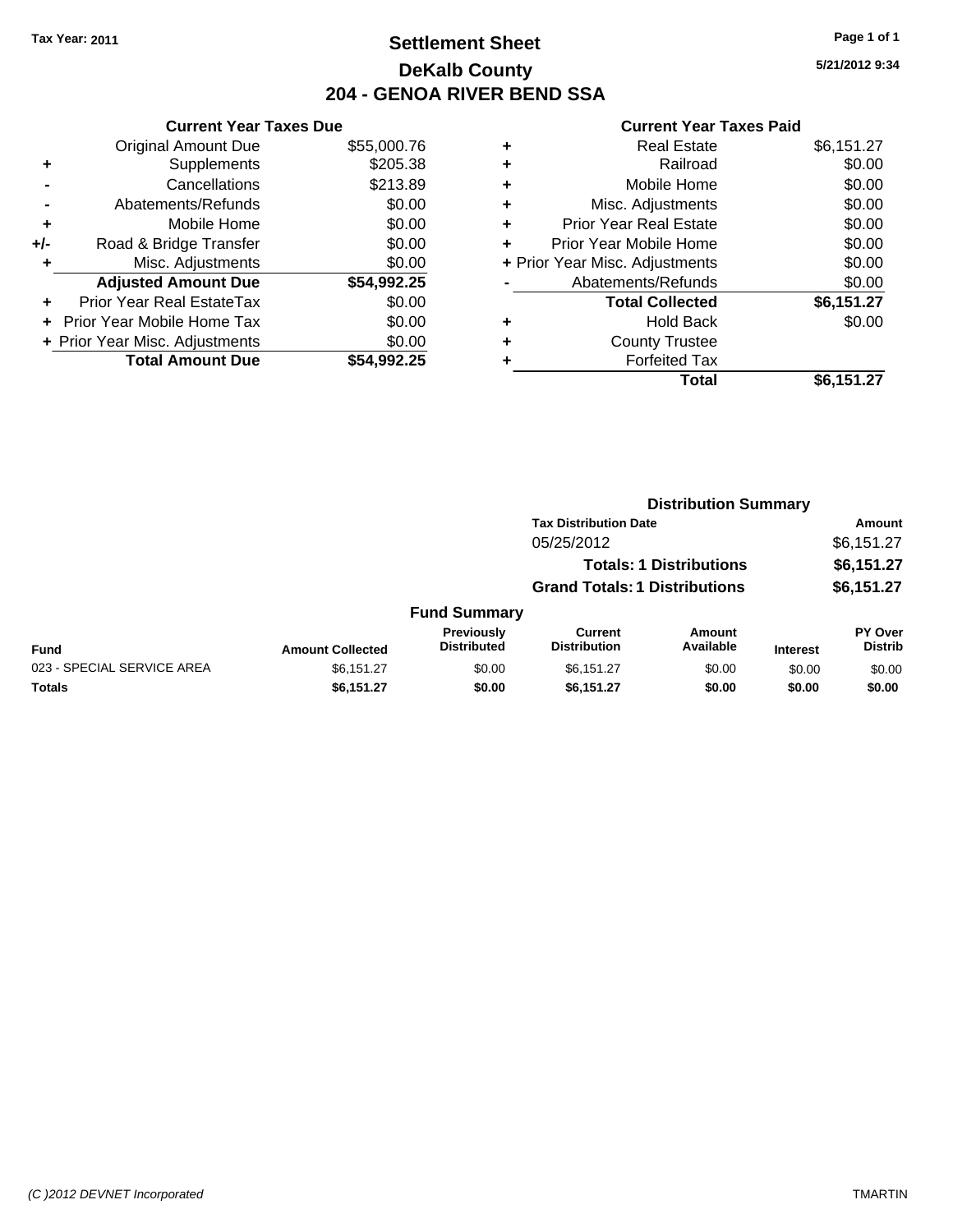## **Settlement Sheet Tax Year: 2011 Page 1 of 1 DeKalb County 207 - DERBY ESTATES SSA**

**5/21/2012 9:34**

|     | <b>Current Year Taxes Due</b>  |            |
|-----|--------------------------------|------------|
|     | <b>Original Amount Due</b>     | \$3,600.20 |
| ٠   | Supplements                    | \$0.00     |
|     | Cancellations                  | \$0.00     |
|     | Abatements/Refunds             | \$0.00     |
| ٠   | Mobile Home                    | \$0.00     |
| +/- | Road & Bridge Transfer         | \$0.00     |
|     | Misc. Adjustments              | \$0.00     |
|     | <b>Adjusted Amount Due</b>     | \$3,600.20 |
| ٠   | Prior Year Real EstateTax      | \$0.00     |
|     | Prior Year Mobile Home Tax     | \$0.00     |
|     | + Prior Year Misc. Adjustments | \$0.00     |
|     | <b>Total Amount Due</b>        | \$3,600.20 |

|   | Total                          | \$277.31 |
|---|--------------------------------|----------|
|   | <b>Forfeited Tax</b>           |          |
| ٠ | <b>County Trustee</b>          |          |
| ٠ | <b>Hold Back</b>               | \$0.00   |
|   | <b>Total Collected</b>         | \$277.31 |
|   | Abatements/Refunds             | \$0.00   |
|   | + Prior Year Misc. Adjustments | \$0.00   |
| ٠ | Prior Year Mobile Home         | \$0.00   |
| ÷ | Prior Year Real Estate         | \$0.00   |
| ٠ | Misc. Adjustments              | \$0.00   |
| ٠ | Mobile Home                    | \$0.00   |
| ÷ | Railroad                       | \$0.00   |
| ٠ | <b>Real Estate</b>             | \$277.31 |
|   |                                |          |

|                            |                         | <b>Distribution Summary</b>             |                                      |                                |                 |                           |
|----------------------------|-------------------------|-----------------------------------------|--------------------------------------|--------------------------------|-----------------|---------------------------|
|                            |                         | <b>Tax Distribution Date</b>            |                                      |                                |                 | <b>Amount</b>             |
|                            |                         |                                         | 05/25/2012                           |                                |                 | \$277.31                  |
|                            |                         |                                         |                                      | <b>Totals: 1 Distributions</b> |                 | \$277.31                  |
|                            |                         |                                         | <b>Grand Totals: 1 Distributions</b> |                                |                 | \$277.31                  |
|                            |                         | <b>Fund Summary</b>                     |                                      |                                |                 |                           |
| <b>Fund</b>                | <b>Amount Collected</b> | <b>Previously</b><br><b>Distributed</b> | Current<br><b>Distribution</b>       | Amount<br>Available            | <b>Interest</b> | PY Over<br><b>Distrib</b> |
| 023 - SPECIAL SERVICE AREA | \$277.31                | \$0.00                                  | \$277.31                             | \$0.00                         | \$0.00          | \$0.00                    |
| Totals                     | \$277.31                | \$0.00                                  | \$277.31                             | \$0.00                         | \$0.00          | \$0.00                    |
|                            |                         |                                         |                                      |                                |                 |                           |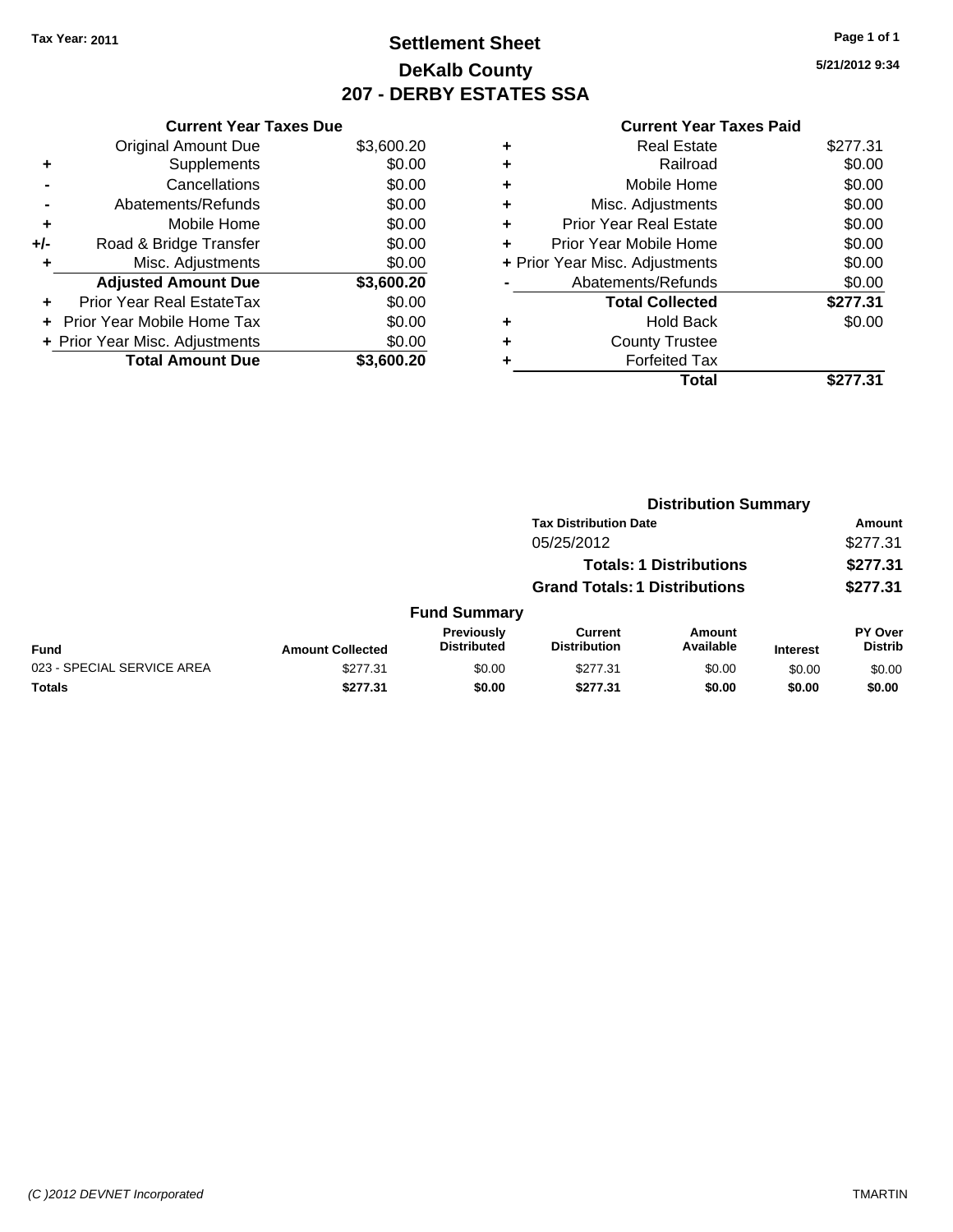## **Settlement Sheet Tax Year: 2011 Page 1 of 1 DeKalb County 213 - GENOA OAK CREEK EST SSA#4**

**5/21/2012 9:34**

|     | <b>Current Year Taxes Due</b>     |            |  |  |  |  |
|-----|-----------------------------------|------------|--|--|--|--|
|     | <b>Original Amount Due</b>        | \$1,640.72 |  |  |  |  |
| ÷   | Supplements                       | \$0.00     |  |  |  |  |
|     | Cancellations                     | \$0.00     |  |  |  |  |
|     | Abatements/Refunds                | \$0.00     |  |  |  |  |
| ٠   | Mobile Home                       | \$0.00     |  |  |  |  |
| +/- | Road & Bridge Transfer            | \$0.00     |  |  |  |  |
| ٠   | Misc. Adjustments                 | \$0.00     |  |  |  |  |
|     | <b>Adjusted Amount Due</b>        | \$1,640.72 |  |  |  |  |
| ÷   | Prior Year Real EstateTax         | \$0.00     |  |  |  |  |
|     | <b>Prior Year Mobile Home Tax</b> | \$0.00     |  |  |  |  |
|     | + Prior Year Misc. Adjustments    | \$0.00     |  |  |  |  |
|     | <b>Total Amount Due</b>           | \$1.640.72 |  |  |  |  |

| ۰ | <b>Real Estate</b>             | \$22.53 |
|---|--------------------------------|---------|
| ٠ | Railroad                       | \$0.00  |
| ٠ | Mobile Home                    | \$0.00  |
| ٠ | Misc. Adjustments              | \$0.00  |
| ٠ | <b>Prior Year Real Estate</b>  | \$0.00  |
| ÷ | Prior Year Mobile Home         | \$0.00  |
|   | + Prior Year Misc. Adjustments | \$0.00  |
|   | Abatements/Refunds             | \$0.00  |
|   | <b>Total Collected</b>         | \$22.53 |
| ٠ | Hold Back                      | \$0.00  |
| ÷ | <b>County Trustee</b>          |         |
| ٠ | <b>Forfeited Tax</b>           |         |
|   | Total                          |         |

|                            | <b>Distribution Summary</b> |                                         |                                       |                                |                 |                           |  |
|----------------------------|-----------------------------|-----------------------------------------|---------------------------------------|--------------------------------|-----------------|---------------------------|--|
|                            |                             | <b>Tax Distribution Date</b>            |                                       |                                |                 | Amount                    |  |
|                            |                             |                                         | 05/25/2012                            |                                |                 | \$22.53                   |  |
|                            |                             |                                         |                                       | <b>Totals: 1 Distributions</b> |                 | \$22.53                   |  |
|                            |                             | <b>Grand Totals: 1 Distributions</b>    |                                       |                                | \$22.53         |                           |  |
|                            |                             | <b>Fund Summary</b>                     |                                       |                                |                 |                           |  |
| <b>Fund</b>                | <b>Amount Collected</b>     | <b>Previously</b><br><b>Distributed</b> | <b>Current</b><br><b>Distribution</b> | Amount<br>Available            | <b>Interest</b> | PY Over<br><b>Distrib</b> |  |
| 023 - SPECIAL SERVICE AREA | \$22.53                     | \$0.00                                  | \$22.53                               | \$0.00                         | \$0.00          | \$0.00                    |  |
| Totals                     | \$22.53                     | \$0.00                                  | \$22.53                               | \$0.00                         | \$0.00          | \$0.00                    |  |
|                            |                             |                                         |                                       |                                |                 |                           |  |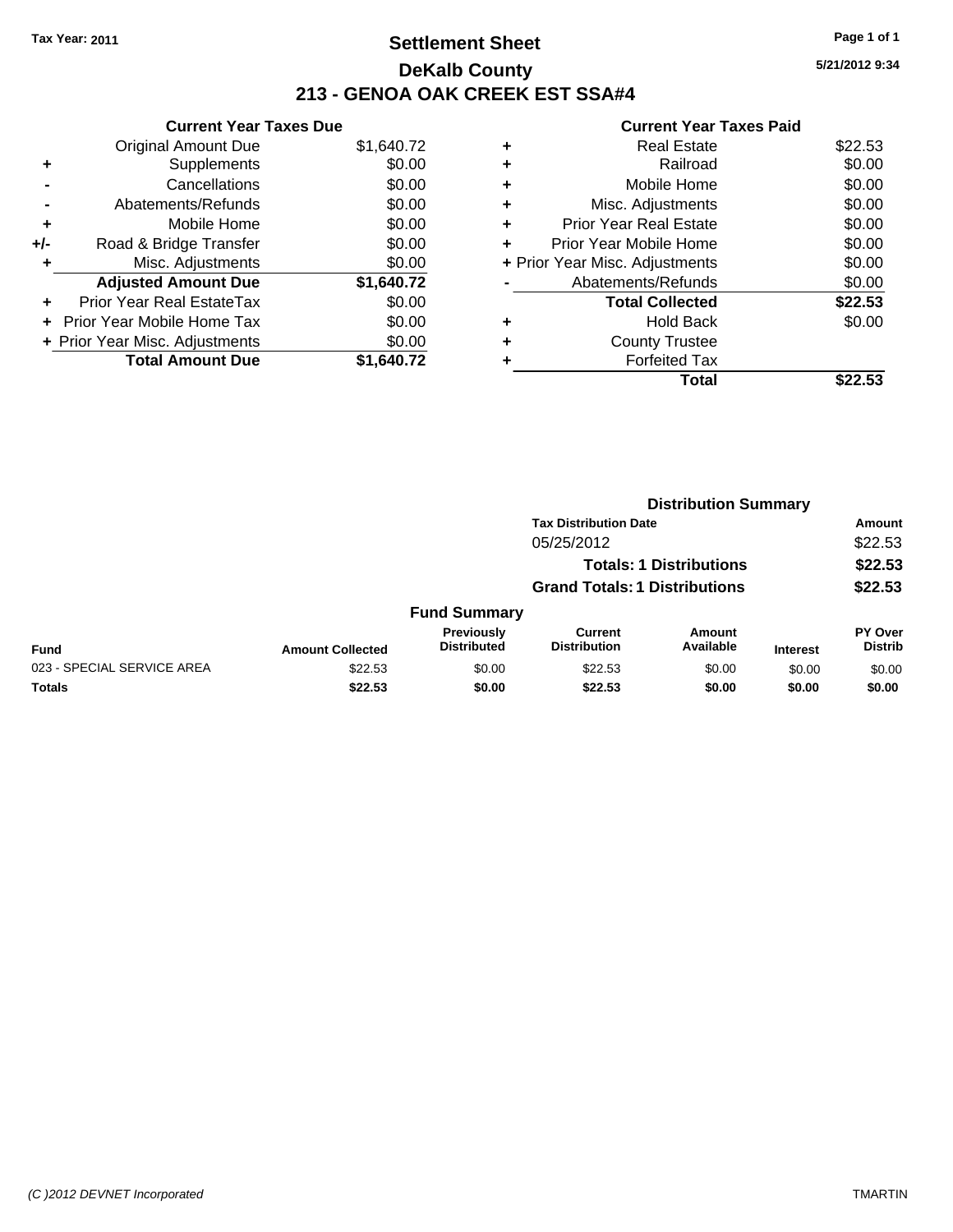## **Settlement Sheet Tax Year: 2011 Page 1 of 1 DeKalb County AF-DK #5 - AFTON DEKALB DRAINAGE #5**

**5/21/2012 9:34**

| <b>Current Year Taxes Due</b> |                                |  |  |  |  |
|-------------------------------|--------------------------------|--|--|--|--|
| <b>Original Amount Due</b>    | \$11,319.38                    |  |  |  |  |
| Supplements                   | \$0.00                         |  |  |  |  |
| Cancellations                 | \$0.00                         |  |  |  |  |
| Abatements/Refunds            | \$0.00                         |  |  |  |  |
| Mobile Home                   | \$0.00                         |  |  |  |  |
| Road & Bridge Transfer        | \$0.00                         |  |  |  |  |
| Misc. Adjustments             | \$0.00                         |  |  |  |  |
| <b>Adjusted Amount Due</b>    | \$11,319.38                    |  |  |  |  |
| Prior Year Real EstateTax     | \$0.00                         |  |  |  |  |
| - Prior Year Mobile Home Tax  | \$0.00                         |  |  |  |  |
|                               | \$0.00                         |  |  |  |  |
| <b>Total Amount Due</b>       | \$11,319.38                    |  |  |  |  |
|                               | + Prior Year Misc. Adjustments |  |  |  |  |

|       | \$1,385.89                                                                                                                                                                                                                                                             |
|-------|------------------------------------------------------------------------------------------------------------------------------------------------------------------------------------------------------------------------------------------------------------------------|
|       | \$0.00                                                                                                                                                                                                                                                                 |
|       | \$0.00                                                                                                                                                                                                                                                                 |
|       | \$0.00                                                                                                                                                                                                                                                                 |
|       | \$0.00                                                                                                                                                                                                                                                                 |
|       | \$0.00                                                                                                                                                                                                                                                                 |
|       | \$0.00                                                                                                                                                                                                                                                                 |
|       | \$0.00                                                                                                                                                                                                                                                                 |
|       | \$1,385.89                                                                                                                                                                                                                                                             |
|       | \$0.00                                                                                                                                                                                                                                                                 |
|       |                                                                                                                                                                                                                                                                        |
|       |                                                                                                                                                                                                                                                                        |
| Total | \$1,385.89                                                                                                                                                                                                                                                             |
|       | <b>Real Estate</b><br>Railroad<br>Mobile Home<br>Misc. Adjustments<br>Prior Year Real Estate<br>Prior Year Mobile Home<br>+ Prior Year Misc. Adjustments<br>Abatements/Refunds<br><b>Total Collected</b><br>Hold Back<br><b>County Trustee</b><br><b>Forfeited Tax</b> |

|                 |                         |                                  |                                       | <b>Distribution Summary</b>    |                 |                                  |  |
|-----------------|-------------------------|----------------------------------|---------------------------------------|--------------------------------|-----------------|----------------------------------|--|
|                 |                         |                                  | <b>Tax Distribution Date</b>          |                                |                 | Amount                           |  |
|                 |                         |                                  | 05/25/2012                            |                                |                 | \$1,385.89                       |  |
|                 |                         |                                  |                                       | <b>Totals: 1 Distributions</b> |                 | \$1,385.89                       |  |
|                 |                         |                                  | <b>Grand Totals: 1 Distributions</b>  |                                |                 | \$1,385.89                       |  |
|                 |                         | <b>Fund Summary</b>              |                                       |                                |                 |                                  |  |
| Fund            | <b>Amount Collected</b> | Previously<br><b>Distributed</b> | <b>Current</b><br><b>Distribution</b> | Amount<br>Available            | <b>Interest</b> | <b>PY Over</b><br><b>Distrib</b> |  |
| 001 - CORPORATE | \$1,385.89              | \$0.00                           | \$1,385.89                            | \$0.00                         | \$0.00          | \$0.00                           |  |
| Totals          | \$1,385.89              | \$0.00                           | \$1,385.89                            | \$0.00                         | \$0.00          | \$0.00                           |  |
|                 |                         |                                  |                                       |                                |                 |                                  |  |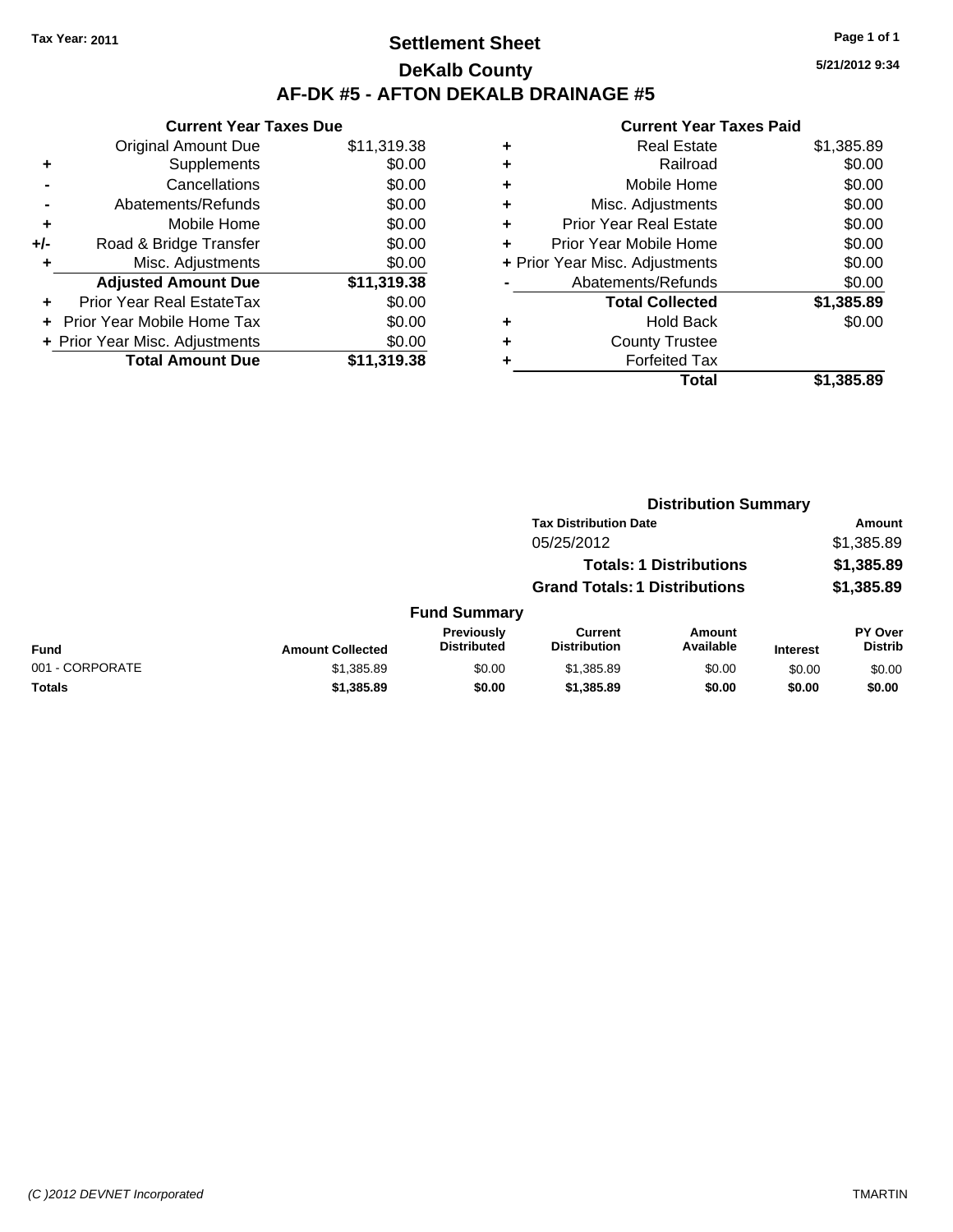## **Settlement Sheet Tax Year: 2011 Page 1 of 1 DeKalb County AF-MI #4 - AF/ MI/ DK DRAINAGE #4**

**5/21/2012 9:34**

| <b>Current Year Taxes Due</b>     |                                |  |  |  |  |
|-----------------------------------|--------------------------------|--|--|--|--|
| <b>Original Amount Due</b>        | \$7,451.38                     |  |  |  |  |
| Supplements                       | \$0.00                         |  |  |  |  |
| Cancellations                     | \$0.00                         |  |  |  |  |
| Abatements/Refunds                | \$0.00                         |  |  |  |  |
| Mobile Home                       | \$0.00                         |  |  |  |  |
| Road & Bridge Transfer            | \$0.00                         |  |  |  |  |
| Misc. Adjustments                 | \$0.00                         |  |  |  |  |
| <b>Adjusted Amount Due</b>        | \$7,451.38                     |  |  |  |  |
| Prior Year Real EstateTax         | \$0.00                         |  |  |  |  |
| <b>Prior Year Mobile Home Tax</b> | \$0.00                         |  |  |  |  |
|                                   | \$0.00                         |  |  |  |  |
| <b>Total Amount Due</b>           | \$7.451.38                     |  |  |  |  |
|                                   | + Prior Year Misc. Adjustments |  |  |  |  |

|   | <b>Real Estate</b>             | \$695.20 |
|---|--------------------------------|----------|
| ٠ | Railroad                       | \$0.00   |
| ٠ | Mobile Home                    | \$0.00   |
| ٠ | Misc. Adjustments              | \$0.00   |
| ÷ | Prior Year Real Estate         | \$0.00   |
| ٠ | Prior Year Mobile Home         | \$0.00   |
|   | + Prior Year Misc. Adjustments | \$0.00   |
|   | Abatements/Refunds             | \$0.00   |
|   | <b>Total Collected</b>         | \$695.20 |
| ٠ | Hold Back                      | \$0.00   |
| ٠ | <b>County Trustee</b>          |          |
| ٠ | <b>Forfeited Tax</b>           |          |
|   | Total                          | \$695.20 |
|   |                                |          |

|                 |                         | <b>Distribution Summary</b>      |                                       |                                |                 |                                  |  |
|-----------------|-------------------------|----------------------------------|---------------------------------------|--------------------------------|-----------------|----------------------------------|--|
|                 |                         |                                  | <b>Tax Distribution Date</b>          |                                |                 | Amount                           |  |
|                 |                         |                                  | 05/25/2012                            |                                |                 | \$695.20                         |  |
|                 |                         |                                  |                                       | <b>Totals: 1 Distributions</b> |                 | \$695.20                         |  |
|                 |                         |                                  | <b>Grand Totals: 1 Distributions</b>  |                                |                 | \$695.20                         |  |
|                 |                         | <b>Fund Summary</b>              |                                       |                                |                 |                                  |  |
| Fund            | <b>Amount Collected</b> | Previously<br><b>Distributed</b> | <b>Current</b><br><b>Distribution</b> | Amount<br>Available            | <b>Interest</b> | <b>PY Over</b><br><b>Distrib</b> |  |
| 001 - CORPORATE | \$695.20                | \$0.00                           | \$695.20                              | \$0.00                         | \$0.00          | \$0.00                           |  |
| Totals          | \$695.20                | \$0.00                           | \$695.20                              | \$0.00                         | \$0.00          | \$0.00                           |  |
|                 |                         |                                  |                                       |                                |                 |                                  |  |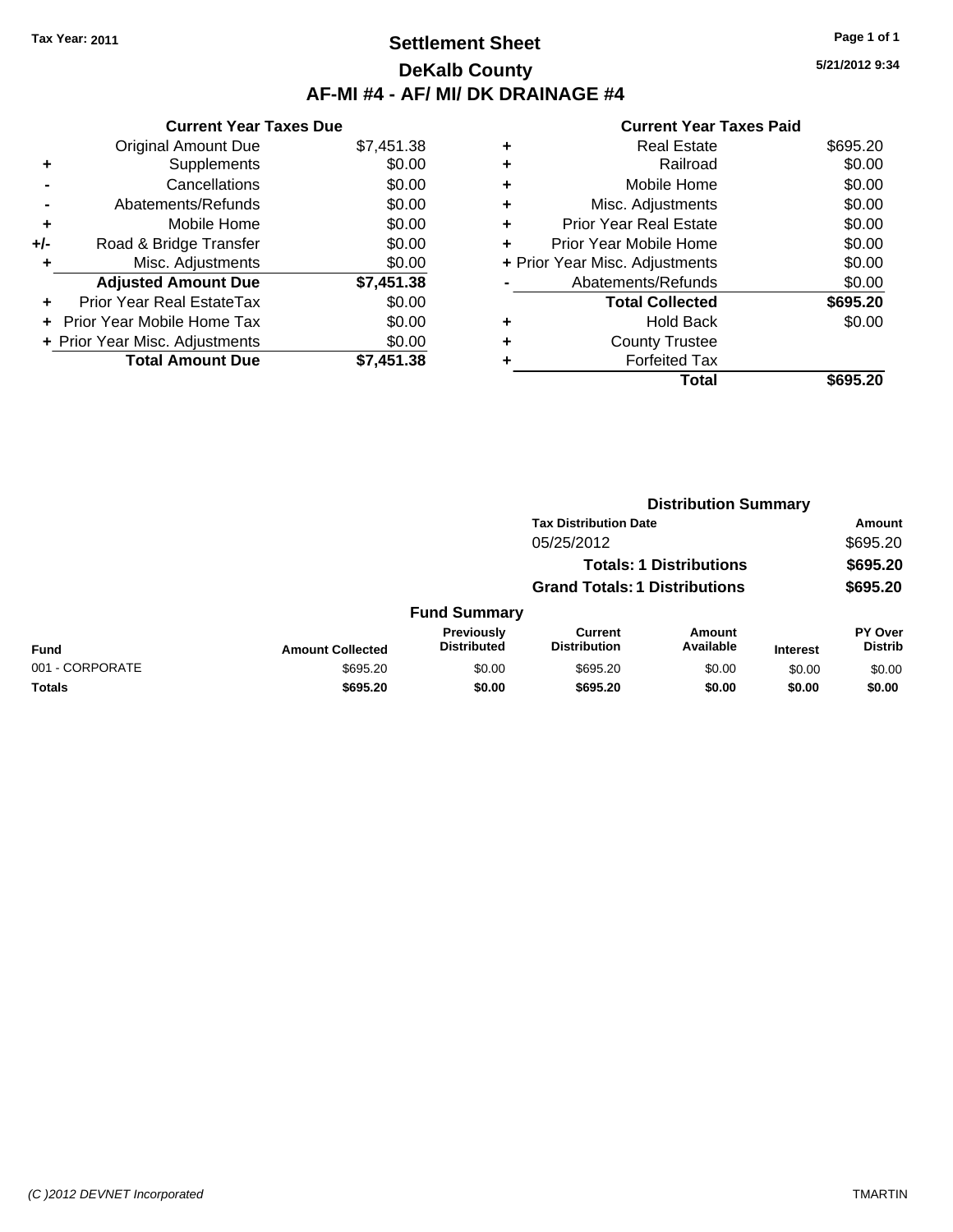## **Settlement Sheet Tax Year: 2011 Page 1 of 1 DeKalb County COON #1 - COON CREEK DRAINAGE #1**

**5/21/2012 9:34**

| <b>Current Year Taxes Due</b>     |                                |  |  |  |  |
|-----------------------------------|--------------------------------|--|--|--|--|
| <b>Original Amount Due</b>        | \$11,821.50                    |  |  |  |  |
| Supplements                       | \$0.00                         |  |  |  |  |
| Cancellations                     | \$0.00                         |  |  |  |  |
| Abatements/Refunds                | \$0.00                         |  |  |  |  |
| Mobile Home                       | \$0.00                         |  |  |  |  |
| Road & Bridge Transfer            | \$0.00                         |  |  |  |  |
| Misc. Adjustments                 | \$0.00                         |  |  |  |  |
| <b>Adjusted Amount Due</b>        | \$11,821.50                    |  |  |  |  |
| Prior Year Real EstateTax         | \$0.00                         |  |  |  |  |
| <b>Prior Year Mobile Home Tax</b> | \$0.00                         |  |  |  |  |
|                                   | \$0.00                         |  |  |  |  |
| <b>Total Amount Due</b>           | \$11.821.50                    |  |  |  |  |
|                                   | + Prior Year Misc. Adjustments |  |  |  |  |

| ٠                              | <b>Real Estate</b>            | \$1,122.31 |
|--------------------------------|-------------------------------|------------|
| ٠                              | Railroad                      | \$0.00     |
| ٠                              | Mobile Home                   | \$0.00     |
| ٠                              | Misc. Adjustments             | \$0.00     |
| ٠                              | <b>Prior Year Real Estate</b> | \$0.00     |
| ٠                              | Prior Year Mobile Home        | \$0.00     |
| + Prior Year Misc. Adjustments |                               | \$0.00     |
|                                | Abatements/Refunds            | \$0.00     |
|                                | <b>Total Collected</b>        | \$1,122.31 |
| ٠                              | <b>Hold Back</b>              | \$0.00     |
| ٠                              | <b>County Trustee</b>         |            |
| ٠                              | <b>Forfeited Tax</b>          |            |
|                                | Total                         | \$1,122.31 |
|                                |                               |            |

|                 | <b>Distribution Summary</b> |                                      |                                |                     |                 |                           |  |
|-----------------|-----------------------------|--------------------------------------|--------------------------------|---------------------|-----------------|---------------------------|--|
|                 |                             |                                      | <b>Tax Distribution Date</b>   |                     |                 | Amount                    |  |
|                 |                             |                                      | 05/25/2012                     |                     |                 | \$1,122.31                |  |
|                 |                             |                                      | <b>Totals: 1 Distributions</b> |                     |                 | \$1,122.31                |  |
|                 |                             | <b>Grand Totals: 1 Distributions</b> |                                |                     | \$1,122.31      |                           |  |
|                 |                             | <b>Fund Summary</b>                  |                                |                     |                 |                           |  |
| <b>Fund</b>     | <b>Amount Collected</b>     | Previously<br><b>Distributed</b>     | Current<br><b>Distribution</b> | Amount<br>Available | <b>Interest</b> | PY Over<br><b>Distrib</b> |  |
| 001 - CORPORATE | \$1,122.31                  | \$0.00                               | \$1,122.31                     | \$0.00              | \$0.00          | \$0.00                    |  |
| Totals          | \$1,122.31                  | \$0.00                               | \$1,122.31                     | \$0.00              | \$0.00          | \$0.00                    |  |
|                 |                             |                                      |                                |                     |                 |                           |  |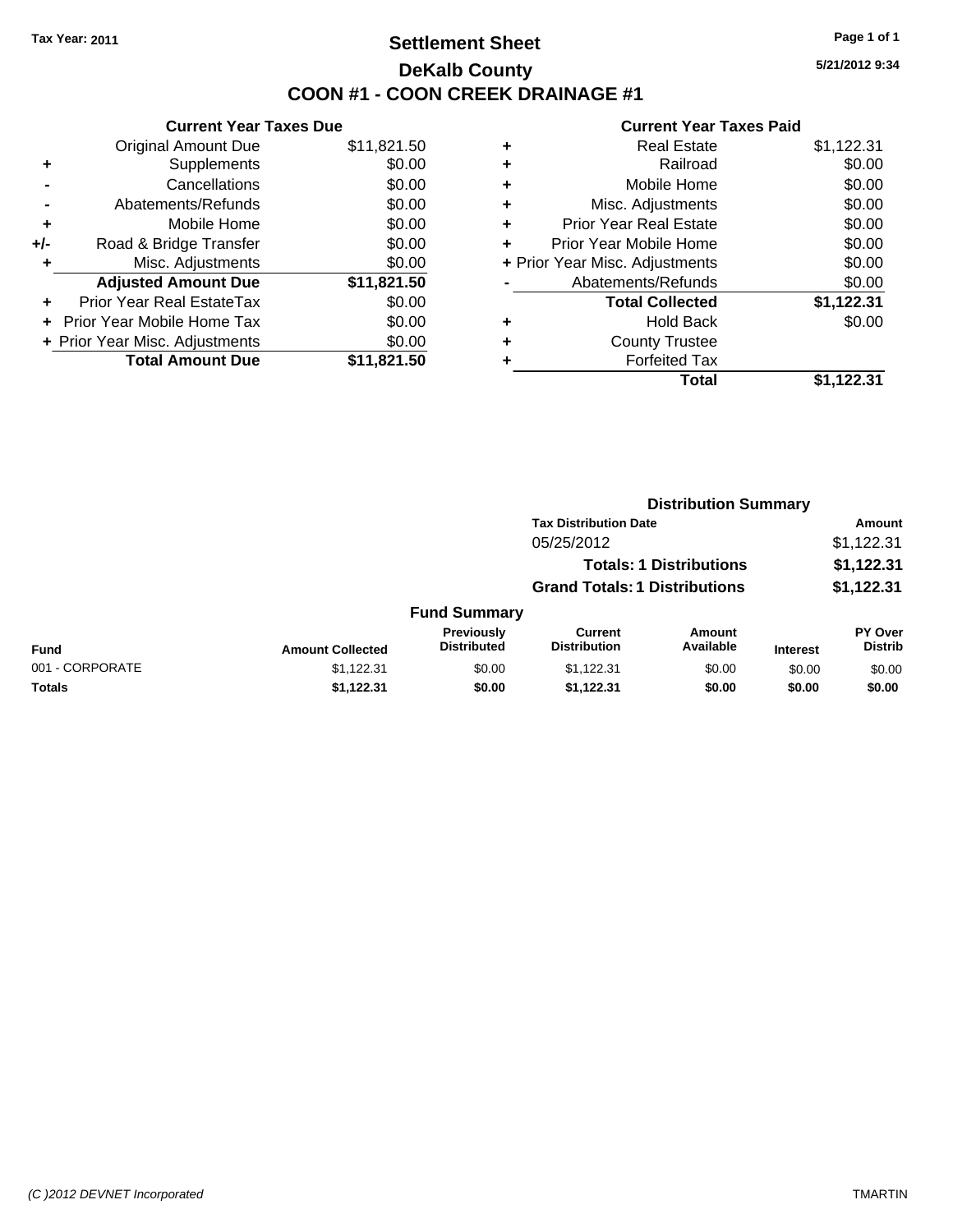## **Settlement Sheet Tax Year: 2011 Page 1 of 1 DeKalb County CO-PI #15 - CORTLAND PIERCE DRAINAGE**

**5/21/2012 9:34**

|     | <b>Current Year Taxes Due</b>     |             |  |  |  |
|-----|-----------------------------------|-------------|--|--|--|
|     | <b>Original Amount Due</b>        | \$10,699.98 |  |  |  |
| ٠   | Supplements                       | \$0.00      |  |  |  |
|     | Cancellations                     | \$0.00      |  |  |  |
|     | Abatements/Refunds                | \$0.00      |  |  |  |
| ٠   | Mobile Home                       | \$0.00      |  |  |  |
| +/- | Road & Bridge Transfer            | \$0.00      |  |  |  |
| ٠   | Misc. Adjustments                 | \$0.00      |  |  |  |
|     | <b>Adjusted Amount Due</b>        | \$10,699.98 |  |  |  |
| ٠   | Prior Year Real EstateTax         | \$0.00      |  |  |  |
|     | <b>Prior Year Mobile Home Tax</b> | \$0.00      |  |  |  |
|     | + Prior Year Misc. Adjustments    | \$0.00      |  |  |  |
|     | <b>Total Amount Due</b>           | \$10.699.98 |  |  |  |

| ٠ | <b>Real Estate</b>             | \$915.18 |
|---|--------------------------------|----------|
| ٠ | Railroad                       | \$0.00   |
| ٠ | Mobile Home                    | \$0.00   |
| ٠ | Misc. Adjustments              | \$0.00   |
| ٠ | <b>Prior Year Real Estate</b>  | \$0.00   |
| ٠ | Prior Year Mobile Home         | \$0.00   |
|   | + Prior Year Misc. Adjustments | \$0.00   |
|   | Abatements/Refunds             | \$0.00   |
|   | <b>Total Collected</b>         | \$915.18 |
| ٠ | Hold Back                      | \$0.00   |
| ٠ | <b>County Trustee</b>          |          |
| ٠ | <b>Forfeited Tax</b>           |          |
|   | Total                          | \$915.18 |
|   |                                |          |

|                 |                         | <b>Distribution Summary</b>      |                                       |                                |                 |                                  |
|-----------------|-------------------------|----------------------------------|---------------------------------------|--------------------------------|-----------------|----------------------------------|
|                 |                         |                                  | <b>Tax Distribution Date</b>          |                                |                 | Amount                           |
|                 |                         |                                  | 05/25/2012                            |                                |                 | \$915.18                         |
|                 |                         |                                  |                                       | <b>Totals: 1 Distributions</b> |                 | \$915.18                         |
|                 |                         |                                  | <b>Grand Totals: 1 Distributions</b>  |                                |                 | \$915.18                         |
|                 |                         | <b>Fund Summary</b>              |                                       |                                |                 |                                  |
| Fund            | <b>Amount Collected</b> | Previously<br><b>Distributed</b> | <b>Current</b><br><b>Distribution</b> | Amount<br>Available            | <b>Interest</b> | <b>PY Over</b><br><b>Distrib</b> |
| 001 - CORPORATE | \$915.18                | \$0.00                           | \$915.18                              | \$0.00                         | \$0.00          | \$0.00                           |
| Totals          | \$915.18                | \$0.00                           | \$915.18                              | \$0.00                         | \$0.00          | \$0.00                           |
|                 |                         |                                  |                                       |                                |                 |                                  |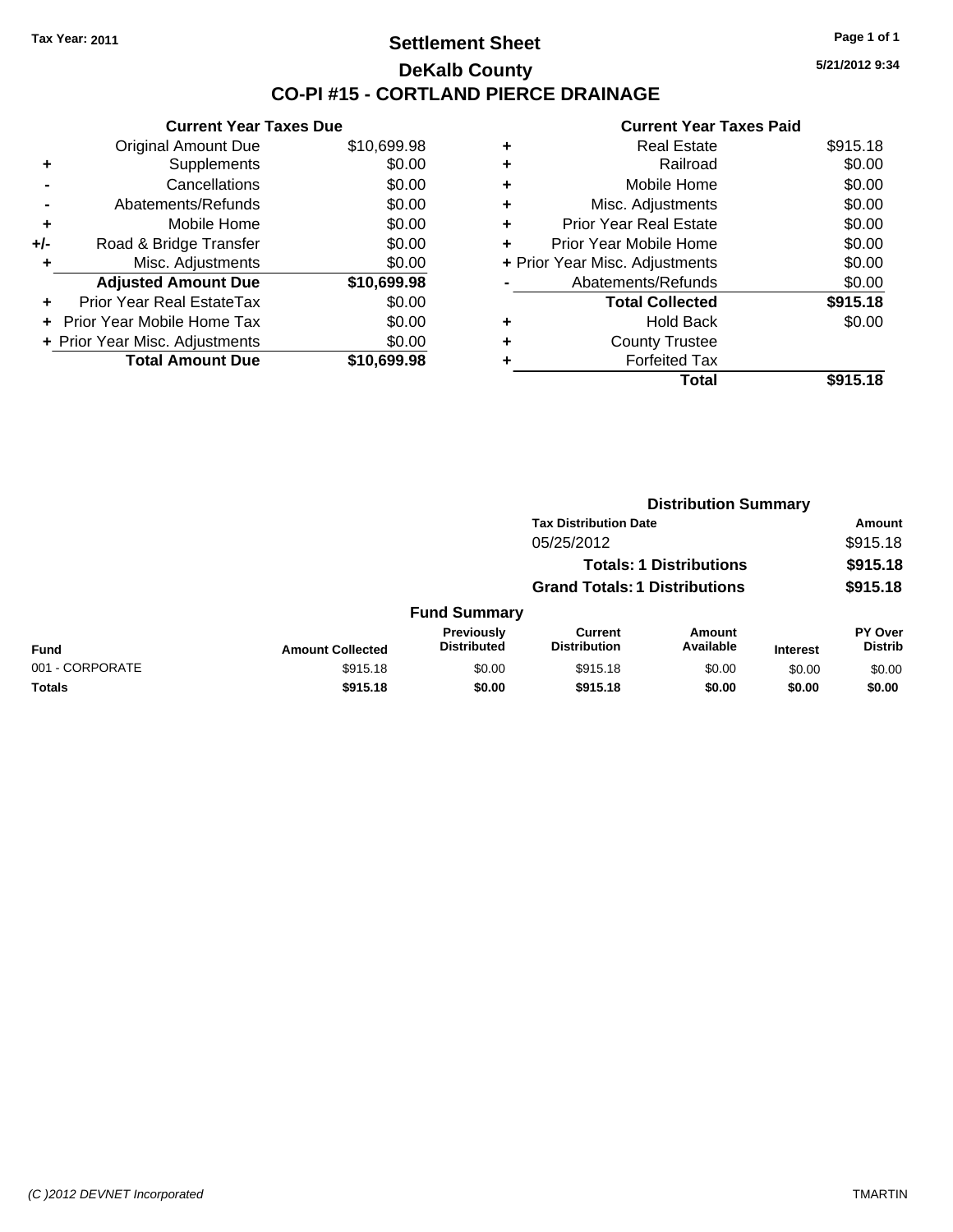## **Settlement Sheet Tax Year: 2011 Page 1 of 1 DeKalb County CO-SBA#9 - CORTLAND SBA #9**

**5/21/2012 9:34**

|     | <b>Current Year Taxes Due</b>  |              |  |  |  |
|-----|--------------------------------|--------------|--|--|--|
|     | <b>Original Amount Due</b>     | \$368,120.06 |  |  |  |
| ÷   | Supplements                    | \$0.00       |  |  |  |
|     | Cancellations                  | \$0.00       |  |  |  |
|     | Abatements/Refunds             | \$0.00       |  |  |  |
| ٠   | Mobile Home                    | \$0.00       |  |  |  |
| +/- | Road & Bridge Transfer         | \$0.00       |  |  |  |
|     | Misc. Adjustments              | \$0.00       |  |  |  |
|     | <b>Adjusted Amount Due</b>     | \$368,120.06 |  |  |  |
|     | Prior Year Real EstateTax      | \$0.00       |  |  |  |
|     | Prior Year Mobile Home Tax     | \$0.00       |  |  |  |
|     | + Prior Year Misc. Adjustments | \$0.00       |  |  |  |
|     | <b>Total Amount Due</b>        | \$368,120.06 |  |  |  |
|     |                                |              |  |  |  |

| \$23,778.09 |
|-------------|
| \$0.00      |
| \$0.00      |
| \$0.00      |
| \$0.00      |
| \$0.00      |
| \$0.00      |
| \$0.00      |
| \$23,778.09 |
| \$0.00      |
|             |
|             |
| \$23,778.09 |
|             |

|                            | <b>Distribution Summary</b> |                                         |                                       |                                |                 |                                  |  |
|----------------------------|-----------------------------|-----------------------------------------|---------------------------------------|--------------------------------|-----------------|----------------------------------|--|
|                            |                             |                                         | <b>Tax Distribution Date</b>          |                                |                 | Amount                           |  |
|                            |                             |                                         | 05/25/2012                            |                                |                 | \$23,778.09                      |  |
|                            |                             |                                         |                                       | <b>Totals: 1 Distributions</b> |                 | \$23,778.09                      |  |
|                            |                             |                                         | <b>Grand Totals: 1 Distributions</b>  |                                |                 | \$23,778.09                      |  |
|                            |                             | <b>Fund Summary</b>                     |                                       |                                |                 |                                  |  |
| Fund                       | <b>Amount Collected</b>     | <b>Previously</b><br><b>Distributed</b> | <b>Current</b><br><b>Distribution</b> | Amount<br>Available            | <b>Interest</b> | <b>PY Over</b><br><b>Distrib</b> |  |
| 023 - SPECIAL SERVICE AREA | \$23,778.09                 | \$0.00                                  | \$23,778.09                           | \$0.00                         | \$0.00          | \$0.00                           |  |
| Totals                     | \$23,778.09                 | \$0.00                                  | \$23,778.09                           | \$0.00                         | \$0.00          | \$0.00                           |  |
|                            |                             |                                         |                                       |                                |                 |                                  |  |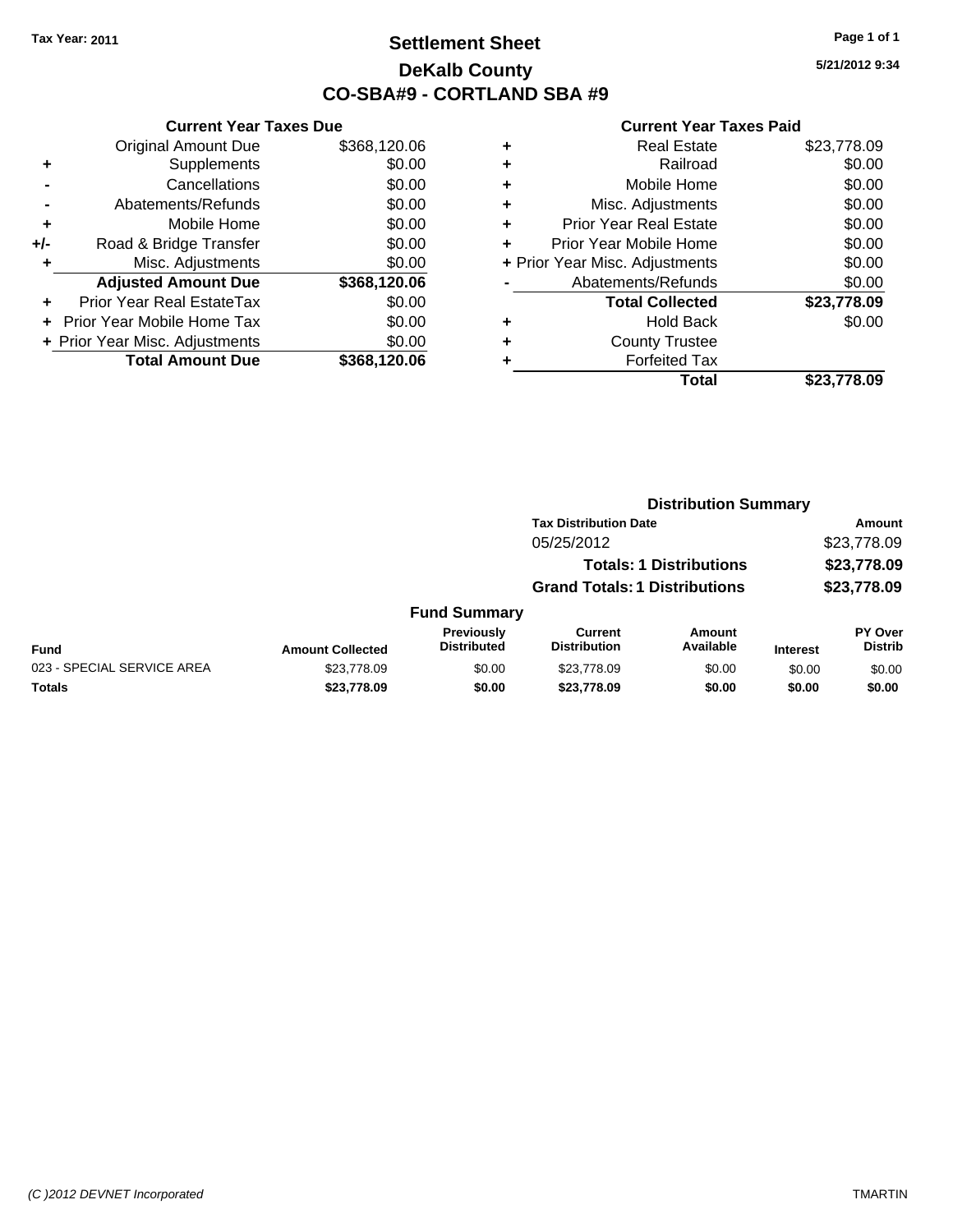## **Settlement Sheet Tax Year: 2011 Page 1 of 1 DeKalb County CO-SSA#1 - CORTLAND SBA #1**

**5/21/2012 9:34**

|       | <b>Current Year Taxes Due</b>  |              |  |  |  |
|-------|--------------------------------|--------------|--|--|--|
|       | <b>Original Amount Due</b>     | \$385,000.20 |  |  |  |
| ٠     | Supplements                    | \$0.00       |  |  |  |
|       | Cancellations                  | \$0.00       |  |  |  |
|       | Abatements/Refunds             | \$0.00       |  |  |  |
| ÷     | Mobile Home                    | \$0.00       |  |  |  |
| $+/-$ | Road & Bridge Transfer         | \$0.00       |  |  |  |
|       | Misc. Adjustments              | \$0.00       |  |  |  |
|       | <b>Adjusted Amount Due</b>     | \$385,000.20 |  |  |  |
| ÷     | Prior Year Real EstateTax      | \$0.00       |  |  |  |
|       | Prior Year Mobile Home Tax     | \$0.00       |  |  |  |
|       | + Prior Year Misc. Adjustments | \$0.00       |  |  |  |
|       | <b>Total Amount Due</b>        | \$385,000.20 |  |  |  |
|       |                                |              |  |  |  |

| ٠ | <b>Real Estate</b>             | \$37,841.90 |
|---|--------------------------------|-------------|
| ٠ | Railroad                       | \$0.00      |
| ٠ | Mobile Home                    | \$0.00      |
| ٠ | Misc. Adjustments              | \$0.00      |
| ÷ | <b>Prior Year Real Estate</b>  | \$0.00      |
| ٠ | Prior Year Mobile Home         | \$0.00      |
|   | + Prior Year Misc. Adjustments | \$0.00      |
|   | Abatements/Refunds             | \$0.00      |
|   | <b>Total Collected</b>         | \$37,841.90 |
| ٠ | <b>Hold Back</b>               | \$0.00      |
| ٠ | <b>County Trustee</b>          |             |
| ٠ | <b>Forfeited Tax</b>           |             |
|   | Total                          | \$37,841.90 |
|   |                                |             |

|                            |                         | <b>Distribution Summary</b>             |                                       |                                |                 |                                  |  |
|----------------------------|-------------------------|-----------------------------------------|---------------------------------------|--------------------------------|-----------------|----------------------------------|--|
|                            |                         |                                         | <b>Tax Distribution Date</b>          |                                |                 | Amount                           |  |
|                            |                         |                                         | 05/25/2012                            |                                |                 | \$37,841.90                      |  |
|                            |                         |                                         |                                       | <b>Totals: 1 Distributions</b> |                 | \$37,841.90                      |  |
|                            |                         |                                         | <b>Grand Totals: 1 Distributions</b>  |                                |                 | \$37,841.90                      |  |
|                            |                         | <b>Fund Summary</b>                     |                                       |                                |                 |                                  |  |
| Fund                       | <b>Amount Collected</b> | <b>Previously</b><br><b>Distributed</b> | <b>Current</b><br><b>Distribution</b> | <b>Amount</b><br>Available     | <b>Interest</b> | <b>PY Over</b><br><b>Distrib</b> |  |
| 023 - SPECIAL SERVICE AREA | \$37,841.90             | \$0.00                                  | \$37,841.90                           | \$0.00                         | \$0.00          | \$0.00                           |  |
| Totals                     | \$37,841.90             | \$0.00                                  | \$37,841.90                           | \$0.00                         | \$0.00          | \$0.00                           |  |
|                            |                         |                                         |                                       |                                |                 |                                  |  |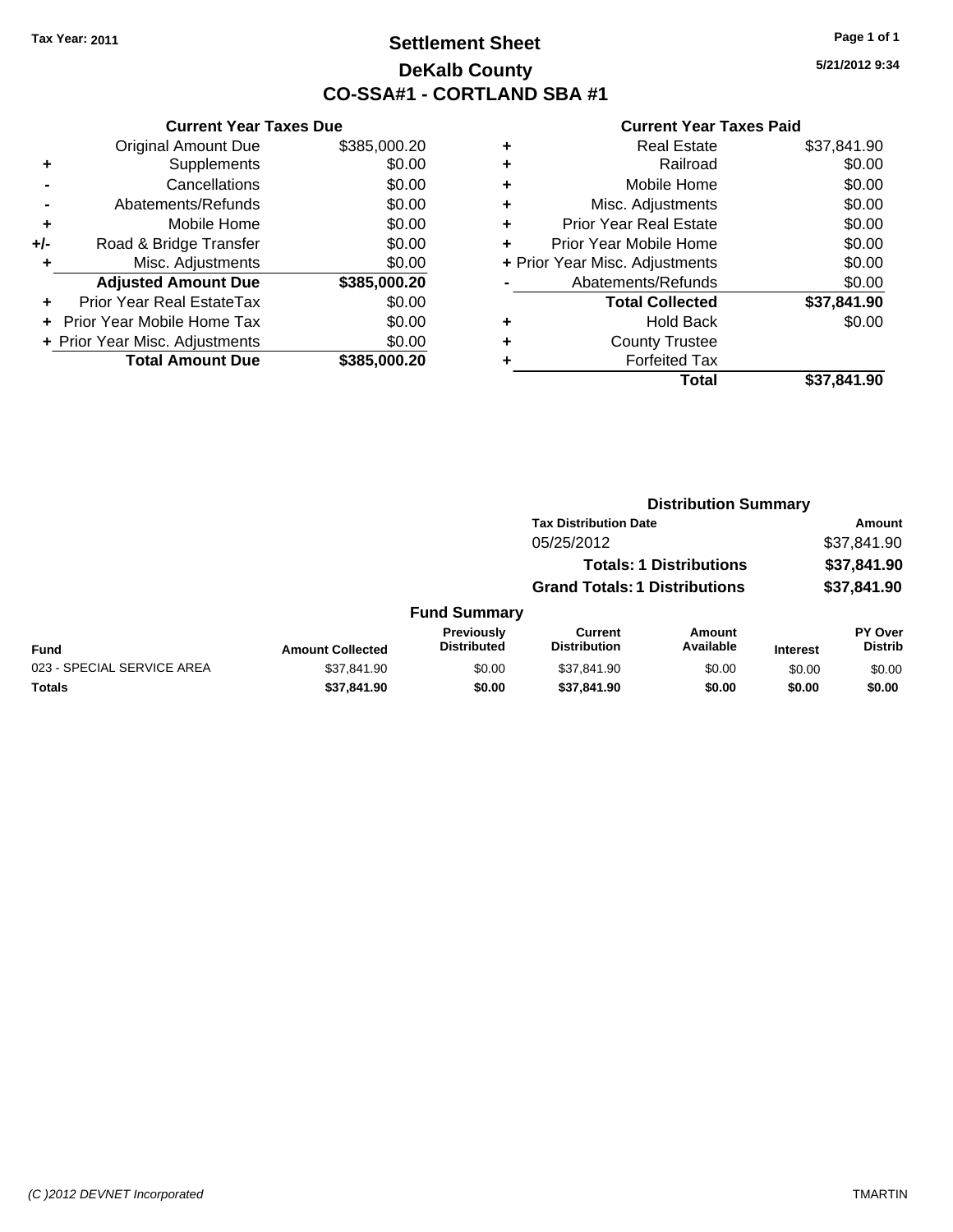## **Settlement Sheet Tax Year: 2011 Page 1 of 1 DeKalb County CO-SSA#4 - CORTLAND SBA #4**

**5/21/2012 9:34**

|     | <b>Current Year Taxes Due</b>  |              |  |  |  |
|-----|--------------------------------|--------------|--|--|--|
|     | <b>Original Amount Due</b>     | \$902,323.24 |  |  |  |
| ٠   | Supplements                    | \$0.00       |  |  |  |
|     | Cancellations                  | \$0.00       |  |  |  |
|     | Abatements/Refunds             | \$0.00       |  |  |  |
| ٠   | Mobile Home                    | \$0.00       |  |  |  |
| +/- | Road & Bridge Transfer         | \$0.00       |  |  |  |
| ٠   | Misc. Adjustments              | \$0.00       |  |  |  |
|     | <b>Adjusted Amount Due</b>     | \$902,323.24 |  |  |  |
| ٠   | Prior Year Real EstateTax      | \$0.00       |  |  |  |
|     | Prior Year Mobile Home Tax     | \$0.00       |  |  |  |
|     | + Prior Year Misc. Adjustments | \$0.00       |  |  |  |
|     | <b>Total Amount Due</b>        | \$902.323.24 |  |  |  |
|     |                                |              |  |  |  |

| ٠ | <b>Real Estate</b>             | \$0.00 |
|---|--------------------------------|--------|
|   | Railroad                       | \$0.00 |
| ٠ | Mobile Home                    | \$0.00 |
| ٠ | Misc. Adjustments              | \$0.00 |
| ÷ | <b>Prior Year Real Estate</b>  | \$0.00 |
| ÷ | Prior Year Mobile Home         | \$0.00 |
|   | + Prior Year Misc. Adjustments | \$0.00 |
|   | Abatements/Refunds             | \$0.00 |
|   | <b>Total Collected</b>         | \$0.00 |
|   | <b>Hold Back</b>               | \$0.00 |
|   | <b>County Trustee</b>          |        |
|   | <b>Forfeited Tax</b>           |        |
|   | Total                          |        |

| <b>Fund Summary</b>        |                         |                                         |                                |                     |                 |                                  |
|----------------------------|-------------------------|-----------------------------------------|--------------------------------|---------------------|-----------------|----------------------------------|
| <b>Fund</b>                | <b>Amount Collected</b> | <b>Previously</b><br><b>Distributed</b> | Current<br><b>Distribution</b> | Amount<br>Available | <b>Interest</b> | <b>PY Over</b><br><b>Distrib</b> |
| 023 - SPECIAL SERVICE AREA | \$0.00                  | \$0.00                                  | \$0.00                         | \$0.00              | \$0.00          | \$0.00                           |
| Totals                     | \$0.00                  | \$0.00                                  | \$0.00                         | \$0.00              | \$0.00          | \$0.00                           |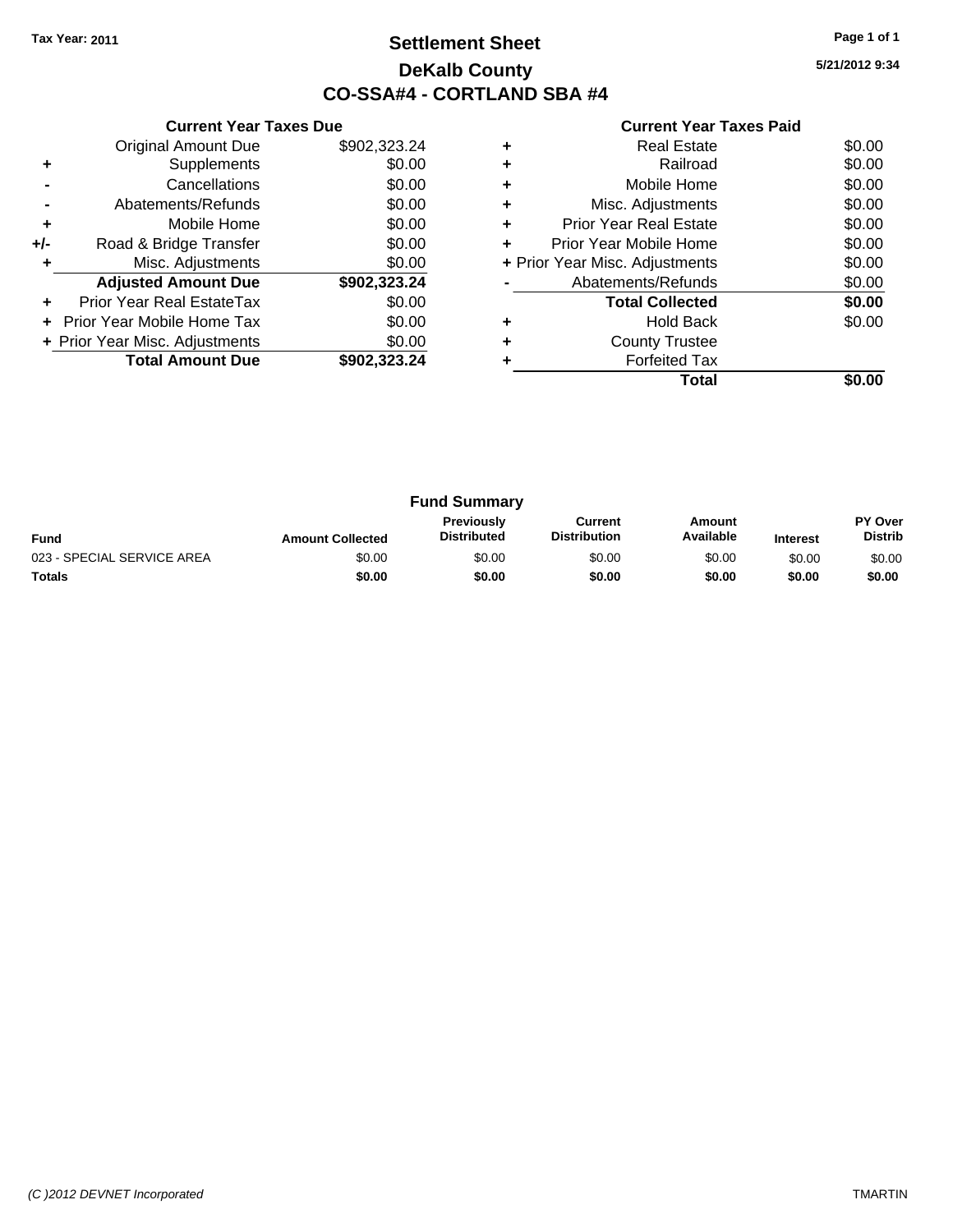## **Settlement Sheet Tax Year: 2011 Page 1 of 1 DeKalb County CO-SSA#7 - CORTLAND SBA #7**

**5/21/2012 9:34**

|     | <b>Current Year Taxes Due</b>     |              |  |  |  |
|-----|-----------------------------------|--------------|--|--|--|
|     | <b>Original Amount Due</b>        | \$373,618.00 |  |  |  |
| ٠   | Supplements                       | \$0.00       |  |  |  |
|     | Cancellations                     | \$0.00       |  |  |  |
|     | Abatements/Refunds                | \$0.00       |  |  |  |
| ٠   | Mobile Home                       | \$0.00       |  |  |  |
| +/- | Road & Bridge Transfer            | \$0.00       |  |  |  |
| ٠   | Misc. Adjustments                 | \$0.00       |  |  |  |
|     | <b>Adjusted Amount Due</b>        | \$373,618.00 |  |  |  |
|     | Prior Year Real EstateTax         | \$0.00       |  |  |  |
|     | <b>Prior Year Mobile Home Tax</b> | \$0.00       |  |  |  |
|     | + Prior Year Misc. Adjustments    | \$0.00       |  |  |  |
|     | <b>Total Amount Due</b>           | \$373,618.00 |  |  |  |
|     |                                   |              |  |  |  |

| <b>Real Estate</b>             | \$0.00 |
|--------------------------------|--------|
| Railroad                       | \$0.00 |
| Mobile Home                    | \$0.00 |
| Misc. Adjustments              | \$0.00 |
| <b>Prior Year Real Estate</b>  | \$0.00 |
| Prior Year Mobile Home         | \$0.00 |
| + Prior Year Misc. Adjustments | \$0.00 |
| Abatements/Refunds             | \$0.00 |
| <b>Total Collected</b>         | \$0.00 |
| <b>Hold Back</b>               | \$0.00 |
| <b>County Trustee</b>          |        |
| <b>Forfeited Tax</b>           |        |
| Total                          |        |
|                                |        |

| <b>Fund Summary</b>        |                         |                                         |                                |                     |                 |                                  |
|----------------------------|-------------------------|-----------------------------------------|--------------------------------|---------------------|-----------------|----------------------------------|
| Fund                       | <b>Amount Collected</b> | <b>Previously</b><br><b>Distributed</b> | Current<br><b>Distribution</b> | Amount<br>Available | <b>Interest</b> | <b>PY Over</b><br><b>Distrib</b> |
| 023 - SPECIAL SERVICE AREA | \$0.00                  | \$0.00                                  | \$0.00                         | \$0.00              | \$0.00          | \$0.00                           |
| <b>Totals</b>              | \$0.00                  | \$0.00                                  | \$0.00                         | \$0.00              | \$0.00          | \$0.00                           |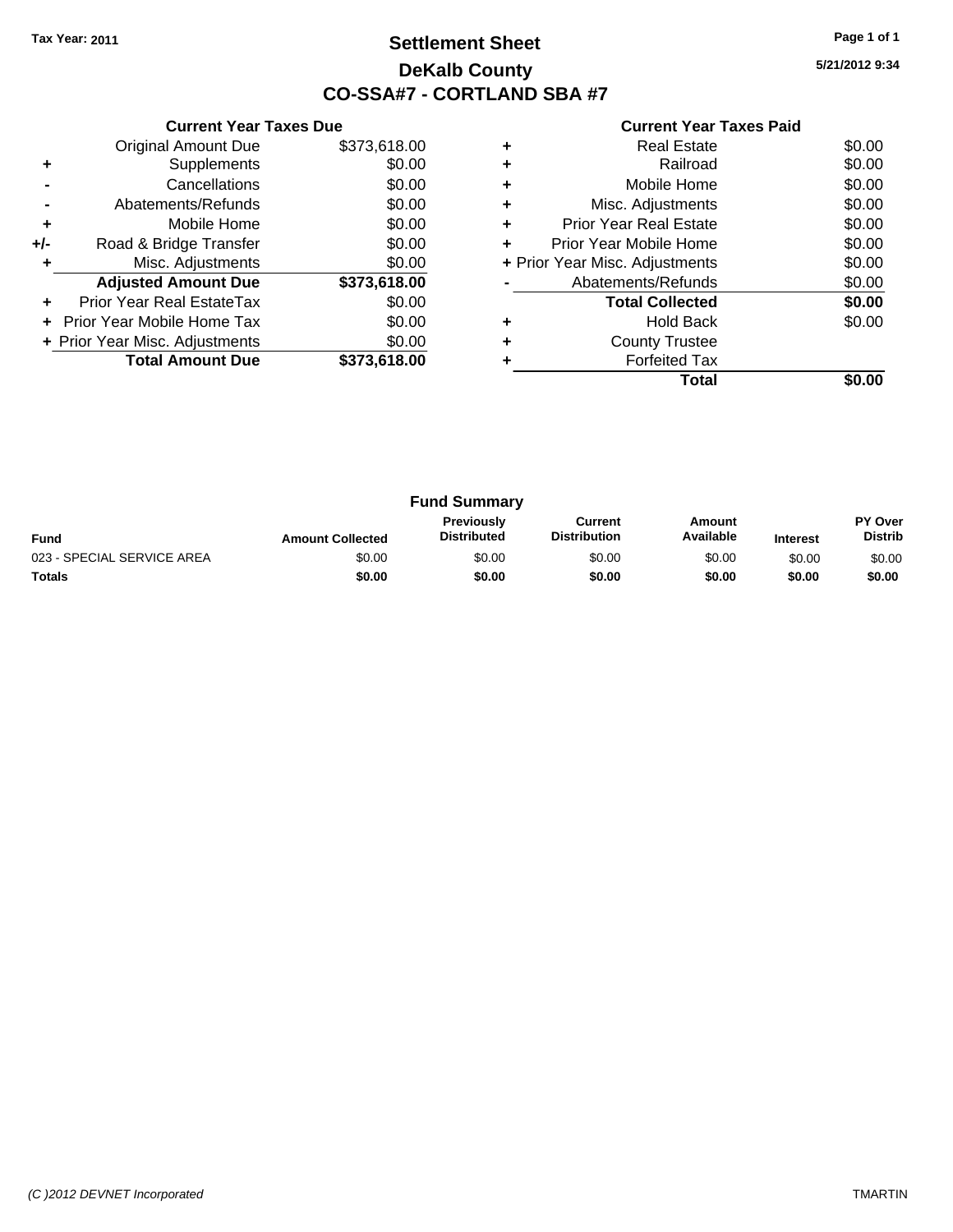## **Settlement Sheet Tax Year: 2011 Page 1 of 1 DeKalb County CO-SSA#8 - CORTLAND SBA #8**

**5/21/2012 9:34**

|     | <b>Current Year Taxes Due</b>  |              |  |  |  |
|-----|--------------------------------|--------------|--|--|--|
|     | <b>Original Amount Due</b>     | \$289,025.30 |  |  |  |
| ٠   | Supplements                    | \$0.00       |  |  |  |
|     | Cancellations                  | \$0.00       |  |  |  |
|     | Abatements/Refunds             | \$0.00       |  |  |  |
| ٠   | Mobile Home                    | \$0.00       |  |  |  |
| +/- | Road & Bridge Transfer         | \$0.00       |  |  |  |
| ٠   | Misc. Adjustments              | \$0.00       |  |  |  |
|     | <b>Adjusted Amount Due</b>     | \$289,025.30 |  |  |  |
| ٠   | Prior Year Real EstateTax      | \$0.00       |  |  |  |
|     | Prior Year Mobile Home Tax     | \$0.00       |  |  |  |
|     | + Prior Year Misc. Adjustments | \$0.00       |  |  |  |
|     | <b>Total Amount Due</b>        | \$289.025.30 |  |  |  |
|     |                                |              |  |  |  |

|   | Total                          |        |
|---|--------------------------------|--------|
|   | <b>Forfeited Tax</b>           |        |
| ٠ | <b>County Trustee</b>          |        |
|   | <b>Hold Back</b>               | \$0.00 |
|   | <b>Total Collected</b>         | \$0.00 |
|   | Abatements/Refunds             | \$0.00 |
|   | + Prior Year Misc. Adjustments | \$0.00 |
| ٠ | Prior Year Mobile Home         | \$0.00 |
| ÷ | Prior Year Real Estate         | \$0.00 |
| ٠ | Misc. Adjustments              | \$0.00 |
| ٠ | Mobile Home                    | \$0.00 |
| ٠ | Railroad                       | \$0.00 |
| ٠ | <b>Real Estate</b>             | \$0.00 |
|   |                                |        |

| <b>Fund Summary</b>        |                         |                                         |                                |                     |                 |                                  |
|----------------------------|-------------------------|-----------------------------------------|--------------------------------|---------------------|-----------------|----------------------------------|
| <b>Fund</b>                | <b>Amount Collected</b> | <b>Previously</b><br><b>Distributed</b> | Current<br><b>Distribution</b> | Amount<br>Available | <b>Interest</b> | <b>PY Over</b><br><b>Distrib</b> |
| 023 - SPECIAL SERVICE AREA | \$0.00                  | \$0.00                                  | \$0.00                         | \$0.00              | \$0.00          | \$0.00                           |
| <b>Totals</b>              | \$0.00                  | \$0.00                                  | \$0.00                         | \$0.00              | \$0.00          | \$0.00                           |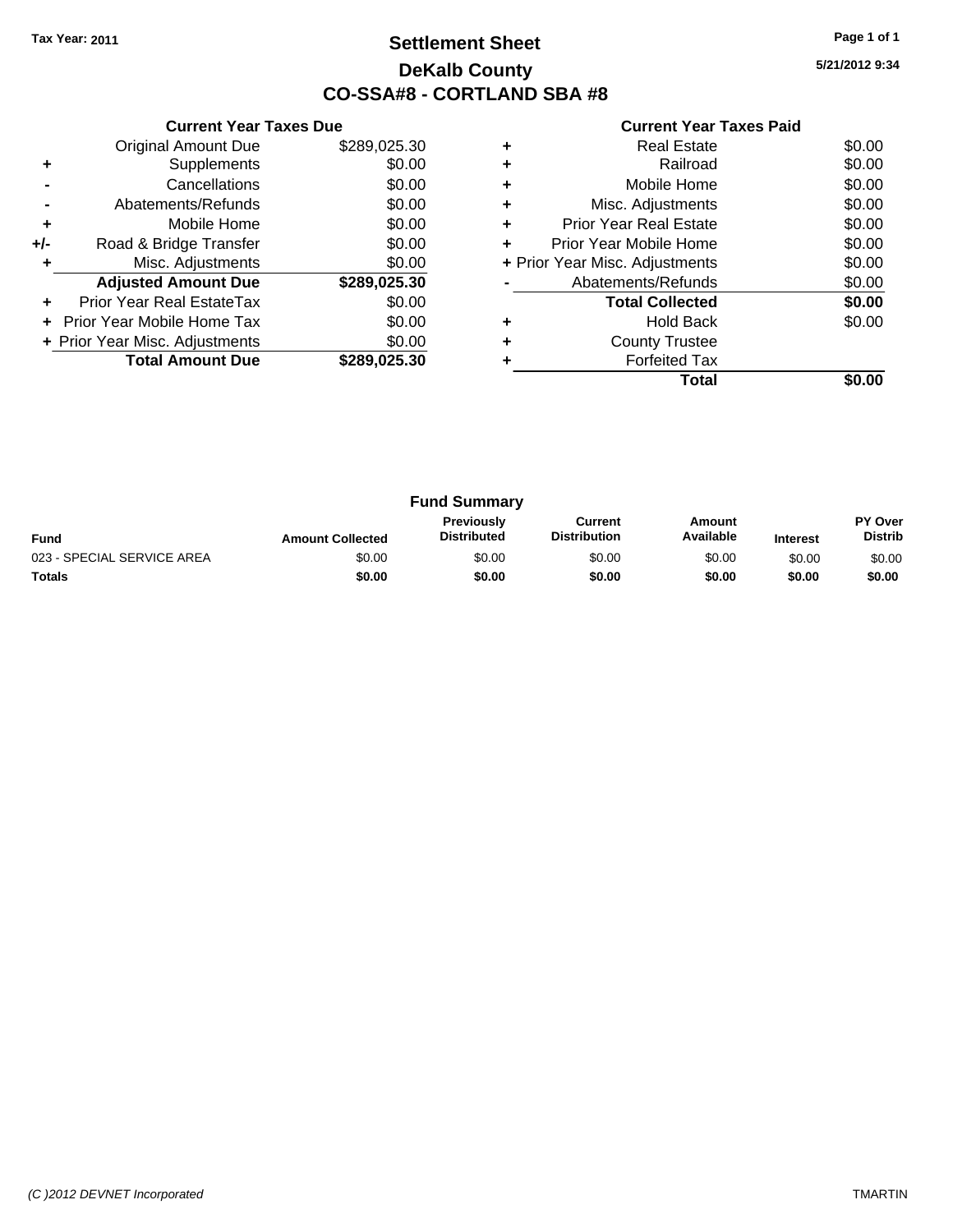## **Settlement Sheet Tax Year: 2011 Page 1 of 1 DeKalb County MA-DK #3 - MALTA DEKALB DRAINAGE #3**

|     | <b>Current Year Taxes Due</b>  |            |
|-----|--------------------------------|------------|
|     | <b>Original Amount Due</b>     | \$1,250.28 |
| ٠   | Supplements                    | \$0.00     |
|     | Cancellations                  | \$0.00     |
|     | Abatements/Refunds             | \$0.00     |
| ٠   | Mobile Home                    | \$0.00     |
| +/- | Road & Bridge Transfer         | \$0.00     |
| ٠   | Misc. Adjustments              | \$0.00     |
|     | <b>Adjusted Amount Due</b>     | \$1,250.28 |
|     | Prior Year Real EstateTax      | \$0.00     |
|     | Prior Year Mobile Home Tax     | \$0.00     |
|     | + Prior Year Misc. Adjustments | \$0.00     |
|     | <b>Total Amount Due</b>        | \$1,250.28 |

|   | <b>Current Year Taxes Paid</b> |          |
|---|--------------------------------|----------|
|   | <b>Real Estate</b>             | \$283.88 |
|   | Railroad                       | \$0.00   |
| ٠ | Mobile Home                    | \$0.00   |
|   | Misc. Adjustments              | \$0.00   |
| ٠ | <b>Prior Year Real Estate</b>  | \$0.00   |
| ÷ | Prior Year Mobile Home         | \$0.00   |
|   | + Prior Year Misc. Adjustments | \$0.00   |
|   | Abatements/Refunds             | \$0.00   |
|   | <b>Total Collected</b>         | \$283.88 |
|   | <b>Hold Back</b>               | \$0.00   |
|   | <b>County Trustee</b>          |          |
|   | <b>Forfeited Tax</b>           |          |
|   | Total                          | \$283.88 |
|   |                                |          |

|                 | <b>Distribution Summary</b>  |                                         |                                       |                                |                 |                                  |  |
|-----------------|------------------------------|-----------------------------------------|---------------------------------------|--------------------------------|-----------------|----------------------------------|--|
|                 | <b>Tax Distribution Date</b> |                                         |                                       |                                |                 | Amount                           |  |
|                 |                              |                                         | 05/25/2012                            |                                |                 | \$283.88                         |  |
|                 |                              |                                         |                                       | <b>Totals: 1 Distributions</b> |                 | \$283.88                         |  |
|                 |                              | <b>Grand Totals: 1 Distributions</b>    |                                       |                                |                 | \$283.88                         |  |
|                 |                              | <b>Fund Summary</b>                     |                                       |                                |                 |                                  |  |
| Fund            | <b>Amount Collected</b>      | <b>Previously</b><br><b>Distributed</b> | <b>Current</b><br><b>Distribution</b> | <b>Amount</b><br>Available     | <b>Interest</b> | <b>PY Over</b><br><b>Distrib</b> |  |
| 001 - CORPORATE | \$283.88                     | \$0.00                                  | \$283.88                              | \$0.00                         | \$0.00          | \$0.00                           |  |
| Totals          | \$283.88                     | \$0.00                                  | \$283.88                              | \$0.00                         | \$0.00          | \$0.00                           |  |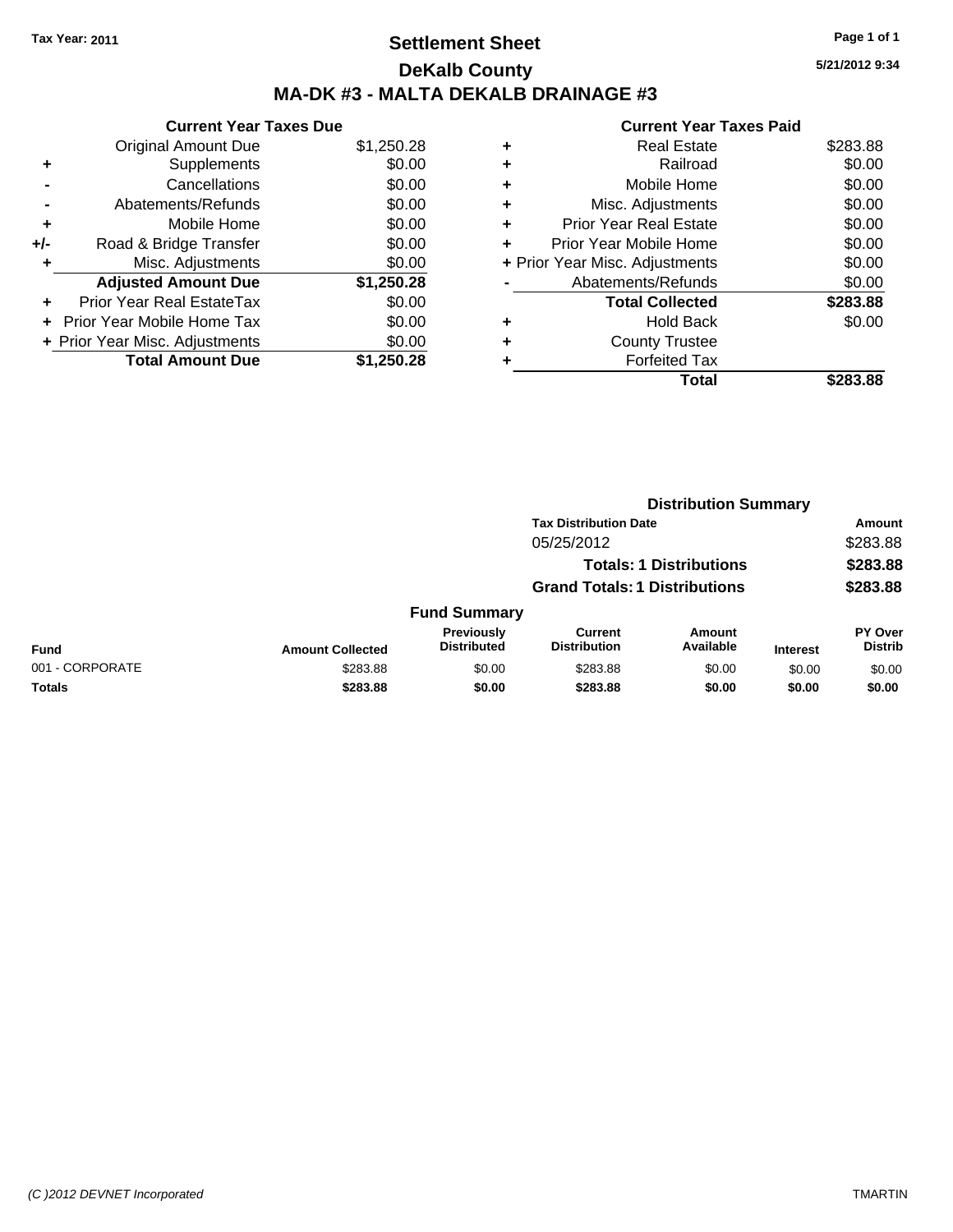## **Settlement Sheet Tax Year: 2011 Page 1 of 1 DeKalb County MAMIAFDK - MA-MI-AF-DK DRAINAGE #11**

**5/21/2012 9:34**

|     | <b>Current Year Taxes Due</b>  |        |
|-----|--------------------------------|--------|
|     | Original Amount Due            | \$0.00 |
| ٠   | Supplements                    | \$0.00 |
|     | Cancellations                  | \$0.00 |
|     | Abatements/Refunds             | \$0.00 |
| ٠   | Mobile Home                    | \$0.00 |
| +/- | Road & Bridge Transfer         | \$0.00 |
| ٠   | Misc. Adjustments              | \$0.00 |
|     | <b>Adjusted Amount Due</b>     | \$0.00 |
|     | Prior Year Real EstateTax      | \$0.00 |
|     | Prior Year Mobile Home Tax     | \$0.00 |
|     | + Prior Year Misc. Adjustments | \$0.00 |
|     | <b>Total Amount Due</b>        | \$0.00 |
|     |                                |        |

|   | Real Estate                    | \$0.00 |
|---|--------------------------------|--------|
|   | Railroad                       | \$0.00 |
| ٠ | Mobile Home                    | \$0.00 |
| ٠ | Misc. Adjustments              | \$0.00 |
| ٠ | Prior Year Real Estate         | \$0.00 |
| ÷ | Prior Year Mobile Home         | \$0.00 |
|   | + Prior Year Misc. Adjustments | \$0.00 |
|   | Abatements/Refunds             | \$0.00 |
|   | <b>Total Collected</b>         | \$0.00 |
| ٠ | <b>Hold Back</b>               | \$0.00 |
| ٠ | <b>County Trustee</b>          |        |
|   | <b>Forfeited Tax</b>           |        |
|   | Total                          |        |

| <b>Fund Summary</b> |                         |                                  |                                |                     |                 |                                  |
|---------------------|-------------------------|----------------------------------|--------------------------------|---------------------|-----------------|----------------------------------|
| <b>Fund</b>         | <b>Amount Collected</b> | Previously<br><b>Distributed</b> | Current<br><b>Distribution</b> | Amount<br>Available | <b>Interest</b> | <b>PY Over</b><br><b>Distrib</b> |
| 001 - CORPORATE     | \$0.00                  | \$0.00                           | \$0.00                         | \$0.00              | \$0.00          | \$0.00                           |
| <b>Totals</b>       | \$0.00                  | \$0.00                           | \$0.00                         | \$0.00              | \$0.00          | \$0.00                           |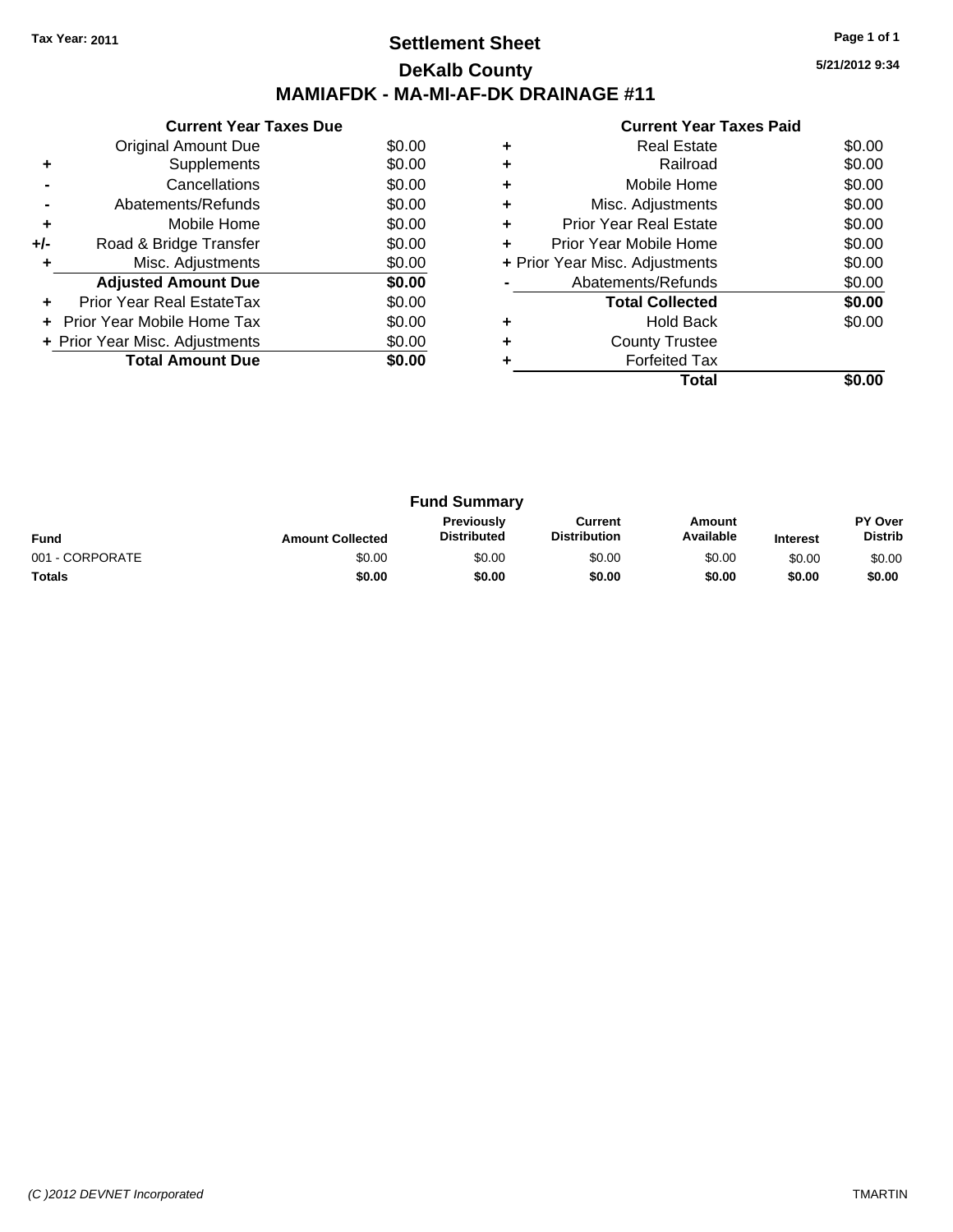## **Settlement Sheet Tax Year: 2011 Page 1 of 1 DeKalb County NO-LR-SA # - NO-LR-SA DRAINAGE #10**

**5/21/2012 9:34**

| \$37,853.18 |
|-------------|
| \$0.00      |
| \$0.00      |
| \$0.00      |
| \$0.00      |
| \$0.00      |
| \$0.00      |
| \$37,853.18 |
| \$0.00      |
| \$0.00      |
| \$0.00      |
| \$37,853.18 |
|             |

|   | Total                          | \$4,651.59 |
|---|--------------------------------|------------|
| ٠ | <b>Forfeited Tax</b>           |            |
| ٠ | <b>County Trustee</b>          |            |
| ٠ | <b>Hold Back</b>               | \$0.00     |
|   | <b>Total Collected</b>         | \$4,651.59 |
|   | Abatements/Refunds             | \$0.00     |
|   | + Prior Year Misc. Adjustments | \$0.00     |
| ٠ | Prior Year Mobile Home         | \$0.00     |
| ٠ | <b>Prior Year Real Estate</b>  | \$0.00     |
| ٠ | Misc. Adjustments              | \$0.00     |
| ٠ | Mobile Home                    | \$0.00     |
| ٠ | Railroad                       | \$0.00     |
| ٠ | <b>Real Estate</b>             | \$4,651.59 |
|   |                                |            |

|                 |                         |                                         | <b>Distribution Summary</b>           |                                |                 |                                  |
|-----------------|-------------------------|-----------------------------------------|---------------------------------------|--------------------------------|-----------------|----------------------------------|
|                 |                         |                                         | <b>Tax Distribution Date</b>          |                                |                 | Amount                           |
|                 |                         |                                         | 05/25/2012                            |                                |                 | \$4,651.59                       |
|                 |                         |                                         |                                       | <b>Totals: 1 Distributions</b> |                 | \$4,651.59                       |
|                 |                         |                                         | <b>Grand Totals: 1 Distributions</b>  |                                |                 | \$4,651.59                       |
|                 |                         | <b>Fund Summary</b>                     |                                       |                                |                 |                                  |
| Fund            | <b>Amount Collected</b> | <b>Previously</b><br><b>Distributed</b> | <b>Current</b><br><b>Distribution</b> | <b>Amount</b><br>Available     | <b>Interest</b> | <b>PY Over</b><br><b>Distrib</b> |
| 001 - CORPORATE | \$4,651.59              | \$0.00                                  | \$4,651.59                            | \$0.00                         | \$0.00          | \$0.00                           |
| Totals          | \$4,651.59              | \$0.00                                  | \$4,651.59                            | \$0.00                         | \$0.00          | \$0.00                           |
|                 |                         |                                         |                                       |                                |                 |                                  |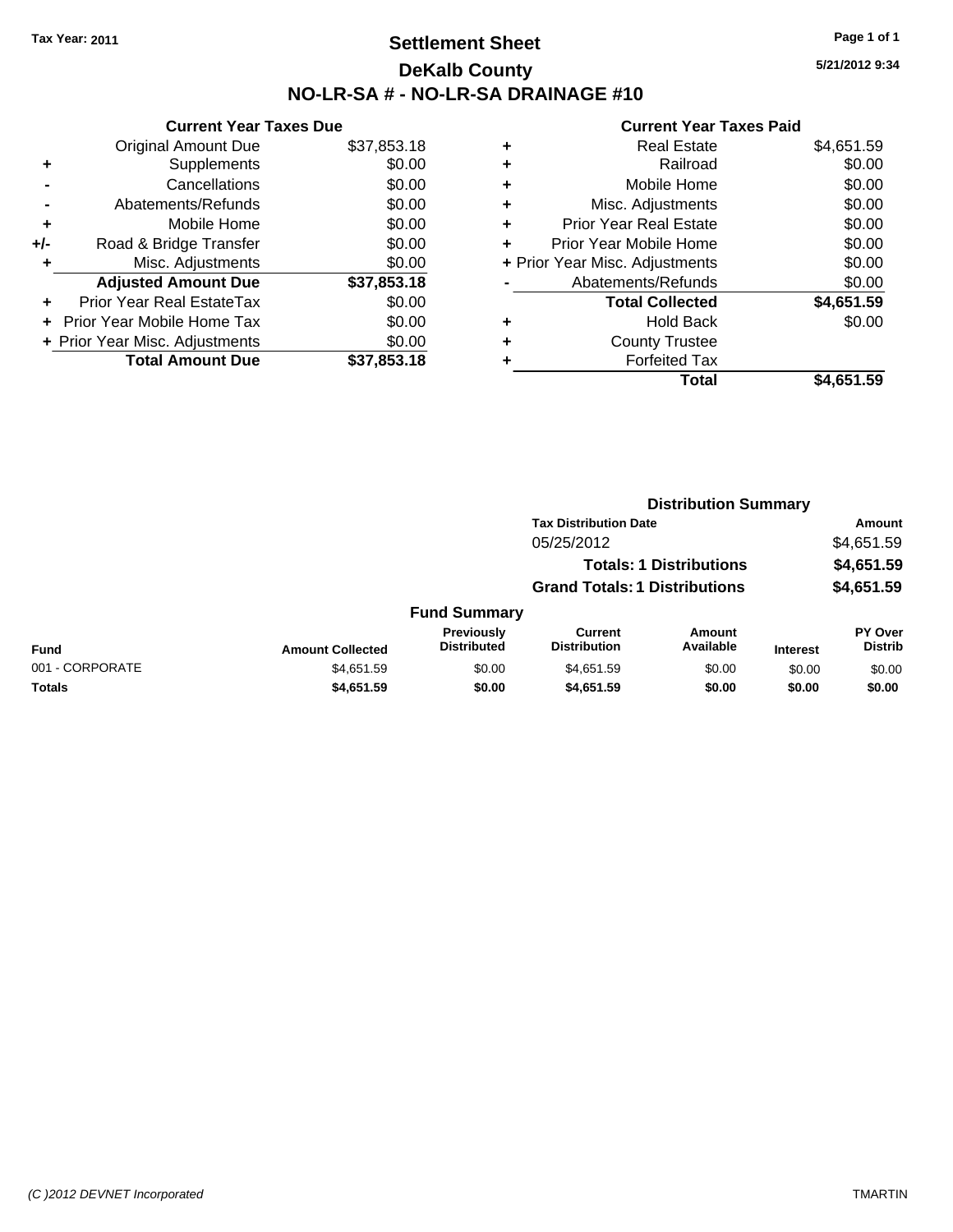## **Settlement Sheet Tax Year: 2011 Page 1 of 1 DeKalb County NORMAL #13 - NORMAL DRAINAGE DISTRICT**

|     | <b>Current Year Taxes Due</b>  |             |
|-----|--------------------------------|-------------|
|     | <b>Original Amount Due</b>     | \$15,119.90 |
| ٠   | Supplements                    | \$0.00      |
|     | Cancellations                  | \$0.00      |
|     | Abatements/Refunds             | \$0.00      |
| ÷   | Mobile Home                    | \$0.00      |
| +/- | Road & Bridge Transfer         | \$0.00      |
| ٠   | Misc. Adjustments              | \$0.00      |
|     | <b>Adjusted Amount Due</b>     | \$15,119.90 |
|     | Prior Year Real EstateTax      | \$0.00      |
|     | Prior Year Mobile Home Tax     | \$0.00      |
|     | + Prior Year Misc. Adjustments | \$0.00      |
|     | <b>Total Amount Due</b>        | \$15,119.90 |

#### **Current Year Taxes Paid +** Real Estate \$2,424.88 **+** Railroad \$0.00 **+** Mobile Home \$0.00 **+** Misc. Adjustments \$0.00 **+** Prior Year Real Estate \$0.00 **+** Prior Year Mobile Home \$0.00 **+** Prior Year Misc. Adjustments  $$0.00$ **-** Abatements/Refunds \$0.00 **Total Collected \$2,424.88 +** Hold Back \$0.00 **+** County Trustee **+** Forfeited Tax **Total \$2,424.88**

**Distribution Summary**

|                 |                         |                                  | PIJU INUUVII VUIIIIIUI V              |                                |                 |                                  |
|-----------------|-------------------------|----------------------------------|---------------------------------------|--------------------------------|-----------------|----------------------------------|
|                 |                         |                                  | <b>Tax Distribution Date</b>          |                                |                 | Amount                           |
|                 |                         |                                  | 05/25/2012                            |                                |                 | \$2,424.88                       |
|                 |                         |                                  |                                       | <b>Totals: 1 Distributions</b> |                 | \$2,424.88                       |
|                 |                         |                                  | <b>Grand Totals: 1 Distributions</b>  |                                |                 | \$2,424.88                       |
|                 |                         | <b>Fund Summary</b>              |                                       |                                |                 |                                  |
| Fund            | <b>Amount Collected</b> | Previously<br><b>Distributed</b> | <b>Current</b><br><b>Distribution</b> | <b>Amount</b><br>Available     | <b>Interest</b> | <b>PY Over</b><br><b>Distrib</b> |
| 001 - CORPORATE | \$2,424.88              | \$0.00                           | \$2,424.88                            | \$0.00                         | \$0.00          | \$0.00                           |
| Totals          | \$2,424.88              | \$0.00                           | \$2,424.88                            | \$0.00                         | \$0.00          | \$0.00                           |

**5/21/2012 9:34**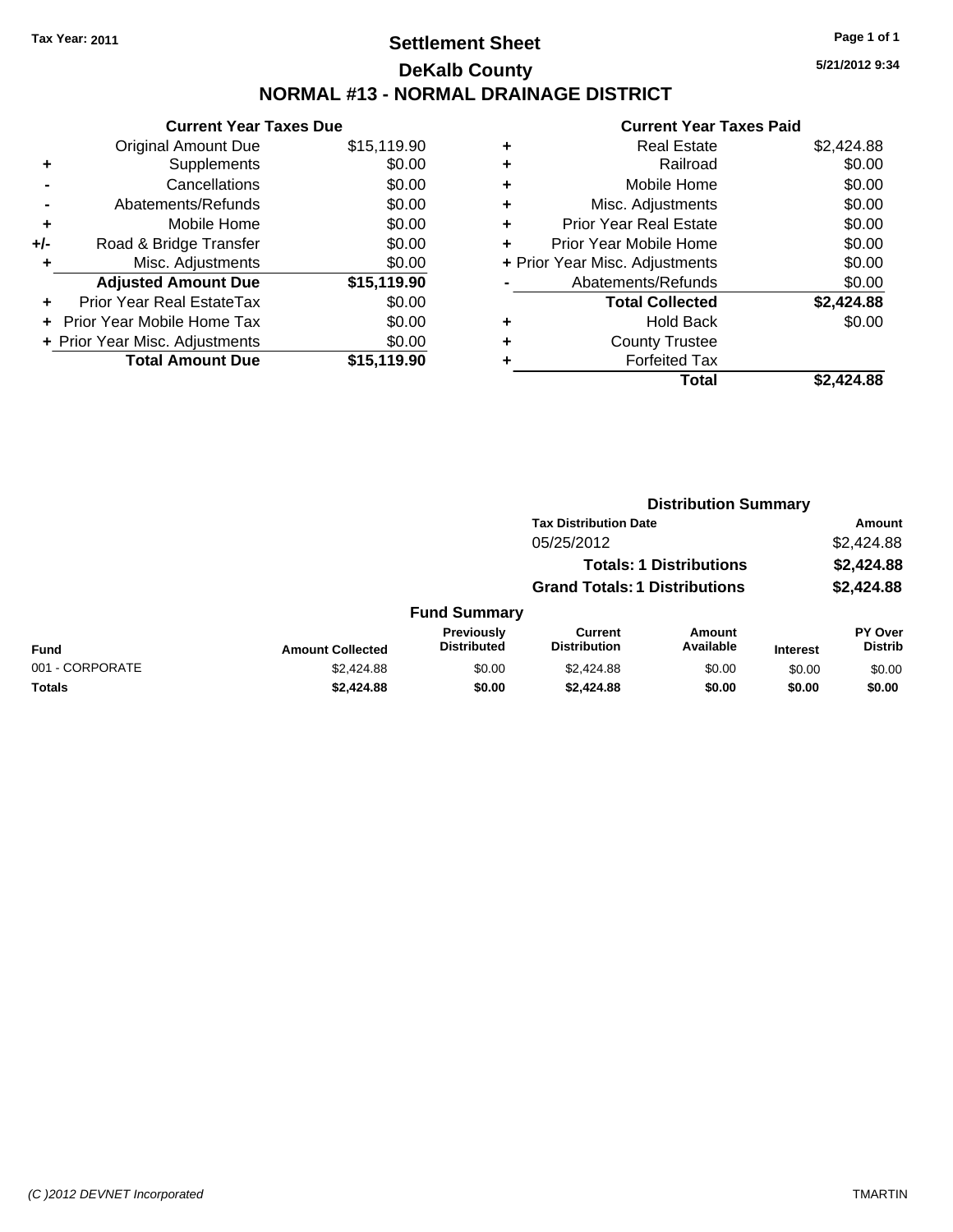## **Settlement Sheet Tax Year: 2011 Page 1 of 1 DeKalb County SH-MI #6 - SHABBONA/MILAN DRAINAGE**

**5/21/2012 9:34**

|     | <b>Current Year Taxes Due</b>  |             |
|-----|--------------------------------|-------------|
|     | Original Amount Due            | \$10,854.20 |
| ٠   | Supplements                    | \$0.00      |
|     | Cancellations                  | \$0.00      |
|     | Abatements/Refunds             | \$0.00      |
| ٠   | Mobile Home                    | \$0.00      |
| +/- | Road & Bridge Transfer         | \$0.00      |
| ٠   | Misc. Adjustments              | \$0.00      |
|     | <b>Adjusted Amount Due</b>     | \$10,854.20 |
| ÷   | Prior Year Real EstateTax      | \$0.00      |
| ÷   | Prior Year Mobile Home Tax     | \$0.00      |
|     | + Prior Year Misc. Adjustments | \$0.00      |
|     | <b>Total Amount Due</b>        | \$10.854.20 |

|   | Total                          | \$499.99 |
|---|--------------------------------|----------|
| ٠ | <b>Forfeited Tax</b>           |          |
| ٠ | <b>County Trustee</b>          |          |
| ٠ | <b>Hold Back</b>               | \$0.00   |
|   | <b>Total Collected</b>         | \$499.99 |
|   | Abatements/Refunds             | \$0.00   |
|   | + Prior Year Misc. Adjustments | \$0.00   |
| ٠ | Prior Year Mobile Home         | \$0.00   |
| ÷ | <b>Prior Year Real Estate</b>  | \$0.00   |
| ٠ | Misc. Adjustments              | \$0.00   |
| ٠ | Mobile Home                    | \$0.00   |
| ÷ | Railroad                       | \$0.00   |
| ٠ | <b>Real Estate</b>             | \$499.99 |
|   |                                |          |

|                 |                         | <b>Distribution Summary</b>      |                                       |                                |                 |                                  |
|-----------------|-------------------------|----------------------------------|---------------------------------------|--------------------------------|-----------------|----------------------------------|
|                 |                         |                                  | <b>Tax Distribution Date</b>          |                                |                 | Amount                           |
|                 |                         |                                  | 05/25/2012                            |                                |                 | \$499.99                         |
|                 |                         |                                  |                                       | <b>Totals: 1 Distributions</b> |                 | \$499.99                         |
|                 |                         |                                  | <b>Grand Totals: 1 Distributions</b>  |                                |                 | \$499.99                         |
|                 |                         | <b>Fund Summary</b>              |                                       |                                |                 |                                  |
| Fund            | <b>Amount Collected</b> | Previously<br><b>Distributed</b> | <b>Current</b><br><b>Distribution</b> | Amount<br>Available            | <b>Interest</b> | <b>PY Over</b><br><b>Distrib</b> |
| 001 - CORPORATE | \$499.99                | \$0.00                           | \$499.99                              | \$0.00                         | \$0.00          | \$0.00                           |
| Totals          | \$499.99                | \$0.00                           | \$499.99                              | \$0.00                         | \$0.00          | \$0.00                           |
|                 |                         |                                  |                                       |                                |                 |                                  |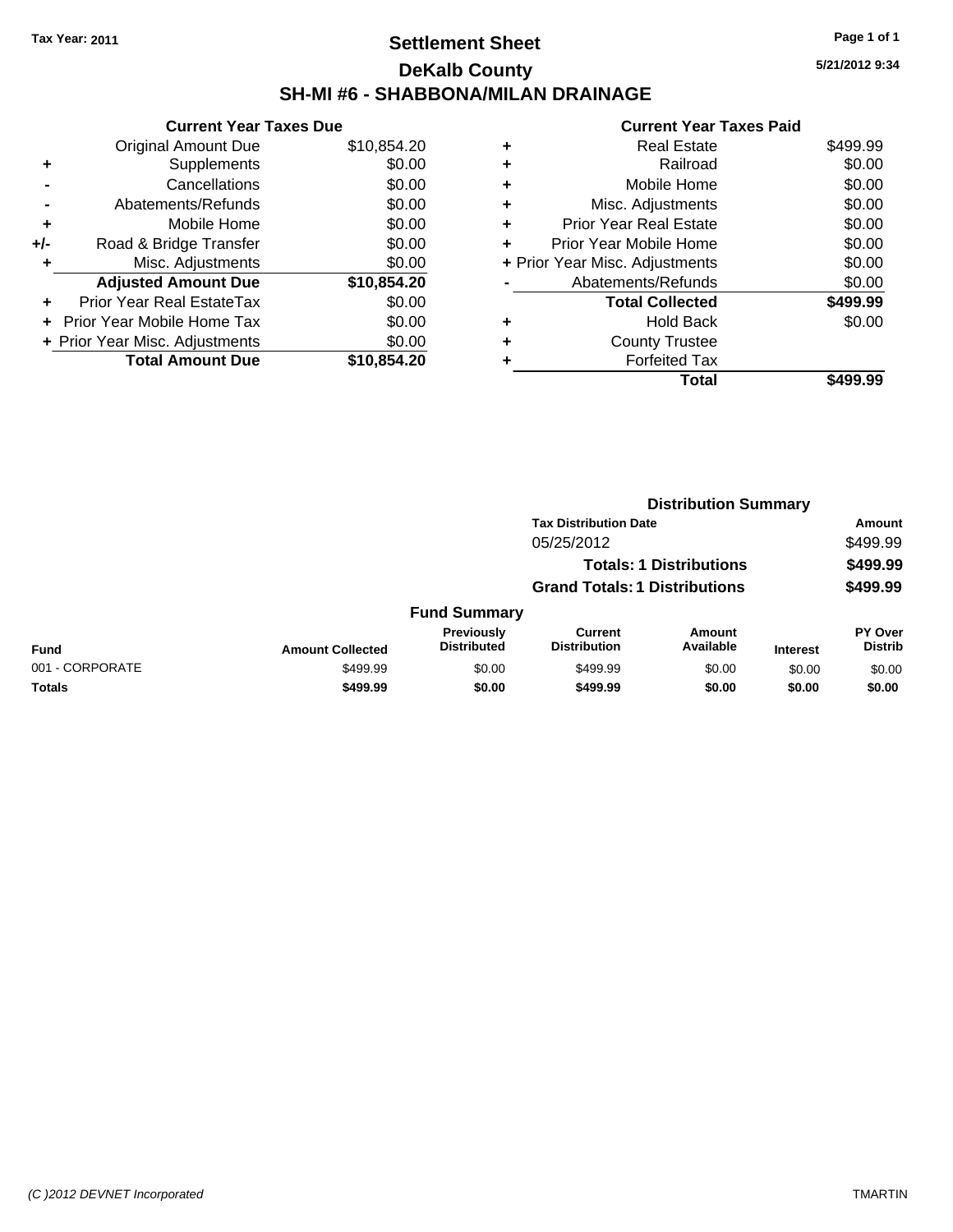## **Settlement Sheet Tax Year: 2011 Page 1 of 1 DeKalb County SQ GR #12 - SQUAW GROVE DRAINAGE**

**5/21/2012 9:34**

|     | <b>Current Year Taxes Due</b>  |             |
|-----|--------------------------------|-------------|
|     | <b>Original Amount Due</b>     | \$33,468.00 |
| ٠   | Supplements                    | \$0.00      |
|     | Cancellations                  | \$0.00      |
|     | Abatements/Refunds             | \$0.00      |
| ٠   | Mobile Home                    | \$0.00      |
| +/- | Road & Bridge Transfer         | \$0.00      |
|     | Misc. Adjustments              | \$0.00      |
|     | <b>Adjusted Amount Due</b>     | \$33,468.00 |
| ÷   | Prior Year Real EstateTax      | \$0.00      |
|     | Prior Year Mobile Home Tax     | \$0.00      |
|     | + Prior Year Misc. Adjustments | \$0.00      |
|     | <b>Total Amount Due</b>        | \$33,468,00 |
|     |                                |             |

|   | <b>Real Estate</b>             | \$3,258.00 |
|---|--------------------------------|------------|
| ٠ | Railroad                       | \$0.00     |
| ٠ | Mobile Home                    | \$0.00     |
| ٠ | Misc. Adjustments              | \$0.00     |
| ٠ | <b>Prior Year Real Estate</b>  | \$0.00     |
|   | Prior Year Mobile Home         | \$0.00     |
|   | + Prior Year Misc. Adjustments | \$0.00     |
|   | Abatements/Refunds             | \$0.00     |
|   | <b>Total Collected</b>         | \$3,258.00 |
| ٠ | <b>Hold Back</b>               | \$0.00     |
| ٠ | <b>County Trustee</b>          |            |
|   | <b>Forfeited Tax</b>           |            |
|   | Total                          | \$3,258.00 |
|   |                                |            |

|                 |                         | <b>Distribution Summary</b>             |                                       |                                |                 |                                  |
|-----------------|-------------------------|-----------------------------------------|---------------------------------------|--------------------------------|-----------------|----------------------------------|
|                 |                         |                                         | <b>Tax Distribution Date</b>          |                                |                 | Amount                           |
|                 |                         |                                         | 05/25/2012                            |                                |                 | \$3,258.00                       |
|                 |                         |                                         |                                       | <b>Totals: 1 Distributions</b> |                 | \$3,258.00                       |
|                 |                         |                                         | <b>Grand Totals: 1 Distributions</b>  |                                |                 | \$3,258.00                       |
|                 |                         | <b>Fund Summary</b>                     |                                       |                                |                 |                                  |
| Fund            | <b>Amount Collected</b> | <b>Previously</b><br><b>Distributed</b> | <b>Current</b><br><b>Distribution</b> | Amount<br>Available            | <b>Interest</b> | <b>PY Over</b><br><b>Distrib</b> |
| 001 - CORPORATE | \$3,258.00              | \$0.00                                  | \$3,258.00                            | \$0.00                         | \$0.00          | \$0.00                           |
| Totals          | \$3,258.00              | \$0.00                                  | \$3,258.00                            | \$0.00                         | \$0.00          | \$0.00                           |
|                 |                         |                                         |                                       |                                |                 |                                  |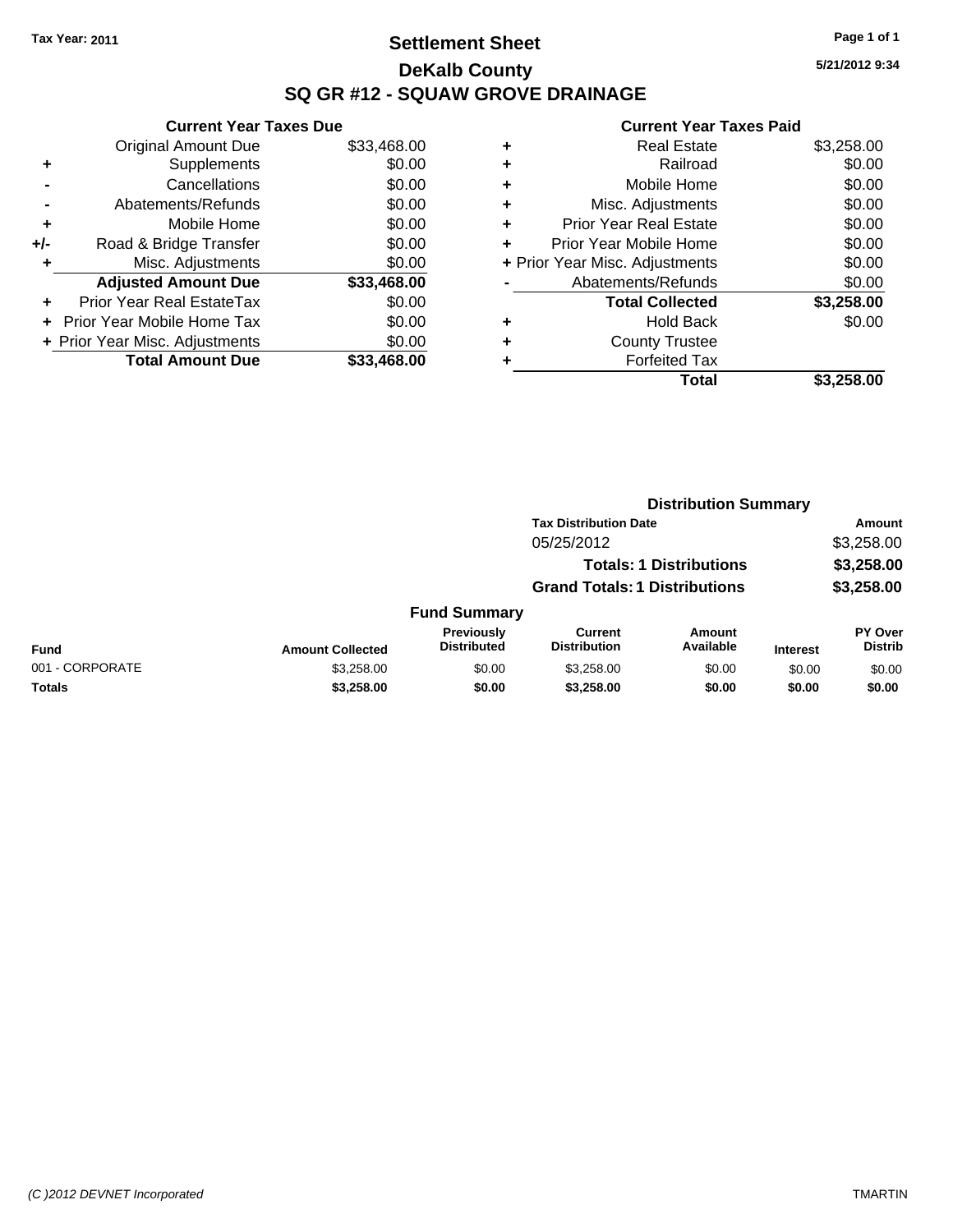## **Settlement Sheet Tax Year: 2011 Page 1 of 1 DeKalb County VG-CO #16 - VIRGIL CORTLAND DRAIN #16**

**5/21/2012 9:34**

|     | <b>Current Year Taxes Due</b>     |             |
|-----|-----------------------------------|-------------|
|     | <b>Original Amount Due</b>        | \$17,828.20 |
| ٠   | Supplements                       | \$0.00      |
|     | Cancellations                     | \$0.00      |
|     | Abatements/Refunds                | \$0.00      |
| ٠   | Mobile Home                       | \$0.00      |
| +/- | Road & Bridge Transfer            | \$0.00      |
|     | Misc. Adjustments                 | \$0.00      |
|     | <b>Adjusted Amount Due</b>        | \$17,828.20 |
| ٠   | Prior Year Real EstateTax         | \$0.00      |
|     | <b>Prior Year Mobile Home Tax</b> | \$0.00      |
|     | + Prior Year Misc. Adjustments    | \$0.00      |
|     | <b>Total Amount Due</b>           | \$17.828.20 |
|     |                                   |             |

|   | Total                          | \$1,351.20 |
|---|--------------------------------|------------|
| ٠ | <b>Forfeited Tax</b>           |            |
| ٠ | <b>County Trustee</b>          |            |
| ٠ | <b>Hold Back</b>               | \$0.00     |
|   | <b>Total Collected</b>         | \$1,351.20 |
|   | Abatements/Refunds             | \$0.00     |
|   | + Prior Year Misc. Adjustments | \$0.00     |
| ٠ | Prior Year Mobile Home         | \$0.00     |
| ÷ | <b>Prior Year Real Estate</b>  | \$0.00     |
| ٠ | Misc. Adjustments              | \$0.00     |
| ٠ | Mobile Home                    | \$0.00     |
| ٠ | Railroad                       | \$0.00     |
| ٠ | <b>Real Estate</b>             | \$1,351.20 |
|   |                                |            |

|                 | <b>Distribution Summary</b> |                                      |                                       |                     |                 |                                  |  |
|-----------------|-----------------------------|--------------------------------------|---------------------------------------|---------------------|-----------------|----------------------------------|--|
|                 |                             |                                      | <b>Tax Distribution Date</b>          |                     |                 | Amount                           |  |
|                 |                             |                                      | 05/25/2012                            |                     |                 | \$1,351.20                       |  |
|                 |                             |                                      | <b>Totals: 1 Distributions</b>        |                     |                 | \$1,351.20                       |  |
|                 |                             | <b>Grand Totals: 1 Distributions</b> |                                       |                     | \$1,351.20      |                                  |  |
|                 |                             | <b>Fund Summary</b>                  |                                       |                     |                 |                                  |  |
| <b>Fund</b>     | <b>Amount Collected</b>     | Previously<br><b>Distributed</b>     | <b>Current</b><br><b>Distribution</b> | Amount<br>Available | <b>Interest</b> | <b>PY Over</b><br><b>Distrib</b> |  |
| 001 - CORPORATE | \$1,351.20                  | \$0.00                               | \$1,351.20                            | \$0.00              | \$0.00          | \$0.00                           |  |
| Totals          | \$1,351.20                  | \$0.00                               | \$1,351.20                            | \$0.00              | \$0.00          | \$0.00                           |  |
|                 |                             |                                      |                                       |                     |                 |                                  |  |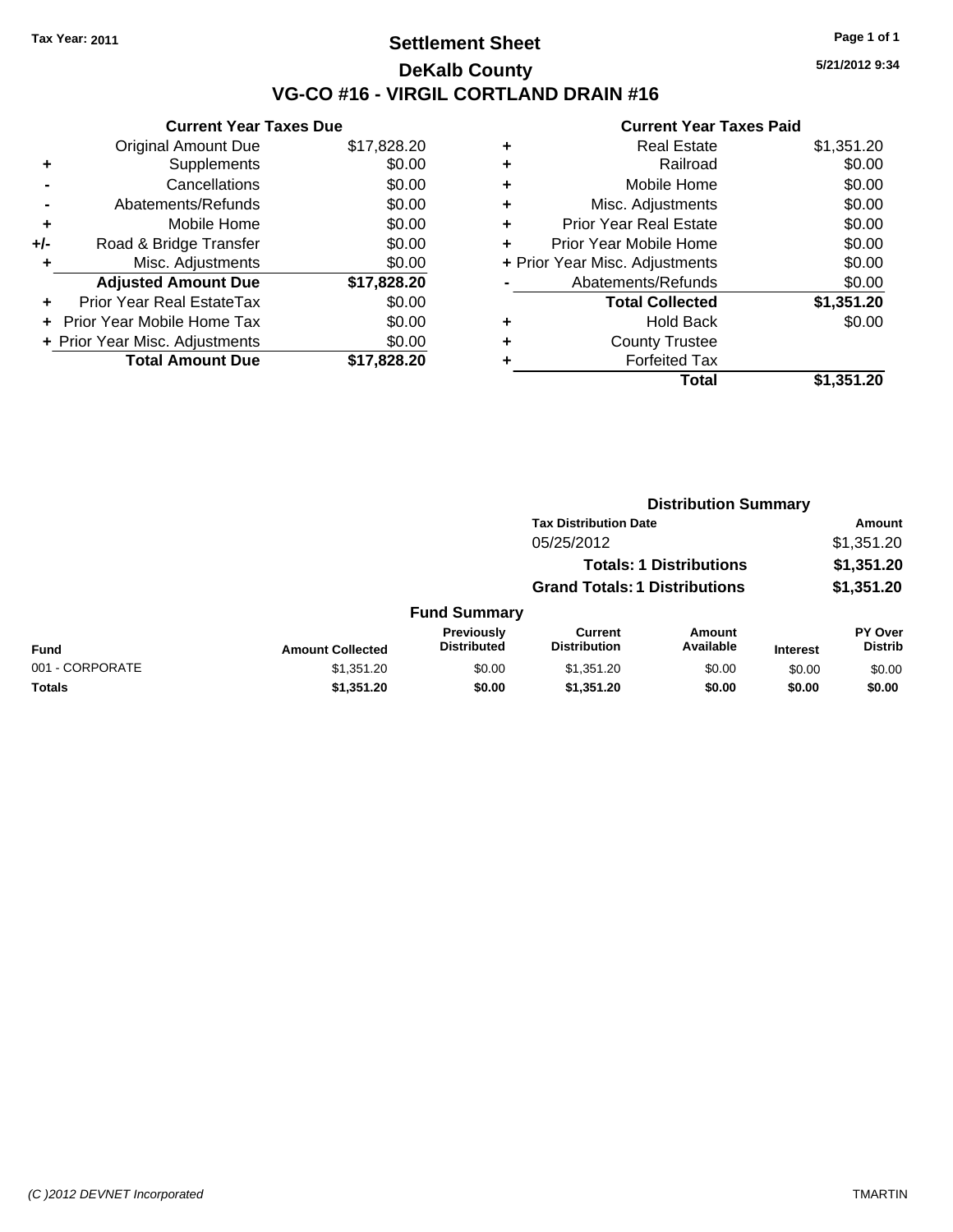## **Settlement Sheet Tax Year: 2011 Page 1 of 1 DeKalb County VI-AD #9 - VICTOR/ADAMS DRAINAGE #9**

**5/21/2012 9:34**

| <b>Current Year Taxes Paid</b> |  |  |
|--------------------------------|--|--|

|     | <b>Current Year Taxes Due</b>  |            |  |  |  |  |  |
|-----|--------------------------------|------------|--|--|--|--|--|
|     | Original Amount Due            | \$1,036.58 |  |  |  |  |  |
| ٠   | Supplements                    | \$0.00     |  |  |  |  |  |
|     | Cancellations                  | \$0.00     |  |  |  |  |  |
|     | Abatements/Refunds             | \$0.00     |  |  |  |  |  |
| ٠   | Mobile Home                    | \$0.00     |  |  |  |  |  |
| +/- | Road & Bridge Transfer         | \$0.00     |  |  |  |  |  |
|     | Misc. Adjustments              | \$0.00     |  |  |  |  |  |
|     | <b>Adjusted Amount Due</b>     | \$1,036.58 |  |  |  |  |  |
|     | Prior Year Real EstateTax      | \$0.00     |  |  |  |  |  |
|     | Prior Year Mobile Home Tax     | \$0.00     |  |  |  |  |  |
|     | + Prior Year Misc. Adjustments | \$0.00     |  |  |  |  |  |
|     | <b>Total Amount Due</b>        | \$1,036.58 |  |  |  |  |  |
|     |                                |            |  |  |  |  |  |

| ٠ | <b>Real Estate</b>             | \$0.00 |
|---|--------------------------------|--------|
| ٠ | Railroad                       | \$0.00 |
| ٠ | Mobile Home                    | \$0.00 |
| ٠ | Misc. Adjustments              | \$0.00 |
| ٠ | <b>Prior Year Real Estate</b>  | \$0.00 |
| ÷ | Prior Year Mobile Home         | \$0.00 |
|   | + Prior Year Misc. Adjustments | \$0.00 |
|   | Abatements/Refunds             | \$0.00 |
|   | <b>Total Collected</b>         | \$0.00 |
|   | Hold Back                      | \$0.00 |
| ÷ | <b>County Trustee</b>          |        |
|   | <b>Forfeited Tax</b>           |        |
|   | Total                          |        |

| <b>Fund Summary</b> |                         |                                         |                                |                     |                 |                                  |
|---------------------|-------------------------|-----------------------------------------|--------------------------------|---------------------|-----------------|----------------------------------|
| <b>Fund</b>         | <b>Amount Collected</b> | <b>Previously</b><br><b>Distributed</b> | Current<br><b>Distribution</b> | Amount<br>Available | <b>Interest</b> | <b>PY Over</b><br><b>Distrib</b> |
| 001 - CORPORATE     | \$0.00                  | \$0.00                                  | \$0.00                         | \$0.00              | \$0.00          | \$0.00                           |
| <b>Totals</b>       | \$0.00                  | \$0.00                                  | \$0.00                         | \$0.00              | \$0.00          | \$0.00                           |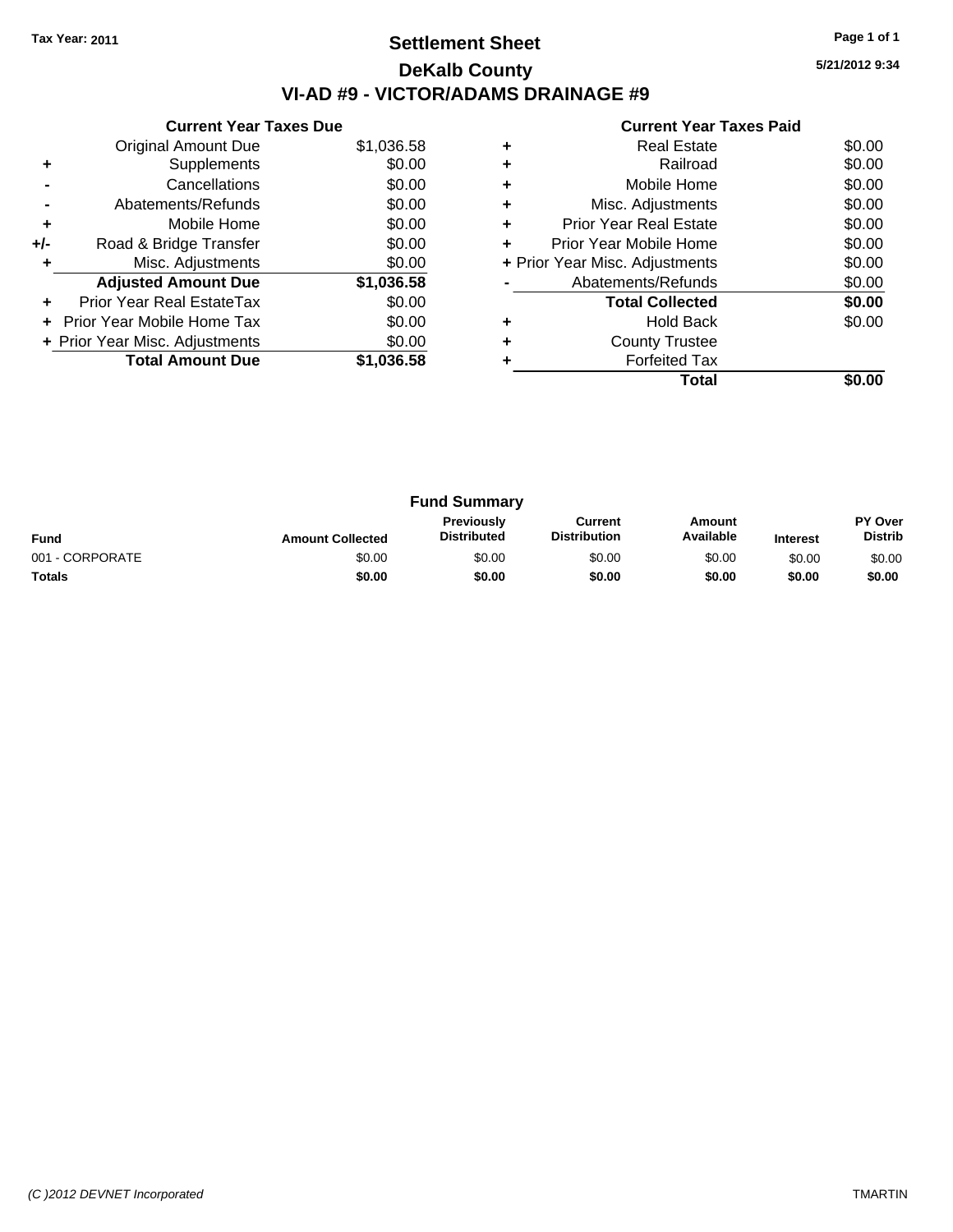## **Settlement Sheet Tax Year: 2011 Page 1 of 1 DeKalb County VI-CL #14 - VICTOR-CLINTON DRAINAGE**

**5/21/2012 9:34**

|     | <b>Current Year Taxes Due</b>  |            |
|-----|--------------------------------|------------|
|     | <b>Original Amount Due</b>     | \$3,040.54 |
| ٠   | Supplements                    | \$0.00     |
|     | Cancellations                  | \$0.00     |
|     | Abatements/Refunds             | \$0.00     |
| ٠   | Mobile Home                    | \$0.00     |
| +/- | Road & Bridge Transfer         | \$0.00     |
|     | Misc. Adjustments              | \$0.00     |
|     | <b>Adjusted Amount Due</b>     | \$3,040.54 |
| ٠   | Prior Year Real EstateTax      | \$0.00     |
|     | Prior Year Mobile Home Tax     | \$0.00     |
|     | + Prior Year Misc. Adjustments | \$0.00     |
|     | <b>Total Amount Due</b>        | \$3.040.54 |
|     |                                |            |

| ٠ | <b>Real Estate</b>             | \$162.20 |
|---|--------------------------------|----------|
| ٠ | Railroad                       | \$0.00   |
| ٠ | Mobile Home                    | \$0.00   |
| ٠ | Misc. Adjustments              | \$0.00   |
| ٠ | Prior Year Real Estate         | \$0.00   |
|   | Prior Year Mobile Home         | \$0.00   |
|   | + Prior Year Misc. Adjustments | \$0.00   |
|   | Abatements/Refunds             | \$0.00   |
|   | <b>Total Collected</b>         | \$162.20 |
| ٠ | <b>Hold Back</b>               | \$0.00   |
| ٠ | <b>County Trustee</b>          |          |
|   | <b>Forfeited Tax</b>           |          |
|   | Total                          | \$162.20 |
|   |                                |          |

|                 |                         | <b>Distribution Summary</b>          |                                       |                                |                 |                                  |  |
|-----------------|-------------------------|--------------------------------------|---------------------------------------|--------------------------------|-----------------|----------------------------------|--|
|                 |                         | <b>Tax Distribution Date</b>         |                                       |                                |                 | Amount                           |  |
|                 |                         |                                      | 05/25/2012                            |                                |                 | \$162.20                         |  |
|                 |                         |                                      |                                       | <b>Totals: 1 Distributions</b> |                 | \$162.20                         |  |
|                 |                         | <b>Grand Totals: 1 Distributions</b> |                                       |                                | \$162.20        |                                  |  |
|                 |                         | <b>Fund Summary</b>                  |                                       |                                |                 |                                  |  |
| <b>Fund</b>     | <b>Amount Collected</b> | Previously<br><b>Distributed</b>     | <b>Current</b><br><b>Distribution</b> | Amount<br>Available            | <b>Interest</b> | <b>PY Over</b><br><b>Distrib</b> |  |
| 001 - CORPORATE | \$162.20                | \$0.00                               | \$162.20                              | \$0.00                         | \$0.00          | \$0.00                           |  |
| Totals          | \$162.20                | \$0.00                               | \$162.20                              | \$0.00                         | \$0.00          | \$0.00                           |  |
|                 |                         |                                      |                                       |                                |                 |                                  |  |